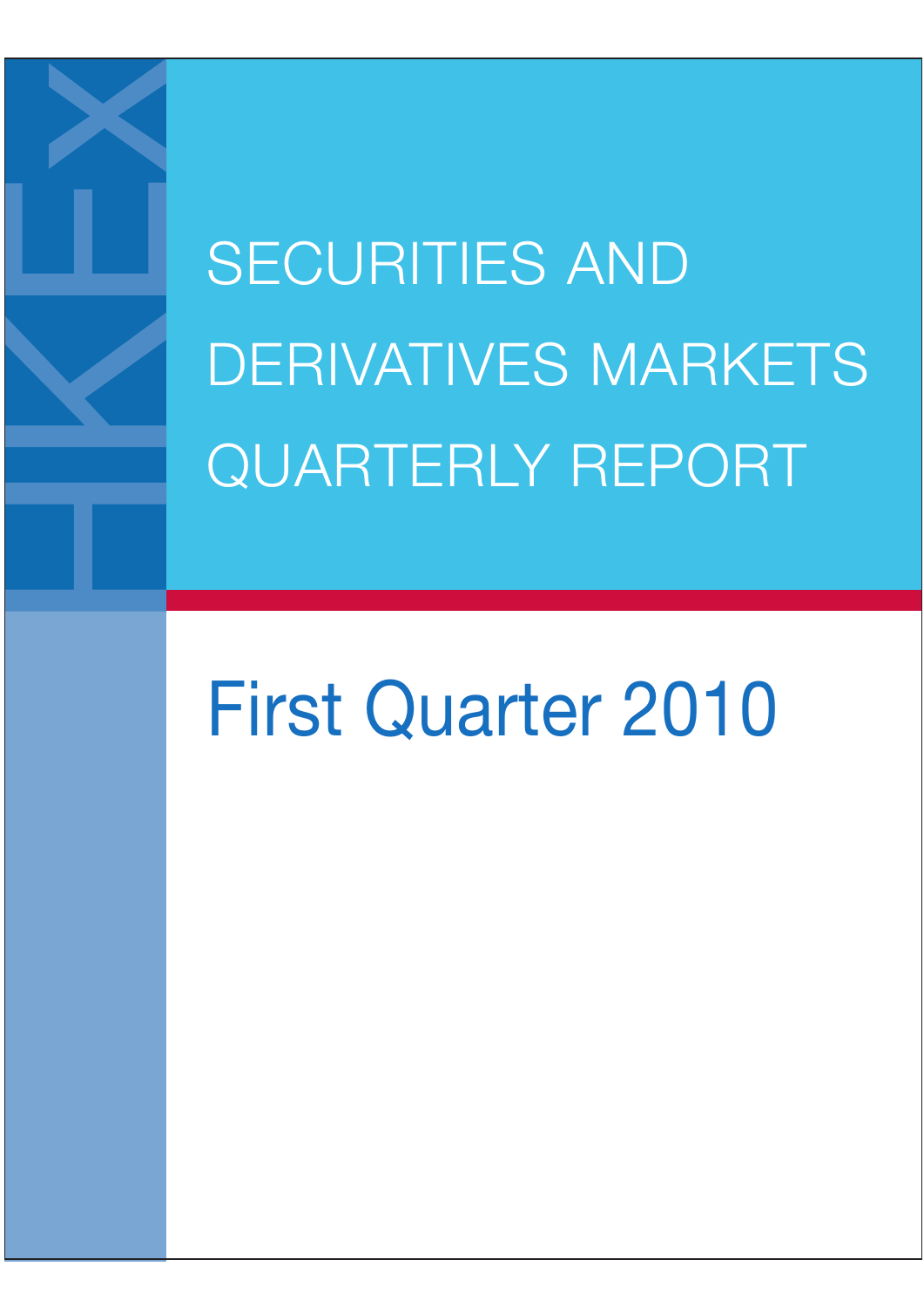#### **Main Board**

| <b>Highlights</b>                       | 1st Quarter 2010   | 1st Quarter 2009   |                 |
|-----------------------------------------|--------------------|--------------------|-----------------|
| No. of listed companies                 | 1,158              | 1,092              |                 |
| No. of listed securities                | 6,716              | 5,353              |                 |
| Equities                                |                    |                    |                 |
| Ordinary shares                         | 1,159              | 1,093              |                 |
| Preference shares                       | $\overline{2}$     | $\overline{2}$     |                 |
| Warrants                                | 3,994              | 2,541              |                 |
| <b>Equity</b>                           | 20                 | 31                 |                 |
| Derivative                              | 3,974              | 2,510              |                 |
| Equity linked instrument                | $\theta$           | $\mathbf 0$        |                 |
| Callable bull/bear contracts            | 1,331              | 1513               |                 |
| Unit trusts/mutual funds                | 70                 | 33                 |                 |
| Debt securities                         | 160                | 171                |                 |
| No. of trading only stocks              |                    |                    |                 |
| Nasdaq stocks                           | $\overline{7}$     | $\overline{7}$     |                 |
| <b>iShares</b>                          | $\overline{2}$     | $\overline{2}$     |                 |
|                                         |                    |                    |                 |
| No. of trading days                     | 61                 | 60                 |                 |
| Total turnover in value (HK\$ mil.)     | 3,918,852.43       | 2,679,064.53       |                 |
| Total turnover in shares (Mil. shs)     | 7,331,961.62       | 4,492,698.64       |                 |
| Total number of trades (deals)          | 45,632,481         | 31,884,432         |                 |
| Total market capitalisation (HK\$ mil.) | 17,920,896.03      | 10,080,762.91      |                 |
| Average P/E ratio (times)               | 16.71              | 8.99               |                 |
| Average dividend yield (%)              | 2.42               | 4.90               |                 |
| Number of exchange participants         |                    |                    |                 |
| $-$ Trading                             | 468                | 452                |                 |
| - Non-trading                           | 31                 | 37                 |                 |
|                                         |                    |                    |                 |
| Turnover in value (HK\$ mil.)           |                    |                    |                 |
| Highest                                 | 104,166.72 (22/01) | 90,021.72 (07/01)  |                 |
| Lowest                                  | 33,995.19 (18/02)  | 28,531.97 (12/03)  |                 |
| Turnover in shares (Mil. shs)           |                    |                    |                 |
| Highest                                 | 158,295.13 (21/01) | 109,278.63 (14/01) |                 |
| Lowest                                  | 78,786.54 (17/02)  | 50,263.87 (29/01)  |                 |
| Total number of trades (deals)          |                    |                    |                 |
| Highest                                 | 1,163,728 (22/01)  |                    | 833,038 (07/01) |
| Lowest                                  |                    | 432,540 (18/02)    | 362,849 (12/03) |
|                                         |                    |                    |                 |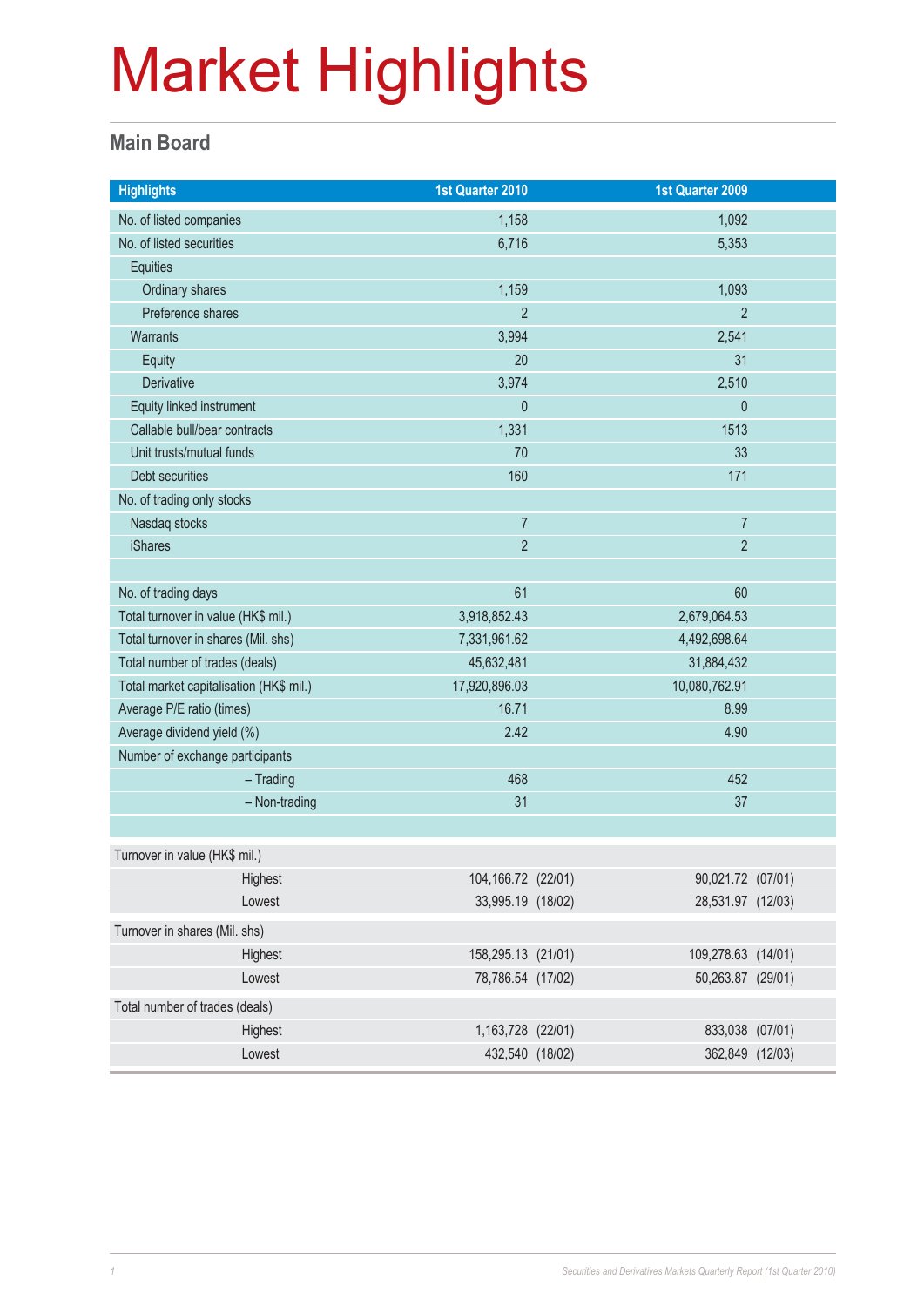#### **Growth Enterprise Market (GEM)**

| <b>Highlights</b>                       |         | 1st Quarter 2010 |                | 1st Quarter 2009 |                |
|-----------------------------------------|---------|------------------|----------------|------------------|----------------|
| No. of listed companies                 |         | 174              |                | 174              |                |
| No. of listed securities                |         | 175              |                | 175              |                |
| Equities                                |         | 174              |                | 174              |                |
| Warrants                                |         | 1                |                | $\mathbf{1}$     |                |
|                                         |         |                  |                |                  |                |
| No. of trading days                     |         | 61               |                | 60               |                |
| Total turnover in value (HK\$ mil.)     |         | 31,502.84        |                | 4,192.38         |                |
| Total turnover in shares (Mil. shs)     |         | 97,877.19        |                | 23,073.79        |                |
| Total number of trades (deals)          |         | 762,648          |                | 153,521          |                |
| Total market capitalisation (HK\$ mil.) |         | 134,742.28       |                | 46,972.81        |                |
| Average P/E ratio (times)               |         | 43.09            |                | 13.25            |                |
| Average dividend yield (%)              |         | 0.63             |                | 3.14             |                |
| Turnover in value (HK\$ mil.)           |         |                  |                |                  |                |
|                                         | Highest |                  | 998.46 (30/03) |                  | 209.86 (23/03) |
|                                         | Lowest  |                  | 182.75 (18/02) |                  | 31.09 (20/01)  |
| Turnover in shares (Mil. shs)           |         |                  |                |                  |                |
|                                         | Highest | 4,358.75 (30/03) |                |                  | 968.51 (30/03) |
|                                         | Lowest  |                  | 504.58 (18/02) |                  | 182.88 (06/03) |
| Total number of trades (deals)          |         |                  |                |                  |                |
|                                         | Highest |                  | 24,572 (30/03) |                  | 4,600 (10/02)  |
|                                         | Lowest  |                  | 5,503 (18/02)  |                  | 1,254 (29/01)  |
|                                         |         |                  |                |                  |                |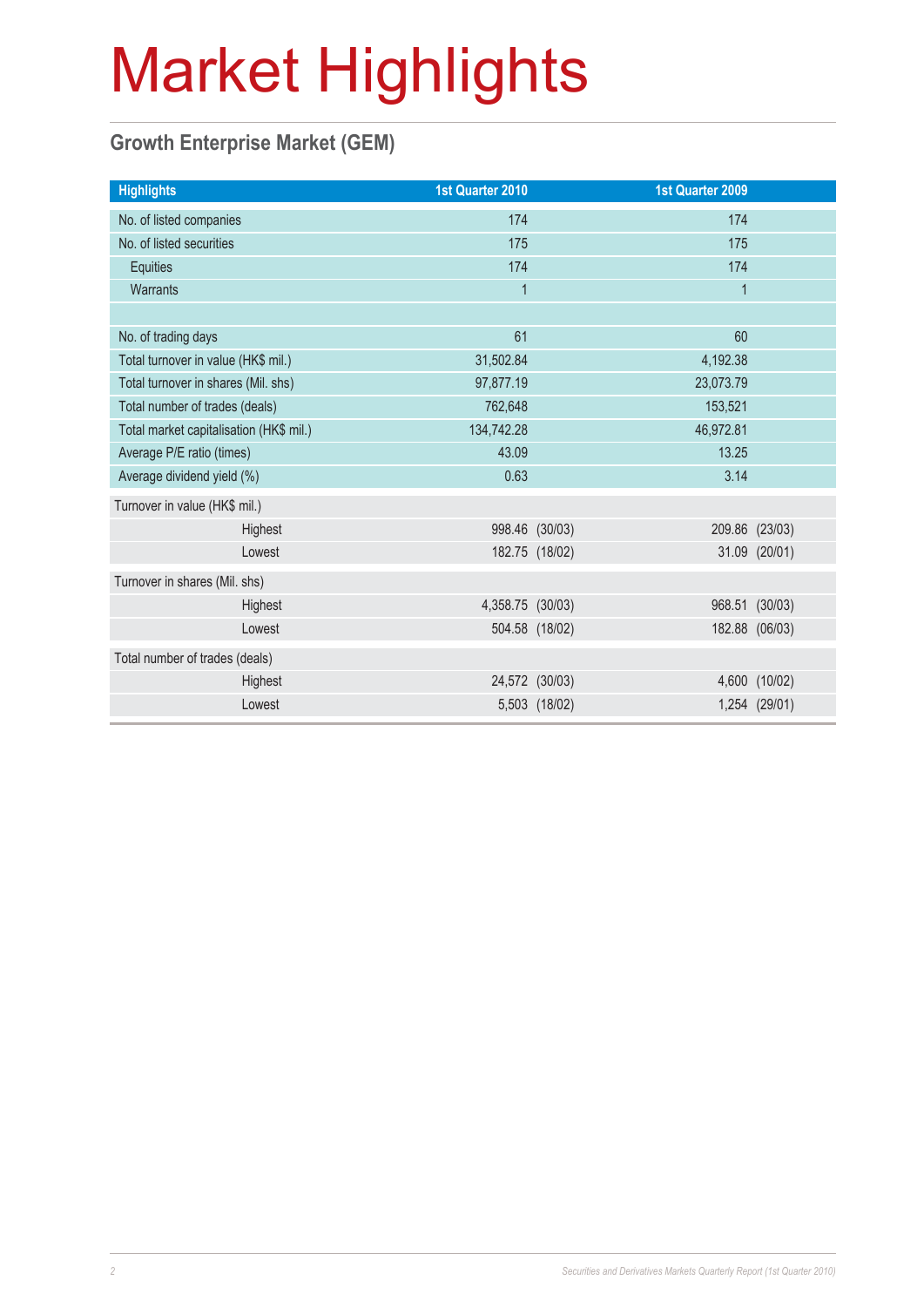#### **Derivatives Market Highlights**

| <b>Highlights</b>                                          | 1st Quarter 2010 | 1st Quarter 2009 |
|------------------------------------------------------------|------------------|------------------|
| All futures and options products (excluding stock options) |                  |                  |
| No. of trading days                                        | 61.0             | 60.0             |
| Total contract volume                                      | 12,915,143       | 11,729,930       |
| Equity index products                                      | 12,875,803       | 11,655,155       |
| <b>Equity products</b>                                     | 37,866           | 71,537           |
| Interest rates products                                    | 337              | 1,210            |
| <b>Gold Futures</b>                                        | 1,137            | 2,028            |
| Average daily contract volume                              | 211,724          | 195,499          |
|                                                            |                  |                  |
| Total open interest as at the quarter end (contracts)      | 511,818          | 398,895          |
| Equity index products                                      | 504,043          | 388,290          |
| <b>Equity products</b>                                     | 7,516            | 9,208            |
| Interest rates products                                    | 219              | 1,377            |
| <b>Gold Futures</b>                                        | 40               | 20               |
|                                                            |                  |                  |
| <b>Stock options</b>                                       |                  |                  |
| No. of newly introduced stock options classes              |                  |                  |
| No. of stock options as at the quarter end                 |                  |                  |
| <b>Class</b>                                               | 51               | 49               |
| <b>Series</b>                                              | 6,626            | 7,546            |
| Total premium (HK\$ mil.)                                  | 12,951.69        | 25,464.43        |
| Call                                                       | 4,315.20         | 5,679.34         |
| Put                                                        | 8,636.49         | 19,785.09        |
| Average daily premium (HK\$ mil.)                          | 212.32           | 424.41           |
| Total contract volume                                      | 12,540,453       | 11,656,754       |
| Call                                                       | 5,395,119        | 5,050,647        |
| Put                                                        | 7,145,334        | 6,606,107        |
| Average daily contract volume                              | 205,581          | 194,279          |
| Total open interest as at the quarter end (contracts)      | 4,352,404        | 4,400,699        |
| Call                                                       | 1,514,485        | 1,684,410        |
| Put                                                        | 2,837,919        | 2,716,289        |
| Total number of trades                                     | 430,671          | 410,553          |
| Average daily number of trades                             | 7,060            | 6,843            |
| <b>Total contracts exercised</b>                           | 1,298,610        | 1,573,994        |
| Average premium per contract (HK\$)                        | 1,033            | 2,185            |
| Average contract per trade (contracts)                     | 29               | 28               |
| Put volume/call volume                                     | 1.32             | 1.31             |
| Average daily contract volume/open interest                | 4.7%             | 4.4%             |
|                                                            |                  |                  |

| All futures and options products                      |            |            |
|-------------------------------------------------------|------------|------------|
| Total contract volume                                 | 25.455.596 | 23.386.684 |
| Total open interest as at the quarter end (contracts) | 4.864.222  | 4.799.594  |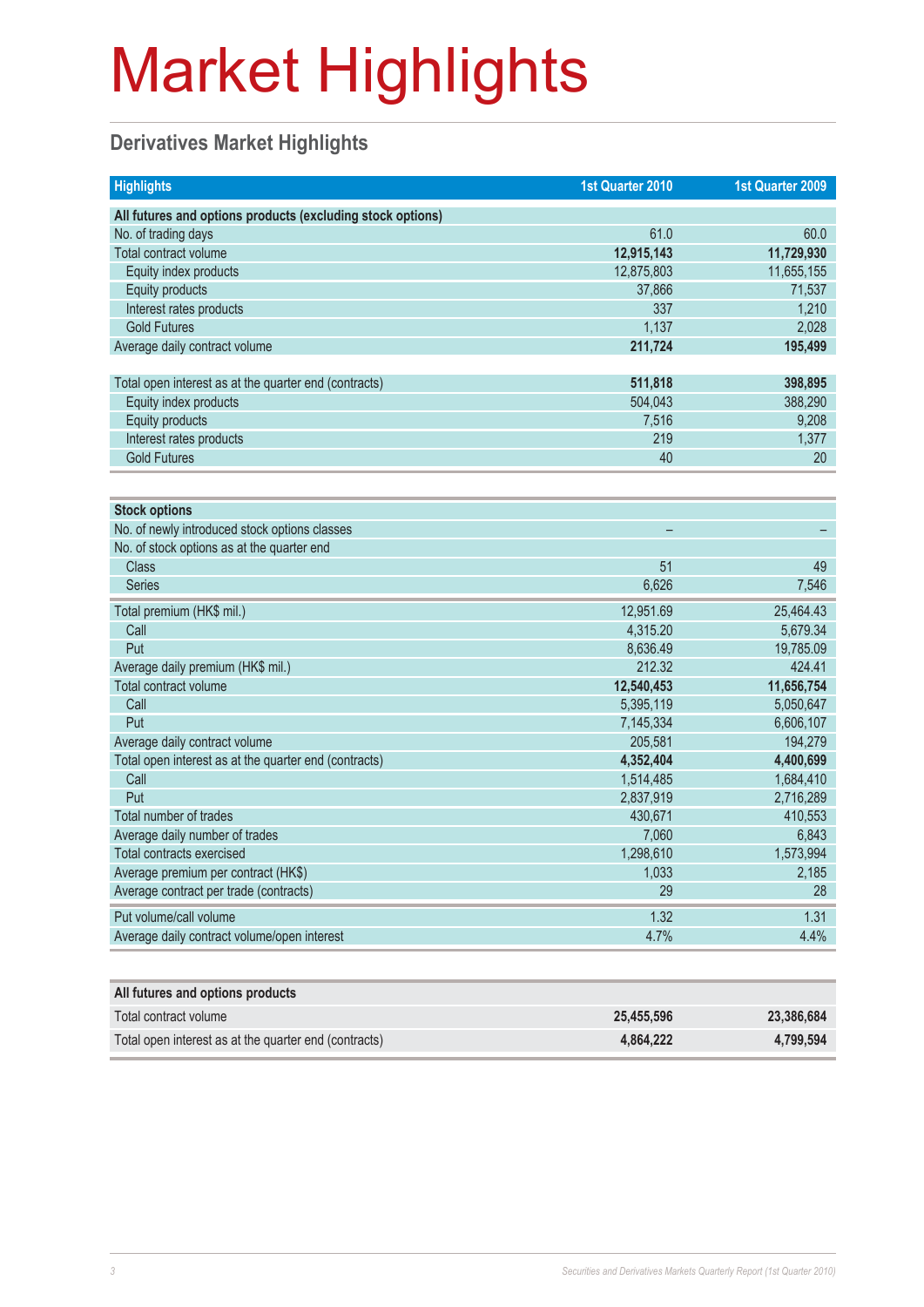#### **Clearing and Settlement Statistics**

| <b>Securities Market</b>                                                        | 1st Quarter 2010 | 1st Quarter 2009 |
|---------------------------------------------------------------------------------|------------------|------------------|
| Average Daily Exchange Trades Handled by CCASS                                  |                  |                  |
| - Number of trades                                                              | 760,565          | 533,958          |
| - Value of trades (HK\$bil.)                                                    | 64.8             | 44.7             |
| - Share quantity Involved (bil shares)                                          | 121.8            | 75.3             |
| Average Daily Settlement Instructions ("SIs") Settled by CCASS                  |                  |                  |
| - Number of SIs                                                                 | 75,816           | 55,676           |
| - Value of SIs (HK\$bil.)                                                       | 170.1            | 122.4            |
| - Share quantity involved (bil. Shares)                                         | 42.8             | 33.6             |
| Average Daily Investor SIs ("ISIs") Settled by CCASS                            |                  |                  |
| - Number of ISIs                                                                | 542              | 432              |
| - Value of ISIs (HK\$mil.)                                                      | 176.1            | 119.6            |
| - Share quantity involved (mil. shares)                                         | 104.2            | 68.4             |
| Average Daily Settlement Efficiency of CNS Stock Positions on Due Day (T+2) (%) | 99.88            | 99.84            |
| Average Daily Settlement Efficiency of CNS Stock Positions                      |                  |                  |
| on the Day following the Due Day (T+3) (%)                                      | 99.99            | 99.99            |
| Average Daily Buy-ins Executed on T+3                                           |                  |                  |
| - Number of brokers involved                                                    | 7                | 6                |
| - Number of buy-ins                                                             | 9                | $\overline{7}$   |
| - Value of buy-ins (HK\$mil)                                                    | 3.1              | 3.0              |
| Shares Deposited in the CCASS Depository                                        |                  |                  |
| - Number of shares (bil shares)                                                 | 3,379.4          | 3,255.4          |
| - Percentage of total issued shares of the admitted securities                  | 71.01            | 70.99            |
| - Value of shares (HK\$bil)                                                     | 9,509.7          | 5,026.7          |
| - Percentage of the total market capitalisation of the admitted securities      | 49.89            | 46.29            |
| <b>Derivatives Market</b>                                                       |                  |                  |
| Open Interest                                                                   |                  |                  |
| - Equity Index Futures                                                          | 167,245          | 171,202          |
| - Stock Futures                                                                 | 7,516            | 9,208            |
| - Gold Futures                                                                  | 40               | 20               |
| - Interest Rates Futures                                                        | 219              | 1,377            |
| - Equity Index Options                                                          | 336,798          | 217,088          |
| - Stock Options                                                                 | 4,352,404        | 4,400,699        |
| <b>Cumulative Stock Options Exercised</b>                                       |                  |                  |
| - Share quantity involved (mil. shs)                                            | 1,119            | 1,163            |
| - Value of shares (HK\$bil.)                                                    | 22               | 27               |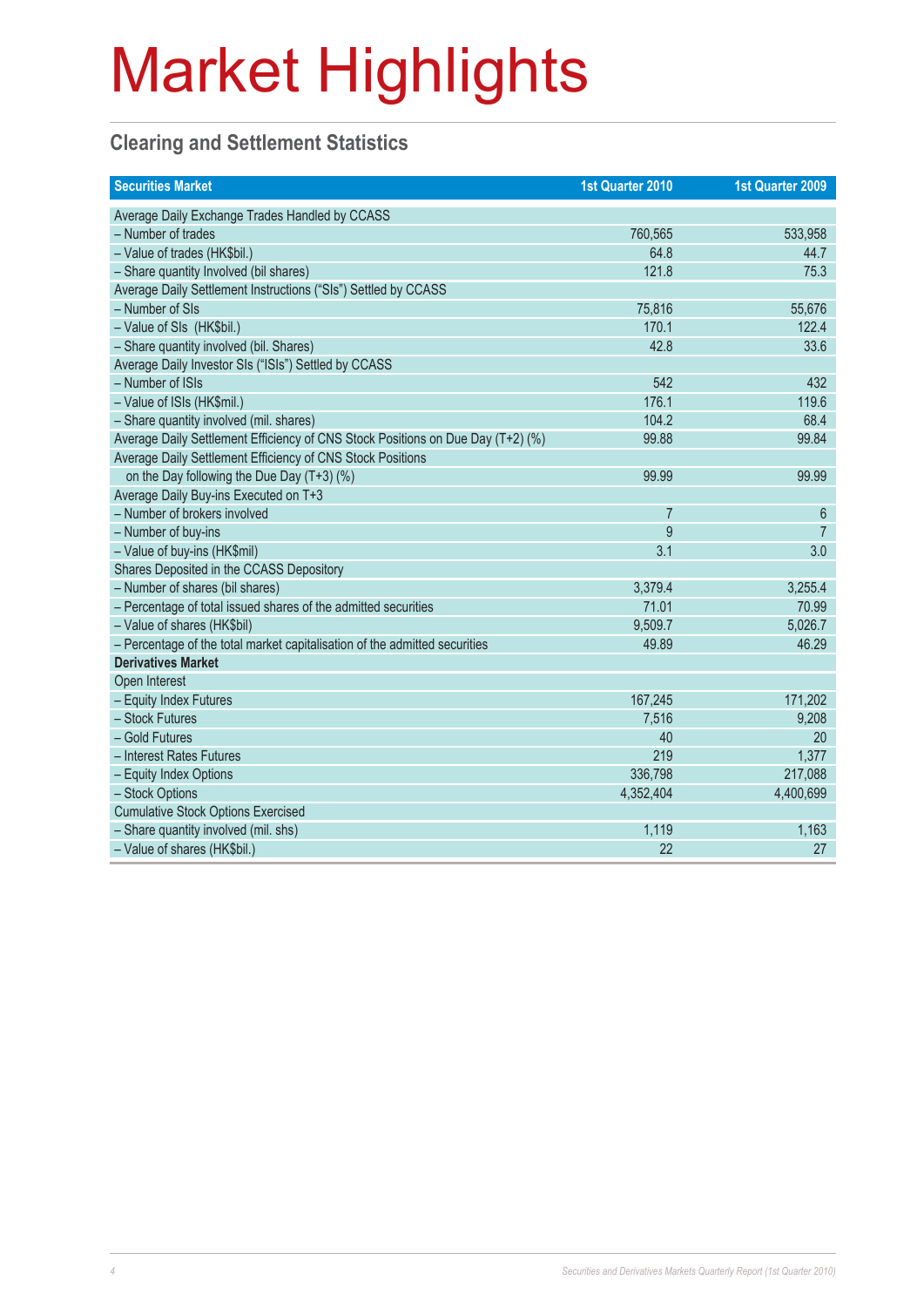#### **Equity Turnover**

|      |                | <b>Share</b> | <b>Value</b> |              |
|------|----------------|--------------|--------------|--------------|
|      |                | (Mil. shs)   | (HK\$ mil.)  | No. of deals |
| 2009 | Q <sub>1</sub> | 595,122.61   | 1,902,713.82 | 26,427,341   |
|      | Q <sub>2</sub> | 1,188,910.37 | 3,347,606.37 | 42,040,613   |
|      | Q <sub>3</sub> | 927,952.04   | 3,213,533.31 | 40,896,652   |
|      | Q4             | 893,162.02   | 3,100,334.47 | 40,162,798   |
| 2010 | Q <sub>1</sub> | 828,347.87   | 2,922,136.26 | 39, 132, 197 |

#### **Equity Trading Statistics**

|      |                | No. of<br>trading days | <b>Average daily</b><br>turnover (HK\$ mil.) | Average<br>value per deal |
|------|----------------|------------------------|----------------------------------------------|---------------------------|
| 2009 | Q <sub>1</sub> | 60                     | 31,711.90                                    | 71,998                    |
|      | Q2             | 61                     | 54,878.79                                    | 79,628                    |
|      | Q <sub>3</sub> | 65                     | 49,438.97                                    | 78,577                    |
|      | Q4             | 63                     | 49,211.66                                    | 77,194                    |
| 2010 | Q1             | 61                     | 47,903.87                                    | 74,673                    |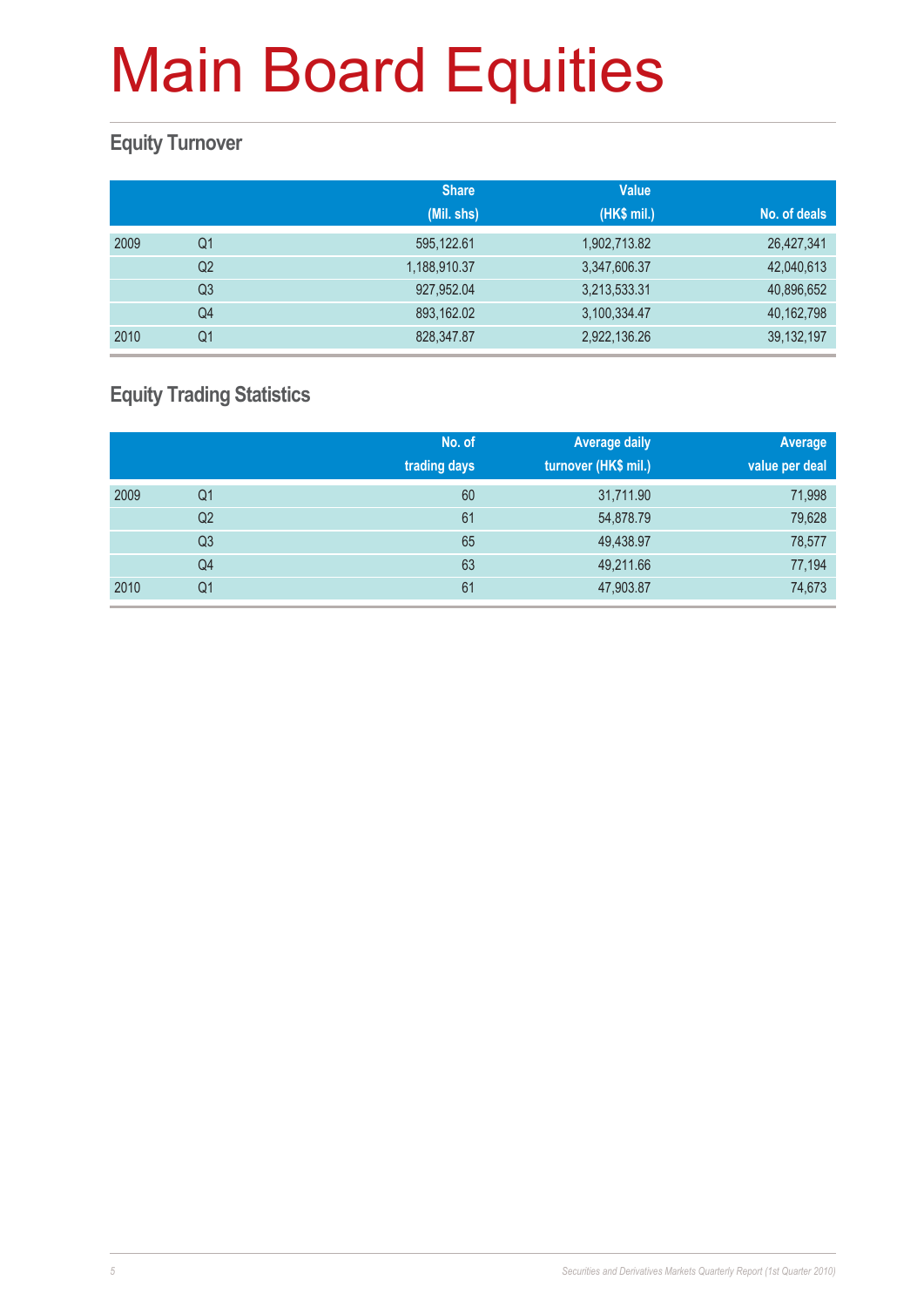#### **20 Most Advanced Stocks**

for 1st quarter 2010

|                |       |                        | <b>Closing price</b> |                 |                          |
|----------------|-------|------------------------|----------------------|-----------------|--------------------------|
| Rank           | Code  | <b>Stock</b>           | End of Mar 2010      | End of Dec 2009 | $%$ up                   |
| 1              | 00195 | <b>VITAR INT'L</b>     | 0.820                | 0.160           | $\mathsf{A}$<br>412.50   |
| $\overline{2}$ | 01192 | <b>TITAN PETROCHEM</b> | 0.590                | 0.197           | 199.49                   |
| 3              | 00729 | <b>JIA SHENG HLDGS</b> | 1.170                | 0.410           | 185.37                   |
| 4              | 00128 | <b>ENM HOLDINGS</b>    | 1.150                | 0.405           | 183.95                   |
| $\overline{5}$ | 00309 | LO'S ENVIRO-PRO        | 0.680                | 0.245           | 177.55                   |
| 6              | 01229 | <b>CHINA SONANGOL</b>  | 3.710                | 1.400           | 165.00                   |
| $\overline{7}$ | 00651 | <b>CHI O SHIPBLDG</b>  | 0.750                | 0.295           | 154.24                   |
| 8              | 00120 | <b>COSMOPOL INT'L</b>  | 1.380                | 0.550           | 150.91                   |
| 9              | 00527 | <b>GSC HOLDINGS</b>    | 1.800                | 0.720           | 150.00                   |
| 10             | 00850 | <b>PETROASIAN</b>      | 1.330                | 0.550           | 141.82                   |
| 11             | 02678 | <b>TEXHONG TEXTILE</b> | 2.190                | 0.920           | 138.04                   |
| 12             | 00657 | <b>G-VISION INT'L</b>  | 0.400                | 0.174           | 129.89                   |
| 13             | 00508 | <b>CHEVALIER PAC</b>   | 0.590                | 0.258           | $\overline{A}$<br>128.68 |
| 14             | 02369 | <b>CHINA WIRELESS</b>  | 3.380                | 1.490           | 126.85                   |
| 15             | 02618 | <b>TCL COMM</b>        | 3.900                | 1.780           | 119.10                   |
| 16             | 00767 | PACIFIC PLYWOOD        | 0.260                | 0.120           | 116.67                   |
| 17             | 00241 | CITIC 21CN             | 1.750                | 0.820           | 113.41                   |
| 18             | 00934 | <b>SINOPEC KANTONS</b> | 4.910                | 2.380           | 106.30                   |
| 19             | 00209 | <b>SEWCO INT'L</b>     | 1.160                | 0.570           | 103.51                   |
| 20             | 02398 | <b>GOOD FRIEND</b>     | 4.250                | 2.120           | 100.47                   |

A Adjusted

#### **20 Most Declined Stocks**

for 1st quarter 2010

|                |       |                           | <b>Closing price</b> |                         |          |
|----------------|-------|---------------------------|----------------------|-------------------------|----------|
| Rank           | Code  | <b>Stock</b>              | End of Mar 2010      | End of Dec 2009         | % down   |
| $\mathbf{1}$   | 00630 | <b>JACKIN INT'L</b>       | 0.650                | 1.250                   | $-48.00$ |
| $\overline{2}$ | 01142 | <b>SIBERIAN MINING</b>    | 0.021                | 0.039                   | $-46.15$ |
| 3              | 01041 | <b>FULBOND HOLDING</b>    | 0.029                | 0.049                   | $-40.82$ |
| $\overline{4}$ | 00566 | APOLLO SOLAR EN           | 0.800                | 1.290                   | $-37.98$ |
| $\overline{5}$ | 00707 | <b>CO-PROSPERITY</b>      | 0.410                | 0.660                   | $-37.88$ |
| 6              | 00399 | UNITED GENE GP            | 0.440                | 0.690                   | $-36.23$ |
| $\overline{7}$ | 00724 | SINO-TECH INT'L           | 0.550                | 0.850                   | $-35.29$ |
| 8              | 00145 | <b>HK BLDG &amp; LOAN</b> | 0.226                | 0.348<br>$\overline{A}$ | $-35.06$ |
| 9              | 03393 | <b>WASION GROUP</b>       | 5.500                | 8.110                   | $-32.18$ |
| 10             | 00350 | <b>JINGWEI TEXTILE</b>    | 2.580                | 3.790                   | $-31.93$ |
| 11             | 00897 | <b>WAI YUEN TONG</b>      | 0.061                | 0.089                   | $-31.46$ |
| 12             | 00193 | <b>CAPITAL ESTATE</b>     | 0.052                | 0.075                   | $-30.67$ |
| 13             | 00061 | <b>GREENGLOBAL RES</b>    | 1.660                | 2.390                   | $-30.54$ |
| 14             | 00109 | <b>GOOD FELLOW RES</b>    | 0.900                | 1.280                   | $-29.69$ |
| 15             | 01166 | SOLARTECH INT'L           | 0.111                | 0.155                   | $-28.39$ |
| 16             | 01222 | <b>WANG ON GROUP</b>      | 0.190                | $\overline{A}$<br>0.265 | $-28.30$ |
| 17             | 00628 | DORE HOLDINGS             | 0.183                | 0.253<br>A              | $-27.67$ |
| 18             | 00412 | <b>HERITAGE INT'L</b>     | 0.250                | 0.345                   | $-27.54$ |
| 19             | 01201 | <b>KITH HOLDINGS</b>      | 2.140                | 2.950                   | $-27.46$ |
| 20             | 00397 | C GOGREEN ASSET           | 0.450                | 0.620                   | $-27.42$ |
|                |       |                           |                      |                         |          |

A Adjusted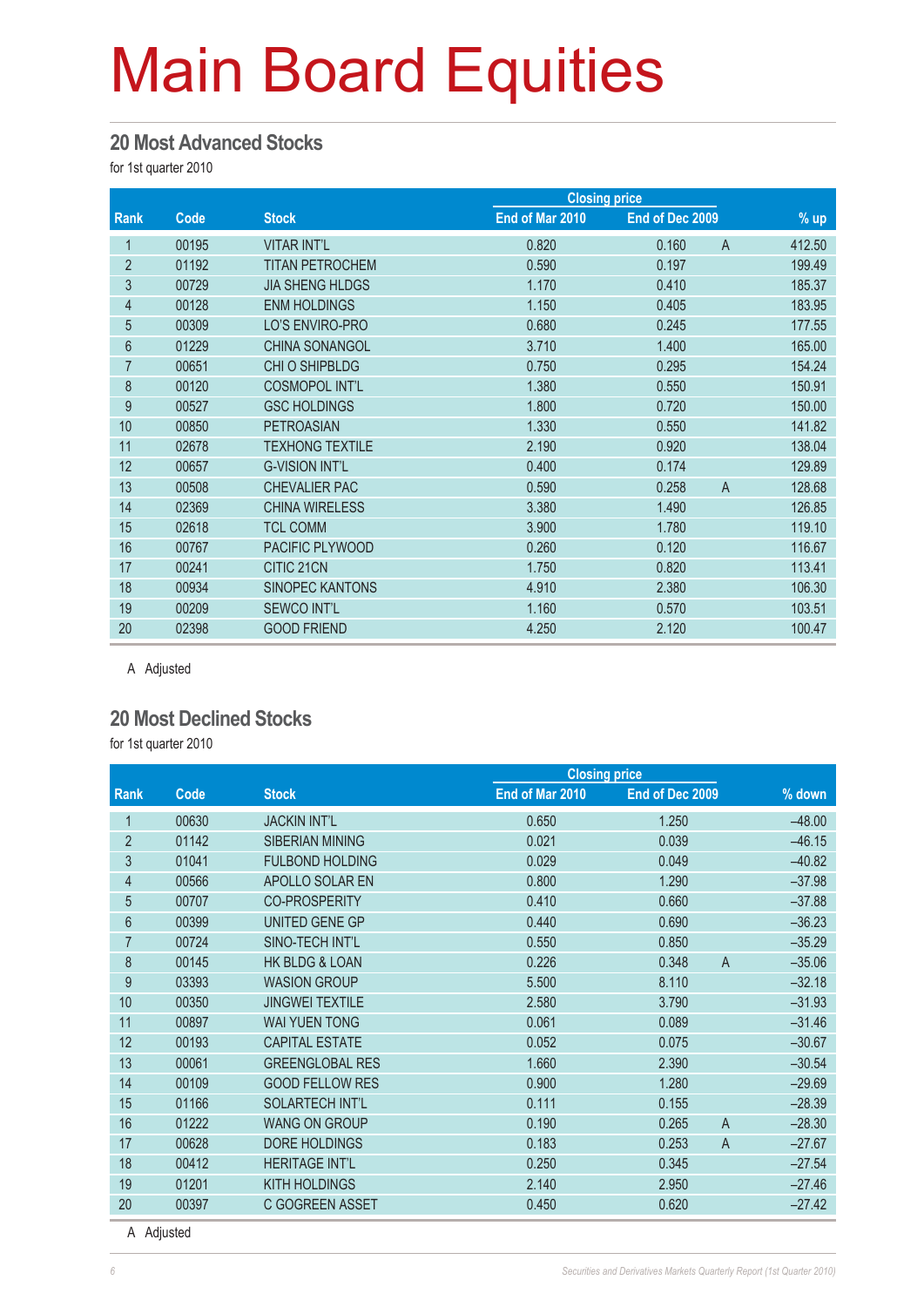#### **20 Most Active Stocks by Value**

for 1st quarter 2010

| Rank           | Code  | <b>Stock</b>         | Turnover (HK\$ mil.) | % of total |
|----------------|-------|----------------------|----------------------|------------|
| 1              | 01398 | <b>ICBC</b>          | 118,284.93           | 4.05       |
| $\overline{2}$ | 00939 | <b>CCB</b>           | 118,191.59           | 4.04       |
| 3              | 00005 | <b>HSBC HOLDINGS</b> | 116,309.31           | 3.98       |
| 4              | 00941 | <b>CHINA MOBILE</b>  | 108,603.84           | 3.72       |
| $\overline{5}$ | 02628 | <b>CHINA LIFE</b>    | 92,986.53            | 3.18       |
| 6              | 03988 | <b>BANK OF CHINA</b> | 81,748.75            | 2.80       |
| $\overline{7}$ | 00857 | <b>PETROCHINA</b>    | 57,610.33            | 1.97       |
| 8              | 00700 | <b>TENCENT</b>       | 57,325.24            | 1.96       |
| 9              | 00883 | <b>CNOOC</b>         | 56,091.73            | 1.92       |
| 10             | 00388 | <b>HKEX</b>          | 47,762.09            | 1.63       |
| 11             | 00016 | <b>SHK PPT</b>       | 45,722.00            | 1.56       |
| 12             | 01088 | <b>CHINA SHENHUA</b> | 44,303.67            | 1.52       |
| 13             | 00386 | SINOPEC CORP         | 41,597.43            | 1.42       |
| 14             | 02318 | <b>PING AN</b>       | 35,091.93            | 1.20       |
| 15             | 03968 | <b>CM BANK</b>       | 29,894.58            | 1.02       |
| 16             | 01898 | <b>CHINA COAL</b>    | 28,847.89            | 0.99       |
| 17             | 00688 | CHINA OVERSEAS       | 28,110.27            | 0.96       |
| 18             | 03328 | <b>BANKCOMM</b>      | 28,061.29            | 0.96       |
| 19             | 00001 | <b>CHEUNG KONG</b>   | 26,129.14            | 0.89       |
| 20             | 00013 | <b>HUTCHISON</b>     | 24,792.00            | 0.85       |
| <b>Total</b>   |       |                      | 1,187,464.56         | 40.64      |

#### **20 Most Active Stock by Shares**

| Rank           | Code  | <b>Stock</b>           | <b>Turnover (Mil. shs)</b> | % of total |
|----------------|-------|------------------------|----------------------------|------------|
| 1              | 03988 | <b>BANK OF CHINA</b>   | 20,794.35                  | 2.51       |
| $\overline{2}$ | 01398 | <b>ICBC</b>            | 20,362.61                  | 2.46       |
| 3              | 01142 | <b>SIBERIAN MINING</b> | 19,763.93                  | 2.39       |
| 4              | 00939 | <b>CCB</b>             | 19,250.85                  | 2.32       |
| 5              | 01041 | <b>FULBOND HOLDING</b> | 17,043.20                  | 2.06       |
| 6              | 00897 | <b>WAI YUEN TONG</b>   | 14,777.07                  | 1.78       |
| $\overline{7}$ | 00981 | <b>SMIC</b>            | 11,995.82                  | 1.45       |
| 8              | 00261 | <b>CCT TECH INT'L</b>  | 10,759.94                  | 1.30       |
| 9              | 00091 | <b>NEWSMART ENERGY</b> | 10,525.51                  | 1.27       |
| 10             | 00850 | <b>PETROASIAN</b>      | 9,750.82                   | 1.18       |
| 11             | 00585 | <b>IMAGI INT'L</b>     | 8,786.24                   | 1.06       |
| 12             | 00202 | <b>INTERCHINA HOLD</b> | 8,554.93                   | 1.03       |
| 13             | 00663 | <b>KING STONE ENGY</b> | 8,360.67                   | 1.01       |
| 14             | 00351 | ASIA ENERGY LOG        | 8,221.40                   | 0.99       |
| 15             | 00353 | <b>XIAN YUEN TITAN</b> | 7,403.31                   | 0.89       |
| 16             | 00155 | <b>CHINA SOLAR</b>     | 7,331.86                   | 0.89       |
| 17             | 00076 | SOUTH SEA PETRO        | 7,005.03                   | 0.85       |
| 18             | 01051 | <b>G-RESOURCES</b>     | 6,926.44                   | 0.84       |
| 19             | 00566 | APOLLO SOLAR EN        | 6,920.91                   | 0.84       |
| 20             | 00386 | SINOPEC CORP           | 6,607.79                   | 0.80       |
| <b>Total</b>   |       |                        | 231,142.70                 | 27.90      |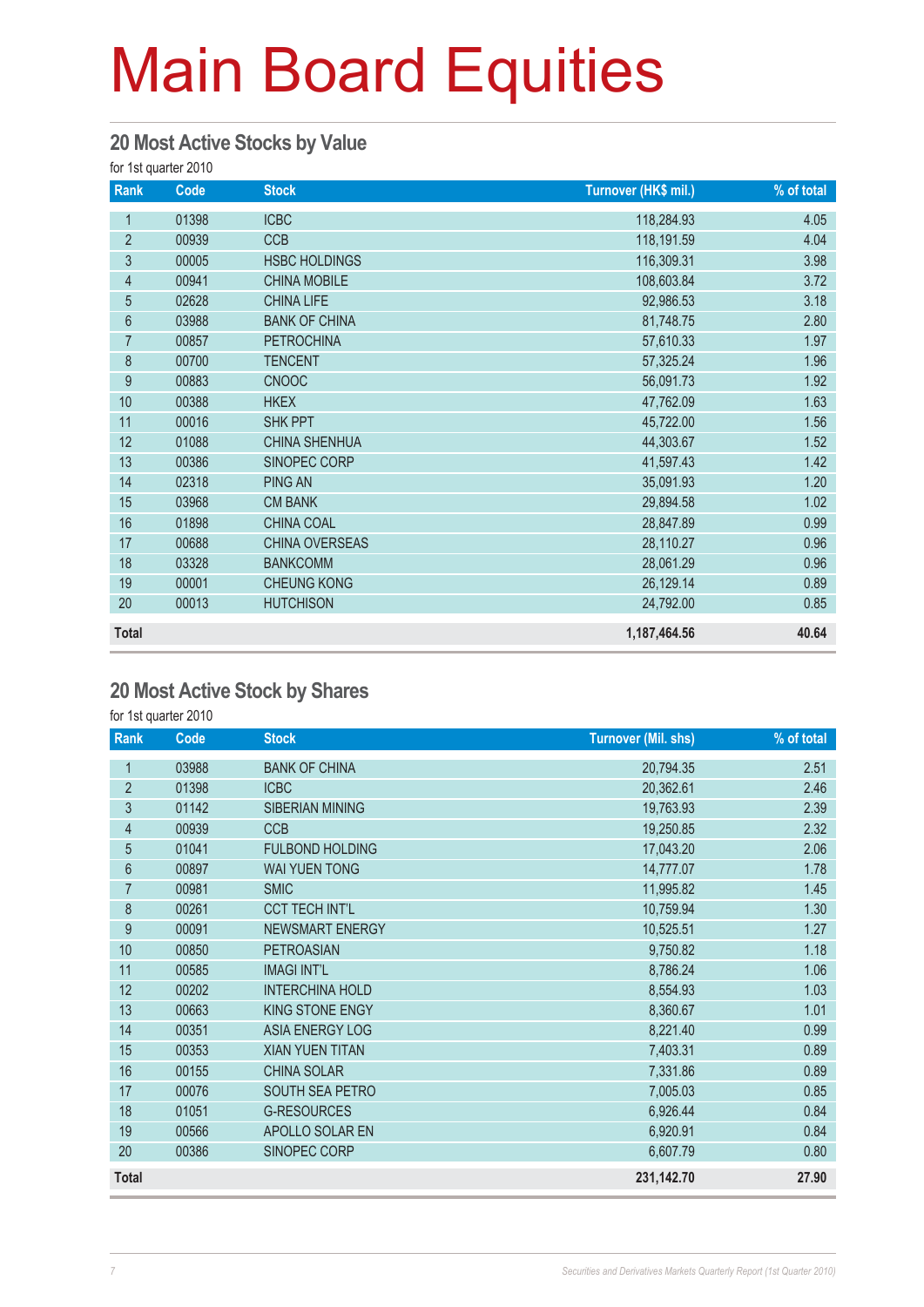**Market Capitalisation of listed companies for Main Board**

|      |                | HK\$ mil.     |
|------|----------------|---------------|
| 2009 | Q1             | 10,080,762.91 |
|      | Q2             | 14,074,574.48 |
|      | Q <sub>3</sub> | 15,872,855.00 |
|      | Q4             | 17,769,271.41 |
| 2010 | Q1             | 17,920,896.03 |

**Market Capitalisation by Hang Seng Industry Classification System\* – Main Board** Quarter-end figures



Hang Seng Industry Classification System (HSICS) is provided by Hang Seng Indexes Company Limited.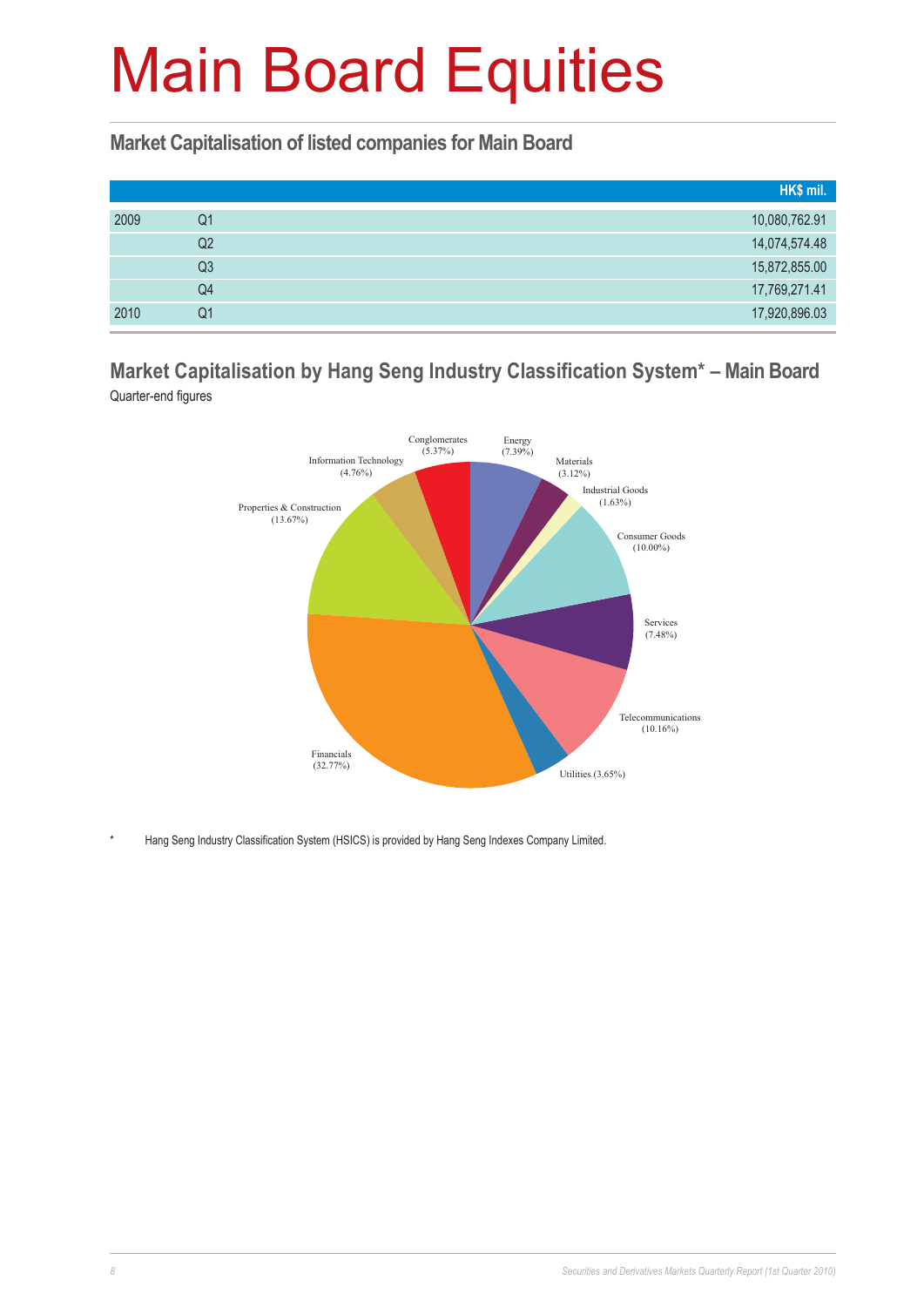#### **50 Leading Companies by Market Capitalisation**

as at the 1st quarter end 2010

| Rank                    | Code           | <b>Company</b>                                                    | <b>Market capitalisation (HK\$ mil.)</b> | % of market total |
|-------------------------|----------------|-------------------------------------------------------------------|------------------------------------------|-------------------|
| $\mathbf{1}$            | 00941          | China Mobile Ltd.                                                 | 1,498,577.55                             | 8.36              |
| $\overline{2}$          | 00939          | China Construction Bank Corporation - H Shares                    | 1,429,022.57                             | 7.97              |
| $\mathfrak{S}$          | 00005          | <b>HSBC Holdings plc</b>                                          | 1,378,158.78                             | 7.69              |
| $\overline{\mathbf{4}}$ | 00883          | CNOOC Ltd.                                                        | 570,872.38                               | 3.19              |
| 5                       | 01398          | Industrial and Commercial Bank of China Ltd. - H Shares           | 491,694.49                               | 2.74              |
| $6\,$                   | 02888          | <b>Standard Chartered PLC</b>                                     | 423,267.29                               | 2.36              |
| $\overline{7}$          | 03988          | Bank of China Ltd. - H Shares                                     | 314,723.84                               | 1.76              |
| 8                       | 00016          | Sun Hung Kai Properties Ltd.                                      | 299,514.14                               | 1.67              |
| 9                       | 00700          | Tencent Holdings Ltd.                                             | 284,035.93                               | 1.58              |
| 10                      | 02628          | China Life Insurance Co. Ltd. - H Shares                          | 276,811.71                               | 1.54              |
| 11                      | 00013          | Hutchison Whampoa Ltd.                                            | 242,159.46                               | 1.35              |
| 12                      | 00001          | Cheung Kong (Holdings) Ltd.                                       | 231,616.43                               | 1.29              |
| 13                      | 03328          | Bank of Communications Co., Ltd. - H Shares                       | 213,346.33                               | 1.19              |
| 14                      | 00011          | Hang Seng Bank Ltd.                                               | 206,861.38                               | 1.15              |
| 15                      | 00762          | China Unicom (Hong Kong) Ltd.                                     | 205,932.69                               | 1.15              |
| 16                      | 02388          | BOC Hong Kong (Holdings) Ltd.                                     | 195,807.89                               | 1.09              |
| 17                      | 00857          | PetroChina Co. Ltd. - H Shares                                    | 191,578.01                               | 1.07              |
| 18                      | 02318          | Ping An Insurance (Group) Co. of China Ltd. - H Shares            | 171,173.26                               | 0.96              |
| 19                      | 00066          | MTR Corporation Ltd.                                              | 168,431.90                               | 0.94              |
| 20                      | 00494          | Li & Fung Ltd.                                                    | 144,560.71                               | 0.81              |
| 21                      | 00688          | China Overseas Land & Investment Ltd.                             | 143,284.67                               | 0.80              |
| 22                      | 00388          | Hong Kong Exchanges and Clearing Ltd.                             | 139,531.81                               | 0.78              |
| 23                      | 00019          | Swire Pacific Ltd.                                                | 135,619.58                               | 0.76              |
| 24                      | 00002          | CLP Holdings Ltd.                                                 | 133,540.96                               | 0.75              |
| 25                      | 00101          | Hang Lung Properties Ltd.                                         | 129,817.02                               | 0.72              |
| 26<br>27                | 00003<br>00004 | Hong Kong and China Gas Co. Ltd., The                             | 126,408.87                               | 0.71<br>0.67      |
| 28                      | 00012          | Wharf (Holdings) Ltd., The<br>Henderson Land Development Co. Ltd. | 120,481.43<br>117,426.81                 | 0.66              |
| 29                      | 01088          | China Shenhua Energy Co. Ltd. - H Shares                          | 114,022.44                               | 0.64              |
| 30                      | 00386          | China Petroleum & Chemical Corporation - H Shares                 | 106,723.90                               | 0.60              |
| 31                      | 00322          | Tingyi (Cayman Islands) Holdings Corp.                            | 102,573.53                               | 0.57              |
| 32                      | 01928          | Sands China Ltd.                                                  | 99,310.66                                | 0.55              |
| 33                      | 00006          | Hongkong Electric Holdings Ltd.                                   | 98,282.75                                | 0.55              |
| 34                      | 01880          | Belle International Holdings Ltd.                                 | 88,053.39                                | 0.49              |
| 35                      | 01109          | China Resources Land Ltd.                                         | 84,969.21                                | 0.47              |
| 36                      | 03968          | China Merchants Bank Co., Ltd. - H Shares                         | 82,120.04                                | 0.46              |
| 37                      | 02601          | China Pacific Insurance (Group) Co., Ltd. - H Shares              | 79,577.52                                | 0.44              |
| 38                      | 01688          | Alibaba.com Ltd.                                                  | 78,777.83                                | 0.44              |
| 39                      | 00330          | Esprit Holdings Ltd.                                              | 78,375.19                                | 0.44              |
| 40                      | 00836          | China Resources Power Holdings Co. Ltd.                           | 77,952.48                                | 0.43              |
| 41                      | 00083          | Sino Land Co. Ltd.                                                | 74,350.40                                | 0.41              |
| 42                      | 00151          | Want Want China Holdings Ltd.                                     | 72,731.65                                | 0.41              |
| 43                      | 00998          | China CITIC Bank Corporation Ltd. - H Shares                      | 72,178.49                                | 0.40              |
| 44                      | 01044          | Hengan International Group Co. Ltd.                               | 70,598.26                                | 0.39              |
| 45                      | 00144          | China Merchants Holdings (International) Co. Ltd.                 | 69,583.31                                | 0.39              |
| 46                      | 00291          | China Resources Enterprise, Ltd.                                  | 69,143.30                                | 0.39              |
| 47                      | 01038          | Cheung Kong Infrastructure Holdings Ltd.                          | 67,739.01                                | 0.38              |
| 48                      | 00267          | CITIC Pacific Ltd.                                                | 67,719.65                                | 0.38              |
| 49                      | 00293          | Cathay Pacific Airways Ltd.                                       | 64,357.70                                | 0.36              |
| 50                      | 00392          | Beijing Enterprises Holdings Ltd.                                 | 61,361.17                                | 0.34              |
| <b>Total</b>            |                |                                                                   | 11,764,759.77                            | 65.65             |
| <b>Market Total</b>     |                |                                                                   | 17,920,896.03                            | 100.00            |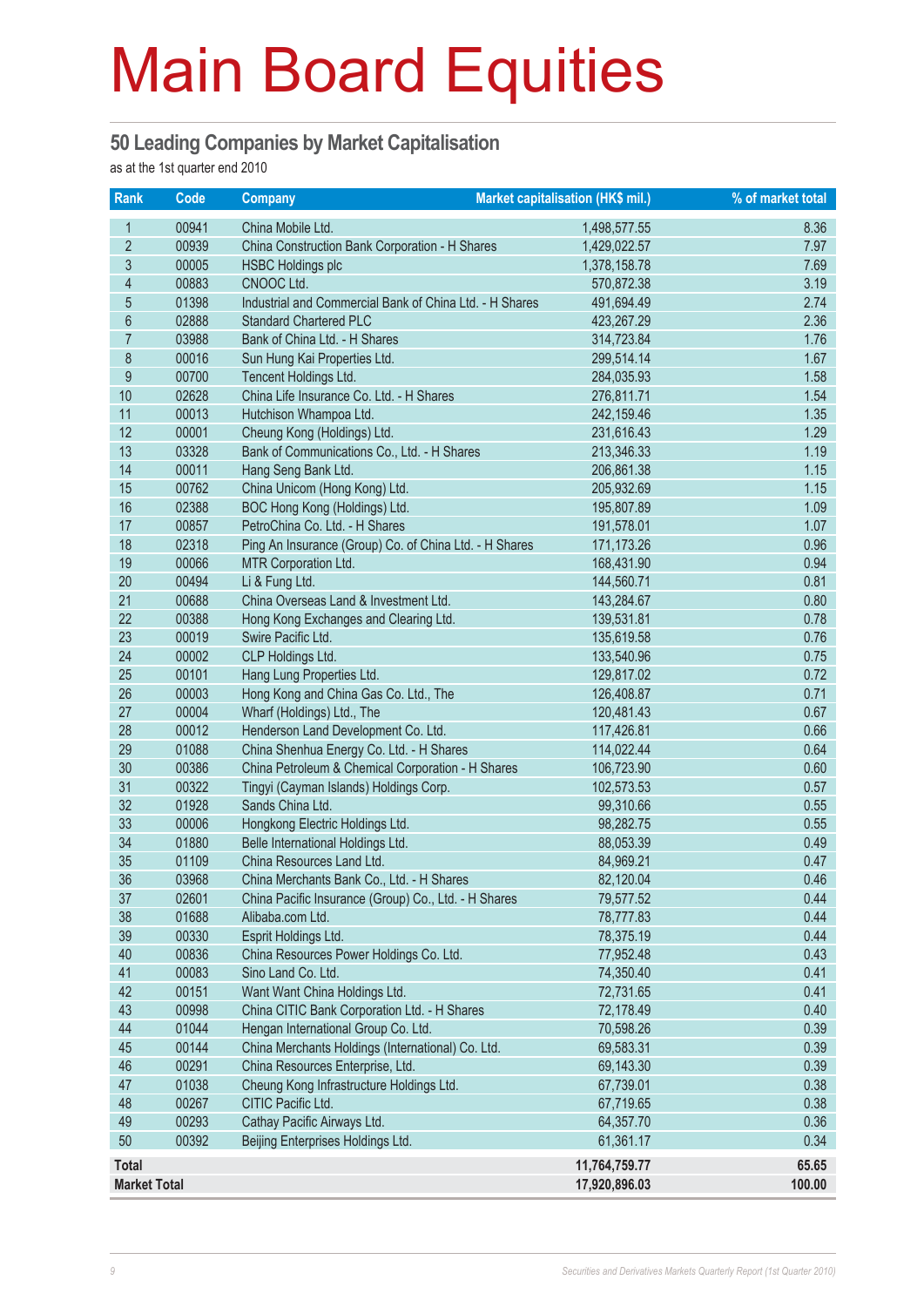#### **Short Selling (value)**

|      |    | Short selling turnover (HK\$ mil.) | Equity turnover (HK\$ mil.) * | % of equity total |
|------|----|------------------------------------|-------------------------------|-------------------|
| 2009 | Q1 | 193,237.79                         | 1,906,905.94                  | 10.13             |
|      | Q2 | 210,086.20                         | 3,367,168.10                  | 6.24              |
|      | Q3 | 234,578.14                         | 3,239,927.90                  | 7.24              |
|      | Q4 | 216,473.14                         | 3,125,947.48                  | 6.93              |
| 2010 | Ο1 | 254,445.78                         | 2,953,639.11                  | 8.61              |

include Main Board and GEM figures

#### **Short Selling (share)**

|      |    | <b>Short selling turnover (Mil. shs)</b> | Equity turnover (Mil. shs) * | % of equity total |
|------|----|------------------------------------------|------------------------------|-------------------|
| 2009 | Q1 | 23,846.47                                | 618,173.72                   | 3.86              |
|      | Q2 | 22,870.86                                | 1,305,366.29                 | 1.75              |
|      | Q3 | 20,969.48                                | 1,012,187.21                 | 2.07              |
|      | Q4 | 19,660.11                                | 965,635.67                   | 2.04              |
| 2010 | Q1 | 21,677.84                                | 926,224.94                   | 2.34              |

include Main Board and GEM figures

#### **New Listing Companies Statistics**

|      |                | No. of newly<br>listed companies | No. of companies<br>transferred from GEM* | <b>Funds raised</b><br>(HK\$ mil.) $#$ |
|------|----------------|----------------------------------|-------------------------------------------|----------------------------------------|
| 2009 | Q1             |                                  |                                           | 1,561.65                               |
|      | Q <sub>2</sub> |                                  | 4                                         | 16,085.94                              |
|      | Q <sub>3</sub> | 13                               | 0                                         | 45,370.96                              |
|      | Q4             | 37                               |                                           | 184,852.28                             |
| 2010 | Q1             | 13                               |                                           | 33,962.31                              |

Included only the transfers of listing from GEM to Main Board pursuant to the revised Rule 9.24 of GEM Listing Rules and to the new Chapter 9A of the Main Board Listing Rules effective from 1 July 2008

# All funds raised are attributed to the initial public offers of newly listed companies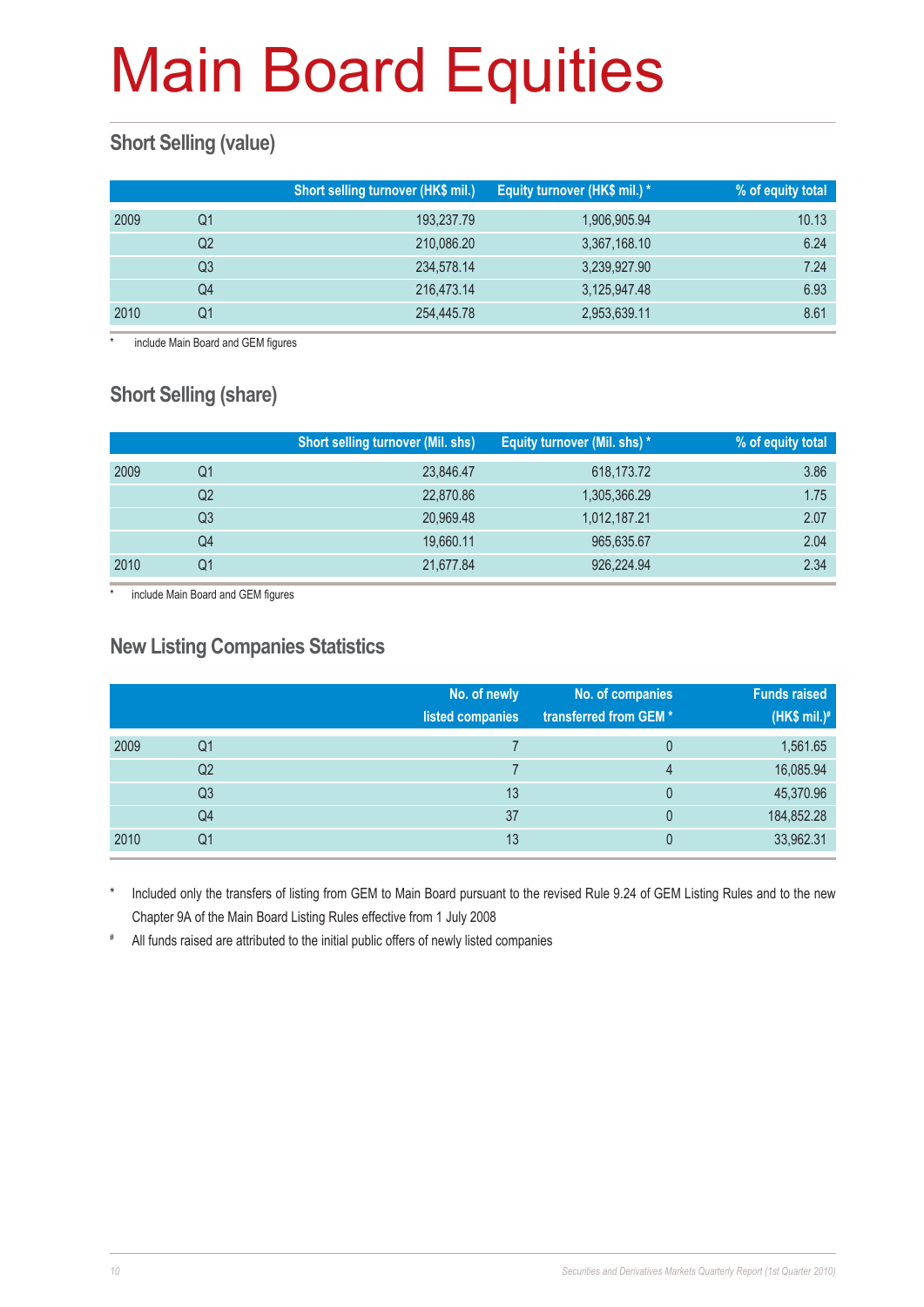#### **Newly Listed Companies**

| Code         | <b>Company name</b>                                         |            |                | Listing date No. of issued shares Funds raised (HK\$ mil.) |
|--------------|-------------------------------------------------------------|------------|----------------|------------------------------------------------------------|
| 00486        | United Company RUSAL Plc                                    | 2010/01/27 | 15,136,363,646 | 17,391.16                                                  |
| 01878        | SouthGobi Energy Resources Ltd.                             | 2010/01/29 | 183,658,648    | 3,062.77                                                   |
| 00953        | Meike International Holdings Ltd.                           | 2010/02/01 | 1,037,500,000  | 411.13                                                     |
| 01966        | China SCE Property Holdings Ltd.                            | 2010/02/05 | 2,853,200,000  | 1,560.00                                                   |
| 01938        | Chu Kong Petroleum and Natural Gas Steel Pipe Holdings Ltd. | 2010/02/10 | 1,011,142,000  | 1,400.14                                                   |
| 01683        | International Mining Machinery Holdings Ltd.                | 2010/02/10 | 1,300,000,000  | 2,537.60                                                   |
| 02010        | Ruinian International Ltd.                                  | 2010/02/19 | 1,045,000,000  | 1,035.00                                                   |
| 00948        | Z-Obee Holdings Ltd.                                        | 2010/03/01 | 595,573,662    | 205.20                                                     |
| 01280        | Huiyin Household Appliances (Holdings) Co., Ltd.            | 2010/03/25 | 1,048,342,290  | 621.53                                                     |
| 00881        | Zhongsheng Group Holdings Ltd.                              | 2010/03/26 | 1,908,481,295  | 3,290.84                                                   |
| 01998        | Flyke International Holdings Ltd.                           | 2010/03/29 | 800,000,000    | 380.00                                                     |
| 00830        | Far East Global Group Ltd.                                  | 2010/03/30 | 1,121,750,000  | 427.04                                                     |
| 00923        | Fook Woo Group Holdings Ltd.                                | 2010/03/31 | 2,093,000,000  | 1,639.90                                                   |
| <b>Total</b> |                                                             |            |                | 33,962.31                                                  |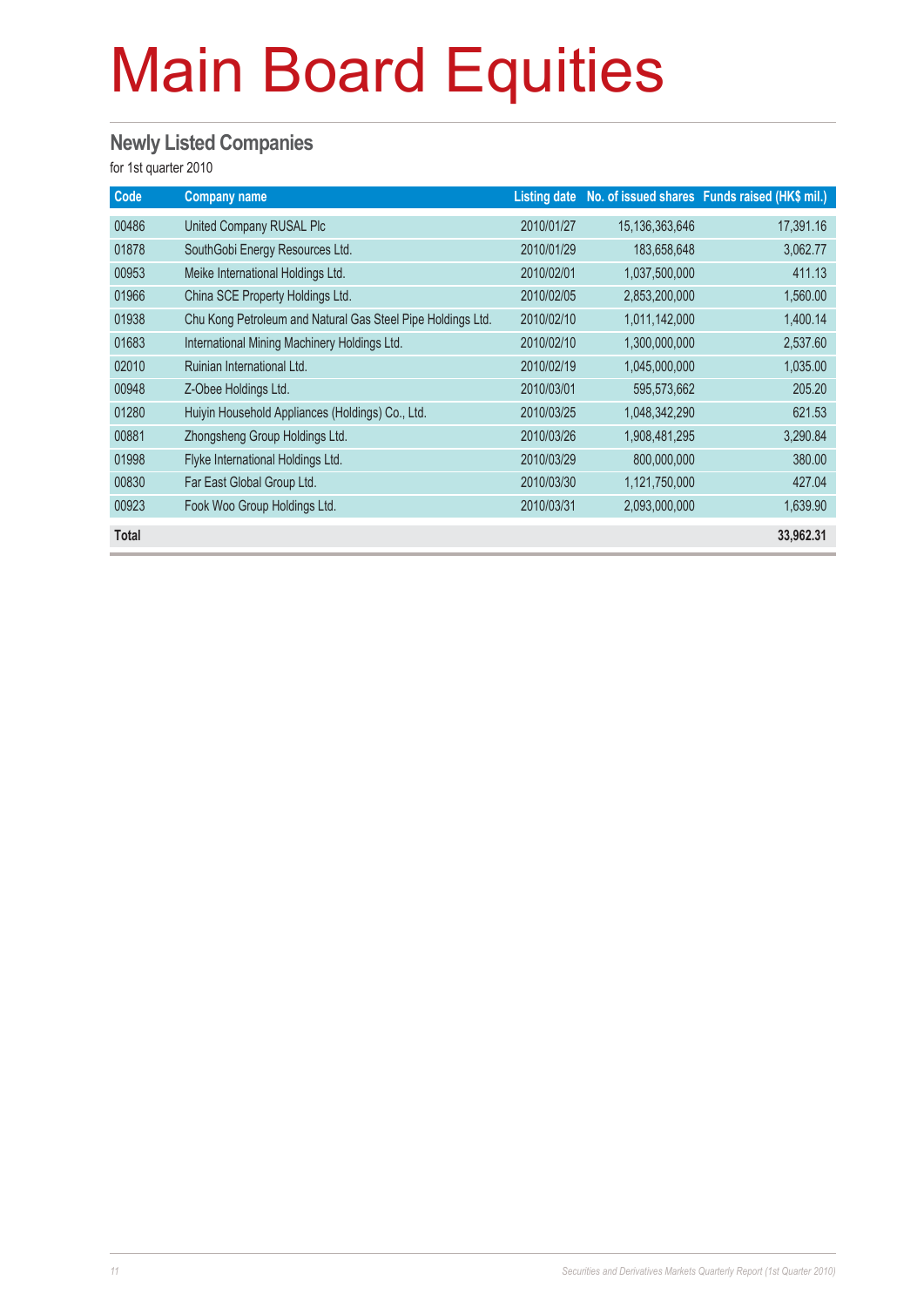#### **Withrawal of Listed Companies**

for 1st quarter 2010

| Code       | Company name | Last trading date | Delisted date |
|------------|--------------|-------------------|---------------|
| <b>NIL</b> |              |                   |               |

#### **Company Name Changes**

| Code  | Old name                                                | New name                                | <b>Effective date</b> | <b>Adoption date</b> |
|-------|---------------------------------------------------------|-----------------------------------------|-----------------------|----------------------|
| 02330 | Quaypoint Corporation Ltd., The                         | China Uptown Group Co. Ltd.             | 2009/12/01            | 2010/01/14           |
| 02309 | Grandtop International Holdings Ltd.                    | Birmingham International Holdings Ltd.  | 2009/12/09            | 2010/01/21           |
| 00862 | New World Mobile Holdings Ltd.                          | Vision Values Holdings Ltd.             | 2009/12/14            | 2010/01/21           |
| 00109 | Wonderful World Holdings Ltd.                           | Good Fellow Resources Holdings Ltd.     | 2009/12/11            | 2010/01/21           |
| 00721 | Prime Investments Holdings Ltd.                         | Sunshine Capital Investments Group Ltd. | 2009/12/10            | 2010/01/28           |
| 00497 | Capital Strategic Investment Ltd.                       | CSI Properties Ltd.                     | 2010/01/08            | 2010/02/04           |
| 00486 | United Company RUSAL Ltd.                               | United Company RUSAL Plc                | 2010/01/27            | 2010/02/12           |
| 00663 | Yun Sky Chemical (International) Holdings Ltd.          | King Stone Energy Group Ltd.            | 2010/02/12            | 2010/02/23           |
| 00723 | Bright Prosperous Holdings Ltd.                         | Sustainable Forest Holdings Ltd.        | 2010/01/21            | 2010/02/26           |
| 00397 | Hong Kong Health Check and Laboratory Holdings Co. Ltd. | China Gogreen Assets Investment Ltd.    | 2010/01/26            | 2010/03/03           |
| 01188 | Far East Golden Resources Group Ltd.                    | Hybrid Kinetic Group Ltd.               | 2010/01/29            | 2010/03/18           |
| 00801 | Golden Meditech Co. Ltd.                                | Golden Meditech Holdings Ltd.           | 2010/03/15            | 2010/03/25           |
| 01195 | Sinotronics Holdings Ltd.                               | Kingwell Group Ltd.                     | 2010/02/25            | 2010/03/26           |
| 00135 | CNPC (Hong Kong) Ltd.                                   | Kunlun Energy Co. Ltd.                  | 2010/03/05            | 2010/03/30           |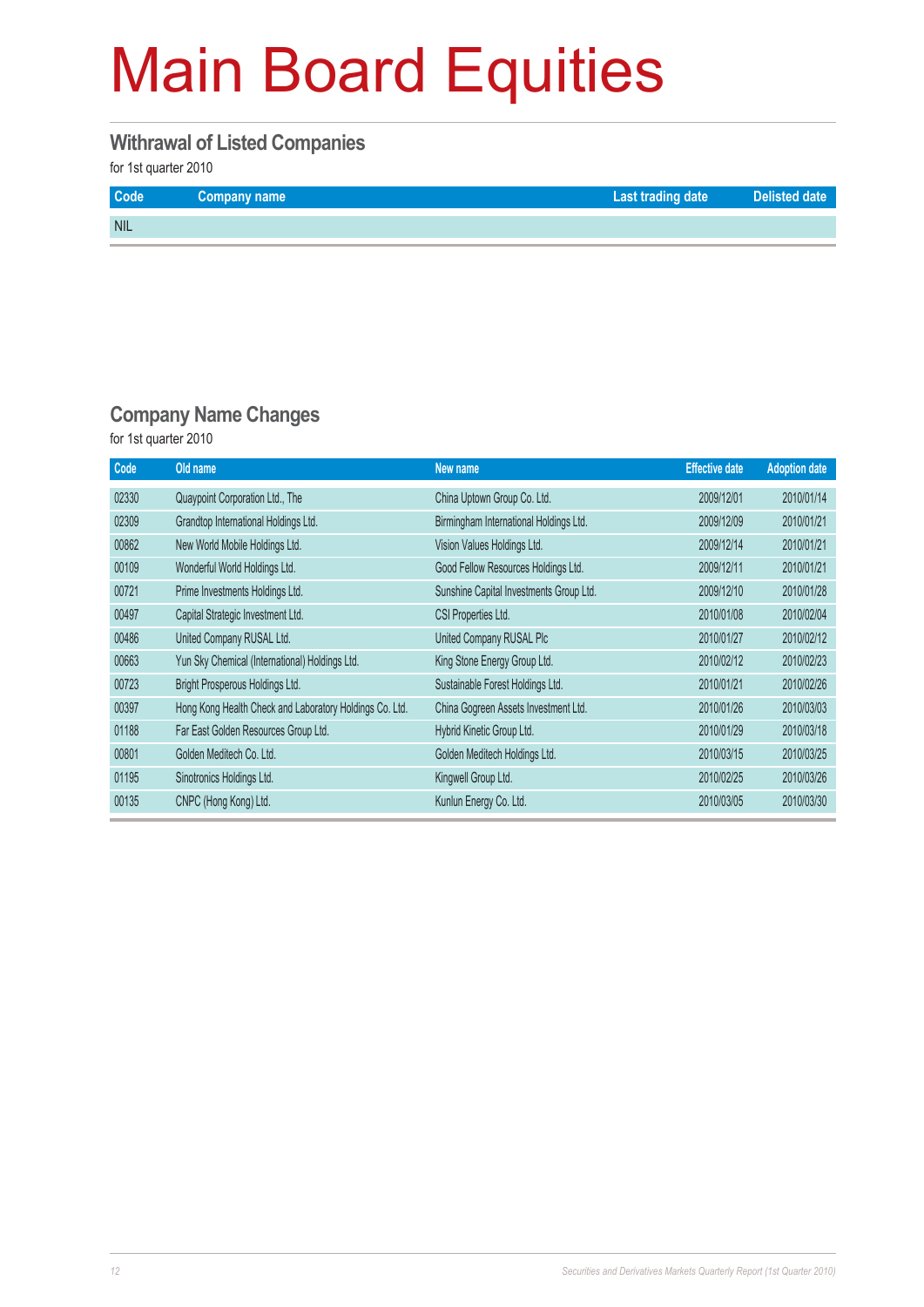#### **Bonus Issues / Bonus Warrants**

for 1st quarter 2010

| <b>Code</b> | <b>Company</b>                            | <b>Particulars</b> | Ex-date    |
|-------------|-------------------------------------------|--------------------|------------|
| 01222       | Wang On Group Ltd.                        | 2 for 3 rts shares | 2010/02/11 |
| 01174       | Pacific Andes International Holdings Ltd. | 1 2011 wt for 5    | 2010/03/08 |
| 01161       | Water Oasis Group Ltd.                    | 1 for 1            | 2010/03/10 |

#### **Share Split / Consolidation**

| Code  | Company                                                 | <b>Particulars</b>      | <b>Effective date</b> |
|-------|---------------------------------------------------------|-------------------------|-----------------------|
| 00621 | Wing Hing International (Holdings) Ltd.                 | Split 1 into 10         | 2010/01/05            |
| 00491 | See Corporation Ltd.                                    | Consolidation 20 into 1 | 2010/01/07            |
| 00568 | Shandong Molong Petroleum Machinery Co. Ltd. - H Shares | Consolidation 10 into 1 | 2010/01/07            |
| 00982 | iOne Holdings Ltd.                                      | Split 1 into 40         | 2010/01/12            |
| 01189 | Wing On Travel (Holdings) Ltd.                          | Consolidation 20 into 1 | 2010/02/02            |
| 00145 | Hong Kong Building and Loan Agency Ltd., The            | Split 1 into 10         | 2010/02/11            |
| 00720 | Wo Kee Hong (Holdings) Ltd.                             | Split 1 into 5          | 2010/02/17            |
| 01218 | Easyknit International Holdings Ltd.                    | Consolidation 10 into 1 | 2010/02/18            |
| 00901 | Radford Capital Investment Ltd.                         | Consolidation 5 into 1  | 2010/02/24            |
| 00195 | Vitar International Holdings Ltd.                       | Split 1 into 20         | 2010/02/24            |
| 01222 | Wang On Group Ltd.                                      | Consolidation 5 into 1  | 2010/02/24            |
| 00646 | Yardway Group Ltd.                                      | Split 1 into 2          | 2010/03/02            |
| 00508 | Chevalier Pacific Holdings Ltd.                         | Split 1 into 10         | 2010/03/31            |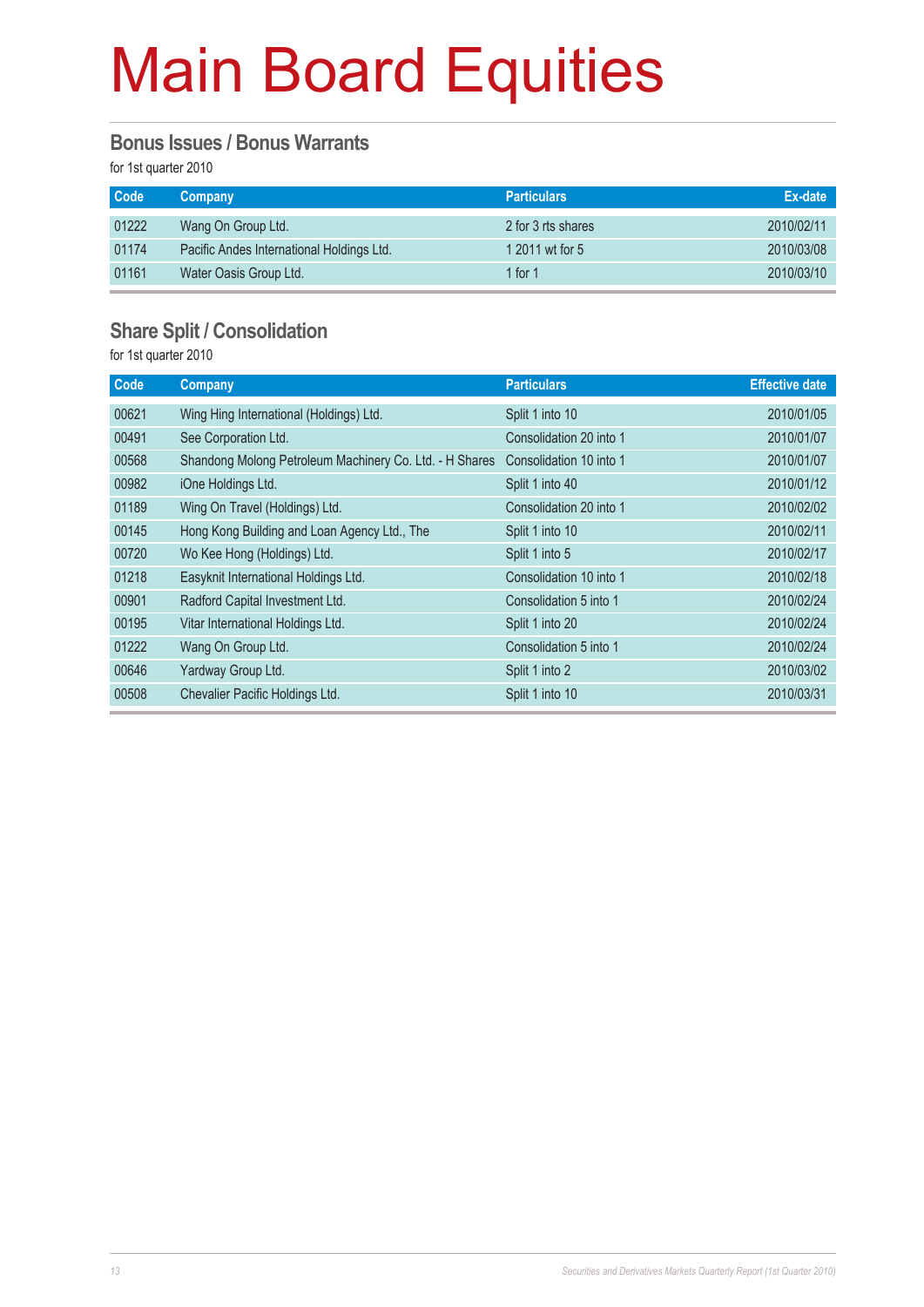#### **Rights Issues & Open Offers**

| <b>Month</b> | Code  | <b>Company</b>                            | <b>Ratio</b>                              | Funds raised (HK\$ mil.) |
|--------------|-------|-------------------------------------------|-------------------------------------------|--------------------------|
| Jan          | 00162 | China Golden Development Holdings Ltd.    | Open offer 1 for 2 @\$0.10                | 58.41                    |
|              | 00472 | JLF Investment Co. Ltd.                   | Open offer 1 for 5 @\$0.60                | 166.85                   |
|              | 00660 | Wai Chun Mining Industry Group Co. Ltd.   | Open offer 1 for 5 @\$0.03                | 77.27                    |
|              | 00952 | Quam Ltd.                                 | Rts 1 for 5 @\$0.23                       | 36.33                    |
| Feb          | 00240 | Build King Holdings Ltd.                  | Open offer 1 for 3 @\$0.15                | 46.57                    |
|              | 00885 | Forefront Group Ltd.                      | Rts 5 for 2 @\$0.28                       | 307.57                   |
|              |       |                                           | (after consolidation 5 into 1)            |                          |
| Mar          | 00629 | Yue Da Mining Holdings Ltd.               | Open offer 1 for 1 @\$1.20                | 391.04                   |
|              | 00040 | Gold Peak Industries (Holdings) Ltd.      | Rts 3 for 7 @\$0.65                       | 153.02                   |
|              | 00491 | See Corporation Ltd.                      | Rts 8 for 1 @\$0.20                       | 185.50                   |
|              | 01222 | Wang On Group Ltd.                        | Rts 3 for 1 @\$0.185                      | 301.78                   |
|              |       |                                           | (after consolidation 5 into 1)            |                          |
|              |       |                                           | with bonus 2 for 3 rts shs                |                          |
|              | 00628 | Dore Holdings Ltd.                        | Open offer 1 for 2 @\$0.20                | 92.87                    |
|              | 03968 | China Merchants Bank Co., Ltd. - H Shares | Rts 1.3 H shares for 10 H shares @\$10.06 | 4,525.77                 |
| <b>Total</b> |       |                                           |                                           | 6,342.98                 |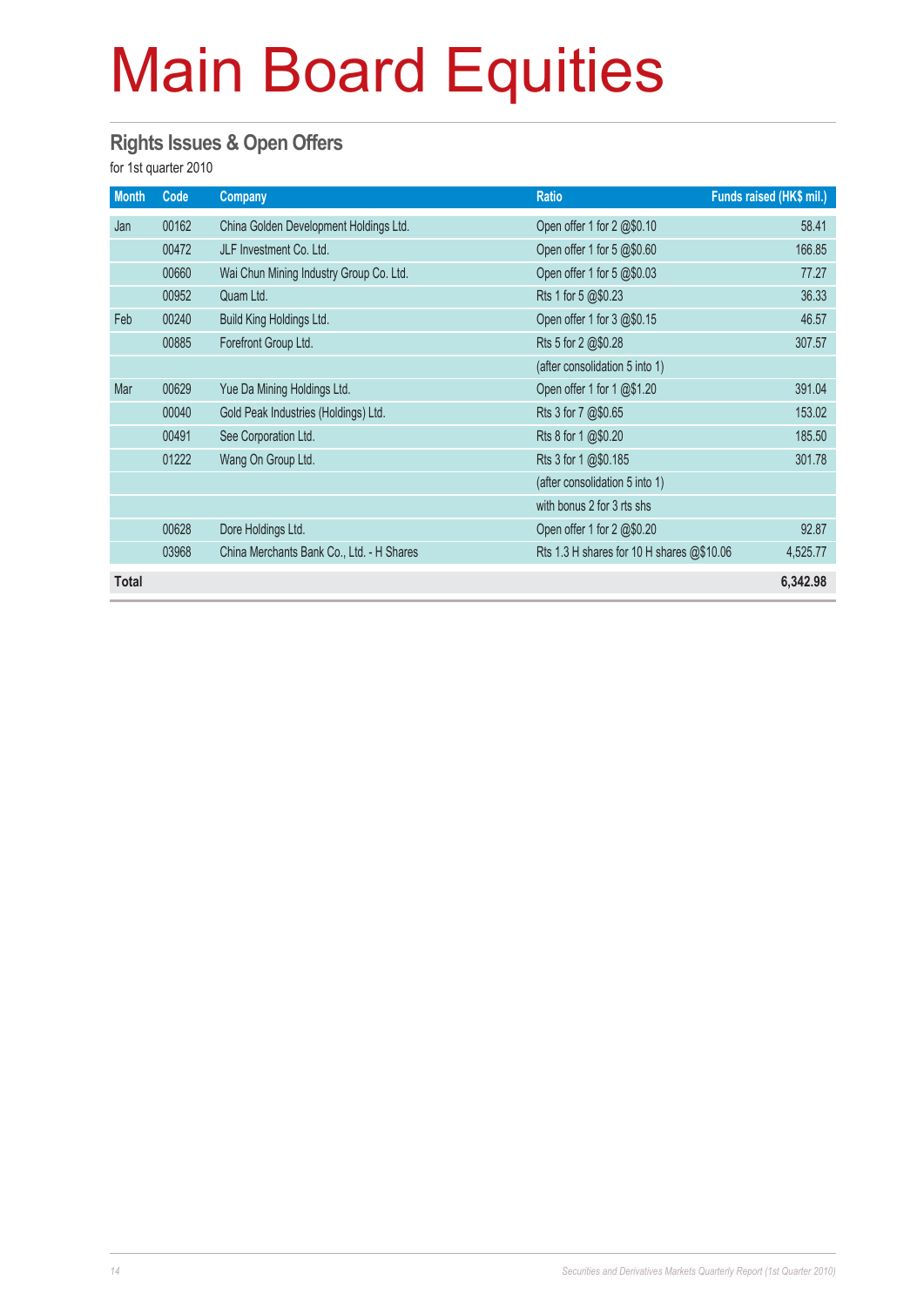#### **Placing\***

|              |                   |                                               | No. of new                | <b>Placing price</b> | <b>Funds raised</b> |
|--------------|-------------------|-----------------------------------------------|---------------------------|----------------------|---------------------|
| <b>Month</b> | $\overline{Code}$ | <b>Company</b>                                | shares placed             | (HK\$)               | (HK\$ mil.)         |
| 2009         |                   |                                               |                           |                      |                     |
| Dec**        | 00381             | KIU HUNG ENERGY                               | 100,000,000               | 0.415                | 41.50               |
|              | 00986             | <b>NAM HING</b>                               | 83,685,000                | 0.630                | 52.72               |
|              | 01868             | NEO-NEON                                      | 55,400,000                | 6.200                | 343.48              |
|              | 03377             | SINO-OCEAN LAND                               | 934,000,000               | 6.230                | 5,818.82            |
|              | 02389             | <b>WANG SING INT'L</b>                        | 100,000,000               | 0.230                | 23.00               |
| 2010         |                   |                                               |                           |                      |                     |
| Jan          | 01003             | 21 HOLDINGS                                   | 72,000,000                | 0.150                | 10.80               |
|              | 00351             | ASIA ENERGY LOG                               | 1,500,000,000             | 0.159                | 238.50              |
|              | 00023             | <b>BANK OF E ASIA</b>                         | 167,104,200               | 30.600               | 5,113.39            |
|              | 00039             | <b>BIO-DYNAMIC</b>                            | 103,000,000               | 0.400                | 41.20               |
|              | 00910             | CH GRAND FOREST                               | 1,316,000,000             | 0.260                | 342.16              |
|              | 01073             | CHINA AGROTECH                                | 50,000,000                | 0.950                | 47.50               |
|              | 03300             | <b>CHINA GLASS</b>                            | 46,330,000                | 0.530                | 24.55               |
|              | 00155             | <b>CHINA SOLAR</b>                            | 600,000,000               | 0.136                | 81.60               |
|              | 00887             | <b>EMPEROR WATCH&amp;J</b>                    | 450,000,000               | 0.510                | 229.50              |
|              | 00279             | <b>FREEMAN CORP</b>                           | 100,000,000               | 0.480                | 48.00               |
|              | 00279             | <b>FREEMAN CORP</b>                           | 46,892,699                | 0.550                | 25.79               |
|              | 00471             | <b>GLOBAL FLEX</b>                            | 200,000,000               | 0.103                | 20.60               |
|              | 01383             | <b>HONG LONG HLDGS</b>                        | 25,000,000                | 0.950                | 23.75               |
|              | 00559             | <b>HUA YI COPPER</b>                          | 390,000,000               | 0.131                | 51.09               |
|              | 00630             | <b>JACKIN INT'L</b>                           | 210,000,000               | 0.950                | 199.50              |
|              | 00729             | <b>JIA SHENG HLDGS</b>                        | 366,084,242               | 0.730                | 267.24              |
|              | 02307             | <b>KAM HING INT'L</b>                         | 30,000,000                | 2.300                | 69.00               |
|              | 01195             | KINGWELL GROUP                                | 111,793,000               | 0.380                | 42.48               |
|              | 00381             | KIU HUNG ENERGY                               | 180,000,000               | 0.339                | 61.02               |
|              | 00988             | <b>LOUDONG GN RES</b>                         | 167,502,000               | 1.500                | 251.25              |
|              | 00905             | <b>MASTERMIND CAP</b>                         | 288,000,000               | 0.125                | 36.00               |
|              | 01062             | <b>NEW CAPITAL</b>                            | 136,418,800               | 0.270                | 36.83               |
|              | 00091             | NEWSMART ENERGY                               | 1,300,000,000             | 0.061                | 79.30               |
|              | 00166             | <b>NEWTIMES ENERGY</b>                        | 743,100,000               | 0.310                | 230.36              |
|              | 00332             | <b>NGAI LIK IND</b>                           | 7,137,150,000             | 0.012                | 85.65               |
|              | 00632             | PEARL ORIENTAL                                | 65,000,000                | 1.020                | 66.30               |
|              | 00850             | <b>PETROASIAN</b>                             | 220,000,000               | 0.510                | 112.20              |
|              | 00755             | SHANGHAI ZENDAI                               | 1,950,000,000             | 0.310                | 604.50              |
|              | 00395             | SINO DRAGON                                   | 100,000,000               | 0.495                | 49.50               |
|              | 01166             | SOLARTECH INT'L                               | 262,000,000               | 0.120                | 31.44               |
|              | 01136             | <b>TCC INT'L HOLD</b>                         | 256,568,000               | 3.300                | 846.67              |
|              | 03382<br>00698    | <b>TIANJINPORT DEV</b><br><b>TONGDA GROUP</b> | 986,502,000               | 2.500                | 2,466.26<br>38.40   |
|              | 00913             | UNITY INV HOLD                                | 160,000,000<br>28,770,000 | 0.240                |                     |
|              |                   |                                               |                           | 0.380                | 10.93               |
|              | 00195<br>00474    | <b>VITAR INT'L</b><br><b>WINBOX INT'L</b>     | 20,000,000<br>554,216,000 | 2.150                | 43.00<br>698.31     |
|              | 02088             | <b>XIWANG SUGAR</b>                           | 120,000,000               | 1.260<br>2.510       | 301.20              |
|              |                   |                                               |                           |                      |                     |
|              | 00763             | <b>ZTE</b>                                    | 58,294,800                | 45.000               | 2,623.27            |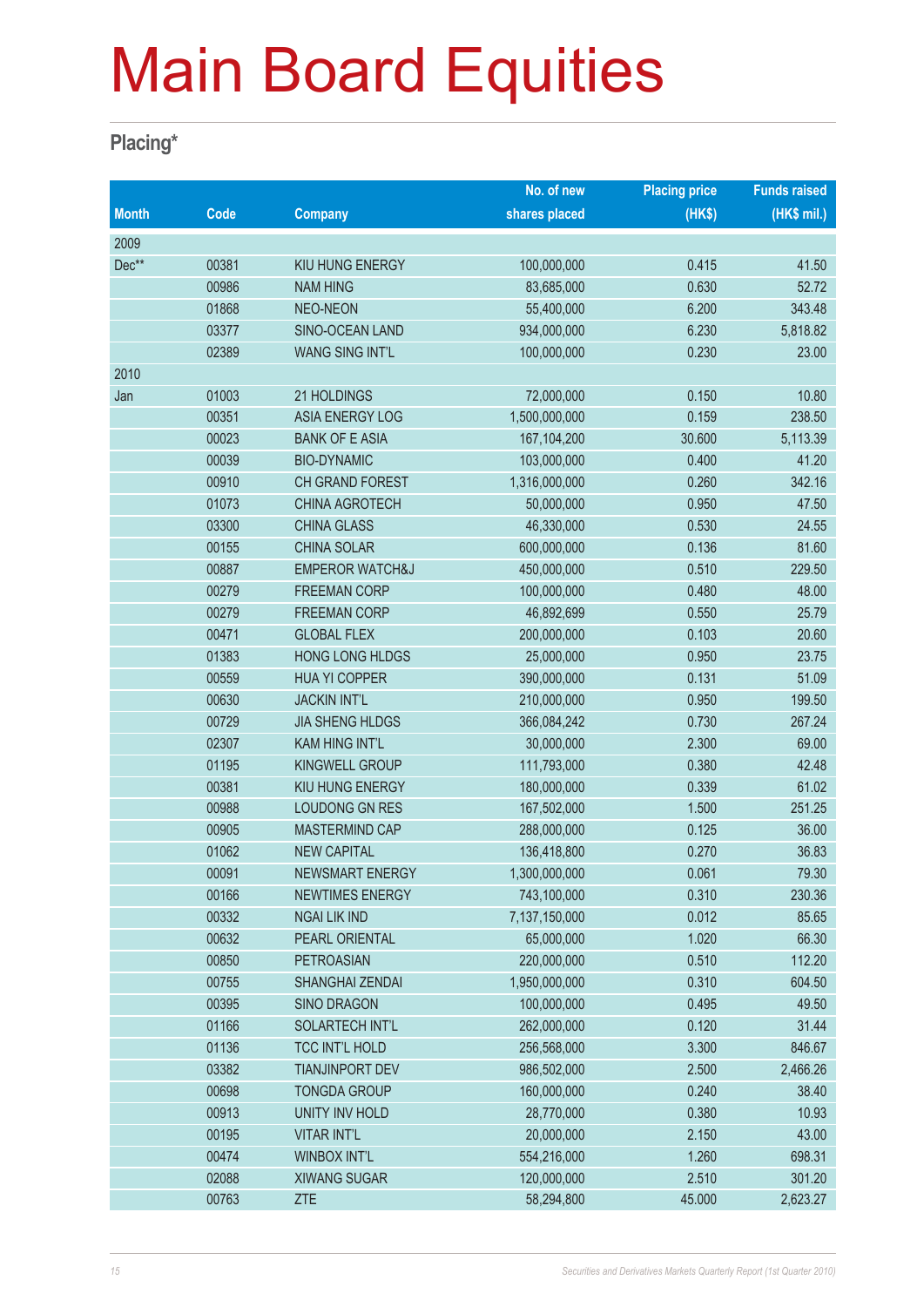|              |             |                            | No. of new    | <b>Placing price</b> | <b>Funds raised</b> |
|--------------|-------------|----------------------------|---------------|----------------------|---------------------|
| <b>Month</b> | <b>Code</b> | <b>Company</b>             | shares placed | (HK\$)               | $(HK$$ mil.)        |
| Feb          | 00899       | <b>ASIA RESOURCES</b>      | 250,000,000   | 0.190                | 47.50               |
|              | 01194       | C PRECIOUSMETAL            | 90,000,000    | 1.940                | 174.60              |
|              | 02312       | CH FIN LEASING             | 67,455,000    | 0.086                | 5.80                |
|              | 00508       | <b>CHEVALIER PAC</b>       | 10,000,000    | 2.300                | 23.00               |
|              | 00031       | CHINA AEROSPACE            | 514,118,000   | 1.130                | 580.95              |
|              | 00228       | <b>CHINA ENERGY</b>        | 725,000,000   | 0.450                | 326.25              |
|              | 00603       | CHINA OIL & GAS            | 500,000,000   | 1.250                | 625.00              |
|              | 00326       | <b>CHINA STAR ENT</b>      | 540,000,000   | 0.140                | 75.60               |
|              | 03838       | <b>CHINA STARCH</b>        | 277,340,000   | 1.400                | 388.28              |
|              | 00512       | CHINAGRANDPHARM            | 200,000,000   | 0.432                | 86.36               |
|              | 00705       | <b>CVM MINERALS</b>        | 360,000,000   | 0.360                | 129.60              |
|              | 00471       | <b>GLOBAL FLEX</b>         | 165,945,000   | 0.108                | 17.92               |
|              | 00061       | <b>GREENGLOBAL RES</b>     | 232,140,000   | 1.680                | 390.00              |
|              | 00295       | KONG SUN HOLD              | 60,400,000    | 0.400                | 24.16               |
|              | 02362       | <b>MACAU INV HOLD</b>      | 97,000,000    | 0.250                | 24.25               |
|              | 00166       | <b>NEWTIMES ENERGY</b>     | 322,582,000   | 0.310                | 100.00              |
|              | 01132       | ORANGE SKY G H             | 340,000,000   | 0.970                | 329.80              |
|              | 00850       | <b>PETROASIAN</b>          | 220,000,000   | 1.020                | 224.40              |
|              | 00310       | PROSP INV HOLD             | 21,300,000    | 1.800                | 38.34               |
|              | 00081       | SHELL ELECTRIC             | 157,045,368   | 2.900                | 455.43              |
|              | 01142       | SIBERIAN MINING            | 2,000,000,000 | 0.029                | 58.00               |
|              | 00171       | <b>SILVER GRANT</b>        | 364,140,000   | 2.000                | 728.28              |
|              | 01177       | <b>SINO BIOPHARM</b>       | 255,000,000   | 2.100                | 535.50              |
|              | 00515       | TC INTERCONNECT            | 48,000,000    | 1.300                | 62.40               |
|              | 00913       | <b>UNITY INV HOLD</b>      | 100,000,000   | 0.380                | 38.00               |
|              | 00159       | WAH NAM INT'L              | 334,000,000   | 0.900                | 300.60              |
| Mar          | 02357       | <b>AVICHINA</b>            | 334,633,402   | 3.400                | 1,137.75            |
|              | 00761       | <b>BEL GLOBAL RES</b>      | 300,000,000   | 0.210                | 63.00               |
|              | 00024       | <b>BURWILL</b>             | 307,380,000   | 0.605                | 185.96              |
|              | 00397       | C GOGREEN ASSET            | 552,000,000   | 0.400                | 220.80              |
|              | 00362       | C ZENITH CHEM              | 440,000,000   | 0.200                | 88.00               |
|              | 00794       | COME SURE GROUP            | 42,000,000    | 1.200                | 50.40               |
|              | 00707       | <b>CO-PROSPERITY</b>       | 110,000,000   | 0.410                | 45.10               |
|              | 00305       | DH WULING AUTO             | 84,008,000    | 0.850                | 71.41               |
|              | 00887       | <b>EMPEROR WATCH&amp;J</b> | 264,810,000   | 0.540                | 143.00              |
|              | 00064       | <b>GET NICE</b>            | 300,000,000   | 0.500                | 150.00              |
|              | 03889       | <b>GLOBAL SWEET</b>        | 100,000,000   | 1.890                | 189.00              |
|              | 02398       | <b>GOOD FRIEND</b>         | 67,200,000    | 3.540                | 237.89              |
|              | 00979       | <b>GREEN ENERGY GP</b>     | 36,000,000    | 0.675                | 24.30               |
|              | 01195       | KINGWELL GROUP             | 111,792,000   | 0.369                | 41.25               |
|              | 00433       | <b>NORTH MINING</b>        | 222,591,284   | 0.450                | 100.17              |
|              | 00767       | PACIFIC PLYWOOD            | 265,540,000   | 0.158                | 41.96               |
|              | 01141       | POLY DEV HOLD              | 425,912,000   | 1.140                | 485.54              |
|              | 02366       | <b>QJY MEDIA</b>           | 35,922,000    | 1.480                | 53.16               |
|              | 00209       | SEWCO INT'L                | 106,000,000   | 1.000                | 106.00              |
|              | 00903       | TPV TECHNOLOGY             | 234,583,614   | 5.200                | 1,219.83            |
|              | 00732       | <b>TRULY INT'L</b>         | 30,000,000    | 8.100                | 243.00              |
|              | 00273       | <b>WILLIE INT'L</b>        | 200,000,000   | 0.450                | 90.00               |
| <b>Total</b> |             |                            |               |                      | 32,606.11           |

\* Due to the reporting time-lag, placing figures for the quarter are provisional.

\*\* Supplementary information update for previous quarters.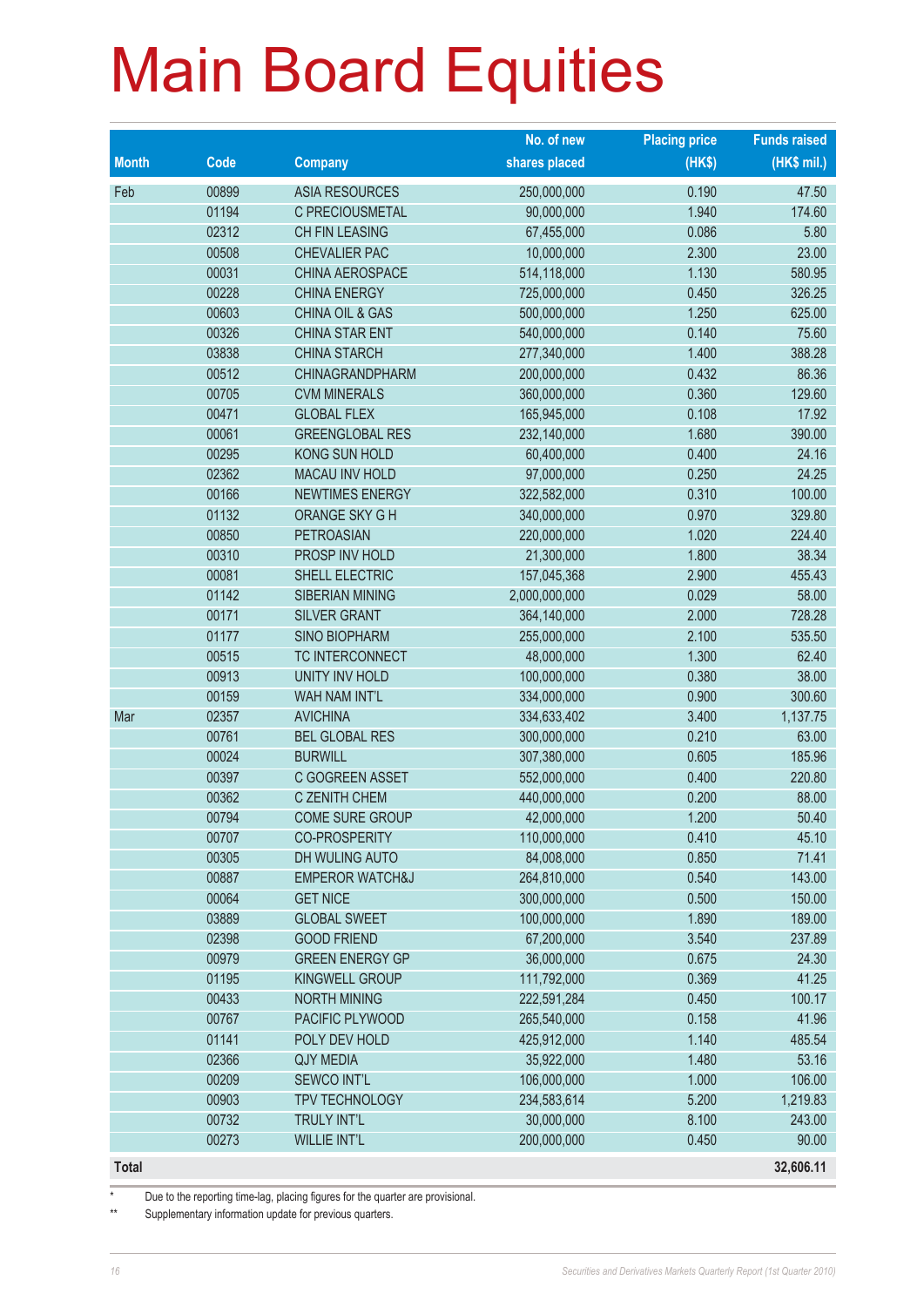#### **Warrant Trading Statistics**

|      |                | <b>Equity wts</b><br>(HK\$ mil.) | <b>Derivative wts</b><br>(HK\$ mil.) | <b>Total</b><br>(HK\$ mil.) |
|------|----------------|----------------------------------|--------------------------------------|-----------------------------|
| 2009 | Q <sub>1</sub> | 5.00                             | 314,404.68                           | 314,409.68                  |
|      | Q <sub>2</sub> | 172.23                           | 412,980.82                           | 413,153.05                  |
|      | Q <sub>3</sub> | 126.39                           | 484,790.00                           | 484,916.39                  |
|      | Q4             | 220.45                           | 442,719.26                           | 442,939.71                  |
| 2010 | Q <sub>1</sub> | 228.05                           | 588,420.02                           | 588,648.07                  |

#### **Warrant Market Value**

|      |                |               | <b>Equity wts</b> |               | <b>Derivative wts</b> |           | <b>Total</b> |
|------|----------------|---------------|-------------------|---------------|-----------------------|-----------|--------------|
|      |                | <b>Number</b> | (HK\$ mil.)       | <b>Number</b> | (HK\$ mil.)           | Total no. | (HK\$ mil.)  |
| 2009 | Q1             | 31            | 327.03            | 2.510         | 132,412.29            | 2.541     | 132,739.32   |
|      | Q <sub>2</sub> | 30            | 998.23            | 2.726         | 208,964.75            | 2,756     | 209,962.98   |
|      | Q3             | 26            | 835.09            | 3.093         | 190.077.28            | 3.119     | 190.912.38   |
|      | Q4             | 25            | 1,103.37          | 3.367         | 136,441.34            | 3,392     | 137,544.71   |
| 2010 | Q1             | 20            | 1,201.13          | 3.974         | 106,176.30            | 3,994     | 107,377.43   |

#### **New Listing Statistics – Warrants**

|      |                | No. of newly listed<br>equity wts | No. of newly listed<br>derivative wts | <b>Amount raised</b><br>(HK\$ mil.) |
|------|----------------|-----------------------------------|---------------------------------------|-------------------------------------|
| 2009 | Q1             |                                   | 569                                   | 47,600.67                           |
|      | Q <sub>2</sub> |                                   | 1,005                                 | 68,757.45                           |
|      | Q <sub>3</sub> | -                                 | 1,154                                 | 67,523.38                           |
|      | Q4             | 3                                 | 1,502                                 | 79,409.13                           |
| 2010 | Q1             |                                   | 1,649                                 | 75,616.53                           |

#### **Newly Listed Equity Warrants**

|              |                                                | Initial issued |                            |            | <b>Amount raised</b> |
|--------------|------------------------------------------------|----------------|----------------------------|------------|----------------------|
| Code         | <b>Equity warrants</b>                         | amount (HK\$)  | <b>Listing date Expiry</b> |            | (HK\$ mil.)          |
| 00932        | China Solar Energy Holdings Ltd. Warrants 2012 | 158.424.000    | 2010/02/10                 | 2012/02/09 | 26.03                |
| <b>Total</b> |                                                |                |                            |            | 26.03                |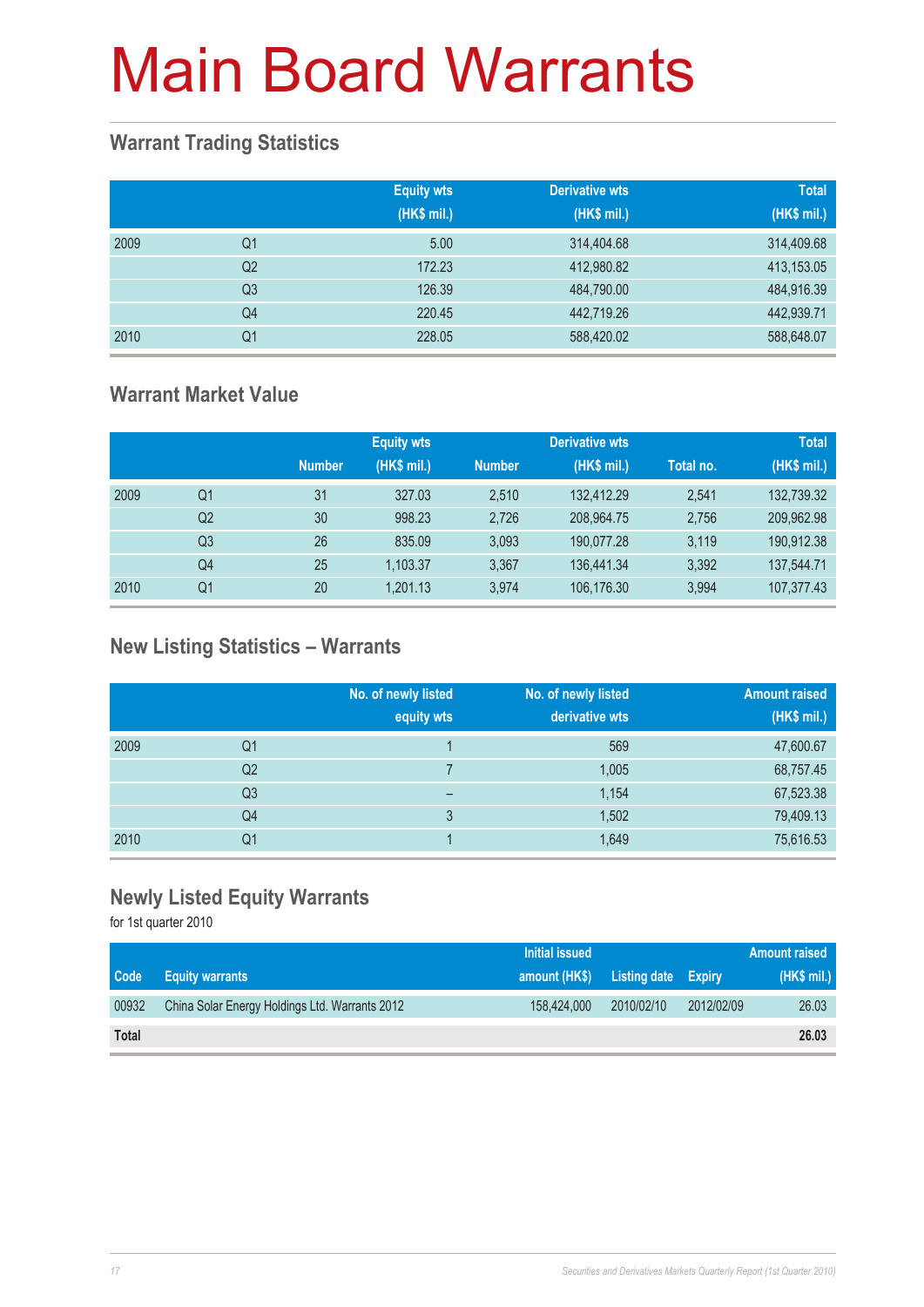#### **Newly Listed Derivative Warrants**

|       |                                                                   |               |                            |                       | <b>Amount</b> |
|-------|-------------------------------------------------------------------|---------------|----------------------------|-----------------------|---------------|
|       |                                                                   | No. of        |                            |                       | raised        |
| Code  | <b>Derivative warrants</b>                                        | issue (units) | <b>Listing date Expiry</b> |                       | (HK\$ mil.)   |
| 20184 | J P Morgan SP BV - ICBC European Warrants Apr 2010                | 100,000,000   | 2010/01/04                 | 2010/04/12            | 35.00         |
| 20181 | J P Morgan SP BV - ICBC European Warrants Jul 2010                | 100,000,000   |                            | 2010/01/04 2010/07/05 | 35.00         |
| 20182 | J P Morgan SP BV - ICBC European Warrants Dec 2010 A              | 388,000,000   |                            | 2010/01/04 2010/12/06 | 65.18         |
| 20183 | J P Morgan SP BV - ICBC European Warrants Dec 2010 B              | 388,000,000   |                            | 2010/01/04 2010/12/06 | 58.20         |
| 20191 | RB of Scotland N.V. - China Mobile European Wts Jul 2010 A        | 200,000,000   |                            | 2010/01/05 2010/07/06 | 80.40         |
| 20185 | BNP Paribas Arbit Issu B.V. - Cheung Kong Euro Wt Nov 2010 B      | 200,000,000   | 2010/01/05 2010/11/01      |                       | 30.00         |
| 20186 | BNP Paribas Arbit Issu B.V. - China Life Euro Wts Dec 2010        | 200,000,000   |                            | 2010/01/05 2010/12/03 | 98.00         |
| 20190 | Deutsche Bank AG - A50 China European Warrants Jun 2010 B         | 300,000,000   |                            | 2010/01/05 2010/06/22 | 62.10         |
| 20187 | SGA Societe Generale Acceptance N.V. - HSI Eur Wt Apr 2010 A      | 300,000,000   |                            | 2010/01/05 2010/04/29 | 59.70         |
| 20188 | SGA Societe Generale Acceptance N.V. - HSI Eur Wt Apr 2010 B      | 300,000,000   |                            | 2010/01/05 2010/04/29 | 53.40         |
| 20189 | SGA Societe Generale Acceptance N.V. - HSI Eur Wt Apr 2010 C      | 300,000,000   |                            | 2010/01/05 2010/04/29 | 45.30         |
| 20193 | SGA Societe Generale Acceptance N.V. - HSI Eu Put Wt Apr 10D      | 300,000,000   |                            | 2010/01/05 2010/04/29 | 58.50         |
| 20194 | SGA Societe Generale Acceptance N.V. - HSI Eu Put Wt Apr 10E      | 300,000,000   |                            | 2010/01/05 2010/04/29 | 50.10         |
| 20192 | SGA Societe Generale Acceptance N.V. - HSI Eu Put Wt May 10E      | 300,000,000   |                            | 2010/01/05 2010/05/28 | 52.20         |
|       | 17891# Deutsche Bank AG - China Life European Warrants Mar 2010 B | 400,000,000   |                            | 2010/01/05 2010/03/15 | 23.60         |
| 20210 | RB of Scotland N.V. - CC Bank European Warrants May 2010          | 200,000,000   |                            | 2010/01/06 2010/05/03 | 94.00         |
| 20195 | RB of Scotland N.V. - China Mobile European Wts Jul 2010 B        | 200,000,000   |                            | 2010/01/06 2010/07/06 | 117.20        |
| 20209 | RB of Scotland N.V. - A50 China European Warrants May 2010        | 300,000,000   |                            | 2010/01/06 2010/05/24 | 45.00         |
| 20212 | RB of Scotland N.V. - HSI European Put Warrants Apr 2010 C        | 400,000,000   |                            | 2010/01/06 2010/04/29 | 90.40         |
| 20208 | RB of Scotland N.V. - HSI European Warrants Apr 2010 B            | 400,000,000   |                            | 2010/01/06 2010/04/29 | 79.60         |
| 20196 | J P Morgan SP BV - HSBC European Put Warrants May 2010            | 388,000,000   |                            | 2010/01/06 2010/05/28 | 58.20         |
| 20197 | J P Morgan SP BV - HSBC European Put Warrants Nov 2010            | 388,000,000   |                            | 2010/01/06 2010/11/29 | 58.20         |
| 20198 | CC Rabobank B.A. - China Agri European Warrants Jul 2010          | 160,000,000   |                            | 2010/01/06 2010/07/29 | 43.20         |
| 20202 | CC Rabobank B.A. - KECL European Warrants Nov 2010                | 160,000,000   |                            | 2010/01/06 2010/11/12 | 30.88         |
| 20200 | CC Rabobank B.A. - Chi Res Power European Warrants Jul 2010       | 120,000,000   |                            | 2010/01/06 2010/07/29 | 36.00         |
| 20203 | CC Rabobank B.A. - Dongfeng Motor European Warrants Jul 2010      | 150,000,000   |                            | 2010/01/06 2010/07/29 | 37.50         |
| 20204 | CC Rabobank B.A. - Greentown China European Wts Aug 2010          | 150,000,000   |                            | 2010/01/06 2010/08/30 | 55.50         |
| 20199 | CC Rabobank B.A. - China Mengniu European Warrants Aug 2010       | 120,000,000   |                            | 2010/01/06 2010/08/30 | 50.40         |
| 20205 | CC Rabobank B.A. - Pacific Basin European Warrants Nov 2010       | 300,000,000   |                            | 2010/01/06 2010/11/29 | 75.00         |
| 20206 | CC Rabobank B.A. - Renhe Comm European Warrants Aug 2010          | 120,000,000   |                            | 2010/01/06 2010/08/30 | 30.00         |
| 20207 | CC Rabobank B.A. - Sinofert European Warrants Mar 2011            | 300,000,000   | 2010/01/06                 | 2011/03/30            | 75.00         |
| 20201 | CC Rabobank B.A. - Yurun Food European Warrants Aug 2010          | 120,000,000   |                            | 2010/01/06 2010/08/16 | 45.60         |
| 20231 | RB of Scotland N.V. - Sinopec Corp European Wts Jul 2010          | 200,000,000   |                            | 2010/01/07 2010/07/07 | 64.20         |
| 20220 | BNP Paribas Arbit Issu B.V. - Ch Comm Cons Eur Wt Dec 2010        | 100,000,000   |                            | 2010/01/07 2010/12/22 | 16.00         |
| 20219 | BNP Paribas Arbit Issu B.V. - China Coal Euro Wts Jun 2010        | 100,000,000   | 2010/01/07                 | 2010/06/28            | 22.00         |
| 20217 | Deutsche Bank AG - Angang Steel European Warrants Jul 2010        | 150,000,000   |                            | 2010/01/07 2010/07/12 | 37.50         |
| 20218 | Deutsche Bank AG - Hutchison European Warrants Jul 2010           | 150,000,000   | 2010/01/07                 | 2010/07/12            | 67.50         |
| 20226 | CC Rabobank B.A. - BOCL European Warrants Jul 2010 A              | 100,000,000   | 2010/01/07 2010/07/29      |                       | 25.00         |
| 20229 | CC Rabobank B.A. - Ch Mobile European Put Wts Jul 2010            | 80,000,000    | 2010/01/07                 | 2010/07/29            | 45.60         |
| 20230 | CC Rabobank B.A. - Ch Mobile European Put Wts Aug 2010            | 80,000,000    |                            | 2010/01/07 2010/08/30 | 24.00         |
| 20221 | CC Rabobank B.A. - CC Bank European Warrants Jul 2010             | 30,000,000    | 2010/01/07                 | 2010/07/29            | 21.60         |
| 20222 | CC Rabobank B.A. - CC Bank European Warrants Sep 2010 A           | 30,000,000    | 2010/01/07 2010/09/29      |                       | 14.10         |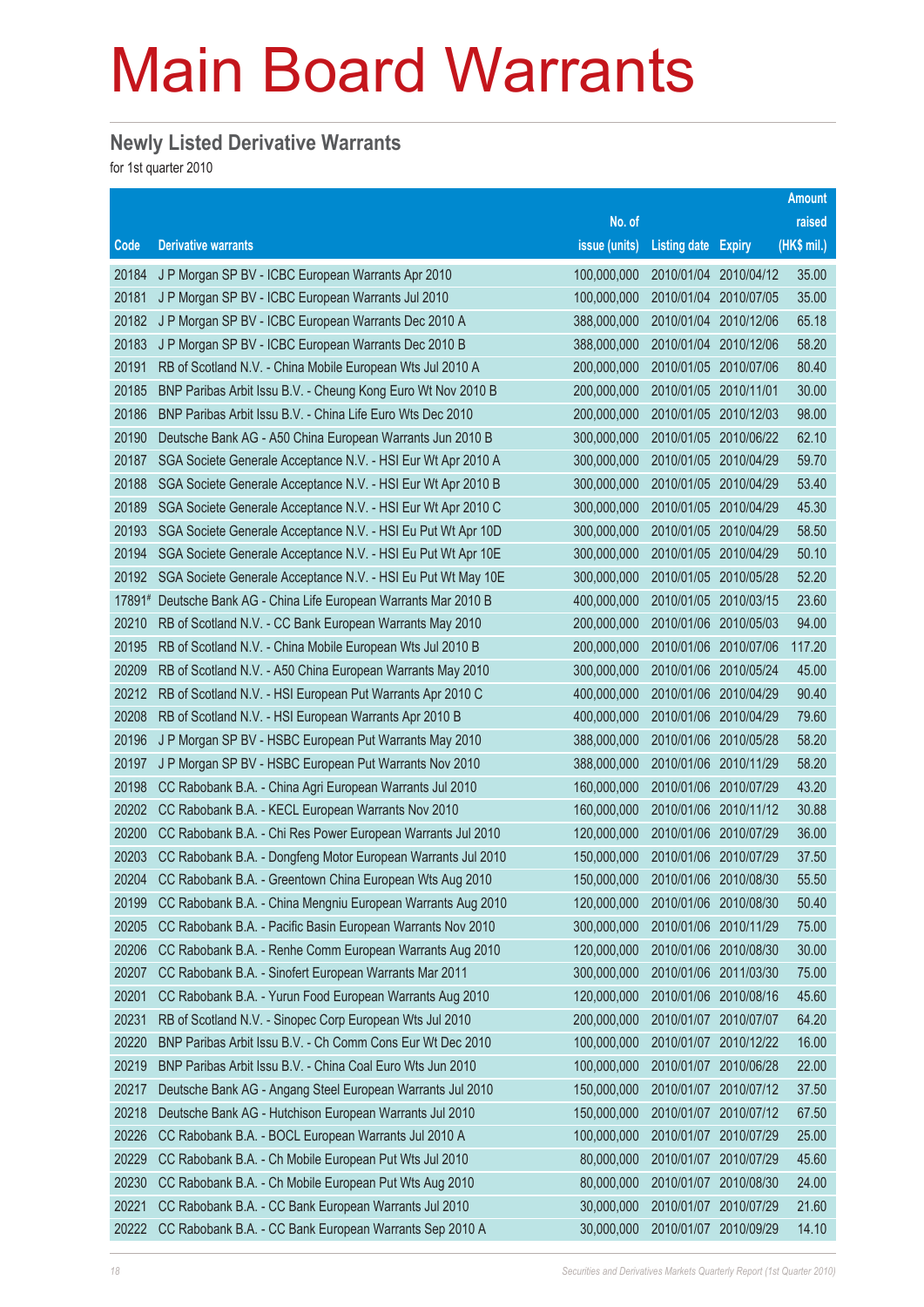|        |                                                              |               |                            |            | <b>Amount</b> |
|--------|--------------------------------------------------------------|---------------|----------------------------|------------|---------------|
|        |                                                              | No. of        |                            |            | raised        |
| Code   | <b>Derivative warrants</b>                                   | issue (units) | <b>Listing date Expiry</b> |            | (HK\$ mil.)   |
| 20223  | CC Rabobank B.A. - China Life European Warrants Jul 2010 A   | 50,000,000    | 2010/01/07 2010/07/29      |            | 24.00         |
| 20224  | CC Rabobank B.A. - China Life European Warrants Aug 2010     | 50,000,000    | 2010/01/07 2010/08/30      |            | 24.00         |
| 20228  | CC Rabobank B.A. - China Life European Put Warrants Aug 2010 | 100,000,000   | 2010/01/07 2010/08/30      |            | 55.00         |
| 20225  | CC Rabobank B.A. - CNOOC European Warrants Nov 2010 B        | 150,000,000   | 2010/01/07 2010/11/22      |            | 24.45         |
| 20227  | CC Rabobank B.A. - Hutchison European Warrants Aug 2010      | 100,000,000   | 2010/01/07 2010/08/30      |            | 55.00         |
| 20211  | SGA Societe Generale Acceptance N.V. - CLife Eu Wt Jul 2010  | 200,000,000   | 2010/01/07 2010/07/05      |            | 73.00         |
| 20213  | SGA Societe Generale Acceptance N.V. - CLife Eu Wt Aug 2010A | 200,000,000   | 2010/01/07 2010/08/04      |            | 104.00        |
| 20214  | SGA Societe Generale Acceptance N.V. - CLife Eu Wt Aug 2010B | 200,000,000   | 2010/01/07 2010/08/04      |            | 61.00         |
| 20215  | SGA Societe Generale Acceptance N.V. - HSBC Eu Wt Jun 2010 E | 100,000,000   | 2010/01/07 2010/06/02      |            | 24.00         |
| 20216  | SGA Societe Generale Acceptance N.V. - ICBC Eu Wt Jul 2010 B | 80,000,000    | 2010/01/07 2010/07/19      |            | 61.60         |
| 20233  | Credit Suisse AG - China Life European Warrants May 2010 A   | 200,000,000   | 2010/01/08 2010/05/31      |            | 30.00         |
| 20234  | Credit Suisse AG - HSI European Warrants Jul 2010 A          | 200,000,000   | 2010/01/08 2010/07/29      |            | 50.00         |
| 20235  | Credit Suisse AG - HSI European Warrants Jul 2010 B          | 200,000,000   | 2010/01/08 2010/07/29      |            | 50.00         |
| 20239  | Credit Suisse AG - HSI European Put Warrants Jul 2010 C      | 200,000,000   | 2010/01/08 2010/07/29      |            | 50.00         |
| 20240  | Credit Suisse AG - HSI European Put Warrants Jul 2010 D      | 200,000,000   | 2010/01/08 2010/07/29      |            | 50.00         |
| 20232  | J P Morgan SP BV - China Mob European Wts Jul 2010           | 188,000,000   | 2010/01/08 2010/07/26      |            | 47.00         |
| 19827# | Credit Suisse AG - China Mobile European Warrants Jun 2010 A | 200,000,000   | 2010/01/08 2010/06/07      |            | 21.80         |
| 20260  | BNP Paribas Arbit Issu B.V. - BOCL European Wts Dec 2010     | 200,000,000   | 2010/01/11 2010/12/01      |            | 72.00         |
| 20249  | BNP Paribas Arbit Issu B.V. - China Coal Euro Wts Nov 2010   | 100,000,000   | 2010/01/11                 | 2010/11/01 | 26.00         |
| 20261  | BNP Paribas Arbit Issu B.V.-CM Bank European Warrants Nov 10 | 100,000,000   | 2010/01/11                 | 2010/11/02 | 25.00         |
| 20262  | BNP Paribas Arbit Issu B.V. - Minsheng Bank Euro Wts Aug 10  | 200,000,000   | 2010/01/11                 | 2010/08/02 | 30.00         |
| 20250  | BNP Paribas Arbit Issu B.V. - HSBC European Wts Sep 2010 B   | 200,000,000   | 2010/01/11                 | 2010/09/30 | 136.00        |
| 20263  | BNP Paribas Arbit Issu B.V. - Shimao Ppt European Wts Oct 10 | 100,000,000   | 2010/01/11                 | 2010/10/06 | 25.00         |
| 20251  | BNP Paribas Arbit Issu B.V. - Tencent Holdings Eu Wts Aug 10 | 200,000,000   | 2010/01/11                 | 2010/08/30 | 50.00         |
| 20252  | BNP Paribas Arbit Issu B.V. - Yanzhou Coal Euro Wts Aug 2010 | 100,000,000   | 2010/01/11                 | 2010/08/02 | 29.00         |
| 20236  | Citigroup Global Mkt H Inc. - Anta Sports European Wts Jan11 | 160,000,000   | 2010/01/11                 | 2011/01/11 | 40.00         |
| 20237  | Citigroup Global Mkt H Inc. - Belle Int'l European Wts Jan11 | 160,000,000   | 2010/01/11                 | 2011/01/11 | 40.00         |
| 20238  | Citigroup Global Mkt H Inc. - China Coal European Wts Aug 10 | 267,000,000   | 2010/01/11                 | 2010/08/04 | 40.05         |
| 20241  | Citigroup Global Mkt H Inc. - Chi Res Land European Wt Aug10 | 160,000,000   | 2010/01/11                 | 2010/08/11 | 40.00         |
| 20242  | Citigroup Global Mkt H Inc. - Denway Motors Euro Wts Jul10   | 67,000,000    | 2010/01/11                 | 2010/07/12 | 40.20         |
| 20243  | Citigroup Global Mkt H Inc. - Henganintl European Wts Jul10  | 133,000,000   | 2010/01/11                 | 2010/07/12 | 39.90         |
| 20244  | Citigroup Global Mkt H Inc. - KWG Property European Wt Mar11 | 160,000,000   | 2010/01/11                 | 2011/03/11 | 40.00         |
| 20245  | Citigroup Global Mkt H Inc. - PICC P&C European Wts Jan11    | 160,000,000   | 2010/01/11                 | 2011/01/11 | 40.00         |
| 20247  | Citigroup Global Mkt H Inc. - SPDR Gold T European Wts Jul10 | 160,000,000   | 2010/01/11                 | 2010/07/12 | 40.00         |
| 20246  | Citigroup Global Mkt H Inc. - Yanzhou Coal European Wt Nov10 | 160,000,000   | 2010/01/11                 | 2010/11/11 | 40.00         |
| 20257  | Deutsche Bank AG - Bank of EA European Warrants May 2010     | 150,000,000   | 2010/01/11                 | 2010/05/03 | 22.50         |
| 20258  | Deutsche Bank AG - China EB Ltd European Warrants Jul 2010 A | 150,000,000   | 2010/01/11                 | 2010/07/12 | 37.50         |
| 20259  | Deutsche Bank AG - Foxconn European Warrants Nov 2010        | 150,000,000   | 2010/01/11                 | 2010/11/01 | 31.50         |
| 20253  | SGA Societe Generale Acceptance N.V. - A50 Ch Eu Wt Jun 10B  | 300,000,000   | 2010/01/11                 | 2010/06/02 | 47.40         |
| 20254  | SGA Societe Generale Acceptance N.V. - A50 Ch Eu Wt Jul 10B  | 300,000,000   | 2010/01/11                 | 2010/07/12 | 75.00         |
| 20255  | SGA Societe Generale Acceptance N.V. - A50 Ch Eu Wt Jul 10C  | 300,000,000   | 2010/01/11                 | 2010/07/12 | 64.50         |
| 20256  | SGA Societe Generale Acceptance N.V.-A50 Ch Eu Put Wt Apr10  | 300,000,000   | 2010/01/11                 | 2010/04/12 | 60.90         |
| 20248  | UBS AG - Hutchison European Warrants May 2010                | 100,000,000   | 2010/01/11                 | 2010/05/24 | 15.00         |
| 19888# | Credit Suisse AG - HKEx European Warrants May 2010           | 200,000,000   | 2010/01/11                 | 2010/05/10 | 38.20         |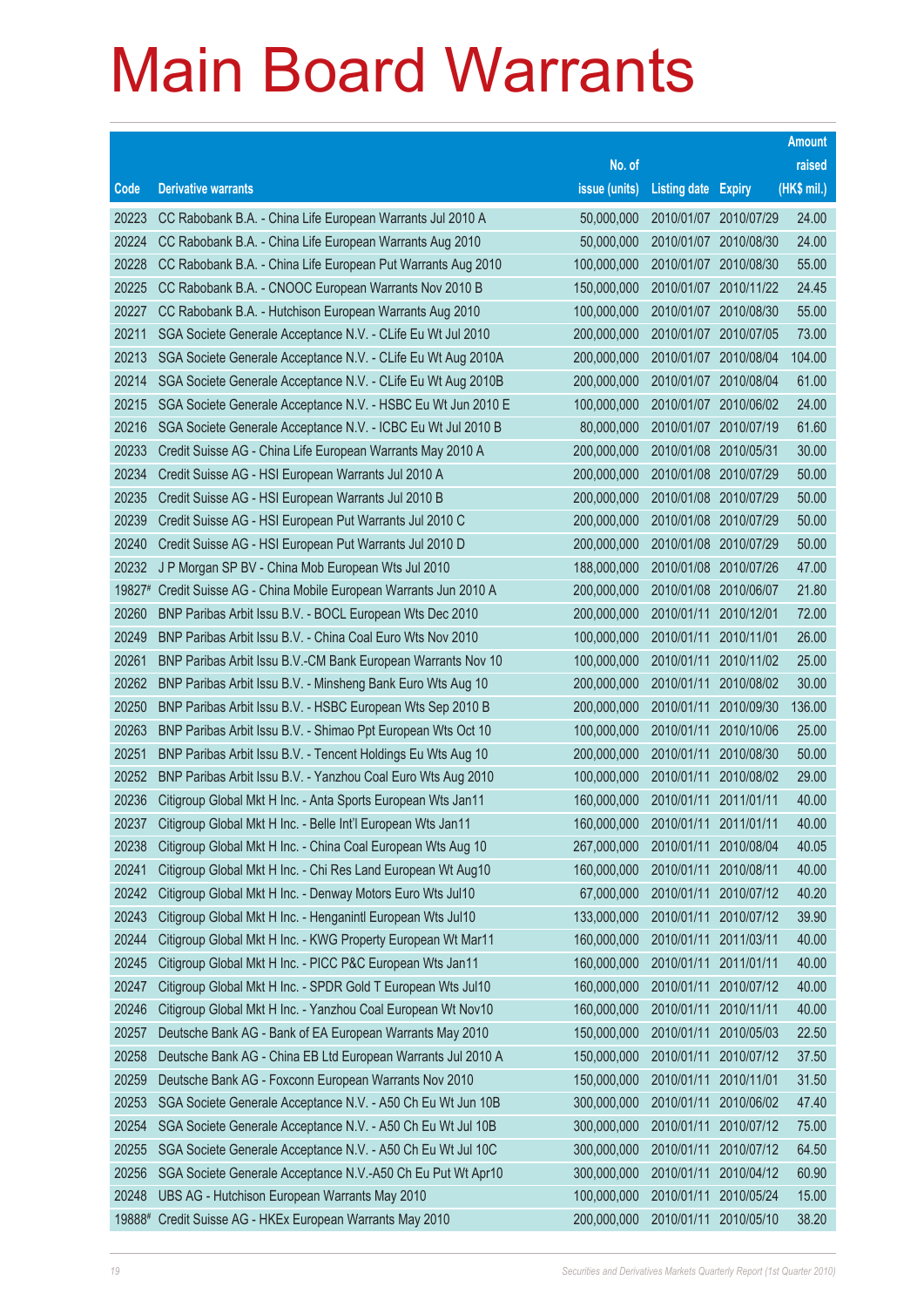| raised<br>No. of<br>(HK\$ mil.)<br>issue (units)<br><b>Derivative warrants</b><br><b>Listing date Expiry</b><br>Code<br>400,000,000<br>43.60<br>19021# Deutsche Bank AG - HKEx European Warrants Mar 2010 D<br>2010/01/11 2010/03/29<br>300,000,000<br>2010/01/12 2010/07/26<br>45.00<br>20272<br>RB of Scotland N.V. - Tencent Holdings European Wts Jul 2010<br>17.00<br>20278<br>BNP Paribas Arbit Issu B.V. - CHALCO European Wts Jun 2010 B<br>100,000,000<br>2010/01/12 2010/06/29<br>20279<br>2010/01/12 2010/08/02<br>38.00<br>BNP Paribas Arbit Issu B.V. - Angang Steel European Wt Aug10<br>100,000,000<br>20280<br>100,000,000<br>2010/01/12 2010/10/28<br>16.00<br>BNP Paribas Arbit Issu B.V. - China Unicom European Wt Oct10<br>52.00<br>20266<br>200,000,000<br>2010/01/12 2010/12/02<br>BNP Paribas Arbit Issu B.V. - HKEx European Wts Dec 2010<br>60.00<br>20267<br>BNP Paribas Arbit Issu B.V. - HKEx European Wts Jun 2011<br>200,000,000<br>2010/01/12 2011/06/02<br>20268<br>2010/01/12 2010/08/03<br>52.00<br>BNP Paribas Arbit Issu B.V. - HKEx European Put Wts Aug 10A<br>200,000,000<br>20281<br>BNP Paribas Arbit Issu B.V. - Yanzhou Coal Euro Wts Oct 2010<br>100,000,000<br>2010/01/12 2010/10/04<br>41.00<br>81.00<br>20270<br>2010/01/12 2010/06/22<br>Deutsche Bank AG - China Mobile European Warrants Jun 2010 D<br>150,000,000<br>30.00<br>20277<br>Deutsche Bank AG - CNOOC European Warrants Jul 2010 B<br>200,000,000<br>2010/01/12 2010/07/26<br>20269<br>2010/01/12 2010/06/07<br>31.50<br>Deutsche Bank AG - Hutchison European Warrants Jun 2010 A<br>150,000,000<br>20271<br>200,000,000<br>2010/01/12 2010/07/26<br>30.00<br>Deutsche Bank AG - Tencent Holdings European Warrants Jul 10<br>39.60<br>20264<br>2010/01/12 2010/07/12<br>HK Bank - China Mobile European Warrants Jul 2010<br>120,000,000<br>18.00<br>20265<br>HK Bank - Minsheng Bank European Warrants Mar 2011<br>120,000,000<br>2010/01/12 2011/03/30<br>20273<br>200,000,000<br>2010/01/12 2010/12/02<br>50.00<br>Macquarie Bank Ltd. - Belle Int'l European Warrants Dec 2010<br>200,000,000<br>2010/01/12 2010/07/29<br>50.00<br>20274<br>Macquarie Bank Ltd. - Chaoda Modern European Warrants Jul 10<br>50.80<br>20275<br>2010/01/12 2010/07/29<br>Macquarie Bank Ltd. - Greentown China European Warrants Jul10<br>200,000,000<br>50.00<br>20276<br>Macquarie Bank Ltd. - Sinofert European Warrants Jan 2011<br>200,000,000<br>2010/01/12 2011/01/03<br>20311<br>300,000,000<br>2010/01/13 2010/08/03<br>45.00<br>RB of Scotland N.V. - HKEx European Warrants Aug 2010<br>2010/01/13 2010/07/30<br>50.00<br>20293<br>BOCI Asia Ltd. - BOCL European Put Warrants Jul 2010<br>100,000,000<br>20290<br>25.00<br>BOCI Asia Ltd. - Ch Overseas European Warrants Jul 2010<br>100,000,000<br>2010/01/13 2010/07/23<br>50.00<br>20289<br>100,000,000<br>2010/01/13 2010/07/30<br>BOCI Asia Ltd. - China Life European Warrants Jul 2010<br>20291<br>100,000,000<br>2010/01/13 2010/07/30<br>25.00<br>BOCI Asia Ltd. - Shimao Ppt European Warrants Jul 2010<br>100,000,000<br>2010/01/13 2010/07/16<br>25.00<br>20292<br>BOCI Asia Ltd. - Tencent Holdings European Warrants Jul 2010<br>20309<br>BNP Paribas Arbit Issu B.V. - HSBC European Wts Feb 2011<br>200,000,000<br>2010/01/13 2011/02/01<br>142.00<br>BNP Paribas Arbit Issu B.V. - HSBC European Wts Sep 2011<br>200,000,000<br>2010/01/13 2011/09/01<br>50.00<br>20307<br>20308<br>BNP Paribas Arbit Issu B.V. - HSBC European Wts Sep 2010 C<br>200,000,000<br>2010/01/13 2010/09/01<br>156.00<br>20314<br>Deutsche Bank AG - KECL European Warrants Sep 2010 B<br>150,000,000<br>2010/01/13 2010/09/28<br>37.50<br>20313<br>Deutsche Bank AG - China Shenhua European Warrants May 2010<br>150,000,000<br>2010/01/13 2010/05/28<br>49.50<br>Deutsche Bank AG - Denway Motors European Warrants Jul 2010<br>100,000,000<br>85.00<br>20315<br>2010/01/13 2010/07/19<br>20316<br>Deutsche Bank AG - Lenovo European Warrants Jun 2010<br>22.50<br>150,000,000<br>2010/01/13 2010/06/21<br>22.50<br>20317<br>Deutsche Bank AG - Maanshan Iron European Warrants Dec 2010<br>150,000,000<br>2010/01/13 2010/12/30<br>20312<br>Goldman Sachs SP (Asia) - China Shenhua Euro Wts May 2010<br>200,000,000<br>2010/01/13 2010/05/28<br>40.00<br>20301<br>KBC Fin Products Int'l Ltd. - Tencent Holdings Eu Wt Jul 10A<br>200,000,000<br>50.00<br>2010/01/13 2010/07/15<br>Macquarie Bank Ltd. - China Agri European Warrants Jul 2010<br>200,000,000<br>50.40<br>20295<br>2010/01/13 2010/07/29<br>52.80<br>20296<br>Macquarie Bank Ltd. - Chi Resources European Warrants Jul 10<br>200,000,000<br>2010/01/13 2010/07/19<br>20294<br>Macquarie Bank Ltd. - C Transmission European Warrants Jul10<br>150,000,000<br>2010/01/13 2010/07/13<br>37.80<br>Macquarie Bank Ltd. - GCL-Poly Energy European Warrants Jul10<br>80,000,000<br>20.24<br>20299<br>2010/01/13 2010/07/13 |  |  | <b>Amount</b> |
|---------------------------------------------------------------------------------------------------------------------------------------------------------------------------------------------------------------------------------------------------------------------------------------------------------------------------------------------------------------------------------------------------------------------------------------------------------------------------------------------------------------------------------------------------------------------------------------------------------------------------------------------------------------------------------------------------------------------------------------------------------------------------------------------------------------------------------------------------------------------------------------------------------------------------------------------------------------------------------------------------------------------------------------------------------------------------------------------------------------------------------------------------------------------------------------------------------------------------------------------------------------------------------------------------------------------------------------------------------------------------------------------------------------------------------------------------------------------------------------------------------------------------------------------------------------------------------------------------------------------------------------------------------------------------------------------------------------------------------------------------------------------------------------------------------------------------------------------------------------------------------------------------------------------------------------------------------------------------------------------------------------------------------------------------------------------------------------------------------------------------------------------------------------------------------------------------------------------------------------------------------------------------------------------------------------------------------------------------------------------------------------------------------------------------------------------------------------------------------------------------------------------------------------------------------------------------------------------------------------------------------------------------------------------------------------------------------------------------------------------------------------------------------------------------------------------------------------------------------------------------------------------------------------------------------------------------------------------------------------------------------------------------------------------------------------------------------------------------------------------------------------------------------------------------------------------------------------------------------------------------------------------------------------------------------------------------------------------------------------------------------------------------------------------------------------------------------------------------------------------------------------------------------------------------------------------------------------------------------------------------------------------------------------------------------------------------------------------------------------------------------------------------------------------------------------------------------------------------------------------------------------------------------------------------------------------------------------------------------------------------------------------------------------------------------------------------------------------------------------------------------------------------------------------------------------------------------------------------------------------------------------------------------------------------------------------------------------------------------------------------------------------------------------------------------------------------------------------------------------------------------------------------------------------------------------------------------------------------------------------------------------------------------------------------------------------------------------------------------------------------------------------------------------------------------------------------------------------------------------------------------------------------------------------------------------------------------|--|--|---------------|
|                                                                                                                                                                                                                                                                                                                                                                                                                                                                                                                                                                                                                                                                                                                                                                                                                                                                                                                                                                                                                                                                                                                                                                                                                                                                                                                                                                                                                                                                                                                                                                                                                                                                                                                                                                                                                                                                                                                                                                                                                                                                                                                                                                                                                                                                                                                                                                                                                                                                                                                                                                                                                                                                                                                                                                                                                                                                                                                                                                                                                                                                                                                                                                                                                                                                                                                                                                                                                                                                                                                                                                                                                                                                                                                                                                                                                                                                                                                                                                                                                                                                                                                                                                                                                                                                                                                                                                                                                                                                                                                                                                                                                                                                                                                                                                                                                                                                                                                                                         |  |  |               |
|                                                                                                                                                                                                                                                                                                                                                                                                                                                                                                                                                                                                                                                                                                                                                                                                                                                                                                                                                                                                                                                                                                                                                                                                                                                                                                                                                                                                                                                                                                                                                                                                                                                                                                                                                                                                                                                                                                                                                                                                                                                                                                                                                                                                                                                                                                                                                                                                                                                                                                                                                                                                                                                                                                                                                                                                                                                                                                                                                                                                                                                                                                                                                                                                                                                                                                                                                                                                                                                                                                                                                                                                                                                                                                                                                                                                                                                                                                                                                                                                                                                                                                                                                                                                                                                                                                                                                                                                                                                                                                                                                                                                                                                                                                                                                                                                                                                                                                                                                         |  |  |               |
|                                                                                                                                                                                                                                                                                                                                                                                                                                                                                                                                                                                                                                                                                                                                                                                                                                                                                                                                                                                                                                                                                                                                                                                                                                                                                                                                                                                                                                                                                                                                                                                                                                                                                                                                                                                                                                                                                                                                                                                                                                                                                                                                                                                                                                                                                                                                                                                                                                                                                                                                                                                                                                                                                                                                                                                                                                                                                                                                                                                                                                                                                                                                                                                                                                                                                                                                                                                                                                                                                                                                                                                                                                                                                                                                                                                                                                                                                                                                                                                                                                                                                                                                                                                                                                                                                                                                                                                                                                                                                                                                                                                                                                                                                                                                                                                                                                                                                                                                                         |  |  |               |
|                                                                                                                                                                                                                                                                                                                                                                                                                                                                                                                                                                                                                                                                                                                                                                                                                                                                                                                                                                                                                                                                                                                                                                                                                                                                                                                                                                                                                                                                                                                                                                                                                                                                                                                                                                                                                                                                                                                                                                                                                                                                                                                                                                                                                                                                                                                                                                                                                                                                                                                                                                                                                                                                                                                                                                                                                                                                                                                                                                                                                                                                                                                                                                                                                                                                                                                                                                                                                                                                                                                                                                                                                                                                                                                                                                                                                                                                                                                                                                                                                                                                                                                                                                                                                                                                                                                                                                                                                                                                                                                                                                                                                                                                                                                                                                                                                                                                                                                                                         |  |  |               |
|                                                                                                                                                                                                                                                                                                                                                                                                                                                                                                                                                                                                                                                                                                                                                                                                                                                                                                                                                                                                                                                                                                                                                                                                                                                                                                                                                                                                                                                                                                                                                                                                                                                                                                                                                                                                                                                                                                                                                                                                                                                                                                                                                                                                                                                                                                                                                                                                                                                                                                                                                                                                                                                                                                                                                                                                                                                                                                                                                                                                                                                                                                                                                                                                                                                                                                                                                                                                                                                                                                                                                                                                                                                                                                                                                                                                                                                                                                                                                                                                                                                                                                                                                                                                                                                                                                                                                                                                                                                                                                                                                                                                                                                                                                                                                                                                                                                                                                                                                         |  |  |               |
|                                                                                                                                                                                                                                                                                                                                                                                                                                                                                                                                                                                                                                                                                                                                                                                                                                                                                                                                                                                                                                                                                                                                                                                                                                                                                                                                                                                                                                                                                                                                                                                                                                                                                                                                                                                                                                                                                                                                                                                                                                                                                                                                                                                                                                                                                                                                                                                                                                                                                                                                                                                                                                                                                                                                                                                                                                                                                                                                                                                                                                                                                                                                                                                                                                                                                                                                                                                                                                                                                                                                                                                                                                                                                                                                                                                                                                                                                                                                                                                                                                                                                                                                                                                                                                                                                                                                                                                                                                                                                                                                                                                                                                                                                                                                                                                                                                                                                                                                                         |  |  |               |
|                                                                                                                                                                                                                                                                                                                                                                                                                                                                                                                                                                                                                                                                                                                                                                                                                                                                                                                                                                                                                                                                                                                                                                                                                                                                                                                                                                                                                                                                                                                                                                                                                                                                                                                                                                                                                                                                                                                                                                                                                                                                                                                                                                                                                                                                                                                                                                                                                                                                                                                                                                                                                                                                                                                                                                                                                                                                                                                                                                                                                                                                                                                                                                                                                                                                                                                                                                                                                                                                                                                                                                                                                                                                                                                                                                                                                                                                                                                                                                                                                                                                                                                                                                                                                                                                                                                                                                                                                                                                                                                                                                                                                                                                                                                                                                                                                                                                                                                                                         |  |  |               |
|                                                                                                                                                                                                                                                                                                                                                                                                                                                                                                                                                                                                                                                                                                                                                                                                                                                                                                                                                                                                                                                                                                                                                                                                                                                                                                                                                                                                                                                                                                                                                                                                                                                                                                                                                                                                                                                                                                                                                                                                                                                                                                                                                                                                                                                                                                                                                                                                                                                                                                                                                                                                                                                                                                                                                                                                                                                                                                                                                                                                                                                                                                                                                                                                                                                                                                                                                                                                                                                                                                                                                                                                                                                                                                                                                                                                                                                                                                                                                                                                                                                                                                                                                                                                                                                                                                                                                                                                                                                                                                                                                                                                                                                                                                                                                                                                                                                                                                                                                         |  |  |               |
|                                                                                                                                                                                                                                                                                                                                                                                                                                                                                                                                                                                                                                                                                                                                                                                                                                                                                                                                                                                                                                                                                                                                                                                                                                                                                                                                                                                                                                                                                                                                                                                                                                                                                                                                                                                                                                                                                                                                                                                                                                                                                                                                                                                                                                                                                                                                                                                                                                                                                                                                                                                                                                                                                                                                                                                                                                                                                                                                                                                                                                                                                                                                                                                                                                                                                                                                                                                                                                                                                                                                                                                                                                                                                                                                                                                                                                                                                                                                                                                                                                                                                                                                                                                                                                                                                                                                                                                                                                                                                                                                                                                                                                                                                                                                                                                                                                                                                                                                                         |  |  |               |
|                                                                                                                                                                                                                                                                                                                                                                                                                                                                                                                                                                                                                                                                                                                                                                                                                                                                                                                                                                                                                                                                                                                                                                                                                                                                                                                                                                                                                                                                                                                                                                                                                                                                                                                                                                                                                                                                                                                                                                                                                                                                                                                                                                                                                                                                                                                                                                                                                                                                                                                                                                                                                                                                                                                                                                                                                                                                                                                                                                                                                                                                                                                                                                                                                                                                                                                                                                                                                                                                                                                                                                                                                                                                                                                                                                                                                                                                                                                                                                                                                                                                                                                                                                                                                                                                                                                                                                                                                                                                                                                                                                                                                                                                                                                                                                                                                                                                                                                                                         |  |  |               |
|                                                                                                                                                                                                                                                                                                                                                                                                                                                                                                                                                                                                                                                                                                                                                                                                                                                                                                                                                                                                                                                                                                                                                                                                                                                                                                                                                                                                                                                                                                                                                                                                                                                                                                                                                                                                                                                                                                                                                                                                                                                                                                                                                                                                                                                                                                                                                                                                                                                                                                                                                                                                                                                                                                                                                                                                                                                                                                                                                                                                                                                                                                                                                                                                                                                                                                                                                                                                                                                                                                                                                                                                                                                                                                                                                                                                                                                                                                                                                                                                                                                                                                                                                                                                                                                                                                                                                                                                                                                                                                                                                                                                                                                                                                                                                                                                                                                                                                                                                         |  |  |               |
|                                                                                                                                                                                                                                                                                                                                                                                                                                                                                                                                                                                                                                                                                                                                                                                                                                                                                                                                                                                                                                                                                                                                                                                                                                                                                                                                                                                                                                                                                                                                                                                                                                                                                                                                                                                                                                                                                                                                                                                                                                                                                                                                                                                                                                                                                                                                                                                                                                                                                                                                                                                                                                                                                                                                                                                                                                                                                                                                                                                                                                                                                                                                                                                                                                                                                                                                                                                                                                                                                                                                                                                                                                                                                                                                                                                                                                                                                                                                                                                                                                                                                                                                                                                                                                                                                                                                                                                                                                                                                                                                                                                                                                                                                                                                                                                                                                                                                                                                                         |  |  |               |
|                                                                                                                                                                                                                                                                                                                                                                                                                                                                                                                                                                                                                                                                                                                                                                                                                                                                                                                                                                                                                                                                                                                                                                                                                                                                                                                                                                                                                                                                                                                                                                                                                                                                                                                                                                                                                                                                                                                                                                                                                                                                                                                                                                                                                                                                                                                                                                                                                                                                                                                                                                                                                                                                                                                                                                                                                                                                                                                                                                                                                                                                                                                                                                                                                                                                                                                                                                                                                                                                                                                                                                                                                                                                                                                                                                                                                                                                                                                                                                                                                                                                                                                                                                                                                                                                                                                                                                                                                                                                                                                                                                                                                                                                                                                                                                                                                                                                                                                                                         |  |  |               |
|                                                                                                                                                                                                                                                                                                                                                                                                                                                                                                                                                                                                                                                                                                                                                                                                                                                                                                                                                                                                                                                                                                                                                                                                                                                                                                                                                                                                                                                                                                                                                                                                                                                                                                                                                                                                                                                                                                                                                                                                                                                                                                                                                                                                                                                                                                                                                                                                                                                                                                                                                                                                                                                                                                                                                                                                                                                                                                                                                                                                                                                                                                                                                                                                                                                                                                                                                                                                                                                                                                                                                                                                                                                                                                                                                                                                                                                                                                                                                                                                                                                                                                                                                                                                                                                                                                                                                                                                                                                                                                                                                                                                                                                                                                                                                                                                                                                                                                                                                         |  |  |               |
|                                                                                                                                                                                                                                                                                                                                                                                                                                                                                                                                                                                                                                                                                                                                                                                                                                                                                                                                                                                                                                                                                                                                                                                                                                                                                                                                                                                                                                                                                                                                                                                                                                                                                                                                                                                                                                                                                                                                                                                                                                                                                                                                                                                                                                                                                                                                                                                                                                                                                                                                                                                                                                                                                                                                                                                                                                                                                                                                                                                                                                                                                                                                                                                                                                                                                                                                                                                                                                                                                                                                                                                                                                                                                                                                                                                                                                                                                                                                                                                                                                                                                                                                                                                                                                                                                                                                                                                                                                                                                                                                                                                                                                                                                                                                                                                                                                                                                                                                                         |  |  |               |
|                                                                                                                                                                                                                                                                                                                                                                                                                                                                                                                                                                                                                                                                                                                                                                                                                                                                                                                                                                                                                                                                                                                                                                                                                                                                                                                                                                                                                                                                                                                                                                                                                                                                                                                                                                                                                                                                                                                                                                                                                                                                                                                                                                                                                                                                                                                                                                                                                                                                                                                                                                                                                                                                                                                                                                                                                                                                                                                                                                                                                                                                                                                                                                                                                                                                                                                                                                                                                                                                                                                                                                                                                                                                                                                                                                                                                                                                                                                                                                                                                                                                                                                                                                                                                                                                                                                                                                                                                                                                                                                                                                                                                                                                                                                                                                                                                                                                                                                                                         |  |  |               |
|                                                                                                                                                                                                                                                                                                                                                                                                                                                                                                                                                                                                                                                                                                                                                                                                                                                                                                                                                                                                                                                                                                                                                                                                                                                                                                                                                                                                                                                                                                                                                                                                                                                                                                                                                                                                                                                                                                                                                                                                                                                                                                                                                                                                                                                                                                                                                                                                                                                                                                                                                                                                                                                                                                                                                                                                                                                                                                                                                                                                                                                                                                                                                                                                                                                                                                                                                                                                                                                                                                                                                                                                                                                                                                                                                                                                                                                                                                                                                                                                                                                                                                                                                                                                                                                                                                                                                                                                                                                                                                                                                                                                                                                                                                                                                                                                                                                                                                                                                         |  |  |               |
|                                                                                                                                                                                                                                                                                                                                                                                                                                                                                                                                                                                                                                                                                                                                                                                                                                                                                                                                                                                                                                                                                                                                                                                                                                                                                                                                                                                                                                                                                                                                                                                                                                                                                                                                                                                                                                                                                                                                                                                                                                                                                                                                                                                                                                                                                                                                                                                                                                                                                                                                                                                                                                                                                                                                                                                                                                                                                                                                                                                                                                                                                                                                                                                                                                                                                                                                                                                                                                                                                                                                                                                                                                                                                                                                                                                                                                                                                                                                                                                                                                                                                                                                                                                                                                                                                                                                                                                                                                                                                                                                                                                                                                                                                                                                                                                                                                                                                                                                                         |  |  |               |
|                                                                                                                                                                                                                                                                                                                                                                                                                                                                                                                                                                                                                                                                                                                                                                                                                                                                                                                                                                                                                                                                                                                                                                                                                                                                                                                                                                                                                                                                                                                                                                                                                                                                                                                                                                                                                                                                                                                                                                                                                                                                                                                                                                                                                                                                                                                                                                                                                                                                                                                                                                                                                                                                                                                                                                                                                                                                                                                                                                                                                                                                                                                                                                                                                                                                                                                                                                                                                                                                                                                                                                                                                                                                                                                                                                                                                                                                                                                                                                                                                                                                                                                                                                                                                                                                                                                                                                                                                                                                                                                                                                                                                                                                                                                                                                                                                                                                                                                                                         |  |  |               |
|                                                                                                                                                                                                                                                                                                                                                                                                                                                                                                                                                                                                                                                                                                                                                                                                                                                                                                                                                                                                                                                                                                                                                                                                                                                                                                                                                                                                                                                                                                                                                                                                                                                                                                                                                                                                                                                                                                                                                                                                                                                                                                                                                                                                                                                                                                                                                                                                                                                                                                                                                                                                                                                                                                                                                                                                                                                                                                                                                                                                                                                                                                                                                                                                                                                                                                                                                                                                                                                                                                                                                                                                                                                                                                                                                                                                                                                                                                                                                                                                                                                                                                                                                                                                                                                                                                                                                                                                                                                                                                                                                                                                                                                                                                                                                                                                                                                                                                                                                         |  |  |               |
|                                                                                                                                                                                                                                                                                                                                                                                                                                                                                                                                                                                                                                                                                                                                                                                                                                                                                                                                                                                                                                                                                                                                                                                                                                                                                                                                                                                                                                                                                                                                                                                                                                                                                                                                                                                                                                                                                                                                                                                                                                                                                                                                                                                                                                                                                                                                                                                                                                                                                                                                                                                                                                                                                                                                                                                                                                                                                                                                                                                                                                                                                                                                                                                                                                                                                                                                                                                                                                                                                                                                                                                                                                                                                                                                                                                                                                                                                                                                                                                                                                                                                                                                                                                                                                                                                                                                                                                                                                                                                                                                                                                                                                                                                                                                                                                                                                                                                                                                                         |  |  |               |
|                                                                                                                                                                                                                                                                                                                                                                                                                                                                                                                                                                                                                                                                                                                                                                                                                                                                                                                                                                                                                                                                                                                                                                                                                                                                                                                                                                                                                                                                                                                                                                                                                                                                                                                                                                                                                                                                                                                                                                                                                                                                                                                                                                                                                                                                                                                                                                                                                                                                                                                                                                                                                                                                                                                                                                                                                                                                                                                                                                                                                                                                                                                                                                                                                                                                                                                                                                                                                                                                                                                                                                                                                                                                                                                                                                                                                                                                                                                                                                                                                                                                                                                                                                                                                                                                                                                                                                                                                                                                                                                                                                                                                                                                                                                                                                                                                                                                                                                                                         |  |  |               |
|                                                                                                                                                                                                                                                                                                                                                                                                                                                                                                                                                                                                                                                                                                                                                                                                                                                                                                                                                                                                                                                                                                                                                                                                                                                                                                                                                                                                                                                                                                                                                                                                                                                                                                                                                                                                                                                                                                                                                                                                                                                                                                                                                                                                                                                                                                                                                                                                                                                                                                                                                                                                                                                                                                                                                                                                                                                                                                                                                                                                                                                                                                                                                                                                                                                                                                                                                                                                                                                                                                                                                                                                                                                                                                                                                                                                                                                                                                                                                                                                                                                                                                                                                                                                                                                                                                                                                                                                                                                                                                                                                                                                                                                                                                                                                                                                                                                                                                                                                         |  |  |               |
|                                                                                                                                                                                                                                                                                                                                                                                                                                                                                                                                                                                                                                                                                                                                                                                                                                                                                                                                                                                                                                                                                                                                                                                                                                                                                                                                                                                                                                                                                                                                                                                                                                                                                                                                                                                                                                                                                                                                                                                                                                                                                                                                                                                                                                                                                                                                                                                                                                                                                                                                                                                                                                                                                                                                                                                                                                                                                                                                                                                                                                                                                                                                                                                                                                                                                                                                                                                                                                                                                                                                                                                                                                                                                                                                                                                                                                                                                                                                                                                                                                                                                                                                                                                                                                                                                                                                                                                                                                                                                                                                                                                                                                                                                                                                                                                                                                                                                                                                                         |  |  |               |
|                                                                                                                                                                                                                                                                                                                                                                                                                                                                                                                                                                                                                                                                                                                                                                                                                                                                                                                                                                                                                                                                                                                                                                                                                                                                                                                                                                                                                                                                                                                                                                                                                                                                                                                                                                                                                                                                                                                                                                                                                                                                                                                                                                                                                                                                                                                                                                                                                                                                                                                                                                                                                                                                                                                                                                                                                                                                                                                                                                                                                                                                                                                                                                                                                                                                                                                                                                                                                                                                                                                                                                                                                                                                                                                                                                                                                                                                                                                                                                                                                                                                                                                                                                                                                                                                                                                                                                                                                                                                                                                                                                                                                                                                                                                                                                                                                                                                                                                                                         |  |  |               |
|                                                                                                                                                                                                                                                                                                                                                                                                                                                                                                                                                                                                                                                                                                                                                                                                                                                                                                                                                                                                                                                                                                                                                                                                                                                                                                                                                                                                                                                                                                                                                                                                                                                                                                                                                                                                                                                                                                                                                                                                                                                                                                                                                                                                                                                                                                                                                                                                                                                                                                                                                                                                                                                                                                                                                                                                                                                                                                                                                                                                                                                                                                                                                                                                                                                                                                                                                                                                                                                                                                                                                                                                                                                                                                                                                                                                                                                                                                                                                                                                                                                                                                                                                                                                                                                                                                                                                                                                                                                                                                                                                                                                                                                                                                                                                                                                                                                                                                                                                         |  |  |               |
|                                                                                                                                                                                                                                                                                                                                                                                                                                                                                                                                                                                                                                                                                                                                                                                                                                                                                                                                                                                                                                                                                                                                                                                                                                                                                                                                                                                                                                                                                                                                                                                                                                                                                                                                                                                                                                                                                                                                                                                                                                                                                                                                                                                                                                                                                                                                                                                                                                                                                                                                                                                                                                                                                                                                                                                                                                                                                                                                                                                                                                                                                                                                                                                                                                                                                                                                                                                                                                                                                                                                                                                                                                                                                                                                                                                                                                                                                                                                                                                                                                                                                                                                                                                                                                                                                                                                                                                                                                                                                                                                                                                                                                                                                                                                                                                                                                                                                                                                                         |  |  |               |
|                                                                                                                                                                                                                                                                                                                                                                                                                                                                                                                                                                                                                                                                                                                                                                                                                                                                                                                                                                                                                                                                                                                                                                                                                                                                                                                                                                                                                                                                                                                                                                                                                                                                                                                                                                                                                                                                                                                                                                                                                                                                                                                                                                                                                                                                                                                                                                                                                                                                                                                                                                                                                                                                                                                                                                                                                                                                                                                                                                                                                                                                                                                                                                                                                                                                                                                                                                                                                                                                                                                                                                                                                                                                                                                                                                                                                                                                                                                                                                                                                                                                                                                                                                                                                                                                                                                                                                                                                                                                                                                                                                                                                                                                                                                                                                                                                                                                                                                                                         |  |  |               |
|                                                                                                                                                                                                                                                                                                                                                                                                                                                                                                                                                                                                                                                                                                                                                                                                                                                                                                                                                                                                                                                                                                                                                                                                                                                                                                                                                                                                                                                                                                                                                                                                                                                                                                                                                                                                                                                                                                                                                                                                                                                                                                                                                                                                                                                                                                                                                                                                                                                                                                                                                                                                                                                                                                                                                                                                                                                                                                                                                                                                                                                                                                                                                                                                                                                                                                                                                                                                                                                                                                                                                                                                                                                                                                                                                                                                                                                                                                                                                                                                                                                                                                                                                                                                                                                                                                                                                                                                                                                                                                                                                                                                                                                                                                                                                                                                                                                                                                                                                         |  |  |               |
|                                                                                                                                                                                                                                                                                                                                                                                                                                                                                                                                                                                                                                                                                                                                                                                                                                                                                                                                                                                                                                                                                                                                                                                                                                                                                                                                                                                                                                                                                                                                                                                                                                                                                                                                                                                                                                                                                                                                                                                                                                                                                                                                                                                                                                                                                                                                                                                                                                                                                                                                                                                                                                                                                                                                                                                                                                                                                                                                                                                                                                                                                                                                                                                                                                                                                                                                                                                                                                                                                                                                                                                                                                                                                                                                                                                                                                                                                                                                                                                                                                                                                                                                                                                                                                                                                                                                                                                                                                                                                                                                                                                                                                                                                                                                                                                                                                                                                                                                                         |  |  |               |
|                                                                                                                                                                                                                                                                                                                                                                                                                                                                                                                                                                                                                                                                                                                                                                                                                                                                                                                                                                                                                                                                                                                                                                                                                                                                                                                                                                                                                                                                                                                                                                                                                                                                                                                                                                                                                                                                                                                                                                                                                                                                                                                                                                                                                                                                                                                                                                                                                                                                                                                                                                                                                                                                                                                                                                                                                                                                                                                                                                                                                                                                                                                                                                                                                                                                                                                                                                                                                                                                                                                                                                                                                                                                                                                                                                                                                                                                                                                                                                                                                                                                                                                                                                                                                                                                                                                                                                                                                                                                                                                                                                                                                                                                                                                                                                                                                                                                                                                                                         |  |  |               |
|                                                                                                                                                                                                                                                                                                                                                                                                                                                                                                                                                                                                                                                                                                                                                                                                                                                                                                                                                                                                                                                                                                                                                                                                                                                                                                                                                                                                                                                                                                                                                                                                                                                                                                                                                                                                                                                                                                                                                                                                                                                                                                                                                                                                                                                                                                                                                                                                                                                                                                                                                                                                                                                                                                                                                                                                                                                                                                                                                                                                                                                                                                                                                                                                                                                                                                                                                                                                                                                                                                                                                                                                                                                                                                                                                                                                                                                                                                                                                                                                                                                                                                                                                                                                                                                                                                                                                                                                                                                                                                                                                                                                                                                                                                                                                                                                                                                                                                                                                         |  |  |               |
|                                                                                                                                                                                                                                                                                                                                                                                                                                                                                                                                                                                                                                                                                                                                                                                                                                                                                                                                                                                                                                                                                                                                                                                                                                                                                                                                                                                                                                                                                                                                                                                                                                                                                                                                                                                                                                                                                                                                                                                                                                                                                                                                                                                                                                                                                                                                                                                                                                                                                                                                                                                                                                                                                                                                                                                                                                                                                                                                                                                                                                                                                                                                                                                                                                                                                                                                                                                                                                                                                                                                                                                                                                                                                                                                                                                                                                                                                                                                                                                                                                                                                                                                                                                                                                                                                                                                                                                                                                                                                                                                                                                                                                                                                                                                                                                                                                                                                                                                                         |  |  |               |
|                                                                                                                                                                                                                                                                                                                                                                                                                                                                                                                                                                                                                                                                                                                                                                                                                                                                                                                                                                                                                                                                                                                                                                                                                                                                                                                                                                                                                                                                                                                                                                                                                                                                                                                                                                                                                                                                                                                                                                                                                                                                                                                                                                                                                                                                                                                                                                                                                                                                                                                                                                                                                                                                                                                                                                                                                                                                                                                                                                                                                                                                                                                                                                                                                                                                                                                                                                                                                                                                                                                                                                                                                                                                                                                                                                                                                                                                                                                                                                                                                                                                                                                                                                                                                                                                                                                                                                                                                                                                                                                                                                                                                                                                                                                                                                                                                                                                                                                                                         |  |  |               |
|                                                                                                                                                                                                                                                                                                                                                                                                                                                                                                                                                                                                                                                                                                                                                                                                                                                                                                                                                                                                                                                                                                                                                                                                                                                                                                                                                                                                                                                                                                                                                                                                                                                                                                                                                                                                                                                                                                                                                                                                                                                                                                                                                                                                                                                                                                                                                                                                                                                                                                                                                                                                                                                                                                                                                                                                                                                                                                                                                                                                                                                                                                                                                                                                                                                                                                                                                                                                                                                                                                                                                                                                                                                                                                                                                                                                                                                                                                                                                                                                                                                                                                                                                                                                                                                                                                                                                                                                                                                                                                                                                                                                                                                                                                                                                                                                                                                                                                                                                         |  |  |               |
|                                                                                                                                                                                                                                                                                                                                                                                                                                                                                                                                                                                                                                                                                                                                                                                                                                                                                                                                                                                                                                                                                                                                                                                                                                                                                                                                                                                                                                                                                                                                                                                                                                                                                                                                                                                                                                                                                                                                                                                                                                                                                                                                                                                                                                                                                                                                                                                                                                                                                                                                                                                                                                                                                                                                                                                                                                                                                                                                                                                                                                                                                                                                                                                                                                                                                                                                                                                                                                                                                                                                                                                                                                                                                                                                                                                                                                                                                                                                                                                                                                                                                                                                                                                                                                                                                                                                                                                                                                                                                                                                                                                                                                                                                                                                                                                                                                                                                                                                                         |  |  |               |
|                                                                                                                                                                                                                                                                                                                                                                                                                                                                                                                                                                                                                                                                                                                                                                                                                                                                                                                                                                                                                                                                                                                                                                                                                                                                                                                                                                                                                                                                                                                                                                                                                                                                                                                                                                                                                                                                                                                                                                                                                                                                                                                                                                                                                                                                                                                                                                                                                                                                                                                                                                                                                                                                                                                                                                                                                                                                                                                                                                                                                                                                                                                                                                                                                                                                                                                                                                                                                                                                                                                                                                                                                                                                                                                                                                                                                                                                                                                                                                                                                                                                                                                                                                                                                                                                                                                                                                                                                                                                                                                                                                                                                                                                                                                                                                                                                                                                                                                                                         |  |  |               |
|                                                                                                                                                                                                                                                                                                                                                                                                                                                                                                                                                                                                                                                                                                                                                                                                                                                                                                                                                                                                                                                                                                                                                                                                                                                                                                                                                                                                                                                                                                                                                                                                                                                                                                                                                                                                                                                                                                                                                                                                                                                                                                                                                                                                                                                                                                                                                                                                                                                                                                                                                                                                                                                                                                                                                                                                                                                                                                                                                                                                                                                                                                                                                                                                                                                                                                                                                                                                                                                                                                                                                                                                                                                                                                                                                                                                                                                                                                                                                                                                                                                                                                                                                                                                                                                                                                                                                                                                                                                                                                                                                                                                                                                                                                                                                                                                                                                                                                                                                         |  |  |               |
|                                                                                                                                                                                                                                                                                                                                                                                                                                                                                                                                                                                                                                                                                                                                                                                                                                                                                                                                                                                                                                                                                                                                                                                                                                                                                                                                                                                                                                                                                                                                                                                                                                                                                                                                                                                                                                                                                                                                                                                                                                                                                                                                                                                                                                                                                                                                                                                                                                                                                                                                                                                                                                                                                                                                                                                                                                                                                                                                                                                                                                                                                                                                                                                                                                                                                                                                                                                                                                                                                                                                                                                                                                                                                                                                                                                                                                                                                                                                                                                                                                                                                                                                                                                                                                                                                                                                                                                                                                                                                                                                                                                                                                                                                                                                                                                                                                                                                                                                                         |  |  |               |
|                                                                                                                                                                                                                                                                                                                                                                                                                                                                                                                                                                                                                                                                                                                                                                                                                                                                                                                                                                                                                                                                                                                                                                                                                                                                                                                                                                                                                                                                                                                                                                                                                                                                                                                                                                                                                                                                                                                                                                                                                                                                                                                                                                                                                                                                                                                                                                                                                                                                                                                                                                                                                                                                                                                                                                                                                                                                                                                                                                                                                                                                                                                                                                                                                                                                                                                                                                                                                                                                                                                                                                                                                                                                                                                                                                                                                                                                                                                                                                                                                                                                                                                                                                                                                                                                                                                                                                                                                                                                                                                                                                                                                                                                                                                                                                                                                                                                                                                                                         |  |  |               |
| 20300<br>Macquarie Bank Ltd. - Golden Eagle European Warrants Jul 10<br>200,000,000<br>50.80<br>2010/01/13 2010/07/29                                                                                                                                                                                                                                                                                                                                                                                                                                                                                                                                                                                                                                                                                                                                                                                                                                                                                                                                                                                                                                                                                                                                                                                                                                                                                                                                                                                                                                                                                                                                                                                                                                                                                                                                                                                                                                                                                                                                                                                                                                                                                                                                                                                                                                                                                                                                                                                                                                                                                                                                                                                                                                                                                                                                                                                                                                                                                                                                                                                                                                                                                                                                                                                                                                                                                                                                                                                                                                                                                                                                                                                                                                                                                                                                                                                                                                                                                                                                                                                                                                                                                                                                                                                                                                                                                                                                                                                                                                                                                                                                                                                                                                                                                                                                                                                                                                   |  |  |               |
| 37.65<br>20297<br>Macquarie Bank Ltd. - Tingyi European Warrants Sep 2010<br>150,000,000<br>2010/01/13 2010/09/13                                                                                                                                                                                                                                                                                                                                                                                                                                                                                                                                                                                                                                                                                                                                                                                                                                                                                                                                                                                                                                                                                                                                                                                                                                                                                                                                                                                                                                                                                                                                                                                                                                                                                                                                                                                                                                                                                                                                                                                                                                                                                                                                                                                                                                                                                                                                                                                                                                                                                                                                                                                                                                                                                                                                                                                                                                                                                                                                                                                                                                                                                                                                                                                                                                                                                                                                                                                                                                                                                                                                                                                                                                                                                                                                                                                                                                                                                                                                                                                                                                                                                                                                                                                                                                                                                                                                                                                                                                                                                                                                                                                                                                                                                                                                                                                                                                       |  |  |               |
| 20298<br>Macquarie Bank Ltd. - Yanzhou Coal European Wts Jul 2010 B<br>150,000,000<br>2010/01/13 2010/07/13<br>37.65                                                                                                                                                                                                                                                                                                                                                                                                                                                                                                                                                                                                                                                                                                                                                                                                                                                                                                                                                                                                                                                                                                                                                                                                                                                                                                                                                                                                                                                                                                                                                                                                                                                                                                                                                                                                                                                                                                                                                                                                                                                                                                                                                                                                                                                                                                                                                                                                                                                                                                                                                                                                                                                                                                                                                                                                                                                                                                                                                                                                                                                                                                                                                                                                                                                                                                                                                                                                                                                                                                                                                                                                                                                                                                                                                                                                                                                                                                                                                                                                                                                                                                                                                                                                                                                                                                                                                                                                                                                                                                                                                                                                                                                                                                                                                                                                                                    |  |  |               |
| SGA Societe Generale Acceptance N.V-Angang Steel Eu Wt Jul10<br>300,000,000<br>84.00<br>20283<br>2010/01/13 2010/07/19                                                                                                                                                                                                                                                                                                                                                                                                                                                                                                                                                                                                                                                                                                                                                                                                                                                                                                                                                                                                                                                                                                                                                                                                                                                                                                                                                                                                                                                                                                                                                                                                                                                                                                                                                                                                                                                                                                                                                                                                                                                                                                                                                                                                                                                                                                                                                                                                                                                                                                                                                                                                                                                                                                                                                                                                                                                                                                                                                                                                                                                                                                                                                                                                                                                                                                                                                                                                                                                                                                                                                                                                                                                                                                                                                                                                                                                                                                                                                                                                                                                                                                                                                                                                                                                                                                                                                                                                                                                                                                                                                                                                                                                                                                                                                                                                                                  |  |  |               |
| SGA Societe Generale Acceptance N.V. - CCCCL Eu Wt Jan 2011<br>80,000,000<br>20.00<br>20302<br>2010/01/13 2011/01/17                                                                                                                                                                                                                                                                                                                                                                                                                                                                                                                                                                                                                                                                                                                                                                                                                                                                                                                                                                                                                                                                                                                                                                                                                                                                                                                                                                                                                                                                                                                                                                                                                                                                                                                                                                                                                                                                                                                                                                                                                                                                                                                                                                                                                                                                                                                                                                                                                                                                                                                                                                                                                                                                                                                                                                                                                                                                                                                                                                                                                                                                                                                                                                                                                                                                                                                                                                                                                                                                                                                                                                                                                                                                                                                                                                                                                                                                                                                                                                                                                                                                                                                                                                                                                                                                                                                                                                                                                                                                                                                                                                                                                                                                                                                                                                                                                                    |  |  |               |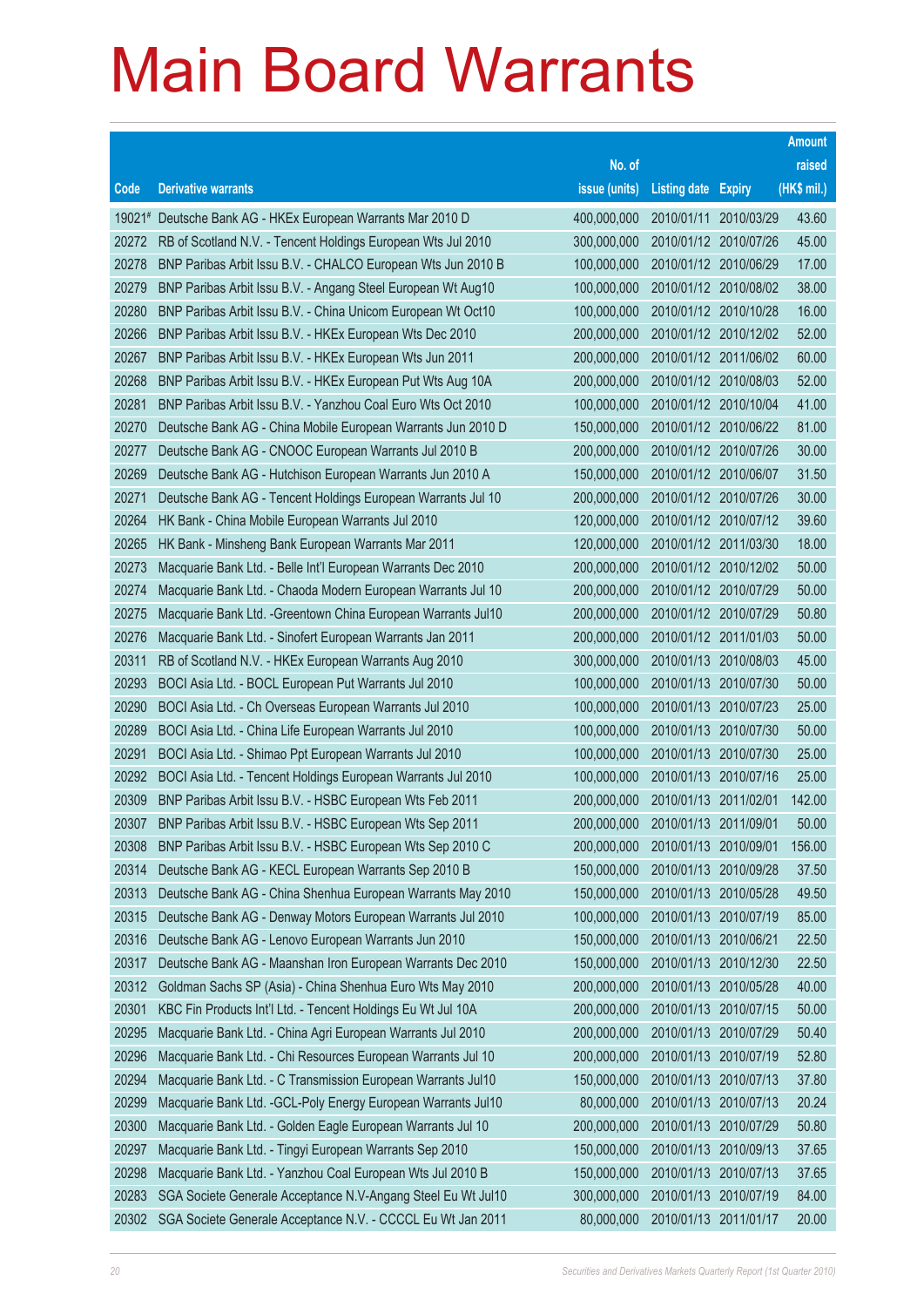|        |                                                                     |               |                            |                       | <b>Amount</b> |
|--------|---------------------------------------------------------------------|---------------|----------------------------|-----------------------|---------------|
|        |                                                                     | No. of        |                            |                       | raised        |
| Code   | <b>Derivative warrants</b>                                          | issue (units) | <b>Listing date Expiry</b> |                       | (HK\$ mil.)   |
| 20303  | SGA Societe Generale Acceptance N.V. - CCCCL Eu Wt Apr 2011         | 80,000,000    | 2010/01/13 2011/04/04      |                       | 20.00         |
| 20284  | SGA Societe Generale Acceptance N.V-Chi COSCO Euro Wt Dec10A        | 80,000,000    | 2010/01/13 2010/12/01      |                       | 20.00         |
| 20286  | SGA Societe Generale Acceptance N.V. - KECL Euro Wts Dec 10         | 300,000,000   | 2010/01/13 2010/12/13      |                       | 75.00         |
| 20285  | SGA Societe Generale Acceptance N.V. - KECL Euro Wts Oct10B         | 300,000,000   | 2010/01/13 2010/10/11      |                       | 75.00         |
| 20282  | SGA Societe Generale Acceptance N.V.-A50 Ch Eu Put Wt Sep10         | 300,000,000   | 2010/01/13 2010/09/01      |                       | 55.50         |
| 20304  | SGA Societe Generale Acceptance N.V. - R&F Ppt Eu Wts Aug 10        | 100,000,000   |                            | 2010/01/13 2010/08/23 | 25.00         |
| 20305  | SGA Societe Generale Acceptance N.V. - HKEx Eu Wt Aug 2010A         | 80,000,000    | 2010/01/13 2010/08/09      |                       | 12.00         |
| 20306  | SGA Societe Generale Acceptance N.V. - HKEx Eu Wt Dec 2010 A        | 80,000,000    |                            | 2010/01/13 2010/12/06 | 12.00         |
| 20287  | SGA Societe Generale Acceptance N.V. - HWL Eur Wt Sep 2010 A        | 100,000,000   |                            | 2010/01/13 2010/09/06 | 25.00         |
| 20288  | SGA Societe Generale Acceptance N.V-Yanzhou Coal Eu Wt Jul10        | 300,000,000   |                            | 2010/01/13 2010/07/19 | 81.00         |
| 20310  | UBS AG - Shimao Ppt European Warrants Jun 2010                      | 100,000,000   | 2010/01/13 2010/06/14      |                       | 15.00         |
| 19790# | Deutsche Bank AG - HKEx European Warrants May 2010 C                | 400,000,000   |                            | 2010/01/13 2010/05/10 | 42.80         |
|        | 17621# SGA Societe Generale Acceptance N.V. - A50 Ch Eu Wt Mar 10 B | 300,000,000   |                            | 2010/01/13 2010/03/22 | 21.30         |
| 20356  | RB of Scotland N.V. - HWL European Warrants Jul 2010                | 150,000,000   |                            | 2010/01/14 2010/07/19 | 37.50         |
| 20357  | Deutsche Bank AG - China Overseas European Warrants Jul 2010        | 150,000,000   | 2010/01/14 2010/07/19      |                       | 37.50         |
| 20358  | Deutsche Bank AG - ICBC European Warrants May 2010 B                | 200,000,000   |                            | 2010/01/14 2010/05/10 | 62.00         |
| 20355  | Goldman Sachs SP (Asia) - A50 China European Wts Aug 2010 A         | 200,000,000   |                            | 2010/01/14 2010/08/02 | 30.00         |
| 20343  | HK Bank - Hidili Industry European Warrants Sep 2010                | 100,000,000   |                            | 2010/01/14 2010/09/17 | 25.00         |
| 20345  | HK Bank - HKEx European Warrants Sep 2010 A                         | 180,000,000   | 2010/01/14                 | 2010/09/22            | 27.00         |
| 20344  | HK Bank - HWL European Warrants Jul 2010                            | 120,000,000   |                            | 2010/01/14 2010/07/16 | 30.00         |
| 20346  | HK Bank - Shanghai Electric European Warrants Aug 2010              | 100,000,000   | 2010/01/14 2010/08/27      |                       | 28.00         |
| 20348  | HK Bank - Yanzhou Coal European Warrants Aug 2010                   | 120,000,000   |                            | 2010/01/14 2010/08/12 | 30.00         |
| 20347  | HK Bank - Yanzhou Coal European Warrants Jul 2010 B                 | 120,000,000   | 2010/01/14                 | 2010/07/16            | 30.00         |
| 20352  | J P Morgan SP BV - China Coal European Warrants Jul 2010            | 150,000,000   | 2010/01/14 2010/07/14      |                       | 37.50         |
| 20354  | J P Morgan SP BV - HKEx European Put Wts Jul 2010 B                 | 200,000,000   | 2010/01/14 2010/07/14      |                       | 50.00         |
| 20353  | J P Morgan SP BV - Yanzhou Coal European Warrants Jul 2010          | 138,000,000   | 2010/01/14 2010/07/14      |                       | 38.64         |
| 20349  | KBC Fin Products Int'l Ltd. - HKEx European Warrants Jul 10         | 258,000,000   |                            | 2010/01/14 2010/07/05 | 38.70         |
| 20326  | Merrill Lynch Int'l & Co. C.V. - BOCL European Wts Jun 2010A        | 100,000,000   | 2010/01/14 2010/06/07      |                       | 38.00         |
| 20318  | Merrill Lynch Int'l & Co. C.V. - Ch Comm Cons Eu Wt Jun 2010        | 100,000,000   | 2010/01/14                 | 2010/06/14            | 38.00         |
| 20319  | Merrill Lynch Int'l & Co. C.V. - Ch Comm Cons Eu Wt Aug 2010        | 100,000,000   | 2010/01/14                 | 2010/08/24            | 77.00         |
| 20320  | Merrill Lynch Int'l & Co. C.V. - China Life Eu Wt May 2010 B        | 150,000,000   | 2010/01/14                 | 2010/05/31            | 30.75         |
| 20321  | Merrill Lynch Int'l & Co. C.V. - China Life Eu Wt Jul 2010          | 150,000,000   | 2010/01/14                 | 2010/07/26            | 66.75         |
| 20350  | Merrill Lynch Int'l & Co. C.V. - HKEx Euro Wts Jun 2010             | 200,000,000   | 2010/01/14                 | 2010/06/28            | 30.40         |
| 20351  | Merrill Lynch Int'l & Co. C.V. - HKEx Eur Put Wts Aug 2010 B        | 200,000,000   | 2010/01/14                 | 2010/08/09            | 44.00         |
| 20322  | Merrill Lynch Int'l & Co. C.V. - ICBC European Wts Dec 2010C        | 200,000,000   | 2010/01/14                 | 2010/12/14            | 30.00         |
| 20323  | Merrill Lynch Int'l & Co. C.V. - Tencent European Wts Aug10A        | 200,000,000   | 2010/01/14                 | 2010/08/02            | 41.40         |
| 20324  | Merrill Lynch Int'l & Co. C.V. - Tencent European Wts Aug10B        | 200,000,000   | 2010/01/14                 | 2010/08/23            | 41.80         |
| 20325  | Merrill Lynch Int'l & Co. C.V. - Tencent European Wts Aug10C        | 200,000,000   | 2010/01/14                 | 2010/08/30            | 38.60         |
| 20337  | Nomura Int'l plc - China Mobile European Warrants Jun 2010          | 75,000,000    | 2010/01/14                 | 2010/06/30            | 30.00         |
| 20338  | Nomura Int'l plc - China Mobile European Warrants Sep 2010          | 75,000,000    | 2010/01/14                 | 2010/09/30            | 27.00         |
| 20339  | Nomura Int'l plc - China Mobile European Put Warrants Jun 10        | 150,000,000   | 2010/01/14                 | 2010/06/30            | 22.65         |
| 20341  | Nomura Int'l plc - CC Bank European Warrants May 2010               | 200,000,000   | 2010/01/14                 | 2010/05/11            | 45.60         |
| 20342  | Nomura Int'l plc - CC Bank European Warrants Jul 2010               | 100,000,000   | 2010/01/14                 | 2010/07/30            | 76.90         |
| 20340  | Nomura Int'l plc - CC Bank European Warrants Sep 2010               | 200,000,000   | 2010/01/14 2010/09/30      |                       | 70.20         |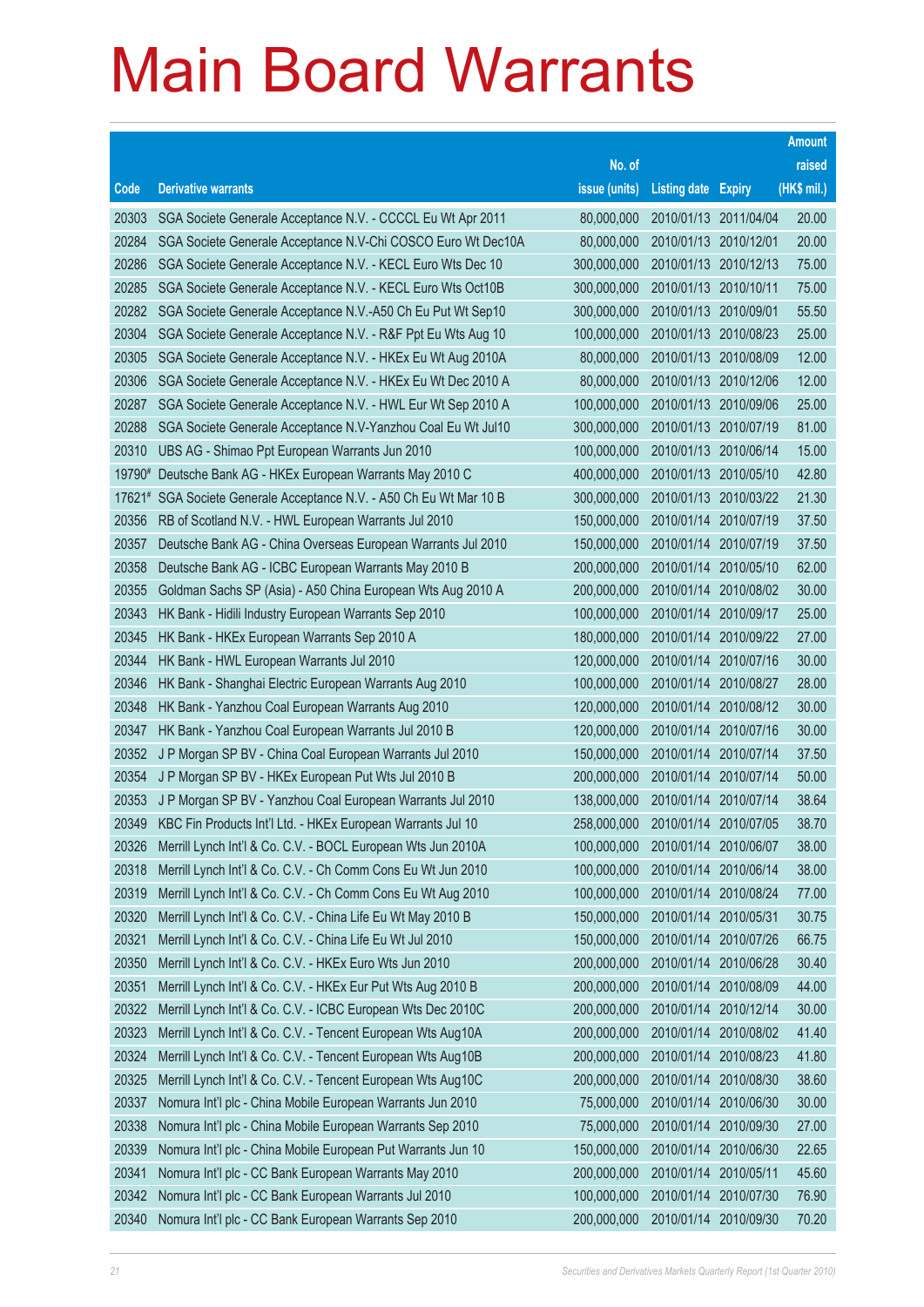|        |                                                                  |               |                            |                       | <b>Amount</b> |
|--------|------------------------------------------------------------------|---------------|----------------------------|-----------------------|---------------|
|        |                                                                  | No. of        |                            |                       | raised        |
| Code   | <b>Derivative warrants</b>                                       | issue (units) | <b>Listing date Expiry</b> |                       | (HK\$ mil.)   |
| 20329  | Nomura Int'l plc - China Life European Warrants May 2010         | 200,000,000   | 2010/01/14 2010/05/28      |                       | 43.40         |
| 20330  | Nomura Int'l plc - China Life European Warrants Sep 2010 B       | 150,000,000   |                            | 2010/01/14 2010/09/30 | 68.55         |
| 20334  | Nomura Int'l plc - Sinopec European Warrants Jun 2010 A          | 75,000,000    | 2010/01/14 2010/06/30      |                       | 28.50         |
| 20335  | Nomura Int'l plc - Sinopec European Warrants Sep 2010            | 75,000,000    |                            | 2010/01/14 2010/09/30 | 32.25         |
| 20336  | Nomura Int'l plc - Sinopec European Warrants Sep 2011            | 250,000,000   |                            | 2010/01/14 2011/09/30 | 37.75         |
| 20332  | Nomura Int'l plc - China Shenhua European Warrants May 2010      | 200,000,000   | 2010/01/14 2010/05/31      |                       | 36.80         |
| 20331  | Nomura Int'l plc - China Shenhua European Warrants Jul 2010      | 100,000,000   | 2010/01/14 2010/07/30      |                       | 59.80         |
| 20333  | Nomura Int'l plc - China Shenhua European Warrants Sep 2010      | 150,000,000   |                            | 2010/01/14 2010/09/30 | 58.35         |
| 20327  | Nomura Int'l plc - JIANC European Warrants Jun 2010 C            | 100,000,000   |                            | 2010/01/14 2010/06/09 | 17.00         |
| 20328  | Nomura Int'l plc - JIANC European Warrants Sep 2010 C            | 100,000,000   |                            | 2010/01/14 2010/09/30 | 25.50         |
| 17693# | BNP Paribas Arbit Issu B.V. - Ch Comm Cons Eur Wt Jun 2010       | 200,000,000   | 2010/01/14 2010/06/21      |                       | 11.40         |
| 20366  | BNP Paribas Arbit Issu B.V. - Agile Ppt European Wts Nov10       | 100,000,000   |                            | 2010/01/15 2010/11/02 | 25.00         |
| 20372  | Credit Suisse AG - China COSCO European Warrants May 2010        | 200,000,000   | 2010/01/15 2010/05/17      |                       | 30.00         |
| 20373  | Credit Suisse AG - CNOOC European Warrants Jul 2010              | 200,000,000   |                            | 2010/01/15 2010/07/26 | 30.00         |
| 20376  | Credit Suisse AG - HKEx European Warrants Jun 2010               | 200,000,000   | 2010/01/15 2010/06/28      |                       | 30.00         |
| 20375  | Credit Suisse AG - HSI European Warrants May 2010 A              | 200,000,000   |                            | 2010/01/15 2010/05/28 | 30.00         |
| 20377  | Credit Suisse AG - Hutchison European Warrants May 2010          | 200,000,000   | 2010/01/15 2010/05/31      |                       | 30.00         |
| 20374  | Credit Suisse AG - Jiangxi Copper European Wts May 2010 B        | 200,000,000   |                            | 2010/01/15 2010/05/03 | 30.00         |
| 20378  | Credit Suisse AG - Tencent Holdings European Wts Aug 2010 A      | 200,000,000   | 2010/01/15 2010/08/30      |                       | 50.00         |
| 20365  | HK Bank - Alibaba European Warrants Aug 2010                     | 120,000,000   | 2010/01/15 2010/08/27      |                       | 30.00         |
| 20359  | Macquarie Bank Ltd. - HKEx European Put Warrants Aug 2010        | 500,000,000   |                            | 2010/01/15 2010/08/03 | 128.50        |
| 20361  | SGA Societe Generale Acceptance N.V.-Ch Overseas Eu Wt Aug10     | 200,000,000   | 2010/01/15 2010/08/23      |                       | 50.00         |
| 20360  | SGA Societe Generale Acceptance N.V. - CCoal Eur Wt Aug 2010     | 200,000,000   | 2010/01/15 2010/08/09      |                       | 50.00         |
| 20362  | SGA Societe Generale Acceptance N.V. - CNOOC Eu Wt Jun 2010B     | 80,000,000    | 2010/01/15 2010/06/14      |                       | 12.00         |
| 20363  | SGA Societe Generale Acceptance N.V. - CNOOC Eu Wt Nov 2010A     | 80,000,000    | 2010/01/15 2010/11/01      |                       | 12.00         |
| 20364  | SGA Societe Generale Acceptance N.V. - JIANC Eu Wts Aug 2010     | 200,000,000   | 2010/01/15 2010/08/09      |                       | 54.00         |
| 20368  | UBS AG - Ch Comm Cons European Warrants Jul 2010                 | 100,000,000   | 2010/01/15 2010/07/19      |                       | 25.00         |
| 20367  | UBS AG - HSCEI European Warrants Jun 2010                        | 100,000,000   | 2010/01/15 2010/06/29      |                       | 15.00         |
| 20371  | UBS AG - HSCEI European Put Warrants Jun 2010                    | 100,000,000   | 2010/01/15 2010/06/29      |                       | 15.00         |
|        | 17515# CC Rabobank B.A. - A50 China European Warrants Oct 2010 A | 100,000,000   | 2010/01/15 2010/10/08      |                       | 12.30         |
| 20395  | Deutsche Bank AG - HSI European Warrants Jul 2010 A              | 300,000,000   | 2010/01/18 2010/07/29      |                       | 75.00         |
| 20396  | Deutsche Bank AG - HSI European Warrants Jul 2010 B              | 300,000,000   | 2010/01/18 2010/07/29      |                       | 75.00         |
| 20400  | Deutsche Bank AG - HSI European Put Warrants Jul 2010 C          | 300,000,000   | 2010/01/18 2010/07/29      |                       | 93.00         |
| 20401  | Deutsche Bank AG - HSI European Put Warrants Jul 2010 D          | 300,000,000   | 2010/01/18 2010/07/29      |                       | 81.00         |
| 20388  | HK Bank - China Overseas European Warrants May 2010              | 120,000,000   | 2010/01/18 2010/05/28      |                       | 18.00         |
| 20392  | KBC Fin Products Int'l Ltd. - Ch Mobile Euro Wt Jul 2010 A       | 248,000,000   | 2010/01/18 2010/07/19      |                       | 69.44         |
| 20391  | KBC Fin Products Int'l Ltd. - Ch Mobile Euro Wt Jun 2010 D       | 228,000,000   | 2010/01/18 2010/06/08      |                       | 86.64         |
| 20393  | KBC Fin Products Int'l Ltd. - Ch Mobile Euro Wt Aug 2010 B       | 238,000,000   |                            | 2010/01/18 2010/08/02 | 59.50         |
| 20394  | KBC Fin Products Int'l Ltd. - China Shenhua Eur Wts Jun 10A      | 100,000,000   | 2010/01/18 2010/06/14      |                       | 25.00         |
| 20389  | Macquarie Bank Ltd. - CHALCO European Warrants Dec 2010          | 150,000,000   |                            | 2010/01/18 2010/12/02 | 22.80         |
| 20390  | Macquarie Bank Ltd. - China EB Ltd European Warrants Jul 10B     | 200,000,000   | 2010/01/18 2010/07/19      |                       | 50.60         |
| 20369  | SGA Societe Generale Acceptance N.V. - Alibaba Eu Wts Aug 10     | 200,000,000   | 2010/01/18 2010/08/04      |                       | 57.00         |
| 20370  | SGA Societe Generale Acceptance N.V. - Alibaba Eu Wts Sep10A     | 200,000,000   | 2010/01/18 2010/09/01      |                       | 50.00         |
| 20379  | SGA Societe Generale Acceptance N.V. - CCB Eur Wt Aug 2010 A     | 80,000,000    | 2010/01/18 2010/08/16      |                       | 66.40         |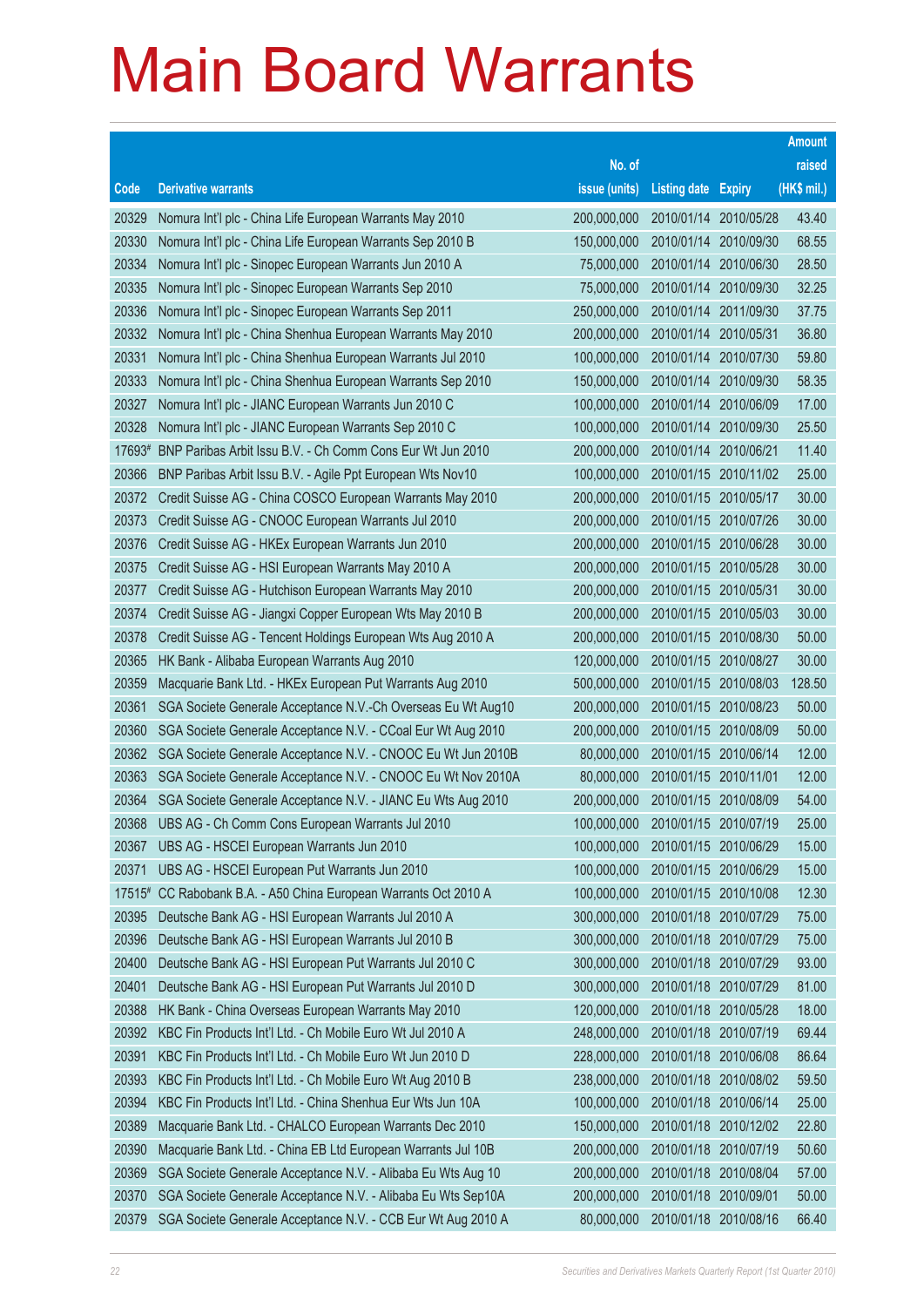|        |                                                                    |               |                            |            | <b>Amount</b> |
|--------|--------------------------------------------------------------------|---------------|----------------------------|------------|---------------|
|        |                                                                    | No. of        |                            |            | raised        |
| Code   | <b>Derivative warrants</b>                                         | issue (units) | <b>Listing date Expiry</b> |            | (HK\$ mil.)   |
| 20387  | SGA Societe Generale Acceptance N.V. - CCB Eur Wt Jul 2010 B       | 80,000,000    | 2010/01/18 2010/07/26      |            | 54.40         |
| 20380  | SGA Societe Generale Acceptance N.V. - Datang Eu Wt Aug 2010       | 100,000,000   | 2010/01/18 2010/08/04      |            | 50.00         |
| 20381  | SGA Societe Generale Acceptance N.V. - Datang Eu Wt Sep 2010       | 100,000,000   | 2010/01/18 2010/09/01      |            | 44.00         |
| 20382  | SGA Societe Generale Acceptance N.V. - Lenovo Eur Wts Aug 10       | 100,000,000   | 2010/01/18 2010/08/04      |            | 93.00         |
| 20383  | SGA Societe Generale Acceptance N.V. - Lenovo Eur Wts Sep 10       | 100,000,000   | 2010/01/18 2010/09/01      |            | 86.00         |
| 20384  | SGA Societe Generale Acceptance N.V. - Tencent Eu Wt Aug 10A       | 200,000,000   | 2010/01/18 2010/08/04      |            | 57.00         |
| 20385  | SGA Societe Generale Acceptance N.V. - Tencent Eu Wt Aug 10B       | 200,000,000   | 2010/01/18 2010/08/18      |            | 50.00         |
| 20386  | SGA Societe Generale Acceptance N.V. - Tencent Eu Wt Sep 10B       | 200,000,000   | 2010/01/18 2010/09/01      |            | 77.00         |
| 16532# | Macquarie Bank Ltd. - Ch Comm Cons European Wts Jun 2010           | 250,000,000   | 2010/01/18 2010/06/29      |            | 10.50         |
| 19827# | Credit Suisse AG - China Mobile European Warrants Jun 2010 A       | 200,000,000   | 2010/01/18 2010/06/07      |            | 26.80         |
|        | 17335# HK Bank - HSI European Warrants Mar 2010 B                  | 200,000,000   | 2010/01/18 2010/03/30      |            | 23.80         |
|        | 17336# HK Bank - HSI European Warrants Mar 2010 C                  | 200,000,000   | 2010/01/18 2010/03/30      |            | 11.00         |
|        | 16893# Merrill Lynch Int'l & Co. C.V. - Ch Mobile Eu Put Wt Apr 10 | 1,000,000,000 | 2010/01/18 2010/04/19      |            | 11.00         |
| 14831# | Merrill Lynch Int'l & Co. C.V. - Ch Mobile Eur Wt Aug 2010 A       | 1,200,000,000 | 2010/01/18 2010/08/09      |            | 88.80         |
| 17401# | CC Rabobank B.A. - CC Bank European Warrants Dec 2011              | 100,000,000   | 2010/01/18 2011/12/12      |            | 13.50         |
| 20417  | Barclays Bank plc - CHALCO European Warrants Nov 2010              | 200,000,000   | 2010/01/19 2010/11/01      |            | 50.00         |
| 20418  | Barclays Bank plc - BOCL European Warrants Sep 2010 B              | 150,000,000   | 2010/01/19 2010/09/06      |            | 55.50         |
| 20426  | Barclays Bank plc - CC Bank European Put Warrants Aug 2010         | 100,000,000   | 2010/01/19 2010/08/02      |            | 45.00         |
| 20419  | Barclays Bank plc - Ch Comm Cons European Warrants Sep 2010        | 50,000,000    | 2010/01/19 2010/09/06      |            | 51.00         |
| 20420  | Barclays Bank plc - Ch Comm Cons European Warrants Jun 2011        | 150,000,000   | 2010/01/19 2011/06/20      |            | 37.50         |
| 20427  | Barclays Bank plc - China Life European Put Wts Aug 2010           | 150,000,000   | 2010/01/19 2010/08/02      |            | 49.50         |
| 20421  | Barclays Bank plc - CM Bank European Warrants Aug 2010             | 200,000,000   | 2010/01/19 2010/08/30      |            | 54.00         |
| 20422  | Barclays Bank plc - CM Bank European Warrants Oct 2010             | 200,000,000   | 2010/01/19                 | 2010/10/04 | 52.00         |
| 20423  | Barclays Bank plc - CNOOC European Warrants Dec 2010 A             | 200,000,000   | 2010/01/19 2010/12/06      |            | 52.00         |
| 20428  | Barclays Bank plc - CNOOC European Put Warrants Nov 2010           | 150,000,000   | 2010/01/19 2010/11/08      |            | 37.50         |
| 20424  | Barclays Bank plc - HKEx European Warrants Oct 2010 A              | 200,000,000   | 2010/01/19 2010/10/04      |            | 52.00         |
| 20430  | Barclays Bank plc - HKEx European Put Warrants Sep 2010 A          | 150,000,000   | 2010/01/19 2010/09/13      |            | 39.00         |
| 20429  | Barclays Bank plc - ICBC European Put Warrants Aug 2010            | 100,000,000   | 2010/01/19 2010/08/30      |            | 60.00         |
| 20425  | Barclays Bank plc - PetroChina European Warrants Apr 2011          | 200,000,000   | 2010/01/19 2011/04/18      |            | 52.00         |
| 20431  | Barclays Bank plc - PetroChina European Put Wts Apr 2011           | 150,000,000   | 2010/01/19 2011/04/18      |            | 37.50         |
| 20411  | BNP Paribas Arbit Issu B.V. - Ch Comm Cons Eur Wt Jul 2011         | 200,000,000   | 2010/01/19 2011/07/18      |            | 50.00         |
| 20397  | Citigroup Global Mkt H Inc. - CHALCO European Warrants Sep10       | 160,000,000   | 2010/01/19 2010/09/20      |            | 40.00         |
| 20398  | Citigroup Global Mkt H Inc. - BOCL European Wts Nov 2010           | 80,000,000    | 2010/01/19 2010/11/19      |            | 40.00         |
| 20399  | Citigroup Global Mkt H Inc. - BYD European Warrants Jan 2011       | 160,000,000   | 2010/01/19 2011/01/19      |            | 40.00         |
| 20404  | Citigroup Global Mkt H Inc. - China Mobile Eur Wt Sep 2010         | 80,000,000    | 2010/01/19 2010/09/20      |            | 40.00         |
| 20402  | Citigroup Global Mkt H Inc. - CC Bank European Wts Jul 2010        | 80,000,000    | 2010/01/19 2010/07/19      |            | 40.00         |
| 20403  | Citigroup Global Mkt H Inc. - CC Bank European Wts Jan 2011        | 80,000,000    | 2010/01/19 2011/01/19      |            | 40.00         |
| 20405  | Citigroup Global Mkt H Inc. - KECL European Warrants Jan2011       | 160,000,000   | 2010/01/19 2011/01/19      |            | 40.00         |
| 20407  | Citigroup Global Mkt H Inc. - A50 China Euro Wts Jan 2011 A        | 160,000,000   | 2010/01/19 2011/01/19      |            | 40.00         |
| 20408  | Citigroup Global Mkt H Inc. - A50 China Euro Wts Mar 2011          | 160,000,000   | 2010/01/19 2011/03/21      |            | 40.00         |
| 20406  | Citigroup Global Mkt H Inc. - HSBC European Wts Dec 2010           | 267,000,000   | 2010/01/19 2010/12/01      |            | 40.05         |
| 20414  | Deutsche Bank AG - China EB Ltd European Warrants Jul 2010 B       | 150,000,000   | 2010/01/19 2010/07/19      |            | 49.50         |
| 20409  | HK Bank - China Life European Warrants Jul 2010 A                  | 160,000,000   | 2010/01/19 2010/07/23      |            | 40.00         |
| 20410  | HK Bank - China Life European Warrants Sep 2010 A                  | 160,000,000   | 2010/01/19 2010/09/24      |            | 40.00         |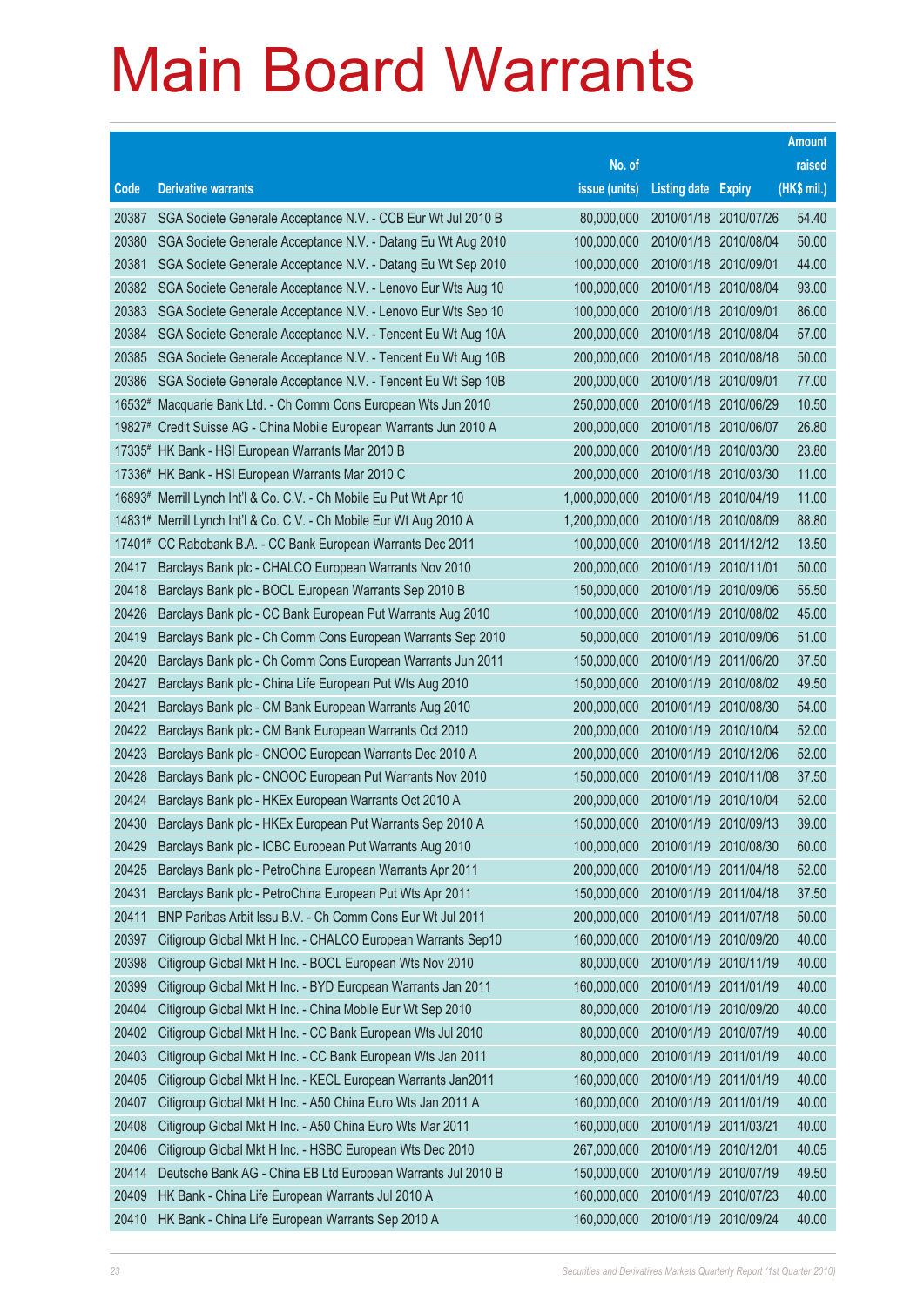|        |                                                              |               |                            |                       | <b>Amount</b> |
|--------|--------------------------------------------------------------|---------------|----------------------------|-----------------------|---------------|
|        |                                                              | No. of        |                            |                       | raised        |
| Code   | <b>Derivative warrants</b>                                   | issue (units) | <b>Listing date Expiry</b> |                       | (HK\$ mil.)   |
| 20412  | Macquarie Bank Ltd. - HSI European Warrants Jul 2010 A       | 300,000,000   | 2010/01/19 2010/07/29      |                       | 75.00         |
| 20416  | Macquarie Bank Ltd. - HSI European Put Warrants Jul 2010 E   | 300,000,000   |                            | 2010/01/19 2010/07/29 | 75.00         |
| 20413  | Macquarie Bank Ltd. - Yurun Food European Warrants Jul 2010  | 100,000,000   | 2010/01/19 2010/07/29      |                       | 30.00         |
| 19001# | Macquarie Bank Ltd. - Tencent European Put Warrants Apr 2010 | 300,000,000   |                            | 2010/01/19 2010/04/29 | 14.70         |
| 17549# | Citigroup Global Mkt H Inc. - A50 China European Wts May10   | 500,000,000   | 2010/01/19 2010/05/31      |                       | 40.00         |
| 20457  | Deutsche Bank AG - CC Bank European Warrants Jul 2010 B      | 200,000,000   |                            | 2010/01/20 2010/07/26 | 102.00        |
| 20463  | Goldman Sachs SP (Asia) - China Mobile Euro Wts Aug 2010 A   | 200,000,000   | 2010/01/20 2010/08/30      |                       | 94.00         |
| 20464  | Goldman Sachs SP (Asia) - China Mobile Euro Wts Oct 2010     | 200,000,000   |                            | 2010/01/20 2010/10/28 | 70.00         |
| 20459  | Goldman Sachs SP (Asia) - CC Bank European Wts Jul 2010 A    | 200,000,000   |                            | 2010/01/20 2010/07/29 | 72.00         |
| 20460  | Goldman Sachs SP (Asia) - CC Bank European Wts Dec 2010      | 200,000,000   |                            | 2010/01/20 2010/12/30 | 90.00         |
| 20461  | Goldman Sachs SP (Asia) - China Life Euro Wts Jun 2010 A     | 200,000,000   | 2010/01/20 2010/06/03      |                       | 30.00         |
| 20462  | Goldman Sachs SP (Asia) - China Life Euro Wts Aug 2010       | 200,000,000   |                            | 2010/01/20 2010/08/30 | 74.00         |
| 20458  | Goldman Sachs SP (Asia) - A50 China European Wts Mar 2011    | 200,000,000   |                            | 2010/01/20 2011/03/30 | 54.00         |
| 20447  | HK Bank - CHALCO European Warrants Dec 2010 B                | 120,000,000   |                            | 2010/01/20 2010/12/17 | 30.00         |
| 20448  | HK Bank - R&F Ppt European Warrants Oct 2010 B               | 120,000,000   | 2010/01/20 2010/10/13      |                       | 30.00         |
| 20449  | HK Bank - Shimao Ppt European Warrants Jul 2010              | 120,000,000   |                            | 2010/01/20 2010/07/20 | 30.00         |
| 20450  | HK Bank - Shimao Ppt European Warrants Aug 2010              | 120,000,000   |                            | 2010/01/20 2010/08/30 | 30.00         |
| 20439  | J P Morgan SP BV - China Everbright European Wts Jul 2010 B  | 100,000,000   |                            | 2010/01/20 2010/07/20 | 30.50         |
| 20440  | J P Morgan SP BV - HKEx European Warrants Jul 2010           | 238,000,000   | 2010/01/20 2010/07/29      |                       | 36.89         |
| 20446  | KBC Fin Products Int'l Ltd. - CC Bank Euro Wts Jul 2010 C    | 238,000,000   |                            | 2010/01/20 2010/07/20 | 59.50         |
| 20451  | Macquarie Bank Ltd. - China Unicom European Wts Dec 2010 A   | 300,000,000   |                            | 2010/01/20 2010/12/30 | 75.00         |
| 20452  | Macquarie Bank Ltd. - CITIC Pacific European Warrants Oct10A | 200,000,000   |                            | 2010/01/20 2010/10/04 | 50.80         |
| 20453  | Macquarie Bank Ltd. - COSCO Pacific European Warrants Oct 10 | 200,000,000   | 2010/01/20 2010/10/04      |                       | 50.00         |
| 20456  | Macquarie Bank Ltd. - A50 China European Put Warrants Jul 10 | 300,000,000   |                            | 2010/01/20 2010/07/29 | 75.00         |
| 20454  | Macquarie Bank Ltd. - HKEx European Warrants Oct 2010        | 200,000,000   | 2010/01/20 2010/10/04      |                       | 50.20         |
| 20455  | Macquarie Bank Ltd. - HSI European Warrants Jun 2010 A       | 300,000,000   | 2010/01/20 2010/06/29      |                       | 57.00         |
| 20441  | CC Rabobank B.A. - Anta Sports European Warrants Aug 2010    | 130,000,000   |                            | 2010/01/20 2010/08/30 | 33.80         |
| 20443  | CC Rabobank B.A. - China EB Ltd European Warrants Aug 2010 A | 80,000,000    | 2010/01/20 2010/08/11      |                       | 36.00         |
| 20444  | CC Rabobank B.A. - China Oilfield European Warrants Aug 2010 | 130,000,000   | 2010/01/20 2010/08/30      |                       | 32.50         |
| 20442  | CC Rabobank B.A. - China COSCO European Warrants Aug 2010    | 130,000,000   |                            | 2010/01/20 2010/08/30 | 32.50         |
| 20445  | CC Rabobank B.A. - GCL-Poly Energy European Warrants Aug2010 | 80,000,000    | 2010/01/20 2010/08/11      |                       | 33.60         |
| 20415  | SGA Societe Generale Acceptance N.V. - CCB Eur Wt May 2010 B | 80,000,000    | 2010/01/20 2010/05/31      |                       | 24.00         |
| 20432  | SGA Societe Generale Acceptance N.V. - CCB Eur Wt Jul 2010 C | 80,000,000    | 2010/01/20 2010/07/21      |                       | 68.00         |
| 20433  | SGA Societe Generale Acceptance N.V. - CLife Eu Wt Jun 2010  | 200,000,000   | 2010/01/20                 | 2010/06/30            | 40.00         |
| 20434  | SGA Societe Generale Acceptance N.V. - CLife Eu Wt Oct 2010  | 200,000,000   | 2010/01/20 2010/10/11      |                       | 50.00         |
| 20437  | SGA Societe Generale Acceptance N.V. - ICBC Eu Wt Aug 2010 A | 80,000,000    |                            | 2010/01/20 2010/08/02 | 38.40         |
| 20435  | SGA Societe Generale Acceptance N.V. - ICBC Eu Wt May 2010 B | 80,000,000    | 2010/01/20 2010/05/17      |                       | 40.80         |
| 20436  | SGA Societe Generale Acceptance N.V. - ICBC Eu Wt Jul 2010 C | 80,000,000    | 2010/01/20 2010/07/26      |                       | 60.00         |
| 20438  | SGA Societe Generale Acceptance N.V. - PICC P&C Eu Wt Dec10C | 200,000,000   | 2010/01/20 2010/12/29      |                       | 38.00         |
| 16567# | Macquarie Bank Ltd. - China Unicom European Wts Jun 2010     | 400,000,000   | 2010/01/20 2010/06/29      |                       | 40.00         |
| 17391# | Macquarie Bank Ltd. - Zijin Mining European Wts May 2010     | 300,000,000   | 2010/01/20                 | 2010/05/28            | 12.00         |
|        | 19081# Deutsche Bank AG - CNOOC European Warrants Jun 2010   | 200,000,000   | 2010/01/20                 | 2010/06/07            | 12.40         |
| 20500  | RB of Scotland N.V. - CC Bank European Warrants Jul 2010     | 150,000,000   | 2010/01/21                 | 2010/07/21            | 60.75         |
| 20501  | RB of Scotland N.V. - ICBC European Warrants Jul 2010        | 150,000,000   | 2010/01/21                 | 2010/07/12            | 52.95         |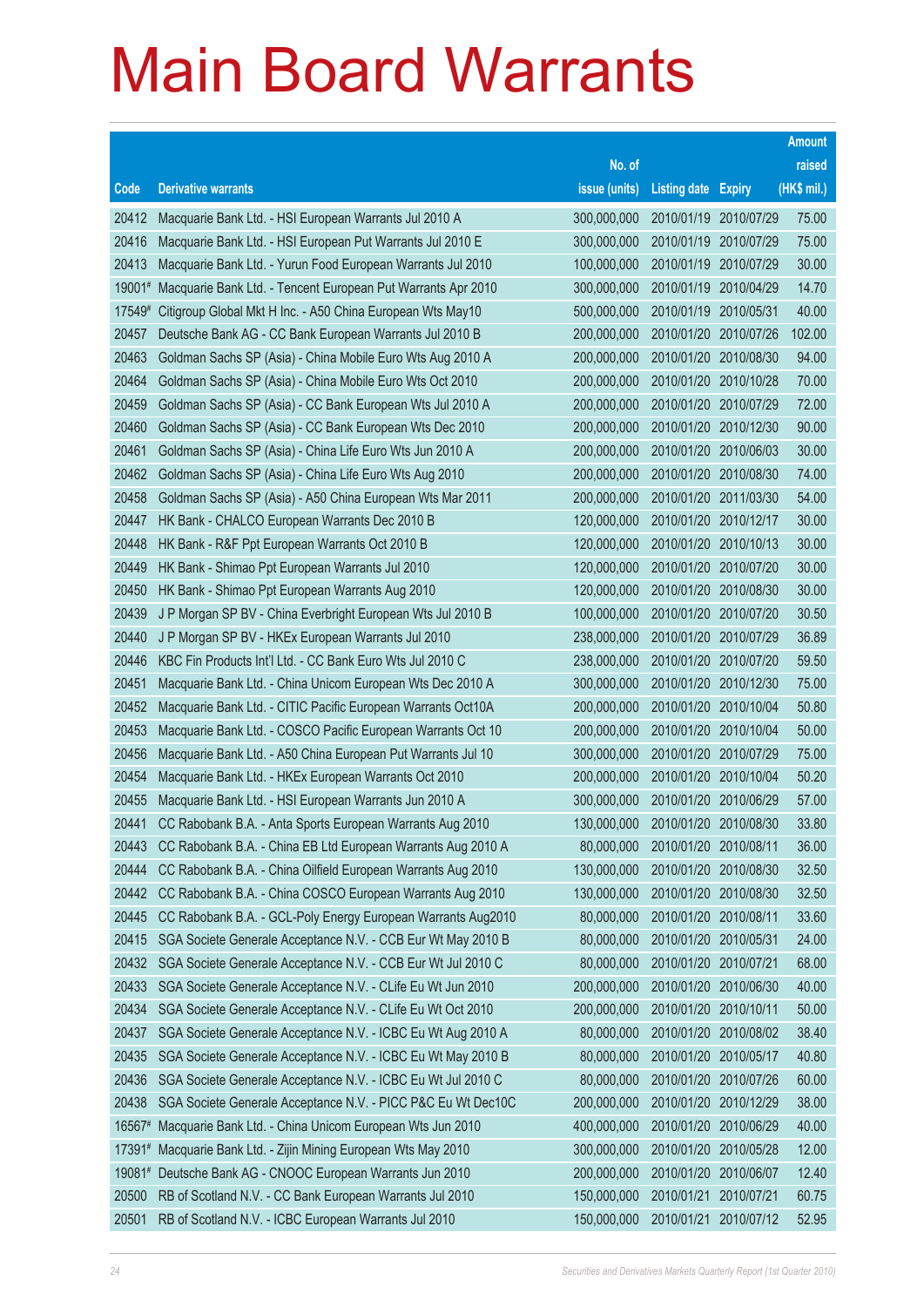|                |                                                                                                                     |                            |                          |                       | <b>Amount</b>  |
|----------------|---------------------------------------------------------------------------------------------------------------------|----------------------------|--------------------------|-----------------------|----------------|
|                |                                                                                                                     | No. of                     |                          |                       | raised         |
| Code           | <b>Derivative warrants</b>                                                                                          | issue (units)              | <b>Listing date</b>      | <b>Expiry</b>         | (HK\$ mil.)    |
| 20473          | Barclays Bank plc - Angang Steel European Warrants Sep 2010                                                         | 100,000,000                | 2010/01/21               | 2010/09/06            | 26.00          |
| 20474          | Barclays Bank plc - BOCL European Put Warrants Sep 2010                                                             | 100,000,000                |                          | 2010/01/21 2010/09/06 | 34.00          |
| 20475          | Barclays Bank plc - BYD European Warrants Jun 2011                                                                  | 100,000,000                | 2010/01/21               | 2011/06/07            | 25.00          |
| 20478          | Barclays Bank plc - China Overseas European Warrants Nov2010                                                        | 100,000,000                | 2010/01/21               | 2010/11/01            | 26.00          |
| 20479          | Barclays Bank plc - China Telecom European Warrants Aug 2010                                                        | 100,000,000                | 2010/01/21               | 2010/08/09            | 26.00          |
| 20480          | Barclays Bank plc - ChiUnicom European Warrants Aug 2011                                                            | 150,000,000                | 2010/01/21               | 2011/08/23            | 37.50          |
| 20476          | Barclays Bank plc - CC Bank European Warrants Aug 2010                                                              | 100,000,000                | 2010/01/21               | 2010/08/02            | 41.00          |
| 20477          | Barclays Bank plc - CITBK European Warrants Aug 2010                                                                | 100,000,000                | 2010/01/21               | 2010/08/02            | 41.00          |
| 20481          | Barclays Bank plc - ICBC European Warrants Aug 2010 B                                                               | 100,000,000                | 2010/01/21               | 2010/08/30            | 38.00          |
| 20482          | Barclays Bank plc - PICC P&C European Warrants Mar 2011                                                             | 150,000,000                | 2010/01/21               | 2011/03/21            | 37.50          |
| 20487          | Deutsche Bank AG - BOCL European Warrants Jul 2010                                                                  | 200,000,000                | 2010/01/21               | 2010/07/26            | 86.00          |
| 20484          | Deutsche Bank AG - HSBC European Warrants May 2010 B                                                                | 200,000,000                | 2010/01/21               | 2010/05/31            | 106.00         |
| 20485          | Deutsche Bank AG - HSBC European Warrants Jun 2010 E                                                                | 200,000,000                | 2010/01/21               | 2010/06/21            | 70.00          |
| 20486          | Deutsche Bank AG - ICBC European Warrants May 2010 C                                                                | 200,000,000                | 2010/01/21               | 2010/05/10            | 114.00         |
| 20488          | HK Bank - BOCL European Warrants Aug 2010 B                                                                         | 160,000,000                | 2010/01/21               | 2010/08/18            | 40.00          |
| 20493          | HK Bank - China Mobile European Put Warrants Aug 2010                                                               | 200,000,000                | 2010/01/21               | 2010/08/18            | 50.00          |
| 20490          | HK Bank - CC Bank European Warrants May 2010                                                                        | 120,000,000                | 2010/01/21               | 2010/05/27            | 18.00          |
| 20491          | HK Bank - CC Bank European Warrants Jul 2010 A                                                                      | 120,000,000                | 2010/01/21               | 2010/07/27            | 30.00          |
| 20489          | HK Bank - CITIC Bank European Warrants Jul 2010                                                                     | 120,000,000                | 2010/01/21               | 2010/07/27            | 30.00          |
| 20492          | HK Bank - ICBC European Warrants Jul 2010 A                                                                         | 160,000,000                | 2010/01/21               | 2010/07/27            | 40.00          |
| 20495          | KBC Fin Products Int'l Ltd. - Ch Mobile Euro Wt Sep 2010 A                                                          | 308,000,000                | 2010/01/21               | 2010/09/22            | 49.28          |
| 20494          | KBC Fin Products Int'l Ltd. - Ch Mobile Euro Wt Jun 2010 E                                                          | 308,000,000                | 2010/01/21               | 2010/06/04            | 49.28          |
| 20496          | KBC Fin Products Int'l Ltd. - Hutchison Euro Wts Jun 2010                                                           | 158,000,000                | 2010/01/21               | 2010/06/21            | 48.98          |
| 20497          | KBC Fin Products Int'l Ltd. - Hutchison Euro Wts Aug 2010 A                                                         | 158,000,000                | 2010/01/21               | 2010/08/02            | 39.50          |
| 20498          | KBC Fin Products Int'l Ltd. - Hutchison Eur Put Wts Jul 2010                                                        | 80,000,000                 | 2010/01/21<br>2010/01/21 | 2010/07/21            | 95.20          |
| 20466          | Macquarie Bank Ltd. - Anhui Conch European Warrants Jul 2010                                                        | 150,000,000                | 2010/01/21               | 2010/07/21            | 37.80          |
| 20471          | Macquarie Bank Ltd. - CHALCO European Put Warrants Nov 2010                                                         | 200,000,000                | 2010/01/21 2010/07/21    | 2010/11/02            | 50.20          |
| 20465<br>20467 | Macquarie Bank Ltd. - Angang Steel European Wts Jul 2010                                                            | 150,000,000<br>150,000,000 | 2010/01/21               | 2010/08/03            | 37.50<br>37.50 |
| 20468          | Macquarie Bank Ltd. - CC Bank European Warrants Aug 2010<br>Macquarie Bank Ltd. - KECL European Warrants Nov 2010 B | 188,000,000                | 2010/01/21               | 2010/11/15            | 47.19          |
| 20483          | Macquarie Bank Ltd. - Foxconn European Warrants Dec 2010                                                            | 150,000,000                | 2010/01/21               | 2010/12/02            | 37.50          |
| 20469          | Macquarie Bank Ltd. - Hang Lung Ppt European Wts Sep 2010                                                           | 100,000,000                | 2010/01/21               | 2010/09/21            | 26.20          |
| 20470          | Macquarie Bank Ltd. - Maanshan Iron European Wts Jul 2010                                                           | 88,000,000                 | 2010/01/21               | 2010/07/21            | 41.01          |
| 20472          | Macquarie Bank Ltd. - Tencent European Put Warrants Aug 2010                                                        | 300,000,000                | 2010/01/21               | 2010/08/03            | 75.60          |
| 20499          | UBS AG - China Mobile European Warrants Jun 2010 D                                                                  | 100,000,000                | 2010/01/21               | 2010/06/07            | 20.00          |
| 19013#         | Credit Suisse - ICBC European Warrants Dec 2010 C                                                                   | 200,000,000                | 2010/01/21               | 2010/12/06            | 12.80          |
|                | 18904# Deutsche Bank AG - SHK Ppt European Warrants Jun 2010                                                        | 250,000,000                | 2010/01/21               | 2010/06/21            | 11.25          |
|                | 18842# Deutsche Bank AG - Zijin Mining European Warrants May 2010 A                                                 | 250,000,000                | 2010/01/21               | 2010/05/03            | 10.75          |
|                | 03327# KBC Fin Products Int'l Ltd. - BOCL European Wts Dec 2010                                                     | 800,000,000                | 2010/01/21               | 2010/12/06            | 28.00          |
| 19019#         | KBC Fin Products Int'l Ltd. - CC Bank Euro Wts Apr 2010 C                                                           | 280,000,000                | 2010/01/21               | 2010/04/09            | 19.04          |
|                | 16774# KBC Fin Products Int'l Ltd. - Sinopec Euro Wts Aug 2010 A                                                    | 400,000,000                | 2010/01/21               | 2010/08/23            | 59.20          |
|                | 03258# KBC Fin Products Int'l Ltd. - Ch Mobile Eu Put Wt Nov 2007 B                                                 | 400,000,000                | 2010/01/21               | 2010/04/26            | 16.80          |
|                | 05061# CC Rabobank B.A. - HSBC European Warrants Sep 2010 A                                                         | 650,000,000                | 2010/01/21               | 2010/09/08            | 10.40          |
| 18846#         | SGA Societe Generale Acceptance N.V. - CCB Eur Wt Apr 2010                                                          | 100,000,000                | 2010/01/21               | 2010/04/19            | 21.90          |
|                |                                                                                                                     |                            |                          |                       |                |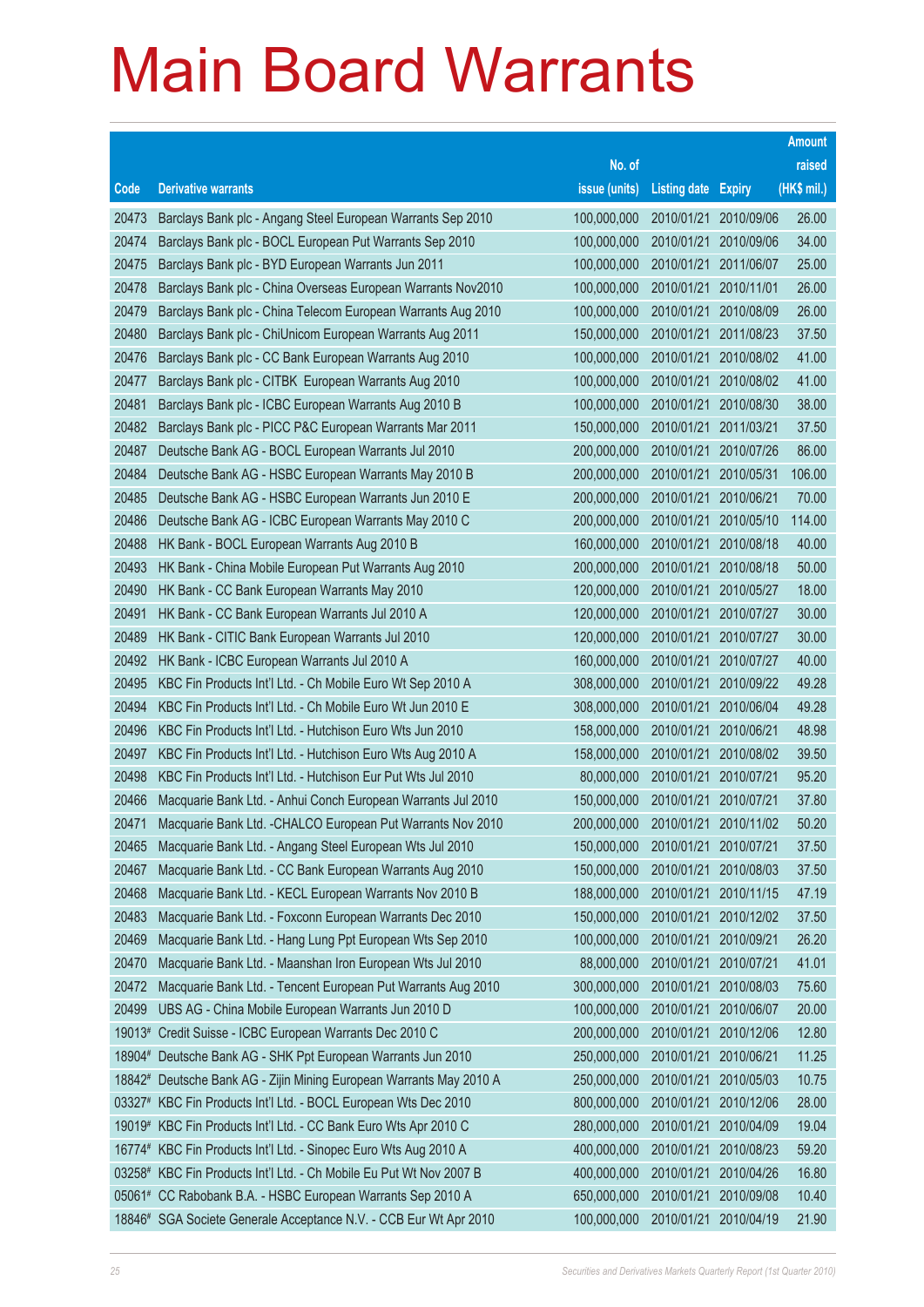|                |                                                                                                                    |                           |                            |                                                | <b>Amount</b>  |
|----------------|--------------------------------------------------------------------------------------------------------------------|---------------------------|----------------------------|------------------------------------------------|----------------|
|                |                                                                                                                    | No. of                    |                            |                                                | raised         |
| Code           | <b>Derivative warrants</b>                                                                                         | issue (units)             | <b>Listing date Expiry</b> |                                                | (HK\$ mil.)    |
|                | 19202# SGA Societe Generale Acceptance N.V. - ICBC Eu Wt May 2010 A                                                | 80,000,000                |                            | 2010/01/21 2010/05/05                          | 11.68          |
| 20525          | RB of Scotland N.V. - China Life European Wts Jul 2010 A                                                           | 250,000,000               |                            | 2010/01/22 2010/07/22                          | 76.25          |
| 20522          | BNP Paribas Arbit Issu B.V. - Alibaba European Warrants Aug10                                                      | 100,000,000               |                            | 2010/01/22 2010/08/02                          | 33.00          |
| 20512          | BNP Paribas Arbit Issu B.V. - CC Bank Euro Wts Oct 2010 A                                                          | 200,000,000               |                            | 2010/01/22 2010/10/04                          | 76.00          |
| 20511          | BNP Paribas Arbit Issu B.V. - CC Bank Euro Wts Aug 2010 B                                                          | 200,000,000               |                            | 2010/01/22 2010/08/02                          | 80.00          |
| 20514          | BNP Paribas Arbit Issu B.V. - China Life Eu Put Wts Jun 2010                                                       | 100,000,000               |                            | 2010/01/22 2010/06/07                          | 23.00          |
| 20524          | BNP Paribas Arbit Issu B.V. - Ch Mobile Euro Wts Aug 2010 B                                                        | 300,000,000               |                            | 2010/01/22 2010/08/30                          | 150.00         |
| 20523          | BNP Paribas Arbit Issu B.V. - China Tel Euro Wts Sep 2010 B                                                        | 100,000,000               |                            | 2010/01/22 2010/09/30                          | 38.00          |
| 20513          | BNP Paribas Arbit Issu B.V. - ICBC European Wts Aug 2010                                                           | 200,000,000               |                            | 2010/01/22 2010/08/02                          | 68.00          |
| 20521          | BNP Paribas Arbit Issu B.V. - Tencent Holdings Eu Wts Dec 10                                                       | 200,000,000               | 2010/01/22 2010/12/01      |                                                | 50.00          |
| 20515          | Credit Suisse AG - CC Bank European Warrants Jun 2010                                                              | 200,000,000               | 2010/01/22 2010/06/28      |                                                | 30.00          |
| 20516          | Credit Suisse AG - China Mobile European Warrants Jun 2010 B                                                       | 200,000,000               |                            | 2010/01/22 2010/06/04                          | 30.00          |
| 20517          | Credit Suisse AG - ICBC European Warrants Jun 2010                                                                 | 200,000,000               |                            | 2010/01/22 2010/06/28                          | 30.00          |
| 10944          | Deutsche Bank AG - Nikkei 225 Index European Wts Sep 2010                                                          | 100,000,000               |                            | 2010/01/22 2010/09/10                          | 26.00          |
| 10949          | Deutsche Bank AG - Nikkei 225 Index Euro Put Wts Sep 2010                                                          | 100,000,000               |                            | 2010/01/22 2010/09/10                          | 25.00          |
| 20506          | HK Bank - China Tel European Warrants Jul 2010 A                                                                   | 120,000,000               |                            | 2010/01/22 2010/07/22                          | 30.00          |
| 20518          | KBC Fin Products Int'l Ltd. - Sinopec Euro Wts Jun 2010 C                                                          | 208,000,000               |                            | 2010/01/22 2010/06/22                          | 79.04          |
| 20520          | KBC Fin Products Int'l Ltd. - HSBC European Wts May 2010 C                                                         | 300,000,000               |                            | 2010/01/22 2010/05/10                          | 78.00          |
| 20503          | Macquarie Bank Ltd. - China Mobile European Wts Jun 2010 A                                                         | 300,000,000               |                            | 2010/01/22 2010/06/14                          | 45.30          |
| 20502          | Macquarie Bank Ltd. - China Comservice European Wts Jul10                                                          | 150,000,000               |                            | 2010/01/22 2010/07/22                          | 38.40          |
| 20504<br>20505 | Macquarie Bank Ltd. - New World Dev European Wts Dec 2010                                                          | 100,000,000               |                            | 2010/01/22 2010/12/30                          | 25.10<br>38.40 |
| 20507          | Macquarie Bank Ltd. - ZTE European Warrants Jul 2010<br>SGA Societe Generale Acceptance N.V. - CCB Eur Wt Jun 2010 | 150,000,000<br>80,000,000 |                            | 2010/01/22 2010/07/22<br>2010/01/22 2010/06/30 | 32.00          |
| 20508          | SGA Societe Generale Acceptance N.V. - Dongfeng Eu Wt Oct 10                                                       | 200,000,000               |                            | 2010/01/22 2010/10/25                          | 54.00          |
| 20509          | SGA Societe Generale Acceptance N.V. - Esprit Euro Wts Jul10                                                       | 80,000,000                |                            | 2010/01/22 2010/07/26                          | 48.00          |
| 20510          | SGA Societe Generale Acceptance N.V. - Esprit Euro Wts Oct10                                                       | 80,000,000                |                            | 2010/01/22 2010/10/25                          | 50.00          |
| 20526          | UBS AG - China Tel European Warrants Jul 2010                                                                      | 100,000,000               | 2010/01/22 2010/07/26      |                                                | 25.00          |
| 20519          | UBS AG - Zijin Mining European Warrants Oct 2010                                                                   | 100,000,000               | 2010/01/22 2010/10/18      |                                                | 15.00          |
| 19068#         | Deutsche Bank AG - Tencent Holdings European Warrants May 10                                                       | 200,000,000               | 2010/01/22 2010/05/03      |                                                | 26.00          |
| 20566          | RB of Scotland N.V. - Ch Comm Cons European Wts Jan 2011                                                           | 300,000,000               |                            | 2010/01/25 2011/01/10                          | 45.60          |
| 20567          | RB of Scotland N.V. - Sinopec Corp European Warrants Jun 10B                                                       | 200,000,000               |                            | 2010/01/25 2010/06/22                          | 100.20         |
| 20568          | RB of Scotland N.V. - Jiangxi Copper European Wts Jul10B                                                           | 300,000,000               | 2010/01/25 2010/07/19      |                                                | 45.00          |
| 20562          | BNP Paribas Arbit Issu B.V. - CITIC Bank Euro Wts Jun 2010                                                         | 80,000,000                | 2010/01/25 2010/06/14      |                                                | 12.00          |
| 20569          | Deutsche Bank AG - PICC P&C European Warrants Dec 2010 B                                                           | 150,000,000               |                            | 2010/01/25 2010/12/13                          | 27.00          |
| 20561          | Deutsche Bank AG - SHK Ppt European Warrants Oct 2010                                                              | 200,000,000               | 2010/01/25 2010/10/18      |                                                | 30.00          |
| 20538          | HK Bank - Angang Steel European Warrants Jun 2010                                                                  | 120,000,000               |                            | 2010/01/25 2010/06/23                          | 18.00          |
| 20539          | HK Bank - Angang Steel European Warrants Oct 2010                                                                  | 120,000,000               | 2010/01/25 2010/10/08      |                                                | 30.00          |
| 20540          | HK Bank - R&F Ppt European Warrants Sep 2010 A                                                                     | 120,000,000               | 2010/01/25                 | 2010/09/24                                     | 30.00          |
| 20541          | HK Bank - Lenovo European Warrants Aug 2010                                                                        | 120,000,000               |                            | 2010/01/25 2010/08/12                          | 49.20          |
| 20528          | J P Morgan SP BV - CHALCO European Warrants Nov 2010                                                               | 200,000,000               |                            | 2010/01/25 2010/11/22                          | 34.00          |
| 20529          | J P Morgan SP BV - CHALCO European Warrants Dec 2010                                                               | 200,000,000               | 2010/01/25 2010/12/01      |                                                | 31.00          |
| 20530          | J P Morgan SP BV - CITIC Bank European Warrants Jul 2010                                                           | 50,000,000                | 2010/01/25 2010/07/26      |                                                | 30.95          |
| 20531          | J P Morgan SP BV - Chi Res Land European Warrants Jul 2010                                                         | 100,000,000               | 2010/01/25 2010/07/26      |                                                | 25.30          |
| 20532          | J P Morgan SP BV - Foxconn European Warrants Sep 2010 B                                                            | 150,000,000               | 2010/01/25 2010/09/29      |                                                | 37.50          |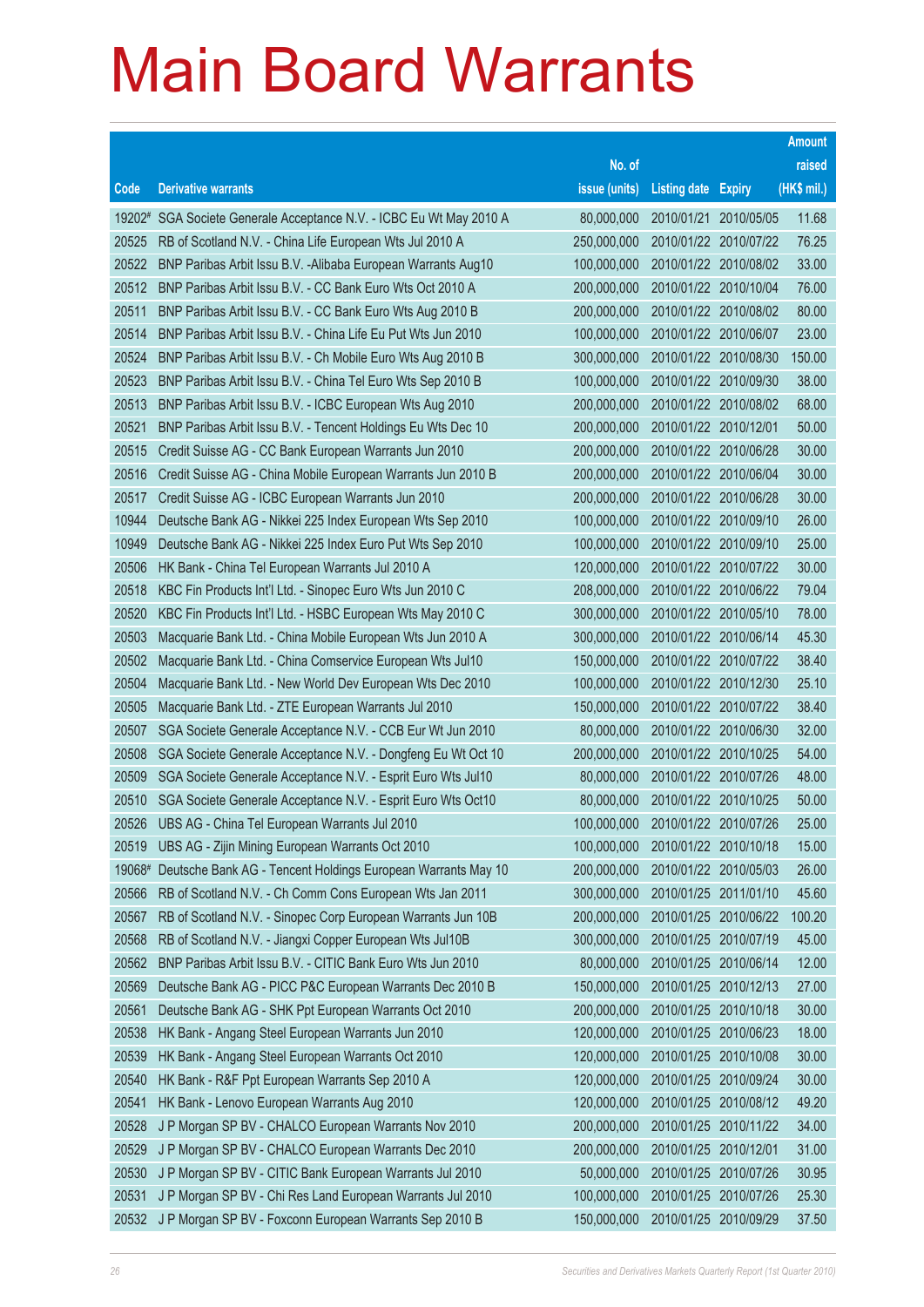|        |                                                                     |               |                            |                       | <b>Amount</b> |
|--------|---------------------------------------------------------------------|---------------|----------------------------|-----------------------|---------------|
|        |                                                                     | No. of        |                            |                       | raised        |
| Code   | <b>Derivative warrants</b>                                          | issue (units) | <b>Listing date Expiry</b> |                       | (HK\$ mil.)   |
| 20527  | J P Morgan SP BV - A50 China European Warrants Dec 2010             | 200,000,000   | 2010/01/25 2010/12/07      |                       | 30.00         |
| 20533  | J P Morgan SP BV - Tencent European Warrants Jul 2010 B             | 200,000,000   | 2010/01/25 2010/07/26      |                       | 50.00         |
| 20563  | KBC Fin Products Int'l Ltd. - HSI Euro Put Wts Apr 2010 B           | 388,000,000   | 2010/01/25 2010/04/29      |                       | 64.41         |
| 20564  | KBC Fin Products Int'l Ltd. - HSI Euro Put Wts May 2010 I           | 328,000,000   | 2010/01/25 2010/05/28      |                       | 68.88         |
| 20565  | KBC Fin Products Int'l Ltd. - HSI Euro Put Wts May 2010 J           | 328,000,000   | 2010/01/25 2010/05/28      |                       | 78.06         |
| 20555  | CC Rabobank B.A. - BOCL European Warrants Jun 2010                  | 50,000,000    | 2010/01/25 2010/06/18      |                       | 12.50         |
| 20542  | CC Rabobank B.A. - Ch Mobile European Warrants Jul 2010             | 25,000,000    | 2010/01/25 2010/07/29      |                       | 16.75         |
| 20556  | CC Rabobank B.A. - China Life European Warrants Jul 2010 B          | 50,000,000    | 2010/01/25 2010/07/29      |                       | 15.50         |
| 20557  | CC Rabobank B.A. - Ch Mobile European Warrants Aug 2010 B           | 25,000,000    |                            | 2010/01/25 2010/08/30 | 12.25         |
| 20544  | CC Rabobank B.A. - KECL European Warrants Sep 2010                  | 130,000,000   | 2010/01/25 2010/09/29      |                       | 32.50         |
| 20543  | CC Rabobank B.A. - China Ship Dev European Warrants Jul 2010        | 100,000,000   | 2010/01/25 2010/07/29      |                       | 34.00         |
| 20545  | CC Rabobank B.A. - ICBC European Warrants Jul 2010                  | 40,000,000    | 2010/01/25 2010/07/29      |                       | 20.00         |
| 20558  | CC Rabobank B.A. - Nine Dragons European Warrants Sep 2010          | 100,000,000   | 2010/01/25 2010/09/08      |                       | 25.00         |
| 20546  | CC Rabobank B.A. - Sinofert European Warrants Feb 2011              | 180,000,000   |                            | 2010/01/25 2011/02/25 | 45.00         |
| 20559  | CC Rabobank B.A. - Weichai Power European Warrants Dec 2010         | 130,000,000   |                            | 2010/01/25 2010/12/30 | 32.50         |
| 20534  | SGA Societe Generale Acceptance N.V-Anhui Conch Eu Wts Jul10        | 60,000,000    |                            | 2010/01/25 2010/07/26 | 27.60         |
| 20551  | SGA Societe Generale Acceptance N.V.-ChiUnicom Eu Wts Dec 10        | 200,000,000   |                            | 2010/01/25 2010/12/06 | 50.00         |
| 20547  | SGA Societe Generale Acceptance N.V. - CCB Eur Wt Aug 2010 B        | 80,000,000    |                            | 2010/01/25 2010/08/02 | 72.00         |
| 20548  | SGA Societe Generale Acceptance NV-Ch Res Power Eu Wt Aug10A        | 150,000,000   | 2010/01/25 2010/08/04      |                       | 39.75         |
| 20549  | SGA Societe Generale Acceptance NV-Ch Res Power Eu Wt Aug10B        | 150,000,000   | 2010/01/25 2010/08/23      |                       | 51.00         |
| 20550  | SGA Societe Generale Acceptance NV-Ch Res Power Eu Wt Sep10         | 150,000,000   | 2010/01/25 2010/09/13      |                       | 37.50         |
| 20535  | SGA Societe Generale Acceptance NV-Denway Motors Eu Wt Sep10        | 60,000,000    | 2010/01/25 2010/09/13      |                       | 46.80         |
| 20552  | SGA Societe Generale Acceptance N.V. - Foxconn Eu Wts Aug 10        | 200,000,000   | 2010/01/25 2010/08/04      |                       | 57.00         |
| 20553  | SGA Societe Generale Acceptance N.V. - Foxconn Eu Wts Sep 10        | 200,000,000   | 2010/01/25 2010/09/13      |                       | 51.00         |
| 20536  | SGA Societe Generale Acceptance N.V. - Geely Auto Eu Wt Jul10       | 60,000,000    | 2010/01/25 2010/07/26      |                       | 46.80         |
| 20554  | SGA Societe Generale Acceptance N.V. - ICBC Eu Wt Aug 2010 B        | 80,000,000    | 2010/01/25 2010/08/09      |                       | 60.00         |
| 20537  | SGA Societe Generale Acceptance NV-Maanshan Iron Eu Wt Jul11        | 400,000,000   | 2010/01/25 2011/07/04      |                       | 64.00         |
|        | 20560 SGA Societe Generale Acceptance N.V. - MTRC Eur Wts Oct 2010  | 80,000,000    | 2010/01/25 2010/10/06      |                       | 20.00         |
|        | 19387# RB of Scotland N.V. - Tencent European Warrants Jun 2010B    | 100,000,000   | 2010/01/25 2010/06/21      |                       | 11.20         |
|        | 20004# Credit Suisse AG - Tencent Holdings European Wts May 2010    | 200,000,000   | 2010/01/25 2010/05/17      |                       | 21.40         |
|        | 19197# SGA Societe Generale Acceptance N.V-Chi COSCO Euro Wt May 10 | 300,000,000   | 2010/01/25 2010/05/10      |                       | 39.90         |
| 18979# | SGA Societe Generale Acceptance N.V. - CK(H) Eu Wt Jun 2010         | 300,000,000   | 2010/01/25 2010/06/28      |                       | 20.70         |
|        | 18901# SGA Societe Generale Acceptance N.V. - A50 Ch Eu Wt Jun 10A  | 200,000,000   | 2010/01/25 2010/06/14      |                       | 19.80         |
|        | 19169# UBS AG - Tencent Holdings European Warrants May 2010 B       | 100,000,000   | 2010/01/25 2010/05/24      |                       | 12.40         |
| 20606  | RB of Scotland N.V. - CNOOC European Warrants Dec 2010              | 300,000,000   | 2010/01/26 2010/12/08      |                       | 45.00         |
| 20605  | RB of Scotland N.V. - China Shenhua European Wts Jul 2010           | 150,000,000   | 2010/01/26 2010/07/26      |                       | 37.50         |
| 20607  | RB of Scotland N.V. - A50 China European Put Wts Jun 2010 C         | 200,000,000   | 2010/01/26 2010/06/28      |                       | 30.00         |
| 20604  | RB of Scotland N.V. - Tencent Holdings European Wts Aug 10A         | 250,000,000   | 2010/01/26 2010/08/09      |                       | 62.50         |
| 20608  | RB of Scotland N.V. - Tencent European Put Warrants Oct10           | 200,000,000   | 2010/01/26 2010/10/11      |                       | 50.00         |
| 20579  | Barclays Bank plc - China EB Ltd European Warrants Oct 2010         | 100,000,000   | 2010/01/26 2010/10/18      |                       | 33.00         |
| 20576  | Barclays Bank plc - Cheung Kong European Warrants Oct 2011          | 100,000,000   | 2010/01/26 2011/10/24      |                       | 25.00         |
| 20587  | Barclays Bank plc - Cheung Kong European Put Warrants Oct 11        | 100,000,000   | 2010/01/26 2011/10/24      |                       | 25.00         |
| 20581  | Barclays Bank plc - China Shenhua European Warrants Aug 2010        | 100,000,000   | 2010/01/26 2010/08/23      |                       | 30.00         |
| 20583  | Barclays Bank plc - Foxconn European Warrants Sep 2010              | 100,000,000   | 2010/01/26 2010/09/20      |                       | 25.00         |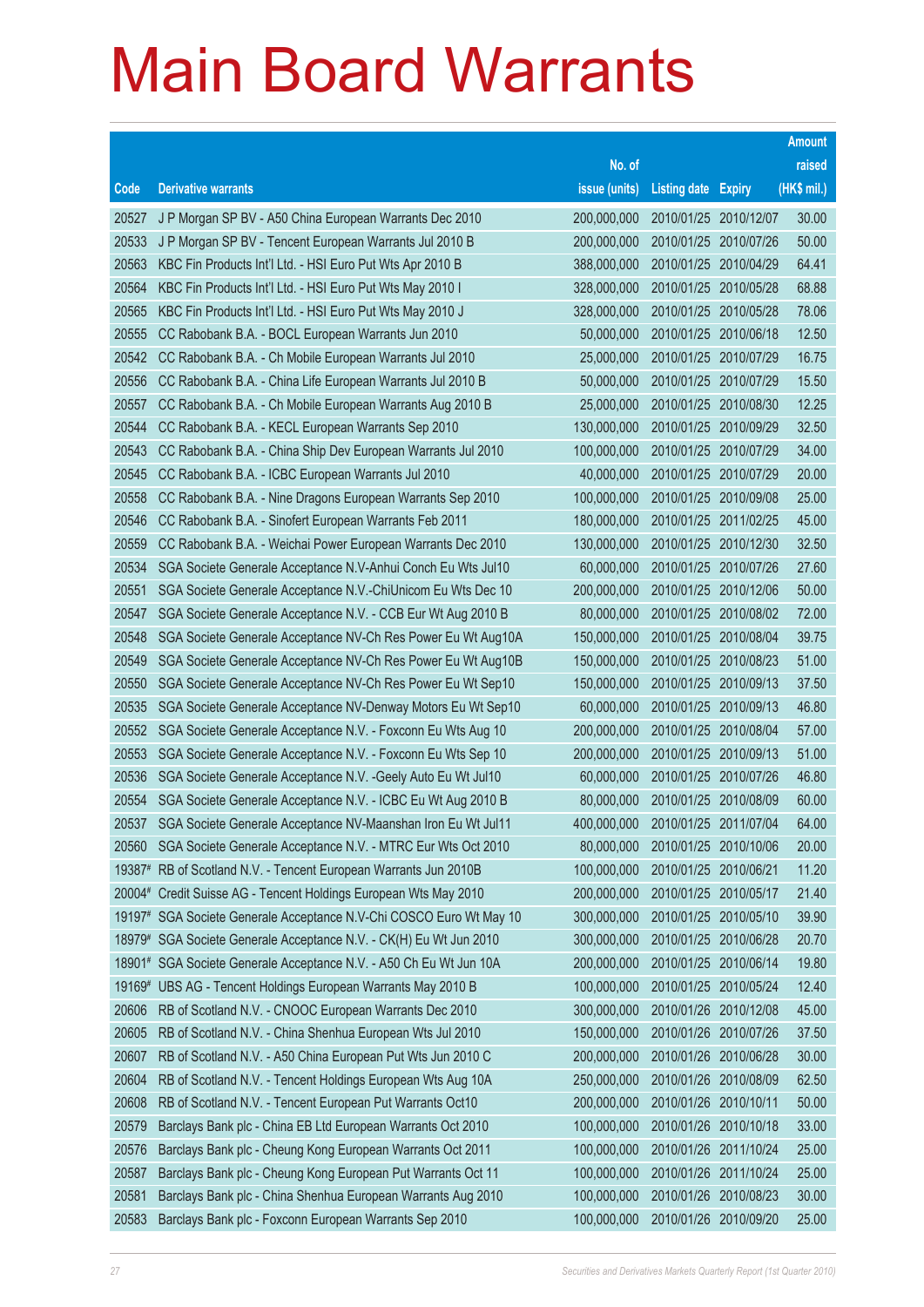|                |                                                                                                                        |                           |                            |                       | <b>Amount</b>  |
|----------------|------------------------------------------------------------------------------------------------------------------------|---------------------------|----------------------------|-----------------------|----------------|
|                |                                                                                                                        | No. of                    |                            |                       | raised         |
| Code           | <b>Derivative warrants</b>                                                                                             | issue (units)             | <b>Listing date Expiry</b> |                       | (HK\$ mil.)    |
| 20584          | Barclays Bank plc - A50 China European Warrants Jul 2010 B                                                             | 100,000,000               |                            | 2010/01/26 2010/07/12 | 16.00          |
| 20585          | Barclays Bank plc - A50 China European Warrants Sep 2010 B                                                             | 100,000,000               |                            | 2010/01/26 2010/09/06 | 25.00          |
| 20586          | Barclays Bank plc - A50 China European Warrants Nov 2010                                                               | 100,000,000               | 2010/01/26 2010/11/08      |                       | 25.00          |
| 20589          | Barclays Bank plc - A50 China European Put Warrants Jul 2010                                                           | 100,000,000               |                            | 2010/01/26 2010/07/26 | 25.00          |
| 20590          | Barclays Bank plc - A50 China European Put Warrants Nov 2010                                                           | 100,000,000               |                            | 2010/01/26 2010/11/08 | 25.00          |
| 20593          | Barclays Bank plc - HSI European Put Warrants Jun 2010 H                                                               | 100,000,000               |                            | 2010/01/26 2010/06/29 | 18.00          |
| 20594          | Barclays Bank plc - HSI European Put Warrants Aug 2010 A                                                               | 100,000,000               |                            | 2010/01/26 2010/08/30 | 26.00          |
| 20595          | Barclays Bank plc - HSI European Put Warrants Oct 2010                                                                 | 100,000,000               |                            | 2010/01/26 2010/10/28 | 26.00          |
| 20591          | Barclays Bank plc - HSI European Put Warrants May 2010 G                                                               | 100,000,000               |                            | 2010/01/26 2010/05/28 | 20.00          |
| 20592          | Barclays Bank plc - HSI European Put Warrants May 2010 H                                                               | 100,000,000               |                            | 2010/01/26 2010/05/28 | 25.00          |
| 20577          | Barclays Bank plc - Hutchison European Warrants Oct 2010                                                               | 100,000,000               | 2010/01/26 2010/10/18      |                       | 32.00          |
| 20578          | Barclays Bank plc - SHK Ppt European Warrants Aug 2011                                                                 | 100,000,000               |                            | 2010/01/26 2011/08/08 | 25.00          |
| 20588          | Barclays Bank plc - SHK Ppt European Put Warrants Aug 2011                                                             | 100,000,000               |                            | 2010/01/26 2011/08/08 | 25.00          |
| 20580          | Barclays Bank plc - Shimao Ppt European Warrants Nov 2010                                                              | 100,000,000               |                            | 2010/01/26 2010/11/22 | 25.00          |
| 20582          | Barclays Bank plc - Yanzhou Coal European Warrants Aug 2010                                                            | 100,000,000               |                            | 2010/01/26 2010/08/23 | 25.00          |
| 20570          | BOCI Asia Ltd. - Foxconn European Warrants Nov 2010                                                                    | 100,000,000               |                            | 2010/01/26 2010/11/29 | 25.00          |
| 20571          | BOCI Asia Ltd. - PetroChina European Warrants Dec 2010                                                                 | 100,000,000               |                            | 2010/01/26 2010/12/30 | 15.00          |
| 20612          | BNP Paribas Arbit Issu B.V. - BOCL European Wts Sep 2010                                                               | 200,000,000               |                            | 2010/01/26 2010/09/09 | 88.00          |
| 20613          | BNP Paribas Arbit Issu B.V. - BOCL European Wts Oct 2010                                                               | 200,000,000               | 2010/01/26 2010/10/05      |                       | 50.00          |
| 20617          | BNP Paribas Arbit Issu B.V.-BOCL European Put Warrants Sep10                                                           | 80,000,000                |                            | 2010/01/26 2010/09/09 | 32.80          |
| 20618<br>20609 | BNP Paribas Arbit Issu B.V. - CC Bank European Put Wts Aug10                                                           | 80,000,000<br>200,000,000 |                            | 2010/01/26 2010/08/02 | 31.20<br>60.00 |
| 20614          | BNP Paribas Arbit Issu B.V. - HSCEI European Wts Jul 2010<br>BNP Paribas Arbit Issu B.V. - HSCEI Euro Put Wts Jul 2010 | 200,000,000               | 2010/01/26 2010/07/29      | 2010/01/26 2010/07/29 | 66.00          |
| 20610          | BNP Paribas Arbit Issu B.V. - HSI European Wts Jul 2010 A                                                              | 300,000,000               |                            | 2010/01/26 2010/07/29 | 105.00         |
| 20615          | BNP Paribas Arbit Issu B.V. - HSI Euro Put Wts Jul 2010 B                                                              | 300,000,000               |                            | 2010/01/26 2010/07/29 | 114.00         |
| 20616          | BNP Paribas Arbit Issu B.V. - ICBC European Wts Jul 2010                                                               | 200,000,000               |                            | 2010/01/26 2010/07/12 | 78.00          |
| 20619          | BNP Paribas Arbit Issu B.V. - ICBC European Put Wts Jul 2010                                                           | 80,000,000                | 2010/01/26 2010/07/05      |                       | 29.60          |
| 20611          | BNP Paribas Arbit Issu B.V. - Tencent HIdg Eu Put Wt Aug10                                                             | 200,000,000               |                            | 2010/01/26 2010/08/02 | 66.00          |
| 20601          | Deutsche Bank AG - China Unicom European Warrants Jul 2010                                                             | 150,000,000               | 2010/01/26 2010/07/26      |                       | 109.50         |
| 20599          | Deutsche Bank AG - China Life European Warrants Jul 2010 A                                                             | 200,000,000               | 2010/01/26 2010/07/26      |                       | 54.00          |
| 20603          | Deutsche Bank AG - China Life European Put Wts Jun 2010 B                                                              | 200,000,000               | 2010/01/26 2010/06/14      |                       | 42.00          |
| 20602          | Deutsche Bank AG - HSBC European Put Warrants Dec 2010                                                                 | 300,000,000               |                            | 2010/01/26 2010/12/13 | 45.00          |
| 20597          | KBC Fin Products Int'l Ltd. - China Life Euro Wts May 2010 D                                                           | 218,000,000               |                            | 2010/01/26 2010/05/03 | 119.90         |
| 20598          | KBC Fin Products Int'l Ltd. - China Life Euro Wts May 2010 E                                                           | 258,000,000               |                            | 2010/01/26 2010/05/10 | 98.04          |
| 20596          | KBC Fin Products Int'l Ltd. - China Life Euro Wts Jun 2010 F                                                           | 400,000,000               |                            | 2010/01/26 2010/06/22 | 60.00          |
| 20600          | KBC Fin Products Int'l Ltd. - China Life Eur Put Wt Jun 10G                                                            | 200,000,000               | 2010/01/26 2010/06/21      |                       | 68.00          |
| 20572          | Macquarie Bank Ltd. - HSBC European Warrants Oct 2010                                                                  | 200,000,000               | 2010/01/26 2010/10/05      |                       | 183.00         |
| 20573          | Macquarie Bank Ltd. - HSBC European Warrants Dec 2010 C                                                                | 200,000,000               |                            | 2010/01/26 2010/12/02 | 199.80         |
| 20574          | Macquarie Bank Ltd. - HSBC European Warrants Dec 2010 D                                                                | 200,000,000               |                            | 2010/01/26 2010/12/02 | 134.00         |
| 20575          | Macquarie Bank Ltd. - HSBC European Warrants Dec 2010 E                                                                | 200,000,000               |                            | 2010/01/26 2010/12/02 | 88.40          |
| 20620          | UBS AG - BYD European Warrants Dec 2010                                                                                | 200,000,000               | 2010/01/26 2010/12/28      |                       | 34.00          |
| 20621          | UBS AG - China Life European Warrants Jun 2010                                                                         | 200,000,000               | 2010/01/26 2010/06/07      |                       | 44.00          |
| 20622          | UBS AG - CNOOC European Warrants Nov 2010                                                                              | 200,000,000               | 2010/01/26 2010/11/15      |                       | 30.00          |
| 20623          | UBS AG - ICBC European Warrants Jul 2010 A                                                                             | 100,000,000               |                            | 2010/01/26 2010/07/12 | 28.00          |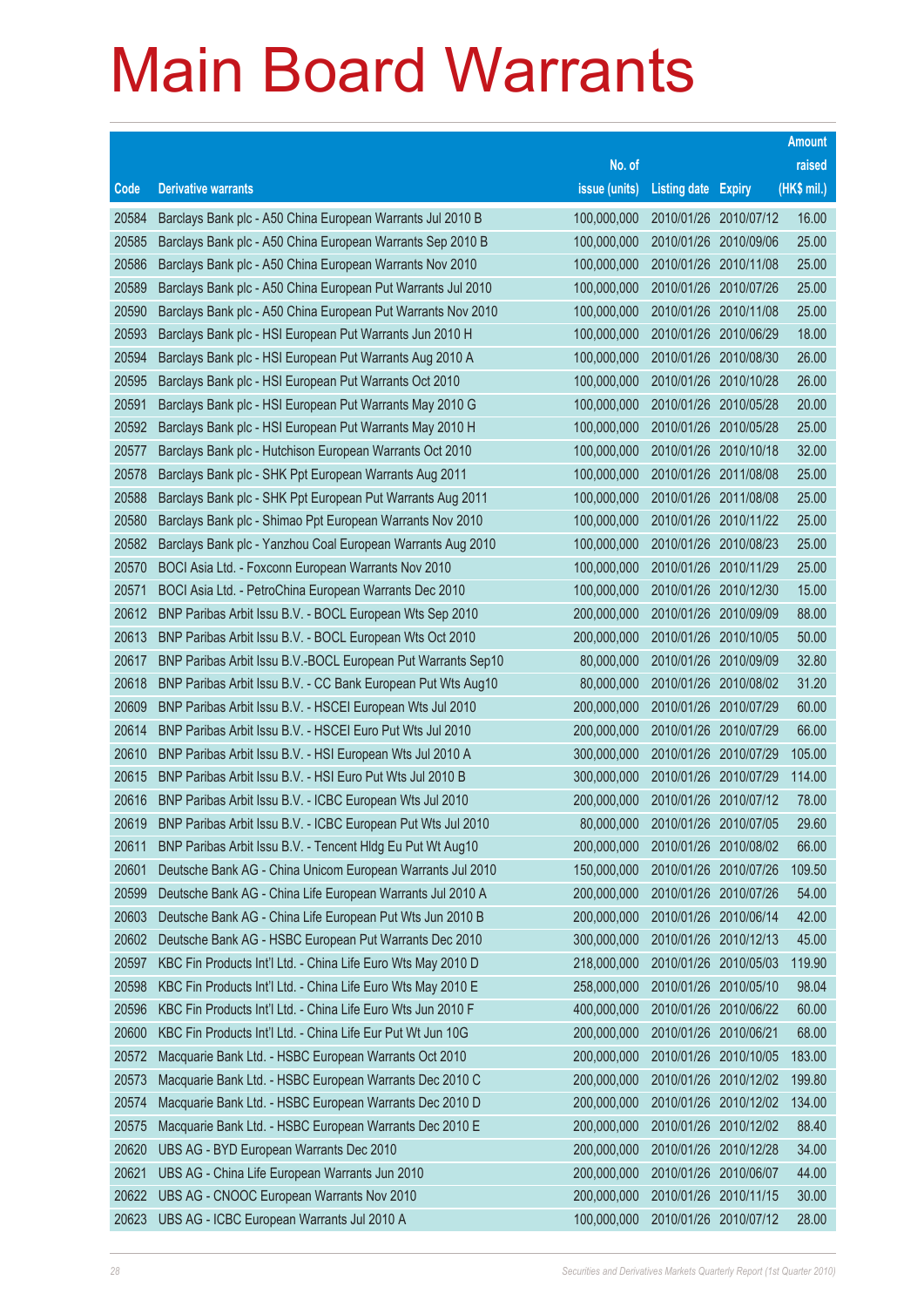|        |                                                                   |               |                            |                       | <b>Amount</b> |
|--------|-------------------------------------------------------------------|---------------|----------------------------|-----------------------|---------------|
|        |                                                                   | No. of        |                            |                       | raised        |
| Code   | <b>Derivative warrants</b>                                        | issue (units) | <b>Listing date Expiry</b> |                       | (HK\$ mil.)   |
| 20624  | UBS AG - PetroChina European Warrants Aug 2010 B                  | 200,000,000   | 2010/01/26 2010/08/16      |                       | 30.00         |
|        | 19108# Macquarie Bank Ltd. - CC Bank European Warrants May 2010 A | 200,000,000   |                            | 2010/01/26 2010/05/04 | 12.20         |
| 18228# | Macquarie Bank Ltd. - HSI European Warrants Feb 2010 E            | 400,000,000   |                            | 2010/01/26 2010/02/25 | 11.60         |
|        | 19359# CC Rabobank B.A. - BOCL European Warrants May 2010         | 500,000,000   |                            | 2010/01/26 2010/05/28 | 11.00         |
|        | 17401# CC Rabobank B.A. - CC Bank European Warrants Dec 2011      | 100,000,000   |                            | 2010/01/26 2011/12/12 | 10.20         |
|        | 17394# CC Rabobank B.A. - Hutchison European Warrants Jul 2011    | 200,000,000   |                            | 2010/01/26 2011/07/25 | 11.80         |
|        | 18888# UBS AG - HSI European Warrants Apr 2010                    | 200,000,000   | 2010/01/26 2010/04/29      |                       | 16.20         |
| 20637  | RB of Scotland N.V. - China Tel European Warrants Jul 2010        | 100,000,000   | 2010/01/27 2010/07/14      |                       | 23.00         |
| 20660  | BNP Paribas Arbit Issu B.V. - MTRC European Warrants Dec 2010     | 53,000,000    |                            | 2010/01/27 2010/12/02 | 14.31         |
| 20663  | BNP Paribas Arbit Issu B.V. - MTRC European Warrants May 2011     | 53,000,000    |                            | 2010/01/27 2011/05/04 | 13.25         |
| 20643  | Deutsche Bank AG - BOCL European Put Warrants Aug 2010            | 150,000,000   |                            | 2010/01/27 2010/08/02 | 37.50         |
| 20645  | Deutsche Bank AG - CNOOC European Warrants Aug 2010 A             | 300,000,000   |                            | 2010/01/27 2010/08/23 | 45.00         |
| 20644  | Deutsche Bank AG - Sinopec Corp European Warrants Aug 2010        | 150,000,000   |                            | 2010/01/27 2010/08/02 | 105.00        |
| 20648  | Deutsche Bank AG - HKEx European Warrants Aug 2010 B              | 300,000,000   |                            | 2010/01/27 2010/08/02 | 75.00         |
| 20647  | Deutsche Bank AG - HSI European Warrants May 2010 G               | 300,000,000   | 2010/01/27 2010/05/28      |                       | 69.00         |
| 20646  | Deutsche Bank AG - Hutchison European Warrants Aug 2010           | 150,000,000   |                            | 2010/01/27 2010/08/02 | 67.50         |
| 20634  | J P Morgan SP BV - Minsheng Bank European Warrants Dec 2010       | 200,000,000   |                            | 2010/01/27 2010/12/22 | 30.00         |
| 20635  | J P Morgan SP BV - A50 China European Warrants Nov 2010 A         | 200,000,000   |                            | 2010/01/27 2010/11/29 | 50.00         |
| 20649  | KBC Fin Products Int'l Ltd. - HKEx European Warrants Jun 10       | 208,000,000   | 2010/01/27 2010/06/21      |                       | 49.92         |
| 20650  | KBC Fin Products Int'l Ltd. - HKEx European Warrants Sep 10A      | 258,000,000   |                            | 2010/01/27 2010/09/06 | 38.70         |
| 20651  | KBC Fin Products Int'l Ltd. - HKEx European Put Wts Jul 10B       | 248,000,000   |                            | 2010/01/27 2010/07/19 | 39.68         |
| 20633  | KBC Fin Products Int'l Ltd. - Jiangxi Copper Eu Wts May10         | 128,000,000   |                            | 2010/01/27 2010/05/18 | 19.20         |
| 20658  | KBC Fin Products Int'l Ltd. - Jiangxi Copper Eu Wts Jun2010       | 128,000,000   | 2010/01/27 2010/06/14      |                       | 19.20         |
| 20659  | KBC Fin Products Int'l Ltd. - Jiangxi Copper Eu Wts Sep10         | 118,000,000   | 2010/01/27 2010/09/01      |                       | 17.70         |
| 20661  | KBC Fin Products Int'l Ltd. - SHK Ppt Euro Put Wts Jul 2010       | 100,000,000   | 2010/01/27 2010/07/27      |                       | 70.00         |
| 20662  | KBC Fin Products Int'l Ltd. - SHK Ppt Euro Put Wts Aug 2010       | 198,000,000   | 2010/01/27 2010/08/18      |                       | 49.50         |
| 20656  | KBC Fin Products Int'l Ltd. - SHK Ppt European Wts Jul 2010A      | 138,000,000   | 2010/01/27 2010/07/27      |                       | 45.54         |
| 20657  | KBC Fin Products Int'l Ltd. - SHK Ppt European Wts Jul 2010B      | 188,000,000   | 2010/01/27 2010/07/27      |                       | 47.00         |
| 20636  | Macquarie Bank Ltd. - China Life European Wts Aug 2010            | 200,000,000   | 2010/01/27 2010/08/04      |                       | 50.80         |
| 20641  | Macquarie Bank Ltd. - China Life European Put Wts Aug 2010        | 150,000,000   | 2010/01/27 2010/08/04      |                       | 37.65         |
| 20640  | Macquarie Bank Ltd. - WISE CSI European Warrants Aug 2010         | 168,000,000   | 2010/01/27 2010/08/03      |                       | 42.00         |
| 20626  | Macquarie Bank Ltd. - HSBC European Warrants Apr 2011             | 200,000,000   | 2010/01/27 2011/04/11      |                       | 30.00         |
| 20638  | Macquarie Bank Ltd. - ICBC European Warrants Aug 2010             | 138,000,000   | 2010/01/27                 | 2010/08/03            | 46.37         |
| 20642  | Macquarie Bank Ltd. - ICBC European Put Warrants Aug 2010         | 88,000,000    | 2010/01/27 2010/08/03      |                       | 23.76         |
| 20639  | Macquarie Bank Ltd. - Sh Petrochem European Wts Aug 2010          | 88,000,000    | 2010/01/27 2010/08/03      |                       | 22.62         |
| 20627  | Macquarie Bank Ltd. - SHK Ppt European Warrants Dec 2010          | 250,000,000   |                            | 2010/01/27 2010/12/02 | 62.50         |
| 20629  | SGA Societe Generale Acceptance N.V. - CCB Eur Wt Jul 2010 D      | 80,000,000    | 2010/01/27 2010/07/14      |                       | 19.20         |
| 20628  | SGA Societe Generale Acceptance N.V. - CCCCL Eu Wt Jun 2010       | 80,000,000    | 2010/01/27 2010/06/07      |                       | 17.60         |
| 20652  | SGA Societe Generale Acceptance N.V. - CMob Eu Put Wt Jun10E      | 100,000,000   | 2010/01/27 2010/06/14      |                       | 44.00         |
| 20653  | SGA Societe Generale Acceptance N.V. - CNOOC Eu Put Wt Jun10      | 200,000,000   | 2010/01/27                 | 2010/06/28            | 30.00         |
| 20654  | SGA Societe Generale Acceptance N.V. - ICBC Eu Put Wt May 10      | 80,000,000    | 2010/01/27                 | 2010/05/10            | 33.60         |
| 20630  | SGA Societe Generale Acceptance N.V. - ICBC Eu Wt May 2010 C      | 80,000,000    | 2010/01/27                 | 2010/05/24            | 16.00         |
| 20631  | SGA Societe Generale Acceptance N.V. - Petch Eu Wt Jun 2010B      | 80,000,000    | 2010/01/27                 | 2010/06/07            | 18.40         |
| 20655  | SGA Societe Generale Acceptance N.V. - Petch Eu Put Wt Jul10      | 100,000,000   | 2010/01/27 2010/07/28      |                       | 75.00         |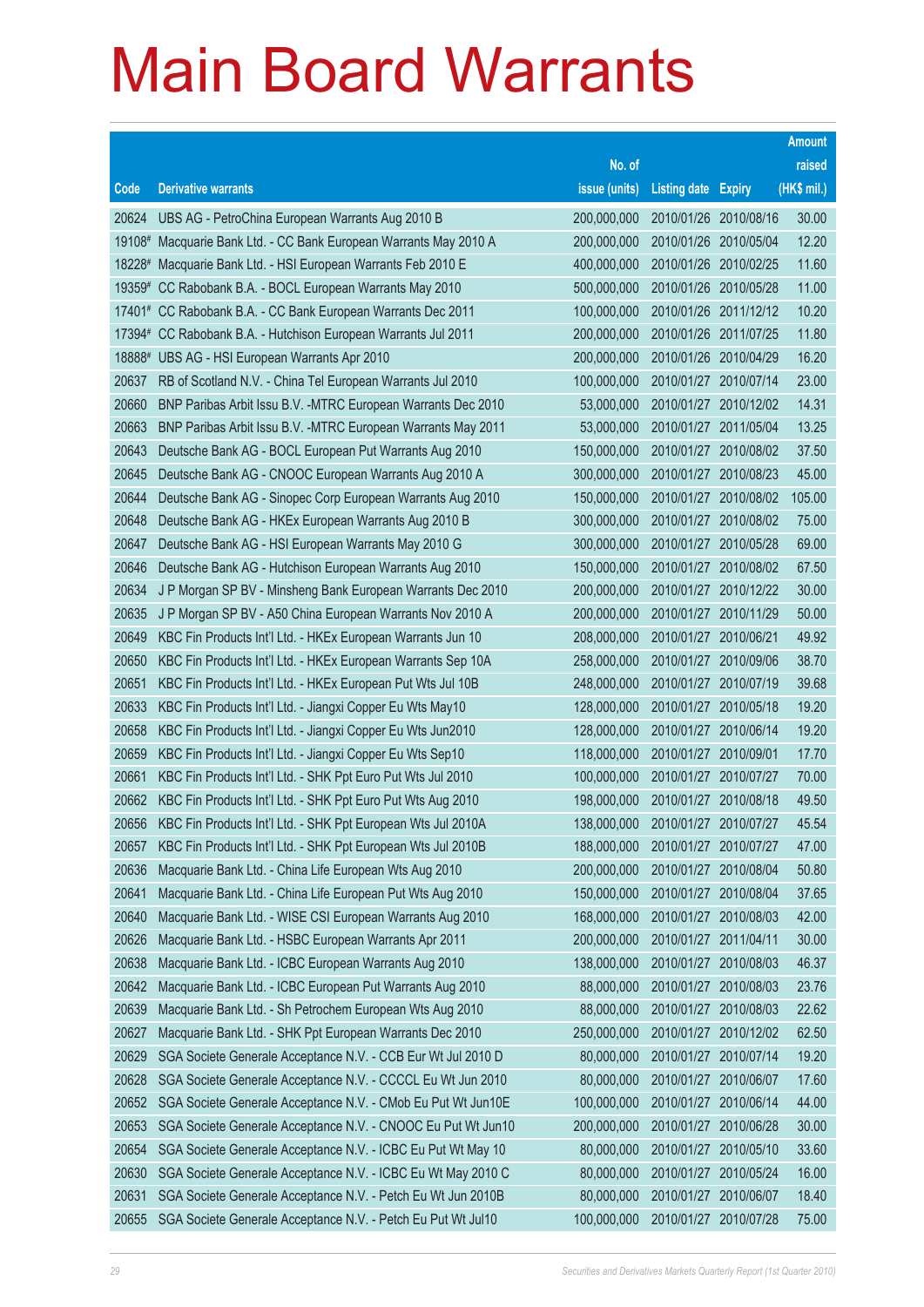|        |                                                                    |               |                            |            | <b>Amount</b> |
|--------|--------------------------------------------------------------------|---------------|----------------------------|------------|---------------|
|        |                                                                    | No. of        |                            |            | raised        |
| Code   | <b>Derivative warrants</b>                                         | issue (units) | <b>Listing date Expiry</b> |            | (HK\$ mil.)   |
| 20632  | SGA Societe Generale Acceptance N.V.-Renhe Comm Eu Wts Dec10       | 100,000,000   | 2010/01/27 2010/12/22      |            | 42.00         |
| 20625  | UBS AG - Tencent Holdings European Warrants Aug 2010 A             | 200,000,000   | 2010/01/27 2010/08/23      |            | 30.00         |
| 18946# | Citigroup Global Mkt H Inc. - BYD European Warrants May 2010       | 500,000,000   | 2010/01/27 2010/05/11      |            | 20.00         |
| 19884# | Goldman Sachs SP (Asia) - HSI European Warrants May 2010 A         | 200,000,000   | 2010/01/27                 | 2010/05/28 | 12.80         |
|        | 14381# Merrill Lynch Int'l & Co. C.V. - Ch Telecom Eur Wt Dec 2011 | 300,000,000   | 2010/01/27 2011/12/19      |            | 10.20         |
| 18581# | Merrill Lynch Int'l & Co. C.V. - HSBC Euro Wts Nov 2010 A          | 400,000,000   | 2010/01/27 2010/11/29      |            | 26.80         |
| 18304# | Merrill Lynch Int'l & Co. C.V. - HSI European Warrants Jun10D      | 300,000,000   | 2010/01/27 2010/06/29      |            | 12.60         |
| 20690  | BNP Paribas Arbit Issu B.V. - Jiangxi Copper Eu Wts Sep 10A        | 200,000,000   | 2010/01/28 2010/09/29      |            | 50.00         |
| 20702  | BNP Paribas Arbit Issu B.V. - SHK Ppt European Warrants Aug10      | 90,000,000    | 2010/01/28 2010/08/03      |            | 25.20         |
| 20703  | BNP Paribas Arbit Issu B.V. - SHK Ppt European Warrants Oct10      | 200,000,000   | 2010/01/28 2010/10/18      |            | 30.00         |
| 20698  | Credit Suisse AG - BankComm European Warrants Oct 2010 B           | 200,000,000   | 2010/01/28 2010/10/25      |            | 30.00         |
| 20701  | Credit Suisse AG - Geely Auto European Warrants Aug 2010           | 200,000,000   | 2010/01/28 2010/08/02      |            | 50.00         |
| 20697  | Credit Suisse AG - HSI European Put Warrants Jun 2010 A            | 200,000,000   | 2010/01/28 2010/06/29      |            | 30.00         |
| 20696  | Credit Suisse AG - HSI European Warrants May 2010 B                | 200,000,000   | 2010/01/28 2010/05/28      |            | 30.00         |
| 20699  | Credit Suisse AG - Jiangxi Copper European Wts Jul 2010            | 200,000,000   | 2010/01/28 2010/07/05      |            | 30.00         |
| 20700  | Credit Suisse AG - Ping An European Warrants Feb 2011              | 200,000,000   | 2010/01/28 2011/02/14      |            | 30.00         |
| 20711  | Deutsche Bank AG - BOCL European Warrants Aug 2010 A               | 200,000,000   | 2010/01/28 2010/08/02      |            | 50.00         |
| 20712  | Deutsche Bank AG - China Overseas European Warrants Aug 2010       | 200,000,000   | 2010/01/28 2010/08/16      |            | 30.00         |
| 20714  | Deutsche Bank AG - A50 China European Warrants Jul 2010            | 300,000,000   | 2010/01/28 2010/07/12      |            | 45.00         |
| 20715  | Deutsche Bank AG - A50 China European Warrants Aug 2010 A          | 300,000,000   | 2010/01/28 2010/08/02      |            | 75.00         |
| 20720  | Deutsche Bank AG - HSI European Warrants Jul 2010 E                | 300,000,000   | 2010/01/28 2010/07/29      |            | 87.00         |
| 20721  | Deutsche Bank AG - HSI European Put Warrants May 2010 H            | 300,000,000   | 2010/01/28 2010/05/28      |            | 51.00         |
| 20722  | Deutsche Bank AG - HSI European Put Warrants Jun 2010 F            | 300,000,000   | 2010/01/28                 | 2010/06/29 | 45.00         |
| 20713  | Deutsche Bank AG - ICBC European Warrants Jul 2010 B               | 200,000,000   | 2010/01/28 2010/07/26      |            | 60.00         |
| 20716  | Deutsche Bank AG - Tencent Holdings European Warrants Aug10A       | 300,000,000   | 2010/01/28 2010/08/02      |            | 75.00         |
| 20717  | Deutsche Bank AG - Zijin Mining European Warrants Aug 2010         | 200,000,000   | 2010/01/28 2010/08/23      |            | 30.00         |
| 20681  | HK Bank - BOCL European Warrants Jul 2010                          | 160,000,000   | 2010/01/28 2010/07/29      |            | 40.00         |
| 20679  | HK Bank - KECL European Warrants Nov 2010                          | 120,000,000   | 2010/01/28 2010/11/08      |            | 30.00         |
| 20680  | HK Bank - ICBC European Warrants Jul 2010 B                        | 160,000,000   | 2010/01/28 2010/07/29      |            | 40.00         |
| 20718  | J P Morgan SP BV - KECL European Warrants Oct 2010 B               | 188,000,000   | 2010/01/28 2010/10/28      |            | 47.00         |
| 20719  | J P Morgan SP BV - Nine Dragons European Warrants Jul 2010         | 138,000,000   | 2010/01/28 2010/07/29      |            | 34.50         |
| 20706  | KBC Fin Products Int'l Ltd. - BOCL European Wts Jul 2010 B         | 238,000,000   | 2010/01/28                 | 2010/07/19 | 59.50         |
| 20686  | KBC Fin Products Int'l Ltd. - China Overseas Euro Wts Jun10        | 188,000,000   | 2010/01/28                 | 2010/06/21 | 28.20         |
| 20687  | KBC Fin Products Int'l Ltd. - China Overseas Euro Wts Aug10A       | 188,000,000   | 2010/01/28                 | 2010/08/16 | 28.20         |
| 20685  | KBC Fin Products Int'l Ltd. - China Tel Euro Wts Jul 2010 A        | 168,000,000   | 2010/01/28 2010/07/07      |            | 36.96         |
| 20689  | KBC Fin Products Int'l Ltd. - China Tel Eur Put Wts Jul 2010       | 108,000,000   | 2010/01/28                 | 2010/07/28 | 59.40         |
| 20688  | KBC Fin Products Int'l Ltd. - Ch Railway Euro Wts Aug 2010         | 108,000,000   | 2010/01/28                 | 2010/08/02 | 27.00         |
| 20707  | KBC Fin Products Int'l Ltd. - China Shenhua Eur Wts Jun 10B        | 118,000,000   | 2010/01/28                 | 2010/06/15 | 18.88         |
| 20723  | KBC Fin Products Int'l Ltd. - HSI European Wts Jun 2010 K          | 328,000,000   | 2010/01/28                 | 2010/06/29 | 49.20         |
| 20724  | KBC Fin Products Int'l Ltd. - HSI European Wts Jun 2010 L          | 328,000,000   | 2010/01/28                 | 2010/06/29 | 49.20         |
| 20725  | KBC Fin Products Int'l Ltd. - HSI European Wts Jun 2010 M          | 328,000,000   | 2010/01/28                 | 2010/06/29 | 49.20         |
| 20727  | KBC Fin Products Int'l Ltd. - HSI European Wts Jul 2010 A          | 328,000,000   | 2010/01/28                 | 2010/07/29 | 49.20         |
| 20728  | KBC Fin Products Int'l Ltd. - HSI European Wts Jul 2010 B          | 328,000,000   | 2010/01/28                 | 2010/07/29 | 49.20         |
| 20726  | KBC Fin Products Int'l Ltd. - HSI Euro Put Wts May 2010 K          | 348,000,000   | 2010/01/28 2010/05/28      |            | 59.51         |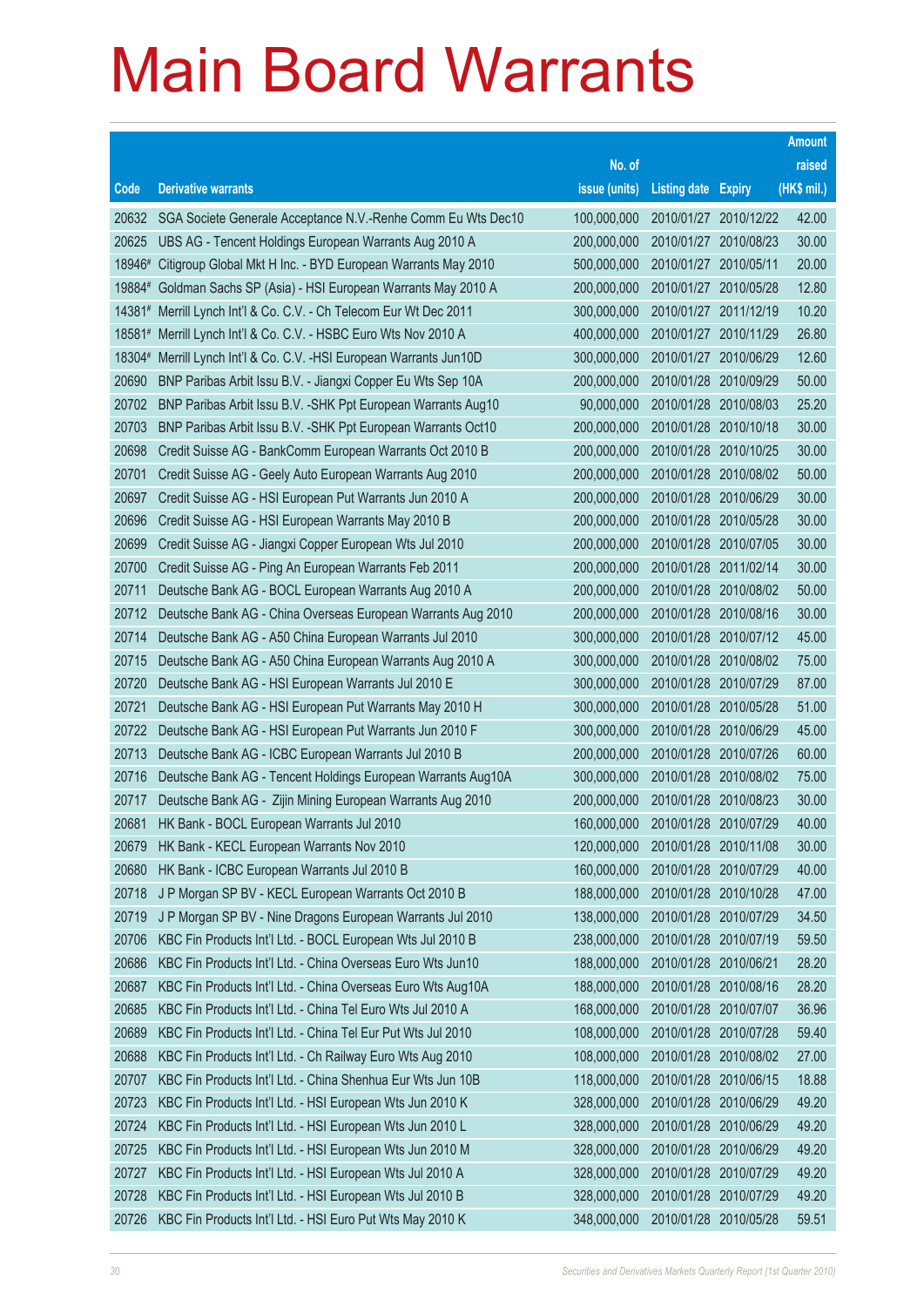|        |                                                              |               |                            |                       | <b>Amount</b> |
|--------|--------------------------------------------------------------|---------------|----------------------------|-----------------------|---------------|
|        |                                                              | No. of        |                            |                       | raised        |
| Code   | <b>Derivative warrants</b>                                   | issue (units) | <b>Listing date Expiry</b> |                       | (HK\$ mil.)   |
| 20729  | KBC Fin Products Int'l Ltd. - HSI Euro Put Wts Jun 2010 N    | 318,000,000   | 2010/01/28 2010/06/29      |                       | 49.29         |
| 20709  | KBC Fin Products Int'l Ltd. - ICBC Euro Put Wts Jun 2010     | 138,000,000   | 2010/01/28 2010/06/21      |                       | 48.30         |
| 20708  | KBC Fin Products Int'l Ltd. - ICBC European Wts Jul 2010 B   | 228,000,000   | 2010/01/28 2010/07/28      |                       | 98.04         |
| 20710  | KBC Fin Products Int'l Ltd-Tencent Holdings Eu Put Wt Aug10A | 128,000,000   |                            | 2010/01/28 2010/08/23 | 19.20         |
| 20664  | Nomura Int'l plc - Cheung Kong European Warrants Nov 2010    | 150,000,000   |                            | 2010/01/28 2010/11/30 | 22.65         |
| 20665  | Nomura Int'l plc - Cheung Kong European Warrants Feb 2011    | 150,000,000   |                            | 2010/01/28 2011/02/28 | 30.00         |
| 20672  | Nomura Int'l plc - A50 China European Warrants Jul 2010      | 200,000,000   | 2010/01/28 2010/07/05      |                       | 32.40         |
| 20671  | Nomura Int'l plc - A50 China European Warrants Sep 2010      | 200,000,000   |                            | 2010/01/28 2010/09/30 | 30.20         |
| 20673  | Nomura Int'l plc - A50 China European Warrants Jan 2011      | 200,000,000   |                            | 2010/01/28 2011/01/12 | 42.00         |
| 20676  | Nomura Int'l plc - HSI European Warrants Jul 2010 A          | 200,000,000   |                            | 2010/01/28 2010/07/29 | 30.00         |
| 20677  | Nomura Int'l plc - HSI European Put Warrants Jun 2010        | 200,000,000   | 2010/01/28 2010/06/29      |                       | 40.00         |
| 20678  | Nomura Int'l plc - HSI European Put Warrants Jul 2010 B      | 200,000,000   | 2010/01/28 2010/07/29      |                       | 37.00         |
| 20674  | Nomura Int'l plc - HSI European Warrants Jun 2010 A          | 200,000,000   |                            | 2010/01/28 2010/06/29 | 32.00         |
| 20675  | Nomura Int'l plc - HSI European Warrants Jun 2010 B          | 200,000,000   |                            | 2010/01/28 2010/06/29 | 30.00         |
| 20666  | Nomura Int'l plc - Hutchison European Warrants Jun 2010 A    | 100,000,000   |                            | 2010/01/28 2010/06/30 | 16.50         |
| 20667  | Nomura Int'l plc - Hutchison European Warrants Sep 2010      | 100,000,000   |                            | 2010/01/28 2010/09/30 | 41.00         |
| 20668  | Nomura Int'l plc - Tencent Holdings European Warrants Jun 10 | 150,000,000   |                            | 2010/01/28 2010/06/30 | 30.75         |
| 20669  | Nomura Int'l plc - Tencent Holdings European Warrants Sep 10 | 150,000,000   | 2010/01/28 2010/09/21      |                       | 32.85         |
| 20670  | Nomura Int'l plc - Tencent Holdings European Warrants Dec 10 | 150,000,000   | 2010/01/28 2010/12/31      |                       | 37.65         |
| 20691  | CC Rabobank B.A. - BOCL European Warrants Jul 2010 B         | 50,000,000    |                            | 2010/01/28 2010/07/30 | 27.50         |
| 20692  | CC Rabobank B.A. - China Life European Warrants Jul 2010 C   | 80,000,000    |                            | 2010/01/28 2010/07/30 | 52.00         |
| 20693  | CC Rabobank B.A. - China Life European Warrants Jul 2010 D   | 80,000,000    |                            | 2010/01/28 2010/07/30 | 44.80         |
| 20694  | CC Rabobank B.A. - HSBC European Warrants Jul 2010 D         | 80,000,000    | 2010/01/28 2010/07/30      |                       | 70.40         |
| 20695  | CC Rabobank B.A. - Yanzhou Coal European Warrants Jul 2010   | 100,000,000   |                            | 2010/01/28 2010/07/30 | 32.00         |
| 20683  | UBS AG - China Mobile European Warrants Sep 2010             | 200,000,000   | 2010/01/28 2010/09/27      |                       | 30.00         |
| 20682  | UBS AG - CC Bank European Warrants Jul 2010 A                | 100,000,000   | 2010/01/28 2010/07/05      |                       | 37.00         |
| 20705  | UBS AG - A50 China European Warrants Jul 2010 A              | 100,000,000   |                            | 2010/01/28 2010/07/05 | 15.00         |
| 20684  | UBS AG - HSI European Warrants May 2010 B                    | 200,000,000   | 2010/01/28 2010/05/28      |                       | 40.00         |
| 20704  | UBS AG - PICC European Warrants Dec 2010 B                   | 100,000,000   | 2010/01/28 2010/12/13      |                       | 15.00         |
| 18989# | RB of Scotland N.V. - Tencent Holdings European Wts May 2010 | 100,000,000   |                            | 2010/01/28 2010/05/25 | 13.90         |
| 20730  | RB of Scotland N.V. - BYD European Warrants Jul 2010         | 300,000,000   | 2010/01/29 2010/07/19      |                       | 45.00         |
| 20731  | RB of Scotland N.V. - BYD European Warrants Dec 2010         | 300,000,000   | 2010/01/29                 | 2010/12/31            | 50.40         |
| 20780  | RB of Scotland N.V. - China Life European Wts Jul 2010 B     | 200,000,000   | 2010/01/29                 | 2010/07/19            | 36.20         |
| 20781  | RB of Scotland N.V. - HSI European Put Warrants Apr 2010 D   | 400,000,000   | 2010/01/29                 | 2010/04/29            | 60.40         |
| 20768  | BNP Paribas Arbit Issu B.V-BankComm European Warrants Nov10B | 150,000,000   | 2010/01/29 2010/11/01      |                       | 22.50         |
| 20794  | BNP Paribas Arbit Issu B.V.-CM Bank European Warrants Sep 10 | 200,000,000   | 2010/01/29                 | 2010/09/06            | 50.00         |
| 20770  | BNP Paribas Arbit Issu B.V. - A50 China Euro Wts Jan 2011    | 200,000,000   | 2010/01/29                 | 2011/01/17            | 30.00         |
| 20732  | BNP Paribas Arbit Issu B.V. - HSI European Wts Jul 2010 C    | 200,000,000   | 2010/01/29                 | 2010/07/29            | 78.00         |
| 20733  | BNP Paribas Arbit Issu B.V. - HSI Euro Put Wts Jul 2010 D    | 200,000,000   | 2010/01/29 2010/07/29      |                       | 76.00         |
| 20769  | BNP Paribas Arbit Issu B.V. - Ping An European Wts Feb 2011  | 200,000,000   | 2010/01/29                 | 2011/02/14            | 30.00         |
| 20788  | Credit Suisse AG - BOCL European Warrants Aug 2010           | 200,000,000   | 2010/01/29                 | 2010/08/02            | 50.00         |
| 20791  | Credit Suisse AG - China EB Ltd European Warrants Aug 2010   | 200,000,000   | 2010/01/29                 | 2010/08/02            | 50.00         |
| 20793  | Credit Suisse AG - China Mobile European Warrants Aug 2010 A | 200,000,000   | 2010/01/29                 | 2010/08/16            | 50.00         |
| 20785  | Credit Suisse AG - ChiUnicom European Warrants Aug 2011      | 200,000,000   | 2010/01/29 2011/08/22      |                       | 30.00         |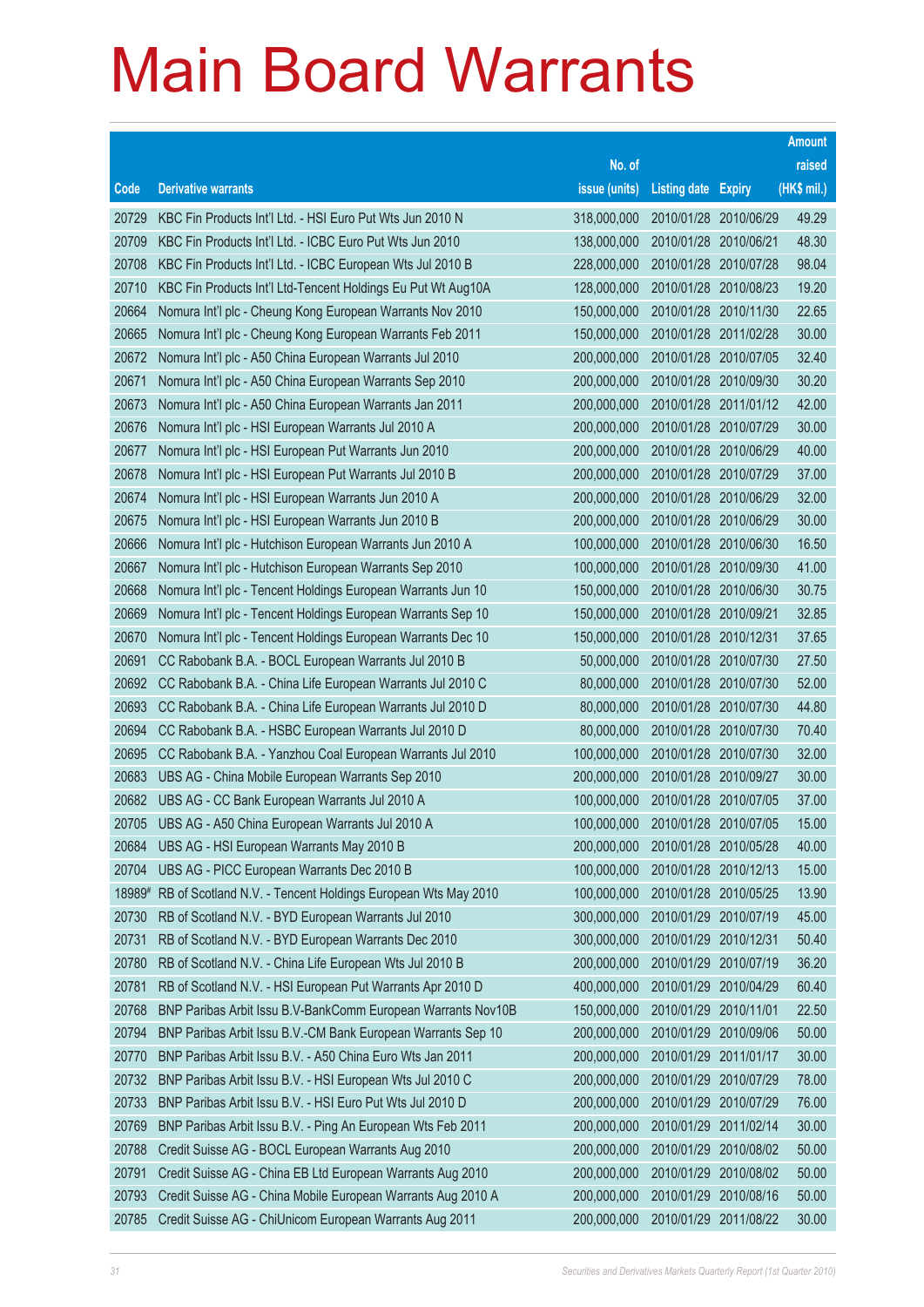|       |                                                               |               |                            |            | <b>Amount</b> |
|-------|---------------------------------------------------------------|---------------|----------------------------|------------|---------------|
|       |                                                               | No. of        |                            |            | raised        |
| Code  | <b>Derivative warrants</b>                                    | issue (units) | <b>Listing date Expiry</b> |            | (HK\$ mil.)   |
| 20792 | Credit Suisse AG - Ch Comm Cons European Warrants Feb 2011    | 200,000,000   | 2010/01/29 2011/02/17      |            | 50.00         |
| 20782 | Credit Suisse AG - China Coal European Warrants Jul 2010      | 200,000,000   | 2010/01/29 2010/07/19      |            | 30.00         |
| 20783 | Credit Suisse AG - CITIC Bank European Warrants May 2010      | 200,000,000   | 2010/01/29                 | 2010/05/17 | 30.00         |
| 20784 | Credit Suisse AG - China Life European Warrants May 2010 B    | 200,000,000   | 2010/01/29                 | 2010/05/31 | 30.00         |
| 20786 | Credit Suisse AG - China Shenhua European Warrants Jun 2010   | 200,000,000   | 2010/01/29                 | 2010/06/21 | 30.00         |
| 20787 | Credit Suisse AG - HSBC European Put Warrants Jun 2010        | 200,000,000   | 2010/01/29                 | 2010/06/04 | 30.00         |
| 20790 | Credit Suisse AG - ICBC European Warrants May 2010 C          | 200,000,000   | 2010/01/29                 | 2010/05/03 | 30.00         |
| 20789 | Credit Suisse AG - SHK Ppt European Warrants Jun 2010         | 200,000,000   | 2010/01/29                 | 2010/06/29 | 30.00         |
| 20774 | Deutsche Bank AG - China Mobile European Warrants Jul 2010    | 300,000,000   | 2010/01/29                 | 2010/07/12 | 234.00        |
| 20772 | Deutsche Bank AG - CC Bank European Warrants Jul 2010 C       | 200,000,000   | 2010/01/29                 | 2010/07/26 | 64.00         |
| 20771 | Deutsche Bank AG - Ch Comm Cons European Warrants Dec 2010    | 300,000,000   | 2010/01/29                 | 2010/12/28 | 45.00         |
| 20773 | Deutsche Bank AG - China Life European Warrants Aug 2010 A    | 300,000,000   | 2010/01/29                 | 2010/08/02 | 84.00         |
| 20775 | Deutsche Bank AG - China Mobile European Warrants Aug 2010 B  | 300,000,000   | 2010/01/29                 | 2010/08/23 | 138.00        |
| 20776 | Deutsche Bank AG - CNOOC European Warrants Aug 2010 B         | 300,000,000   | 2010/01/29                 | 2010/08/30 | 45.00         |
| 20777 | Deutsche Bank AG - HKEx European Warrants Jun 2010            | 300,000,000   | 2010/01/29                 | 2010/06/21 | 45.00         |
| 20747 | HK Bank - HSI European Put Warrants Jul 2010                  | 200,000,000   | 2010/01/29                 | 2010/07/29 | 50.00         |
| 20746 | HK Bank - HSI European Warrants Jun 2010 G                    | 200,000,000   | 2010/01/29                 | 2010/06/29 | 30.00         |
| 20742 | HK Bank - HSI European Warrants Jul 2010 A                    | 200,000,000   | 2010/01/29                 | 2010/07/29 | 50.00         |
| 20743 | HK Bank - HSI European Warrants Jul 2010 B                    | 200,000,000   | 2010/01/29                 | 2010/07/29 | 50.00         |
| 20744 | HK Bank - HSI European Warrants Jul 2010 C                    | 200,000,000   | 2010/01/29                 | 2010/07/29 | 50.00         |
| 20745 | HK Bank - PetroChina European Warrants May 2010               | 200,000,000   | 2010/01/29                 | 2010/05/24 | 30.00         |
| 20762 | KBC Fin Products Int'l Ltd. - BOCL European Wts Jul 2010 C    | 168,000,000   | 2010/01/29                 | 2010/07/29 | 77.28         |
| 20765 | KBC Fin Products Int'l Ltd. - Ch Comm Cons Euro Wts Dec 2010  | 128,000,000   | 2010/01/29                 | 2010/12/22 | 19.20         |
| 20763 | KBC Fin Products Int'l Ltd.-Ch COSCO European Warrants Jul10  | 138,000,000   | 2010/01/29                 | 2010/07/20 | 28.98         |
| 20764 | KBC Fin Products Int'l Ltd.-Ch COSCO European Warrants Nov10  | 108,000,000   | 2010/01/29                 | 2010/11/24 | 19.01         |
| 20767 | KBC Fin Products Int'l Ltd. - A50 Ch Euro Wts Jul 2010 B      | 258,000,000   | 2010/01/29                 | 2010/07/05 | 38.70         |
| 20766 | KBC Fin Products Int'l Ltd. - ICBC European Wts Jul 2010 C    | 168,000,000   | 2010/01/29                 | 2010/07/29 | 78.96         |
| 20741 | Macquarie Bank Ltd. - R&F Ppt European Warrants Sep 2010 A    | 200,000,000   | 2010/01/29 2010/09/29      |            | 50.20         |
| 20740 | Macquarie Bank Ltd. - HSI European Put Warrants Jun 2010      | 400,000,000   | 2010/01/29                 | 2010/06/29 | 60.00         |
| 20736 | Macquarie Bank Ltd. - HSI European Warrants Jun 2010 B        | 400,000,000   | 2010/01/29                 | 2010/06/29 | 60.80         |
| 20737 | Macquarie Bank Ltd. - HSI European Warrants Jul 2010 B        | 400,000,000   | 2010/01/29                 | 2010/07/29 | 100.40        |
| 20738 | Macquarie Bank Ltd. - HSI European Warrants Jul 2010 C        | 400,000,000   | 2010/01/29                 | 2010/07/29 | 100.40        |
| 20739 | Macquarie Bank Ltd. - HSI European Warrants Jul 2010 D        | 400,000,000   | 2010/01/29                 | 2010/07/29 | 100.00        |
| 20754 | Merrill Lynch Int'l & Co. C.V. - BOCL European Wts Aug 2010   | 100,000,000   | 2010/01/29                 | 2010/08/02 | 31.50         |
| 20753 | Merrill Lynch Int'l & Co. C.V. - BOCL European Wts Jun 2010B  | 100,000,000   | 2010/01/29                 | 2010/06/21 | 22.60         |
| 20755 | Merrill Lynch Int'l & Co. C.V. - China Life Eu Wt May 2010 C  | 100,000,000   | 2010/01/29                 | 2010/05/10 | 25.50         |
| 20748 | Merrill Lynch Int'l & Co. C.V. - HSI European Warrants Jul10C | 200,000,000   | 2010/01/29                 | 2010/07/29 | 30.20         |
| 20749 | Merrill Lynch Int'l & Co. C.V. - HSI European Warrants Jul10D | 200,000,000   | 2010/01/29                 | 2010/07/29 | 30.00         |
| 20750 | Merrill Lynch Int'l & Co. C.V. - HSI European Warrants Aug10B | 200,000,000   | 2010/01/29                 | 2010/08/30 | 50.00         |
| 20751 | Merrill Lynch Int'l & Co. C.V. - HSI European Warrants Aug10C | 200,000,000   | 2010/01/29                 | 2010/08/30 | 50.00         |
| 20752 | Merrill Lynch Int'l & Co. C.V. - HSI European Warrants Aug10D | 200,000,000   | 2010/01/29                 | 2010/08/30 | 51.00         |
| 20758 | Merrill Lynch Int'l & Co. C.V. - HSI European Put Wts Aug 10E | 200,000,000   | 2010/01/29                 | 2010/08/30 | 50.00         |
| 20759 | Merrill Lynch Int'l & Co. C.V. - HSI European Put Wts Aug 10F | 200,000,000   | 2010/01/29                 | 2010/08/30 | 52.00         |
| 20760 | Merrill Lynch Int'l & Co. C.V. - HSI European Put Wts Aug 10G | 200,000,000   | 2010/01/29                 | 2010/08/30 | 51.00         |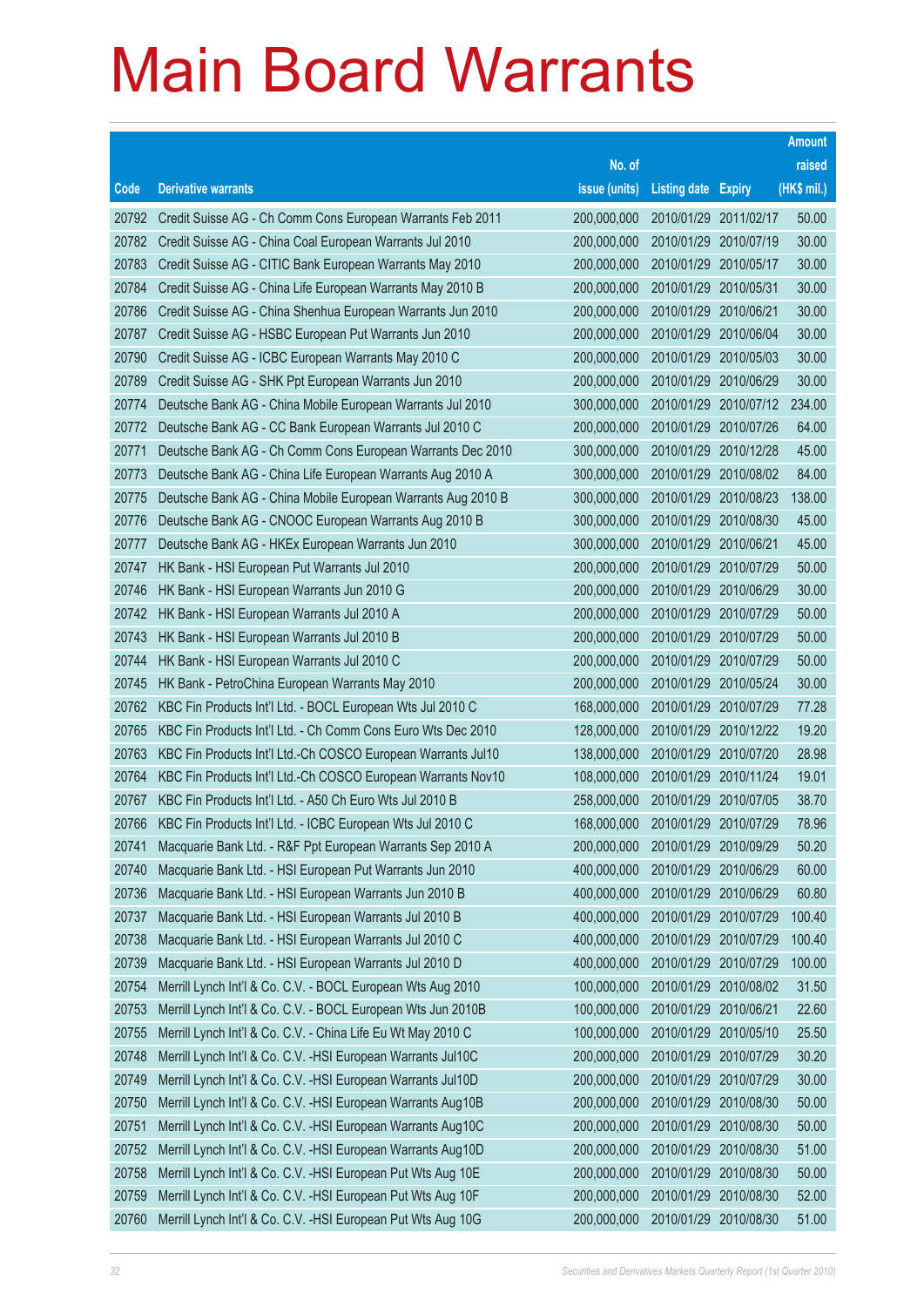|        |                                                                     |               |                       |               | <b>Amount</b> |
|--------|---------------------------------------------------------------------|---------------|-----------------------|---------------|---------------|
|        |                                                                     | No. of        |                       |               | raised        |
| Code   | <b>Derivative warrants</b>                                          | issue (units) | <b>Listing date</b>   | <b>Expiry</b> | (HK\$ mil.)   |
| 20761  | Merrill Lynch Int'l & Co. C.V. - HSI European Put Wts Aug 10H       | 200,000,000   | 2010/01/29            | 2010/08/30    | 52.00         |
| 20757  | Merrill Lynch Int'l & Co. C.V. - ICBC European Wts Jul 2010         | 100,000,000   | 2010/01/29            | 2010/07/05    | 27.00         |
| 20756  | Merrill Lynch Int'l & Co. C.V. - ICBC European Wts May 2010B        | 100,000,000   | 2010/01/29            | 2010/05/07    | 41.50         |
| 20734  | SGA Societe Generale Acceptance N.V. - CLife Eu Put Wt Jun10A       | 200,000,000   | 2010/01/29            | 2010/06/14    | 36.00         |
| 20735  | SGA Societe Generale Acceptance N.V. - CLife Eu Put Wt Jun10B       | 200,000,000   | 2010/01/29            | 2010/06/14    | 48.00         |
| 20778  | UBS AG - BOCL European Warrants Jul 2010 A                          | 100,000,000   | 2010/01/29            | 2010/07/19    | 19.00         |
| 20779  | UBS AG - HKEx European Warrants Aug 2010 A                          | 200,000,000   | 2010/01/29            | 2010/08/09    | 50.00         |
|        | 18903# Deutsche Bank AG - Hutchison European Warrants Apr 2010      | 300,000,000   | 2010/01/29            | 2010/04/19    | 48.60         |
|        | 18470# Credit Suisse - Tencent Holdings European Warrants Jun 2010  | 200,000,000   | 2010/01/29            | 2010/06/28    | 26.00         |
| 18273# | Deutsche Bank AG - ICBC European Warrants Apr 2010 A                | 400,000,000   | 2010/01/29            | 2010/04/19    | 21.20         |
|        | 19884# Goldman Sachs SP (Asia) - HSI European Warrants May 2010 A   | 400,000,000   | 2010/01/29            | 2010/05/28    | 17.20         |
|        | 17838# Merrill Lynch Int'l & Co. C.V. - CK(H) European Wts Dec 2010 | 200,000,000   | 2010/01/29            | 2010/12/13    | 13.20         |
| 18424# | CC Rabobank B.A. - CC Bank European Warrants Mar 2010 A             | 80,000,000    | 2010/01/29            | 2010/03/30    | 17.60         |
| 20815  | RB of Scotland N.V. - CITIC Bank European Warrants Oct 2010         | 100,000,000   | 2010/02/01 2010/10/11 |               | 49.20         |
| 20817  | BNP Paribas Arbit Issu B.V. - BankComm Euro Put Wts Dec10           | 100,000,000   | 2010/02/01            | 2010/12/06    | 25.00         |
| 20818  | BNP Paribas Arbit Issu B.V. - CM Bank Euro Put Wts Nov10            | 100,000,000   | 2010/02/01            | 2010/11/01    | 25.00         |
| 20825  | Credit Suisse AG - CHALCO European Wts Sep 2010                     | 200,000,000   | 2010/02/01            | 2010/09/13    | 30.00         |
| 20824  | Credit Suisse AG - BBMG European Warrants Aug 2010                  | 200,000,000   | 2010/02/01            | 2010/08/16    | 50.00         |
| 20826  | Credit Suisse AG - KECL European Warrants Aug 2010                  | 200,000,000   | 2010/02/01            | 2010/08/23    | 50.00         |
| 20827  | Credit Suisse AG - Dongfeng Motor European Warrants Jul 2010        | 200,000,000   | 2010/02/01            | 2010/07/26    | 30.00         |
| 20828  | Credit Suisse AG - Sinopharm European Warrants Jul 2012             | 200,000,000   | 2010/02/01            | 2012/07/30    | 50.00         |
| 20829  | Credit Suisse AG - Tencent Holdings European Wts Aug 2010 B         | 200,000,000   | 2010/02/01            | 2010/08/02    | 50.00         |
| 20819  | Deutsche Bank AG - CM Bank European Warrants Jul 2010               | 150,000,000   | 2010/02/01            | 2010/07/12    | 27.00         |
| 20820  | Deutsche Bank AG - China Mobile European Warrants Aug 2010 C        | 200,000,000   | 2010/02/01            | 2010/08/23    | 50.00         |
| 20821  | Deutsche Bank AG - HKEx European Warrants Aug 2010 C                | 200,000,000   | 2010/02/01            | 2010/08/02    | 50.00         |
| 20822  | Deutsche Bank AG - HKEx European Put Warrants Jul 2010 B            | 200,000,000   | 2010/02/01            | 2010/07/19    | 42.00         |
| 20823  | Deutsche Bank AG - Sinopharm European Warrants Aug 2010             | 150,000,000   | 2010/02/01            | 2010/08/02    | 60.00         |
| 20816  | Goldman Sachs SP (Asia) - BOCL European Warrants Aug 2010 A         | 200,000,000   | 2010/02/01            | 2010/08/02    | 88.00         |
| 20810  | KBC Fin Products Int'l Ltd. - HSI Euro Put Wts Jun 2010 O           | 400,000,000   | 2010/02/01            | 2010/06/29    | 60.00         |
| 20798  | Merrill Lynch Int'l & Co. C.V. - Ch Mobile Eu Put Wt Jul 10         | 200,000,000   | 2010/02/01            | 2010/07/26    | 76.00         |
| 20796  | Merrill Lynch Int'l & Co. C.V. - Ch Mobile Eur Wt Jun 2010 A        | 200,000,000   | 2010/02/01            | 2010/06/07    | 71.00         |
| 20797  | Merrill Lynch Int'l & Co. C.V. - Ch Mobile Eur Wt Jun 2010 B        | 200,000,000   | 2010/02/01            | 2010/06/24    | 52.00         |
| 20799  | Merrill Lynch Int'l & Co. C.V. - Sinopec Euro Wts May 2010          | 150,000,000   | 2010/02/01            | 2010/05/10    | 39.00         |
| 20800  | Merrill Lynch Int'l & Co. C.V. - Sinopec Euro Wts Jun 2010          | 150,000,000   | 2010/02/01            | 2010/06/28    | 37.35         |
| 20801  | Merrill Lynch Int'l & Co. C.V. - Ch Telecom Eur Wt May 2010B        | 150,000,000   | 2010/02/01            | 2010/05/03    | 25.50         |
| 20803  | CC Rabobank B.A. - CC Bank European Warrants Aug 2010 A             | 30,000,000    | 2010/02/01            | 2010/08/03    | 29.10         |
| 20804  | CC Rabobank B.A. - China Life European Warrants May 2010 B          | 100,000,000   | 2010/02/01            | 2010/05/28    | 34.00         |
| 20805  | CC Rabobank B.A. - China Life European Put Warrants Jul 2010        | 100,000,000   | 2010/02/01            | 2010/07/02    | 26.00         |
| 20806  | CC Rabobank B.A. - CNBM European Warrants Aug 2010                  | 100,000,000   | 2010/02/01            | 2010/08/30    | 28.00         |
| 20807  | CC Rabobank B.A. - Ch Ship Cont European Warrants Aug 2010          | 50,000,000    | 2010/02/01            | 2010/08/03    | 37.50         |
| 20802  | CC Rabobank B.A. - A50 China European Put Warrants Aug 2010B        | 150,000,000   | 2010/02/01            | 2010/08/03    | 22.50         |
| 10945  | SGA Societe Generale Acceptance N.V. - EUR/USD Eu Wt Aug 10A        | 100,000,000   | 2010/02/01            | 2010/08/30    | 42.00         |
| 10946  | SGA Societe Generale Acceptance N.V. - EUR/USD Eu Wt Aug 10B        | 100,000,000   | 2010/02/01            | 2010/08/30    | 27.00         |
| 10950  | SGA Societe Generale Acceptance N.V-EUR/USD Eu Put Wt Aug10C        | 100,000,000   | 2010/02/01            | 2010/08/30    | 32.00         |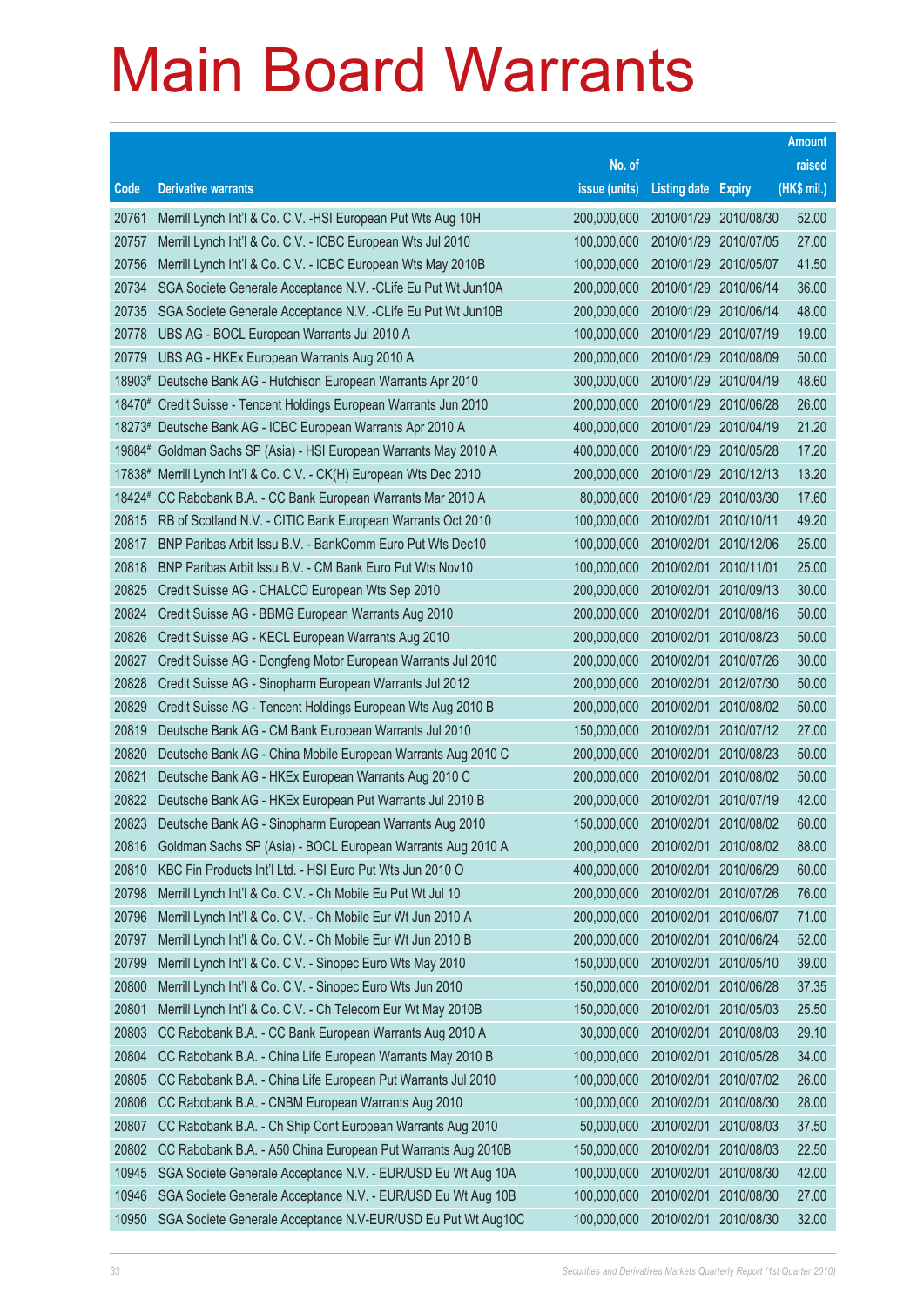|       |                                                              |               |                            |                       | <b>Amount</b> |
|-------|--------------------------------------------------------------|---------------|----------------------------|-----------------------|---------------|
|       |                                                              | No. of        |                            |                       | raised        |
| Code  | <b>Derivative warrants</b>                                   | issue (units) | <b>Listing date Expiry</b> |                       | (HK\$ mil.)   |
| 10951 | SGA Societe Generale Acceptance N.V-EUR/USD Eu Put Wt Aug10D | 100,000,000   |                            | 2010/02/01 2010/08/30 | 65.00         |
| 20808 | SGA Societe Generale Acceptance N.V. - HKEx Eu Put Wt Jul 10 | 200,000,000   |                            | 2010/02/01 2010/07/26 | 30.00         |
| 20809 | SGA Societe Generale Acceptance N.V. - HKEx Eu Put Wt Sep 10 | 200,000,000   | 2010/02/01                 | 2010/09/06            | 46.00         |
| 20795 | SGA Societe Generale Acceptance N.V.-Sh Electric Eu Wt Aug10 | 80,000,000    | 2010/02/01                 | 2010/08/02            | 48.80         |
| 20811 | UBS AG - BYD European Warrants Jul 2010 B                    | 200,000,000   | 2010/02/01                 | 2010/07/19            | 30.00         |
| 20813 | UBS AG - China COSCO European Warrants Jul 2010              | 100,000,000   |                            | 2010/02/01 2010/07/19 | 16.50         |
| 20812 | UBS AG - CITIC Bank European Warrants Aug 2010               | 100,000,000   | 2010/02/01                 | 2010/08/09            | 33.00         |
| 20814 | UBS AG - HSI European Put Warrants Jun 2010 C                | 200,000,000   | 2010/02/01                 | 2010/06/29            | 30.00         |
|       | 18888# UBS AG - HSI European Warrants Apr 2010               | 400,000,000   |                            | 2010/02/01 2010/04/29 | 19.60         |
| 20857 | RB of Scotland N.V. - HSI European Warrants May 2010         | 400,000,000   |                            | 2010/02/02 2010/05/28 | 60.00         |
| 20858 | RB of Scotland N.V. - HSI European Put Warrants Jun 2010 A   | 400,000,000   |                            | 2010/02/02 2010/06/29 | 73.20         |
| 20855 | RB of Scotland N.V. - ICBC European Warrants Aug 2010        | 100,000,000   |                            | 2010/02/02 2010/08/02 | 41.90         |
| 20841 | Barclays Bank plc - CHALCO European Warrants Feb 2011        | 150,000,000   |                            | 2010/02/02 2011/02/28 | 37.50         |
| 20838 | Barclays Bank plc - China COSCO European Warrants Feb 2011   | 150,000,000   |                            | 2010/02/02 2011/02/21 | 37.50         |
| 20832 | Barclays Bank plc - KECL European Warrants Dec 2010          | 150,000,000   |                            | 2010/02/02 2010/12/20 | 37.50         |
| 20835 | Barclays Bank plc - Chi Res Power European Warrants Oct 2010 | 150,000,000   |                            | 2010/02/02 2010/10/25 | 37.50         |
| 20837 | Barclays Bank plc - Datang European Warrants Oct 2010        | 150,000,000   |                            | 2010/02/02 2010/10/11 | 39.00         |
| 20834 | Barclays Bank plc - Denway Motors European Warrants Aug 2010 | 100,000,000   |                            | 2010/02/02 2010/08/16 | 66.00         |
| 20839 | Barclays Bank plc - Foxconn European Warrants Dec 2010       | 150,000,000   |                            | 2010/02/02 2010/12/20 | 37.50         |
| 20833 | Barclays Bank plc - Geely Auto European Warrants Oct 2010    | 100,000,000   |                            | 2010/02/02 2010/10/18 | 57.00         |
| 20836 | Barclays Bank plc - HuanengPower European Warrants Sep 2010  | 100,000,000   |                            | 2010/02/02 2010/09/13 | 31.00         |
| 20840 | Barclays Bank plc - Ping An European Warrants Oct 2010       | 100,000,000   |                            | 2010/02/02 2010/10/18 | 43.00         |
| 20843 | BNP Paribas Arbit Issu B.V. - Sinopec Corp Euro Wts Oct 2011 | 200,000,000   |                            | 2010/02/02 2011/10/04 | 30.00         |
| 20852 | BNP Paribas Arbit Issu B.V. - HSI European Wts Aug 2010 E    | 200,000,000   |                            | 2010/02/02 2010/08/30 | 74.00         |
| 20853 | BNP Paribas Arbit Issu B.V. - HSI Euro Put Wts Sep 2010      | 200,000,000   |                            | 2010/02/02 2010/09/29 | 64.00         |
| 20854 | BNP Paribas Arbit Issu B.V. - HSI Euro Put Wts May 2010 B    | 200,000,000   |                            | 2010/02/02 2010/05/28 | 54.00         |
| 20830 | BNP Paribas Arbit Issu B.V. - HSI Euro Put Wts Aug 2010 A    | 200,000,000   |                            | 2010/02/02 2010/08/30 | 92.00         |
| 20856 | BNP Paribas Arbit Issu B.V. - HSI Euro Put Wts Aug 2010 B    | 200,000,000   |                            | 2010/02/02 2010/08/30 | 64.00         |
| 20844 | BNP Paribas Arbit Issu B.V. - Jiangxi Copper Eu Wts Sep 10B  | 200,000,000   | 2010/02/02 2010/09/01      |                       | 54.00         |
| 20869 | Credit Suisse AG - CC Bank European Warrants Aug 2010        | 200,000,000   |                            | 2010/02/02 2010/08/09 | 50.00         |
| 20867 | Credit Suisse AG - China Life European Warrants Jul 2010     | 200,000,000   |                            | 2010/02/02 2010/07/05 | 30.00         |
| 20871 | Credit Suisse AG - HSI European Put Warrants May 2010        | 200,000,000   |                            | 2010/02/02 2010/05/28 | 30.00         |
| 20866 | Credit Suisse AG - HSI European Warrants May 2010 C          | 200,000,000   |                            | 2010/02/02 2010/05/28 | 30.00         |
| 20870 | Credit Suisse AG - ICBC European Warrants Aug 2010 A         | 200,000,000   |                            | 2010/02/02 2010/08/09 | 50.00         |
| 20868 | Credit Suisse AG - PetroChina European Warrants Aug 2010     | 200,000,000   |                            | 2010/02/02 2010/08/16 | 30.00         |
| 20831 | HK Bank - Sinopharm European Warrants Aug 2010               | 80,000,000    |                            | 2010/02/02 2010/08/02 | 20.00         |
| 20842 | J P Morgan SP BV - China Life European Warrants Aug 2010 A   | 200,000,000   |                            | 2010/02/02 2010/08/30 | 60.00         |
| 20859 | KBC Fin Products Int'l Ltd. - BOCL Euro Put Wts May 2010 E   | 130,000,000   |                            | 2010/02/02 2010/05/25 | 58.50         |
| 20860 | KBC Fin Products Int'l Ltd. - CC Bank Euro Put Wts Aug 2010  | 200,000,000   |                            | 2010/02/02 2010/08/02 | 50.00         |
| 20845 | KBC Fin Products Int'l Ltd. - China Life Euro Wts Jun 2010 H | 400,000,000   |                            | 2010/02/02 2010/06/01 | 60.00         |
| 20846 | KBC Fin Products Int'l Ltd. - China Life Euro Wts Jun 2010 I | 400,000,000   |                            | 2010/02/02 2010/06/25 | 60.00         |
| 20864 | KBC Fin Products Int'l Ltd. - Sinopec Euro Wts Aug 2010 B    | 175,000,000   |                            | 2010/02/02 2010/08/02 | 99.75         |
| 20861 | KBC Fin Products Int'l Ltd. - Sinopec Corp Eu Put Wt Aug 10  | 158,000,000   |                            | 2010/02/02 2010/08/02 | 39.50         |
| 20862 | KBC Fin Products Int'l Ltd. - HKEx European Put Wts Jul 10C  | 200,000,000   |                            | 2010/02/02 2010/07/15 | 30.00         |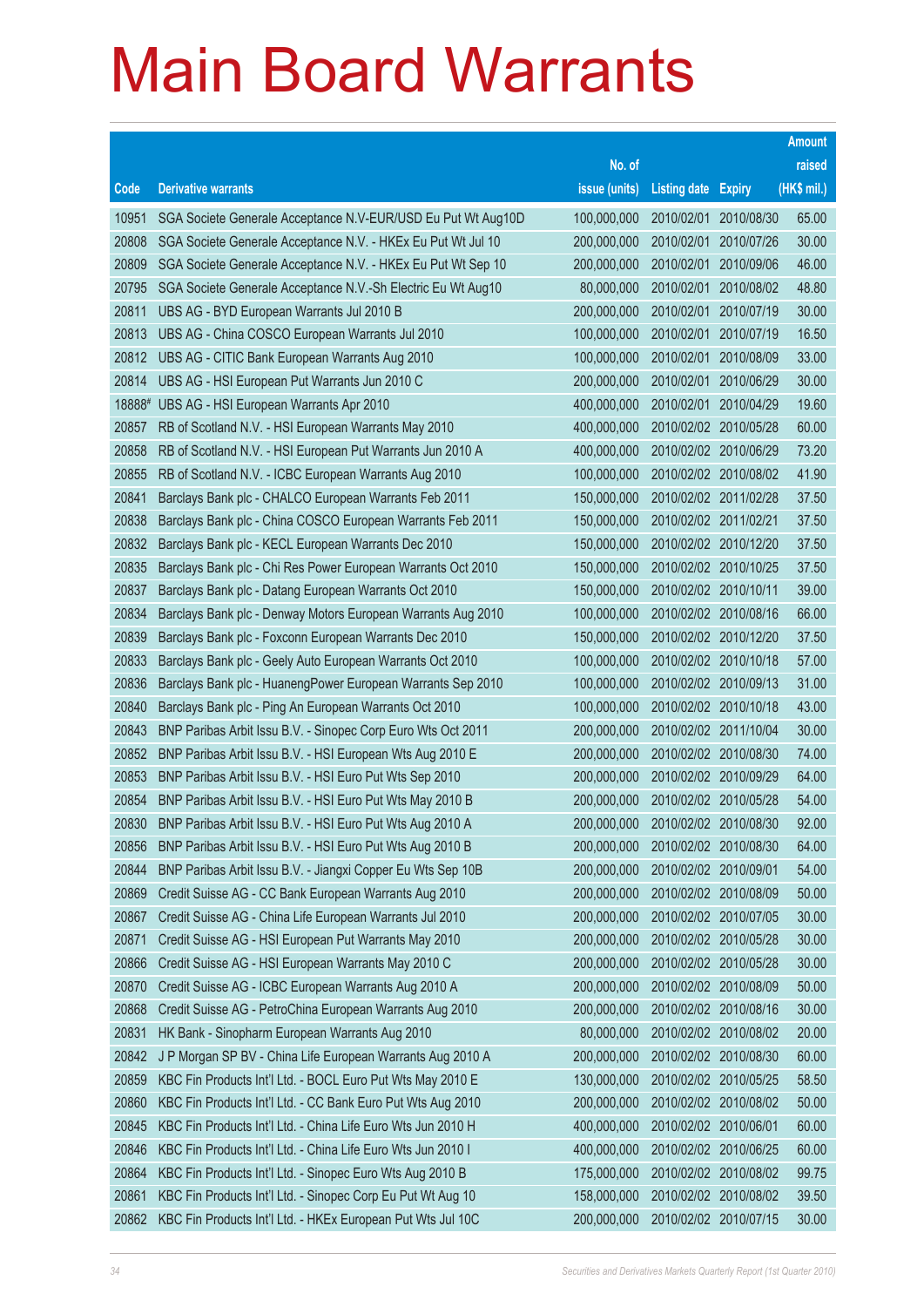|       |                                                              |               |                            | <b>Amount</b> |
|-------|--------------------------------------------------------------|---------------|----------------------------|---------------|
|       |                                                              | No. of        |                            | raised        |
| Code  | <b>Derivative warrants</b>                                   | issue (units) | <b>Listing date Expiry</b> | (HK\$ mil.)   |
| 20865 | KBC Fin Products Int'l Ltd. - HSBC Euro Put Wts May 2010     | 138,000,000   | 2010/02/02 2010/05/25      | 40.02         |
| 20863 | KBC Fin Products Int'l Ltd. - ICBC Euro Put Wts Aug 2010     | 200,000,000   | 2010/02/02 2010/08/02      | 50.00         |
| 20847 | UBS AG - China Life European Warrants Jul 2010 A             | 200,000,000   | 2010/02/02 2010/07/12      | 40.00         |
| 20848 | UBS AG - R&F Ppt European Warrants Sep 2010                  | 100,000,000   | 2010/02/02 2010/09/27      | 15.00         |
| 20851 | UBS AG - HSBC European Put Warrants Sep 2010 B               | 100,000,000   | 2010/02/02 2010/09/27      | 32.00         |
| 20849 | UBS AG - Jiangxi Copper European Warrants Jul 2010           | 100,000,000   | 2010/02/02 2010/07/12      | 19.70         |
| 20850 | UBS AG - Tencent Holdings European Warrants Jun 2010 C       | 100,000,000   | 2010/02/02 2010/06/07      | 23.10         |
| 20906 | RB of Scotland N.V. - A50 China European Warrants Jun 2010 B | 300,000,000   | 2010/02/03 2010/06/29      | 45.30         |
| 20903 | Deutsche Bank AG - Bank of EA European Warrants Jun 2010     | 150,000,000   | 2010/02/03 2010/06/28      | 31.50         |
| 20919 | Deutsche Bank AG - CC Bank European Warrants Aug 2010 A      | 200,000,000   | 2010/02/03 2010/08/09      | 138.00        |
| 20920 | Deutsche Bank AG - China Life European Warrants Aug 2010 B   | 200,000,000   | 2010/02/03 2010/08/16      | 70.00         |
| 20904 | Deutsche Bank AG - Sinopec Corp European Warrants Sep 2010   | 200,000,000   | 2010/02/03 2010/09/27      | 30.00         |
| 20921 | Deutsche Bank AG - HSI European Warrants Aug 2010 A          | 300,000,000   | 2010/02/03 2010/08/30      | 87.00         |
| 20922 | Deutsche Bank AG - HSI European Warrants Aug 2010 B          | 300,000,000   | 2010/02/03 2010/08/30      | 75.00         |
| 20923 | Deutsche Bank AG - HSI European Put Warrants May 2010 I      | 300,000,000   | 2010/02/03 2010/05/28      | 45.00         |
| 20924 | Deutsche Bank AG - ICBC European Warrants Aug 2010           | 200,000,000   | 2010/02/03 2010/08/09      | 118.00        |
| 20905 | Deutsche Bank AG - Tencent Holdings European Warrants Jun10D | 200,000,000   | 2010/02/03 2010/06/07      | 40.00         |
| 20925 | Goldman Sachs SP (Asia) - HSI European Warrants Jun 2010     | 200,000,000   | 2010/02/03 2010/06/29      | 30.00         |
| 20926 | Goldman Sachs SP (Asia) - HSI European Warrants Aug 2010 E   | 200,000,000   | 2010/02/03 2010/08/30      | 50.00         |
| 20931 | Goldman Sachs SP (Asia) - HSI European Put Wts Aug 2010 A    | 200,000,000   | 2010/02/03 2010/08/30      | 54.00         |
| 20929 | Goldman Sachs SP (Asia) - HSI European Put Wts Jun 2010 B    | 200,000,000   | 2010/02/03 2010/06/29      | 36.00         |
| 20930 | Goldman Sachs SP (Asia) - HSI European Put Wts Jun 2010 C    | 200,000,000   | 2010/02/03 2010/06/29      | 32.00         |
| 20887 | HK Bank - Angang Steel European Warrants Aug 2010 B          | 120,000,000   | 2010/02/03 2010/08/03      | 30.00         |
| 20888 | HK Bank - BOCL European Warrants Aug 2010 C                  | 120,000,000   | 2010/02/03 2010/08/12      | 30.00         |
| 20899 | HK Bank - China Overseas European Warrants Sep 2010          | 120,000,000   | 2010/02/03 2010/09/17      | 30.00         |
| 20890 | HK Bank - CC Bank European Warrants Aug 2010                 | 120,000,000   | 2010/02/03 2010/08/03      | 30.00         |
| 20889 | HK Bank - CC Bank European Warrants Jul 2010 B               | 120,000,000   | 2010/02/03 2010/07/12      | 18.00         |
| 20891 | HK Bank - China Life European Warrants Jul 2010 B            | 180,000,000   | 2010/02/03 2010/07/23      | 27.00         |
| 20892 | HK Bank - China Life European Warrants Aug 2010              | 180,000,000   | 2010/02/03 2010/08/03      | 45.00         |
| 20898 | HK Bank - CM Bank European Warrants Aug 2010                 | 160,000,000   | 2010/02/03 2010/08/23      | 40.00         |
| 20893 | HK Bank - CM Bank European Warrants Oct 2010                 | 160,000,000   | 2010/02/03 2010/10/22      | 40.00         |
| 20894 | HK Bank - Sinopec Corp European Warrants Aug 2010            | 120,000,000   | 2010/02/03 2010/08/03      | 30.00         |
| 20895 | HK Bank - China Shenhua European Warrants Aug 2010 A         | 160,000,000   | 2010/02/03 2010/08/03      | 40.00         |
| 20896 | HK Bank - R&F Ppt European Warrants Nov 2010                 | 120,000,000   | 2010/02/03 2010/11/18      | 30.00         |
| 20900 | HK Bank - R&F Ppt European Warrants Sep 2010 B               | 120,000,000   | 2010/02/03 2010/09/20      | 30.00         |
| 20901 | HK Bank - HKEx European Warrants Nov 2010                    | 120,000,000   | 2010/02/03 2010/11/08      | 30.00         |
| 20897 | HK Bank - HKEx European Warrants Sep 2010 B                  | 120,000,000   | 2010/02/03 2010/09/02      | 30.00         |
| 20902 | HK Bank - Shimao Ppt European Warrants Sep 2010              | 120,000,000   | 2010/02/03 2010/09/20      | 30.00         |
| 20939 | KBC Fin Products Int'l Ltd. - Ch Mobile Eu Put Wt Aug 2010   | 208,000,000   | 2010/02/03 2010/08/03      | 68.64         |
| 20928 | KBC Fin Products Int'l Ltd. - CC Bank Euro Wts Aug 2010 A    | 198,000,000   | 2010/02/03 2010/08/03      | 99.00         |
| 20938 | KBC Fin Products Int'l Ltd. - China Life Eur Put Wt Aug 2010 | 200,000,000   | 2010/02/03 2010/08/03      | 50.00         |
| 20932 | KBC Fin Products Int'l Ltd. - Ch Overseas Euro Wts Aug10 B   | 158,000,000   | 2010/02/03 2010/08/03      | 39.50         |
| 20933 | KBC Fin Products Int'l Ltd. - China Shenhua Eur Wts Aug 2010 | 100,000,000   | 2010/02/03 2010/08/03      | 30.00         |
| 20934 | KBC Fin Products Int'l Ltd. - China Tel Euro Wts Jul 2010 B  | 180,000,000   | 2010/02/03 2010/07/20      | 39.60         |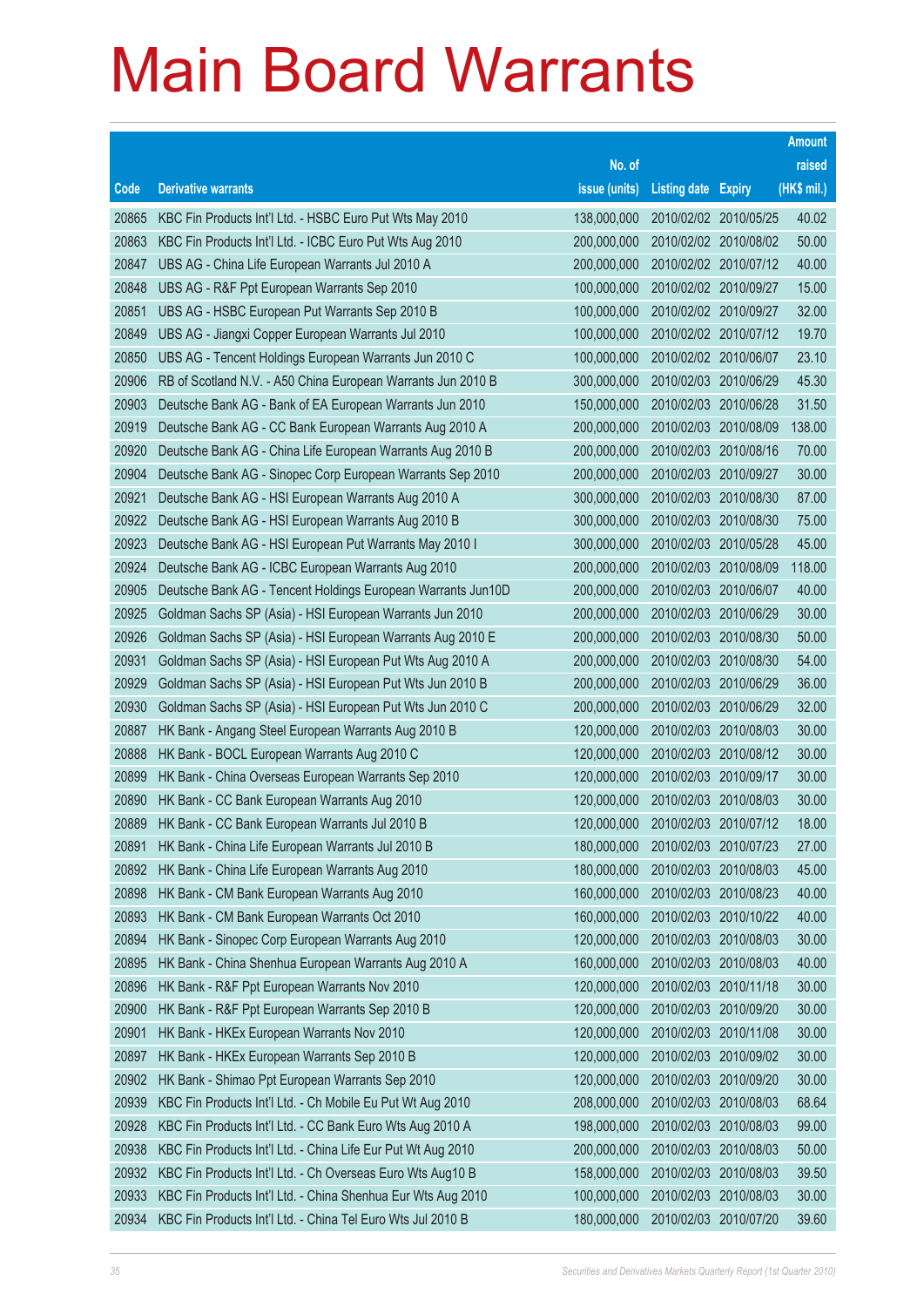|                |                                                                                                                        |                            |                                     |                                     | <b>Amount</b>  |
|----------------|------------------------------------------------------------------------------------------------------------------------|----------------------------|-------------------------------------|-------------------------------------|----------------|
|                |                                                                                                                        | No. of                     |                                     |                                     | raised         |
| Code           | <b>Derivative warrants</b>                                                                                             | issue (units)              | <b>Listing date Expiry</b>          |                                     | (HK\$ mil.)    |
| 20927          | KBC Fin Products Int'l Ltd. - A50 Ch Euro Wts Jun 2010 B                                                               | 198,000,000                |                                     | 2010/02/03 2010/06/22               | 29.70          |
| 20937          | KBC Fin Products Int'l Ltd. - A50 Ch European Put Wts Jun 10                                                           | 198,000,000                |                                     | 2010/02/03 2010/06/22               | 29.70          |
| 20935          | KBC Fin Products Int'l Ltd. - HKEx European Warrants Aug 10                                                            | 200,000,000                | 2010/02/03 2010/08/03               |                                     | 50.00          |
| 20936          | KBC Fin Products Int'l Ltd. - HSBC European Wts Jul 2010                                                               | 160,000,000                |                                     | 2010/02/03 2010/07/22               | 68.80          |
| 20875          | Macquarie Bank Ltd. - CHALCO European Warrants Jun 2010                                                                | 200,000,000                |                                     | 2010/02/03 2010/06/02               | 30.00          |
| 20879          | Macquarie Bank Ltd. - BBMG European Warrants Nov 2010                                                                  | 200,000,000                |                                     | 2010/02/03 2010/11/15               | 50.40          |
| 20876          | Macquarie Bank Ltd. - BOCL European Warrants Aug 2010                                                                  | 200,000,000                | 2010/02/03 2010/08/03               |                                     | 50.20          |
| 20877          | Macquarie Bank Ltd. - BOCL European Warrants Feb 2011                                                                  | 200,000,000                |                                     | 2010/02/03 2011/02/02               | 50.00          |
| 20878          | Macquarie Bank Ltd. - BankComm European Warrants Aug 2010                                                              | 200,000,000                |                                     | 2010/02/03 2010/08/03               | 30.00          |
| 20909          | Macquarie Bank Ltd. - CC Bank European Warrants May 2010 B                                                             | 150,000,000                |                                     | 2010/02/03 2010/05/05               | 23.10          |
| 20880          | Macquarie Bank Ltd. - Jiangxi Copper European Wts Jun 2010                                                             | 200,000,000                |                                     | 2010/02/03 2010/06/30               | 30.60          |
| 20881          | Macquarie Bank Ltd. - Sinopharm European Warrants Aug 2010                                                             | 200,000,000                | 2010/02/03 2010/08/03               |                                     | 51.20          |
| 20872          | Merrill Lynch Int'l & Co. C.V. - ChiUnicom Euro Wts Dec10                                                              | 150,000,000                |                                     | 2010/02/03 2010/12/13               | 22.50          |
| 20873          | Merrill Lynch Int'l & Co. C.V. - ChiUnicom Eu Put Wts Sep10                                                            | 150,000,000                |                                     | 2010/02/03 2010/09/22               | 23.55          |
| 20882          | CC Rabobank B.A. - CC Bank European Warrants Aug 2010 B                                                                | 100,000,000                |                                     | 2010/02/03 2010/08/30               | 55.00          |
| 20883          | CC Rabobank B.A. - Sinopec Corp European Warrants Aug 2010 B                                                           | 100,000,000                | 2010/02/03 2010/08/30               |                                     | 55.00          |
| 20884          | CC Rabobank B.A. - Lee & Man Paper European Warrants Aug 10                                                            | 80,000,000                 |                                     | 2010/02/03 2010/08/30               | 62.40          |
| 20885          | CC Rabobank B.A. - Poly HK Inv European Warrants Aug 2010                                                              | 250,000,000                |                                     | 2010/02/03 2010/08/30               | 62.50          |
| 20886          | CC Rabobank B.A. - Skyworth Digital European Warrants Oct 10                                                           | 280,000,000                | 2010/02/03 2010/10/28               |                                     | 70.00          |
| 20910          | SGA Societe Generale Acceptance N.V. - CHALCO Eu Wt Nov 2010                                                           | 200,000,000                | 2010/02/03 2010/11/01               |                                     | 30.00          |
| 20911          | SGA Societe Generale Acceptance N.V. - BOCL Eu Wt Aug 2010 B                                                           | 80,000,000                 |                                     | 2010/02/03 2010/08/16               | 20.00          |
| 20912          | SGA Societe Generale Acceptance N.V. - Shenhua Eu Wt Aug 10                                                            | 80,000,000                 |                                     | 2010/02/03 2010/08/23               | 29.60          |
| 20874          | SGA Societe Generale Acceptance N.V. - HKEx Eu Wt Dec 2010 B                                                           | 200,000,000                |                                     | 2010/02/03 2010/12/06               | 50.00          |
| 20913          | SGA Societe Generale Acceptance N.V. - HWL Eur Wt Jun 2010 C                                                           | 80,000,000                 |                                     | 2010/02/03 2010/06/23               | 19.20          |
| 20908          | UBS AG - China Tel European Warrants Aug 2010                                                                          | 100,000,000                |                                     | 2010/02/03 2010/08/09               | 25.00          |
| 20915          | UBS AG - China Life European Warrants Jul 2010 B                                                                       | 200,000,000                | 2010/02/03 2010/07/26               |                                     | 30.00          |
| 20907          | UBS AG - Sinopec Corp European Warrants Jul 2010 B                                                                     | 100,000,000                |                                     | 2010/02/03 2010/07/26               | 41.00          |
| 20916          | UBS AG - China Shenhua European Warrants Aug 2010                                                                      | 100,000,000                | 2010/02/03 2010/08/09               |                                     | 25.00          |
| 20918          | UBS AG - HSI European Put Warrants May 2010                                                                            | 200,000,000                | 2010/02/03 2010/05/28               |                                     | 30.00          |
| 20914          | UBS AG - HSI European Warrants Jun 2010 E                                                                              | 200,000,000                | 2010/02/03 2010/06/29               |                                     | 30.00          |
| 20917          | UBS AG - Tencent Holdings European Warrants Jul 2010                                                                   | 100,000,000                |                                     | 2010/02/03 2010/07/26               | 15.00          |
| 20946          | Barclays Bank plc - Angang Steel European Warrants Oct 2010                                                            | 150,000,000                |                                     | 2010/02/04 2010/10/25               | 37.50          |
| 20947          | Barclays Bank plc - BOCL European Warrants Oct 2010                                                                    | 100,000,000<br>100,000,000 | 2010/02/04<br>2010/02/04 2010/11/29 | 2010/10/18                          | 30.00<br>58.00 |
| 20948<br>20950 | Barclays Bank plc - CC Bank European Warrants Nov 2010<br>Barclays Bank plc - China Coal European Warrants Jan 2011    | 100,000,000                | 2010/02/04                          | 2011/01/24                          | 25.00          |
| 20951          |                                                                                                                        | 100,000,000                | 2010/02/04 2010/10/11               |                                     | 33.00          |
|                | Barclays Bank plc - China Life European Warrants Oct 2010 A                                                            |                            |                                     |                                     | 31.00          |
| 20957          | Barclays Bank plc - China Life European Put Wts Oct 2010                                                               | 100,000,000                | 2010/02/04                          | 2010/10/11                          |                |
| 20949<br>20952 | Barclays Bank plc - CM Bank European Warrants Dec 2010<br>Barclays Bank plc - China Shenhua European Warrants Sep 2010 | 150,000,000<br>150,000,000 | 2010/02/04                          | 2010/02/04 2010/12/20<br>2010/09/13 | 39.00<br>43.50 |
| 20955          |                                                                                                                        | 150,000,000                |                                     | 2010/02/04 2010/08/30               |                |
| 20956          | Barclays Bank plc - HSI European Warrants Aug 2010 C<br>Barclays Bank plc - HSI European Warrants Aug 2010 D           | 150,000,000                | 2010/02/04                          | 2010/08/30                          | 37.50<br>37.50 |
| 20958          | Barclays Bank plc - HSI European Put Warrants May 2010 I                                                               | 150,000,000                | 2010/02/04 2010/05/28               |                                     | 30.00          |
| 20959          | Barclays Bank plc - HSI European Put Warrants Jun 2010 I                                                               | 150,000,000                | 2010/02/04                          | 2010/06/29                          | 27.00          |
| 20960          | Barclays Bank plc - HSI European Put Warrants Aug 2010 B                                                               | 150,000,000                | 2010/02/04 2010/08/30               |                                     | 37.50          |
|                |                                                                                                                        |                            |                                     |                                     |                |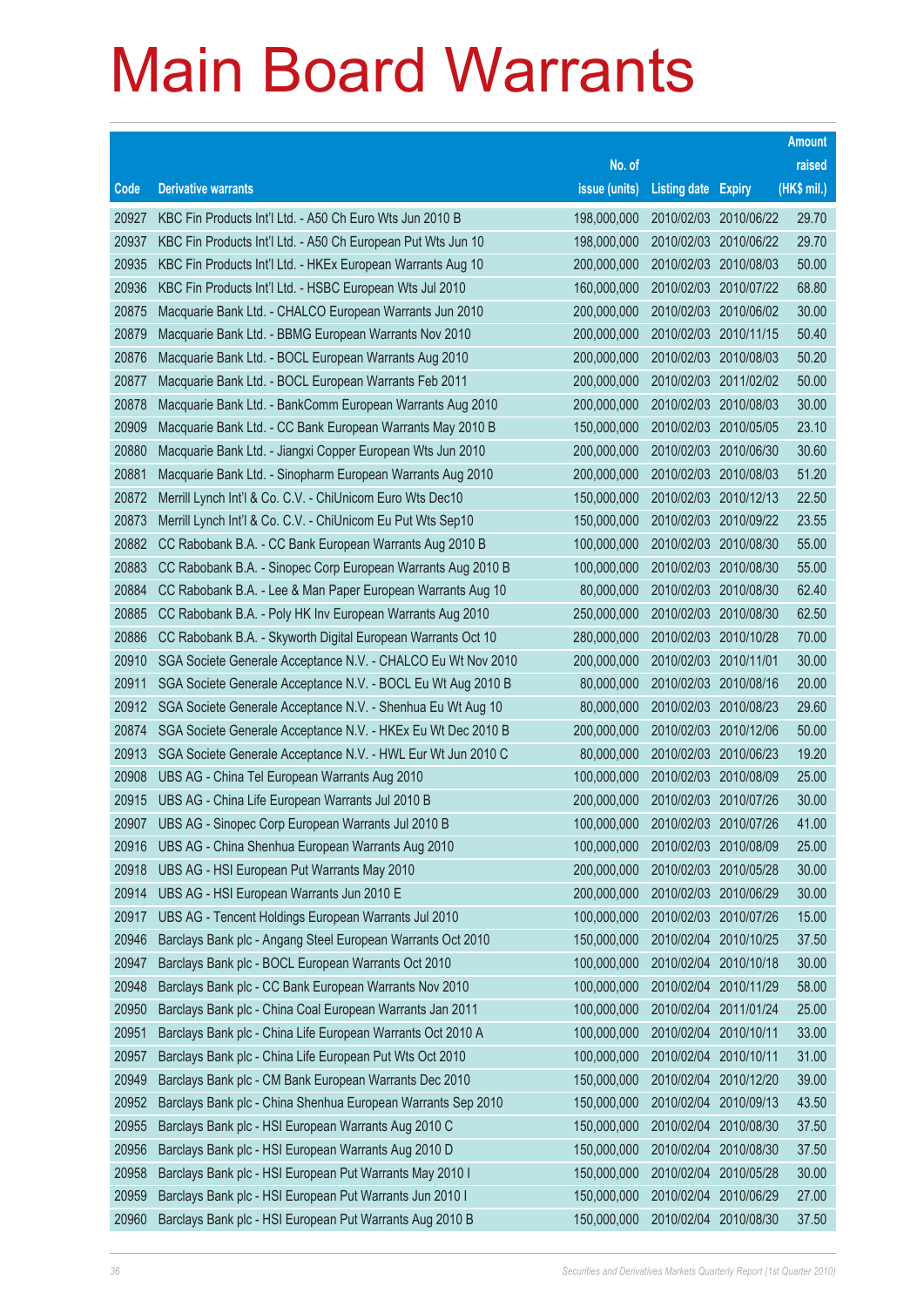|        |                                                                     |               |                            |                       | <b>Amount</b> |
|--------|---------------------------------------------------------------------|---------------|----------------------------|-----------------------|---------------|
|        |                                                                     | No. of        |                            |                       | raised        |
| Code   | <b>Derivative warrants</b>                                          | issue (units) | <b>Listing date Expiry</b> |                       | (HK\$ mil.)   |
| 20953  | Barclays Bank plc - ICBC European Warrants Sep 2010                 | 100,000,000   | 2010/02/04                 | 2010/09/13            | 44.00         |
| 20954  | Barclays Bank plc - PetroChina European Warrants May 2011           | 200,000,000   | 2010/02/04                 | 2011/05/03            | 34.00         |
| 20942  | BOCI Asia Ltd. - Sinopec Corp European Warrants Aug 2010            | 100,000,000   | 2010/02/04                 | 2010/08/31            | 50.00         |
| 20945  | BOCI Asia Ltd. - HSBC European Put Warrants Jun 2010                | 100,000,000   | 2010/02/04                 | 2010/06/01            | 15.00         |
| 20940  | BOCI Asia Ltd. - HSBC European Warrants Jun 2010 A                  | 100,000,000   | 2010/02/04                 | 2010/06/07            | 25.00         |
| 20941  | BOCI Asia Ltd. - HSBC European Warrants Jun 2010 B                  | 100,000,000   | 2010/02/04                 | 2010/06/21            | 15.00         |
| 20943  | Citigroup Global Mkt H Inc. - BOCL European Wts Dec 2010            | 80,000,000    | 2010/02/04                 | 2010/12/06            | 40.00         |
| 20944  | Citigroup Global Mkt H Inc. - BankComm European Wts Feb 2012        | 160,000,000   |                            | 2010/02/04 2012/02/06 | 40.00         |
| 20966  | Citigroup Global Mkt H Inc. - China Tel Euro Wts Feb 2011           | 160,000,000   | 2010/02/04                 | 2011/02/07            | 40.00         |
| 20962  | Citigroup Global Mkt H Inc. - Ch Comm Cons Euro Wts Feb 2012        | 160,000,000   | 2010/02/04                 | 2012/02/06            | 40.00         |
| 20961  | Citigroup Global Mkt H Inc. - CITIC Bank European Wts Oct 10        | 53,000,000    | 2010/02/04                 | 2010/10/04            | 39.75         |
| 20967  | Citigroup Global Mkt H Inc. - CITIC Pacific Eu Wt Aug 2010          | 160,000,000   | 2010/02/04                 | 2010/08/04            | 40.00         |
| 20963  | Citigroup Global Mkt H Inc. - China Life Euro Wts Jan 2011          | 80,000,000    | 2010/02/04                 | 2011/01/04            | 40.00         |
| 20964  | Citigroup Global Mkt H Inc. - CM Bank European Wts Dec 2010A        | 160,000,000   | 2010/02/04                 | 2010/12/06            | 40.00         |
| 20965  | Citigroup Global Mkt H Inc. - China Shenhua Eur Wts Dec 2010        | 57,000,000    | 2010/02/04                 | 2010/12/06            | 39.90         |
| 20968  | Citigroup Global Mkt H Inc. - Zijin Mining Euro Wts Feb 2011        | 160,000,000   | 2010/02/04                 | 2011/02/07            | 40.00         |
| 20977  | Goldman Sachs SP (Asia) - BOCL European Warrants May 2010           | 200,000,000   | 2010/02/04                 | 2010/05/04            | 32.00         |
| 20979  | Goldman Sachs SP (Asia) - China Mobile Euro Wts May 2010            | 200,000,000   | 2010/02/04                 | 2010/05/28            | 30.00         |
| 20978  | Goldman Sachs SP (Asia) - CC Bank European Wts Jun 2010 B           | 200,000,000   | 2010/02/04                 | 2010/06/29            | 76.00         |
| 20980  | Goldman Sachs SP (Asia) - China Mobile Euro Wts Jun 2010 C          | 200,000,000   | 2010/02/04                 | 2010/06/29            | 84.00         |
| 20981  | Goldman Sachs SP (Asia) - HSBC European Warrants Jul 2010 A         | 200,000,000   | 2010/02/04                 | 2010/07/29            | 92.00         |
| 20982  | Goldman Sachs SP (Asia) - HSBC European Warrants Jul 2010 B         | 200,000,000   | 2010/02/04                 | 2010/07/29            | 38.00         |
| 20983  | Goldman Sachs SP (Asia) - Tencent Holdings European Wt Jul10        | 200,000,000   | 2010/02/04                 | 2010/07/29            | 30.00         |
| 20975  | KBC Fin Products Int'l Ltd. - CNOOC European Wts Jul 2010 B         | 188,000,000   | 2010/02/04                 | 2010/07/05            | 28.20         |
| 20972  | KBC Fin Products Int'l Ltd. - HSCEI Euro Wts Aug 2010               | 200,000,000   | 2010/02/04                 | 2010/08/30            | 50.00         |
| 20974  | KBC Fin Products Int'l Ltd. - HSCEI Euro Put Wts Jun 2010 F         | 200,000,000   | 2010/02/04                 | 2010/06/29            | 34.00         |
| 20976  | KBC Fin Products Int'l Ltd. - HSCEI Euro Put Wts Aug 2010           | 200,000,000   |                            | 2010/02/04 2010/08/30 | 50.00         |
| 20973  | KBC Fin Products Int'l Ltd. - HSI European Wts Aug 2010 B           | 300,000,000   | 2010/02/04 2010/08/30      |                       | 75.00         |
| 20969  | UBS AG - BOCL European Warrants Jul 2010 B                          | 100,000,000   | 2010/02/04                 | 2010/07/26            | 34.00         |
| 20970  | UBS AG - CC Bank European Warrants Jul 2010 B                       | 100,000,000   | 2010/02/04                 | 2010/07/26            | 19.00         |
| 20971  | UBS AG - ICBC European Warrants Jul 2010 B                          | 100,000,000   | 2010/02/04                 | 2010/07/26            | 40.00         |
| 17856# | Macquarie Bank Ltd. - Agile Ppt European Warrants Jun 2010          | 200,000,000   | 2010/02/04                 | 2010/06/29            | 10.80         |
| 18484# | Macquarie Bank Ltd. - ICBC European Warrants Apr 2010               | 160,000,000   | 2010/02/04                 | 2010/04/19            | 10.72         |
|        | 19686# Deutsche Bank AG - Minsheng Bank European Warrants Jun 2010B | 400,000,000   | 2010/02/04                 | 2010/06/07            | 27.20         |
| 21016  | RB of Scotland N.V. - China Life European Wts Jun 2010 B            | 200,000,000   | 2010/02/05 2010/06/28      |                       | 54.20         |
| 20998  | BOCI Asia Ltd. - BOCL European Warrants Aug 2010                    | 100,000,000   | 2010/02/05 2010/08/09      |                       | 25.00         |
| 20999  | BOCI Asia Ltd. - BankComm European Warrants Nov 2010                | 100,000,000   | 2010/02/05                 | 2010/11/04            | 15.00         |
| 21000  | BOCI Asia Ltd. - Nine Dragons European Warrants Jun 2010            | 100,000,000   | 2010/02/05 2010/06/14      |                       | 15.00         |
| 21001  | BOCI Asia Ltd. - Sinopharm European Warrants Aug 2010               | 100,000,000   | 2010/02/05 2010/08/09      |                       | 40.00         |
| 21011  | Deutsche Bank AG - China Overseas European Warrants Dec 2010        | 150,000,000   | 2010/02/05 2010/12/28      |                       | 37.50         |
| 21010  | Deutsche Bank AG - China Coal European Warrants Jul 2010 B          | 150,000,000   | 2010/02/05                 | 2010/07/12            | 22.50         |
| 21009  | Deutsche Bank AG - CITIC Bank European Warrants Aug 2010            | 150,000,000   | 2010/02/05 2010/08/09      |                       | 96.00         |
| 21012  | Deutsche Bank AG - CNOOC European Warrants Aug 2010 C               | 200,000,000   |                            | 2010/02/05 2010/08/02 | 36.00         |
| 21022  | Goldman Sachs SP (Asia) - HSI European Put Wts May 2010 D           | 200,000,000   | 2010/02/05 2010/05/28      |                       | 30.00         |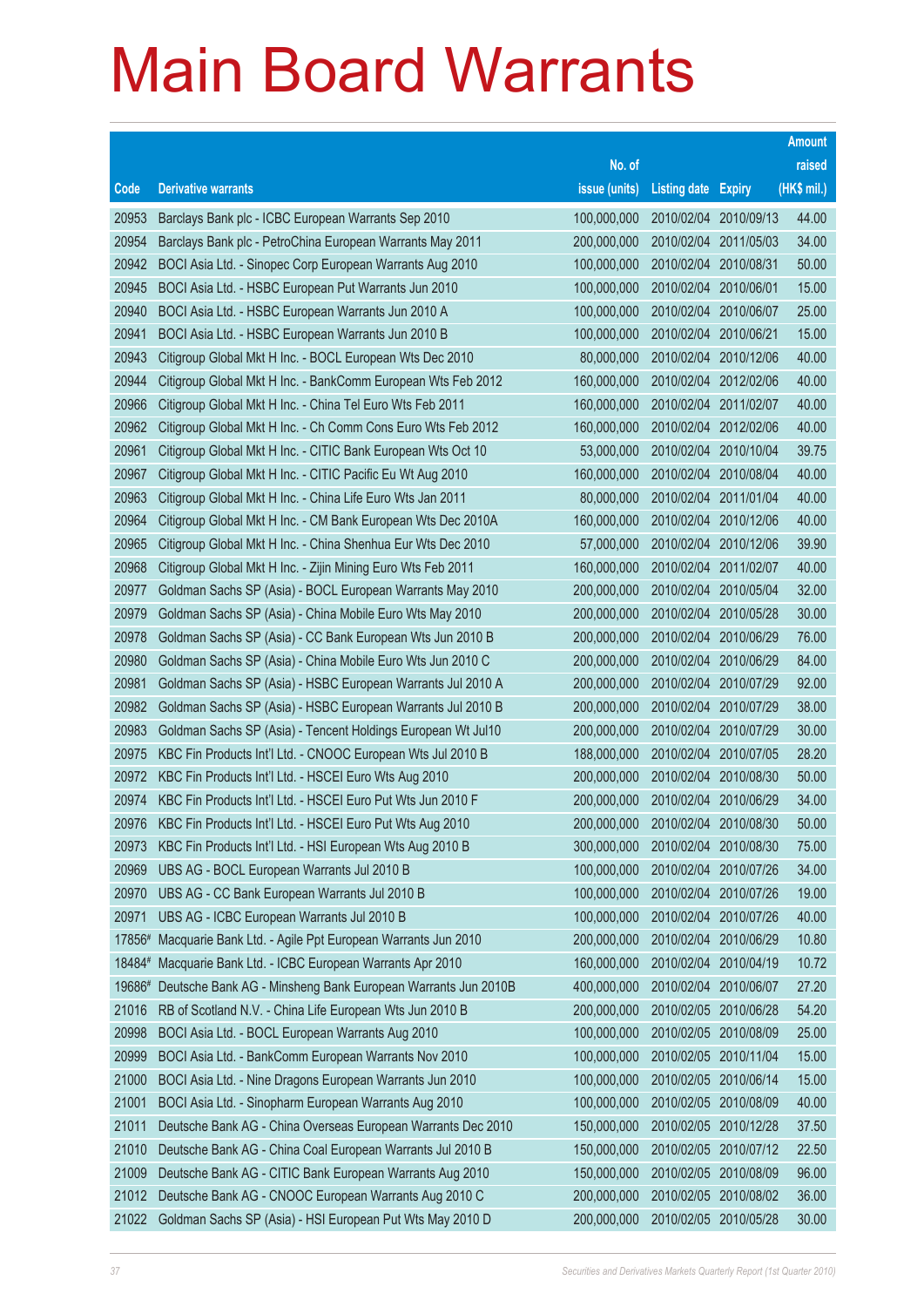|                |                                                                                          |                            |                                                | <b>Amount</b>  |
|----------------|------------------------------------------------------------------------------------------|----------------------------|------------------------------------------------|----------------|
|                |                                                                                          | No. of                     |                                                | raised         |
| Code           | <b>Derivative warrants</b>                                                               | issue (units)              | <b>Listing date Expiry</b>                     | (HK\$ mil.)    |
| 21023          | Goldman Sachs SP (Asia) - HSI European Put Wts May 2010 E                                | 200,000,000                | 2010/02/05 2010/05/28                          | 30.00          |
| 20996          | J P Morgan SP BV - BOCL European Warrants Aug 2010                                       | 150,000,000                | 2010/02/05 2010/08/05                          | 47.10          |
| 20997          | J P Morgan Int'l Der. Ltd. - CC Bank European Wts Aug 2010                               | 100,000,000                | 2010/02/05 2010/08/05                          | 63.00          |
| 21018          | KBC Fin Products Int'l Ltd. - BOCL European Wts Sep 2010 A                               | 258,000,000                | 2010/02/05 2010/09/01                          | 38.70          |
| 21017          | KBC Fin Products Int'l Ltd. - BOCL European Wts Jul 2010 D                               | 258,000,000                | 2010/02/05 2010/07/26                          | 38.70          |
| 21019          | KBC Fin Products Int'l Ltd. - China Life Euro Wts Jul 2010 C                             | 400,000,000                | 2010/02/05 2010/07/05                          | 60.00          |
| 21021          | KBC Fin Products Int'l Ltd. - A50 Ch European Put Wts Aug10C                             | 200,000,000                | 2010/02/05 2010/08/05                          | 58.00          |
| 21020          | KBC Fin Products Int'l Ltd. - ICBC European Wts Jul 2010 D                               | 228,000,000                | 2010/02/05 2010/07/20                          | 59.28          |
| 20992          | Macquarie Bank Ltd. - CITIC Bank European Warrants Jun 2010B                             | 100,000,000                | 2010/02/05 2010/06/14                          | 32.20          |
| 20993          | Macquarie Bank Ltd. - China Life European Wts May 2010                                   | 600,000,000                | 2010/02/05 2010/05/26                          | 91.20          |
| 21007          | Macquarie Bank Ltd. - HSBC European Warrants Jun 2010                                    | 200,000,000                | 2010/02/05 2010/06/02                          | 41.80          |
| 21008          | Macquarie Bank Ltd. - HSBC European Put Warrants Aug 2010                                | 200,000,000                | 2010/02/05 2010/08/05                          | 50.80          |
| 20994          | Macquarie Bank Ltd. - Huaneng Power European Wts Jul 2010 B                              | 100,000,000                | 2010/02/05 2010/07/06                          | 31.10          |
| 20995          | Macquarie Bank Ltd. - PetroChina European Wts Jul 2010                                   | 150,000,000                | 2010/02/05 2010/07/05                          | 53.10          |
| 21003          | CC Rabobank B.A. - HSI European Warrants Jul 2010 A                                      | 200,000,000                | 2010/02/05 2010/07/29                          | 34.00          |
| 21004          | CC Rabobank B.A. - HSI European Warrants Aug 2010                                        | 200,000,000                | 2010/02/05 2010/08/30                          | 50.00          |
| 21002          | CC Rabobank B.A. - HSI European Warrants Jun 2010 F                                      | 200,000,000                | 2010/02/05 2010/06/29                          | 30.00          |
| 21005          | CC Rabobank B.A. - HSI European Put Warrants May 2010 D                                  | 200,000,000                | 2010/02/05 2010/05/28                          | 30.00          |
| 21006          | CC Rabobank B.A. - HSI European Put Warrants Jun 2010 G                                  | 200,000,000                | 2010/02/05 2010/06/29                          | 40.00          |
| 20984          | SGA Societe Generale Acceptance N.V. - CNBM Euro Wts Sep 10                              | 200,000,000                | 2010/02/05 2010/09/27                          | 50.00          |
| 20986          | SGA Societe Generale Acceptance N.V. - HSI Eur Wt Jul 2010 A                             | 300,000,000                | 2010/02/05 2010/07/29                          | 50.10          |
| 20991          | SGA Societe Generale Acceptance N.V. - HSI Eu Put Wt Jul 10C                             | 300,000,000                | 2010/02/05 2010/07/29                          | 120.00         |
| 20985          | SGA Societe Generale Acceptance N.V. - HSI Eur Wt May 2010 F                             | 300,000,000                | 2010/02/05 2010/05/28                          | 48.00          |
| 20987          | SGA Societe Generale Acceptance N.V. - HSI Eu Put Wt May 10G                             | 300,000,000                | 2010/02/05 2010/05/28                          | 45.90          |
| 20988          | SGA Societe Generale Acceptance N.V. - HSI Eu Put Wt May 10H                             | 300,000,000                | 2010/02/05 2010/05/28                          | 78.00          |
| 20989          | SGA Societe Generale Acceptance N.V. - HSI Eu Put Wt Jun 10E                             | 300,000,000                | 2010/02/05 2010/06/29                          | 49.50<br>61.20 |
| 20990          | SGA Societe Generale Acceptance N.V. - HSI Eu Put Wt Jun 10F                             | 300,000,000                | 2010/02/05 2010/06/29<br>2010/02/05 2010/07/29 |                |
| 21013<br>21015 | UBS AG - HSCEI European Warrants Jul 2010                                                | 200,000,000<br>200,000,000 | 2010/02/05 2010/08/30                          | 30.00<br>50.00 |
| 21014          | UBS AG - HSCEI European Put Warrants Aug 2010<br>UBS AG - HSI European Warrants Jul 2010 | 200,000,000                | 2010/02/05 2010/07/29                          | 47.00          |
|                | 19722# CC Rabobank B.A. - Sino Ocean Land European Warrants Jun 10                       | 300,000,000                | 2010/02/05 2010/06/24                          | 11.10          |
| 21061          | BNP Paribas Arbit Issu B.V. - CNOOC European Wts Jul 2010                                | 200,000,000                | 2010/02/08 2010/07/05                          | 30.00          |
| 21031          | BNP Paribas Arbit Issu B.V. - HSI European Wts Jun 2010 E                                | 200,000,000                | 2010/02/08 2010/06/29                          | 44.00          |
| 21032          | BNP Paribas Arbit Issu B.V. - HSI European Wts Jul 2010 E                                | 200,000,000                | 2010/02/08 2010/07/29                          | 54.00          |
| 21033          | BNP Paribas Arbit Issu B.V. - HSI Euro Put Wts May 2010 C                                | 200,000,000                | 2010/02/08 2010/05/28                          | 54.00          |
| 21036          | BNP Paribas Arbit Issu B.V. - HSI Euro Put Wts Jun 2010 G                                | 200,000,000                | 2010/02/08 2010/06/29                          | 54.00          |
| 21034          | BNP Paribas Arbit Issu B.V. - HSI Euro Put Wts Aug 2010 C                                | 200,000,000                | 2010/02/08 2010/08/30                          | 52.00          |
| 21035          | BNP Paribas Arbit Issu B.V. - HSI Euro Put Wts Aug 2010 D                                | 200,000,000                | 2010/02/08 2010/08/30                          | 52.00          |
| 21056          | Deutsche Bank AG - Angang Steel European Warrants Aug 2010                               | 100,000,000                | 2010/02/08 2010/08/09                          | 25.00          |
| 21057          | Deutsche Bank AG - Chi Res Land European Warrants Jul 2010                               | 100,000,000                | 2010/02/08 2010/07/19                          | 17.00          |
| 21058          | Deutsche Bank AG - China Shenhua European Warrants Jun 2010                              | 100,000,000                | 2010/02/08 2010/06/14                          | 22.00          |
| 21062          | Deutsche Bank AG - A50 China European Put Wts Aug 2010                                   | 200,000,000                | 2010/02/08 2010/08/09                          | 32.00          |
| 21059          | Deutsche Bank AG - Jiangxi Copper European Warrants Aug 2010                             | 100,000,000                | 2010/02/08 2010/08/09                          | 25.00          |
| 21063          | Goldman Sachs SP (Asia) - China Life Euro Wts Jun 2010 B                                 | 200,000,000                | 2010/02/08 2010/06/29                          | 50.00          |
|                |                                                                                          |                            |                                                |                |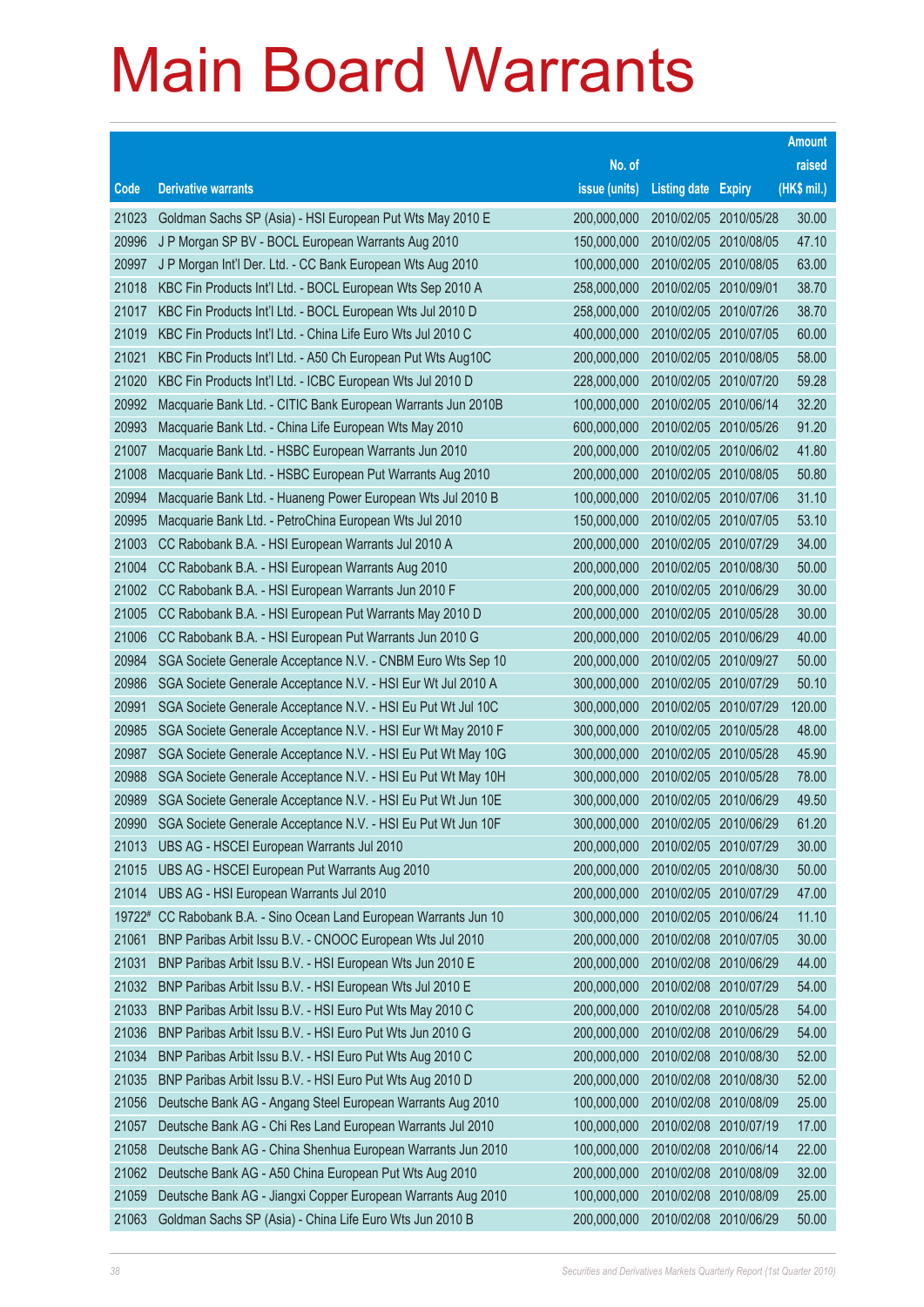|       |                                                                     |               |                            |            | <b>Amount</b> |
|-------|---------------------------------------------------------------------|---------------|----------------------------|------------|---------------|
|       |                                                                     | No. of        |                            |            | raised        |
| Code  | <b>Derivative warrants</b>                                          | issue (units) | <b>Listing date Expiry</b> |            | (HK\$ mil.)   |
| 21026 | HK Bank - China COSCO European Warrants Dec 2010                    | 120,000,000   | 2010/02/08 2010/12/13      |            | 30.00         |
| 21027 | HK Bank - Geely Auto European Warrants Aug 2010 B                   | 80,000,000    | 2010/02/08 2010/08/09      |            | 20.00         |
| 21028 | HK Bank - Huaneng Power European Warrants Aug 2010 B                | 80,000,000    | 2010/02/08 2010/08/09      |            | 20.00         |
| 21029 | HK Bank - PetroChina European Warrants Aug 2010 A                   | 120,000,000   | 2010/02/08 2010/08/09      |            | 68.40         |
| 21030 | HK Bank - Yanzhou Coal European Warrants Sep 2010                   | 120,000,000   | 2010/02/08 2010/09/27      |            | 30.00         |
| 21039 | Macquarie Bank Ltd. - Agile Ppt European Warrants Oct 2010          | 300,000,000   | 2010/02/08 2010/10/28      |            | 75.00         |
| 21040 | Macquarie Bank Ltd. - CNBM European Warrants Aug 2010               | 300,000,000   | 2010/02/08 2010/08/30      |            | 75.30         |
| 21038 | Macquarie Bank Ltd. - China Unicom European Wts Dec 2010 B          | 300,000,000   | 2010/02/08 2010/12/02      |            | 49.50         |
| 21037 | Macquarie Bank Ltd. - A50 China European Warrants Jun 2010          | 400,000,000   | 2010/02/08 2010/06/29      |            | 60.00         |
| 21041 | Macquarie Bank Ltd. - R&F Ppt European Warrants Oct 2010            | 200,000,000   | 2010/02/08 2010/10/05      |            | 50.20         |
| 21042 | Macquarie Bank Ltd. - Shimao Ppt European Warrants Aug 2010         | 200,000,000   | 2010/02/08 2010/08/30      |            | 50.00         |
| 21043 | Merrill Lynch Int'l & Co. C.V. - CNOOC European Wts Mar 2011        | 150,000,000   | 2010/02/08 2011/03/21      |            | 24.75         |
| 21044 | Merrill Lynch Int'l & Co. C.V. - HKEx Eur Put Wts Aug 2010 C        | 150,000,000   | 2010/02/08 2010/08/03      |            | 32.55         |
| 21045 | Merrill Lynch Int'l & Co. C.V. - Hutchison Euro Wts Jul 2010        | 150,000,000   | 2010/02/08 2010/07/05      |            | 34.35         |
| 21046 | CC Rabobank B.A. - Angang Steel European Warrants Aug 2010          | 120,000,000   | 2010/02/08 2010/08/10      |            | 32.40         |
| 21047 | CC Rabobank B.A. - BBMG European Warrants Aug 2010                  | 200,000,000   | 2010/02/08 2010/08/16      |            | 35.00         |
| 21048 | CC Rabobank B.A. - China EB Ltd European Warrants Aug 2010 B        | 100,000,000   | 2010/02/08 2010/08/10      |            | 36.00         |
| 21051 | CC Rabobank B.A. - KECL European Warrants Aug 2010                  | 150,000,000   | 2010/02/08 2010/08/10      |            | 37.50         |
| 21049 | CC Rabobank B.A. - China Overseas European Warrants Aug 10B         | 100,000,000   | 2010/02/08 2010/08/10      |            | 25.00         |
| 21050 | CC Rabobank B.A. - Chi Res Land European Warrants Aug 2010          | 100,000,000   | 2010/02/08 2010/08/10      |            | 25.00         |
| 21052 | CC Rabobank B.A. - Jiangxi Copper European Warrants Aug 2010        | 100,000,000   | 2010/02/08 2010/08/10      |            | 25.00         |
| 21053 | CC Rabobank B.A. - Li Ning European Warrants Aug 2010               | 80,000,000    | 2010/02/08 2010/08/10      |            | 28.00         |
| 21054 | CC Rabobank B.A. - Shimao Ppt European Warrants Aug 2010            | 120,000,000   | 2010/02/08 2010/08/10      |            | 30.00         |
| 21055 | CC Rabobank B.A. - Xinao Gas European Warrants Aug 2010             | 100,000,000   | 2010/02/08 2010/08/10      |            | 40.00         |
| 21060 | SGA Societe Generale Acceptance N.V. - Agile Ppt Eu Wts Nov10       | 150,000,000   | 2010/02/08 2010/11/10      |            | 37.50         |
| 21025 | SGA Societe Generale Acceptance N.V. - CCB Euro Put Wt Aug10        | 80,000,000    | 2010/02/08 2010/08/09      |            | 67.20         |
| 21024 | SGA Societe Generale Acceptance N.V. - CITBK Euro Wt Aug 10A        | 100,000,000   | 2010/02/08 2010/08/09      |            | 67.00         |
|       | 17270# KBC Fin Products Int'l Ltd. - PetroChina Euro Wts Jun 2010 A | 1,100,000,000 | 2010/02/08 2010/06/08      |            | 49.50         |
| 21083 | RB of Scotland N.V. - BBMG European Warrants Aug 2010               | 200,000,000   | 2010/02/09                 | 2010/08/09 | 30.80         |
| 21085 | RB of Scotland N.V. - A50 China European Put Wts Jun 2010 D         | 300,000,000   | 2010/02/09 2010/06/29      |            | 45.00         |
| 21084 | RB of Scotland N.V. - Sinopharm European Warrants Jul 2012          | 300,000,000   | 2010/02/09 2012/07/23      |            | 45.00         |
| 21064 | BOCI Asia Ltd. - Poly HK Inv European Warrants Dec 2010             | 100,000,000   | 2010/02/09 2010/12/30      |            | 25.00         |
| 21069 | BNP Paribas Arbit Issu B.V. - China Overseas Euro Wts Nov10         | 100,000,000   | 2010/02/09                 | 2010/11/01 | 25.00         |
| 21077 | Deutsche Bank AG - Alibaba European Warrants Jun 2010               | 150,000,000   | 2010/02/09 2010/06/28      |            | 39.00         |
| 21078 | Deutsche Bank AG - China EB Ltd European Warrants Aug 2010          | 150,000,000   | 2010/02/09                 | 2010/08/09 | 46.50         |
| 21079 | Deutsche Bank AG - Dongfeng Motor European Warrants Aug10           | 150,000,000   | 2010/02/09 2010/08/16      |            | 37.50         |
| 21082 | Deutsche Bank AG - A50 China European Put Wts Jun 2010              | 200,000,000   | 2010/02/09                 | 2010/06/21 | 36.00         |
| 21080 | Deutsche Bank AG - Huaneng Power European Warrants Aug 2010         | 100,000,000   | 2010/02/09 2010/08/09      |            | 57.00         |
| 21081 | Deutsche Bank AG - ICBC European Put Warrants Aug 2010              | 150,000,000   | 2010/02/09                 | 2010/08/02 | 49.50         |
| 21086 | Deutsche Bank AG - Ping An European Warrants Jun 2010               | 200,000,000   | 2010/02/09 2010/06/28      |            | 30.00         |
| 21070 | J P Morgan SP BV - Air China European Warrants Dec 2010 B           | 200,000,000   | 2010/02/09                 | 2010/12/20 | 50.00         |
| 21071 | J P Morgan SP BV - China Life European Warrants Jun 2010 B          | 200,000,000   | 2010/02/09 2010/06/28      |            | 30.00         |
| 21072 | J P Morgan SP BV - China Life European Warrants Aug 2010 B          | 200,000,000   | 2010/02/09                 | 2010/08/23 | 50.00         |
| 21073 | J P Morgan SP BV - China Shenhua European Warrants Aug 2010         | 200,000,000   | 2010/02/09 2010/08/30      |            | 50.00         |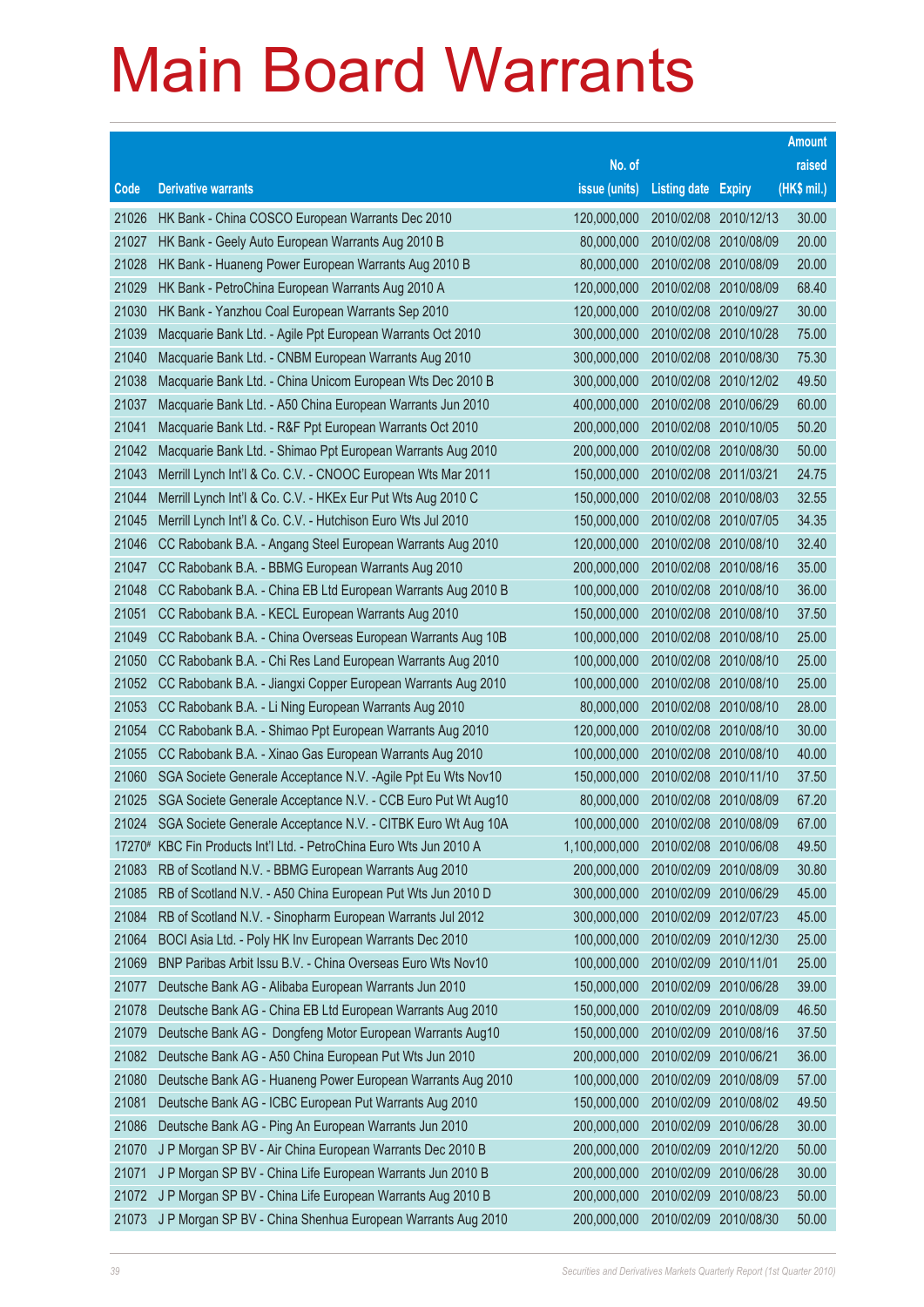|        |                                                               |               |                            |            | <b>Amount</b> |
|--------|---------------------------------------------------------------|---------------|----------------------------|------------|---------------|
|        |                                                               | No. of        |                            |            | raised        |
| Code   | <b>Derivative warrants</b>                                    | issue (units) | <b>Listing date Expiry</b> |            | (HK\$ mil.)   |
| 21074  | J P Morgan SP BV - A50 China European Warrants Nov 2010 B     | 200,000,000   | 2010/02/09 2010/11/29      |            | 50.00         |
| 21075  | J P Morgan SP BV - JX Copper European Warrants Oct 2010       | 200,000,000   | 2010/02/09 2010/10/25      |            | 50.00         |
| 21076  | J P Morgan SP BV - Shimao Property European Wts Oct 2010      | 200,000,000   | 2010/02/09                 | 2010/10/25 | 50.00         |
| 21067  | KBC Fin Products Int'l Ltd. - China Unicom Euro Wts Aug 2010  | 100,000,000   | 2010/02/09 2010/08/09      |            | 30.00         |
| 21066  | KBC Fin Products Int'l Ltd. - CC Bank Euro Wts Aug 2010 B     | 198,000,000   | 2010/02/09                 | 2010/08/02 | 39.60         |
| 21065  | KBC Fin Products Int'l Ltd. - Ch Comm Cons Euro Wts Aug 2010  | 80,000,000    | 2010/02/09 2010/08/09      |            | 20.00         |
| 21068  | KBC Fin Products Int'l Ltd-Tencent Holdings Eu Put Wt Aug10B  | 108,000,000   | 2010/02/09                 | 2010/08/09 | 29.16         |
| 17679# | Citigroup Global Mkt H Inc. - BankComm European Wts May 2010  | 313,000,000   | 2010/02/09 2010/05/03      |            | 10.02         |
| 18266# | UBS AG - HSBC European Warrants Nov 2010                      | 300,000,000   | 2010/02/09 2010/11/29      |            | 15.60         |
| 21104  | BNP Paribas Arbit Issu B.V. - Chi Res Land Euro Wts Dec10     | 100,000,000   | 2010/02/10 2010/12/10      |            | 25.00         |
| 21102  | BNP Paribas Arbit Issu B.V. - HKEx European Wts Oct 2010      | 200,000,000   | 2010/02/10 2010/10/05      |            | 50.00         |
| 21103  | BNP Paribas Arbit Issu B.V. - HKEx European Put Wts Aug 10B   | 100,000,000   | 2010/02/10 2010/08/03      |            | 15.00         |
| 21122  | Credit Suisse AG - Tencent Holdings European Wts Jul 2010 B   | 200,000,000   | 2010/02/10 2010/07/26      |            | 30.00         |
| 21123  | Deutsche Bank AG - HSBC European Warrants Jul 2010 A          | 200,000,000   | 2010/02/10 2010/07/26      |            | 146.00        |
| 21124  | Deutsche Bank AG - Zijin Mining European Warrants Sep 2010    | 200,000,000   | 2010/02/10 2010/09/27      |            | 30.00         |
| 21099  | HK Bank - Agile Ppt European Warrants Dec 2010                | 80,000,000    | 2010/02/10 2010/12/10      |            | 20.00         |
| 21100  | HK Bank - China Unicom European Warrants Aug 2010             | 100,000,000   | 2010/02/10 2010/08/10      |            | 25.00         |
| 21101  | HK Bank - CNBM European Warrants Sep 2010                     | 80,000,000    | 2010/02/10 2010/09/28      |            | 20.00         |
| 21112  | HK Bank - CNOOC European Warrants Sep 2010                    | 160,000,000   | 2010/02/10 2010/09/27      |            | 24.00         |
| 21098  | J P Morgan SP BV - Sinopharm European Warrants Aug 2010       | 150,000,000   | 2010/02/10 2010/08/10      |            | 60.00         |
| 21121  | KBC Fin Products Int'l Ltd. - PetroChina Euro Wts Jun 2010 B  | 400,000,000   | 2010/02/10 2010/06/01      |            | 60.00         |
| 21088  | Macquarie Bank Ltd. - Alibaba European Warrants Jun 2010      | 200,000,000   | 2010/02/10 2010/06/22      |            | 36.60         |
| 21110  | Macquarie Bank Ltd. - CNOOC European Put Warrants Jan 2011    | 200,000,000   | 2010/02/10 2011/01/04      |            | 50.40         |
| 21089  | Macquarie Bank Ltd. - HSCEI European Warrants Oct 2010        | 200,000,000   | 2010/02/10 2010/10/28      |            | 50.00         |
| 21090  | Macquarie Bank Ltd. - HSCEI European Put Warrants Aug 2010    | 200,000,000   | 2010/02/10 2010/08/30      |            | 50.20         |
| 21087  | Macquarie Bank Ltd. - HSI European Warrants Aug 2010 A        | 500,000,000   | 2010/02/10 2010/08/30      |            | 125.00        |
| 21091  | Macquarie Bank Ltd. - HSI European Put Warrants Aug 2010 C    | 400,000,000   | 2010/02/10 2010/08/30      |            | 100.00        |
| 21111  | Macquarie Bank Ltd. - Tencent European Put Warrants Sep 2010  | 250,000,000   | 2010/02/10 2010/09/02      |            | 62.75         |
| 21105  | CC Rabobank B.A. - Anhui Conch European Warrants Jul 2010     | 50,000,000    | 2010/02/10 2010/07/21      |            | 25.00         |
| 21106  | CC Rabobank B.A. - BOCL European Warrants Aug 2010            | 50,000,000    | 2010/02/10 2010/08/12      |            | 15.00         |
| 21107  | CC Rabobank B.A. - Chaoda Modern European Warrants Aug 2010   | 200,000,000   | 2010/02/10 2010/08/12      |            | 50.00         |
| 21108  | CC Rabobank B.A. - Fushan Energy European Warrants Jan 2011   | 200,000,000   | 2010/02/10 2011/01/28      |            | 50.00         |
| 21109  | CC Rabobank B.A. - Zhaojin Mining European Warrants Aug 2010  | 100,000,000   | 2010/02/10 2010/08/12      |            | 29.00         |
| 21092  | SGA Societe Generale Acceptance N.V-Angang Steel Eu Wt Oct10  | 125,000,000   | 2010/02/10 2010/10/04      |            | 31.25         |
| 21093  | SGA Societe Generale Acceptance N.V-Angang Steel Eu Wt Nov10  | 125,000,000   | 2010/02/10 2010/11/08      |            | 31.25         |
| 21094  | SGA Societe Generale Acceptance N.V. - CITIC Pac Eu Wts Aug10 | 100,000,000   | 2010/02/10 2010/08/16      |            | 25.00         |
| 21095  | SGA Societe Generale Acceptance N.V. - CITIC Pac Eu Wts Oct10 | 100,000,000   | 2010/02/10 2010/10/04      |            | 25.00         |
| 21115  | SGA Societe Generale Acceptance N.V. - CNOOC Eu Wt Aug 2010C  | 300,000,000   | 2010/02/10 2010/08/30      |            | 45.00         |
| 21116  | SGA Societe Generale Acceptance N.V. - CNOOC Eu Wt Nov 2010B  | 300,000,000   | 2010/02/10 2010/11/15      |            | 51.00         |
| 21113  | SGA Societe Generale Acceptance N.V. - CP&CC Eur Wt Sep 10C   | 80,000,000    | 2010/02/10 2010/09/01      |            | 39.20         |
| 21114  | SGA Societe Generale Acceptance N.V. - CP&CC Eur Wt Dec 10C   | 500,000,000   | 2010/02/10 2010/12/08      |            | 75.00         |
| 21117  | SGA Societe Generale Acceptance N.V. - A50 Ch Eu Wt Jun 10C   | 300,000,000   | 2010/02/10 2010/06/23      |            | 51.60         |
| 21118  | SGA Societe Generale Acceptance N.V. - A50 Ch Eu Wt Aug 10A   | 300,000,000   | 2010/02/10 2010/08/04      |            | 48.00         |
| 21119  | SGA Societe Generale Acceptance N.V.-A50 Ch Eu Put Wt Jul 10  | 300,000,000   | 2010/02/10 2010/07/05      |            | 56.70         |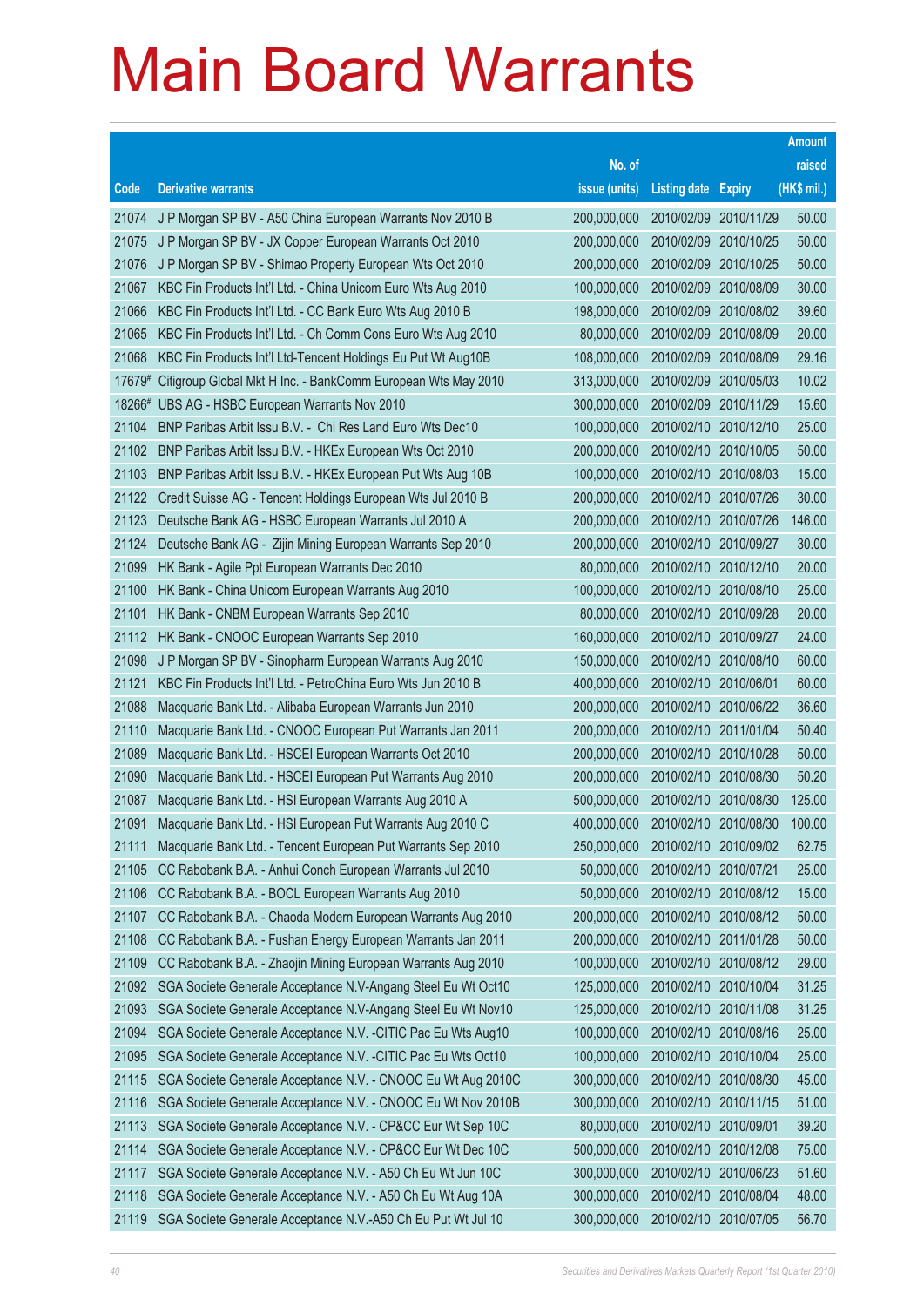|                |                                                                                                                        |                            |                                                |            | <b>Amount</b>   |
|----------------|------------------------------------------------------------------------------------------------------------------------|----------------------------|------------------------------------------------|------------|-----------------|
|                |                                                                                                                        | No. of                     |                                                |            | raised          |
| Code           | <b>Derivative warrants</b>                                                                                             | issue (units)              | <b>Listing date Expiry</b>                     |            | (HK\$ mil.)     |
| 21120          | SGA Societe Generale Acceptance N.V.-A50 Ch Eu Put Wt Aug 10                                                           | 300,000,000                | 2010/02/10 2010/08/04                          |            | 47.40           |
| 21096          | SGA Societe Generale Acceptance N.V.-Shimao Ppt Eu Wt Nov 10                                                           | 100,000,000                | 2010/02/10 2010/11/15                          |            | 25.00           |
| 21097          | SGA Societe Generale Acceptance NV-Yanzhou Coal Eu Wt Sep10A                                                           | 125,000,000                | 2010/02/10                                     | 2010/09/06 | 20.00           |
| 18869#         | BNP Paribas Arbit Issu B.V. - Ch Mobile Euro Wts Aug 2010 A                                                            | 500,000,000                | 2010/02/10                                     | 2010/08/09 | 24.50           |
|                | 19013# Credit Suisse - ICBC European Warrants Dec 2010 C                                                               | 600,000,000                | 2010/02/10 2010/12/06                          |            | 22.80           |
|                | 18581# Merrill Lynch Int'l & Co. C.V. - HSBC Euro Wts Nov 2010 A                                                       | 400,000,000                | 2010/02/10 2010/11/29                          |            | 19.20           |
| 18238#         | CC Rabobank B.A. - HSBC European Warrants Nov 2010 A                                                                   | 300,000,000                | 2010/02/10 2010/11/30                          |            | 14.10           |
| 17952#         | CC Rabobank B.A. - PetroChina European Warrants Jun 2010 B                                                             | 300,000,000                | 2010/02/10                                     | 2010/06/08 | 11.10           |
|                | 19005# UBS AG - Tencent Holdings European Warrants Jun 2010 A                                                          | 200,000,000                | 2010/02/10 2010/06/28                          |            | 16.80           |
| 21128          | Citigroup Global Mkt H Inc. - Anhui Conch European Wts Oct10                                                           | 80,000,000                 | 2010/02/11                                     | 2010/10/11 | 40.00           |
| 21127          | Citigroup Global Mkt H Inc. - Angang Steel European Wt Dec10                                                           | 160,000,000                | 2010/02/11                                     | 2010/12/13 | 40.00           |
| 21129          | Citigroup Global Mkt H Inc. - BBMG European Warrants Apr11                                                             | 160,000,000                | 2010/02/11                                     | 2011/04/11 | 40.00           |
| 21132          | Citigroup Global Mkt H Inc. - ChiUnicom European Wts May11                                                             | 160,000,000                | 2010/02/11                                     | 2011/05/11 | 40.00           |
| 21130          | Citigroup Global Mkt H Inc. - China COSCO European Wts Feb11                                                           | 160,000,000                | 2010/02/11                                     | 2011/02/11 | 40.00           |
| 21131          | Citigroup Global Mkt H Inc. - CNBM European Warrants Oct10                                                             | 160,000,000                | 2010/02/11                                     | 2010/10/11 | 40.00           |
| 21136          | Citigroup Global Mkt H Inc. - A50 China Euro Wts Jan 2011 B                                                            | 160,000,000                | 2010/02/11                                     | 2011/01/11 | 40.00           |
| 21133          | Citigroup Global Mkt H Inc. - ICBC European Wts Feb 2011                                                               | 160,000,000                | 2010/02/11                                     | 2011/02/11 | 40.00           |
| 21135          | Citigroup Global Mkt H Inc. - Sinopharm European Wts Feb11                                                             | 80,000,000                 | 2010/02/11                                     | 2011/02/11 | 40.00           |
| 21134          | Citigroup Global Mkt H Inc. - Sh Ind H European Wts Dec 2010                                                           | 80,000,000                 | 2010/02/11                                     | 2010/12/13 | 40.00           |
| 21140          | KBC Fin Products Int'l Ltd. - HKEx European Warrants Sep10B                                                            | 200,000,000                | 2010/02/11                                     | 2010/09/09 | 30.00           |
| 21137          | KBC Fin Products Int'l Ltd. - Tencent Holdings Eu Wt Jul10B                                                            | 258,000,000                | 2010/02/11                                     | 2010/07/12 | 38.70           |
| 21138          | KBC Fin Products Int'l Ltd. - Tencent Holdings Eu Wt Aug10 C                                                           | 238,000,000                | 2010/02/11                                     | 2010/08/11 | 59.50           |
| 21139          | KBC Fin Products Int'l Ltd. - Tencent Holdings Eu Wt Sep10 A                                                           | 258,000,000                | 2010/02/11                                     | 2010/09/01 | 38.70           |
| 21125          | Macquarie Bank Ltd. - Cheung Kong European Warrants Jul 2011                                                           | 250,000,000                | 2010/02/11                                     | 2011/07/05 | 62.75           |
| 21126          | Macquarie Bank Ltd. - Zijin Mining European Wts Nov 2010                                                               | 200,000,000                | 2010/02/11                                     | 2010/11/19 | 30.00           |
| 21160          | BNP Paribas Arbit Issu B.V. - Ch Mobile Euro Wts Jul 2010 B                                                            | 200,000,000                | 2010/02/12                                     | 2010/07/12 | 48.00           |
| 21159          | Credit Suisse AG - Sinopec Corp European Warrants Sep 2010                                                             | 200,000,000                | 2010/02/12 2010/09/24                          |            | 30.00           |
| 21164          | Credit Suisse AG - A50 China European Warrants Jul 2010 B                                                              | 200,000,000                | 2010/02/12 2010/07/26                          |            | 30.00           |
| 21165          | Deutsche Bank AG - BOCL European Warrants Aug 2010 B                                                                   | 150,000,000                | 2010/02/12 2010/08/16                          |            | 57.00           |
| 21169          | Deutsche Bank AG - China Mobile European Put Wts Aug 2010                                                              | 200,000,000                | 2010/02/12 2010/08/02                          |            | 74.00           |
| 21166          | Deutsche Bank AG - China Life European Warrants Aug 2010 C                                                             | 200,000,000                | 2010/02/12 2010/08/16                          |            | 134.00          |
| 21167          | Deutsche Bank AG - China Life European Warrants Aug 2010 D                                                             | 200,000,000                | 2010/02/12 2010/08/16                          |            | 108.00          |
| 21168          | Deutsche Bank AG - China Life European Put Wts Aug 2010                                                                | 200,000,000                | 2010/02/12 2010/08/02                          |            | 36.00           |
| 21173          | Deutsche Bank AG - HSI European Warrants Aug 2010 C                                                                    | 300,000,000                | 2010/02/12 2010/08/30                          |            | 96.00           |
| 21174          | Deutsche Bank AG - HSI European Warrants Aug 2010 D                                                                    | 300,000,000                | 2010/02/12 2010/08/30                          |            | 54.00           |
| 21144          | Macquarie Bank Ltd. - Ch Oilfield European Warrants Aug 2010                                                           | 200,000,000                | 2010/02/12 2010/08/18                          |            | 50.20           |
| 21143<br>21142 | Macquarie Bank Ltd. - Sinopec Corp European Wts May 2010                                                               | 250,000,000<br>500,000,000 | 2010/02/12 2010/05/31<br>2010/02/12 2010/09/29 |            | 98.00<br>133.00 |
| 21141          | Macquarie Bank Ltd. - HSI European Warrants Sep 2010<br>Macquarie Bank Ltd. - HSI European Warrants Aug 2010 B         | 400,000,000                | 2010/02/12 2010/08/30                          |            | 100.80          |
| 21163          |                                                                                                                        | 400,000,000                |                                                |            |                 |
|                | Macquarie Bank Ltd. - HSI European Put Warrants Aug 2010 D                                                             |                            | 2010/02/12 2010/08/30                          |            | 100.80<br>71.25 |
| 21146<br>21147 | Merrill Lynch Int'l & Co. C.V. - HSBC Euro Wts Aug 2010 A                                                              | 150,000,000<br>200,000,000 | 2010/02/12 2010/08/30<br>2010/02/12 2010/08/23 |            | 62.00           |
|                | Merrill Lynch Int'l & Co. C.V. - HSBC Euro Wts Aug 2010 B<br>Merrill Lynch Int'l & Co. C.V. - HSBC Euro Wts Nov 2010 B | 200,000,000                |                                                |            |                 |
| 21148          |                                                                                                                        |                            | 2010/02/12 2010/11/22                          |            | 62.00           |
| 21145          | Merrill Lynch Int'l & Co. C.V. - JX Copper Euro Wts Nov 2010                                                           | 150,000,000                | 2010/02/12 2010/11/01                          |            | 41.25           |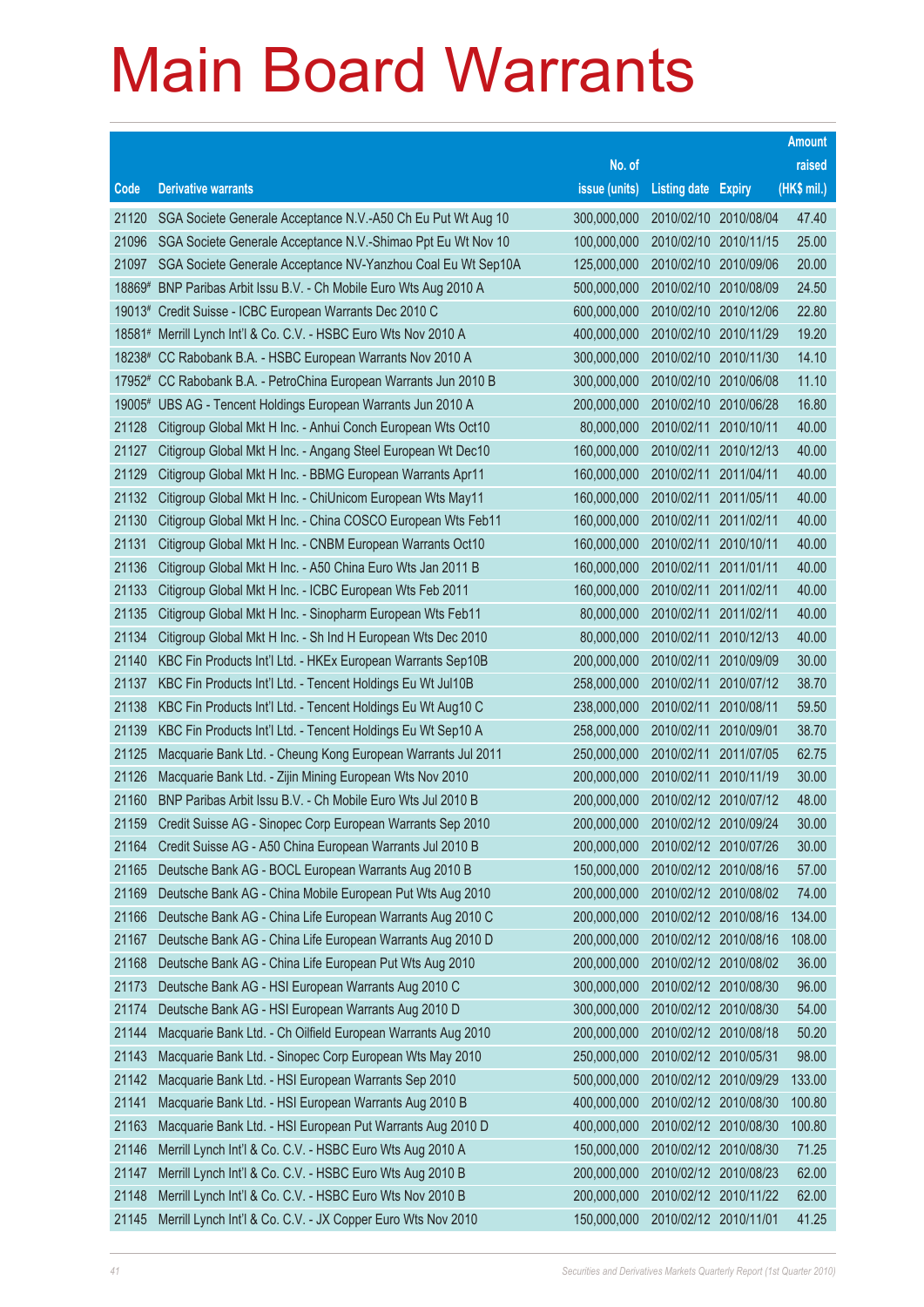|                 |                                                                                                                                   |                            |                                                |            | <b>Amount</b>  |
|-----------------|-----------------------------------------------------------------------------------------------------------------------------------|----------------------------|------------------------------------------------|------------|----------------|
|                 |                                                                                                                                   | No. of                     |                                                |            | raised         |
| Code            | <b>Derivative warrants</b>                                                                                                        | issue (units)              | <b>Listing date Expiry</b>                     |            | (HK\$ mil.)    |
| 21149           | Merrill Lynch Int'l & Co. C.V. - JX Copper Euro Put Wt Nov10                                                                      | 150,000,000                | 2010/02/12 2010/11/08                          |            | 40.50          |
| 21150           | SGA Societe Generale Acceptance N.V. - CK(H) Eu Wt Feb 2011                                                                       | 300,000,000                | 2010/02/12 2011/02/21                          |            | 45.00          |
| 21151           | SGA Societe Generale Acceptance NV-Minsheng Bk Eu Wt Aug 10                                                                       | 30,000,000                 | 2010/02/12 2010/08/30                          |            | 37.50          |
| 21152           | SGA Societe Generale Acceptance NV-Minsheng Bk Eu Wt Dec 10                                                                       | 300,000,000                | 2010/02/12 2010/12/22                          |            | 45.00          |
| 21153           | SGA Societe Generale Acceptance N.V. - Ch Mob Eu Wt Oct 10B                                                                       | 400,000,000                | 2010/02/12 2010/10/04                          |            | 60.00          |
| 21155           | SGA Societe Generale Acceptance N.V. - HSBC Eu Wt Aug 2010 C                                                                      | 100,000,000                | 2010/02/12 2010/08/23                          |            | 49.00          |
| 21154           | SGA Societe Generale Acceptance N.V. - HSBC Eu Wt Jul 2010 B                                                                      | 100,000,000                | 2010/02/12 2010/07/26                          |            | 55.00          |
| 21156           | SGA Societe Generale Acceptance N.V. - Petch Eu Wt Aug 2010B                                                                      | 400,000,000                | 2010/02/12 2010/08/16                          |            | 60.00          |
| 21157           | SGA Societe Generale Acceptance N.V. - Petch Eu Wt May 2011                                                                       | 400,000,000                | 2010/02/12 2011/05/04                          |            | 60.00          |
| 21158           | SGA Societe Generale Acceptance N.V. - SHK P Eu Wt Oct 2010A                                                                      | 300,000,000                | 2010/02/12 2010/10/20                          |            | 45.00          |
| 10952           | SGA Societe Generale Acceptance N.V. - USD/YEN Eu Wt Aug10A                                                                       | 100,000,000                | 2010/02/12 2010/08/30                          |            | 37.00          |
| 10953           | SGA Societe Generale Acceptance N.V. - USD/YEN Eu Wt Aug10B                                                                       | 100,000,000                | 2010/02/12 2010/08/30                          |            | 25.00          |
| 10956           | SGA Societe Generale Acceptance N.V-USD/YEN Eu Put Wt Aug10C                                                                      | 100,000,000                | 2010/02/12 2010/08/30                          |            | 34.00          |
| 10957           | SGA Societe Generale Acceptance N.V-USD/YEN Eu Put Wt Aug10D                                                                      | 100,000,000                | 2010/02/12 2010/08/30                          |            | 54.00          |
| 21170           | UBS AG - BOCL European Warrants Jul 2010 C                                                                                        | 100,000,000                | 2010/02/12 2010/07/29                          |            | 35.00          |
| 21171           | UBS AG - CC Bank European Warrants Jul 2010 C                                                                                     | 100,000,000                | 2010/02/12 2010/07/29                          |            | 31.00          |
| 21161           | UBS AG - China Life European Warrants Aug 2010 C                                                                                  | 200,000,000                | 2010/02/12 2010/08/09                          |            | 58.00          |
| 21162           | UBS AG - A50 China European Warrants Jul 2010 B                                                                                   | 200,000,000                | 2010/02/12 2010/07/26                          |            | 30.00          |
| 21172           | UBS AG - ICBC European Warrants Jul 2010 C                                                                                        | 100,000,000                | 2010/02/12 2010/07/29                          |            | 40.00          |
|                 | 19858# Credit Suisse AG - HSBC European Wts Sep 2010 A                                                                            | 400,000,000                | 2010/02/12 2010/09/27                          |            | 22.00          |
|                 | 19761# Deutsche Bank AG - China Life European Warrants May 2010 C<br>Deutsche Bank AG - Tencent Holdings European Warrants Jun10A | 200,000,000<br>200,000,000 | 2010/02/12 2010/05/03<br>2010/02/12 2010/06/21 |            | 19.60<br>18.20 |
| 19022#<br>21190 | BNP Paribas Arbit Issu B.V. - China Life Euro Wts Sep 2010                                                                        | 200,000,000                | 2010/02/17 2010/09/06                          |            | 112.00         |
| 21191           | BNP Paribas Arbit Issu B.V. - China Life Euro Wts Oct 2010 A                                                                      | 200,000,000                | 2010/02/17 2010/10/05                          |            | 70.00          |
| 21192           | BNP Paribas Arbit Issu B.V. - ICBC European Wts Oct 2010                                                                          | 200,000,000                | 2010/02/17 2010/10/05                          |            | 90.00          |
| 10954           | Deutsche Bank AG - DJIA European Warrants Sep 2010                                                                                | 150,000,000                | 2010/02/17 2010/09/20                          |            | 40.50          |
| 10958           | Deutsche Bank AG - DJIA European Put Warrants Sep 2010                                                                            | 150,000,000                | 2010/02/17 2010/09/20                          |            | 37.50          |
| 21194           | Deutsche Bank AG - HSI European Put Warrants Aug 2010 F                                                                           | 300,000,000                | 2010/02/17 2010/08/30                          |            | 75.00          |
| 21193           | Deutsche Bank AG - HSI European Warrants Jun 2010 G                                                                               | 300,000,000                | 2010/02/17 2010/06/29                          |            | 45.00          |
| 21187           | KBC Fin Products Int'l Ltd. - Hutchison Euro Wts Aug 2010 B                                                                       | 118,000,000                | 2010/02/17 2010/08/17                          |            | 36.58          |
| 21188           | KBC Fin Products Int'l Ltd. - Jiangxi Copper Eu Wts Oct 2010                                                                      | 118,000,000                | 2010/02/17 2010/10/08                          |            | 29.50          |
| 21189           | KBC Fin Products Int'l Ltd. - SHK Ppt European Wts Aug 2010                                                                       | 108,000,000                | 2010/02/17                                     | 2010/08/17 | 68.04          |
| 21181           | Macquarie Bank Ltd. - Jiangxi Copper European Wts Sep 2010                                                                        | 200,000,000                | 2010/02/17                                     | 2010/09/02 | 50.60          |
| 21176           | SGA Societe Generale Acceptance N.V.-Country Gdn Eu Wt Aug10                                                                      | 60,000,000                 | 2010/02/17 2010/08/25                          |            | 22.80          |
| 21175           | SGA Societe Generale Acceptance N.V. - CMB Euro Wts Sep 2010                                                                      | 100,000,000                | 2010/02/17 2010/09/27                          |            | 25.00          |
| 21183           | SGA Societe Generale Acceptance N.V-Ch Res Land Eu Wt Jul10B                                                                      | 100,000,000                | 2010/02/17 2010/07/26                          |            | 18.00          |
| 21177           | SGA Societe Generale Acceptance N.V. - HSI Eur Wt Jun 2010 G                                                                      | 300,000,000                | 2010/02/17                                     | 2010/06/29 | 54.30          |
| 21178           | SGA Societe Generale Acceptance N.V. - HSI Eur Wt Jun 2010 H                                                                      | 300,000,000                | 2010/02/17                                     | 2010/06/29 | 46.80          |
| 21179           | SGA Societe Generale Acceptance N.V. - HSI Eur Wt Jul 2010 B                                                                      | 300,000,000                | 2010/02/17 2010/07/29                          |            | 51.30          |
| 21180           | SGA Societe Generale Acceptance N.V. - HSI Eu Put Wt Jul10D                                                                       | 300,000,000                | 2010/02/17                                     | 2010/07/29 | 45.60          |
| 21184           | SGA Societe Generale Acceptance N.V-HuanengPower Eu Wt Jul10                                                                      | 50,000,000                 | 2010/02/17                                     | 2010/07/07 | 18.50          |
| 21185           | SGA Societe Generale Acceptance N.V. - HWL Eur Wt Aug 2010                                                                        | 80,000,000                 | 2010/02/17                                     | 2010/08/30 | 37.60          |
| 21186           | UBS AG - HSI European Warrants Aug 2010 A                                                                                         | 200,000,000                | 2010/02/17                                     | 2010/08/30 | 50.00          |
| 21182           | UBS AG - Hutchison European Warrants Aug 2010                                                                                     | 100,000,000                | 2010/02/17                                     | 2010/08/23 | 25.00          |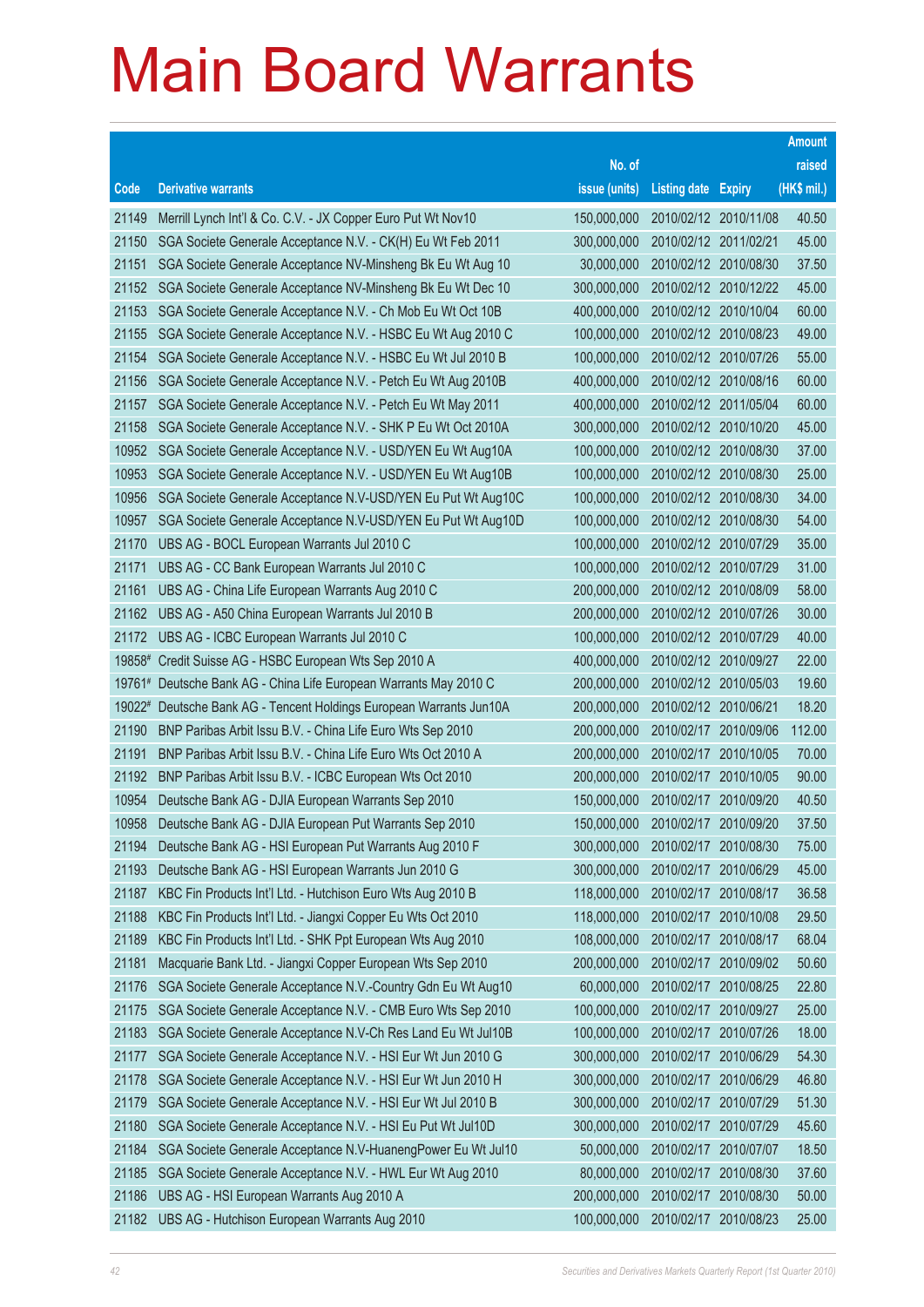|        |                                                                     |               |                            | <b>Amount</b> |
|--------|---------------------------------------------------------------------|---------------|----------------------------|---------------|
|        |                                                                     | No. of        |                            | raised        |
| Code   | <b>Derivative warrants</b>                                          | issue (units) | <b>Listing date Expiry</b> | (HK\$ mil.)   |
|        | 03487# KBC Fin Products Int'l Ltd. - HSBC European Wts Dec 2010 A   | 432,000,000   | 2010/02/17 2010/12/01      | 17.28         |
|        | 17446# Merrill Lynch Int'l & Co. C.V. - Ch Mobile Eur Wt Oct 2010 A | 400,000,000   | 2010/02/17 2010/10/11      | 12.80         |
| 17286# | Merrill Lynch Int'l & Co. C.V. - Sinopec Euro Wts Dec 2010          | 300,000,000   | 2010/02/17 2010/12/20      | 14.40         |
| 21199  | BOCI Asia Ltd. - CC Bank European Warrants Aug 2010                 | 100,000,000   | 2010/02/18 2010/08/30      | 45.00         |
| 21211  | BNP Paribas Arbit Issu B.V. - Sinopec Corp Euro Wts Jun 10B         | 200,000,000   | 2010/02/18 2010/06/04      | 68.00         |
| 21212  | BNP Paribas Arbit Issu B.V. - Sinopec Corp Euro Wts Aug 10B         | 200,000,000   | 2010/02/18 2010/08/30      | 68.00         |
| 21213  | BNP Paribas Arbit Issu B.V. - HSI European Wts Aug 2010 F           | 200,000,000   | 2010/02/18 2010/08/30      | 68.00         |
| 21214  | BNP Paribas Arbit Issu B.V. - HSI European Wts Aug 2010 G           | 200,000,000   | 2010/02/18 2010/08/30      | 50.00         |
| 21219  | Credit Suisse AG - ChiUnicom European Warrants Nov 2010             | 100,000,000   | 2010/02/18 2010/11/29      | 15.00         |
| 21220  | Credit Suisse AG - CC Bank European Warrants Jul 2010 A             | 200,000,000   | 2010/02/18 2010/07/26      | 30.00         |
| 21221  | Credit Suisse AG - CC Bank European Warrants Dec 2012               | 200,000,000   | 2010/02/18 2012/12/17      | 50.00         |
| 21216  | Credit Suisse AG - CM Bank European Warrants Aug 2010               | 200,000,000   | 2010/02/18 2010/08/30      | 30.00         |
| 21217  | Credit Suisse AG - China Mobile European Warrants Jun 2010 C        | 200,000,000   | 2010/02/18 2010/06/21      | 30.00         |
| 21218  | Credit Suisse AG - China Tel European Warrants Jul 2010 B           | 200,000,000   | 2010/02/18 2010/07/26      | 30.00         |
| 21215  | Credit Suisse AG - HSI European Warrants Aug 2010 A                 | 180,000,000   | 2010/02/18 2010/08/30      | 27.00         |
| 21222  | Credit Suisse AG - ICBC European Warrants Dec 2012                  | 200,000,000   | 2010/02/18 2012/12/17      | 50.00         |
| 21223  | Credit Suisse AG - Jiangxi Copper European Wts Aug 2010             | 100,000,000   | 2010/02/18 2010/08/23      | 25.00         |
| 10960  | Deutsche Bank AG - AUD/USD European Put Warrants Sep 2010           | 50,000,000    | 2010/02/18 2010/09/27      | 16.00         |
| 21247  | Deutsche Bank AG - CM Bank European Warrants Aug 2010               | 150,000,000   | 2010/02/18 2010/08/23      | 22.50         |
| 21248  | Deutsche Bank AG - Sinopec Corp European Warrants Jul 2010 B        | 150,000,000   | 2010/02/18 2010/07/26      | 78.00         |
| 10955  | Deutsche Bank AG - EUR/USD European Warrants Sep 2010               | 50,000,000    | 2010/02/18 2010/09/27      | 17.50         |
| 10959  | Deutsche Bank AG - EUR/USD European Put Warrants Sep 2010           | 50,000,000    | 2010/02/18 2010/09/27      | 19.00         |
| 21249  | Deutsche Bank AG - Tencent Holdings European Warrants Aug10B        | 200,000,000   | 2010/02/18 2010/08/23      | 54.00         |
| 21240  | Goldman Sachs SP (Asia) - China Mobile Euro Wts Jul 2010 A          | 200,000,000   | 2010/02/18 2010/07/29      | 76.00         |
| 21241  | Goldman Sachs SP (Asia) - China Mobile Euro Wts Sep 2010            | 200,000,000   | 2010/02/18 2010/09/29      | 62.00         |
| 21239  | Goldman Sachs SP (Asia) - CC Bank European Wts Aug 2010 A           | 200,000,000   | 2010/02/18 2010/08/30      | 122.00        |
| 21238  | Goldman Sachs SP (Asia) - CC Bank European Wts Jul 2010 B           | 200,000,000   | 2010/02/18 2010/07/29      | 76.00         |
| 21237  | Goldman Sachs SP (Asia) - A50 China European Wts Aug 2010 B         | 200,000,000   | 2010/02/18 2010/08/30      | 30.00         |
| 21242  | Goldman Sachs SP (Asia) - HKEx European Warrants Jun 2010           | 200,000,000   | 2010/02/18 2010/06/29      | 30.00         |
| 21243  | Goldman Sachs SP (Asia) - HKEx European Warrants Nov 2010           | 200,000,000   | 2010/02/18 2010/11/29      | 30.00         |
| 21244  | Goldman Sachs SP (Asia) - HSBC European Warrants Aug 2010 A         | 200,000,000   | 2010/02/18 2010/08/30      | 122.00        |
| 21245  | Goldman Sachs SP (Asia) - HSBC European Warrants Aug 2010 B         | 200,000,000   | 2010/02/18 2010/08/30      | 82.00         |
| 21246  | Goldman Sachs SP (Asia) - Tencent Holdings European Wt Jun10        | 200,000,000   | 2010/02/18 2010/06/01      | 30.00         |
| 21210  | HK Bank - CC Bank European Put Warrants Aug 2010                    | 180,000,000   | 2010/02/18 2010/08/18      | 61.20         |
| 21201  | HK Bank - CC Bank European Warrants Jul 2010 C                      | 160,000,000   | 2010/02/18 2010/07/29      | 54.40         |
| 21200  | HK Bank - CITIC Bank European Warrants Aug 2010 B                   | 120,000,000   | 2010/02/18 2010/08/18      | 38.40         |
| 21202  | HK Bank - Chi Res Land European Warrants Nov 2010                   | 120,000,000   | 2010/02/18 2010/11/29      | 30.00         |
| 21203  | HK Bank - China Tel European Warrants Jul 2010 B                    | 120,000,000   | 2010/02/18 2010/07/14      | 18.00         |
| 21204  | HK Bank - Denway Motors European Warrants Aug 2010                  | 160,000,000   | 2010/02/18 2010/08/18      | 62.40         |
| 21205  | HK Bank - Dongfeng Motor European Warrants Nov 2010                 | 120,000,000   | 2010/02/18 2010/11/08      | 30.00         |
| 21206  | HK Bank - Jiangxi Copper European Warrants Aug 2010 B               | 180,000,000   | 2010/02/18 2010/08/18      | 45.00         |
| 21207  | HK Bank - Jiangxi Copper European Warrants Sep 2010                 | 180,000,000   | 2010/02/18 2010/09/28      | 45.00         |
| 21208  | HK Bank - Jiangxi Copper European Warrants Nov 2010                 | 180,000,000   | 2010/02/18 2010/11/15      | 45.00         |
| 21209  | HK Bank - PetroChina European Warrants Aug 2010 B                   | 160,000,000   | 2010/02/18 2010/08/18      | 57.60         |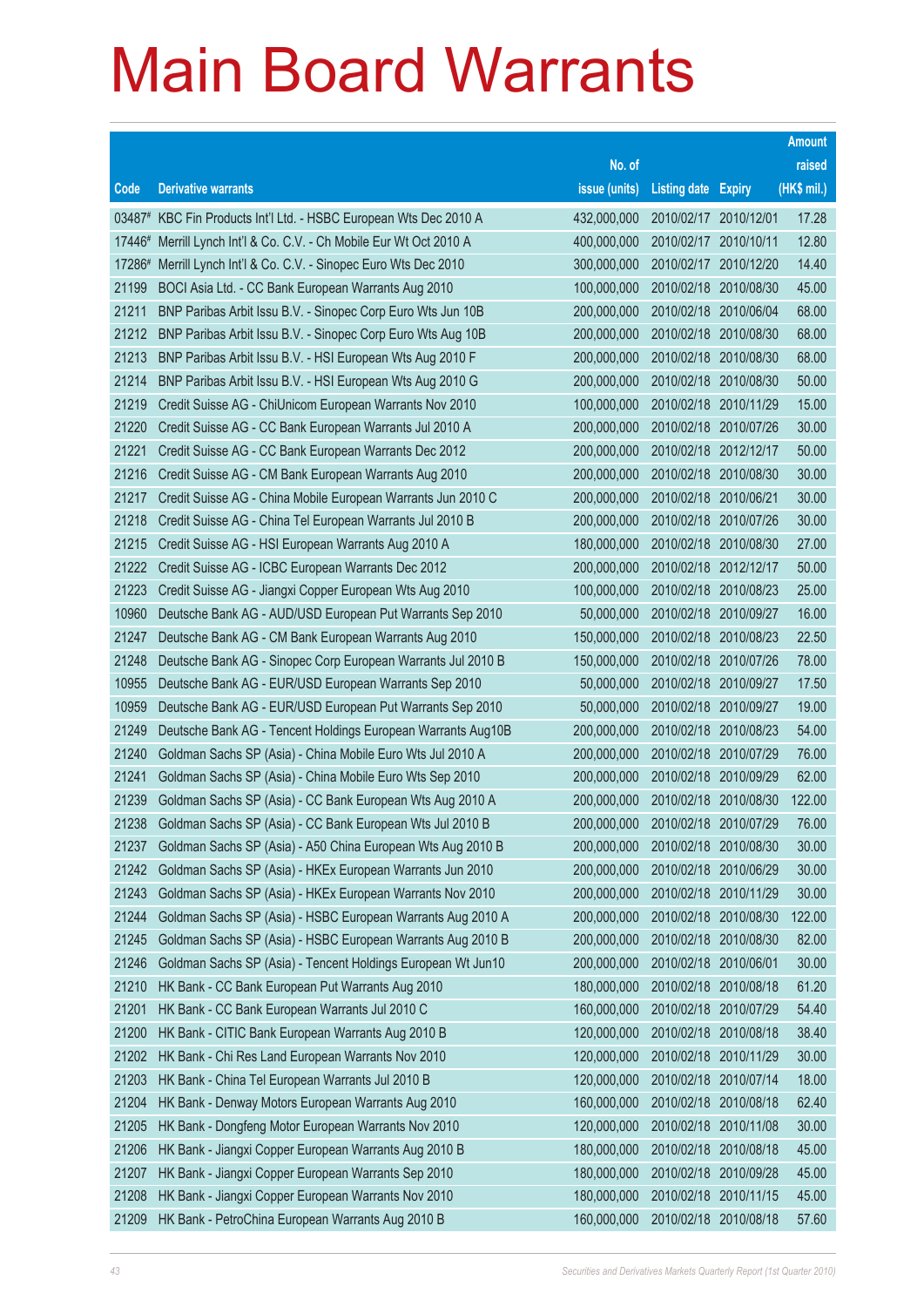|       |                                                              |               |                            |            | <b>Amount</b> |
|-------|--------------------------------------------------------------|---------------|----------------------------|------------|---------------|
|       |                                                              | No. of        |                            |            | raised        |
| Code  | <b>Derivative warrants</b>                                   | issue (units) | <b>Listing date Expiry</b> |            | (HK\$ mil.)   |
| 21226 | J P Morgan SP BV - Agile Ppt European Warrants Oct 2010      | 150,000,000   | 2010/02/18 2010/10/22      |            | 37.50         |
| 21232 | J P Morgan SP BV - Angang Steel European Warrants Sep 2010   | 180,000,000   | 2010/02/18 2010/09/29      |            | 45.00         |
| 21233 | J P Morgan SP BV - CNBM European Warrants Aug 2010           | 100,000,000   | 2010/02/18 2010/08/30      |            | 25.00         |
| 21234 | J P Morgan SP BV - Dongfeng Motor European Warrants Aug 2010 | 180,000,000   | 2010/02/18 2010/08/30      |            | 45.00         |
| 21235 | J P Morgan SP BV - R&F Ppt European Warrants Oct 2010        | 100,000,000   | 2010/02/18 2010/10/28      |            | 25.00         |
| 21236 | KBC Fin Products Int'l Ltd. - Ch Mobile Euro Wt Jul 2010 B   | 228,000,000   | 2010/02/18 2010/07/02      |            | 59.28         |
| 21224 | KBC Fin Products Int'l Ltd. - Sinopec Euro Wts Jun 2010 D    | 238,000,000   | 2010/02/18 2010/06/01      |            | 66.64         |
| 21225 | Macquarie Bank Ltd. - Tencent European Put Warrants Nov 2010 | 250,000,000   | 2010/02/18 2010/11/03      |            | 62.75         |
| 21258 | Nomura Int'l plc - China Dongxiang European Warrants Sep 10  | 100,000,000   | 2010/02/18 2010/09/30      |            | 65.60         |
| 21259 | Nomura Int'l plc - China Dongxiang European Warrants Dec 11  | 125,000,000   | 2010/02/18 2011/12/30      |            | 31.25         |
| 21254 | Nomura Int'l plc - China Life European Warrants Jul 2010 A   | 200,000,000   | 2010/02/18 2010/07/30      |            | 57.20         |
| 21255 | Nomura Int'l plc - China Life European Warrants Jul 2010 B   | 200,000,000   | 2010/02/18 2010/07/30      |            | 51.80         |
| 21253 | Nomura Int'l plc - Sinopec European Warrants Jun 2010 B      | 75,000,000    | 2010/02/18 2010/06/30      |            | 13.50         |
| 21250 | Nomura Int'l plc - Hutchison European Warrants Jun 2010 B    | 100,000,000   | 2010/02/18 2010/06/30      |            | 29.00         |
| 21251 | Nomura Int'l plc - JIANC European Warrants Aug 2010          | 100,000,000   | 2010/02/18 2010/08/03      |            | 21.00         |
| 21252 | Nomura Int'l plc - JIANC European Warrants Sep 2010 D        | 100,000,000   | 2010/02/18 2010/09/30      |            | 25.00         |
| 21256 | Nomura Int'l plc - Sinopharm European Warrants Jul 2010      | 125,000,000   | 2010/02/18 2010/07/30      |            | 41.38         |
| 21257 | Nomura Int'l plc - Sinopharm European Warrants Sep 2010      | 125,000,000   | 2010/02/18 2010/09/30      |            | 67.88         |
| 21227 | CC Rabobank B.A. - ChiUnicom European Warrants Nov 2010      | 180,000,000   | 2010/02/18 2010/11/29      |            | 27.00         |
| 21228 | CC Rabobank B.A. - HSBC European Warrants Aug 2010 B         | 80,000,000    | 2010/02/18 2010/08/30      |            | 48.80         |
| 21229 | CC Rabobank B.A. - KWG Property European Warrants Aug 2010   | 50,000,000    | 2010/02/18 2010/08/18      |            | 27.50         |
| 21230 | CC Rabobank B.A. - PetroChina European Warrants Aug 2010     | 80,000,000    | 2010/02/18 2010/08/30      |            | 45.60         |
| 21231 | CC Rabobank B.A. - Sh Petrochem European Warrants Aug 2010   | 80,000,000    | 2010/02/18 2010/08/18      |            | 24.00         |
| 21196 | RB of Scotland N.V. - Sinopec Corp European Warrants Aug 10A | 100,000,000   | 2010/02/18 2010/08/23      |            | 39.90         |
| 21197 | RB of Scotland N.V. - China Shenhua European Wts Sep 2010    | 150,000,000   | 2010/02/18 2010/09/30      |            | 37.65         |
| 21195 | RB of Scotland N.V. - A50 China European Warrants Jun 2010 E | 300,000,000   | 2010/02/18 2010/06/21      |            | 46.80         |
| 21198 | RB of Scotland N.V. - Jiangxi Copper European Wts Aug 2010   | 150,000,000   | 2010/02/18 2010/08/23      |            | 37.50         |
| 21260 | BOCI Asia Ltd. - HKEx European Warrants Dec 2010             | 100,000,000   | 2010/02/19 2010/12/07      |            | 15.00         |
| 21295 | Goldman Sachs SP (Asia) - BOCL European Warrants Jul 2010 A  | 200,000,000   | 2010/02/19                 | 2010/07/29 | 56.00         |
| 21296 | Goldman Sachs SP (Asia) - BOCL European Warrants Sep 2010    | 200,000,000   | 2010/02/19 2010/09/27      |            | 48.00         |
| 21297 | Goldman Sachs SP (Asia) - China Life Euro Wts May 2010       | 200,000,000   | 2010/02/19                 | 2010/05/28 | 36.00         |
| 21298 | Goldman Sachs SP (Asia) - China Life Euro Wts Jul 2010       | 200,000,000   | 2010/02/19                 | 2010/07/29 | 30.00         |
| 21294 | KBC Fin Products Int'l Ltd. - HSBC European Wts Aug 2010 C   | 268,000,000   | 2010/02/19                 | 2010/08/23 | 67.00         |
| 21276 | Macquarie Bank Ltd. - HKEx European Put Warrants Oct 2010    | 200,000,000   | 2010/02/19                 | 2010/10/05 | 56.80         |
| 21278 | Macquarie Bank Ltd. - HSBC European Put Warrants Oct 2011    | 200,000,000   | 2010/02/19                 | 2011/10/04 | 50.00         |
| 21277 | Macquarie Bank Ltd. - HSBC European Put Warrants Dec 2010 G  | 200,000,000   | 2010/02/19 2010/12/02      |            | 30.20         |
| 21275 | Macquarie Bank Ltd. - MTRC European Warrants Dec 2010        | 200,000,000   | 2010/02/19                 | 2010/12/02 | 32.80         |
| 21285 | CC Rabobank B.A. - Air China European Warrants Dec 2010      | 200,000,000   | 2010/02/19                 | 2010/12/15 | 50.00         |
| 21286 | CC Rabobank B.A. - Belle Int'l European Warrants Nov 2010    | 180,000,000   | 2010/02/19                 | 2010/11/29 | 45.00         |
| 21287 | CC Rabobank B.A. - China Dongxiang European Warrants Aug 10  | 80,000,000    | 2010/02/19                 | 2010/08/24 | 48.00         |
| 21280 | CC Rabobank B.A. - China Comservice European Warrants Aug 10 | 80,000,000    | 2010/02/19                 | 2010/08/24 | 56.00         |
| 21281 | CC Rabobank B.A. - China Gas Hold European Warrants Sep 2010 | 80,000,000    | 2010/02/19                 | 2010/09/22 | 60.00         |
| 21288 | CC Rabobank B.A. - Chinares Cement European Warrants Sep 10  | 80,000,000    | 2010/02/19                 | 2010/09/02 | 48.00         |
| 21289 | CC Rabobank B.A. - CSR European Warrants Aug 2010            | 80,000,000    | 2010/02/19 2010/08/27      |            | 46.40         |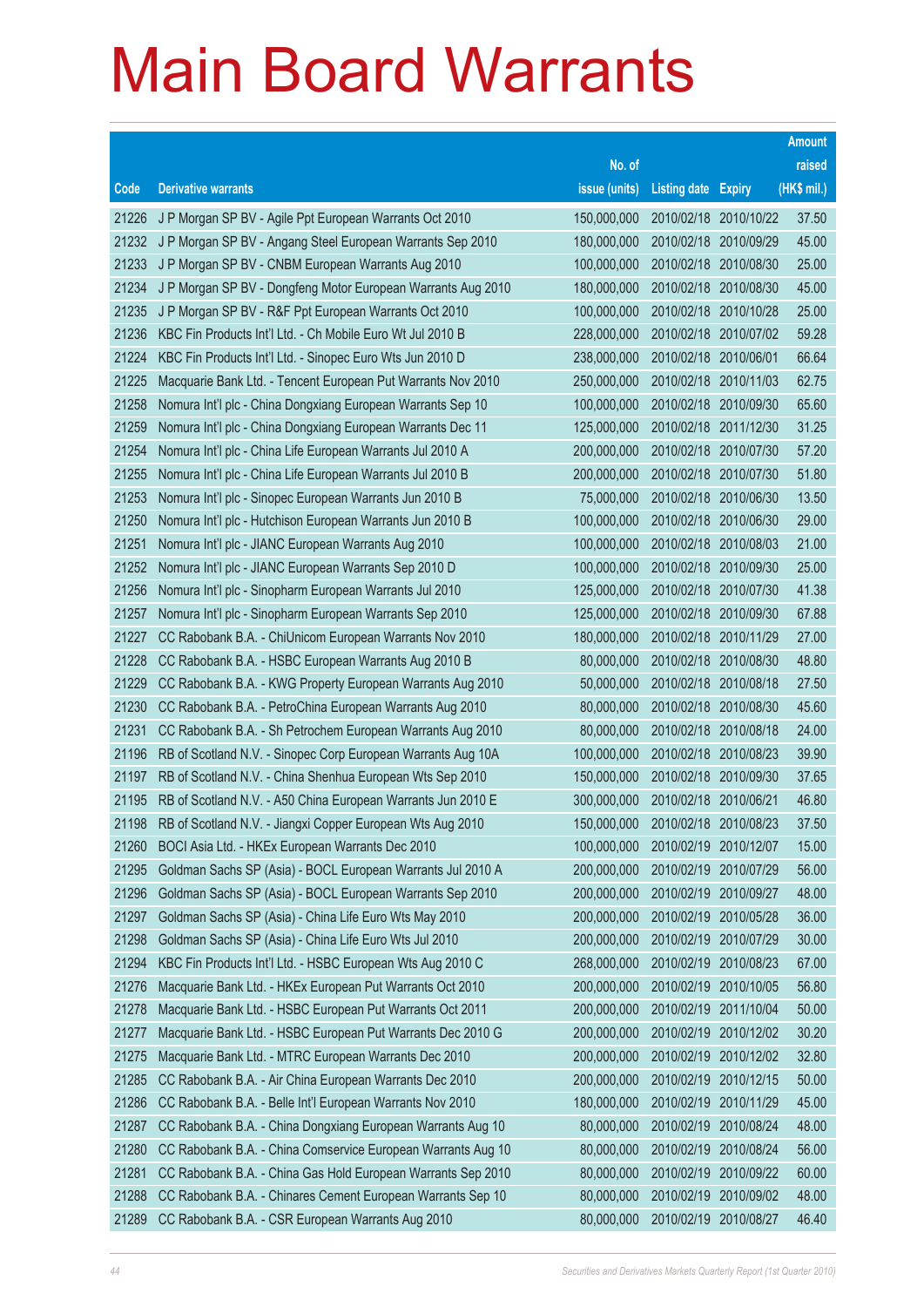|        |                                                                     |               |                            |            | <b>Amount</b> |
|--------|---------------------------------------------------------------------|---------------|----------------------------|------------|---------------|
|        |                                                                     | No. of        |                            |            | raised        |
| Code   | <b>Derivative warrants</b>                                          | issue (units) | <b>Listing date Expiry</b> |            | (HK\$ mil.)   |
| 21290  | CC Rabobank B.A. - Geely Auto European Warrants Aug 2010 A          | 80,000,000    | 2010/02/19 2010/08/19      |            | 50.40         |
| 21283  | CC Rabobank B.A. - Gome European Warrants Sep 2010                  | 100,000,000   | 2010/02/19 2010/09/29      |            | 50.00         |
| 21282  | CC Rabobank B.A. - Glorious PPT H European Warrants Aug 2010        | 80,000,000    | 2010/02/19                 | 2010/08/24 | 48.00         |
| 21291  | CC Rabobank B.A. - Hidili Industry European Warrants Oct 10         | 200,000,000   | 2010/02/19 2010/10/22      |            | 50.00         |
| 21292  | CC Rabobank B.A. - Sinopharm European Warrants Aug 2010             | 100,000,000   | 2010/02/19                 | 2010/08/20 | 37.00         |
| 21293  | CC Rabobank B.A. - Xinyi Glass European Warrants Dec 2010           | 240,000,000   | 2010/02/19 2010/12/20      |            | 60.00         |
| 21284  | CC Rabobank B.A. - Yuexiu Property European Warrants Aug 10         | 120,000,000   | 2010/02/19                 | 2010/08/24 | 38.40         |
| 21263  | SGA Societe Generale Acceptance N.V. - Ch Mob Eu Wt Oct 2011        | 500,000,000   | 2010/02/19 2011/10/17      |            | 80.00         |
| 21264  | SGA Societe Generale Acceptance N.V.-Ch Overseas Eu Wt Sep10        | 100,000,000   | 2010/02/19 2010/09/13      |            | 19.00         |
| 21261  | SGA Societe Generale Acceptance N.V-Chi COSCO Euro Wt Jul 10        | 200,000,000   | 2010/02/19 2010/07/19      |            | 32.00         |
| 21262  | SGA Societe Generale Acceptance N.V-Chi COSCO Euro Wt Dec10B        | 200,000,000   | 2010/02/19                 | 2010/12/06 | 40.00         |
| 21268  | SGA Societe Generale Acceptance N.V. - CNOOC Eu Wt Jul 2010         | 300,000,000   | 2010/02/19 2010/07/05      |            | 45.00         |
| 21269  | SGA Societe Generale Acceptance N.V. - CNOOC Eu Wt Aug 2010D        | 300,000,000   | 2010/02/19                 | 2010/08/30 | 54.00         |
| 21265  | SGA Societe Generale Acceptance N.V. - CP&CC Eur Wt Aug 10C         | 80,000,000    | 2010/02/19 2010/08/23      |            | 52.00         |
| 21266  | SGA Societe Generale Acceptance N.V-Chi Res Land Eu Wt Sep10        | 125,000,000   | 2010/02/19                 | 2010/09/06 | 31.25         |
| 21267  | SGA Societe Generale Acceptance N.V-Chi Res Land Eu Wt Nov10        | 125,000,000   | 2010/02/19 2010/11/22      |            | 31.25         |
| 21279  | SGA Societe Generale Acceptance N.V. - R&F Ppt Eu Wts Sep10         | 100,000,000   | 2010/02/19 2010/09/13      |            | 15.00         |
| 21270  | SGA Societe Generale Acceptance N.V. - HKEx Eu Wt Jun 2010 D        | 300,000,000   | 2010/02/19 2010/06/28      |            | 45.00         |
| 21271  | SGA Societe Generale Acceptance N.V. - HKEx Eu Wt Aug 2010 B        | 300,000,000   | 2010/02/19                 | 2010/08/16 | 45.00         |
| 21272  | SGA Societe Generale Acceptance N.V. - JIANC Eu Wts Sep 10A         | 200,000,000   | 2010/02/19 2010/09/06      |            | 50.00         |
| 21273  | SGA Societe Generale Acceptance N.V. - JIANC Eu Wts Oct 2010        | 200,000,000   | 2010/02/19                 | 2010/10/11 | 50.00         |
| 21274  | SGA Societe Generale Acceptance N.V.-Renhe Comm Eu Wts Aug10        | 100,000,000   | 2010/02/19 2010/08/30      |            | 19.00         |
|        | 18721# Deutsche Bank AG - China Mobile European Warrants Aug 2010 A | 300,000,000   | 2010/02/19                 | 2010/08/09 | 17.10         |
|        | 19004# UBS AG - Tencent Holdings European Warrants May 2010 A       | 100,000,000   | 2010/02/19 2010/05/31      |            | 15.50         |
| 21303  | Deutsche Bank AG - Alibaba European Warrants Aug 2010               | 150,000,000   | 2010/02/22 2010/08/02      |            | 27.00         |
| 21306  | Deutsche Bank AG - China Cosco European Warrants Jul 2010           | 150,000,000   | 2010/02/22 2010/07/19      |            | 25.50         |
| 21307  | Deutsche Bank AG - Denway Motors European Warrants Aug 2010         | 100,000,000   | 2010/02/22 2010/08/23      |            | 79.00         |
| 21308  | Deutsche Bank AG - Foxconn European Warrants Sep 2010               | 150,000,000   | 2010/02/22 2010/09/20      |            | 30.00         |
| 21299  | HK Bank - KECL European Warrants Dec 2010 B                         | 120,000,000   | 2010/02/22 2010/12/13      |            | 18.00         |
| 21300  | Macquarie Bank Ltd. - Hang Lung Ppt European Wts Oct 2010           | 200,000,000   | 2010/02/22 2010/10/05      |            | 66.80         |
| 21301  | Macquarie Bank Ltd. - Lee & Man Paper European Warrants Feb11       | 100,000,000   | 2010/02/22 2011/02/28      |            | 25.00         |
| 21302  | Macquarie Bank Ltd.-Skyworth Digital European Warrants Oct10        | 150,000,000   | 2010/02/22 2010/10/22      |            | 37.50         |
| 21304  | UBS AG - CC Bank European Warrants Jun 2012                         | 300,000,000   | 2010/02/22 2012/06/28      |            | 75.00         |
| 21305  | UBS AG - ICBC European Warrants Jun 2012                            | 300,000,000   | 2010/02/22 2012/06/28      |            | 75.00         |
| 21309  | SGA Societe Generale Acceptance N.V. - BOCL Eu Wt Jun 2010 B        | 80,000,000    | 2010/02/23 2010/06/21      |            | 12.64         |
| 21310  | SGA Societe Generale Acceptance N.V-China EB Ltd Eu Wt Aug10        | 80,000,000    | 2010/02/23 2010/08/30      |            | 20.00         |
| 21007# | Macquarie Bank Ltd. - HSBC European Warrants Jun 2010               | 300,000,000   | 2010/02/23 2010/06/02      |            | 37.50         |
| 21311  | Deutsche Bank AG - Tencent Holdings European Warrants Aug10C        | 300,000,000   | 2010/02/24 2010/08/24      |            | 75.00         |
| 21312  | Goldman Sachs SP (Asia)-Sinopec Corp European Warrants Jun10        | 200,000,000   | 2010/02/24 2010/06/29      |            | 50.00         |
| 21319  | Barclays Bank plc - BOCL European Put Warrants Oct 2010             | 150,000,000   | 2010/02/25 2010/10/25      |            | 51.00         |
| 21325  | Barclays Bank plc - China Mobile European Put Wts Jun 2011          | 200,000,000   | 2010/02/25 2011/06/13      |            | 30.00         |
| 21327  | Barclays Bank plc - ChiUnicom European Warrants Nov 2010            | 200,000,000   | 2010/02/25 2010/11/29      |            | 30.00         |
| 21321  | Barclays Bank plc - CC Bank European Put Warrants Sep 2010          | 150,000,000   | 2010/02/25 2010/09/20      |            | 63.00         |
| 21320  | Barclays Bank plc - Ch Comm Cons European Warrants Jan 2011         | 200,000,000   | 2010/02/25 2011/01/10      |            | 30.00         |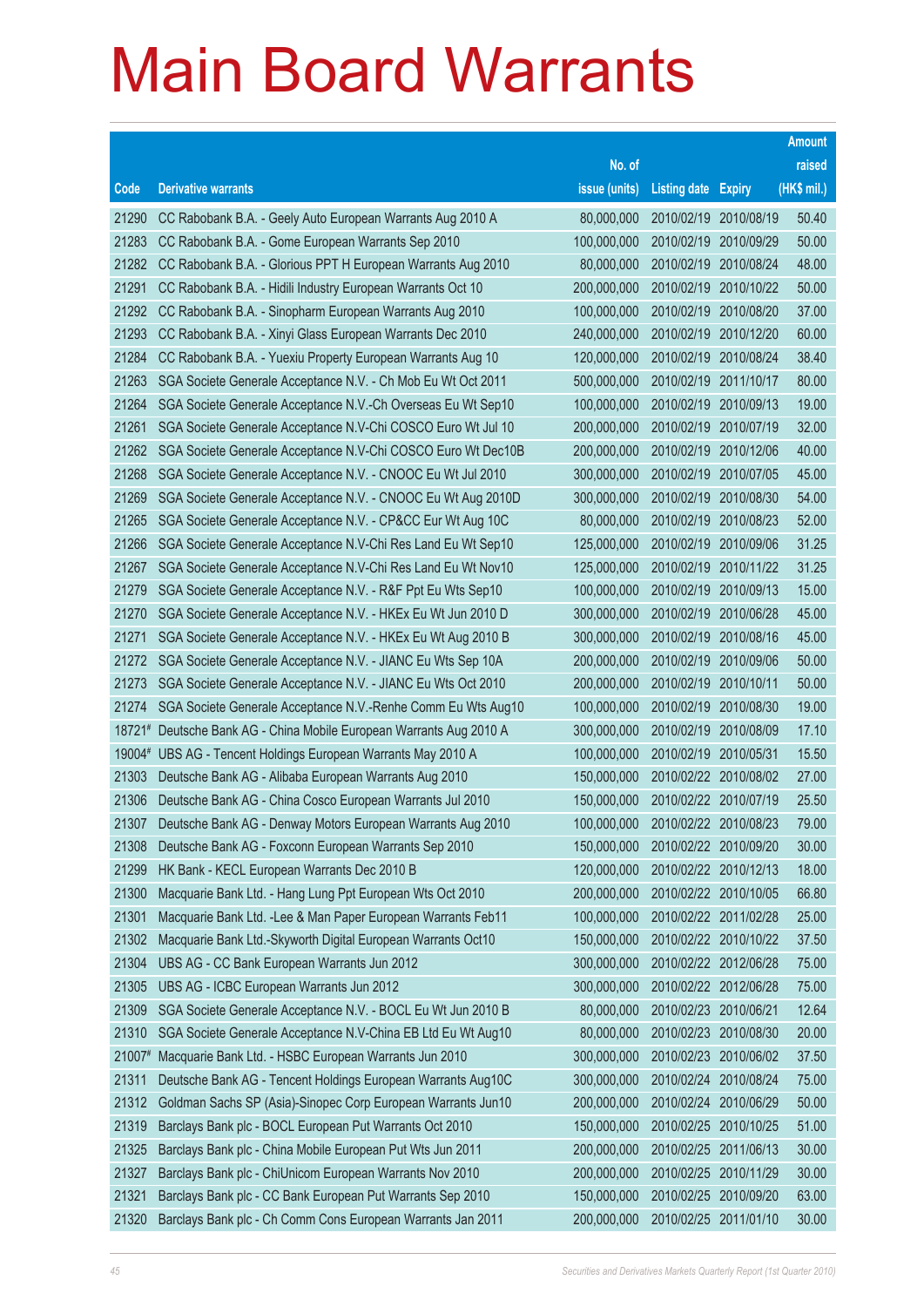|        |                                                              |               |                            |            | <b>Amount</b> |
|--------|--------------------------------------------------------------|---------------|----------------------------|------------|---------------|
|        |                                                              | No. of        |                            |            | raised        |
| Code   | <b>Derivative warrants</b>                                   | issue (units) | <b>Listing date Expiry</b> |            | (HK\$ mil.)   |
| 21322  | Barclays Bank plc - China Life European Warrants Sep 2010    | 200,000,000   | 2010/02/25 2010/09/13      |            | 54.00         |
| 21323  | Barclays Bank plc - China Life European Warrants Oct 2010 B  | 200,000,000   | 2010/02/25 2010/10/25      |            | 52.00         |
| 21324  | Barclays Bank plc - China Mobile European Wts Oct 2010 B     | 200,000,000   | 2010/02/25 2010/10/04      |            | 32.00         |
| 21328  | Barclays Bank plc - CNOOC European Warrants Dec 2010 B       | 200,000,000   | 2010/02/25 2010/12/13      |            | 30.00         |
| 21326  | Barclays Bank plc - Sinopec Corp European Wts Oct 2010 B     | 150,000,000   | 2010/02/25 2010/10/04      |            | 60.00         |
| 21332  | Barclays Bank plc - Sinopec Corp European Put Wts Oct 2010 C | 200,000,000   | 2010/02/25 2010/10/04      |            | 30.00         |
| 21329  | Barclays Bank plc - HSBC European Put Warrants Sep 2010      | 150,000,000   | 2010/02/25 2010/09/06      |            | 49.50         |
| 21330  | Barclays Bank plc - ICBC European Put Warrants Sep 2010      | 150,000,000   | 2010/02/25 2010/09/20      |            | 61.50         |
| 21331  | Barclays Bank plc - PetroChina European Put Wts Jun 2011     | 200,000,000   | 2010/02/25 2011/06/20      |            | 50.00         |
| 21333  | Barclays Bank plc - Ping An European Warrants Feb 2011       | 200,000,000   | 2010/02/25 2011/02/14      |            | 30.00         |
| 21314  | BNP Paribas Arbit Issu B.V. - CC Bank Euro Wts Sep 2010 C    | 200,000,000   | 2010/02/25 2010/09/01      |            | 52.00         |
| 21315  | BNP Paribas Arbit Issu B.V. - Sinopec Corp Euro Wts Sep 2010 | 180,000,000   | 2010/02/25 2010/09/03      |            | 61.20         |
| 21316  | BNP Paribas Arbit Issu B.V. - HSBC European Wts Jul 2010     | 200,000,000   | 2010/02/25 2010/07/02      |            | 30.00         |
| 21317  | BNP Paribas Arbit Issu B.V. - HSBC European Wts Aug 2010 B   | 200,000,000   | 2010/02/25 2010/08/16      |            | 96.00         |
| 21335  | BNP Paribas Arbit Issu B.V. - ICBC European Wts Sep 2010 B   | 200,000,000   | 2010/02/25 2010/09/01      |            | 56.00         |
| 21318  | BNP Paribas Arbit Issu B.V. - Jiangxi Copper Eu Wts Oct 2010 | 150,000,000   | 2010/02/25 2010/10/05      |            | 51.00         |
| 21336  | Deutsche Bank AG - China Mobile European Warrants Jun 2010 E | 200,000,000   | 2010/02/25 2010/06/07      |            | 72.00         |
| 21337  | Deutsche Bank AG - Sinopec Corp European Warrants Jul 2010 C | 200,000,000   | 2010/02/25 2010/07/12      |            | 46.00         |
| 10961  | Deutsche Bank AG - Gold European Put Warrants Sep 2010       | 50,000,000    | 2010/02/25 2010/09/28      |            | 13.00         |
| 21313  | Macquarie Bank Ltd. - China Overseas European Wts Jun 2010 B | 150,000,000   | 2010/02/25 2010/06/21      |            | 22.50         |
| 21334  | Macquarie Bank Ltd. - A50 China European Put Wts Aug 2010    | 200,000,000   | 2010/02/25 2010/08/03      |            | 30.20         |
| 17360# | Merrill Lynch Int'l & Co. C.V. - Hutchison Euro Wts Jul 2011 | 600,000,000   | 2010/02/25 2011/07/18      |            | 39.60         |
| 21347  | BNP Paribas Arbit Issu B.V. - China Dongxiang Euro Wts Aug10 | 35,000,000    | 2010/02/26 2010/08/30      |            | 30.45         |
| 21349  | Deutsche Bank AG - China Mobile European Warrants Oct 2011   | 300,000,000   | 2010/02/26 2011/10/17      |            | 45.00         |
| 21350  | Deutsche Bank AG - HSBC European Warrants Jun 2011           | 300,000,000   | 2010/02/26 2011/06/27      |            | 45.00         |
| 21351  | Deutsche Bank AG - ICBC European Warrants Jul 2010 C         | 150,000,000   | 2010/02/26 2010/07/26      |            | 46.50         |
| 21352  | Deutsche Bank AG - PetroChina European Warrants May 2011     | 200,000,000   | 2010/02/26                 | 2011/05/04 | 30.00         |
| 21363  | Goldman Sachs SP (Asia) - HSI European Warrants Jul 2010 D   | 200,000,000   | 2010/02/26 2010/07/29      |            | 32.00         |
| 21364  | Goldman Sachs SP (Asia) - HSI European Warrants Jul 2010 E   | 200,000,000   | 2010/02/26 2010/07/29      |            | 30.00         |
| 21365  | Goldman Sachs SP (Asia) - HSI European Warrants Aug 2010 F   | 200,000,000   | 2010/02/26 2010/08/30      |            | 30.00         |
| 21366  | Goldman Sachs SP (Asia) - HSI European Warrants Aug 2010 G   | 200,000,000   | 2010/02/26 2010/08/30      |            | 30.00         |
| 21367  | Goldman Sachs SP (Asia) - HSI European Warrants Aug 2010 H   | 200,000,000   | 2010/02/26 2010/08/30      |            | 36.00         |
| 21353  | Goldman Sachs SP (Asia) - HSI European Put Wts May 2010 F    | 200,000,000   | 2010/02/26 2010/05/28      |            | 40.00         |
| 21354  | Goldman Sachs SP (Asia) - HSI European Put Wts May 2010 G    | 200,000,000   | 2010/02/26 2010/05/28      |            | 46.00         |
| 21355  | Goldman Sachs SP (Asia) - HSI European Put Wts Jun 2010 D    | 200,000,000   | 2010/02/26 2010/06/29      |            | 30.00         |
| 21356  | Goldman Sachs SP (Asia) - HSI European Put Wts Jun 2010 E    | 200,000,000   | 2010/02/26 2010/06/29      |            | 56.00         |
| 21357  | Goldman Sachs SP (Asia) - HSI European Put Wts Jul 2010 A    | 200,000,000   | 2010/02/26 2010/07/29      |            | 30.00         |
| 21358  | Goldman Sachs SP (Asia) - HSI European Put Wts Jul 2010 B    | 200,000,000   | 2010/02/26 2010/07/29      |            | 40.00         |
| 21359  | Goldman Sachs SP (Asia) - HSI European Put Wts Jul 2010 C    | 200,000,000   | 2010/02/26 2010/07/29      |            | 50.00         |
| 21360  | Goldman Sachs SP (Asia) - HSI European Put Wts Aug 2010 B    | 200,000,000   | 2010/02/26 2010/08/30      |            | 50.00         |
| 21361  | Goldman Sachs SP (Asia) - HSI European Put Wts Aug 2010 C    | 200,000,000   | 2010/02/26 2010/08/30      |            | 38.00         |
| 21362  | Goldman Sachs SP (Asia) - HSI European Put Wts Aug 2010 D    | 200,000,000   | 2010/02/26 2010/08/30      |            | 50.00         |
| 21344  | HK Bank - HSI European Put Warrants Aug 2010                 | 180,000,000   | 2010/02/26 2010/08/30      |            | 45.00         |
| 21339  | HK Bank - HSI European Warrants Aug 2010 A                   | 200,000,000   | 2010/02/26 2010/08/30      |            | 50.00         |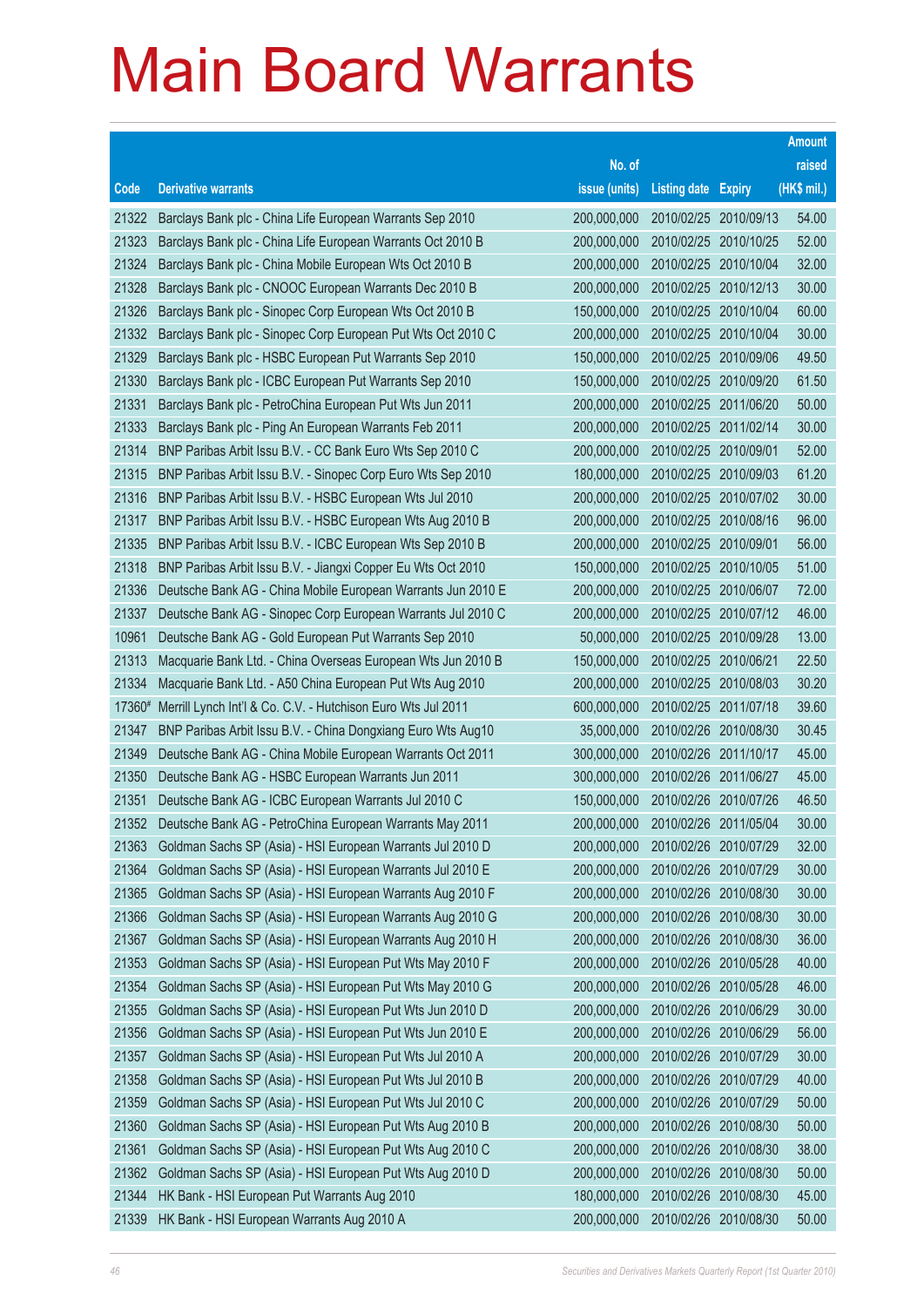|        |                                                              |               |                            |                       | <b>Amount</b> |
|--------|--------------------------------------------------------------|---------------|----------------------------|-----------------------|---------------|
|        |                                                              | No. of        |                            |                       | raised        |
| Code   | <b>Derivative warrants</b>                                   | issue (units) | <b>Listing date Expiry</b> |                       | (HK\$ mil.)   |
| 21340  | HK Bank - HSI European Warrants Aug 2010 B                   | 238,000,000   |                            | 2010/02/26 2010/08/30 | 59.50         |
| 21338  | Macquarie Bank Ltd. - Ju Teng Intl European Warrants Nov 10  | 200,000,000   |                            | 2010/02/26 2010/11/29 | 50.00         |
| 21341  | SGA Societe Generale Acceptance N.V. - CLife Eu Wt Sep 2010B | 200,000,000   |                            | 2010/02/26 2010/09/06 | 50.00         |
| 21342  | SGA Societe Generale Acceptance N.V. - CP&CC Eur Wt Oct 2011 | 500,000,000   |                            | 2010/02/26 2011/10/03 | 75.00         |
| 21343  | SGA Societe Generale Acceptance N.V-Ch Ship Cont Eu Wt Sep10 | 80,000,000    |                            | 2010/02/26 2010/09/06 | 66.40         |
| 21345  | SGA Societe Generale Acceptance N.V. - Foxconn Eu Wts Dec 10 | 150,000,000   |                            | 2010/02/26 2010/12/20 | 37.50         |
| 21346  | SGA Societe Generale Acceptance N.V-Nine Dragons Eu Wt Dec10 | 150,000,000   |                            | 2010/02/26 2010/12/06 | 37.50         |
| 21348  | UBS AG - China Mobile European Put Warrants Jun 2011         | 100,000,000   |                            | 2010/02/26 2011/06/07 | 15.00         |
| 21370  | BNP Paribas Arbit Issu B.V. - HSI European Wts Jul 2010 F    | 200,000,000   |                            | 2010/03/01 2010/07/29 | 34.00         |
| 21371  | BNP Paribas Arbit Issu B.V. - HSI Euro Put Wts Jun 2010 H    | 200,000,000   |                            | 2010/03/01 2010/06/29 | 46.00         |
| 21374  | BNP Paribas Arbit Issu B.V. - HSI Euro Put Wts Jul 2010 G    | 200,000,000   | 2010/03/01                 | 2010/07/29            | 46.00         |
| 21372  | Deutsche Bank AG - WISE CSI European Warrants Sep 2010       | 100,000,000   |                            | 2010/03/01 2010/09/06 | 27.00         |
| 21376  | Deutsche Bank AG - WISE CSI European Put Warrants Sep 2010   | 100,000,000   |                            | 2010/03/01 2010/09/06 | 25.00         |
| 21375  | Goldman Sachs SP (Asia) - BOCL European Warrants Jun 2010 C  | 200,000,000   | 2010/03/01 2010/06/11      |                       | 30.00         |
| 21377  | Goldman Sachs SP (Asia) - BOCL European Warrants Jul 2010 B  | 200,000,000   | 2010/03/01                 | 2010/07/19            | 54.00         |
| 21378  | Goldman Sachs SP (Asia) - BOCL European Warrants Jul 2010 C  | 200,000,000   |                            | 2010/03/01 2010/07/29 | 32.00         |
| 21379  | Goldman Sachs SP (Asia) - BOCL European Warrants Aug 2010 B  | 200,000,000   |                            | 2010/03/01 2010/08/31 | 30.00         |
| 21380  | Goldman Sachs SP (Asia) - CC Bank European Wts Jul 2010 C    | 200,000,000   |                            | 2010/03/01 2010/07/12 | 34.00         |
| 21381  | Goldman Sachs SP (Asia) - CC Bank European Wts Aug 2010 B    | 200,000,000   | 2010/03/01                 | 2010/08/30            | 62.00         |
| 21382  | Goldman Sachs SP (Asia) - CC Bank European Wts Aug 2010 C    | 200,000,000   |                            | 2010/03/01 2010/08/30 | 30.00         |
| 21383  | Goldman Sachs SP (Asia) - China Mobile Euro Wts Jun 2010 D   | 200,000,000   | 2010/03/01                 | 2010/06/07            | 74.00         |
| 21384  | Goldman Sachs SP (Asia) - China Mobile Euro Wts Jul 2010 B   | 200,000,000   |                            | 2010/03/01 2010/07/29 | 30.00         |
| 21385  | Goldman Sachs SP (Asia) - China Mobile Euro Wts Aug 2010 B   | 200,000,000   | 2010/03/01                 | 2010/08/30            | 42.00         |
| 21388  | Goldman Sachs SP (Asia) - CNOOC European Warrants Dec 2010   | 200,000,000   |                            | 2010/03/01 2010/12/22 | 30.00         |
| 21386  | Goldman Sachs SP (Asia)-Sinopec Corp European Warrants Jul10 | 200,000,000   | 2010/03/01                 | 2010/07/21            | 42.00         |
| 21387  | Goldman Sachs SP (Asia)-Sinopec Corp European Warrants Aug10 | 200,000,000   | 2010/03/01                 | 2010/08/30            | 54.00         |
| 21373  | Goldman Sachs SP (Asia) - A50 China European Wts Jun 2010    | 200,000,000   | 2010/03/01                 | 2010/06/29            | 38.00         |
| 21390  | Goldman Sachs SP (Asia) - HSBC European Warrants Sep 2010    | 200,000,000   | 2010/03/01 2010/09/01      |                       | 54.00         |
| 21389  | Goldman Sachs SP (Asia) - HSBC European Warrants Jun 2010 C  | 200,000,000   | 2010/03/01                 | 2010/06/01            | 32.00         |
| 21368  | HK Bank - A50 China European Put Warrants Jan 2011           | 180,000,000   | 2010/03/01 2011/01/31      |                       | 45.00         |
| 21369  | Macquarie Bank Ltd. - HSI European Put Warrants Aug 2010 E   | 300,000,000   | 2010/03/01                 | 2010/08/30            | 45.00         |
| 17365# | CC Rabobank B.A. - Sinopec Corp European Warrants Dec 2010   | 200,000,000   | 2010/03/01                 | 2010/12/28            | 10.40         |
| 21397  | Deutsche Bank AG - China Life European Warrants Aug 2010 E   | 300,000,000   |                            | 2010/03/02 2010/08/02 | 45.00         |
| 21398  | Deutsche Bank AG - HSBC European Warrants Sep 2010 B         | 200,000,000   |                            | 2010/03/02 2010/09/06 | 102.00        |
| 21396  | Deutsche Bank AG - HSI European Warrants Aug 2010 E          | 300,000,000   |                            | 2010/03/02 2010/08/30 | 51.00         |
| 21400  | Deutsche Bank AG - HSI European Put Warrants Aug 2010 G      | 300,000,000   |                            | 2010/03/02 2010/08/30 | 63.00         |
| 21391  | HK Bank - Sinopharm European Warrants Sep 2010               | 80,000,000    |                            | 2010/03/02 2010/09/02 | 20.00         |
| 21392  | HK Bank - SHK Ppt European Warrants Nov 2010                 | 150,000,000   |                            | 2010/03/02 2010/11/22 | 22.50         |
| 21394  | RB of Scotland N.V. - China Mobile European Wts Jun 2010 A   | 200,000,000   |                            | 2010/03/02 2010/06/28 | 61.40         |
| 21395  | RB of Scotland N.V. - China Mobile European Wts Jun 2010 B   | 200,000,000   |                            | 2010/03/02 2010/06/28 | 40.40         |
| 21393  | RB of Scotland N.V. - Sinopharm European Warrants Oct 2010   | 100,000,000   | 2010/03/02 2010/10/11      |                       | 57.40         |
| 21415  | BNP Paribas Arbit Issu B.V. - Fushan Energy Euro Wts Jan11   | 100,000,000   |                            | 2010/03/03 2011/01/04 | 25.00         |
| 21403  | BNP Paribas Arbit Issu B.V. - A50 China Euro Wts Oct 2010    | 100,000,000   |                            | 2010/03/03 2010/10/05 | 25.00         |
| 21402  | BNP Paribas Arbit Issu B.V. - Ping An European Wts Sep 2010  | 100,000,000   |                            | 2010/03/03 2010/09/06 | 27.00         |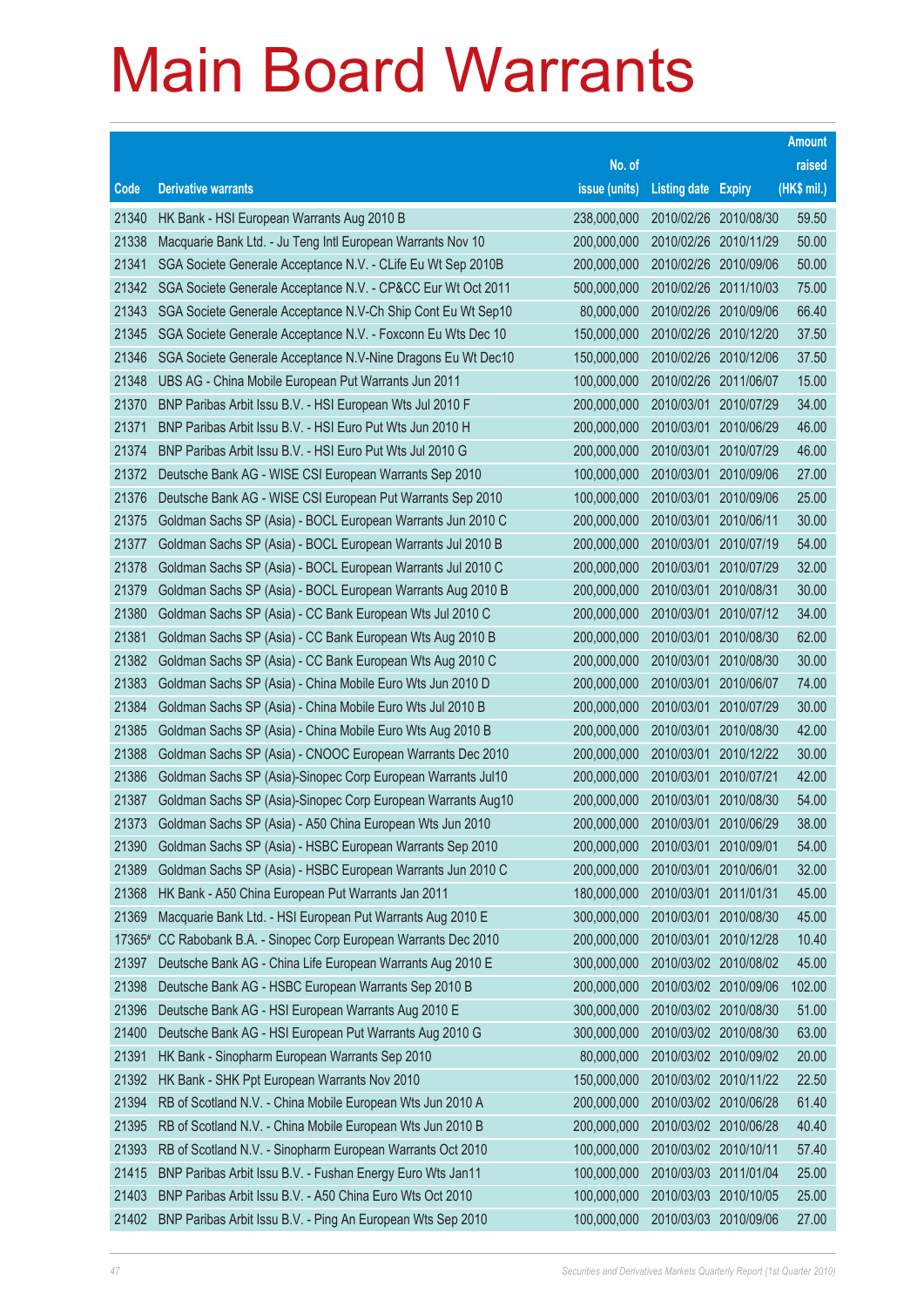|        |                                                               |               |                            | <b>Amount</b> |
|--------|---------------------------------------------------------------|---------------|----------------------------|---------------|
|        |                                                               | No. of        |                            | raised        |
| Code   | <b>Derivative warrants</b>                                    | issue (units) | <b>Listing date Expiry</b> | (HK\$ mil.)   |
| 21416  | BNP Paribas Arbit Issu B.V. - Sino-Ocean Land Euro Wts Jun11  | 100,000,000   | 2010/03/03 2011/06/07      | 25.00         |
| 21412  | Deutsche Bank AG - CC Bank European Warrants Aug 2010 B       | 150,000,000   | 2010/03/03 2010/08/09      | 46.50         |
| 21399  | HK Bank - CNOOC European Warrants Dec 2010 B                  | 180,000,000   | 2010/03/03 2010/12/08      | 27.00         |
| 21413  | J P Morgan SP BV - HSBC European Warrants Sep 2010 A          | 100,000,000   | 2010/03/03 2010/09/03      | 25.00         |
| 21414  | J P Morgan SP BV - ICBC European Warrants Sep 2010 A          | 100,000,000   | 2010/03/03 2010/09/03      | 25.00         |
| 21409  | Macquarie Bank Ltd. - China Tel European Warrants Oct 2010    | 200,000,000   | 2010/03/03 2010/10/05      | 50.60         |
| 21405  | Macquarie Bank Ltd. - CC Bank European Warrants Jun 2010      | 200,000,000   | 2010/03/03 2010/06/25      | 45.80         |
| 21406  | Macquarie Bank Ltd. - CC Bank European Warrants Sep 2010      | 200,000,000   | 2010/03/03 2010/09/03      | 54.60         |
| 21404  | Macquarie Bank Ltd. - Ch Comm Cons European Wts Jul 2011      | 200,000,000   | 2010/03/03 2011/07/25      | 30.00         |
| 21407  | Macquarie Bank Ltd. - Sinopec Corp European Wts Sep 2010      | 200,000,000   | 2010/03/03 2010/09/03      | 51.00         |
| 21408  | Macquarie Bank Ltd. - Chi Res Power European Warrants Oct 10  | 200,000,000   | 2010/03/03 2010/10/05      | 50.40         |
| 21410  | Macquarie Bank Ltd. - Geely Auto European Warrants Sep 2010   | 200,000,000   | 2010/03/03 2010/09/03      | 85.20         |
| 21411  | Macquarie Bank Ltd. - Tencent European Warrants Oct 2010      | 300,000,000   | 2010/03/03 2010/10/05      | 75.30         |
| 21401  | UBS AG - HSBC European Warrants Aug 2010 A                    | 80,000,000    | 2010/03/03 2010/08/16      | 24.00         |
| 20216# | SGA Societe Generale Acceptance N.V. - ICBC Eu Wt Jul 2010 B  | 120,000,000   | 2010/03/03 2010/07/19      | 14.28         |
| 21424  | HK Bank - Fushan Energy European Warrants Jan 2011            | 180,000,000   | 2010/03/04 2011/01/12      | 45.00         |
| 21422  | Macquarie Bank Ltd. - BOCL European Put Warrants Sep 2010     | 100,000,000   | 2010/03/04 2010/09/06      | 25.40         |
| 21421  | Macquarie Bank Ltd. - Sino Ocean Land European Warrants Dec10 | 200,000,000   | 2010/03/04 2010/12/29      | 50.00         |
| 21423  | Macquarie Bank Ltd. - Zijin Mining European Put Wts Sep 2011  | 200,000,000   | 2010/03/04 2011/09/02      | 50.00         |
| 21419  | Merrill Lynch Int'l & Co. C.V. - BOCL European Wts May 2011   | 100,000,000   | 2010/03/04 2011/05/16      | 30.50         |
| 21420  | Merrill Lynch Int'l & Co. C.V. - BOCL European Put Wts Oct10A | 100,000,000   | 2010/03/04 2010/10/25      | 31.00         |
| 21417  | Merrill Lynch Int'l & Co. C.V. - HSI European Warrants Jan 11 | 200,000,000   | 2010/03/04 2011/01/28      | 51.00         |
| 21418  | Merrill Lynch Int'l & Co. C.V. - HSI European Put Wts Dec 10  | 200,000,000   | 2010/03/04 2010/12/30      | 52.00         |
| 21433  | BNP Paribas Arbit Issu B.V. - ICBC European Wts Dec 2010 B    | 200,000,000   | 2010/03/05 2010/12/06      | 62.00         |
| 21436  | Credit Suisse AG - Sinopec Corp European Warrants Jun 2010 C  | 200,000,000   | 2010/03/05 2010/06/14      | 30.00         |
| 21437  | Credit Suisse AG - Sinopharm European Warrants Sep 2010       | 100,000,000   | 2010/03/05 2010/09/27      | 25.00         |
| 21447  | Deutsche Bank AG - BankComm European Warrants Oct 2010 B      | 150,000,000   | 2010/03/05 2010/10/25      | 22.50         |
| 21448  | Deutsche Bank AG - CC Bank European Warrants Sep 2010         | 200,000,000   | 2010/03/05 2010/09/06      | 104.00        |
| 21427  | Macquarie Bank Ltd. - Bank of EA European Warrants Nov 2010   | 200,000,000   | 2010/03/05 2010/11/02      | 55.20         |
| 21428  | Macquarie Bank Ltd. - BYD European Warrants Nov 2010          | 250,000,000   | 2010/03/05 2010/11/26      | 37.50         |
| 21429  | Macquarie Bank Ltd. - Dongfeng Motor European Wts Oct 2010    | 150,000,000   | 2010/03/05 2010/10/28      | 37.50         |
| 21425  | Macquarie Bank Ltd. - A50 China European Warrants Aug 2010    | 300,000,000   | 2010/03/05 2010/08/30      | 45.60         |
| 21426  | Macquarie Bank Ltd. - A50 China European Warrants Jan 2011    | 300,000,000   | 2010/03/05 2011/01/26      | 45.60         |
| 21438  | CC Rabobank B.A. - Alibaba European Warrants Sep 2010         | 100,000,000   | 2010/03/05 2010/09/22      | 27.00         |
| 21440  | CC Rabobank B.A. - China Tel European Warrants Oct 2010       | 80,000,000    | 2010/03/05 2010/10/04      | 18.40         |
| 21439  | CC Rabobank B.A. - Sinopec Corp European Warrants Oct 2010    | 80,000,000    | 2010/03/05 2010/10/28      | 20.00         |
| 21441  | CC Rabobank B.A. - Denway Motors European Warrants Sep 2010   | 80,000,000    | 2010/03/05 2010/09/14      | 40.00         |
| 21442  | CC Rabobank B.A. - HSBC European Warrants Nov 2010 B          | 100,000,000   | 2010/03/05 2010/11/29      | 41.00         |
| 21443  | CC Rabobank B.A. - HSBC European Warrants Nov 2010 C          | 100,000,000   | 2010/03/05 2010/11/29      | 41.00         |
| 21444  | CC Rabobank B.A. - ICBC European Warrants Oct 2010            | 80,000,000    | 2010/03/05 2010/10/28      | 20.00         |
| 21445  | CC Rabobank B.A. - Nine Dragons European Warrants Oct 2010    | 150,000,000   | 2010/03/05 2010/10/28      | 37.50         |
| 21446  | CC Rabobank B.A. - Sino Ocean Land European Warrants Dec 10   | 300,000,000   | 2010/03/05 2010/12/21      | 75.00         |
| 21430  | SGA Societe Generale Acceptance N.V. - CCoal Eur Wt Nov 2010  | 200,000,000   | 2010/03/05 2010/11/22      | 50.00         |
| 21431  | SGA Societe Generale Acceptance N.V. - HSBC Eu Wt Aug 2010 D  | 100,000,000   | 2010/03/05 2010/08/30      | 20.00         |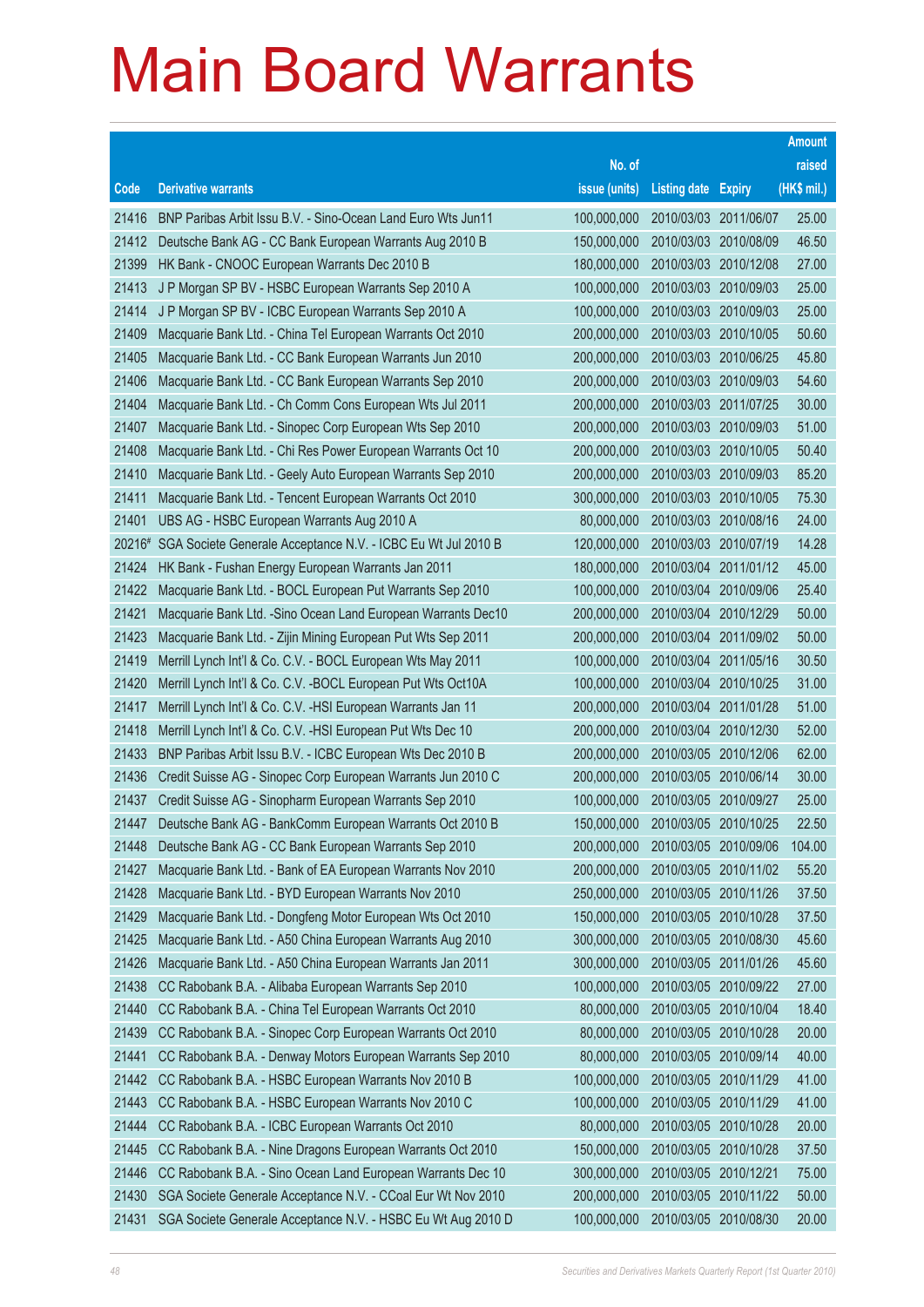|          |                                                                   |               |                            |            | <b>Amount</b> |
|----------|-------------------------------------------------------------------|---------------|----------------------------|------------|---------------|
|          |                                                                   | No. of        |                            |            | raised        |
| Code     | <b>Derivative warrants</b>                                        | issue (units) | <b>Listing date Expiry</b> |            | (HK\$ mil.)   |
| 21432    | SGA Societe Generale Acceptance N.V. - Ping An Eu Wt Sep 10       | 60,000,000    | 2010/03/05 2010/09/27      |            | 33.60         |
| 21434    | UBS AG - Ping An European Warrants Sep 2010                       | 100,000,000   | 2010/03/05 2010/09/13      |            | 25.00         |
| 21435    | UBS AG - Sinopharm European Warrants Dec 2010                     | 100,000,000   | 2010/03/05 2010/12/20      |            | 41.00         |
| $03489*$ | KBC Fin Products Int'l Ltd. - HSBC European Wts Dec 2010 B        | 482,000,000   | 2010/03/05 2010/12/06      |            | 33.74         |
|          | 19959# UBS AG - HSBC European Warrants Oct 2010                   | 400,000,000   | 2010/03/05 2010/10/25      |            | 28.00         |
| 19958#   | UBS AG - HSBC European Warrants Jun 2010 B                        | 120,000,000   | 2010/03/05 2010/06/28      |            | 11.64         |
| 21449    | BOCI Asia Ltd. - A50 China European Warrants Sep 2010             | 100,000,000   | 2010/03/08 2010/09/06      |            | 15.00         |
| 21450    | BOCI Asia Ltd. - ICBC European Warrants Jul 2010                  | 100,000,000   | 2010/03/08 2010/07/29      |            | 25.00         |
| 21460    | BNP Paribas Arbit Issu B.V. - Cheung Kong Euro Wt Dec 2010        | 100,000,000   | 2010/03/08 2010/12/07      |            | 16.00         |
| 21461    | BNP Paribas Arbit Issu B.V. - Hutchison European Wts Sep 10       | 100,000,000   | 2010/03/08 2010/09/09      |            | 29.00         |
| 21464    | Deutsche Bank AG - A50 China European Warrants Aug 2010 B         | 300,000,000   | 2010/03/08 2010/08/30      |            | 45.00         |
| 21463    | Deutsche Bank AG - HSBC European Warrants Sep 2010 C              | 200,000,000   | 2010/03/08 2010/09/13      |            | 70.00         |
| 21468    | KBC Fin Products Int'l Ltd. - China Tel Euro Wts Sep 2010         | 108,000,000   | 2010/03/08 2010/09/08      |            | 27.00         |
| 21465    | KBC Fin Products Int'l Ltd. - CC Bank Euro Put Wts Jul 2010       | 88,000,000    | 2010/03/08 2010/07/02      |            | 43.12         |
| 21466    | KBC Fin Products Int'l Ltd. - Sinopec Euro Wts Jul 2010 B         | 128,000,000   | 2010/03/08 2010/07/26      |            | 55.04         |
| 21467    | KBC Fin Products Int'l Ltd. - Sinopec Euro Wts Sep 2010           | 138,000,000   | 2010/03/08 2010/09/01      |            | 40.02         |
| 21469    | KBC Fin Products Int'l Ltd. - Tencent Holdings Eu Wt Sep10B       | 138,000,000   | 2010/03/08 2010/09/01      |            | 24.84         |
| 21451    | SGA Societe Generale Acceptance N.V. - HSI Eur Wt Jul 2010 E      | 300,000,000   | 2010/03/08 2010/07/29      |            | 45.00         |
| 21452    | SGA Societe Generale Acceptance N.V. - HSI Eur Wt Aug 2010 A      | 300,000,000   | 2010/03/08 2010/08/30      |            | 55.20         |
| 21453    | SGA Societe Generale Acceptance N.V. - HSI Eur Wt Aug 2010 B      | 300,000,000   | 2010/03/08 2010/08/30      |            | 54.00         |
| 21454    | SGA Societe Generale Acceptance N.V. - HSI Eu Put Wt Aug10C       | 300,000,000   | 2010/03/08 2010/08/30      |            | 48.00         |
| 21455    | SGA Societe Generale Acceptance N.V. - HSI Eu Put Wt Aug10D       | 300,000,000   | 2010/03/08 2010/08/30      |            | 53.40         |
| 21456    | SGA Societe Generale Acceptance N.V. - HSI Eu Put Wt Aug10E       | 300,000,000   | 2010/03/08 2010/08/30      |            | 56.10         |
| 21457    | SGA Societe Generale Acceptance N.V. - ICBC Eu Wt Jul 2010 D      | 120,000,000   | 2010/03/08 2010/07/28      |            | 26.40         |
| 21458    | SGA Societe Generale Acceptance N.V. - JIANC Eu Wts Sep10B        | 75,000,000    | 2010/03/08 2010/09/27      |            | 18.75         |
| 21459    | SGA Societe Generale Acceptance NV-Yanzhou Coal Eu Wt Sep10B      | 75,000,000    | 2010/03/08 2010/09/27      |            | 18.75         |
| 21462    | UBS AG - HSI European Warrants Aug 2010 B                         | 200,000,000   | 2010/03/08 2010/08/30      |            | 30.00         |
|          | 20909# Macquarie Bank Ltd. - CC Bank European Warrants May 2010 B | 200,000,000   | 2010/03/08 2010/05/05      |            | 16.20         |
| 21007#   | Macquarie Bank Ltd. - HSBC European Warrants Jun 2010             | 300,000,000   | 2010/03/08 2010/06/02      |            | 30.00         |
|          | 18135# KBC Fin Products Int'l Ltd. - Ch Mobile Euro Wt Aug 2010 A | 880,000,000   | 2010/03/08 2010/08/03      |            | 39.60         |
| 21470    | Barclays Bank plc - CHALCO European Warrants Oct 2010 B           | 200,000,000   | 2010/03/09                 | 2010/10/04 | 30.00         |
| 21472    | Barclays Bank plc - BankComm European Warrants Nov 2010           | 200,000,000   | 2010/03/09 2010/11/01      |            | 32.00         |
| 21471    | Barclays Bank plc - BankComm European Put Warrants Sep 2010       | 200,000,000   | 2010/03/09                 | 2010/09/06 | 30.00         |
| 21474    | Barclays Bank plc - HKEx European Warrants Oct 2010 B             | 200,000,000   | 2010/03/09 2010/10/04      |            | 38.00         |
| 21473    | Barclays Bank plc - HKEx European Put Warrants Sep 2010 B         | 200,000,000   | 2010/03/09                 | 2010/09/06 | 30.00         |
| 21483    | KBC Fin Products Int'l Ltd. - BOCL European Wts Sep 2010 B        | 108,000,000   | 2010/03/09 2010/09/09      |            | 29.16         |
| 21484    | KBC Fin Products Int'l Ltd. - China Life Euro Wts Aug 2010 C      | 268,000,000   | 2010/03/09                 | 2010/08/02 | 48.24         |
| 21485    | KBC Fin Products Int'l Ltd. - China Life Euro Wts Sep 2010        | 238,000,000   | 2010/03/09 2010/09/09      |            | 59.50         |
| 21487    | KBC Fin Products Int'l Ltd. - Ch Mobile Euro Wt Sep 2010 B        | 88,000,000    | 2010/03/09                 | 2010/09/09 | 68.64         |
| 21488    | KBC Fin Products Int'l Ltd. - Ch Mobile Euro Wt Sep 2010 C        | 138,000,000   | 2010/03/09 2010/09/09      |            | 57.96         |
| 21489    | KBC Fin Products Int'l Ltd. - CNOOC European Wts Aug 2010 C       | 228,000,000   | 2010/03/09                 | 2010/08/18 | 34.20         |
| 21490    | KBC Fin Products Int'l Ltd. - CNOOC Euro Put Wts Nov 2010         | 168,000,000   | 2010/03/09 2010/11/01      |            | 28.56         |
| 21491    | KBC Fin Products Int'l Ltd. - A50 Ch Euro Wts Nov 2010 B          | 158,000,000   | 2010/03/09                 | 2010/11/22 | 30.02         |
| 21492    | KBC Fin Products Int'l Ltd. - A50 Ch Euro Wts Jan 2011            | 198,000,000   | 2010/03/09 2011/01/05      |            | 29.70         |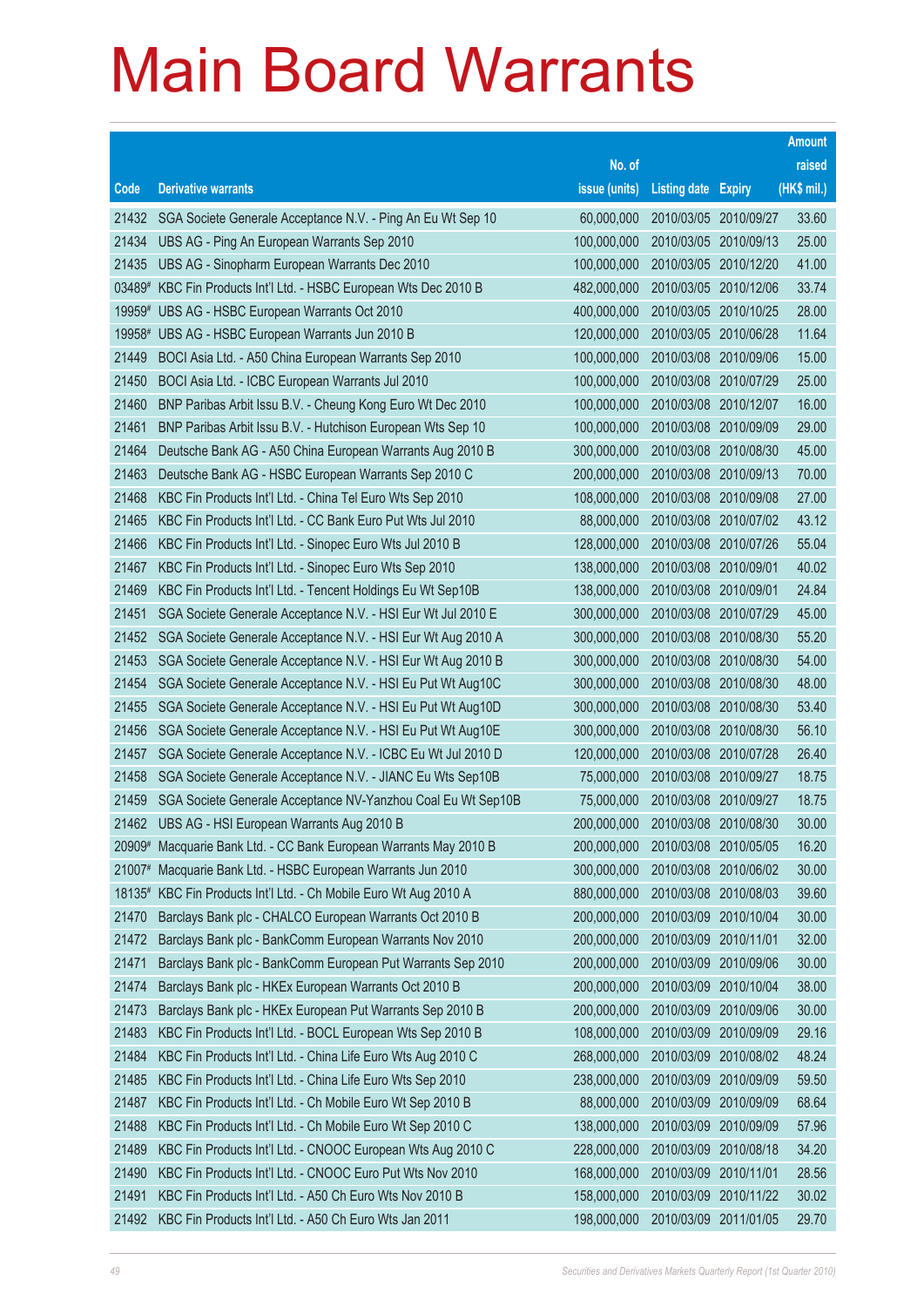|        |                                                               |               |                       |                       | <b>Amount</b> |
|--------|---------------------------------------------------------------|---------------|-----------------------|-----------------------|---------------|
|        |                                                               | No. of        |                       |                       | raised        |
| Code   | <b>Derivative warrants</b>                                    | issue (units) | Listing date Expiry   |                       | (HK\$ mil.)   |
| 21493  | KBC Fin Products Int'l Ltd. - A50 Ch European Put Wts Aug10D  | 100,000,000   | 2010/03/09            | 2010/08/23            | 20.00         |
| 21475  | Macquarie Bank Ltd. - C Transmission European Warrants Oct10  | 200,000,000   | 2010/03/09 2010/10/11 |                       | 50.20         |
| 21476  | CC Rabobank B.A. - Agile Ppt European Warrants Nov 2010       | 150,000,000   | 2010/03/09            | 2010/11/29            | 37.50         |
| 21477  | CC Rabobank B.A. - BankComm European Warrants Oct 2010        | 80,000,000    |                       | 2010/03/09 2010/10/06 | 39.20         |
| 21480  | CC Rabobank B.A. - A50 China European Put Warrants Oct 2010   | 150,000,000   |                       | 2010/03/09 2010/10/28 | 37.50         |
| 21481  | CC Rabobank B.A. - A50 China European Put Warrants Apr 2011   | 150,000,000   | 2010/03/09            | 2011/04/06            | 37.50         |
| 21482  | CC Rabobank B.A. - HSI European Warrants Jul 2010 B           | 200,000,000   | 2010/03/09            | 2010/07/29            | 30.00         |
| 21486  | CC Rabobank B.A. - HSI European Put Warrants Jul 2010 D       | 200,000,000   | 2010/03/09            | 2010/07/29            | 42.00         |
| 21478  | CC Rabobank B.A. - ICBC European Warrants Mar 2011            | 100,000,000   |                       | 2010/03/09 2011/03/30 | 30.00         |
| 21479  | CC Rabobank B.A. - Ping An European Warrants Sep 2010         | 80,000,000    |                       | 2010/03/09 2010/09/20 | 39.20         |
| 18325# | Merrill Lynch Int'l & Co. C.V. - HSBC Euro Wts Oct 2010       | 200,000,000   | 2010/03/09            | 2010/10/25            | 13.80         |
| 18581# | Merrill Lynch Int'l & Co. C.V. - HSBC Euro Wts Nov 2010 A     | 400,000,000   |                       | 2010/03/09 2010/11/29 | 16.40         |
|        | 18884# UBS AG - China Mobile European Warrants Nov 2010       | 300,000,000   |                       | 2010/03/09 2010/11/29 | 11.40         |
| 21508  | Citigroup Global Mkt H Inc. - Agile Ppt European Wts Dec 10   | 160,000,000   |                       | 2010/03/10 2010/12/30 | 40.00         |
| 21509  | Citigroup Global Mkt H Inc. - Ch Overseas Euro Wts Dec 2010   | 160,000,000   | 2010/03/10 2010/12/30 |                       | 40.00         |
| 21512  | Citigroup Global Mkt H Inc. - CC Bank Euro Put Wts Nov 2010   | 267,000,000   |                       | 2010/03/10 2010/11/02 | 40.05         |
| 21513  | Citigroup Global Mkt H Inc. - A50 China Eur Put Wts Dec 2010  | 160,000,000   |                       | 2010/03/10 2010/12/30 | 40.00         |
| 21510  | Citigroup Global Mkt H Inc. - ICBC European Wts Oct 2010      | 160,000,000   |                       | 2010/03/10 2010/10/25 | 40.00         |
| 21511  | Citigroup Global Mkt H Inc. - Poly HK Inv Euro Wts Dec10      | 160,000,000   |                       | 2010/03/10 2010/12/30 | 40.00         |
| 21514  | KBC Fin Products Int'l Ltd. - BOCL Euro Put Wts Aug 2010      | 100,000,000   |                       | 2010/03/10 2010/08/03 | 38.00         |
| 21515  | KBC Fin Products Int'l Ltd. - BYD European Warrants Oct 2010  | 128,000,000   |                       | 2010/03/10 2010/10/05 | 19.20         |
| 21516  | KBC Fin Products Int'l Ltd. - BYD European Warrants Nov 2010  | 128,000,000   |                       | 2010/03/10 2010/11/15 | 19.20         |
| 21517  | KBC Fin Products Int'l Ltd. - BYD European Warrants Dec 2010  | 118,000,000   | 2010/03/10 2010/12/01 |                       | 29.50         |
| 21518  | Macquarie Bank Ltd. - ICBC European Warrants Oct 2010         | 200,000,000   |                       | 2010/03/10 2010/10/05 | 50.40         |
| 21496  | Merrill Lynch Int'l & Co. C.V. - Hutchison Euro Wts Jun 2010  | 100,000,000   | 2010/03/10 2010/06/24 |                       | 24.90         |
| 21494  | RB of Scotland N.V. - HSI European Warrants Jun 2010          | 400,000,000   | 2010/03/10 2010/06/29 |                       | 60.00         |
| 21495  | RB of Scotland N.V. - HSI European Warrants Jul 2010          | 400,000,000   | 2010/03/10 2010/07/29 |                       | 60.00         |
| 21498  | RB of Scotland N.V. - HSI European Put Warrants Jun 2010 B    | 400,000,000   | 2010/03/10 2010/06/29 |                       | 67.20         |
| 21497  | SGA Societe Generale Acceptance N.V. - Ch Mob Eu Wt Jul 10B   | 100,000,000   | 2010/03/10 2010/07/12 |                       | 21.00         |
| 21499  | SGA Societe Generale Acceptance N.V. - CP&CC Eur Wt Jul 10D   | 100,000,000   | 2010/03/10 2010/07/26 |                       | 40.00         |
| 21500  | SGA Societe Generale Acceptance N.V. - CP&CC Eur Wt Aug 10D   | 100,000,000   | 2010/03/10 2010/08/30 |                       | 63.00         |
| 21501  | SGA Societe Generale Acceptance N.V. - CP&CC Eur Wt Oct 2010  | 100,000,000   | 2010/03/10            | 2010/10/11            | 47.00         |
| 21504  | SGA Societe Generale Acceptance N.V. - A50 Ch Eu Wt Aug 10B   | 300,000,000   | 2010/03/10            | 2010/08/02            | 49.50         |
| 21505  | SGA Societe Generale Acceptance N.V. - A50 Ch Eu Wt Sep 2010  | 300,000,000   | 2010/03/10            | 2010/09/06            | 45.00         |
| 21503  | SGA Societe Generale Acceptance N.V. - HKEx Eu Wt Oct 2010    | 300,000,000   | 2010/03/10 2010/10/18 |                       | 45.00         |
| 21502  | SGA Societe Generale Acceptance N.V. - HKEx Eu Wt Aug 2010 C  | 300,000,000   | 2010/03/10            | 2010/08/02            | 45.00         |
| 21506  | UBS AG - BOCL European Warrants Aug 2010                      | 100,000,000   | 2010/03/10            | 2010/08/02            | 15.00         |
| 21507  | UBS AG - China EB Ltd European Warrants Oct 2010              | 100,000,000   | 2010/03/10            | 2010/10/11            | 25.00         |
| 17446# | Merrill Lynch Int'l & Co. C.V. - Ch Mobile Eur Wt Oct 2010 A  | 600,000,000   | 2010/03/10 2010/10/11 |                       | 13.20         |
| 19940# | Merrill Lynch Int'l & Co. C.V. - HSI European Warrants May10E | 500,000,000   | 2010/03/10            | 2010/05/28            | 16.50         |
| 21525  | BNP Paribas Arbit Issu B.V. - BOCL European Wts Nov 2010 B    | 200,000,000   | 2010/03/11            | 2010/11/01            | 106.00        |
| 21524  | Deutsche Bank AG - HSBC European Put Warrants Jun 2010 F      | 200,000,000   | 2010/03/11            | 2010/06/28            | 98.00         |
| 21519  | CC Rabobank B.A. - China Coal European Warrants Dec 2010      | 150,000,000   | 2010/03/11            | 2010/12/30            | 37.50         |
| 21520  | CC Rabobank B.A. - C Transmission European Warrants Sep 2010  | 100,000,000   | 2010/03/11            | 2010/09/29            | 25.00         |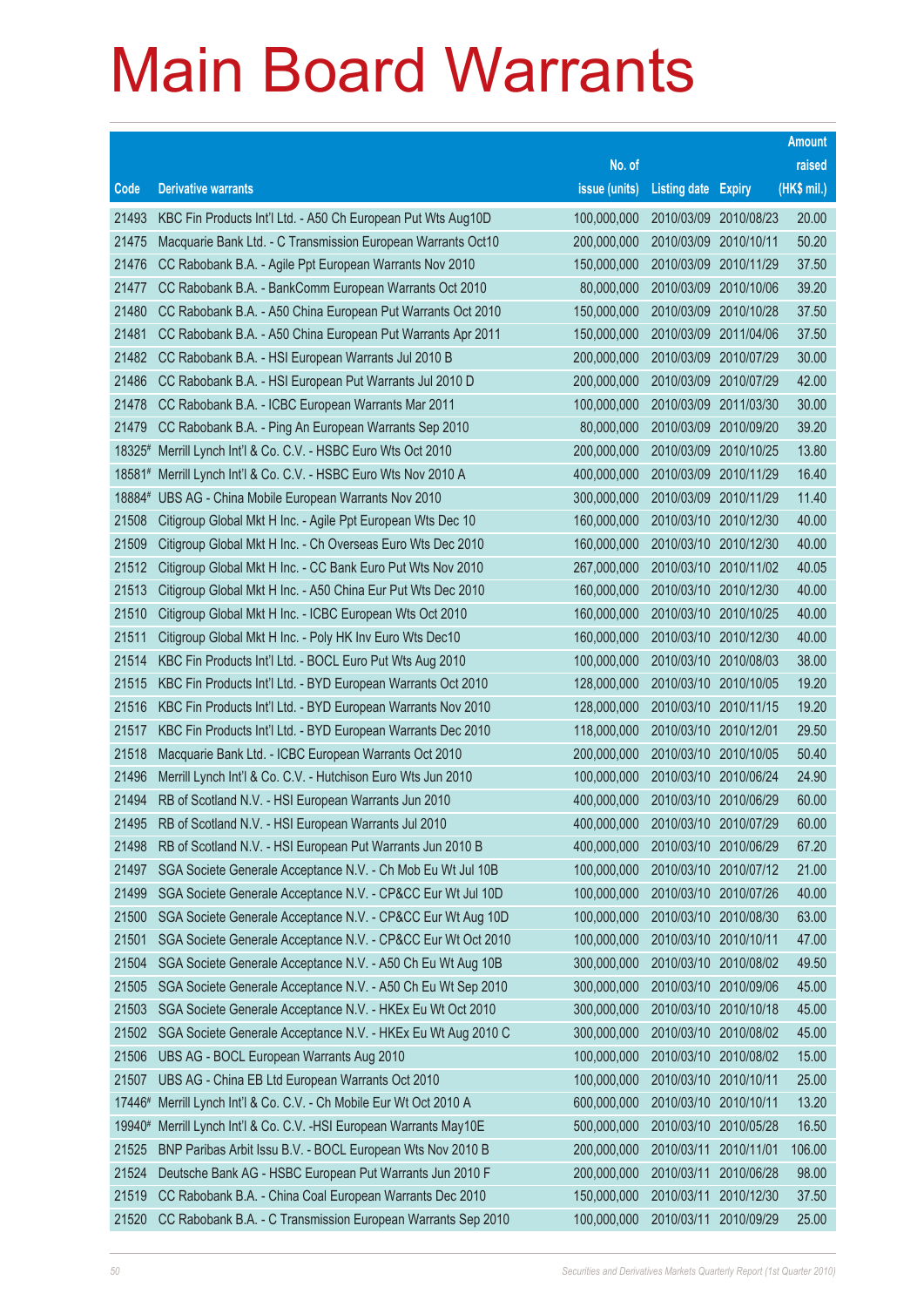|                |                                                                                                           |                            |                                                |            | <b>Amount</b>   |
|----------------|-----------------------------------------------------------------------------------------------------------|----------------------------|------------------------------------------------|------------|-----------------|
|                |                                                                                                           | No. of                     |                                                |            | raised          |
| Code           | <b>Derivative warrants</b>                                                                                | issue (units)              | <b>Listing date Expiry</b>                     |            | (HK\$ mil.)     |
| 21522          | CC Rabobank B.A. - Minsheng Bank European Warrants Mar 2011                                               | 200,000,000                | 2010/03/11                                     | 2011/03/23 | 30.00           |
| 21521          | CC Rabobank B.A. - Chi Res Land European Warrants Oct 2010                                                | 100,000,000                | 2010/03/11                                     | 2010/10/28 | 25.00           |
| 21523          | CC Rabobank B.A. - MTRC European Warrants Sep 2010                                                        | 100,000,000                | 2010/03/11                                     | 2010/09/29 | 25.00           |
| 19773#         | SGA Societe Generale Acceptance N.V. - Ch Mob Eu Wt Jun 10C                                               | 140,000,000                | 2010/03/11                                     | 2010/06/14 | 30.66           |
|                | 18883# UBS AG - China Mobile European Warrants Aug 2010 A                                                 | 300,000,000                | 2010/03/11                                     | 2010/08/02 | 12.90           |
| 21533          | Deutsche Bank AG - BOCL European Warrants Sep 2010                                                        | 200,000,000                | 2010/03/12 2010/09/13                          |            | 50.00           |
| 21534          | Deutsche Bank AG - China Mobile European Warrants Aug 2010 D                                              | 300,000,000                | 2010/03/12 2010/08/23                          |            | 72.00           |
| 21532          | HK Bank - China Mobile European Warrants Jun 2010                                                         | 160,000,000                | 2010/03/12 2010/06/22                          |            | 24.00           |
| 21531          | HK Bank - C Transmission European Warrants Sep 2010                                                       | 80,000,000                 | 2010/03/12 2010/09/13                          |            | 20.00           |
| 21527          | J P Morgan SP BV - Sinopec Corp European Warrants Sep 2010                                                | 80,000,000                 | 2010/03/12 2010/09/13                          |            | 20.00           |
| 21528          | J P Morgan SP BV - HSBC European Warrants Sep 2010 B                                                      | 100,000,000                | 2010/03/12 2010/09/13                          |            | 25.00           |
| 21529          | J P Morgan SP BV - ICBC European Warrants Sep 2010 B                                                      | 100,000,000                | 2010/03/12 2010/09/13                          |            | 25.00           |
| 21530          | J P Morgan SP BV - PetroChina European Warrants Sep 2010                                                  | 80,000,000                 | 2010/03/12 2010/09/13                          |            | 24.00           |
| 21526          | Macquarie Bank Ltd. - China Mobile European Wts Jun 2010 B                                                | 200,000,000                | 2010/03/12 2010/06/14                          |            | 31.40           |
| 21535          | UBS AG - China Life European Warrants Sep 2010                                                            | 200,000,000                | 2010/03/12 2010/09/13                          |            | 50.00           |
| 21536          | UBS AG - Tencent Holdings European Warrants Aug 2010 B                                                    | 200,000,000                | 2010/03/12 2010/08/25                          |            | 40.00           |
| 21537          | UBS AG - Tencent Holdings European Warrants Aug 2010 C                                                    | 200,000,000                | 2010/03/12 2010/08/31                          |            | 30.00           |
| 19115#         | BNP Paribas Arbit Issu B.V. - China Life Euro Wts Jul 2010 A                                              | 300,000,000                | 2010/03/12 2010/07/05                          |            | 64.80           |
|                | 19761# Deutsche Bank AG - China Life European Warrants May 2010 C                                         | 400,000,000                | 2010/03/12 2010/05/03                          |            | 60.00           |
| 20202#         | CC Rabobank B.A. - KECL European Warrants Nov 2010                                                        | 150,000,000                | 2010/03/12 2010/11/12                          |            | 13.65           |
| 21541          | Credit Suisse AG - China Mobile European Warrants Jul 2010                                                | 200,000,000                | 2010/03/15 2010/07/19                          |            | 30.00           |
| 21540          | Credit Suisse AG - CC Bank European Warrants Jul 2010 B                                                   | 200,000,000                | 2010/03/15 2010/07/26                          |            | 30.00           |
| 21542          | Credit Suisse AG - HSBC European Wts Jul 2010                                                             | 200,000,000                | 2010/03/15                                     | 2010/07/26 | 30.00           |
| 21551          | Deutsche Bank AG - CNOOC European Warrants Nov 2010                                                       | 200,000,000                | 2010/03/15 2010/11/15<br>2010/03/15 2010/08/23 |            | 36.00<br>158.00 |
| 21552<br>21554 | Deutsche Bank AG - HSBC European Warrants Aug 2010<br>Deutsche Bank AG - HSI European Warrants Aug 2010 H | 200,000,000<br>300,000,000 | 2010/03/15 2010/08/30                          |            | 45.00           |
| 21555          | Deutsche Bank AG - HSI European Put Warrants Jul 2010 F                                                   | 300,000,000                | 2010/03/15                                     | 2010/07/29 | 60.00           |
| 21553          | Deutsche Bank AG - PetroChina European Warrants Aug 2010 B                                                | 200,000,000                | 2010/03/15 2010/08/02                          |            | 30.00           |
| 21538          | J P Morgan SP BV - CM Bank European Warrants Sep 2010 A                                                   | 200,000,000                | 2010/03/15 2010/09/15                          |            | 50.60           |
| 21539          | J P Morgan SP BV - JX Copper European Warrants Sep 2010                                                   | 180,000,000                | 2010/03/15                                     | 2010/09/15 | 45.54           |
| 21547          | KBC Fin Products Int'l Ltd. - HSI Euro Put Wts Jul 2010                                                   | 200,000,000                | 2010/03/15                                     | 2010/07/29 | 46.00           |
| 21546          | KBC Fin Products Int'l Ltd. - HSI European Wts Aug 2010 C                                                 | 200,000,000                | 2010/03/15                                     | 2010/08/30 | 50.00           |
| 21543          | KBC Fin Products Int'l Ltd. - HSI European Wts Sep 2010 A                                                 | 200,000,000                | 2010/03/15                                     | 2010/09/29 | 50.00           |
| 21544          | KBC Fin Products Int'l Ltd. - HSI European Wts Sep 2010 B                                                 | 200,000,000                | 2010/03/15                                     | 2010/09/29 | 50.00           |
| 21545          | KBC Fin Products Int'l Ltd. - HSI European Wts Sep 2010 C                                                 | 200,000,000                | 2010/03/15                                     | 2010/09/29 | 50.00           |
| 21549          | KBC Fin Products Int'l Ltd. - HSI Euro Put Wts Sep 2010 D                                                 | 200,000,000                | 2010/03/15                                     | 2010/09/29 | 50.00           |
| 21550          | KBC Fin Products Int'l Ltd. - HSI Euro Put Wts Sep 2010 E                                                 | 200,000,000                | 2010/03/15                                     | 2010/09/29 | 50.00           |
| 21548          | RB of Scotland N.V. - Tencent Holdings European Wts Aug 10B                                               | 250,000,000                | 2010/03/15                                     | 2010/08/16 | 37.50           |
| 14748#         | Merrill Lynch Int'l & Co. C.V. - Ping An Euro Wts Jun 2010                                                | 200,000,000                | 2010/03/15 2010/06/23                          |            | 23.40           |
| 21560          | Barclays Bank plc - Minsheng Bank European Warrants Mar 2011                                              | 150,000,000                | 2010/03/16                                     | 2011/03/28 | 22.50           |
| 21561          | Barclays Bank plc - CNBM European Warrants Oct 2010                                                       | 150,000,000                | 2010/03/16 2010/10/11                          |            | 37.50           |
| 21562          | Barclays Bank plc - R&F Ppt European Warrants Oct 2010                                                    | 150,000,000                | 2010/03/16 2010/10/25                          |            | 37.50           |
| 21564          | Barclays Bank plc - Sinopharm European Warrants Aug 2010                                                  | 150,000,000                | 2010/03/16 2010/08/09                          |            | 69.00           |
| 21563          | Barclays Bank plc -Sino-Ocean Land European Warrants May2011                                              | 150,000,000                | 2010/03/16 2011/05/30                          |            | 37.50           |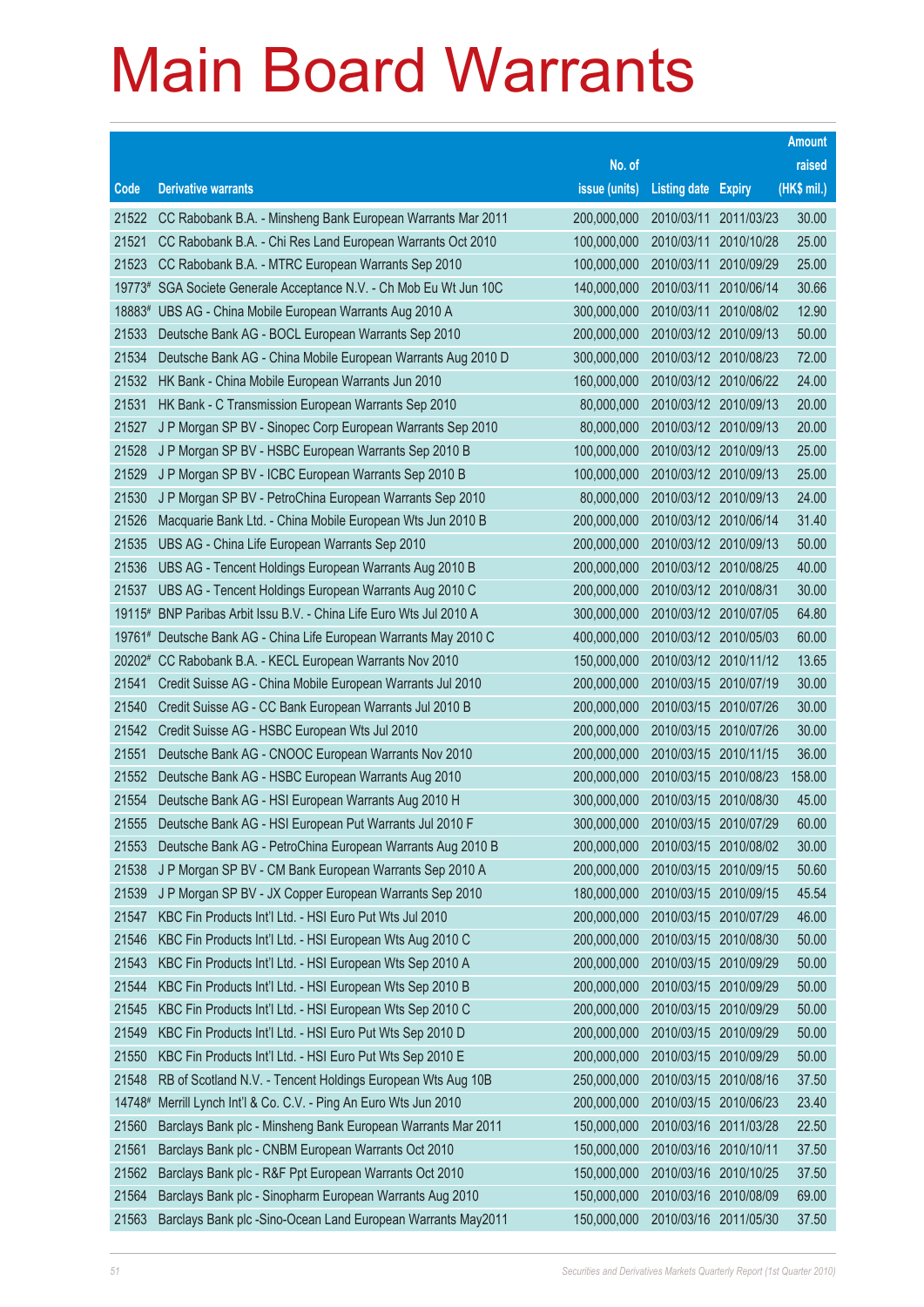|        |                                                              |               |                            |            | <b>Amount</b> |
|--------|--------------------------------------------------------------|---------------|----------------------------|------------|---------------|
|        |                                                              | No. of        |                            |            | raised        |
| Code   | <b>Derivative warrants</b>                                   | issue (units) | <b>Listing date Expiry</b> |            | (HK\$ mil.)   |
| 21575  | BNP Paribas Arbit Issu B.V. - China Life Euro Wts Oct 2010 B | 200,000,000   | 2010/03/16 2010/10/06      |            | 60.00         |
| 21567  | Deutsche Bank AG - HSI European Warrants Sep 2010 A          | 300,000,000   | 2010/03/16 2010/09/29      |            | 75.00         |
| 21556  | HK Bank - China Shenhua European Warrants Aug 2010 B         | 160,000,000   | 2010/03/16 2010/08/16      |            | 24.00         |
| 21572  | KBC Fin Products Int'l Ltd. - CC Bank Euro Wts Sep 2010      | 128,000,000   | 2010/03/16 2010/09/16      |            | 38.40         |
| 21573  | KBC Fin Products Int'l Ltd. - HKEx European Warrants Oct2010 | 138,000,000   | 2010/03/16 2010/10/15      |            | 20.70         |
| 21574  | KBC Fin Products Int'l Ltd. - ICBC European Wts Aug 2010     | 128,000,000   | 2010/03/16 2010/08/03      |            | 19.20         |
| 21557  | Macquarie Bank Ltd. - Angang Steel European Wts Oct 2010     | 200,000,000   | 2010/03/16                 | 2010/10/05 | 50.20         |
| 21558  | Macquarie Bank Ltd. - China Shenhua European Wts Oct 2010    | 200,000,000   | 2010/03/16 2010/10/05      |            | 77.20         |
| 21559  | Macquarie Bank Ltd. - Denway Motors European Wts Oct 2010    | 200,000,000   | 2010/03/16 2010/10/05      |            | 98.60         |
| 21565  | Macquarie Bank Ltd. - Gome European Warrants Sep 2010        | 88,000,000    | 2010/03/16 2010/09/16      |            | 22.62         |
| 21566  | Macquarie Bank Ltd. - Sh Ind H European Warrants Sep 2010    | 200,000,000   | 2010/03/16 2010/09/16      |            | 54.60         |
| 21568  | UBS AG - China Mobile European Warrants Aug 2010 B           | 100,000,000   | 2010/03/16 2010/08/23      |            | 31.50         |
| 21569  | UBS AG - China Mobile European Warrants Aug 2010 C           | 100,000,000   | 2010/03/16 2010/08/30      |            | 15.00         |
| 21570  | UBS AG - HSBC European Warrants Sep 2010 D                   | 100,000,000   | 2010/03/16 2010/09/27      |            | 15.00         |
| 21571  | UBS AG - HSI European Put Warrants Jun 2010 F                | 200,000,000   | 2010/03/16 2010/06/29      |            | 30.00         |
| 21584  | J P Morgan SP BV - BEA European Warrants Sep 2010            | 100,000,000   | 2010/03/17 2010/09/29      |            | 25.00         |
| 21585  | J P Morgan SP BV - BOC HK European Warrants Dec 2010         | 150,000,000   | 2010/03/17 2010/12/30      |            | 37.50         |
| 21587  | J P Morgan SP BV - China Tel European Warrants Nov 2010      | 100,000,000   | 2010/03/17 2010/11/29      |            | 25.00         |
| 21588  | J P Morgan SP BV - China Unicom European Warrants Jun 2011   | 200,000,000   | 2010/03/17 2011/06/07      |            | 50.00         |
| 21586  | J P Morgan SP BV - CM Bank European Warrants Sep 2010 B      | 150,000,000   | 2010/03/17 2010/09/17      |            | 46.05         |
| 21589  | J P Morgan SP BV - HKEx European Warrants Oct 2010           | 300,000,000   | 2010/03/17 2010/10/14      |            | 45.00         |
| 21591  | J P Morgan SP BV - Nine Dragons European Warrants Dec 2010   | 100,000,000   | 2010/03/17 2010/12/30      |            | 25.00         |
| 21590  | J P Morgan SP BV - New World Dev European Warrants Oct 2010  | 100,000,000   | 2010/03/17 2010/10/25      |            | 25.00         |
| 21592  | J P Morgan SP BV - Ping An European Warrants Apr 2012        | 300,000,000   | 2010/03/17 2012/04/10      |            | 75.00         |
| 21595  | CC Rabobank B.A. - Poly HK Inv European Warrants Nov 2010    | 200,000,000   | 2010/03/17 2010/11/29      |            | 50.00         |
| 21594  | CC Rabobank B.A. - Parkson Group European Warrants Sep 2010  | 120,000,000   | 2010/03/17 2010/09/29      |            | 30.00         |
| 21593  | CC Rabobank B.A. - Yurun Food European Warrants Oct 2010     | 120,000,000   | 2010/03/17 2010/10/28      |            | 43.20         |
| 21578  | SGA Societe Generale Acceptance N.V. - CNBM Euro Wts Oct10   | 100,000,000   | 2010/03/17 2010/10/11      |            | 25.00         |
| 21576  | SGA Societe Generale Acceptance N.V. - HSI Eur Wt Sep 2010 A | 300,000,000   | 2010/03/17                 | 2010/09/29 | 88.50         |
| 21577  | SGA Societe Generale Acceptance N.V. - HSI Eur Wt Sep 2010 B | 300,000,000   | 2010/03/17 2010/09/29      |            | 75.00         |
| 21580  | SGA Societe Generale Acceptance N.V. - HSI Eu Put Wt Sep 10C | 300,000,000   | 2010/03/17                 | 2010/09/29 | 87.00         |
| 21581  | SGA Societe Generale Acceptance N.V. - HSI Eu Put Wt Sep 10D | 300,000,000   | 2010/03/17                 | 2010/09/29 | 105.00        |
| 21582  | SGA Societe Generale Acceptance N.V. - HSI Eu Put Wt Sep 10E | 300,000,000   | 2010/03/17                 | 2010/09/29 | 124.50        |
| 21583  | SGA Societe Generale Acceptance N.V. - HSI Eu Put Wt Sep 10F | 300,000,000   | 2010/03/17                 | 2010/09/29 | 147.00        |
| 21579  | SGA Societe Generale Acceptance N.V-Nine Dragons Eu Wt Nov10 | 100,000,000   | 2010/03/17 2010/11/22      |            | 25.00         |
| 19266# | CC Rabobank B.A. - Ch Mobile European Warrants May 2010      | 150,000,000   | 2010/03/17                 | 2010/05/28 | 11.55         |
| 21620  | Barclays Bank plc - CC Bank European Warrants Jul 2010 B     | 200,000,000   | 2010/03/18 2010/07/19      |            | 46.00         |
| 21624  | Barclays Bank plc - CITBK European Warrants Nov 2011         | 200,000,000   | 2010/03/18                 | 2011/11/21 | 30.00         |
| 21621  | Barclays Bank plc - China Life European Warrants Jul 2010 C  | 200,000,000   | 2010/03/18                 | 2010/07/19 | 42.00         |
| 21622  | Barclays Bank plc - China Life European Warrants Aug 2010 B  | 200,000,000   | 2010/03/18                 | 2010/08/23 | 44.00         |
| 21631  | Barclays Bank plc - China Life European Put Wts Jul 2010     | 200,000,000   | 2010/03/18                 | 2010/07/05 | 30.00         |
| 21632  | Barclays Bank plc - CM Bank European Put Warrants Oct 2010   | 150,000,000   | 2010/03/18                 | 2010/10/04 | 37.50         |
| 21623  | Barclays Bank plc - China Mobile European Wts Jul 2010 C     | 200,000,000   | 2010/03/18 2010/07/05      |            | 40.00         |
| 21625  | Barclays Bank plc - HSBC European Warrants Jul 2010 D        | 150,000,000   | 2010/03/18 2010/07/26      |            | 43.50         |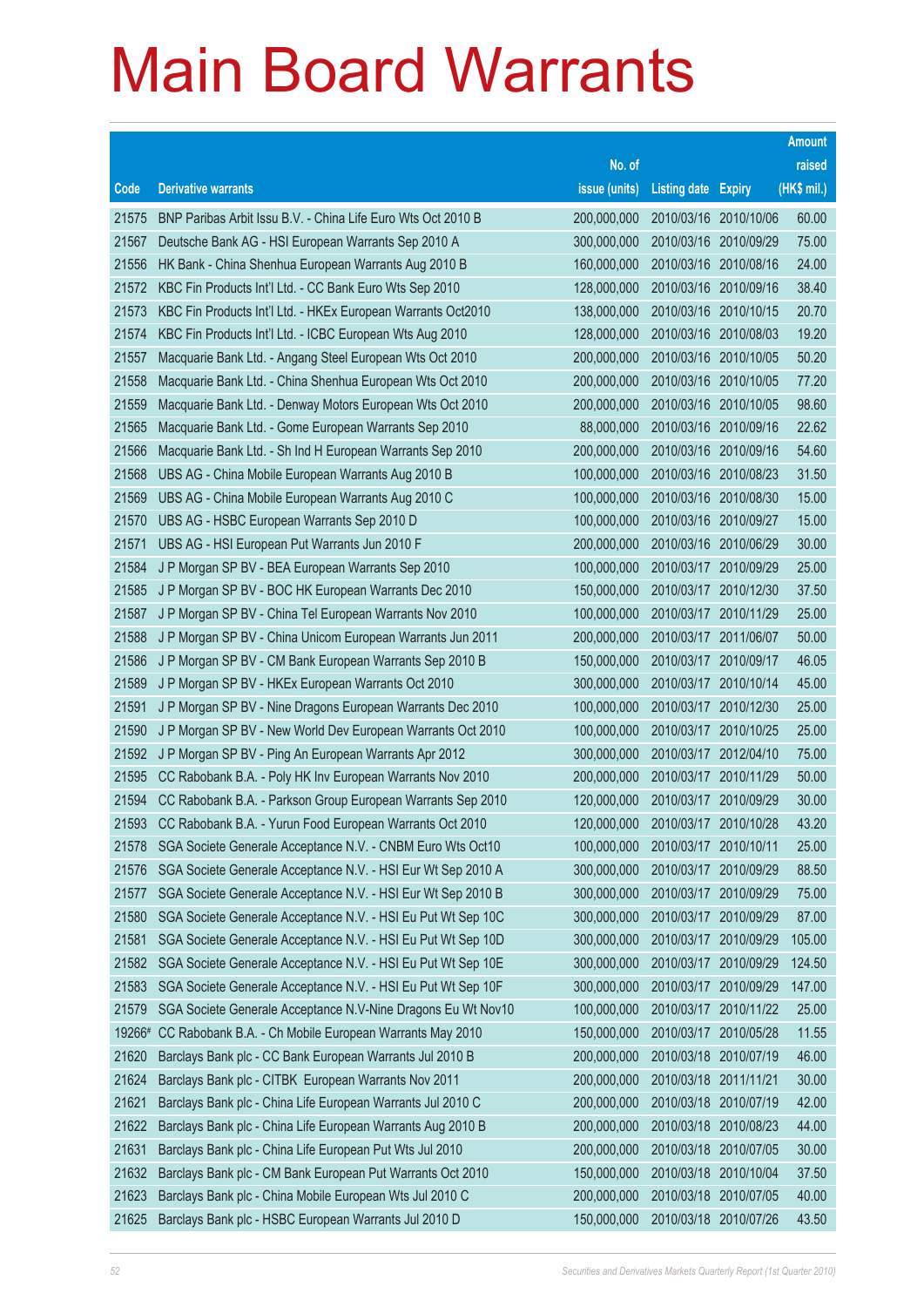|        |                                                              |               |                       | <b>Amount</b> |
|--------|--------------------------------------------------------------|---------------|-----------------------|---------------|
|        |                                                              | No. of        |                       | raised        |
| Code   | <b>Derivative warrants</b>                                   | issue (units) | Listing date Expiry   | (HK\$ mil.)   |
| 21634  | Barclays Bank plc - HSI European Put Warrants Sep 2010       | 200,000,000   | 2010/03/18 2010/09/29 | 50.00         |
| 21628  | Barclays Bank plc - HSI European Warrants Aug 2010 E         | 200,000,000   | 2010/03/18 2010/08/30 | 36.00         |
| 21629  | Barclays Bank plc - HSI European Warrants Sep 2010 A         | 200,000,000   | 2010/03/18 2010/09/29 | 50.00         |
| 21630  | Barclays Bank plc - HSI European Warrants Sep 2010 B         | 200,000,000   | 2010/03/18 2010/09/29 | 50.00         |
| 21633  | Barclays Bank plc - HSI European Put Warrants Jun 2010 J     | 200,000,000   | 2010/03/18 2010/06/29 | 34.00         |
| 21626  | Barclays Bank plc - ICBC European Warrants Jul 2010 C        | 200,000,000   | 2010/03/18 2010/07/12 | 46.00         |
| 21627  | Barclays Bank plc - PetroChina European Warrants Nov 2010    | 200,000,000   | 2010/03/18 2010/11/15 | 30.00         |
| 21612  | BOCI Asia Ltd. - China Life European Put Warrants Sep 2010   | 100,000,000   | 2010/03/18 2010/09/22 | 25.00         |
| 21611  | BOCI Asia Ltd. - MCC European Warrants Sep 2010              | 100,000,000   | 2010/03/18 2010/09/22 | 50.00         |
| 21641  | Credit Suisse AG - HSI European Warrants Jun 2010            | 100,000,000   | 2010/03/18 2010/06/29 | 15.00         |
| 21642  | Credit Suisse AG - HSI European Warrants Aug 2010 B          | 100,000,000   | 2010/03/18 2010/08/30 | 15.00         |
| 21645  | Credit Suisse AG - HSI European Put Warrants Jun 2010 B      | 100,000,000   | 2010/03/18 2010/06/29 | 15.00         |
| 21646  | Credit Suisse AG - HSI European Put Warrants Jun 2010 C      | 100,000,000   | 2010/03/18 2010/06/29 | 20.00         |
| 21613  | HK Bank - China Life European Warrants Sep 2010 B            | 200,000,000   | 2010/03/18 2010/09/28 | 50.00         |
| 21614  | HK Bank - China Life European Put Warrants Jun 2010          | 100,000,000   | 2010/03/18 2010/06/30 | 15.00         |
| 21640  | Macquarie Bank Ltd. - HSI European Put Warrants Jul 2010 F   | 400,000,000   | 2010/03/18 2010/07/29 | 92.80         |
| 21600  | Nomura Int'l plc - Agile Ppt European Warrants Sep 2010      | 100,000,000   | 2010/03/18 2010/09/30 | 25.00         |
| 21601  | Nomura Int'l plc - Agile Ppt European Warrants Dec 2010      | 100,000,000   | 2010/03/18 2010/12/31 | 25.10         |
| 21604  | Nomura Int'l plc - BOCL European Warrants Jul 2010           | 200,000,000   | 2010/03/18 2010/07/26 | 38.80         |
| 21605  | Nomura Int'l plc - BOCL European Warrants Sep 2010           | 200,000,000   | 2010/03/18 2010/09/30 | 50.20         |
| 21602  | Nomura Int'l plc - GCL-Poly Energy European Warrants Aug 10  | 100,000,000   | 2010/03/18 2010/08/09 | 15.10         |
| 21603  | Nomura Int'l plc - GCL-Poly Energy European Warrants Dec 10  | 100,000,000   | 2010/03/18 2010/12/31 | 26.10         |
| 21596  | Nomura Int'l plc - HSBC European Warrants Aug 2010           | 100,000,000   | 2010/03/18 2010/08/31 | 15.00         |
| 21597  | Nomura Int'l plc - HSBC European Warrants Dec 2011           | 200,000,000   | 2010/03/18 2011/12/19 | 30.00         |
| 21607  | Nomura Int'l plc - HSI European Warrants Aug 2010            | 200,000,000   | 2010/03/18 2010/08/30 | 35.00         |
| 21608  | Nomura Int'l plc - HSI European Warrants Sep 2010            | 200,000,000   | 2010/03/18 2010/09/29 | 50.00         |
| 21610  | Nomura Int'l plc - HSI European Put Warrants Aug 2010        | 200,000,000   | 2010/03/18 2010/08/30 | 34.00         |
| 21606  | Nomura Int'l plc - HSI European Warrants Jul 2010 C          | 200,000,000   | 2010/03/18 2010/07/29 | 30.00         |
| 21609  | Nomura Int'l plc - HSI European Put Warrants Jul 2010 D      | 200,000,000   | 2010/03/18 2010/07/29 | 36.00         |
| 21598  | Nomura Int'l plc - PetroChina European Warrants Oct 2010     | 200,000,000   | 2010/03/18 2010/10/11 | 30.00         |
| 21599  | Nomura Int'l plc - PetroChina European Warrants Dec 2010     | 200,000,000   | 2010/03/18 2010/12/31 | 30.60         |
| 21635  | CC Rabobank B.A. - China Shenhua European Warrants Oct 2010  | 100,000,000   | 2010/03/18 2010/10/28 | 25.00         |
| 21639  | CC Rabobank B.A. - A50 China European Put Warrants Jan 2011  | 180,000,000   | 2010/03/18 2011/01/24 | 27.00         |
| 21636  | CC Rabobank B.A. - HSBC European Warrants Mar 2011           | 150,000,000   | 2010/03/18 2011/03/16 | 42.00         |
| 21637  | CC Rabobank B.A. - HSBC European Put Warrants Sep 2010       | 100,000,000   | 2010/03/18 2010/09/29 | 45.00         |
| 21638  | CC Rabobank B.A. - Skyworth Digital European Warrants Jan 11 | 180,000,000   | 2010/03/18 2011/01/28 | 45.00         |
| 21643  | UBS AG - BYD European Warrants Sep 2010                      | 100,000,000   | 2010/03/18 2010/09/22 | 15.00         |
| 21616  | UBS AG - CC Bank European Warrants Sep 2010 B                | 100,000,000   | 2010/03/18 2010/09/20 | 29.00         |
| 21617  | UBS AG - Sinopec Corp European Warrants Aug 2010             | 100,000,000   | 2010/03/18 2010/08/30 | 15.00         |
| 21615  | UBS AG - HSI European Warrants Sep 2010                      | 200,000,000   | 2010/03/18 2010/09/29 | 50.00         |
| 21619  | UBS AG - HSI European Put Warrants Sep 2010 A                | 200,000,000   | 2010/03/18 2010/09/29 | 50.00         |
| 21618  | UBS AG - ICBC European Warrants Sep 2010 C                   | 100,000,000   | 2010/03/18 2010/09/20 | 25.00         |
| 18807# | BNP Paribas Arbit Issu B.V. - Cheung Kong European Wts Jun10 | 240,000,000   | 2010/03/18 2010/06/22 | 10.32         |
| 21650  | Bank of China (HK) Ltd. - China Life European Wts Sep 2010 A | 115,000,000   | 2010/03/19 2010/09/30 | 58.88         |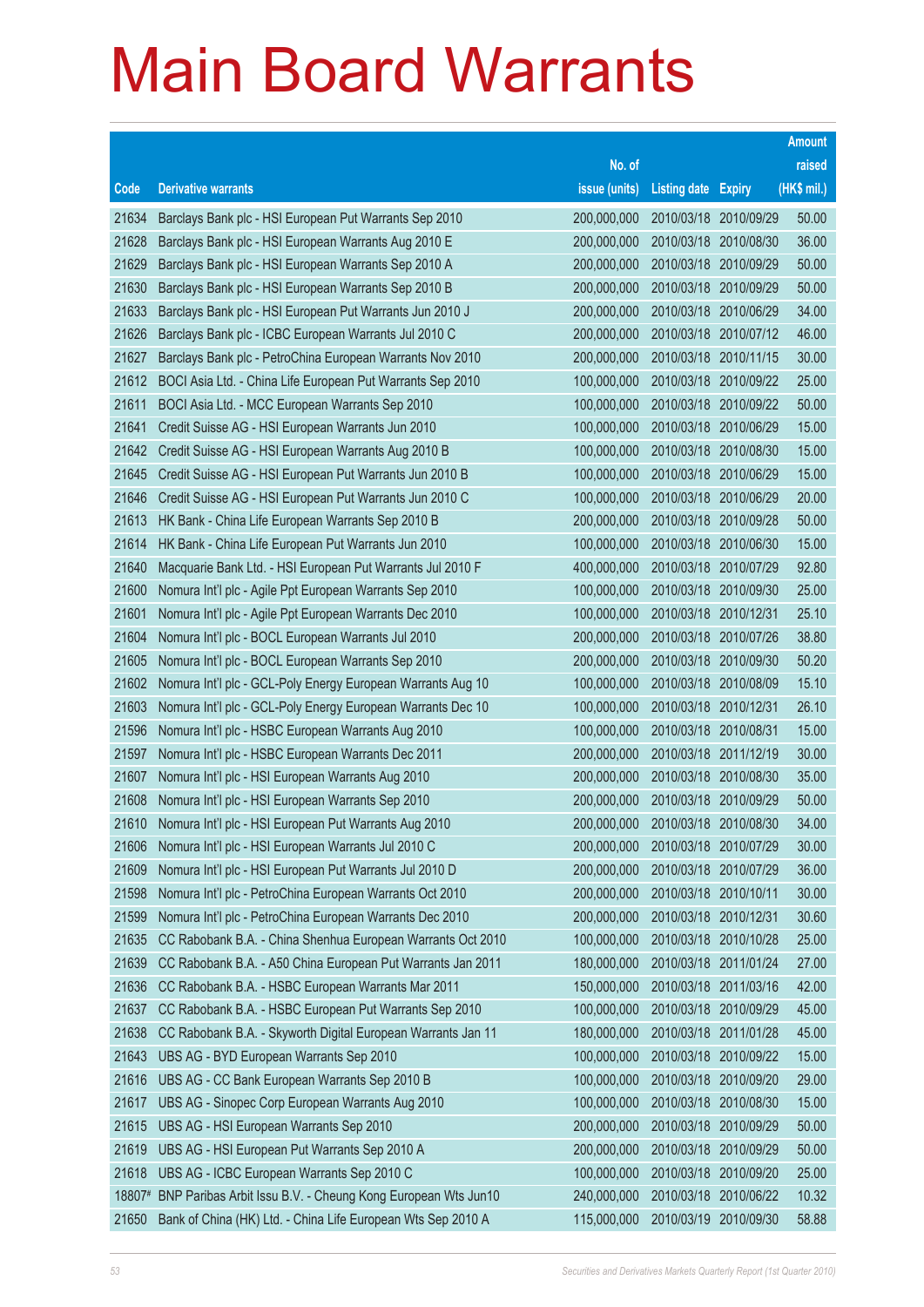|                |                                                                                                                              |                            |                                                |            | <b>Amount</b>  |
|----------------|------------------------------------------------------------------------------------------------------------------------------|----------------------------|------------------------------------------------|------------|----------------|
|                |                                                                                                                              | No. of                     |                                                |            | raised         |
| Code           | <b>Derivative warrants</b>                                                                                                   | issue (units)              | <b>Listing date Expiry</b>                     |            | (HK\$ mil.)    |
| 21651          | Bank of China (HK) Ltd. - China Life European Wts Sep 2010 B                                                                 | 220,000,000                | 2010/03/19 2010/09/30                          |            | 58.74          |
| 21652          | Bank of China (HK) Ltd. - HSBC European Warrants Sep 2010 A                                                                  | 62,000,000                 | 2010/03/19 2010/09/30                          |            | 59.33          |
| 21653          | Bank of China (HK) Ltd. - HSBC European Warrants Sep 2010 B                                                                  | 118,000,000                | 2010/03/19                                     | 2010/09/30 | 59.12          |
| 21654          | Citigroup Global Mkt H Inc. - Alibaba European Warrants Jan11                                                                | 160,000,000                | 2010/03/19 2011/01/10                          |            | 40.00          |
| 21655          | Citigroup Global Mkt H Inc. - Sinopec Corp Euro Wts Oct 2010                                                                 | 160,000,000                | 2010/03/19 2010/10/28                          |            | 40.00          |
| 21656          | Citigroup Global Mkt H Inc. - GCL-Poly Energy Euro Wt Feb11                                                                  | 160,000,000                | 2010/03/19 2011/02/11                          |            | 40.00          |
| 21657          | Citigroup Global Mkt H Inc. - HKEx European Wts Oct 2010                                                                     | 267,000,000                | 2010/03/19                                     | 2010/10/05 | 40.05          |
| 21658          | Citigroup Global Mkt H Inc. - HSBC European Put Wts Sep 2010                                                                 | 143,000,000                | 2010/03/19 2010/09/27                          |            | 40.04          |
| 21659          | Citigroup Global Mkt H Inc. - Li & Fung European Wts Jan 11                                                                  | 53,000,000                 | 2010/03/19 2011/01/24                          |            | 39.75          |
| 21661          | Citigroup Global Mkt H Inc. - Nine Dragons Euro Wts Jan 2011                                                                 | 160,000,000                | 2010/03/19 2011/01/24                          |            | 40.00          |
| 21660          | Citigroup Global Mkt H Inc. - New World European Wts Feb 11                                                                  | 160,000,000                | 2010/03/19                                     | 2011/02/14 | 40.00          |
| 21662          | Citigroup Global Mkt H Inc. - Ping An Euro Wts Oct 2010                                                                      | 100,000,000                | 2010/03/19 2010/10/18                          |            | 40.00          |
| 21663          | Citigroup Global Mkt H Inc. - Tencent European Warrants Oct10                                                                | 160,000,000                | 2010/03/19 2010/10/25                          |            | 40.00          |
| 21666          | J P Morgan SP BV - CITIC Pacific Euro Wts Sep 2010                                                                           | 100,000,000                | 2010/03/19 2010/09/29                          |            | 25.20          |
| 21667          | J P Morgan SP BV - Lenovo European Warrants Sep 2010                                                                         | 80,000,000                 | 2010/03/19 2010/09/20                          |            | 42.48          |
| 21647          | Macquarie Bank Ltd. - Agile Ppt European Warrants Nov 2010                                                                   | 200,000,000                | 2010/03/19 2010/11/29                          |            | 50.00          |
| 21648          | Macquarie Bank Ltd. - China Unicom European Wts Jul 2011                                                                     | 300,000,000                | 2010/03/19 2011/07/05                          |            | 75.00          |
| 21649          | Macquarie Bank Ltd. - A50 China European Put Wts Jan 2011                                                                    | 300,000,000                | 2010/03/19 2011/01/28                          |            | 45.30          |
| 21644          | Macquarie Bank Ltd. - HSI European Warrants Aug 2010 F                                                                       | 400,000,000                | 2010/03/19 2010/08/30                          |            | 65.20          |
| 21664          | UBS AG - China Unicom European Warrants Nov 2010                                                                             | 100,000,000                | 2010/03/19 2010/11/29                          |            | 15.00          |
| 21665          | UBS AG - HKEx European Warrants Aug 2010 B                                                                                   | 200,000,000                | 2010/03/19 2010/08/16                          |            | 30.00          |
| 21671          | BNP Paribas Arbit Issu B.V. - CC Bank Euro Wts Oct 2010 B                                                                    | 200,000,000                | 2010/03/22 2010/10/06                          |            | 130.00         |
| 21672<br>21668 | KBC Fin Products Int'l Ltd. - Tencent Holdings Eu Wt Aug10D                                                                  | 128,000,000                | 2010/03/22 2010/08/11<br>2010/03/22 2010/10/05 |            | 19.20<br>82.40 |
| 21669          | Macquarie Bank Ltd. - CITIC Bank European Warrants Oct 2010<br>Macquarie Bank Ltd. - GCL-Poly Energy European Warrants Oct10 | 200,000,000<br>200,000,000 | 2010/03/22 2010/10/25                          |            | 50.80          |
| 21670          | Macquarie Bank Ltd. - Huaneng Power European Wts Oct 2010                                                                    | 200,000,000                | 2010/03/22 2010/10/05                          |            | 51.60          |
|                | 19954# UBS AG - HKEx European Warrants Jul 2010                                                                              | 200,000,000                | 2010/03/22 2010/07/19                          |            | 10.80          |
| 21676          | HK Bank - HSCEI European Warrants Sep 2010 A                                                                                 | 100,000,000                | 2010/03/23 2010/09/29                          |            | 25.00          |
| 21677          | HK Bank - HSCEI European Warrants Sep 2010 B                                                                                 | 100,000,000                | 2010/03/23 2010/09/29                          |            | 25.00          |
| 21678          | HK Bank - HSCEI European Put Warrants Sep 2010 C                                                                             | 100,000,000                | 2010/03/23 2010/09/29                          |            | 25.00          |
| 21679          | HK Bank - HSCEI European Put Warrants Sep 2010 D                                                                             | 100,000,000                | 2010/03/23 2010/09/29                          |            | 25.00          |
| 21689          | HK Bank - HSI European Put Warrants Dec 2010                                                                                 | 150,000,000                | 2010/03/23 2010/12/30                          |            | 37.50          |
| 21680          | HK Bank - HSI European Warrants Sep 2010 A                                                                                   | 180,000,000                | 2010/03/23 2010/09/29                          |            | 45.00          |
| 21681          | HK Bank - HSI European Warrants Sep 2010 B                                                                                   | 180,000,000                | 2010/03/23 2010/09/29                          |            | 45.00          |
| 21682          | HK Bank - HSI European Warrants Sep 2010 C                                                                                   | 180,000,000                | 2010/03/23 2010/09/29                          |            | 45.00          |
| 21683          | HK Bank - HSI European Warrants Sep 2010 D                                                                                   | 180,000,000                | 2010/03/23 2010/09/29                          |            | 45.00          |
| 21684          | HK Bank - HSI European Warrants Dec 2010 A                                                                                   | 180,000,000                | 2010/03/23 2010/12/30                          |            | 45.00          |
| 21685          | HK Bank - HSI European Warrants Dec 2010 B                                                                                   | 180,000,000                | 2010/03/23 2010/12/30                          |            | 45.00          |
| 21686          | HK Bank - HSI European Put Warrants Sep 2010 E                                                                               | 150,000,000                | 2010/03/23 2010/09/29                          |            | 37.50          |
| 21687          | HK Bank - HSI European Put Warrants Sep 2010 F                                                                               | 150,000,000                | 2010/03/23 2010/09/29                          |            | 37.50          |
| 21688          | HK Bank - HSI European Put Warrants Sep 2010 G                                                                               | 150,000,000                | 2010/03/23 2010/09/29                          |            | 37.50          |
| 21674          | Macquarie Bank Ltd. - Chi Resources European Warrants Jan 11                                                                 | 200,000,000                | 2010/03/23 2011/01/04                          |            | 92.40          |
| 21673          | Macquarie Bank Ltd. - CITIC Pacific European Warrants Oct10B                                                                 | 200,000,000                | 2010/03/23 2010/10/05                          |            | 50.60          |
| 21675          | Macquarie Bank Ltd. - Hang Seng Bank European Wts Dec 2011                                                                   | 200,000,000                | 2010/03/23 2011/12/30                          |            | 50.00          |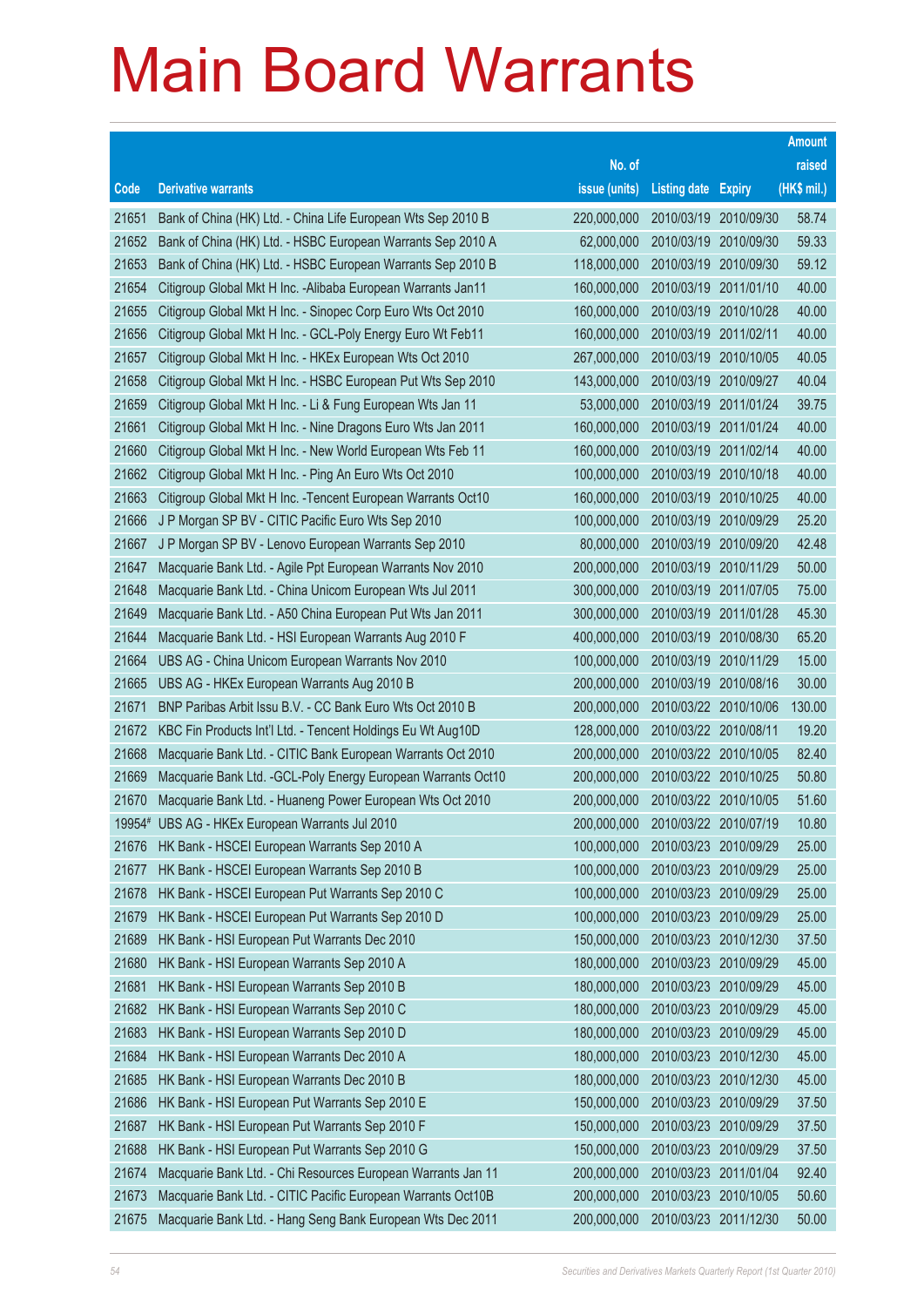|        |                                                                    |               |                            | <b>Amount</b> |
|--------|--------------------------------------------------------------------|---------------|----------------------------|---------------|
|        |                                                                    | No. of        |                            | raised        |
| Code   | <b>Derivative warrants</b>                                         | issue (units) | <b>Listing date Expiry</b> | (HK\$ mil.)   |
| 21690  | RB of Scotland N.V. - BYD European Warrants Sep 2010               | 200,000,000   | 2010/03/23 2010/09/22      | 30.00         |
| 21691  | RB of Scotland N.V. - China Life European Wts Sep 2010 A           | 200,000,000   | 2010/03/23 2010/09/02      | 66.80         |
| 21692  | RB of Scotland N.V. - China Life European Wts Sep 2010 B           | 200,000,000   | 2010/03/23 2010/09/24      | 50.00         |
| 21693  | RB of Scotland N.V. - Sinopec Corp European Warrants Aug10B        | 100,000,000   | 2010/03/23 2010/08/25      | 28.00         |
| 21694  | RB of Scotland N.V. - ICBC European Warrants Sep 2010 B            | 100,000,000   | 2010/03/23 2010/09/24      | 27.80         |
| 21695  | RB of Scotland N.V. - Tencent Holdings European Wts Sep 2010       | 200,000,000   | 2010/03/23 2010/09/30      | 50.00         |
| 21696  | UBS AG - HSI European Put Warrants Sep 2010 B                      | 200,000,000   | 2010/03/23 2010/09/29      | 50.00         |
|        | 19000# HK Bank - Tencent European Warrants Sep 2010 B              | 168,000,000   | 2010/03/23 2010/09/28      | 20.33         |
|        | 19301# CC Rabobank B.A. - Denway Motors European Warrants Jun 2010 | 100,000,000   | 2010/03/23 2010/06/29      | 18.80         |
|        | 17515# CC Rabobank B.A. - A50 China European Warrants Oct 2010 A   | 250,000,000   | 2010/03/23 2010/10/08      | 12.00         |
| 21702  | Deutsche Bank AG - Tencent Holdings European Put Wts Aug10         | 200,000,000   | 2010/03/24 2010/08/09      | 34.00         |
| 21701  | J P Morgan SP BV - BYD European Warrants Sep 2010                  | 200,000,000   | 2010/03/24 2010/09/22      | 30.00         |
| 21704  | KBC Fin Products Int'l Ltd. - HSBC Euro Put Wts Jul 2010           | 88,000,000    | 2010/03/24 2010/07/02      | 28.16         |
| 21705  | KBC Fin Products Int'l Ltd. - HSBC Euro Put Wts Aug 2010           | 108,000,000   | 2010/03/24 2010/08/02      | 18.36         |
| 21703  | RB of Scotland N.V. - A50 China European Warrants Mar 2011         | 300,000,000   | 2010/03/24 2011/03/30      | 45.00         |
| 21697  | SGA Societe Generale Acceptance N.V. - BYD Euro Wts Oct 2010       | 200,000,000   | 2010/03/24 2010/10/04      | 30.00         |
| 21698  | SGA Societe Generale Acceptance N.V. - ICBC Eu Wt Oct 2010         | 100,000,000   | 2010/03/24 2010/10/06      | 18.00         |
| 21699  | SGA Societe Generale Acceptance N.V. - Tencent Eu Wt Nov10         | 200,000,000   | 2010/03/24 2010/11/17      | 52.00         |
| 21700  | SGA Societe Generale Acceptance N.V. - Tencent Eu Wt Dec10         | 200,000,000   | 2010/03/24 2010/12/01      | 50.00         |
| 21122# | Credit Suisse AG - Tencent Holdings European Wts Jul 2010 B        | 200,000,000   | 2010/03/24 2010/07/26      | 23.20         |
| 18523# | Merrill Lynch Int'l & Co. C.V. - HSI European Put Wts May 10A      | 400,000,000   | 2010/03/24 2010/05/28      | 12.00         |
| 21706  | BNP Paribas Arbit Issu B.V. - BOCHK European Warrants Dec10        | 200,000,000   | 2010/03/25 2010/12/02      | 50.00         |
| 21707  | BNP Paribas Arbit Issu B.V. - Ch Mobile Eu Put Wt Jun 2011         | 200,000,000   | 2010/03/25 2011/06/03      | 30.00         |
| 21709  | Deutsche Bank AG - HSI European Warrants Sep 2010 B                | 300,000,000   | 2010/03/25 2010/09/29      | 75.00         |
| 21713  | Deutsche Bank AG - HSI European Put Warrants Sep 2010 C            | 300,000,000   | 2010/03/25 2010/09/29      | 75.00         |
| 21714  | Deutsche Bank AG - HSI European Put Warrants Sep 2010 D            | 300,000,000   | 2010/03/25 2010/09/29      | 75.00         |
| 21708  | UBS AG - Tencent Holdings European Put Warrants Aug 2010           | 200,000,000   | 2010/03/25 2010/08/09      | 30.00         |
|        | 18238# CC Rabobank B.A. - HSBC European Warrants Nov 2010 A        | 1,000,000,000 | 2010/03/25 2010/11/30      | 26.00         |
|        | 20682# UBS AG - CC Bank European Warrants Jul 2010 A               | 100,000,000   | 2010/03/25 2010/07/05      | 24.00         |
| 21736  | BNP Paribas Arbit Issu B.V. - KECL European Warrants Sep 10        | 100,000,000   | 2010/03/26 2010/09/30      | 25.00         |
| 21735  | BNP Paribas Arbit Issu B.V. - Chi Res Land Euro Wts Nov 10         | 100,000,000   | 2010/03/26 2010/11/08      | 25.00         |
| 21737  | BNP Paribas Arbit Issu B.V. - Sino-Ocean Land Euro Wts Dec10       | 100,000,000   | 2010/03/26 2010/12/29      | 15.00         |
| 21747  | Credit Suisse AG - China Mobile European Warrants Aug 2010 B       | 200,000,000   | 2010/03/26 2010/08/02      | 30.00         |
| 21748  | Credit Suisse AG - Tencent Holdings European Wts Aug 2010 C        | 200,000,000   | 2010/03/26 2010/08/30      | 30.00         |
| 21733  | Deutsche Bank AG - HSBC European Warrants Jul 2010 B               | 200,000,000   | 2010/03/26 2010/07/26      | 46.00         |
| 21725  | HK Bank - Tencent European Warrants Sep 2010 C                     | 160,000,000   | 2010/03/26 2010/09/27      | 40.00         |
| 21726  | HK Bank - Tencent European Warrants Dec 2010                       | 160,000,000   | 2010/03/26 2010/12/22      | 40.00         |
| 21727  | HK Bank - ZTE European Warrants Sep 2010                           | 120,000,000   | 2010/03/26 2010/09/27      | 67.20         |
| 21746  | J P Morgan SP BV - Tencent European Warrants Sep 2010              | 200,000,000   | 2010/03/26 2010/09/29      | 50.00         |
| 21710  | Merrill Lynch Int'l & Co. C.V. - BOCL European Wts Dec 2010        | 200,000,000   | 2010/03/26 2010/12/28      | 51.00         |
| 21711  | Merrill Lynch Int'l & Co. C.V. - BOCL European Wts Apr 2011        | 200,000,000   | 2010/03/26 2011/04/11      | 51.00         |
| 21715  | Merrill Lynch Int'l & Co. C.V. - BOCL European Put Wts Nov10       | 200,000,000   | 2010/03/26 2010/11/22      | 128.00        |
| 21712  | Merrill Lynch Int'l & Co. C.V. - BOCL European Put Wts Oct10B      | 200,000,000   | 2010/03/26 2010/10/11      | 62.00         |
| 21717  | Merrill Lynch Int'l & Co. C.V. - CNOOC European Wts Dec 2010       | 200,000,000   | 2010/03/26 2010/12/13      | 31.00         |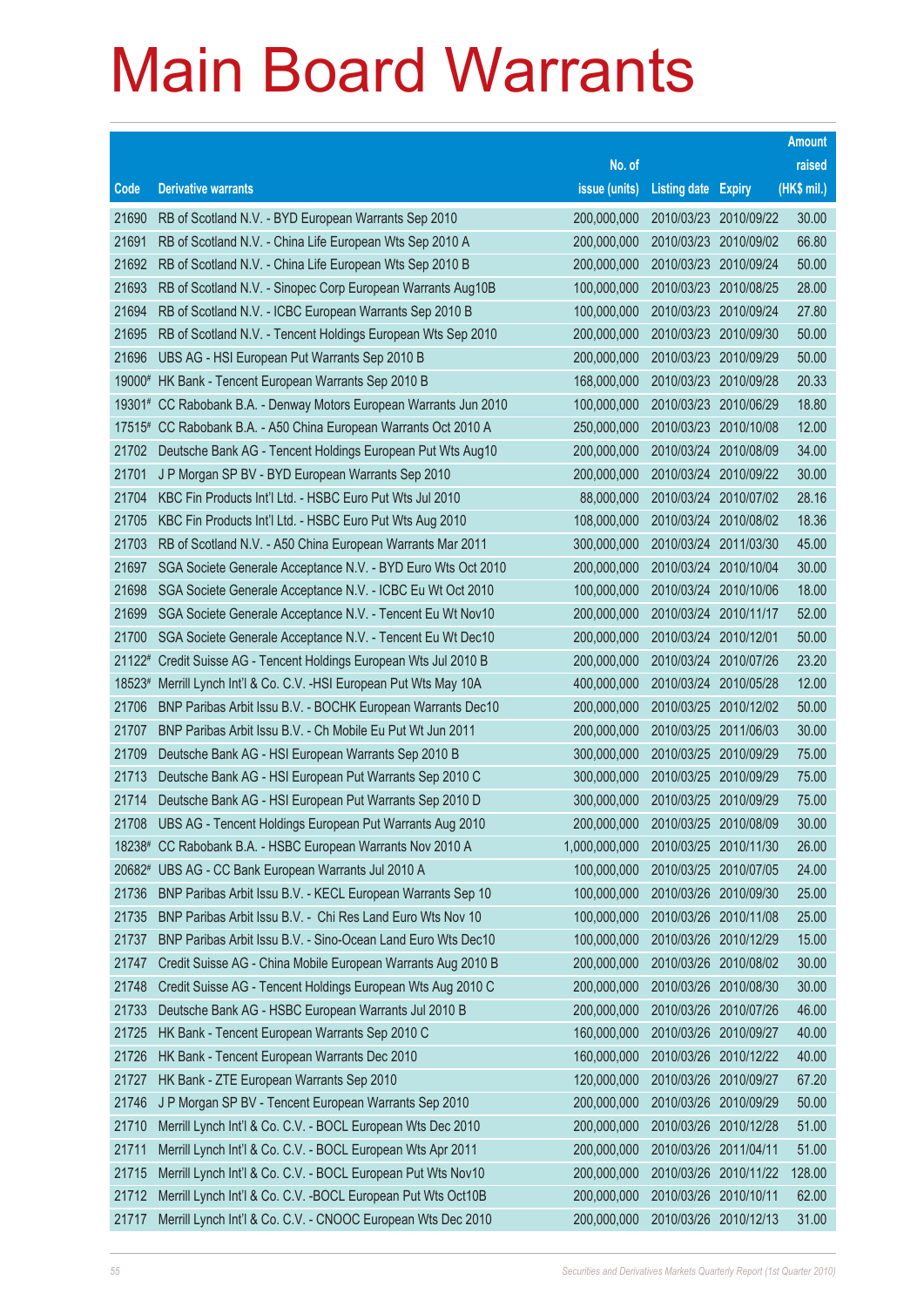|        |                                                              |               |                            |            | <b>Amount</b> |
|--------|--------------------------------------------------------------|---------------|----------------------------|------------|---------------|
|        |                                                              | No. of        |                            |            | raised        |
| Code   | <b>Derivative warrants</b>                                   | issue (units) | <b>Listing date Expiry</b> |            | (HK\$ mil.)   |
| 21716  | Merrill Lynch Int'l & Co. C.V. - Sinopec Euro Wts Nov 2010   | 200,000,000   | 2010/03/26 2010/11/15      |            | 58.00         |
| 21718  | Merrill Lynch Int'l & Co. C.V. - HKEx Euro Wts Dec 2010 B    | 200,000,000   | 2010/03/26 2010/12/13      |            | 30.20         |
| 21719  | Merrill Lynch Int'l & Co. C.V. - HKEx Eur Put Wts Oct 2010 D | 200,000,000   | 2010/03/26 2010/10/11      |            | 31.20         |
| 21720  | Merrill Lynch Int'l & Co. C.V. - Ping An Euro Wts Oct 2010   | 200,000,000   | 2010/03/26 2010/10/18      |            | 122.00        |
| 21721  | Merrill Lynch Int'l & Co. C.V. - Ping An Euro Wts Dec 2012   | 200,000,000   | 2010/03/26 2012/12/18      |            | 50.00         |
| 21728  | CC Rabobank B.A. - CM Bank European Warrants Dec 2010        | 100,000,000   | 2010/03/26 2010/12/30      |            | 25.00         |
| 21729  | CC Rabobank B.A. - CNOOC European Warrants Jun 2011          | 150,000,000   | 2010/03/26 2011/06/29      |            | 37.50         |
| 21730  | CC Rabobank B.A. - Dongfeng Motor European Warrants Sep 2010 | 150,000,000   | 2010/03/26 2010/09/29      |            | 37.50         |
| 21731  | CC Rabobank B.A. - Foxconn European Warrants Oct 2010        | 200,000,000   | 2010/03/26 2010/10/28      |            | 34.40         |
| 21732  | CC Rabobank B.A. - Maanshan Iron European Warrants Sep 2010  | 100,000,000   | 2010/03/26 2010/09/29      |            | 63.00         |
| 21738  | SGA Societe Generale Acceptance N.V. - BOCL Eu Wt Aug 2010 C | 100,000,000   | 2010/03/26 2010/08/04      |            | 17.00         |
| 21739  | SGA Societe Generale Acceptance N.V. - CCB Eur Wt Sep 2010 A | 80,000,000    | 2010/03/26 2010/09/06      |            | 12.48         |
| 21740  | SGA Societe Generale Acceptance N.V. - CCB Eur Wt Sep 2010 B | 80,000,000    | 2010/03/26 2010/09/27      |            | 13.76         |
| 21722  | SGA Societe Generale Acceptance N.V. - CTel Eu Wt Sep 2010 B | 80,000,000    | 2010/03/26 2010/09/29      |            | 36.00         |
| 21723  | SGA Societe Generale Acceptance N.V. - CTel Eu Wt Sep 2010 C | 80,000,000    | 2010/03/26 2010/09/29      |            | 20.00         |
| 21724  | SGA Societe Generale Acceptance N.V. - A50 Ch Eu Wt Nov 2010 | 200,000,000   | 2010/03/26 2010/11/22      |            | 34.00         |
| 21743  | SGA Societe Generale Acceptance N.V. - HSI Eur Wt Jun 2010 I | 300,000,000   | 2010/03/26 2010/06/29      |            | 45.00         |
| 21744  | SGA Societe Generale Acceptance N.V. - HSI Eu Put Wt Jul 10F | 300,000,000   | 2010/03/26 2010/07/29      |            | 51.00         |
| 21745  | SGA Societe Generale Acceptance N.V. - HSI Eu Put Wt Jul 10G | 300,000,000   | 2010/03/26 2010/07/29      |            | 69.00         |
| 21741  | SGA Societe Generale Acceptance N.V. - ICBC Eu Wt Sep 2010 B | 100,000,000   | 2010/03/26 2010/09/27      |            | 27.00         |
| 21742  | SGA Societe Generale Acceptance N.V. - Tencent Eu Wt Oct 10  | 100,000,000   | 2010/03/26 2010/10/13      |            | 17.00         |
| 21734  | UBS AG - CM Bank European Warrants Aug 2010                  | 100,000,000   | 2010/03/26 2010/08/23      |            | 15.00         |
| 19830# | Macquarie Bank Ltd. - HSI European Warrants May 2010         | 500,000,000   | 2010/03/26 2010/05/28      |            | 32.00         |
| 18518# | Macquarie Bank Ltd. - Tencent European Warrants Jun 2010 D   | 300,000,000   | 2010/03/26 2010/06/29      |            | 36.00         |
| 19404# | Macquarie Bank Ltd. - Tencent European Warrants Aug 2010     | 300,000,000   | 2010/03/26 2010/08/04      |            | 26.10         |
| 21757  | Deutsche Bank AG - China Life European Warrants Oct 2010     | 300,000,000   | 2010/03/29 2010/10/04      |            | 75.00         |
| 21758  | Deutsche Bank AG - China Mobile European Warrants Oct 2010 C | 300,000,000   | 2010/03/29 2010/10/04      |            | 156.00        |
| 21759  | Deutsche Bank AG - HSBC European Warrants Oct 2010 B         | 300,000,000   | 2010/03/29 2010/10/04      |            | 99.00         |
| 21752  | KBC Fin Products Int'l Ltd. - HSI Euro Put Wts Sep 2010 F    | 200,000,000   | 2010/03/29                 | 2010/09/29 | 50.00         |
| 21753  | KBC Fin Products Int'l Ltd. - HSI Euro Put Wts Sep 2010 G    | 200,000,000   | 2010/03/29 2010/09/29      |            | 50.00         |
| 21749  | SGA Societe Generale Acceptance N.V. - Ch Mob Eu Wt Aug 10B  | 200,000,000   | 2010/03/29                 | 2010/08/16 | 84.00         |
| 21750  | SGA Societe Generale Acceptance N.V. - HSBC Eu Wt Sep 2010 C | 80,000,000    | 2010/03/29 2010/09/29      |            | 20.80         |
| 21751  | SGA Societe Generale Acceptance N.V. - HWL Eur Wt Sep 2010 B | 80,000,000    | 2010/03/29                 | 2010/09/29 | 24.00         |
| 21754  | UBS AG - BOCL European Warrants Sep 2010                     | 100,000,000   | 2010/03/29 2010/09/06      |            | 25.00         |
| 21755  | UBS AG - CC Bank European Warrants Aug 2010 B                | 100,000,000   | 2010/03/29                 | 2010/08/30 | 40.00         |
| 21756  | UBS AG - ICBC European Warrants Sep 2010 D                   | 100,000,000   | 2010/03/29 2010/09/13      |            | 37.00         |
| 20322# | Merrill Lynch Int'l & Co. C.V. - ICBC European Wts Dec 2010C | 350,000,000   | 2010/03/29                 | 2010/12/14 | 12.25         |
| 21767  | Barclays Bank plc - Bank of EA European Warrants Oct 2010    | 150,000,000   | 2010/03/30 2010/10/11      |            | 37.50         |
| 21766  | Barclays Bank plc - BYD European Warrants Sep 2010           | 200,000,000   | 2010/03/30 2010/09/27      |            | 30.00         |
| 21765  | Barclays Bank plc - China Mobile European Put Wts Aug 2010   | 200,000,000   | 2010/03/30 2010/08/02      |            | 42.00         |
| 21769  | Barclays Bank plc - Fushan Energy European Warrants Jan 2011 | 200,000,000   | 2010/03/30                 | 2011/01/10 | 30.00         |
| 21768  | Barclays Bank plc - Tencent Holdings European Put Wts Oct10  | 200,000,000   | 2010/03/30 2010/10/11      |            | 50.00         |
| 21781  | Credit Suisse AG - CC Bank European Warrants Sep 2010        | 200,000,000   | 2010/03/30                 | 2010/09/06 | 30.00         |
| 21782  | Credit Suisse AG - CC Bank European Warrants Jul 2012        | 200,000,000   | 2010/03/30 2012/07/03      |            | 30.00         |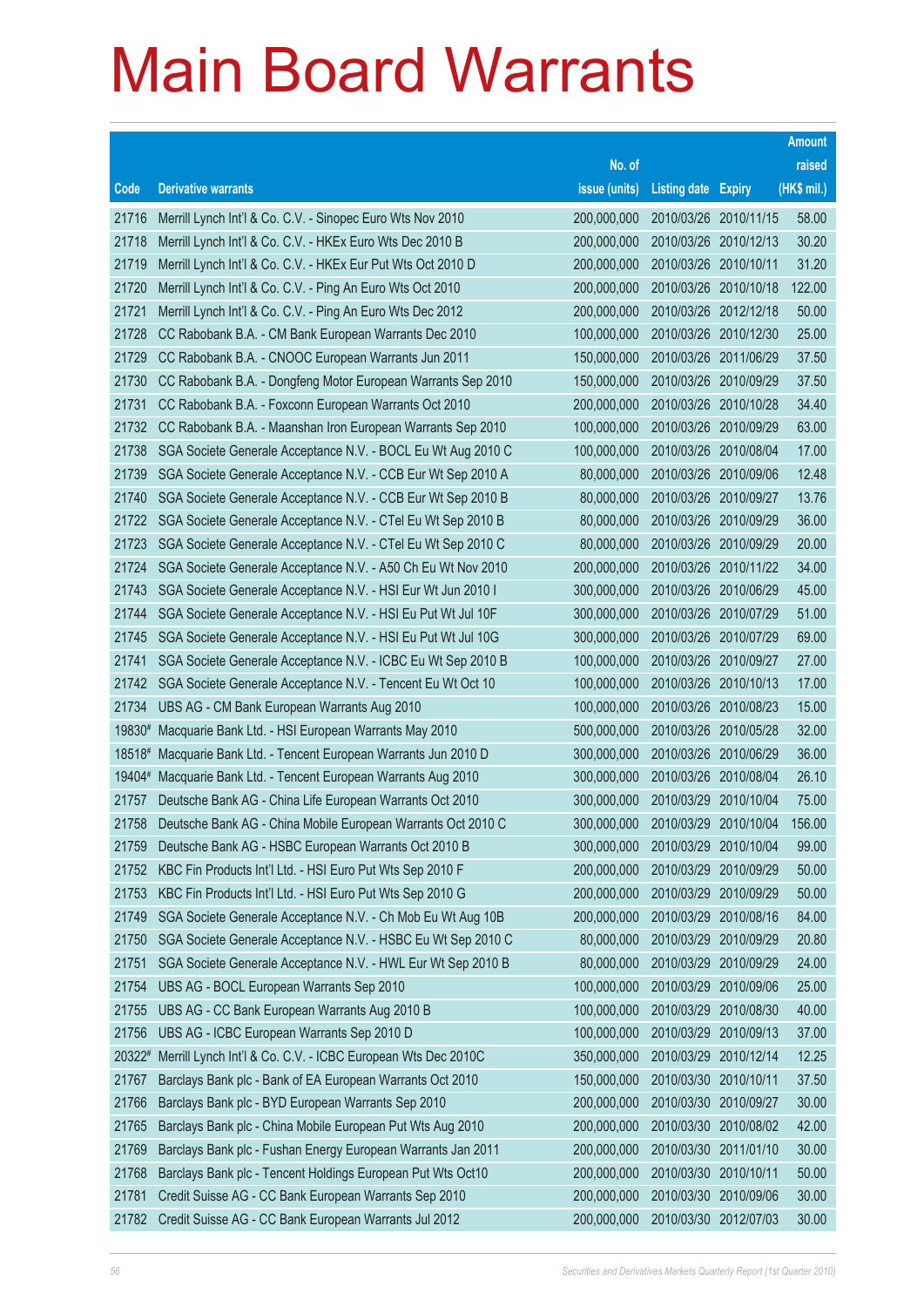|                |                                                                                                               |                            |                            |                       | <b>Amount</b>  |
|----------------|---------------------------------------------------------------------------------------------------------------|----------------------------|----------------------------|-----------------------|----------------|
|                |                                                                                                               | No. of                     |                            |                       | raised         |
| Code           | <b>Derivative warrants</b>                                                                                    | issue (units)              | <b>Listing date Expiry</b> |                       | (HK\$ mil.)    |
| 21783          | Credit Suisse AG - China Mobile European Warrants Oct 2011 B                                                  | 200,000,000                | 2010/03/30 2011/10/17      |                       | 30.00          |
| 21788          | Credit Suisse AG - A50 China European Warrants Sep 2010                                                       | 200,000,000                |                            | 2010/03/30 2010/09/06 | 30.00          |
| 21789          | Credit Suisse AG - A50 China European Warrants Jan 2011                                                       | 200,000,000                | 2010/03/30                 | 2011/01/17            | 30.00          |
| 21790          | Credit Suisse AG - A50 China European Put Warrants Nov 2010                                                   | 200,000,000                | 2010/03/30                 | 2010/11/15            | 30.00          |
| 21784          | Credit Suisse AG - HKEx European Warrants Oct 2010 B                                                          | 200,000,000                |                            | 2010/03/30 2010/10/04 | 30.00          |
| 21785          | Credit Suisse AG - HSBC European Wts Jun 2011                                                                 | 200,000,000                |                            | 2010/03/30 2011/06/27 | 30.00          |
| 21787          | Credit Suisse AG - ICBC European Warrants Sep 2010                                                            | 200,000,000                | 2010/03/30                 | 2010/09/20            | 30.00          |
| 21786          | Credit Suisse AG - ICBC European Warrants Aug 2010 B                                                          | 200,000,000                | 2010/03/30                 | 2010/08/30            | 30.00          |
| 21775          | Deutsche Bank AG - CNOOC European Warrants Oct 2010                                                           | 200,000,000                |                            | 2010/03/30 2010/10/18 | 30.00          |
| 21791          | Deutsche Bank AG - HKEx European Warrants Sep 2010                                                            | 300,000,000                |                            | 2010/03/30 2010/09/27 | 45.00          |
| 21776          | Deutsche Bank AG - Hutchison European Warrants Jun 2010 B                                                     | 200,000,000                | 2010/03/30                 | 2010/06/30            | 30.00          |
| 21770          | HK Bank - BOCL European Warrants Sep 2010                                                                     | 160,000,000                | 2010/03/30                 | 2010/09/30            | 40.00          |
| 21771          | HK Bank - CC Bank European Warrants Sep 2010 A                                                                | 160,000,000                |                            | 2010/03/30 2010/09/30 | 40.00          |
| 21772          | HK Bank - CC Bank European Warrants Sep 2010 B                                                                | 160,000,000                |                            | 2010/03/30 2010/09/30 | 40.00          |
| 21773          | HK Bank - ICBC European Warrants Sep 2010 A                                                                   | 160,000,000                | 2010/03/30                 | 2010/09/30            | 40.00          |
| 21774          | HK Bank - ICBC European Warrants Sep 2010 B                                                                   | 160,000,000                | 2010/03/30                 | 2010/09/30            | 40.00          |
| 21798          | KBC Fin Products Int'l Ltd. - China Life Euro Wts Oct 2010                                                    | 200,000,000                |                            | 2010/03/30 2010/10/04 | 50.00          |
| 21761          | Macquarie Bank Ltd. - BYD European Warrants Sep 2010                                                          | 200,000,000                |                            | 2010/03/30 2010/09/02 | 32.20          |
| 21762          | Macquarie Bank Ltd. - BYD European Warrants Oct 2010                                                          | 200,000,000                | 2010/03/30                 | 2010/10/05            | 30.00          |
| 21797          | Macquarie Bank Ltd. - CC Bank European Put Warrants Nov 2010                                                  | 250,000,000                |                            | 2010/03/30 2010/11/02 | 85.50          |
| 21792          | Macquarie Bank Ltd. - China Mobile European Wts Oct 2010 B                                                    | 150,000,000                |                            | 2010/03/30 2010/10/05 | 70.95          |
| 21760          | Macquarie Bank Ltd. - A50 China European Warrants Mar 2011                                                    | 300,000,000                | 2010/03/30                 | 2011/03/30            | 45.60          |
| 21763          | Macquarie Bank Ltd. - R&F Ppt European Warrants Sep 2010 B                                                    | 150,000,000                | 2010/03/30                 | 2010/09/29            | 22.50          |
| 21793          | Macquarie Bank Ltd. - Maanshan Iron European Wts Oct 2010                                                     | 100,000,000                |                            | 2010/03/30 2010/10/05 | 25.70          |
| 21794          | Macquarie Bank Ltd. - Nine Dragons European Wts Sep 2010                                                      | 200,000,000                | 2010/03/30 2010/09/01      |                       | 30.60          |
| 21764          | Macquarie Bank Ltd. - New World Dev European Wts Nov 2010                                                     | 100,000,000                |                            | 2010/03/30 2010/11/02 | 25.00          |
| 21795          | Macquarie Bank Ltd. - PetroChina European Wts Oct 2010                                                        | 100,000,000                |                            | 2010/03/30 2010/10/05 | 26.80          |
| 21796<br>21777 | Macquarie Bank Ltd. - Wharf European Warrants Nov 2010                                                        | 250,000,000<br>100,000,000 | 2010/03/30                 | 2010/03/30 2010/11/02 | 71.50<br>25.00 |
| 21778          | CC Rabobank B.A. - BOCL European Warrants Oct 2010<br>CC Rabobank B.A. - CC Bank European Warrants Sep 2010 B | 100,000,000                | 2010/03/30 2010/09/27      | 2010/10/20            | 25.00          |
| 21779          | CC Rabobank B.A. - Geely Auto European Warrants Aug 2010 B                                                    | 100,000,000                | 2010/03/30 2010/08/09      |                       | 54.00          |
| 21780          | CC Rabobank B.A. - Henganintl European Warrants Oct 2010                                                      | 80,000,000                 | 2010/03/30                 | 2010/10/28            | 52.00          |
| 10962          | Deutsche Bank AG - AUD/USD European Warrants Oct 2010                                                         | 50,000,000                 | 2010/03/31                 | 2010/10/25            | 14.50          |
| 10963          | Deutsche Bank AG - Gold European Warrants Oct 2010                                                            | 50,000,000                 | 2010/03/31                 | 2010/10/26            | 12.50          |
| 21806          | Deutsche Bank AG - ICBC European Warrants Oct 2010                                                            | 200,000,000                | 2010/03/31                 | 2010/10/04            | 64.00          |
| 21805          | HK Bank - BYD European Warrants Feb 2011                                                                      | 150,000,000                | 2010/03/31                 | 2011/02/25            | 37.50          |
| 21809          | KBC Fin Products Int'l Ltd. - China Tel Euro Wts Oct 2010                                                     | 100,000,000                | 2010/03/31                 | 2010/10/04            | 25.00          |
| 21811          | KBC Fin Products Int'l Ltd. - ICBC European Wts Oct 2010                                                      | 158,000,000                | 2010/03/31                 | 2010/10/04            | 39.50          |
| 21810          | KBC Fin Products Int'l Ltd. - ICBC European Wts Sep 2010 B                                                    | 158,000,000                | 2010/03/31                 | 2010/09/15            | 39.50          |
| 21801          | SGA Societe Generale Acceptance N.V. - Alibaba Eu Wts Sep10B                                                  | 150,000,000                | 2010/03/31                 | 2010/09/15            | 27.00          |
| 21802          | SGA Societe Generale Acceptance N.V. - CITBK Euro Wt Aug10B                                                   | 50,000,000                 | 2010/03/31                 | 2010/08/16            | 21.00          |
| 21803          | SGA Societe Generale Acceptance N.V. - CITBK Euro Wt Oct10                                                    | 50,000,000                 | 2010/03/31                 | 2010/10/04            | 20.00          |
| 21799          | SGA Societe Generale Acceptance N.V. - HSI Eur Wt Sep 2010 G                                                  | 300,000,000                | 2010/03/31                 | 2010/09/29            | 45.00          |
| 21800          | SGA Societe Generale Acceptance N.V. - HSI Eur Wt Sep 2010 H                                                  | 300,000,000                | 2010/03/31                 | 2010/09/29            | 45.00          |
|                |                                                                                                               |                            |                            |                       |                |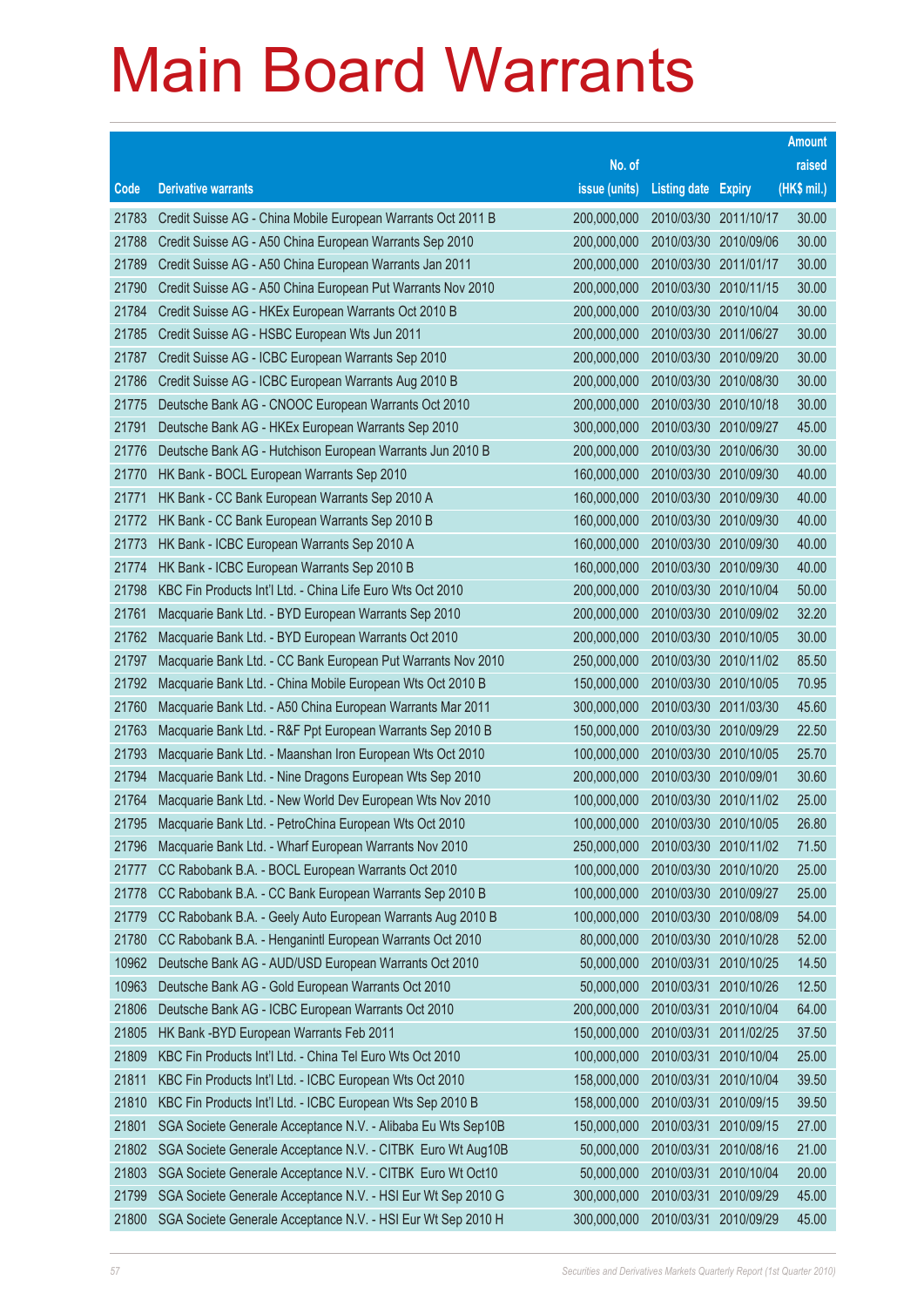|              |                                                                                  |               |              |               | <b>Amount</b> |
|--------------|----------------------------------------------------------------------------------|---------------|--------------|---------------|---------------|
|              |                                                                                  | No. of        |              |               | raised        |
| Code         | <b>Derivative warrants</b>                                                       | issue (units) | Listing date | <b>Expiry</b> | (HK\$ mil.)   |
| 21804        | SGA Societe Generale Acceptance NV-New World Dev Eu Wt Dec10                     | 100.000.000   | 2010/03/31   | 2010/12/29    | 17.00         |
| 21807        | SGA Societe Generale Acceptance N.V. - SHK P Eu Wt Oct10B                        | 150,000,000   | 2010/03/31   | 2010/10/18    | 22.50         |
| 21808        | UBS AG - HSBC European Warrants Aug 2010 B                                       | 100.000.000   | 2010/03/31   | 2010/08/16    | 16.00         |
|              | 18325# Merrill Lynch Int'l & Co. C.V. - HSBC Euro Wts Oct 2010                   | 300.000.000   | 2010/03/31   | 2010/10/25    | 13.20         |
|              | 19940 <sup>#</sup> Merrill Lynch Int'l & Co. C.V. - HSI European Warrants May10E | 600.000.000   | 2010/03/31   | 2010/05/28    | 11.40         |
|              | 17474# RB of Scotland N.V. - Sinopec Corp European Wts Sep 2010                  | 125,000,000   | 2010/03/31   | 2010/09/30    | 12.38         |
| <b>Total</b> |                                                                                  |               |              |               | 75,590.50     |

# Further issue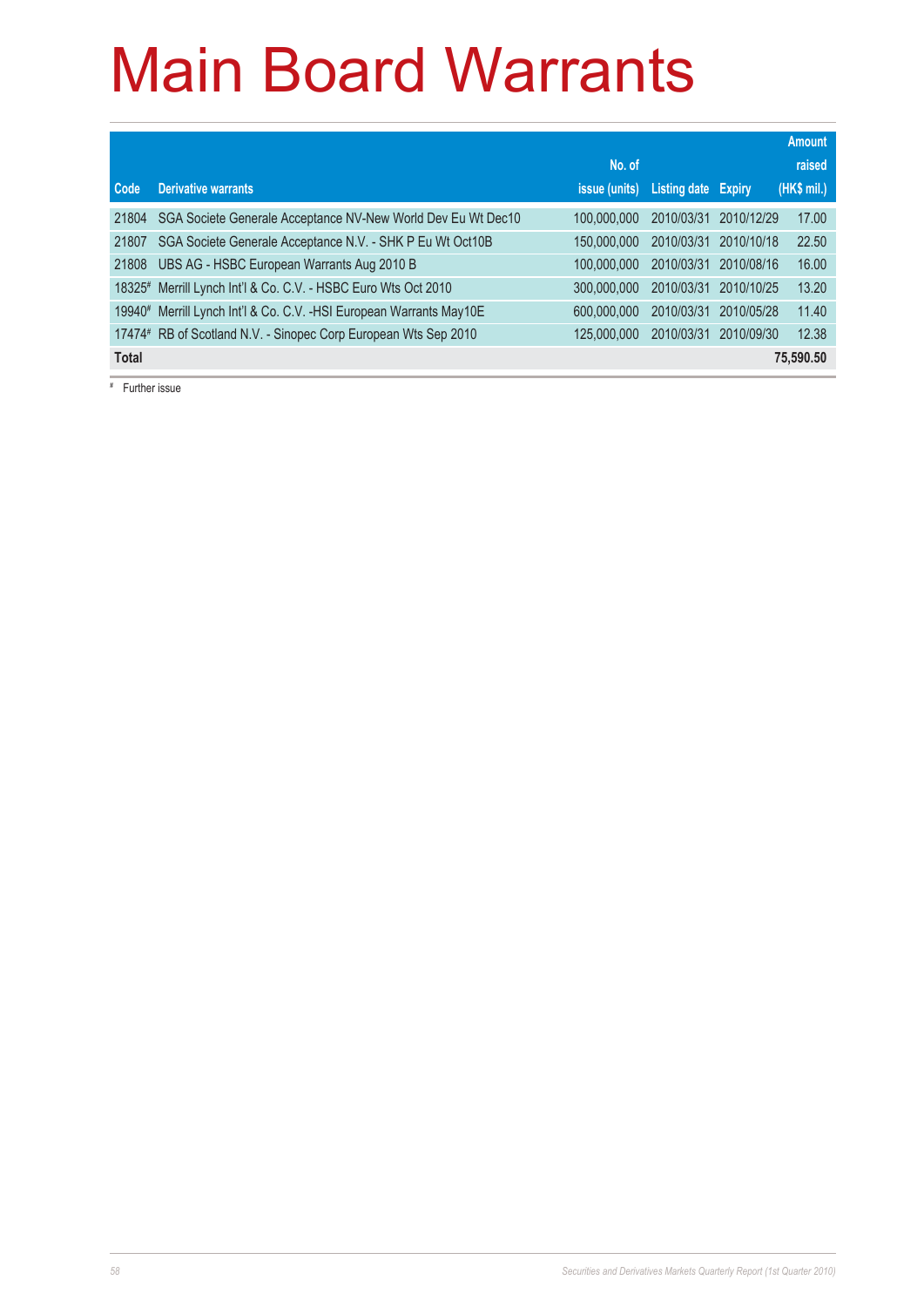# Main Board Debt Securities

#### **Debt Securities Trading Statistics**

|      |                |                                       | <b>Turnover value</b>   |  |  |
|------|----------------|---------------------------------------|-------------------------|--|--|
|      |                | <b>Exchange fund notes (HK\$ mil)</b> | Market total (HK\$ mil) |  |  |
| 2009 | Q1             | $\overline{\phantom{0}}$              | 2.93                    |  |  |
|      | Q2             | $\overline{\phantom{0}}$              | 0.51                    |  |  |
|      | Q <sub>3</sub> | $\overline{\phantom{0}}$              | 0.36                    |  |  |
|      | Q4             | $\overline{\phantom{0}}$              | 0.16                    |  |  |
| 2010 | Q1             | -                                     | 0.21                    |  |  |

#### **Debt Securities Nominal Value**

|      |    | No. of issues | Nominal value (HK\$ mil.) |
|------|----|---------------|---------------------------|
| 2009 | Q1 | 171           | 406,932.13                |
|      | Q2 | 167           | 395,723.72                |
|      | Q3 | 166           | 398,047.03                |
|      | Q4 | 157           | 391,908.38                |
| 2010 | Q1 | 160           | 410,829.55                |

### **New Listing Statistics - Debt Securities**

|      |    | No. of newly listed debt securities | Amount raised (HK\$ mil.) |
|------|----|-------------------------------------|---------------------------|
| 2009 | Q1 | 4                                   | 5,309.25                  |
|      | Q2 | $\mathbf b$                         | 12,295.05                 |
|      | Q3 | 8                                   | 19,782.43                 |
|      | Q4 | 6                                   | 9,996.64                  |
| 2010 | Q1 | 9                                   | 30,996.63                 |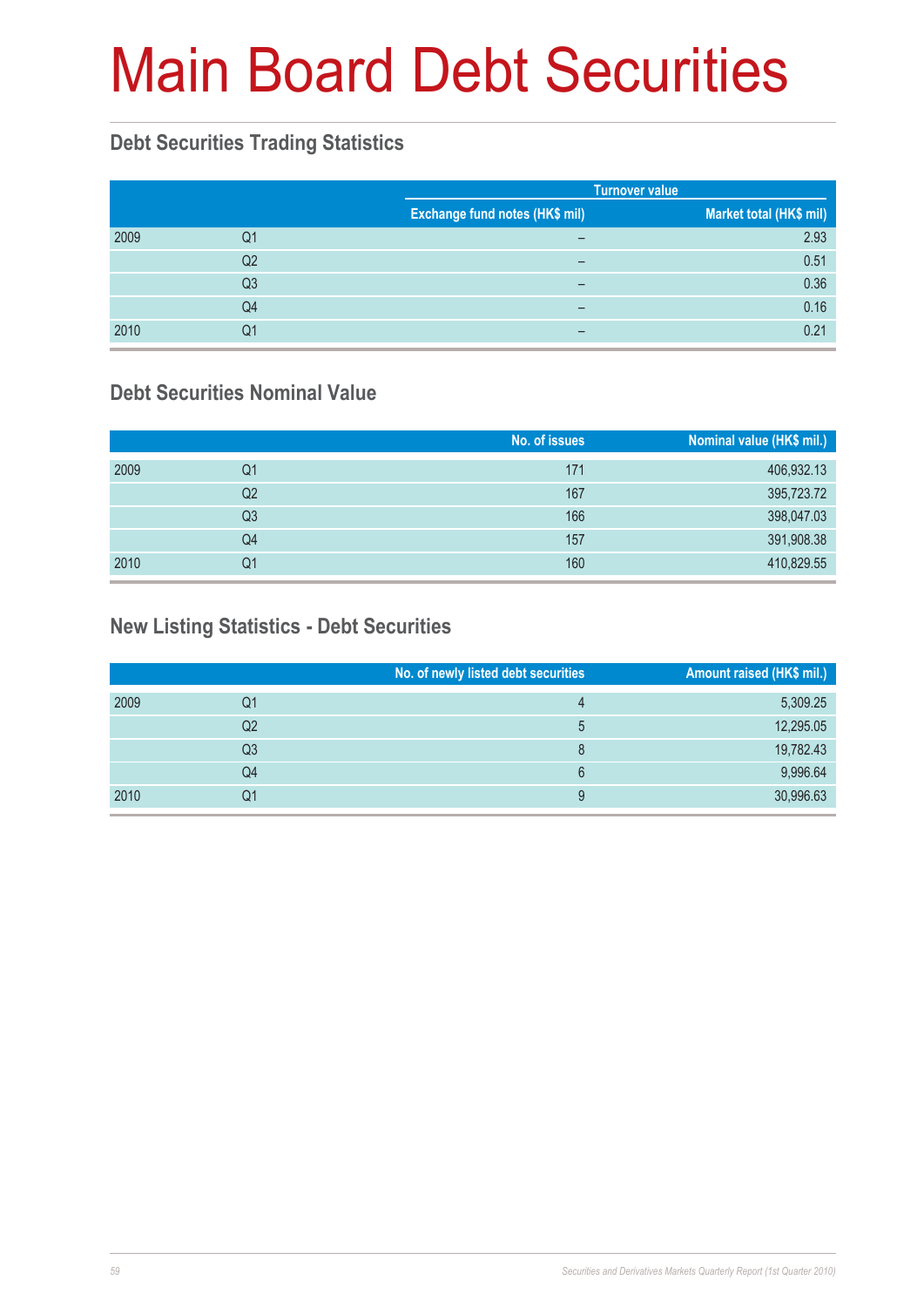# Main Board Debt Securities

#### **Newly Listed Debt Securities**

for 1st quarter 2010

|        |                                                                 |                  |               |                     |                 | <b>Amount raised</b> |
|--------|-----------------------------------------------------------------|------------------|---------------|---------------------|-----------------|----------------------|
| Code   | <b>Debt securities</b>                                          | <b>Principal</b> |               | <b>Listing date</b> | <b>Maturity</b> | (HK\$ mil.)          |
| 04203  | The Govt of the HKSAR of the PRC 2.93%<br><b>Bonds 2020</b>     | <b>HKD</b>       | 2,500,000,000 | 2010/01/13          | 2020/01/13      | 2.464.75             |
| 04315  | Fita International Ltd. 7% USD Guaranteed<br><b>Bonds 2020</b>  | <b>USD</b>       | 500,000,000   | 2010/02/11          | 2020/02/10      | 3,900.00             |
| 04316  | Bank of China (Hong Kong) Ltd. 5.55%<br>Subordinated Notes 2020 | <b>USD</b>       | 1,600,000,000 | 2010/02/12          | 2020/02/11      | 12,428.96            |
| 04198  | Hong Kong Monetary Authority 0.64%<br>Exchange Fund Notes 2012  | <b>HKD</b>       | 1,200,000,000 | 2010/02/18          | 2012/02/17      | 1,200.60             |
| 04199  | Hong Kong Monetary Authority 2.95%<br>Exchange Fund Notes 2025  | <b>HKD</b>       | 600,000,000   | 2010/02/25          | 2025/02/24      | 601.08               |
| 04204  | The Govt of the HKSAR of the PRC<br>0.70% Bonds 2012            | <b>HKD</b>       | 3,500,000,000 | 2010/03/05          | 2012/03/05      | 3,503.15             |
| 04317  | Far East Consortium Int'l Ltd. 3.625%<br>Convertible Bonds 2015 | <b>HKD</b>       | 800.000.000   | 2010/03/08          | 2015/03/05      | 800.00               |
| 04318  | CLP Power Hong Kong Financing Ltd.<br>4.75% Notes 2020          | <b>USD</b>       | 500,000,000   | 2010/03/22          | 2020/03/19      | 3,864.01             |
| 04176# | Hong Kong Monetary Authority 2.03%<br>Exchange Fund Notes 2013  | <b>HKD</b>       | 1,200,000,000 | 2010/03/22          | 2013/03/18      | 1.234.08             |
| 04001  | Hong Kong Monetary Authority 1.75%<br>Exchange Fund Notes 2015  | <b>HKD</b>       | 1,000,000,000 | 2010/03/23          | 2015/03/23      | 1,000.00             |
|        |                                                                 |                  |               |                     |                 | 30,996.63            |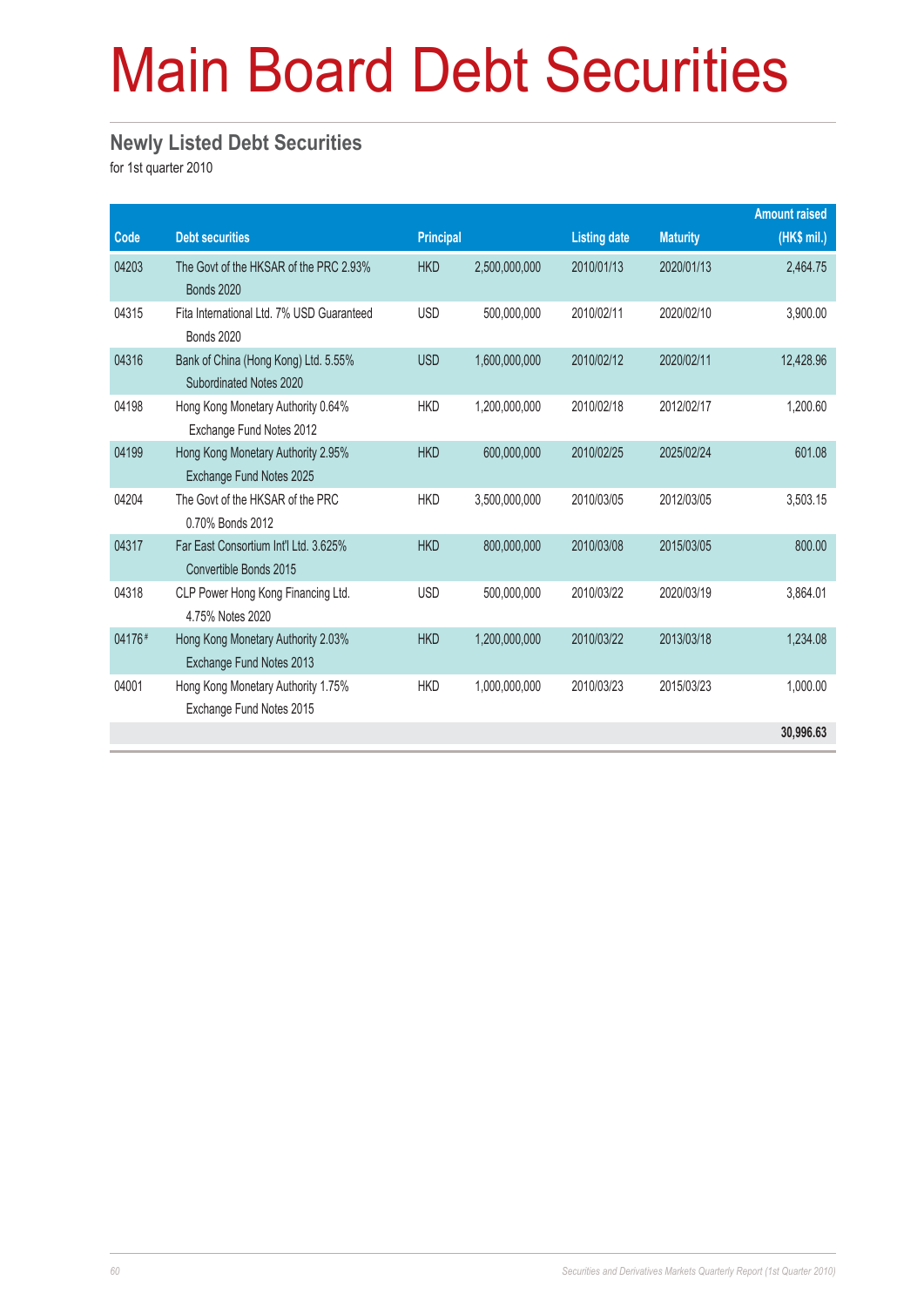# Main Board Unit Trusts and Mutual Funds

### **Unit Trusts and Mutual Funds Trading Statistics**

|      |                | <b>Exchange Traded</b><br>Fund (ETF)<br>(HK\$ mil.) | <b>Real Estate</b><br><b>Investment</b><br><b>Trusts (REITs)</b><br>(HK\$ mil.) | <b>Others</b><br>(HK\$ mil.) | <b>Total</b><br>(HK\$ mil.) | % of market total<br>(HK\$ mil.) |
|------|----------------|-----------------------------------------------------|---------------------------------------------------------------------------------|------------------------------|-----------------------------|----------------------------------|
| 2009 | Q <sub>1</sub> | 102,668.21                                          | 7,728.10                                                                        | 177.20                       | 110,573.51                  | 4.13                             |
|      | Q <sub>2</sub> | 107,216.84                                          | 14,023.80                                                                       | 297.04                       | 121,537.68                  | 2.79                             |
|      | Q <sub>3</sub> | 167,985.99                                          | 11,199.87                                                                       | 233.84                       | 179,419.70                  | 4.16                             |
|      | Q <sub>4</sub> | 121,814.83                                          | 10,126.33                                                                       | 339.11                       | 132,280.28                  | 3.23                             |
| 2010 | Q <sub>1</sub> | 108,553.03                                          | 9,219.80                                                                        | 147.40                       | 117,920.23                  | 3.01                             |

Note: 1. Include turnover values in HKD only.

### **Unit Trusts and Mutual Funds Market Value**

|      |                | No. of<br><b>issues</b> | <b>Exchange</b><br><b>Traded Funds</b><br>(ETF)<br>(HK\$ mil.) | No. of<br><b>issues</b> | <b>Real Estate</b><br><b>Investment</b><br><b>Trusts</b><br>(REITs)<br>(HK\$ mil.) | No. of<br><b>issues</b> | <b>Others</b><br>(HK\$ mil.) | No. of<br><b>issues</b> | <b>Total</b><br>(HK\$ mil.) |
|------|----------------|-------------------------|----------------------------------------------------------------|-------------------------|------------------------------------------------------------------------------------|-------------------------|------------------------------|-------------------------|-----------------------------|
| 2009 | Q <sub>1</sub> | 24                      | 343,441.56                                                     |                         | 50,891.61                                                                          | $\overline{2}$          | 1,636.40                     | 33                      | 395,969.58                  |
|      | Q2             | 30                      | 403,231.67                                                     | 7                       | 58,858.17                                                                          | $\overline{2}$          | 2,436.01                     | 39                      | 464,525.86                  |
|      | Q <sub>3</sub> | 37                      | 435,197.50                                                     | 7                       | 65,764.70                                                                          | $\overline{2}$          | 2,603.37                     | 46                      | 503,565.57                  |
|      | Q <sub>4</sub> | 43                      | 496,812.50                                                     | $\overline{7}$          | 73,818.20                                                                          | $\overline{2}$          | 3,038.50                     | 52                      | 573,669.20                  |
| 2010 | Q <sub>1</sub> | 61                      | 501,813.45                                                     | 7                       | 76,649.30                                                                          | $\overline{2}$          | 2,915.77                     | 70                      | 581,378.53                  |

#### **New Listing Unit Trust and Mutual Funds Statistics**

|      |                | No. of newly listed<br>unit trust and mutual funds | <b>Funds raised</b><br>(HK\$ mil.) |
|------|----------------|----------------------------------------------------|------------------------------------|
| 2009 | Q1             |                                                    |                                    |
|      | Q2             | հ                                                  |                                    |
|      | Q <sub>3</sub> |                                                    |                                    |
|      | Q4             | 6                                                  |                                    |
| 2010 | Q1             | 18                                                 |                                    |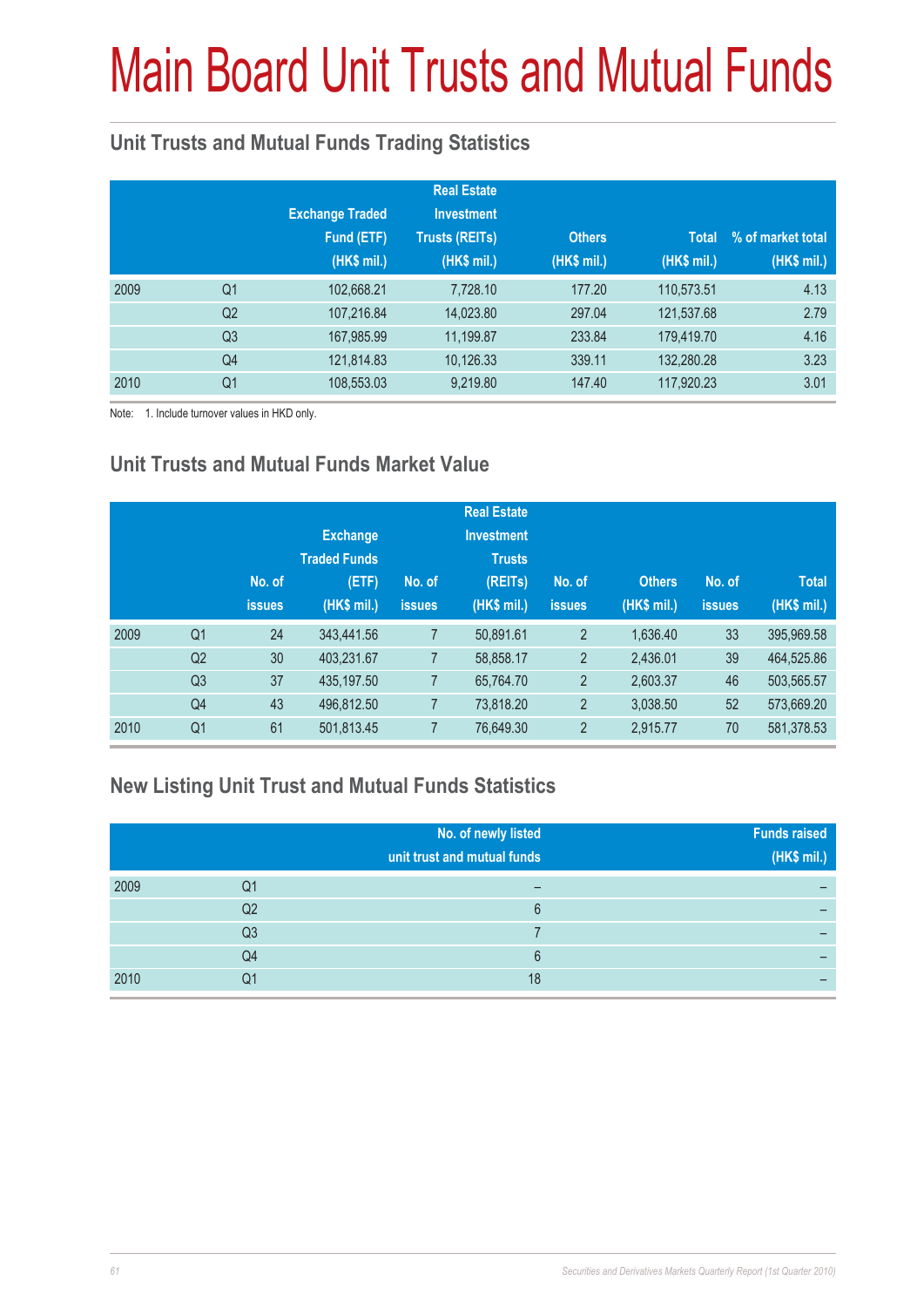# Main Board Unit Trusts and Mutual Funds

#### **Newly Listed Unit Trust and Mutual Funds**

for 1st quarter 2010

|       |                                               |                                   |                           | <b>Amount raised</b> |                     |
|-------|-----------------------------------------------|-----------------------------------|---------------------------|----------------------|---------------------|
| Code  | <b>Unit trust and Mutual funds</b>            | <b>Fund manager</b>               | <b>Issue price (HK\$)</b> | (HK\$ mil)           | <b>Listing date</b> |
| 03051 | CICCSZSE 100 Index Tracker                    | China International Capital       | n.a.                      | n.a.                 | 2010/01/29          |
|       |                                               | Corporation Hong Kong Asset       |                           |                      |                     |
|       |                                               | Management Limited                |                           |                      |                     |
| 03048 | db x-trackers MSCI Brazil TRN Index FTF       | State Street Global Advisors Ltd. | n.a.                      | n.a.                 | 2010/02/24          |
| 03009 | db x-trackers MSCI Emerging Markets           | State Street Global Advisors Ltd. | n.a.                      | n.a.                 | 2010/02/24          |
|       | <b>TRN Index ETF</b>                          |                                   |                           |                      |                     |
| 03035 | db x-trackers MSCI EM Asia TRN Index ETF      | State Street Global Advisors Ltd. | n.a.                      | n.a.                 | 2010/02/24          |
| 03043 | db x-trackers MSCI Pacific Ex Japan           | State Street Global Advisors Ltd. | n.a.                      | n.a.                 | 2010/02/24          |
|       | <b>TRN Index ETF</b>                          |                                   |                           |                      |                     |
| 03027 | db x-trackers MSCI Russia Capped Index ETF    | State Street Global Advisors Ltd. | n.a.                      | n.a.                 | 2010/02/24          |
| 03019 | db x-trackers MSCI World TRN Index ETF        | State Street Global Advisors Ltd. | n.a.                      | n.a.                 | 2010/02/24          |
| 03049 | db x-trackers CSI300 Index ETF                | State Street Global Advisors Ltd. | n.a.                      | n.a.                 | 2010/03/25          |
| 03061 | db x-trackers CSI300 Banks Index ETF          | State Street Global Advisors Ltd. | n.a.                      | n.a.                 | 2010/03/25          |
| 03025 | db x-trackers CSI300 Consumer                 | State Street Global Advisors Ltd. | n.a.                      | n.a.                 | 2010/03/25          |
|       | Discretionary Index ETF                       |                                   |                           |                      |                     |
| 03062 | db x-trackers CSI300 Materials Index ETF      | State Street Global Advisors Ltd. | n.a.                      | n.a.                 | 2010/03/25          |
| 02816 | db x-trackers CSI300 Real Estate Index ETF    | State Street Global Advisors Ltd. | n.a.                      | n.a.                 | 2010/03/25          |
| 03052 | db x-trackers CSI300 Utilities Index ETF      | State Street Global Advisors Ltd. | n.a.                      | n.a.                 | 2010/03/25          |
| 03017 | db x-trackers CSI300 Energy Index ETF         | State Street Global Advisors Ltd. | n.a.                      | n.a.                 | 2010/03/25          |
| 02844 | db x-trackers CSI300 Financials Index ETF     | State Street Global Advisors Ltd. | n.a.                      | n.a.                 | 2010/03/25          |
| 03057 | db x-trackers CSI300 Health Care Index ETF    | State Street Global Advisors Ltd. | n.a.                      | n.a.                 | 2010/03/25          |
| 03063 | db x-trackers CSI300 Transportation Index ETF | State Street Global Advisors Ltd. | n.a.                      | n.a.                 | 2010/03/25          |
| 03005 | db x-trackers CSI300 Industrials Index ETF    | State Street Global Advisors Ltd. | n.a.                      | n.a.                 | 2010/03/25          |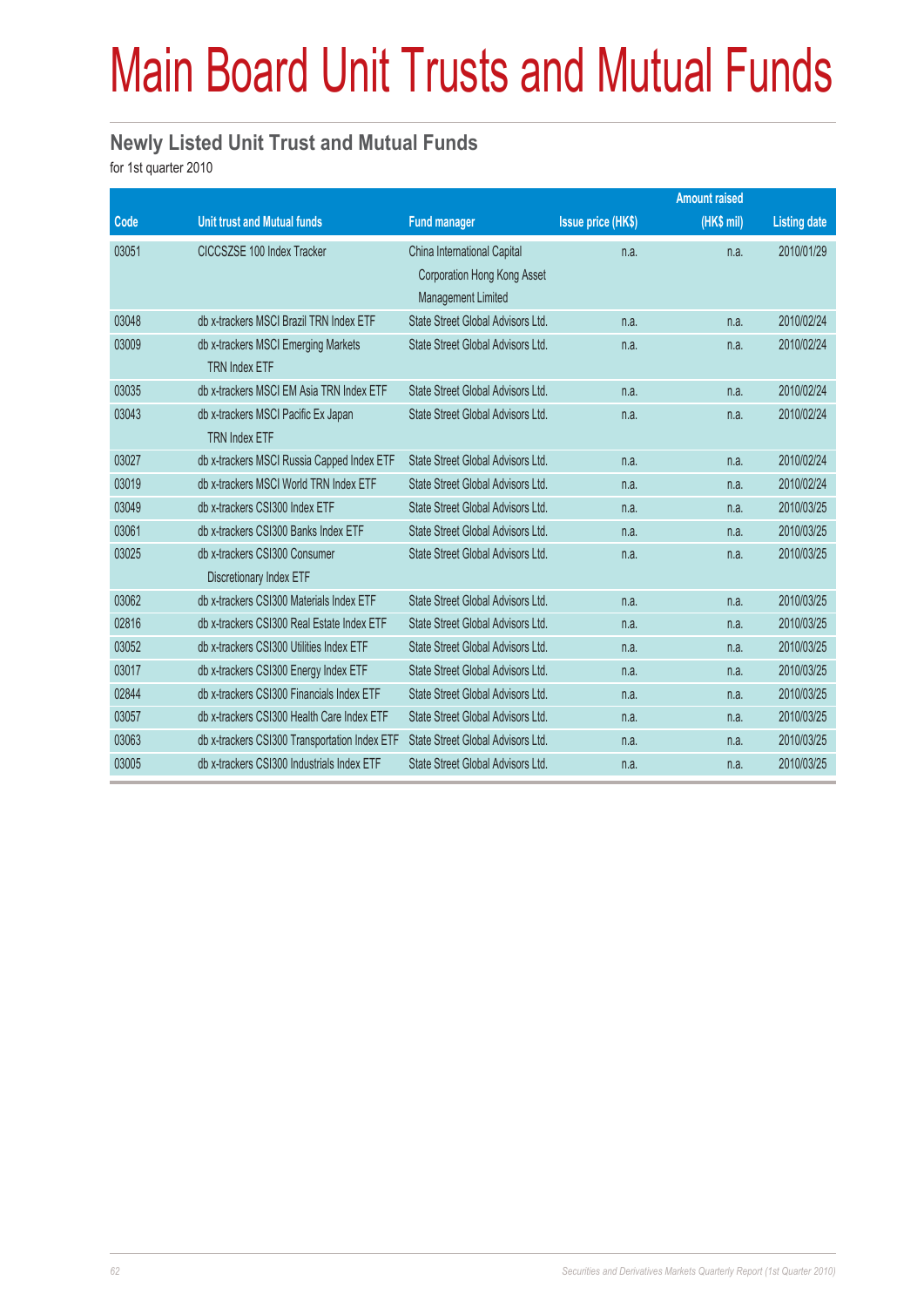### **Callable Bull / Bear Contracts Trading Statistics**

|      |    | <b>Number</b> | Market value (HK\$ mil.) | Turnover value (HK\$ mil.) |
|------|----|---------------|--------------------------|----------------------------|
| 2009 | Q1 | 1,513         | 152,386.79               | 351,364.58                 |
|      | Q2 | 1,620         | 153,963.94               | 470,890.15                 |
|      | Q3 | 1,893         | 145,788.56               | 434,251.62                 |
|      | Q4 | 1,692         | 91,190.57                | 419,558.61                 |
| 2010 | Q1 | 1,331         | 60,652.40                | 290,147.62                 |

#### **New Listings Callable Bull / Bear Contracts Statistics**

|      |    | No. of newly listed CBBC | Amount raised (HK\$ mil.) |
|------|----|--------------------------|---------------------------|
| 2009 | Q1 | 1,628                    | 129,192.54                |
|      | Q2 | 2,057                    | 140,519.83                |
|      | Q3 | 2,333                    | 133,733.23                |
|      | Q4 | 2,054                    | 115,888.51                |
| 2010 | Q1 | 1,886                    | 103,866.53                |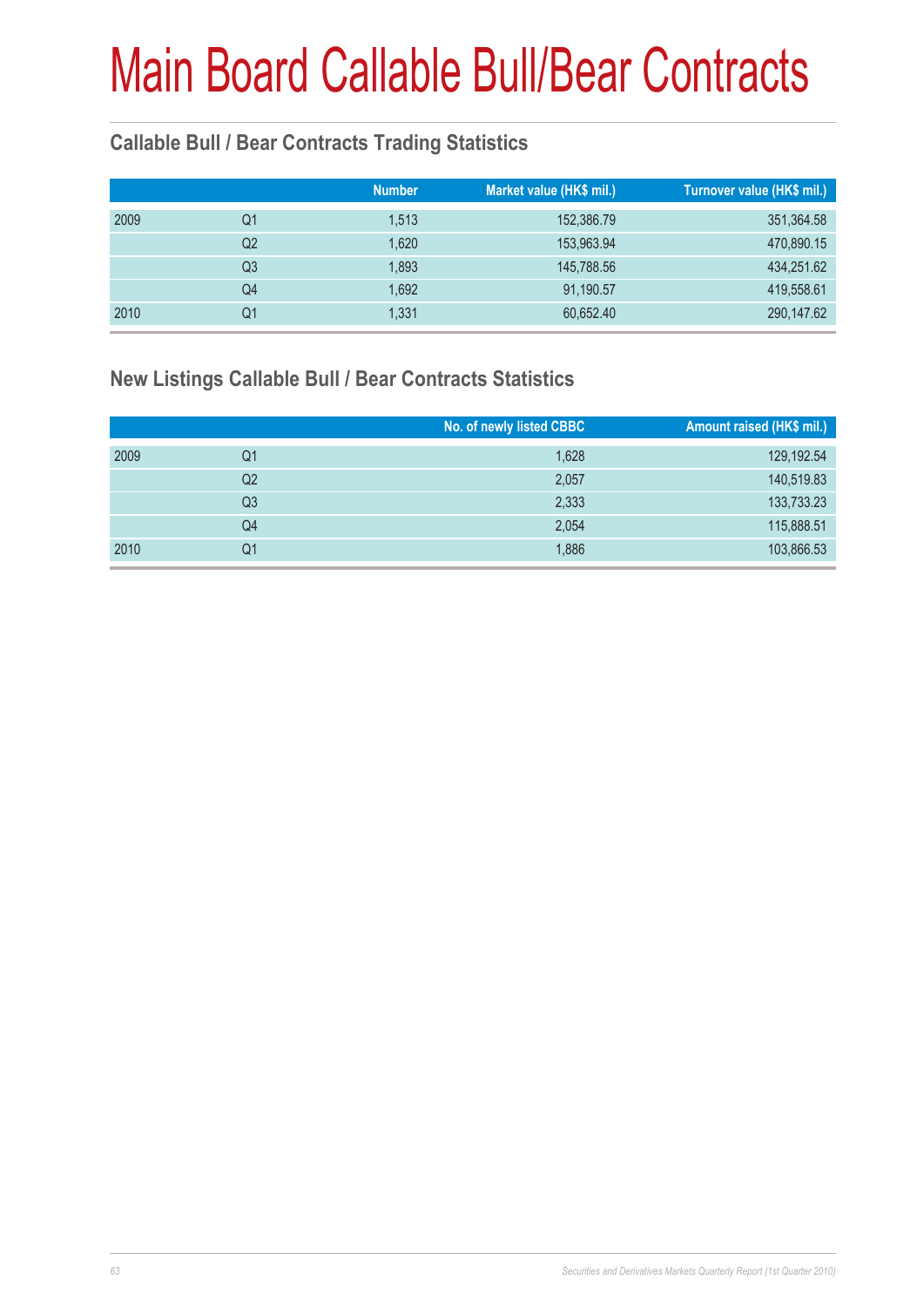#### **Newly Listed Callable Bull / Bear Contracts**

for 1st quarter 2010

|       |                                                           | No. of        |                     |               | <b>Amount raised</b> |
|-------|-----------------------------------------------------------|---------------|---------------------|---------------|----------------------|
| Code  | <b>Callable Bull / Bear Contracts</b>                     | issue (units) | <b>Listing date</b> | <b>Expiry</b> | (HK\$ mil.)          |
| 69382 | Credit Suisse AG - HSI R Bull CBBC May 2010 K             | 200,000,000   | 2010/01/04          | 2010/05/28    | 50.00                |
| 69390 | Credit Suisse AG - HSI R Bull CBBC May 2010 X             | 210,000,000   | 2010/01/04          | 2010/05/28    | 52.50                |
| 69383 | Credit Suisse AG - HSI R Bull CBBC Jun 2010 N             | 200,000,000   | 2010/01/04          | 2010/06/29    | 50.00                |
| 69386 | Credit Suisse AG - HSI R Bear CBBC May 2010 Y             | 200,000,000   | 2010/01/04          | 2010/05/28    | 50.00                |
| 69389 | Deutsche Bank AG - HSI R Bull CBBC May 2010 R             | 300,000,000   | 2010/01/04          | 2010/05/28    | 75.00                |
| 69384 | Deutsche Bank AG - HSI R Bear CBBC Apr 2010 Y             | 300,000,000   | 2010/01/04          | 2010/04/29    | 75.00                |
| 69393 | Goldman Sachs SP (Asia) - HSI R Bull CBBC Apr 2010 V      | 200,000,000   | 2010/01/04          | 2010/04/29    | 50.00                |
| 69394 | Goldman Sachs SP (Asia) - HSI R Bull CBBC May 2010 L      | 200,000,000   | 2010/01/04          | 2010/05/28    | 50.00                |
| 69391 | KBC Fin Products Int'l Ltd. - HSI R Bull CBBC Apr 2010 R  | 208,000,000   | 2010/01/04          | 2010/04/29    | 52.00                |
| 69392 | KBC Fin Products Int'l Ltd. - HSI R Bull CBBC Apr 2010 S  | 208,000,000   | 2010/01/04          | 2010/04/29    | 52.00                |
| 69385 | UBS AG - HSBC R Bear CBBC Jun 2010 C                      | 200,000,000   | 2010/01/04          | 2010/06/07    | 50.00                |
| 69388 | UBS AG - HSI R Bull CBBC Apr 2010 M                       | 300,000,000   | 2010/01/04          | 2010/04/29    | 75.00                |
| 69387 | UBS AG - HSI R Bear CBBC Apr 2010 V                       | 300,000,000   | 2010/01/04          | 2010/04/29    | 75.00                |
| 69443 | RB of Scotland N.V. - China Mobile R Bull CBBC Apr 2010 A | 80,000,000    | 2010/01/05          | 2010/04/21    | 20.00                |
| 69444 | RB of Scotland N.V. - China Mobile R Bull CBBC Apr 2010 B | 80,000,000    | 2010/01/05          | 2010/04/21    | 20.00                |
| 69445 | RB of Scotland N.V. - China Mobile R Bull CBBC Apr 2010 C | 80,000,000    | 2010/01/05          | 2010/04/21    | 20.00                |
| 69449 | RB of Scotland N.V. - China Mobile R Bear CBBC Apr 2010 D | 80,000,000    | 2010/01/05          | 2010/04/21    | 20.00                |
| 69450 | RB of Scotland N.V. - China Mobile R Bear CBBC Apr 2010 E | 80,000,000    | 2010/01/05          | 2010/04/21    | 20.00                |
| 69451 | RB of Scotland N.V. - China Mobile R Bear CBBC Apr 2010 F | 80,000,000    | 2010/01/05          | 2010/04/21    | 20.00                |
| 69452 | RB of Scotland N.V. - China Mobile R Bear CBBC Apr 2010 G | 80,000,000    | 2010/01/05          | 2010/04/21    | 20.00                |
| 69446 | RB of Scotland N.V. - CC Bank R Bear CBBC Apr 2010 A      | 80,000,000    | 2010/01/05          | 2010/04/21    | 20.00                |
| 69459 | RB of Scotland N.V. - Ch Life R Bull CBBC May 2010 A      | 80,000,000    | 2010/01/05          | 2010/05/26    | 20.00                |
| 69461 | RB of Scotland N.V. - Ch Life R Bull CBBC May 2010 B      | 80,000,000    | 2010/01/05          | 2010/05/26    | 20.00                |
| 69462 | RB of Scotland N.V. - Ch Life R Bear CBBC May 2010 C      | 80,000,000    | 2010/01/05          | 2010/05/26    | 20.00                |
| 69463 | RB of Scotland N.V. - Ch Life R Bear CBBC May 2010 D      | 80,000,000    | 2010/01/05          | 2010/05/26    | 20.00                |
| 69464 | RB of Scotland N.V. - Ch Life R Bear CBBC May 2010 E      | 80,000,000    | 2010/01/05          | 2010/05/26    | 20.00                |
| 69465 | RB of Scotland N.V. - Ch Life R Bear CBBC May 2010 F      | 80,000,000    | 2010/01/05          | 2010/05/26    | 20.00                |
| 69466 | RB of Scotland N.V. - Ch Life R Bear CBBC May 2010 G      | 80,000,000    | 2010/01/05          | 2010/05/26    | 20.00                |
| 69467 | RB of Scotland N.V. - Ch Life R Bear CBBC May 2010 H      | 80,000,000    | 2010/01/05          | 2010/05/26    | 20.00                |
| 69433 | RB of Scotland N.V. - A50 China R Bull CBBC Apr 2010 A    | 80,000,000    | 2010/01/05          | 2010/04/21    | 20.48                |
| 69434 | RB of Scotland N.V. - A50 China R Bull CBBC Apr 2010 B    | 80,000,000    | 2010/01/05          | 2010/04/21    | 20.00                |
| 69435 | RB of Scotland N.V. - A50 China R Bull CBBC Jun 2010 A    | 80,000,000    | 2010/01/05          | 2010/06/18    | 20.00                |
| 69437 | RB of Scotland N.V. - A50 China R Bull CBBC Jun 2010 B    | 80,000,000    | 2010/01/05          | 2010/06/18    | 20.00                |
| 69438 | RB of Scotland N.V. - A50 China R Bear CBBC Apr 2010 C    | 80,000,000    | 2010/01/05          | 2010/04/21    | 20.00                |
| 69439 | RB of Scotland N.V. - A50 China R Bear CBBC Apr 2010 D    | 80,000,000    | 2010/01/05          | 2010/04/21    | 20.00                |
| 69440 | RB of Scotland N.V. - A50 China R Bear CBBC Jun 2010 C    | 80,000,000    | 2010/01/05          | 2010/06/18    | 24.32                |
| 69441 | RB of Scotland N.V. - A50 China R Bear CBBC Jun 2010 D    | 80,000,000    | 2010/01/05          | 2010/06/18    | 20.00                |
| 69442 | RB of Scotland N.V. - A50 China R Bear CBBC Jun 2010 E    | 80,000,000    | 2010/01/05          | 2010/06/18    | 40.40                |
| 69447 | RB of Scotland N.V. - TCH R Bear CBBC Jun 2010 A          | 80,000,000    | 2010/01/05          | 2010/06/18    | 27.28                |
| 69448 | RB of Scotland N.V. - TCH R Bear CBBC Jun 2010 B          | 80,000,000    | 2010/01/05          | 2010/06/18    | 43.28                |
| 69396 | BNP Paribas Arbit Issu B.V. - HSI R Bull CBBC Apr 2010 T  | 300,000,000   | 2010/01/05          | 2010/04/29    | 75.00                |
| 69395 | BNP Paribas Arbit Issu B.V. - HSI R Bull CBBC Apr 2010 U  | 300,000,000   | 2010/01/05          | 2010/04/29    | 75.00                |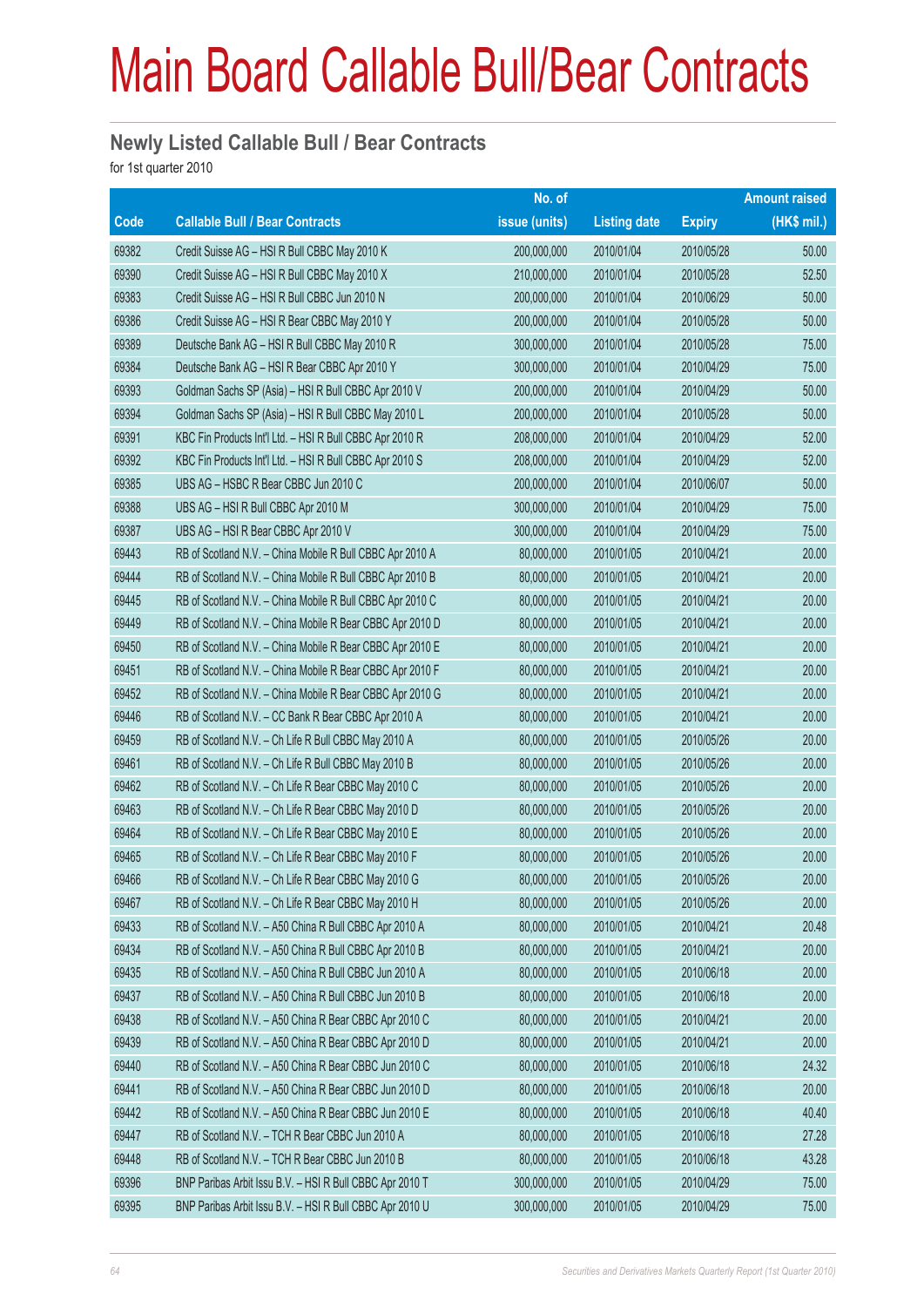|       |                                                               | No. of        |                     |               | <b>Amount raised</b> |
|-------|---------------------------------------------------------------|---------------|---------------------|---------------|----------------------|
| Code  | <b>Callable Bull / Bear Contracts</b>                         | issue (units) | <b>Listing date</b> | <b>Expiry</b> | (HK\$ mil.)          |
| 69401 | BNP Paribas Arbit Issu B.V. - HSI R Bear CBBC Apr 2010 R      | 300,000,000   | 2010/01/05          | 2010/04/29    | 75.00                |
| 69400 | BNP Paribas Arbit Issu B.V. - HSI R Bear CBBC Apr 2010 S      | 300,000,000   | 2010/01/05          | 2010/04/29    | 75.00                |
| 69457 | Credit Suisse AG - HSI R Bull CBBC May 2010 J                 | 200,000,000   | 2010/01/05          | 2010/05/28    | 50.00                |
| 69398 | Credit Suisse AG - HSI R Bear CBBC May 2010 N                 | 200,000,000   | 2010/01/05          | 2010/05/28    | 50.00                |
| 69427 | Deutsche Bank AG - HSI R Bull CBBC Jun 2010 J                 | 300,000,000   | 2010/01/05          | 2010/06/29    | 75.00                |
| 69428 | Deutsche Bank AG - HSI R Bull CBBC Jun 2010 K                 | 300,000,000   | 2010/01/05          | 2010/06/29    | 75.00                |
| 69397 | Deutsche Bank AG - HSI R Bear CBBC May 2010 S                 | 300,000,000   | 2010/01/05          | 2010/05/28    | 75.00                |
| 69458 | Goldman Sachs SP (Asia) - HSI R Bear CBBC May 2010 M          | 200,000,000   | 2010/01/05          | 2010/05/28    | 50.00                |
| 69432 | SGA Societe Generale Acceptance N.V. - HSI R Bull CBBC Jun10E | 300,000,000   | 2010/01/05          | 2010/06/29    | 75.00                |
| 69431 | SGA Societe Generale Acceptance N.V. - HSI R Bull CBBC Jun10F | 300,000,000   | 2010/01/05          | 2010/06/29    | 75.00                |
| 69430 | SGA Societe Generale Acceptance N.V. - HSI R Bull CBBC Jun10G | 300,000,000   | 2010/01/05          | 2010/06/29    | 75.00                |
| 69429 | SGA Societe Generale Acceptance N.V. - HSI R Bull CBBC Jun10H | 300,000,000   | 2010/01/05          | 2010/06/29    | 75.00                |
| 69436 | SGA Societe Generale Acceptance N.V. - HSI R Bear CBBC Jun10D | 300,000,000   | 2010/01/05          | 2010/06/29    | 75.00                |
| 69399 | UBS AG - CHALCO R Bull CBBC Jun 2010 A                        | 100,000,000   | 2010/01/05          | 2010/06/21    | 25.00                |
| 69402 | UBS AG - CHALCO R Bull CBBC Jun 2010 B                        | 100,000,000   | 2010/01/05          | 2010/06/07    | 25.00                |
| 69416 | UBS AG - CHALCO R Bear CBBC Jun 2010 C                        | 100,000,000   | 2010/01/05          | 2010/06/07    | 25.00                |
| 69417 | UBS AG - CHALCO R Bear CBBC Jun 2010 D                        | 100,000,000   | 2010/01/05          | 2010/06/21    | 25.00                |
| 69404 | UBS AG - BOC HK R Bull CBBC Jun 2010 A                        | 100,000,000   | 2010/01/05          | 2010/06/14    | 27.00                |
| 69419 | UBS AG - BOC HK R Bear CBBC Jun 2010 B                        | 100,000,000   | 2010/01/05          | 2010/06/14    | 33.50                |
| 69403 | UBS AG - BankComm R Bull CBBC Jun 2010 A                      | 100,000,000   | 2010/01/05          | 2010/06/14    | 25.00                |
| 69418 | UBS AG - BankComm R Bear CBBC Jun 2010 B                      | 100,000,000   | 2010/01/05          | 2010/06/14    | 25.00                |
| 69406 | UBS AG - COVS R Bull CBBC Jun 2010 A                          | 100,000,000   | 2010/01/05          | 2010/06/28    | 25.50                |
| 69420 | UBS AG - COVS R Bear CBBC Jun 2010 B                          | 100,000,000   | 2010/01/05          | 2010/06/28    | 35.00                |
| 69409 | UBS AG - China Tel R Bull CBBC Jun 2010 A                     | 100,000,000   | 2010/01/05          | 2010/06/21    | 25.00                |
| 69422 | UBS AG - China Tel R Bear CBBC Jun 2010 B                     | 100,000,000   | 2010/01/05          | 2010/06/21    | 25.00                |
| 69410 | UBS AG - CUni R Bull CBBC Jun 2010 A                          | 100,000,000   | 2010/01/05          | 2010/06/14    | 25.00                |
| 69423 | UBS AG - CUni R Bear CBBC Jun 2010 B                          | 100,000,000   | 2010/01/05          | 2010/06/14    | 32.50                |
| 69405 | UBS AG - CCHC R Bull CBBC Jul 2010 A                          | 100,000,000   | 2010/01/05          | 2010/07/05    | 25.50                |
| 69453 | UBS AG - China Life R Bull CBBC May 2010 L                    | 200,000,000   | 2010/01/05          | 2010/05/03    | 50.00                |
| 69407 | UBS AG - China Shenhua R Bull CBBC May 2010 A                 | 100,000,000   | 2010/01/05          | 2010/05/31    | 25.00                |
| 69408 | UBS AG - China Shenhua R Bull CBBC May 2010 B                 | 100,000,000   | 2010/01/05          | 2010/05/17    | 25.00                |
| 69421 | UBS AG - China Shenhua R Bear CBBC May 2010 C                 | 100,000,000   | 2010/01/05          | 2010/05/31    | 25.00                |
| 69425 | UBS AG - A50 China R Bear CBBC Apr 2010 G                     | 200,000,000   | 2010/01/05          | 2010/04/12    | 50.00                |
| 69411 | UBS AG - R&F R Bull CBBC Jun 2010 A                           | 100,000,000   | 2010/01/05          | 2010/06/21    | 37.00                |
| 69412 | UBS AG - R&F R Bull CBBC Jun 2010 B                           | 100,000,000   | 2010/01/05          | 2010/06/07    | 27.00                |
| 69424 | UBS AG - HKEx R Bear CBBC May 2010 G                          | 200,000,000   | 2010/01/05          | 2010/05/03    | 50.00                |
| 69454 | UBS AG - HSBC R Bull CBBC Jun 2010 D                          | 200,000,000   | 2010/01/05          | 2010/06/07    | 50.00                |
| 69455 | UBS AG - HSI R Bull CBBC Jun 2010 V                           | 300,000,000   | 2010/01/05          | 2010/06/29    | 75.00                |
| 69456 | UBS AG - HSI R Bull CBBC Jul 2010 L                           | 300,000,000   | 2010/01/05          | 2010/07/29    | 75.00                |
| 69426 | UBS AG - HSI R Bear CBBC Jun 2010 W                           | 300,000,000   | 2010/01/05          | 2010/06/29    | 75.00                |
| 69460 | UBS AG - HSI R Bear CBBC Jul 2010 M                           | 300,000,000   | 2010/01/05          | 2010/07/29    | 75.00                |
| 69413 | UBS AG - Jiangxi Copper R Bull CBBC Jun 2010 C                | 100,000,000   | 2010/01/05          | 2010/06/21    | 45.50                |
| 69414 | UBS AG - Jiangxi Copper R Bull CBBC Jun 2010 D                | 100,000,000   | 2010/01/05          | 2010/06/14    | 35.50                |
| 69415 | UBS AG - Ping An R Bull CBBC Jun 2010 A                       | 100,000,000   | 2010/01/05          | 2010/06/07    | 25.00                |
| 69482 | RB of Scotland N.V. - DJIA R Bull CBBC Jun 2010 A             | 40,000,000    | 2010/01/06          | 2010/06/18    | 15.60                |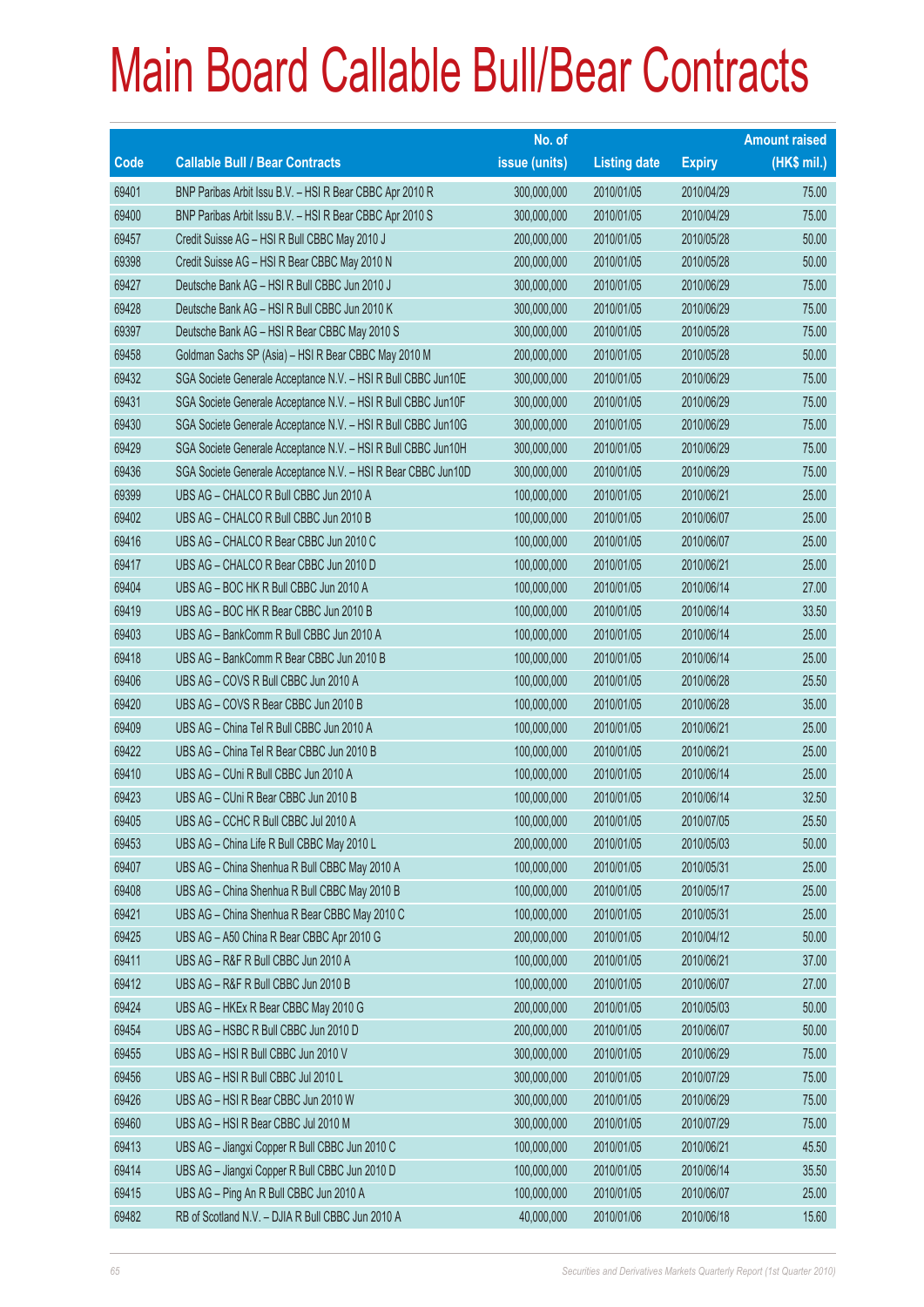|       |                                                               | No. of        |                     |               | <b>Amount raised</b> |
|-------|---------------------------------------------------------------|---------------|---------------------|---------------|----------------------|
| Code  | <b>Callable Bull / Bear Contracts</b>                         | issue (units) | <b>Listing date</b> | <b>Expiry</b> | (HK\$ mil.)          |
| 69483 | RB of Scotland N.V. - DJIA R Bear CBBC Jun 2010 B             | 40,000,000    | 2010/01/06          | 2010/06/18    | 13.84                |
| 69486 | RB of Scotland N.V. - DJIA R Bear CBBC Jun 2010 C             | 40,000,000    | 2010/01/06          | 2010/06/18    | 29.40                |
| 69487 | RB of Scotland N.V. - DJIA R Bear CBBC Jun 2010 D             | 40,000,000    | 2010/01/06          | 2010/06/18    | 24.80                |
| 69468 | RB of Scotland N.V. - HKEx R Bull CBBC May 2010 A             | 80,000,000    | 2010/01/06          | 2010/05/26    | 20.00                |
| 69469 | RB of Scotland N.V. - HKEx R Bull CBBC May 2010 B             | 80,000,000    | 2010/01/06          | 2010/05/26    | 20.00                |
| 69470 | RB of Scotland N.V. - HKEx R Bull CBBC May 2010 C             | 80,000,000    | 2010/01/06          | 2010/05/26    | 20.00                |
| 69474 | RB of Scotland N.V. - HKEx R Bear CBBC May 2010 D             | 80,000,000    | 2010/01/06          | 2010/05/26    | 20.00                |
| 69475 | RB of Scotland N.V. - HKEx R Bear CBBC May 2010 E             | 80,000,000    | 2010/01/06          | 2010/05/26    | 20.00                |
| 69476 | RB of Scotland N.V. - HKEx R Bear CBBC May 2010 F             | 80,000,000    | 2010/01/06          | 2010/05/26    | 20.40                |
| 69477 | RB of Scotland N.V. - HKEx R Bear CBBC May 2010 G             | 80,000,000    | 2010/01/06          | 2010/05/26    | 24.40                |
| 69471 | RB of Scotland N.V. - HSCEI R Bull CBBC Apr 2010 A            | 250,000,000   | 2010/01/06          | 2010/04/29    | 62.50                |
| 69472 | RB of Scotland N.V. - HSCEI R Bull CBBC Apr 2010 B            | 250,000,000   | 2010/01/06          | 2010/04/29    | 62.50                |
| 69473 | RB of Scotland N.V. - HSCEI R Bull CBBC Apr 2010 C            | 250,000,000   | 2010/01/06          | 2010/04/29    | 62.50                |
| 69478 | RB of Scotland N.V. - HSCEI R Bear CBBC Apr 2010 D            | 250,000,000   | 2010/01/06          | 2010/04/29    | 62.50                |
| 69479 | RB of Scotland N.V. - HSCEI R Bear CBBC Apr 2010 E            | 250,000,000   | 2010/01/06          | 2010/04/29    | 62.50                |
| 69480 | RB of Scotland N.V. - Nikkei 225 R Bull CBBC Apr 2010 A       | 40,000,000    | 2010/01/06          | 2010/04/09    | 10.00                |
| 69484 | RB of Scotland N.V. - Nikkei 225 R Bear CBBC Apr 2010 B       | 40,000,000    | 2010/01/06          | 2010/04/09    | 10.00                |
| 69485 | RB of Scotland N.V. - Nikkei 225 R Bear CBBC Apr 2010 C       | 40,000,000    | 2010/01/06          | 2010/04/09    | 10.00                |
| 69481 | RB of Scotland N.V. - Nikkei 225 R Bear CBBC Jun 2010 E       | 40,000,000    | 2010/01/06          | 2010/06/11    | 10.00                |
| 69492 | Credit Suisse AG - HSI R Bull CBBC May 2010 Z                 | 200,000,000   | 2010/01/06          | 2010/05/28    | 50.00                |
| 69496 | Credit Suisse AG - HSI R Bear CBBC May 2010 I                 | 210,000,000   | 2010/01/06          | 2010/05/28    | 52.50                |
| 69490 | Deutsche Bank AG - HSI R Bull CBBC Jun 2010 L                 | 300,000,000   | 2010/01/06          | 2010/06/29    | 84.00                |
| 69491 | Deutsche Bank AG - HSI R Bear CBBC Apr 2010 B                 | 300,000,000   | 2010/01/06          | 2010/04/29    | 75.00                |
| 69488 | UBS AG - China Life R Bear CBBC May 2010 M                    | 200,000,000   | 2010/01/06          | 2010/05/10    | 50.00                |
| 69489 | UBS AG - HSI R Bull CBBC Apr 2010 U                           | 300,000,000   | 2010/01/06          | 2010/04/29    | 75.00                |
| 69508 | RB of Scotland N.V. - HSCEI R Bull CBBC May 2010 A            | 250,000,000   | 2010/01/07          | 2010/05/28    | 74.00                |
| 69509 | RB of Scotland N.V. - HSCEI R Bull CBBC May 2010 B            | 250,000,000   | 2010/01/07          | 2010/05/28    | 65.75                |
| 69511 | RB of Scotland N.V. - HSCEI R Bull CBBC May 2010 C            | 250,000,000   | 2010/01/07          | 2010/05/28    | 64.50                |
| 69512 | RB of Scotland N.V. - HSCEI R Bull CBBC May 2010 D            | 250,000,000   | 2010/01/07          | 2010/05/28    | 64.50                |
| 69516 | RB of Scotland N.V. - HSCEI R Bear CBBC May 2010 E            | 250,000,000   | 2010/01/07          | 2010/05/28    | 62.50                |
| 69517 | RB of Scotland N.V. - HSCEI R Bear CBBC May 2010 F            | 250,000,000   | 2010/01/07          | 2010/05/28    | 69.75                |
| 69505 | Credit Suisse AG - A50 China R Bull CBBC May 2010 C           | 100,000,000   | 2010/01/07          | 2010/05/31    | 25.00                |
| 69499 | Credit Suisse AG - HSI R Bear CBBC May 2010 E                 | 210,000,000   | 2010/01/07          | 2010/05/28    | 52.50                |
| 69506 | Deutsche Bank AG - China Life R Bull CBBC Jun 2010 B          | 150,000,000   | 2010/01/07          | 2010/06/07    | 37.50                |
| 69510 | Deutsche Bank AG - China Life R Bear CBBC Jun 2010 C          | 150,000,000   | 2010/01/07          | 2010/06/14    | 45.00                |
| 69507 | Deutsche Bank AG - HSI R Bear CBBC Apr 2010 O                 | 300,000,000   | 2010/01/07          | 2010/04/29    | 75.00                |
| 69497 | KBC Fin Products Int'l Ltd. - HSI R Bear CBBC Apr 2010 T      | 208,000,000   | 2010/01/07          | 2010/04/29    | 52.00                |
| 69498 | KBC Fin Products Int'l Ltd. - HSI R Bear CBBC Apr 2010 U      | 208,000,000   | 2010/01/07          | 2010/04/29    | 52.00                |
| 69493 | SGA Societe Generale Acceptance N.V. - HSI R Bear CBBC Jun10C | 300,000,000   | 2010/01/07          | 2010/06/29    | 75.00                |
| 69494 | SGA Societe Generale Acceptance N.V. - HSI R Bear CBBC Jun10Q | 300,000,000   | 2010/01/07          | 2010/06/29    | 75.00                |
| 69495 | SGA Societe Generale Acceptance N.V. - TCH R Bear CBBC Jun10B | 100,000,000   | 2010/01/07          | 2010/06/30    | 35.00                |
| 69502 | UBS AG - China Mobile R Bear CBBC Apr 2010 H                  | 200,000,000   | 2010/01/07          | 2010/04/12    | 50.00                |
| 69501 | UBS AG - A50 China R Bull CBBC Apr 2010 H                     | 200,000,000   | 2010/01/07          | 2010/04/12    | 50.00                |
| 69504 | UBS AG - HSI R Bear CBBC Apr 2010 N                           | 300,000,000   | 2010/01/07          | 2010/04/29    | 75.00                |
| 69500 | UBS AG - TCH R Bull CBBC Apr 2010 H                           | 100,000,000   | 2010/01/07          | 2010/04/19    | 25.00                |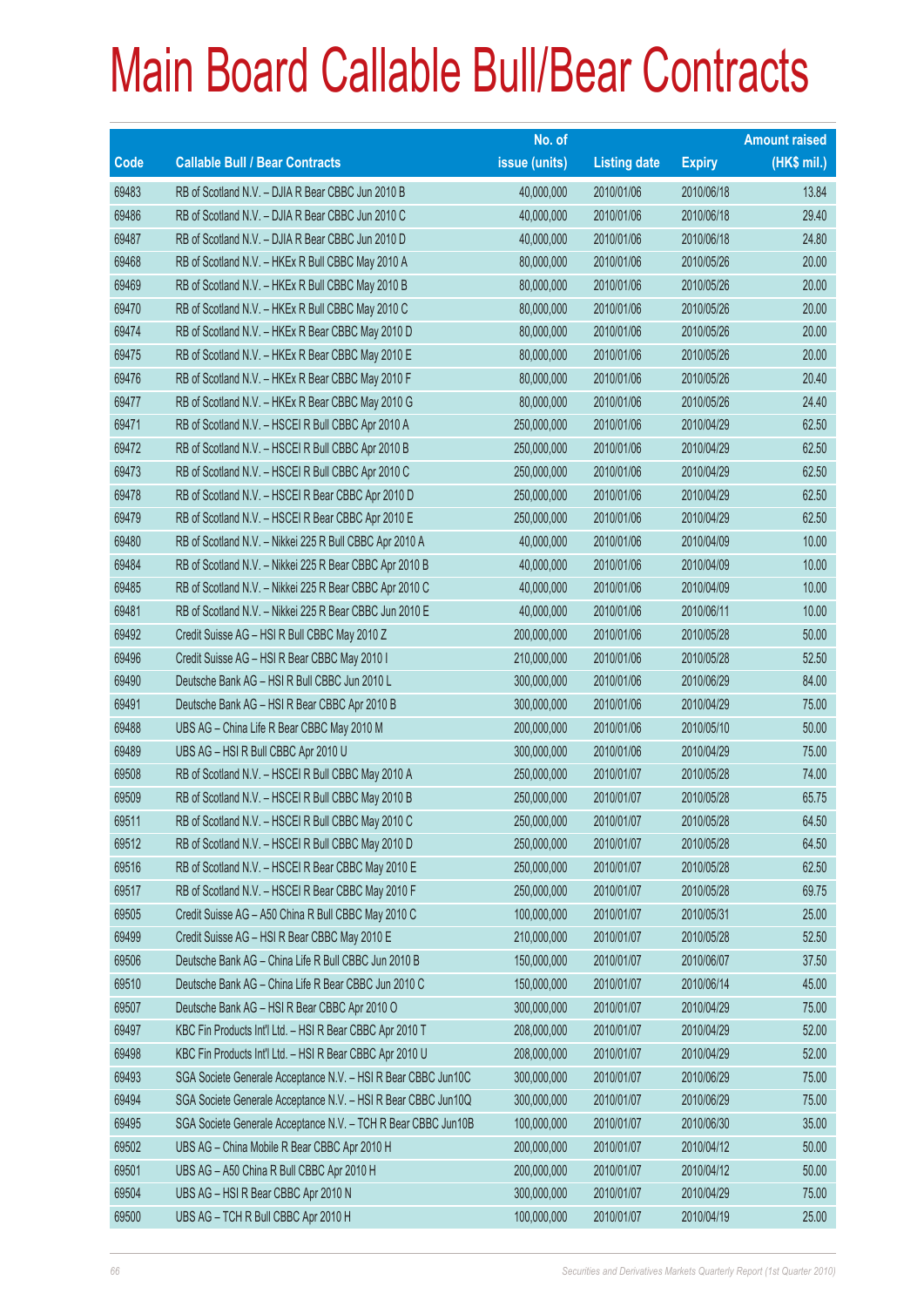|        |                                                               | No. of        |                     |               | <b>Amount raised</b> |
|--------|---------------------------------------------------------------|---------------|---------------------|---------------|----------------------|
| Code   | <b>Callable Bull / Bear Contracts</b>                         | issue (units) | <b>Listing date</b> | <b>Expiry</b> | $(HK$$ mil.)         |
| 69503  | UBS AG - TCH R Bear CBBC Jun 2010 A                           | 100,000,000   | 2010/01/07          | 2010/06/21    | 34.00                |
| 69523  | Credit Suisse AG - China Mobile R Bull CBBC Apr 2010 D        | 100,000,000   | 2010/01/08          | 2010/04/26    | 25.00                |
| 69524  | Credit Suisse AG - HSI R Bull CBBC May 2010 Q                 | 200,000,000   | 2010/01/08          | 2010/05/28    | 50.00                |
| 69515  | Credit Suisse AG - HSI R Bear CBBC May 2010 F                 | 200,000,000   | 2010/01/08          | 2010/05/28    | 50.00                |
| 69525  | Credit Suisse AG - TCH R Bull CBBC May 2010 B                 | 100,000,000   | 2010/01/08          | 2010/05/31    | 25.00                |
| 69518  | Credit Suisse AG - TCH R Bear CBBC May 2010 A                 | 100,000,000   | 2010/01/08          | 2010/05/31    | 31.50                |
| 69528  | Deutsche Bank AG - HSI R Bull CBBC Jun 2010 M                 | 300,000,000   | 2010/01/08          | 2010/06/29    | 75.00                |
| 69514  | Deutsche Bank AG - HSI R Bear CBBC Apr 2010 K                 | 300,000,000   | 2010/01/08          | 2010/04/29    | 75.00                |
| 69526  | Deutsche Bank AG - TCH R Bull CBBC May 2010 A                 | 150,000,000   | 2010/01/08          | 2010/05/31    | 51.00                |
| 69527  | Deutsche Bank AG - TCH R Bull CBBC Jun 2010 A                 | 150,000,000   | 2010/01/08          | 2010/06/07    | 37.50                |
| 69529  | KBC Fin Products Int'l Ltd. - A50 China R Bull CBBC Apr 10C   | 188,000,000   | 2010/01/08          | 2010/04/08    | 47.00                |
| 69530  | KBC Fin Products Int'l Ltd. - A50 China R Bull CBBC Apr 10D   | 188,000,000   | 2010/01/08          | 2010/04/08    | 47.00                |
| 69513  | KBC Fin Products Int'l Ltd. - HSI R Bear CBBC Apr 2010 V      | 308,000,000   | 2010/01/08          | 2010/04/29    | 77.00                |
| 69531  | UBS AG - China Mobile R Bull CBBC Apr 2010 I                  | 200,000,000   | 2010/01/08          | 2010/04/12    | 50.00                |
| 69535  | UBS AG - China Mobile R Bear CBBC Apr 2010 J                  | 200,000,000   | 2010/01/08          | 2010/04/12    | 50.00                |
| 69532  | UBS AG - Sinopec Corp R Bull CBBC Apr 2010 E                  | 100,000,000   | 2010/01/08          | 2010/04/12    | 25.00                |
| 69537  | UBS AG - A50 China R Bull CBBC Apr 2010 J                     | 200,000,000   | 2010/01/08          | 2010/04/12    | 50.00                |
| 69520  | UBS AG - A50 China R Bear CBBC Apr 2010 I                     | 200,000,000   | 2010/01/08          | 2010/04/12    | 50.00                |
| 69533  | UBS AG - HKEx R Bull CBBC May 2010 H                          | 200,000,000   | 2010/01/08          | 2010/05/03    | 50.00                |
| 69538  | UBS AG - HSI R Bull CBBC Apr 2010 B                           | 300,000,000   | 2010/01/08          | 2010/04/29    | 75.00                |
| 69521  | UBS AG - HSI R Bear CBBC May 2010 J                           | 300,000,000   | 2010/01/08          | 2010/05/28    | 75.00                |
| 69522  | UBS AG - HSI R Bear CBBC Jun 2010 Q                           | 300,000,000   | 2010/01/08          | 2010/06/29    | 75.00                |
| 69534  | UBS AG - Jiangxi Copper R Bull CBBC Jun 2010 E                | 100,000,000   | 2010/01/08          | 2010/06/14    | 27.00                |
| 69519  | UBS AG - TCH R Bull CBBC Apr 2010 I                           | 100,000,000   | 2010/01/08          | 2010/04/19    | 25.00                |
| 69536  | UBS AG - TCH R Bear CBBC Jun 2010 B                           | 100,000,000   | 2010/01/08          | 2010/06/21    | 33.50                |
| 68955# | HK Bank - Sinopec Corp R Bull CBBC Apr 2010 A                 | 150,000,000   | 2010/01/08          | 2010/04/23    | 15.60                |
| 68956# | HK Bank - Sinopec Corp R Bull CBBC Apr 2010 B                 | 150,000,000   | 2010/01/08          | 2010/04/23    | 22.65                |
| 69550  | Credit Suisse AG - China Life R Bull CBBC May 2010 K          | 100,000,000   | 2010/01/11          | 2010/05/24    | 25.00                |
| 69554  | Credit Suisse AG - HSI R Bull CBBC May 2010 O                 | 210,000,000   | 2010/01/11          | 2010/05/28    | 52.50                |
| 69539  | Credit Suisse AG - HSI R Bear CBBC May 2010 S                 | 210,000,000   | 2010/01/11          | 2010/05/28    | 52.50                |
| 69549  | Deutsche Bank AG - HSI R Bull CBBC Jun 2010 N                 | 300,000,000   | 2010/01/11          | 2010/06/29    | 75.00                |
| 69542  | Deutsche Bank AG - HSI R Bear CBBC Apr 2010 Z                 | 300,000,000   | 2010/01/11          | 2010/04/29    | 75.00                |
| 69551  | Goldman Sachs SP (Asia) - HSI R Bull CBBC Apr 2010 A          | 200,000,000   | 2010/01/11          | 2010/04/29    | 50.00                |
| 69555  | Goldman Sachs SP (Asia) - HSI R Bear CBBC Apr 2010 M          | 200,000,000   | 2010/01/11          | 2010/04/29    | 50.00                |
| 69552  | KBC Fin Products Int'l Ltd. - HSI R Bull CBBC Apr 2010 X      | 208,000,000   | 2010/01/11          | 2010/04/29    | 52.00                |
| 69548  | KBC Fin Products Int'l Ltd. - HSI R Bear CBBC Apr 2010 W      | 208,000,000   | 2010/01/11          | 2010/04/29    | 52.00                |
| 69544  | SGA Societe Generale Acceptance N.V. - HSI R Bull CBBC Jun10N | 300,000,000   | 2010/01/11          | 2010/06/29    | 75.00                |
| 69543  | SGA Societe Generale Acceptance N.V. - HSI R Bull CBBC Jun100 | 300,000,000   | 2010/01/11          | 2010/06/29    | 75.00                |
| 69545  | UBS AG - HSCEI R Bull CBBC Apr 2010 H                         | 200,000,000   | 2010/01/11          | 2010/04/29    | 50.00                |
| 69546  | UBS AG - HSI R Bull CBBC Jun 2010 X                           | 300,000,000   | 2010/01/11          | 2010/06/29    | 75.00                |
| 69547  | UBS AG - HSI R Bull CBBC Jul 2010 N                           | 400,000,000   | 2010/01/11          | 2010/07/29    | 100.00               |
| 69540  | UBS AG - HSI R Bear CBBC Apr 2010 R                           | 300,000,000   | 2010/01/11          | 2010/04/29    | 75.00                |
| 69541  | UBS AG - HSI R Bear CBBC Jun 2010 Y                           | 300,000,000   | 2010/01/11          | 2010/06/29    | 75.00                |
| 68954# | HK Bank - China Mobile R Bull CBBC Jun 2010 A                 | 250,000,000   | 2010/01/11          | 2010/06/18    | 28.50                |
| 69582  | BNP Paribas Arbit Issu B.V. - HSI R Bull CBBC May 2010 N      | 300,000,000   | 2010/01/12          | 2010/05/28    | 75.00                |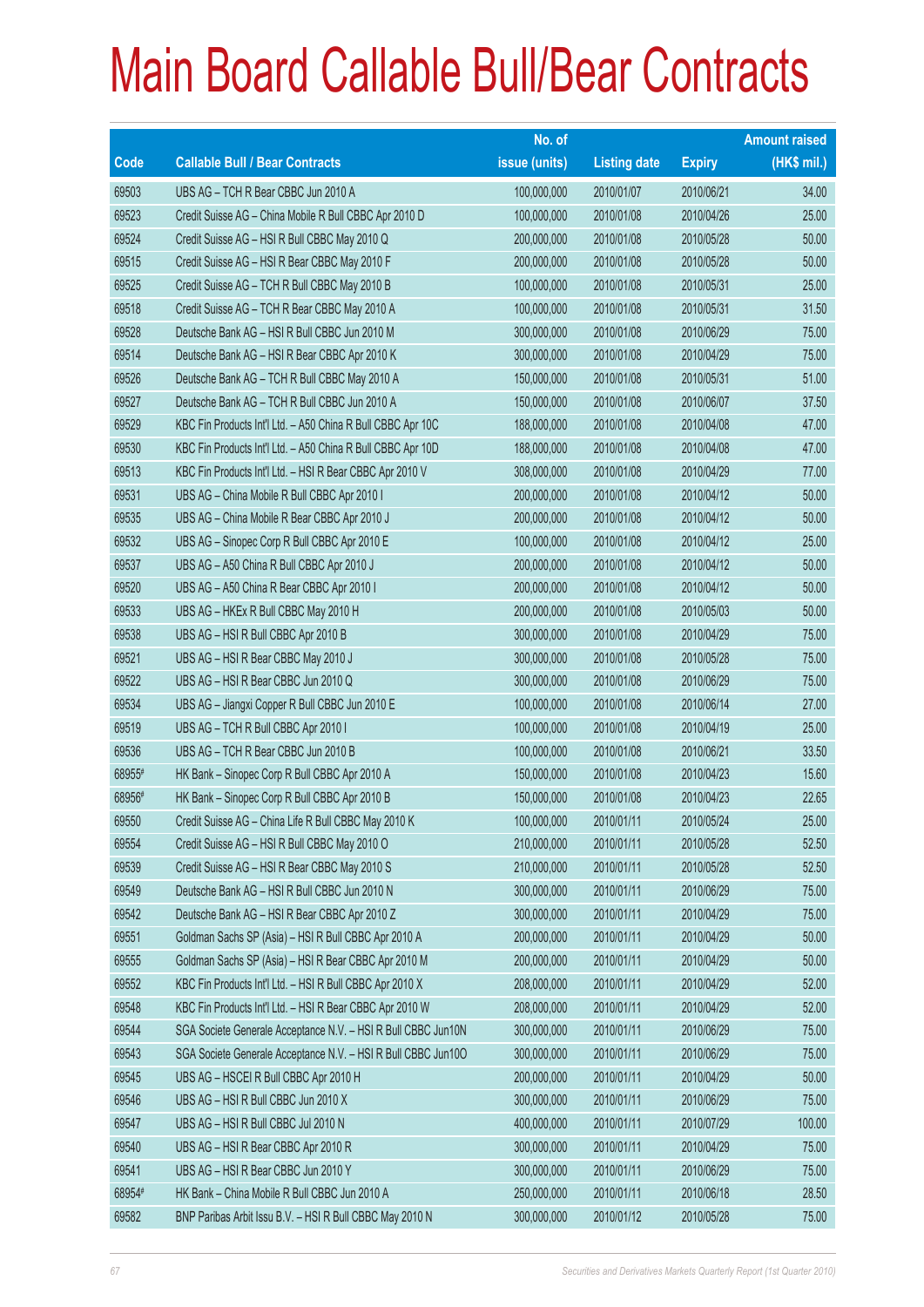|       |                                                             | No. of        |                     |               | <b>Amount raised</b> |
|-------|-------------------------------------------------------------|---------------|---------------------|---------------|----------------------|
| Code  | <b>Callable Bull / Bear Contracts</b>                       | issue (units) | <b>Listing date</b> | <b>Expiry</b> | (HK\$ mil.)          |
| 69578 | Credit Suisse AG - HSI R Bull CBBC May 2010 W               | 200,000,000   | 2010/01/12          | 2010/05/28    | 50.00                |
| 69579 | Credit Suisse AG - HSI R Bull CBBC Jun 2010 O               | 210,000,000   | 2010/01/12          | 2010/06/29    | 52.50                |
| 69553 | Credit Suisse AG - HSI R Bear CBBC May 2010 Y               | 200,000,000   | 2010/01/12          | 2010/05/28    | 50.00                |
| 69577 | Deutsche Bank AG - HSI R Bull CBBC May 2010 T               | 300,000,000   | 2010/01/12          | 2010/05/28    | 75.00                |
| 69576 | Deutsche Bank AG - HSI R Bull CBBC May 2010 U               | 300,000,000   | 2010/01/12          | 2010/05/28    | 78.00                |
| 69557 | Deutsche Bank AG - HSI R Bear CBBC May 2010 V               | 300,000,000   | 2010/01/12          | 2010/05/28    | 75.00                |
| 69580 | Goldman Sachs SP (Asia) - HSI R Bull CBBC May 2010 J        | 200,000,000   | 2010/01/12          | 2010/05/28    | 50.00                |
| 69581 | Goldman Sachs SP (Asia) - HSI R Bull CBBC May 2010 K        | 200,000,000   | 2010/01/12          | 2010/05/28    | 50.00                |
| 69556 | HK Bank - HSI R Bull CBBC May 2010 K                        | 80,000,000    | 2010/01/12          | 2010/05/28    | 20.00                |
| 69563 | KBC Fin Products Int'l Ltd. - CHALCO R Bull CBBC Apr 2010 B | 100,000,000   | 2010/01/12          | 2010/04/15    | 25.00                |
| 69564 | KBC Fin Products Int'l Ltd. - HSI R Bull CBBC Apr 2010 Y    | 248,000,000   | 2010/01/12          | 2010/04/29    | 62.00                |
| 69565 | KBC Fin Products Int'l Ltd. - HSI R Bull CBBC Apr 2010 Z    | 248,000,000   | 2010/01/12          | 2010/04/29    | 62.00                |
| 69572 | UBS AG - CHALCO R Bull CBBC Jun 2010 E                      | 100,000,000   | 2010/01/12          | 2010/06/07    | 25.00                |
| 69574 | UBS AG - China Mobile R Bull CBBC Apr 2010 K                | 200,000,000   | 2010/01/12          | 2010/04/12    | 50.00                |
| 69573 | UBS AG - CC Bank R Bull CBBC May 2010 D                     | 100,000,000   | 2010/01/12          | 2010/05/03    | 25.00                |
| 69559 | UBS AG - China Life R Bear CBBC May 2010 N                  | 200,000,000   | 2010/01/12          | 2010/05/03    | 50.00                |
| 69560 | UBS AG - HKEx R Bear CBBC May 2010 I                        | 200,000,000   | 2010/01/12          | 2010/05/03    | 50.00                |
| 69567 | UBS AG - HSI R Bull CBBC Apr 2010 Q                         | 300,000,000   | 2010/01/12          | 2010/04/29    | 75.00                |
| 69566 | UBS AG - HSI R Bull CBBC Jun 2010 E                         | 300,000,000   | 2010/01/12          | 2010/06/29    | 75.00                |
| 69562 | UBS AG - HSI R Bear CBBC Jun 2010 G                         | 300,000,000   | 2010/01/12          | 2010/06/29    | 75.00                |
| 69570 | UBS AG - HSI R Bear CBBC Jun 2010 H                         | 300,000,000   | 2010/01/12          | 2010/06/29    | 75.00                |
| 69571 | UBS AG - HSI R Bear CBBC Jun 2010 U                         | 300,000,000   | 2010/01/12          | 2010/06/29    | 75.00                |
| 69561 | UBS AG - HSI R Bear CBBC Jun 2010 Z                         | 300,000,000   | 2010/01/12          | 2010/06/29    | 75.00                |
| 69569 | UBS AG - HSI R Bear CBBC Aug 2010 A                         | 300,000,000   | 2010/01/12          | 2010/08/30    | 75.00                |
| 69558 | UBS AG - Hutchison R Bull CBBC Jun 2010 C                   | 100,000,000   | 2010/01/12          | 2010/06/07    | 25.00                |
| 69575 | UBS AG - Jiangxi Copper R Bull CBBC Jun 2010 F              | 100,000,000   | 2010/01/12          | 2010/06/14    | 30.50                |
| 69609 | RB of Scotland N.V. - HSI R Bull CBBC May 2010 A            | 250,000,000   | 2010/01/13          | 2010/05/28    | 62.75                |
| 69610 | RB of Scotland N.V. - HSI R Bull CBBC May 2010 B            | 250,000,000   | 2010/01/13          | 2010/05/28    | 62.75                |
| 69611 | RB of Scotland N.V. - HSI R Bull CBBC May 2010 C            | 250,000,000   | 2010/01/13          | 2010/05/28    | 62.75                |
| 69612 | RB of Scotland N.V. - HSI R Bear CBBC Jun 2010 Q            | 250,000,000   | 2010/01/13          | 2010/06/29    | 62.75                |
| 69606 | RB of Scotland N.V. - TCH R Bull CBBC Jun 2010 C            | 80,000,000    | 2010/01/13          | 2010/06/18    | 24.24                |
| 69607 | RB of Scotland N.V. - TCH R Bull CBBC Jun 2010 D            | 80,000,000    | 2010/01/13          | 2010/06/18    | 20.00                |
| 69608 | RB of Scotland N.V. - TCH R Bull CBBC Jun 2010 E            | 80,000,000    | 2010/01/13          | 2010/06/18    | 20.08                |
| 69658 | BNP Paribas Arbit Issu B.V. - HSI R Bull CBBC May 2010 O    | 300,000,000   | 2010/01/13          | 2010/05/28    | 75.00                |
| 69659 | BNP Paribas Arbit Issu B.V. - HSI R Bull CBBC May 2010 P    | 300,000,000   | 2010/01/13          | 2010/05/28    | 75.00                |
| 69663 | BNP Paribas Arbit Issu B.V. - HSI R Bear CBBC May 2010 Q    | 300,000,000   | 2010/01/13          | 2010/05/28    | 75.00                |
| 69625 | Credit Suisse AG - HKEx R Bull CBBC May 2010 H              | 100,000,000   | 2010/01/13          | 2010/05/31    | 25.00                |
| 69621 | Credit Suisse AG - HSI R Bull CBBC May 2010 T               | 200,000,000   | 2010/01/13          | 2010/05/28    | 50.00                |
| 69622 | Credit Suisse AG - HSI R Bull CBBC Jun 2010 P               | 200,000,000   | 2010/01/13          | 2010/06/29    | 50.00                |
| 69605 | Credit Suisse AG - HSI R Bear CBBC May 2010 V               | 210,000,000   | 2010/01/13          | 2010/05/28    | 52.50                |
| 69660 | Deutsche Bank AG - China Life R Bull CBBC Jun 2010 D        | 150,000,000   | 2010/01/13          | 2010/06/14    | 45.00                |
| 69661 | Deutsche Bank AG - CNOOC R Bull CBBC Jun 2010 A             | 150,000,000   | 2010/01/13          | 2010/06/14    | 37.50                |
| 69662 | Deutsche Bank AG - HKEx R Bull CBBC Jun 2010 B              | 150,000,000   | 2010/01/13          | 2010/06/07    | 37.50                |
| 69620 | Deutsche Bank AG - HSI R Bull CBBC Jun 2010 O               | 300,000,000   | 2010/01/13          | 2010/06/29    | 75.00                |
| 69664 | Deutsche Bank AG - HSI R Bull CBBC Jun 2010 P               | 300,000,000   | 2010/01/13          | 2010/06/29    | 75.00                |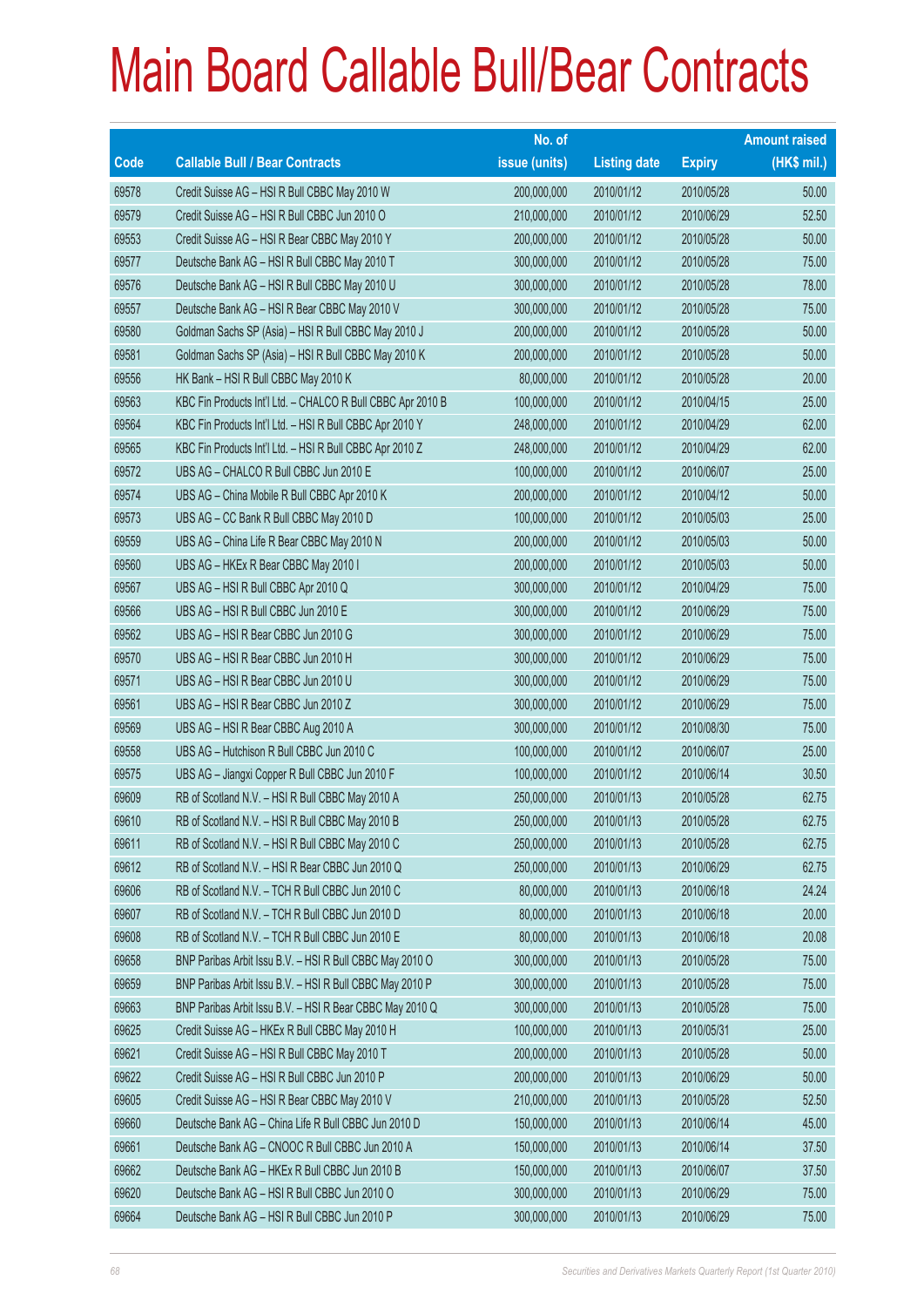|       |                                                                | No. of        |                     |               | <b>Amount raised</b> |
|-------|----------------------------------------------------------------|---------------|---------------------|---------------|----------------------|
| Code  | <b>Callable Bull / Bear Contracts</b>                          | issue (units) | <b>Listing date</b> | <b>Expiry</b> | $(HK$$ mil.)         |
| 69600 | Deutsche Bank AG - HSI R Bear CBBC Apr 2010 F                  | 300,000,000   | 2010/01/13          | 2010/04/29    | 75.00                |
| 69601 | Deutsche Bank AG - HSI R Bear CBBC Apr 2010 W                  | 300,000,000   | 2010/01/13          | 2010/04/29    | 78.00                |
| 69665 | Goldman Sachs SP (Asia) - HSI R Bull CBBC Apr 2010 B           | 200,000,000   | 2010/01/13          | 2010/04/29    | 50.00                |
| 69613 | KBC Fin Products Int'l Ltd. - CHALCO R Bull CBBC May 2010 A    | 100,000,000   | 2010/01/13          | 2010/05/03    | 25.00                |
| 69614 | KBC Fin Products Int'l Ltd. - CCHC R Bull CBBC May 2010 A      | 100,000,000   | 2010/01/13          | 2010/05/18    | 25.00                |
| 69615 | KBC Fin Products Int'l Ltd. - CP&CC R Bull CBBC Jun 2010 A     | 208,000,000   | 2010/01/13          | 2010/06/01    | 52.00                |
| 69616 | KBC Fin Products Int'l Ltd. - China Shenhua R Bull CBBC Jun10A | 100,000,000   | 2010/01/13          | 2010/06/01    | 25.00                |
| 69624 | KBC Fin Products Int'l Ltd. - HSI R Bull CBBC Apr 2010 D       | 208,000,000   | 2010/01/13          | 2010/04/29    | 52.00                |
| 69617 | KBC Fin Products Int'l Ltd. - HSI R Bear CBBC Apr 2010 A       | 208,000,000   | 2010/01/13          | 2010/04/29    | 52.00                |
| 69587 | Macquarie Bank Ltd. - HSI R Bull CBBC Apr 2010 B               | 300,000,000   | 2010/01/13          | 2010/04/29    | 75.30                |
| 69595 | CC Rabobank B.A. - HSI R Bull CBBC Jul 2010 F                  | 200,000,000   | 2010/01/13          | 2010/07/29    | 50.00                |
| 69596 | CC Rabobank B.A. - HSI R Bull CBBC Jul 2010 G                  | 200,000,000   | 2010/01/13          | 2010/07/29    | 50.00                |
| 69597 | CC Rabobank B.A. - HSI R Bull CBBC Jul 2010 H                  | 200,000,000   | 2010/01/13          | 2010/07/29    | 50.00                |
| 69598 | CC Rabobank B.A. - HSI R Bull CBBC Jul 2010 I                  | 200,000,000   | 2010/01/13          | 2010/07/29    | 50.00                |
| 69599 | CC Rabobank B.A. - HSI R Bull CBBC Jul 2010 J                  | 200,000,000   | 2010/01/13          | 2010/07/29    | 50.00                |
| 69590 | SGA Societe Generale Acceptance N.V - CK(H) R Bull CBBC Jun10A | 100,000,000   | 2010/01/13          | 2010/06/30    | 25.00                |
| 69594 | SGA Societe Generale Acceptance N.V. - A50 R Bull CBBC May10F  | 150,000,000   | 2010/01/13          | 2010/05/26    | 37.50                |
| 69591 | SGA Societe Generale Acceptance N.V. - HSBC R Bull CBBC Jun10A | 300,000,000   | 2010/01/13          | 2010/06/30    | 75.00                |
| 69586 | SGA Societe Generale Acceptance N.V. - HSI R Bull CBBC Jun101  | 300,000,000   | 2010/01/13          | 2010/06/29    | 75.00                |
| 69585 | SGA Societe Generale Acceptance N.V. - HSI R Bull CBBC Jun10J  | 300,000,000   | 2010/01/13          | 2010/06/29    | 75.00                |
| 69584 | SGA Societe Generale Acceptance N.V. - HSI R Bull CBBC Jun10K  | 300,000,000   | 2010/01/13          | 2010/06/29    | 75.00                |
| 69583 | SGA Societe Generale Acceptance N.V. - HSI R Bull CBBC Jun10M  | 300,000,000   | 2010/01/13          | 2010/06/29    | 75.00                |
| 69618 | SGA Societe Generale Acceptance N.V. - HSI R Bull CBBC Jun10S  | 300,000,000   | 2010/01/13          | 2010/06/29    | 75.00                |
| 69619 | SGA Societe Generale Acceptance N.V. - HSI R Bull CBBC Jun10U  | 300,000,000   | 2010/01/13          | 2010/06/29    | 75.00                |
| 69623 | SGA Societe Generale Acceptance N.V. - HSI R Bear CBBC Jun10T  | 300,000,000   | 2010/01/13          | 2010/06/29    | 75.00                |
| 69588 | SGA Societe Generale Acceptance N.V. - HWL R Bull CBBC Jun10A  | 150,000,000   | 2010/01/13          | 2010/06/30    | 37.50                |
| 69592 | SGA Societe Generale Acceptance N.V. - HWL R Bear CBBC Jun10B  | 150,000,000   | 2010/01/13          | 2010/06/30    | 37.50                |
| 69589 | SGA Societe Generale Acceptance N.V - PetCh R Bull CBBC Jun10A | 200,000,000   | 2010/01/13          | 2010/06/30    | 50.00                |
| 69593 | SGA Societe Generale Acceptance N.V - PetCh R Bear CBBC Jun10B | 200,000,000   | 2010/01/13          | 2010/06/30    | 50.00                |
| 69630 | UBS AG - CHALCO R Bull CBBC Jun 2010 F                         | 100,000,000   | 2010/01/13          | 2010/06/07    | 25.00                |
| 69647 | UBS AG - China Mobile R Bear CBBC May 2010 D                   | 200,000,000   | 2010/01/13          | 2010/05/10    | 50.00                |
| 69635 | UBS AG - China Tel R Bull CBBC Jun 2010 C                      | 100,000,000   | 2010/01/13          | 2010/06/21    | 25.00                |
| 69642 | UBS AG - CC Bank R Bear CBBC May 2010 E                        | 100,000,000   | 2010/01/13          | 2010/05/24    | 25.00                |
| 69632 | UBS AG - CCHC R Bull CBBC Apr 2010 A                           | 100,000,000   | 2010/01/13          | 2010/04/19    | 25.00                |
| 69633 | UBS AG - CCHC R Bull CBBC Jul 2010 B                           | 100,000,000   | 2010/01/13          | 2010/07/05    | 28.00                |
| 69631 | UBS AG - Cheung Kong R Bull CBBC Jun 2010 D                    | 100,000,000   | 2010/01/13          | 2010/06/07    | 25.00                |
| 69641 | UBS AG - Cheung Kong R Bear CBBC Jun 2010 E                    | 100,000,000   | 2010/01/13          | 2010/06/14    | 25.00                |
| 69634 | UBS AG - China Life R Bull CBBC May 2010 O                     | 200,000,000   | 2010/01/13          | 2010/05/03    | 50.00                |
| 69644 | UBS AG - China Life R Bear CBBC May 2010 P                     | 200,000,000   | 2010/01/13          | 2010/05/03    | 91.00                |
| 69645 | UBS AG - China Life R Bear CBBC May 2010 Q                     | 200,000,000   | 2010/01/13          | 2010/05/17    | 112.00               |
| 69646 | UBS AG - China Life R Bear CBBC May 2010 R                     | 200,000,000   | 2010/01/13          | 2010/05/17    | 132.00               |
| 69643 | UBS AG - CM Bank R Bear CBBC Jun 2010 C                        | 100,000,000   | 2010/01/13          | 2010/06/21    | 48.00                |
| 69636 | UBS AG - CNOOC R Bull CBBC Jun 2010 B                          | 100,000,000   | 2010/01/13          | 2010/06/07    | 25.50                |
| 69657 | UBS AG - A50 China R Bear CBBC May 2010 B                      | 200,000,000   | 2010/01/13          | 2010/05/17    | 50.00                |
| 69648 | UBS AG - R&F R Bear CBBC Jun 2010 C                            | 100,000,000   | 2010/01/13          | 2010/06/07    | 25.00                |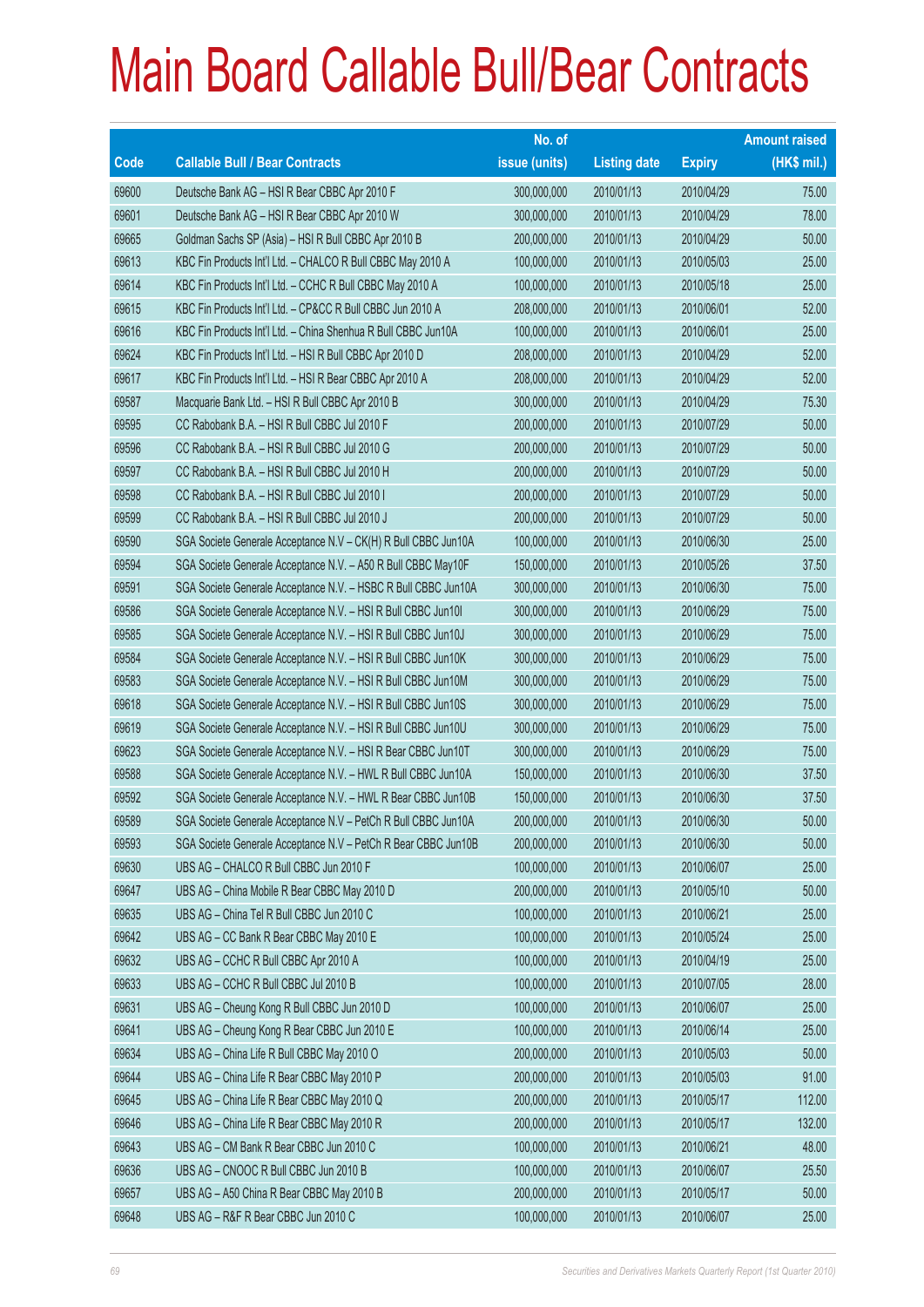|       |                                                           | No. of        |                     |               | <b>Amount raised</b> |
|-------|-----------------------------------------------------------|---------------|---------------------|---------------|----------------------|
| Code  | <b>Callable Bull / Bear Contracts</b>                     | issue (units) | <b>Listing date</b> | <b>Expiry</b> | $(HK$$ mil.)         |
| 69652 | UBS AG - HKEx R Bull CBBC May 2010 K                      | 200,000,000   | 2010/01/13          | 2010/05/03    | 50.00                |
| 69602 | UBS AG - HKEx R Bear CBBC May 2010 J                      | 200,000,000   | 2010/01/13          | 2010/05/17    | 50.00                |
| 69654 | UBS AG - HKEx R Bear CBBC May 2010 L                      | 200,000,000   | 2010/01/13          | 2010/05/03    | 50.00                |
| 69655 | UBS AG - HKEx R Bear CBBC May 2010 M                      | 200,000,000   | 2010/01/13          | 2010/05/17    | 50.00                |
| 69656 | UBS AG - HKEx R Bear CBBC May 2010 N                      | 200,000,000   | 2010/01/13          | 2010/05/17    | 50.00                |
| 69649 | UBS AG - HSBC R Bear CBBC Jun 2010 E                      | 200,000,000   | 2010/01/13          | 2010/06/07    | 50.00                |
| 69626 | UBS AG - HSI R Bull CBBC Apr 2010 H                       | 300,000,000   | 2010/01/13          | 2010/04/29    | 75.00                |
| 69627 | UBS AG - HSI R Bull CBBC May 2010 W                       | 300,000,000   | 2010/01/13          | 2010/05/28    | 75.00                |
| 69628 | UBS AG - HSI R Bull CBBC Jun 2010 J                       | 300,000,000   | 2010/01/13          | 2010/06/29    | 75.00                |
| 69603 | UBS AG - HSI R Bear CBBC Apr 2010 V                       | 300,000,000   | 2010/01/13          | 2010/04/29    | 75.00                |
| 69604 | UBS AG - HSI R Bear CBBC May 2010 A                       | 300,000,000   | 2010/01/13          | 2010/05/28    | 75.00                |
| 69629 | UBS AG - HSI R Bear CBBC Jul 2010 P                       | 300,000,000   | 2010/01/13          | 2010/07/29    | 75.00                |
| 69650 | UBS AG - Hutchison R Bear CBBC Jun 2010 D                 | 100,000,000   | 2010/01/13          | 2010/06/14    | 25.00                |
| 69637 | UBS AG - Petrochina R Bull CBBC Jun 2010 B                | 100,000,000   | 2010/01/13          | 2010/06/21    | 25.00                |
| 69638 | UBS AG - Petrochina R Bull CBBC Jun 2010 C                | 100,000,000   | 2010/01/13          | 2010/06/21    | 25.00                |
| 69639 | UBS AG - SHK Ppt R Bull CBBC Jun 2010 F                   | 100,000,000   | 2010/01/13          | 2010/06/14    | 25.00                |
| 69651 | UBS AG - SHK Ppt R Bear CBBC Jun 2010 G                   | 100,000,000   | 2010/01/13          | 2010/06/14    | 25.50                |
| 69640 | UBS AG - TCH R Bull CBBC Jun 2010 C                       | 100,000,000   | 2010/01/13          | 2010/06/07    | 25.00                |
| 69653 | UBS AG - TCH R Bear CBBC Jun 2010 D                       | 100,000,000   | 2010/01/13          | 2010/06/21    | 33.50                |
| 69691 | RB of Scotland N.V. - CNOOC R Bear CBBC Jun 2010 A        | 80,000,000    | 2010/01/14          | 2010/06/21    | 20.08                |
| 69692 | RB of Scotland N.V. - CNOOC R Bear CBBC Jun 2010 B        | 80,000,000    | 2010/01/14          | 2010/06/21    | 27.36                |
| 69689 | RB of Scotland N.V. - HKEx R Bull CBBC Jun 2010 A         | 80,000,000    | 2010/01/14          | 2010/06/21    | 20.08                |
| 69690 | RB of Scotland N.V. - HKEx R Bull CBBC Jun 2010 B         | 80,000,000    | 2010/01/14          | 2010/06/21    | 20.00                |
| 69668 | Credit Suisse AG - HSI R Bull CBBC May 2010 N             | 210,000,000   | 2010/01/14          | 2010/05/28    | 52.50                |
| 69669 | Credit Suisse AG - HSI R Bull CBBC Jun 2010 Q             | 190,000,000   | 2010/01/14          | 2010/06/29    | 47.50                |
| 69673 | Credit Suisse AG - HSI R Bear CBBC May 2010 A             | 200,000,000   | 2010/01/14          | 2010/05/28    | 50.00                |
| 69686 | Deutsche Bank AG - China Mobile R Bull CBBC Jun 2010 A    | 150,000,000   | 2010/01/14          | 2010/06/14    | 37.50                |
| 69666 | Deutsche Bank AG - HSI R Bull CBBC May 2010 Y             | 300,000,000   | 2010/01/14          | 2010/05/28    | 75.00                |
| 69687 | Deutsche Bank AG - HSI R Bull CBBC Jul 2010 A             | 300,000,000   | 2010/01/14          | 2010/07/29    | 75.00                |
| 69688 | Deutsche Bank AG - HSI R Bear CBBC May 2010 Z             | 300,000,000   | 2010/01/14          | 2010/05/28    | 75.00                |
| 69693 | Goldman Sachs SP (Asia) - HSI R Bear CBBC May 2010 S      | 200,000,000   | 2010/01/14          | 2010/05/28    | 50.00                |
| 69682 | KBC Fin Products Int'l Ltd. - HKEx R Bull CBBC May 2010 A | 188,000,000   | 2010/01/14          | 2010/05/10    | 47.00                |
| 69683 | CC Rabobank B.A. - HSI R Bull CBBC Jun 2010 B             | 200,000,000   | 2010/01/14          | 2010/06/29    | 50.00                |
| 69685 | CC Rabobank B.A. - HSI R Bull CBBC Jun 2010 T             | 200,000,000   | 2010/01/14          | 2010/06/29    | 50.00                |
| 69684 | CC Rabobank B.A. - HSI R Bull CBBC Jun 2010 U             | 200,000,000   | 2010/01/14          | 2010/06/29    | 50.00                |
| 69675 | UBS AG - CHALCO R Bear CBBC Jun 2010 G                    | 100,000,000   | 2010/01/14          | 2010/06/21    | 25.00                |
| 69670 | UBS AG - BankComm R Bull CBBC Jun 2010 C                  | 100,000,000   | 2010/01/14          | 2010/06/07    | 25.00                |
| 69674 | UBS AG - A50 China R Bull CBBC Apr 2010 K                 | 200,000,000   | 2010/01/14          | 2010/04/19    | 50.00                |
| 69671 | UBS AG - HKEx R Bull CBBC May 2010 P                      | 200,000,000   | 2010/01/14          | 2010/05/17    | 50.00                |
| 69667 | UBS AG - HKEx R Bear CBBC May 2010 O                      | 200,000,000   | 2010/01/14          | 2010/05/17    | 50.00                |
| 69679 | UBS AG - HSCEI R Bull CBBC Jun 2010 A                     | 200,000,000   | 2010/01/14          | 2010/06/29    | 50.00                |
| 69678 | UBS AG - HSI R Bull CBBC Apr 2010 P                       | 300,000,000   | 2010/01/14          | 2010/04/29    | 75.00                |
| 69680 | UBS AG - HSI R Bear CBBC Jun 2010 M                       | 300,000,000   | 2010/01/14          | 2010/06/29    | 75.00                |
| 69681 | UBS AG - HSI R Bear CBBC Jul 2010 Q                       | 300,000,000   | 2010/01/14          | 2010/07/29    | 75.00                |
| 69672 | UBS AG - Ping An R Bull CBBC Jun 2010 B                   | 100,000,000   | 2010/01/14          | 2010/06/14    | 25.00                |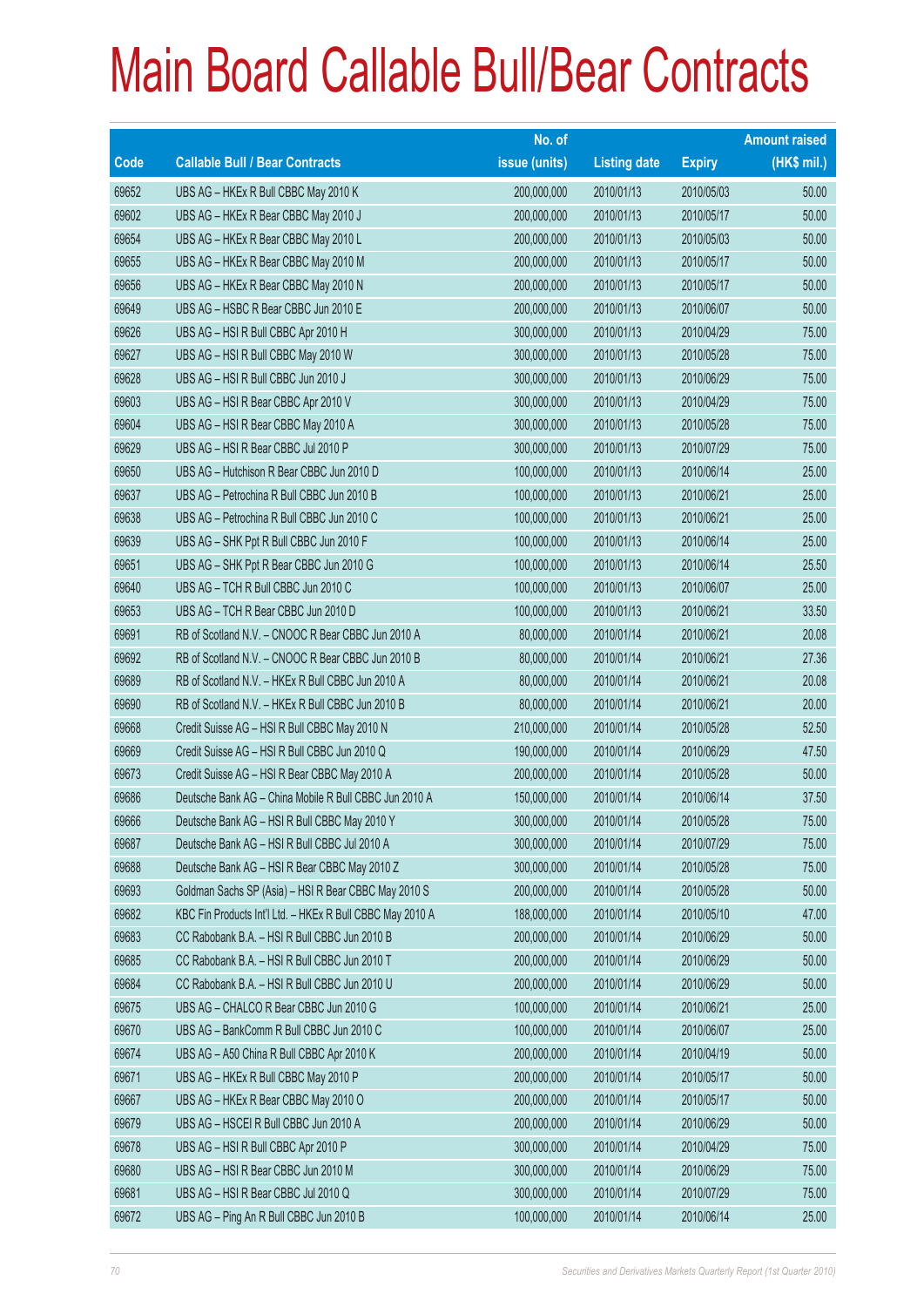|       |                                                                | No. of        |                     |               | <b>Amount raised</b> |
|-------|----------------------------------------------------------------|---------------|---------------------|---------------|----------------------|
| Code  | <b>Callable Bull / Bear Contracts</b>                          | issue (units) | <b>Listing date</b> | <b>Expiry</b> | (HK\$ mil.)          |
| 69676 | UBS AG - Ping An R Bear CBBC Jun 2010 C                        | 100,000,000   | 2010/01/14          | 2010/06/14    | 25.00                |
| 69677 | UBS AG - Ping An R Bear CBBC Jun 2010 D                        | 100,000,000   | 2010/01/14          | 2010/06/21    | 25.00                |
| 69700 | Credit Suisse AG - HKEx R Bull CBBC May 2010 I                 | 100,000,000   | 2010/01/15          | 2010/05/31    | 25.00                |
| 69699 | Credit Suisse AG - HSI R Bull CBBC Jun 2010 R                  | 210,000,000   | 2010/01/15          | 2010/06/29    | 52.50                |
| 69704 | Credit Suisse AG - HSI R Bear CBBC Jun 2010 S                  | 210,000,000   | 2010/01/15          | 2010/06/29    | 52.50                |
| 69714 | Deutsche Bank AG - HKEx R Bear CBBC Jul 2010 A                 | 150,000,000   | 2010/01/15          | 2010/07/12    | 45.00                |
| 69715 | Deutsche Bank AG - HKEx R Bear CBBC Jul 2010 B                 | 150,000,000   | 2010/01/15          | 2010/07/12    | 61.50                |
| 69713 | Deutsche Bank AG - HSBC R Bear CBBC May 2010 B                 | 150,000,000   | 2010/01/15          | 2010/05/10    | 37.50                |
| 69712 | Deutsche Bank AG - HSI R Bull CBBC Jun 2010 Q                  | 300,000,000   | 2010/01/15          | 2010/06/29    | 75.00                |
| 69695 | SGA Societe Generale Acceptance N.V. - HSI R Bear CBBC Jun10V  | 300,000,000   | 2010/01/15          | 2010/06/29    | 75.00                |
| 69694 | SGA Societe Generale Acceptance N.V. - HSI R Bear CBBC Jun10W  | 300,000,000   | 2010/01/15          | 2010/06/29    | 75.00                |
| 69696 | UBS AG - China Mobile R Bear CBBC May 2010 E                   | 200,000,000   | 2010/01/15          | 2010/05/10    | 50.00                |
| 69702 | UBS AG - CM Bank R Bull CBBC Jun 2010 D                        | 100,000,000   | 2010/01/15          | 2010/06/21    | 36.00                |
| 69705 | UBS AG - CNOOC R Bear CBBC Jun 2010 C                          | 100,000,000   | 2010/01/15          | 2010/06/07    | 25.00                |
| 69706 | UBS AG - CNOOC R Bear CBBC Jun 2010 D                          | 100,000,000   | 2010/01/15          | 2010/06/21    | 25.00                |
| 69703 | UBS AG - China Shenhua R Bear CBBC May 2010 D                  | 100,000,000   | 2010/01/15          | 2010/05/31    | 25.00                |
| 69697 | UBS AG - A50 China R Bull CBBC May 2010 C                      | 200,000,000   | 2010/01/15          | 2010/05/17    | 50.00                |
| 69707 | UBS AG - HKEx R Bear CBBC May 2010 Q                           | 200,000,000   | 2010/01/15          | 2010/05/24    | 50.00                |
| 69708 | UBS AG - HKEx R Bear CBBC May 2010 R                           | 200,000,000   | 2010/01/15          | 2010/05/31    | 59.00                |
| 69709 | UBS AG - HKEx R Bear CBBC Jun 2010 C                           | 200,000,000   | 2010/01/15          | 2010/06/21    | 89.00                |
| 69701 | UBS AG - HSI R Bull CBBC Aug 2010 C                            | 300,000,000   | 2010/01/15          | 2010/08/30    | 75.00                |
| 69698 | UBS AG - HSI R Bear CBBC Aug 2010 B                            | 400,000,000   | 2010/01/15          | 2010/08/30    | 100.00               |
| 69710 | UBS AG - Petrochina R Bear CBBC Jun 2010 D                     | 100,000,000   | 2010/01/15          | 2010/06/21    | 25.00                |
| 69711 | UBS AG - Petrochina R Bear CBBC Jun 2010 E                     | 100,000,000   | 2010/01/15          | 2010/06/28    | 25.00                |
| 69739 | BNP Paribas Arbit Issu B.V. - HSI R Bull CBBC May 2010 R       | 300,000,000   | 2010/01/18          | 2010/05/28    | 75.00                |
| 69743 | BNP Paribas Arbit Issu B.V. - HSI R Bear CBBC May 2010 S       | 300,000,000   | 2010/01/18          | 2010/05/28    | 75.00                |
| 69736 | Credit Suisse AG - HKEx R Bear CBBC May 2010 J                 | 100,000,000   | 2010/01/18          | 2010/05/31    | 25.00                |
| 69737 | Credit Suisse AG - HKEx R Bear CBBC Jun 2010 C                 | 100,000,000   | 2010/01/18          | 2010/06/28    | 42.00                |
| 69735 | Credit Suisse AG - HSI R Bull CBBC May 2010 I                  | 200,000,000   | 2010/01/18          | 2010/05/28    | 50.00                |
| 69726 | Credit Suisse AG - HSI R Bear CBBC May 2010 R                  | 200,000,000   | 2010/01/18          | 2010/05/28    | 50.00                |
| 69738 | Credit Suisse AG - TCH R Bear CBBC Jun 2010 A                  | 100,000,000   | 2010/01/18          | 2010/06/28    | 35.00                |
| 69727 | Deutsche Bank AG - HSI R Bull CBBC Jun 2010 S                  | 300,000,000   | 2010/01/18          | 2010/06/29    | 75.00                |
| 69728 | Deutsche Bank AG - HSI R Bull CBBC Jul 2010 B                  | 300,000,000   | 2010/01/18          | 2010/07/29    | 75.00                |
| 69725 | Deutsche Bank AG - HSI R Bear CBBC Jun 2010 R                  | 300,000,000   | 2010/01/18          | 2010/06/29    | 75.00                |
| 69734 | KBC Fin Products Int'l Ltd. - HSI R Bull CBBC Apr 2010 F       | 248,000,000   | 2010/01/18          | 2010/04/29    | 62.00                |
| 69718 | SGA Societe Generale Acceptance N.V. - CMob R Bull CBBC Jun10C | 300,000,000   | 2010/01/18          | 2010/06/30    | 75.00                |
| 69716 | SGA Societe Generale Acceptance N.V. - HKEx R Bull CBBC May10D | 150,000,000   | 2010/01/18          | 2010/05/26    | 37.50                |
| 69717 | SGA Societe Generale Acceptance N.V. - HKEx R Bull CBBC May10E | 150,000,000   | 2010/01/18          | 2010/05/26    | 37.50                |
| 69721 | SGA Societe Generale Acceptance N.V. - HKEx R Bear CBBC May10F | 150,000,000   | 2010/01/18          | 2010/05/26    | 37.50                |
| 69729 | SGA Societe Generale Acceptance N.V. - HSI R Bull CBBC Jun10D  | 300,000,000   | 2010/01/18          | 2010/06/29    | 75.00                |
| 69730 | SGA Societe Generale Acceptance N.V. - HSI R Bull CBBC Jun10Z  | 300,000,000   | 2010/01/18          | 2010/06/29    | 75.00                |
| 69719 | UBS AG - CHALCO R Bull CBBC Jun 2010 H                         | 100,000,000   | 2010/01/18          | 2010/06/07    | 25.00                |
| 69731 | UBS AG - China Mobile R Bull CBBC May 2010 F                   | 200,000,000   | 2010/01/18          | 2010/05/10    | 50.00                |
| 69723 | UBS AG - CCHC R Bear CBBC Jul 2010 C                           | 100,000,000   | 2010/01/18          | 2010/07/12    | 36.00                |
| 69720 | UBS AG - Cheung Kong R Bull CBBC Jun 2010 F                    | 100,000,000   | 2010/01/18          | 2010/06/07    | 25.00                |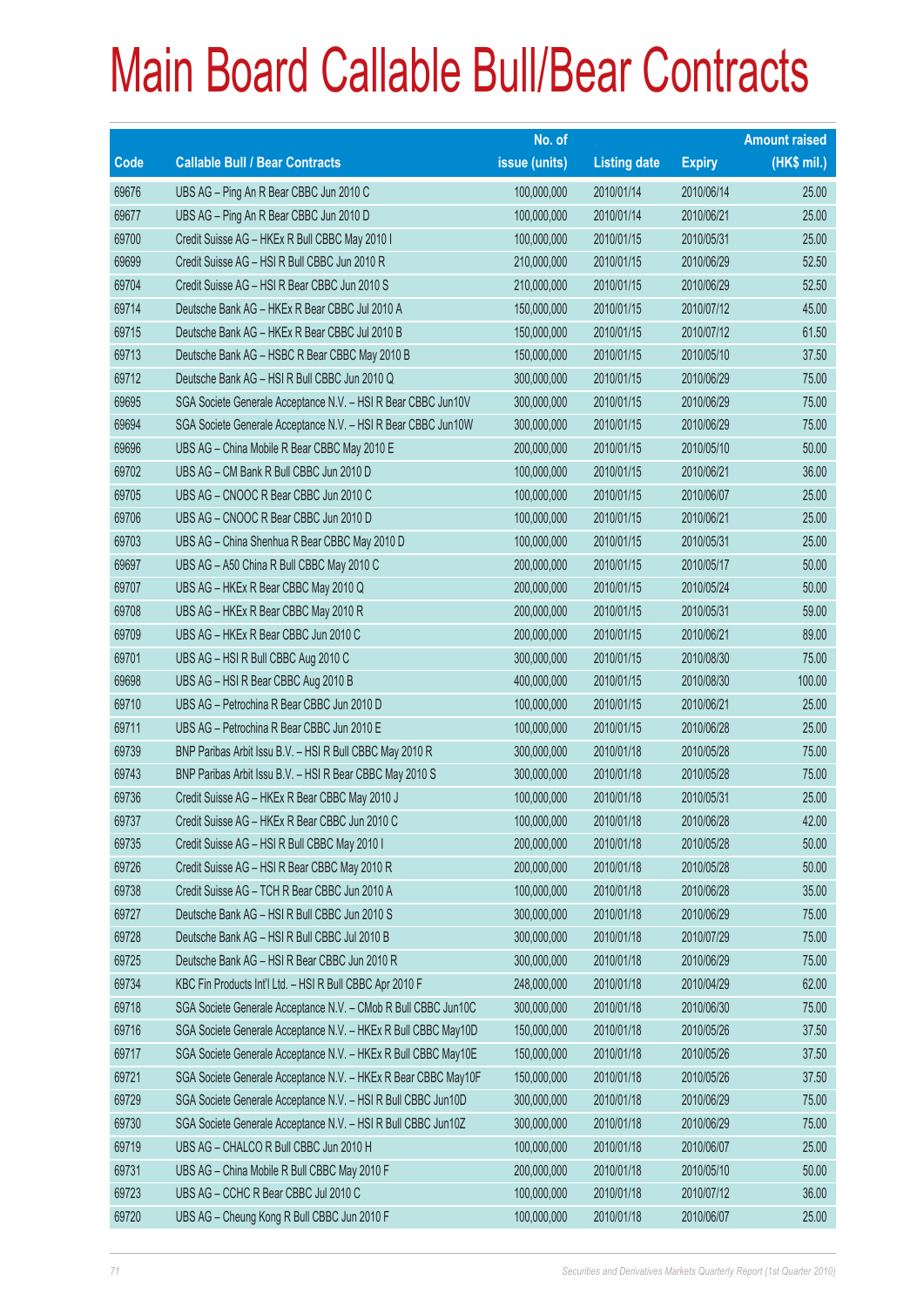|        |                                                          | No. of        |                     |               | <b>Amount raised</b> |
|--------|----------------------------------------------------------|---------------|---------------------|---------------|----------------------|
| Code   | <b>Callable Bull / Bear Contracts</b>                    | issue (units) | <b>Listing date</b> | <b>Expiry</b> | $(HK$$ mil.)         |
| 69722  | UBS AG - CNOOC R Bull CBBC Jun 2010 E                    | 100,000,000   | 2010/01/18          | 2010/06/07    | 25.00                |
| 69732  | UBS AG - HSI R Bull CBBC Jun 2010 L                      | 300,000,000   | 2010/01/18          | 2010/06/29    | 75.00                |
| 69733  | UBS AG - HSI R Bull CBBC Jul 2010 R                      | 300,000,000   | 2010/01/18          | 2010/07/29    | 75.00                |
| 69724  | UBS AG - HSI R Bear CBBC May 2010 J                      | 300,000,000   | 2010/01/18          | 2010/05/28    | 75.00                |
| 69301# | HK Bank - A50 R Bull CBBC Jun 2010 C                     | 120,000,000   | 2010/01/18          | 2010/06/18    | 16.56                |
| 69754  | Credit Suisse AG - China Mobile R Bull CBBC Apr 2010 E   | 100,000,000   | 2010/01/19          | 2010/04/26    | 25.00                |
| 69747  | Credit Suisse AG - HSI R Bull CBBC May 2010 E            | 200,000,000   | 2010/01/19          | 2010/05/28    | 50.00                |
| 69748  | Deutsche Bank AG - HSI R Bull CBBC Jun 2010 T            | 300,000,000   | 2010/01/19          | 2010/06/29    | 75.00                |
| 69756  | Goldman Sachs SP (Asia) - HSI R Bear CBBC Jun 2010 A     | 200,000,000   | 2010/01/19          | 2010/06/29    | 50.00                |
| 69741  | HK Bank - China Life R Bull CBBC Jun 2010 A              | 100,000,000   | 2010/01/19          | 2010/06/25    | 38.00                |
| 69742  | HK Bank - HSI R Bull CBBC Jun 2010 Q                     | 160,000,000   | 2010/01/19          | 2010/06/29    | 40.00                |
| 69755  | KBC Fin Products Int'l Ltd. - HSI R Bull CBBC Apr 2010 E | 248,000,000   | 2010/01/19          | 2010/04/29    | 62.00                |
| 69749  | Macquarie Bank Ltd. - HSI R Bull CBBC Apr 2010 C         | 300,000,000   | 2010/01/19          | 2010/04/29    | 75.00                |
| 69740  | CC Rabobank B.A. - HSI R Bull CBBC Jun 2010 Q            | 200,000,000   | 2010/01/19          | 2010/06/29    | 50.00                |
| 69745  | CC Rabobank B.A. - HSI R Bear CBBC Jun 2010 A            | 200,000,000   | 2010/01/19          | 2010/06/29    | 50.00                |
| 69746  | CC Rabobank B.A. - HSI R Bear CBBC Jun 2010 Y            | 200,000,000   | 2010/01/19          | 2010/06/29    | 50.00                |
| 69744  | CC Rabobank B.A. - HSI R Bear CBBC Jun 2010 Z            | 200,000,000   | 2010/01/19          | 2010/06/29    | 50.00                |
| 69750  | UBS AG - China Life R Bull CBBC May 2010 S               | 200,000,000   | 2010/01/19          | 2010/05/03    | 50.00                |
| 69753  | UBS AG - A50 China R Bear CBBC May 2010 D                | 200,000,000   | 2010/01/19          | 2010/05/17    | 50.00                |
| 69752  | UBS AG - HSI R Bull CBBC Jun 2010 I                      | 300,000,000   | 2010/01/19          | 2010/06/29    | 75.00                |
| 69751  | UBS AG - HSI R Bull CBBC Aug 2010 D                      | 400,000,000   | 2010/01/19          | 2010/08/30    | 100.00               |
| 69783  | BNP Paribas Arbit Issu B.V. - HSI R Bull CBBC May 2010 T | 300,000,000   | 2010/01/20          | 2010/05/28    | 75.00                |
| 69785  | BNP Paribas Arbit Issu B.V. - HSI R Bear CBBC Apr 2010 F | 300,000,000   | 2010/01/20          | 2010/04/29    | 75.00                |
| 69784  | BNP Paribas Arbit Issu B.V. - HSI R Bear CBBC Apr 2010 Q | 300,000,000   | 2010/01/20          | 2010/04/29    | 75.00                |
| 69787  | BNP Paribas Arbit Issu B.V. - HSI R Bear CBBC May 2010 U | 300,000,000   | 2010/01/20          | 2010/05/28    | 75.00                |
| 69788  | BNP Paribas Arbit Issu B.V. - HSI R Bear CBBC May 2010 V | 300,000,000   | 2010/01/20          | 2010/05/28    | 75.00                |
| 69786  | BNP Paribas Arbit Issu B.V. - HSI R Bear CBBC Jun 2010 C | 300,000,000   | 2010/01/20          | 2010/06/29    | 75.00                |
| 69812  | Credit Suisse AG - China Mobile R Bear CBBC Jun 2010 C   | 100,000,000   | 2010/01/20          | 2010/06/28    | 25.00                |
| 69813  | Credit Suisse AG - China Mobile R Bear CBBC Jun 2010 D   | 100,000,000   | 2010/01/20          | 2010/06/28    | 25.00                |
| 69811  | Credit Suisse AG - China Life R Bear CBBC May 2010 L     | 100,000,000   | 2010/01/20          | 2010/05/24    | 27.00                |
| 69814  | Credit Suisse AG - A50 China R Bear CBBC May 2010 D      | 100,000,000   | 2010/01/20          | 2010/05/31    | 25.00                |
| 69815  | Credit Suisse AG - HKEx R Bear CBBC May 2010 K           | 100,000,000   | 2010/01/20          | 2010/05/31    | 25.00                |
| 69764  | Credit Suisse AG - HSI R Bull CBBC May 2010 F            | 200,000,000   | 2010/01/20          | 2010/05/28    | 50.00                |
| 69798  | Credit Suisse AG - HSI R Bear CBBC May 2010 S            | 200,000,000   | 2010/01/20          | 2010/05/28    | 50.00                |
| 69799  | Credit Suisse AG - HSI R Bear CBBC Jun 2010 T            | 210,000,000   | 2010/01/20          | 2010/06/29    | 52.50                |
| 69805  | Deutsche Bank AG - China Life R Bear CBBC Jun 2010 E     | 150,000,000   | 2010/01/20          | 2010/06/14    | 39.00                |
| 69806  | Deutsche Bank AG - China Life R Bear CBBC Jun 2010 F     | 150,000,000   | 2010/01/20          | 2010/06/14    | 52.50                |
| 69804  | Deutsche Bank AG - Sinopec Corp R Bull CBBC Jun 2010 A   | 150,000,000   | 2010/01/20          | 2010/06/28    | 37.50                |
| 69808  | Deutsche Bank AG - Sinopec Corp R Bear CBBC Jun 2010 B   | 150,000,000   | 2010/01/20          | 2010/06/28    | 37.50                |
| 69807  | Deutsche Bank AG - A50 China R Bear CBBC May 2010 C      | 150,000,000   | 2010/01/20          | 2010/05/31    | 37.50                |
| 69801  | Deutsche Bank AG - HSI R Bull CBBC May 2010 A            | 300,000,000   | 2010/01/20          | 2010/05/28    | 81.00                |
| 69762  | Deutsche Bank AG - HSI R Bull CBBC May 2010 D            | 300,000,000   | 2010/01/20          | 2010/05/28    | 78.00                |
| 69763  | Deutsche Bank AG - HSI R Bull CBBC May 2010 F            | 300,000,000   | 2010/01/20          | 2010/05/28    | 75.00                |
| 69802  | Deutsche Bank AG - HSI R Bull CBBC Jun 2010 U            | 300,000,000   | 2010/01/20          | 2010/06/29    | 96.00                |
| 69803  | Deutsche Bank AG - HSI R Bull CBBC Jun 2010 V            | 300,000,000   | 2010/01/20          | 2010/06/29    | 75.00                |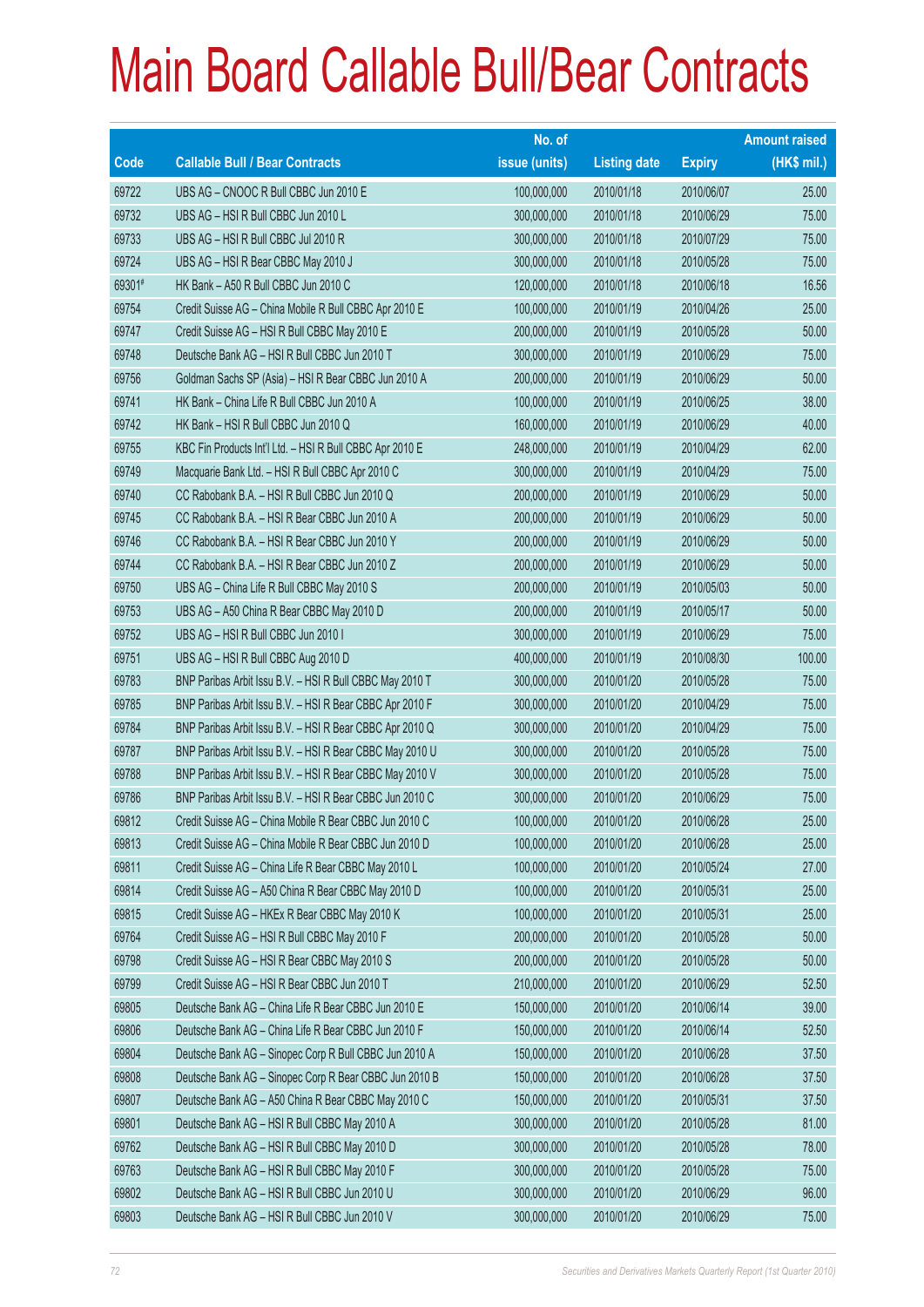|        |                                                               | No. of        |                     |               | <b>Amount raised</b> |
|--------|---------------------------------------------------------------|---------------|---------------------|---------------|----------------------|
| Code   | <b>Callable Bull / Bear Contracts</b>                         | issue (units) | <b>Listing date</b> | <b>Expiry</b> | $(HK$$ mil.)         |
| 69800  | Deutsche Bank AG - HSI R Bear CBBC Apr 2010 V                 | 300,000,000   | 2010/01/20          | 2010/04/29    | 75.00                |
| 69771  | Deutsche Bank AG - HSI R Bear CBBC May 2010 J                 | 300,000,000   | 2010/01/20          | 2010/05/28    | 75.00                |
| 69772  | Deutsche Bank AG - HSI R Bear CBBC May 2010 K                 | 300,000,000   | 2010/01/20          | 2010/05/28    | 81.00                |
| 69796  | Goldman Sachs SP (Asia) - HSI R Bear CBBC Jun 2010 B          | 200,000,000   | 2010/01/20          | 2010/06/29    | 50.00                |
| 69797  | Goldman Sachs SP (Asia) - HSI R Bear CBBC Jun 2010 C          | 200,000,000   | 2010/01/20          | 2010/06/29    | 50.00                |
| 69758  | HK Bank - CHALCO R Bull CBBC Jul 2010 A                       | 100,000,000   | 2010/01/20          | 2010/07/23    | 26.00                |
| 69759  | HK Bank - CC Bank R Bull CBBC Jun 2010 A                      | 120,000,000   | 2010/01/20          | 2010/06/11    | 30.00                |
| 69761  | KBC Fin Products Int'l Ltd. - HSI R Bull CBBC Apr 2010 L      | 248,000,000   | 2010/01/20          | 2010/04/29    | 62.00                |
| 69760  | KBC Fin Products Int'l Ltd. - HSI R Bull CBBC Apr 2010 M      | 208,000,000   | 2010/01/20          | 2010/04/29    | 52.00                |
| 69794  | KBC Fin Products Int'l Ltd. - HSI R Bear CBBC Apr 2010 I      | 208,000,000   | 2010/01/20          | 2010/04/29    | 52.00                |
| 69795  | KBC Fin Products Int'l Ltd. - HSI R Bear CBBC Apr 2010 J      | 248,000,000   | 2010/01/20          | 2010/04/29    | 62.00                |
| 69782  | CC Rabobank B.A. - HSI R Bull CBBC Jun 2010 J                 | 200,000,000   | 2010/01/20          | 2010/06/29    | 50.00                |
| 69781  | CC Rabobank B.A. - HSI R Bull CBBC Jun 2010 K                 | 200,000,000   | 2010/01/20          | 2010/06/29    | 50.00                |
| 69809  | CC Rabobank B.A. - HSI R Bear CBBC Jun 2010 H                 | 200,000,000   | 2010/01/20          | 2010/06/29    | 50.00                |
| 69810  | CC Rabobank B.A. - HSI R Bear CBBC Jun 2010 I                 | 200,000,000   | 2010/01/20          | 2010/06/29    | 50.00                |
| 69776  | CC Rabobank B.A. - HSI R Bear CBBC Jun 2010 V                 | 200,000,000   | 2010/01/20          | 2010/06/29    | 50.00                |
| 69775  | CC Rabobank B.A. - HSI R Bear CBBC Jun 2010 W                 | 200,000,000   | 2010/01/20          | 2010/06/29    | 50.00                |
| 69774  | CC Rabobank B.A. - HSI R Bear CBBC Jun 2010 X                 | 200,000,000   | 2010/01/20          | 2010/06/29    | 50.00                |
| 69773  | SGA Societe Generale Acceptance N.V. - HSI R Bull CBBC Jun10X | 300,000,000   | 2010/01/20          | 2010/06/29    | 75.00                |
| 69779  | SGA Societe Generale Acceptance N.V. - HSI R Bear CBBC Jun10A | 300,000,000   | 2010/01/20          | 2010/06/29    | 75.00                |
| 69778  | SGA Societe Generale Acceptance N.V. - HSI R Bear CBBC Jun10C | 300,000,000   | 2010/01/20          | 2010/06/29    | 75.00                |
| 69777  | SGA Societe Generale Acceptance N.V. - HSI R Bear CBBC Jun10Q | 300,000,000   | 2010/01/20          | 2010/06/29    | 75.00                |
| 69780  | SGA Societe Generale Acceptance N.V. - HSI R Bear CBBC Jun10U | 300,000,000   | 2010/01/20          | 2010/06/29    | 75.00                |
| 69757  | SGA Societe Generale Acceptance N.V. - HSI R Bear CBBC Jun10Y | 300,000,000   | 2010/01/20          | 2010/06/29    | 75.00                |
| 69793  | UBS AG - China Mobile R Bull CBBC May 2010 H                  | 200,000,000   | 2010/01/20          | 2010/05/03    | 50.00                |
| 69769  | UBS AG - China Mobile R Bear CBBC May 2010 G                  | 200,000,000   | 2010/01/20          | 2010/05/03    | 50.00                |
| 69768  | UBS AG - Sinopec Corp R Bull CBBC Jun 2010 A                  | 100,000,000   | 2010/01/20          | 2010/06/21    | 25.00                |
| 69789  | UBS AG - A50 China R Bull CBBC May 2010 E                     | 200,000,000   | 2010/01/20          | 2010/05/17    | 50.00                |
| 69770  | UBS AG - HKEx R Bear CBBC Jun 2010 D                          | 200,000,000   | 2010/01/20          | 2010/06/14    | 68.00                |
| 69790  | UBS AG - HSCEI R Bear CBBC Jun 2010 B                         | 200,000,000   | 2010/01/20          | 2010/06/29    | 50.00                |
| 69766  | UBS AG - HSI R Bull CBBC Apr 2010 D                           | 300,000,000   | 2010/01/20          | 2010/04/29    | 75.00                |
| 69765  | UBS AG - HSI R Bull CBBC Apr 2010 J                           | 300,000,000   | 2010/01/20          | 2010/04/29    | 75.00                |
| 69767  | UBS AG - HSI R Bull CBBC May 2010 W                           | 300,000,000   | 2010/01/20          | 2010/05/28    | 75.00                |
| 69791  | UBS AG - HSI R Bear CBBC Apr 2010 N                           | 300,000,000   | 2010/01/20          | 2010/04/29    | 75.00                |
| 69792  | UBS AG - HSI R Bear CBBC Jun 2010 W                           | 300,000,000   | 2010/01/20          | 2010/06/29    | 75.00                |
| 69410# | UBS AG - CUni R Bull CBBC Jun 2010 A                          | 100,000,000   | 2010/01/20          | 2010/06/14    | 23.20                |
| 69828  | Credit Suisse AG - HKEx R Bear CBBC May 2010 L                | 100,000,000   | 2010/01/21          | 2010/05/31    | 25.00                |
| 69827  | Credit Suisse AG - HSI R Bull CBBC May 2010 W                 | 200,000,000   | 2010/01/21          | 2010/05/28    | 50.00                |
| 69816  | Credit Suisse AG - HSI R Bear CBBC May 2010 Y                 | 200,000,000   | 2010/01/21          | 2010/05/28    | 50.00                |
| 69822  | Deutsche Bank AG - China Mobile R Bull CBBC Jun 2010 B        | 150,000,000   | 2010/01/21          | 2010/06/14    | 37.50                |
| 69821  | Deutsche Bank AG - CC Bank R Bull CBBC Jul 2010 A             | 150,000,000   | 2010/01/21          | 2010/07/05    | 37.50                |
| 69823  | Deutsche Bank AG - A50 China R Bull CBBC Jun 2010 A           | 150,000,000   | 2010/01/21          | 2010/06/14    | 43.50                |
| 69820  | Deutsche Bank AG - HSI R Bull CBBC May 2010 O                 | 300,000,000   | 2010/01/21          | 2010/05/28    | 75.00                |
| 69824  | Deutsche Bank AG - HSI R Bear CBBC May 2010 L                 | 300,000,000   | 2010/01/21          | 2010/05/28    | 75.00                |
| 69825  | Deutsche Bank AG - HSI R Bear CBBC May 2010 S                 | 300,000,000   | 2010/01/21          | 2010/05/28    | 84.00                |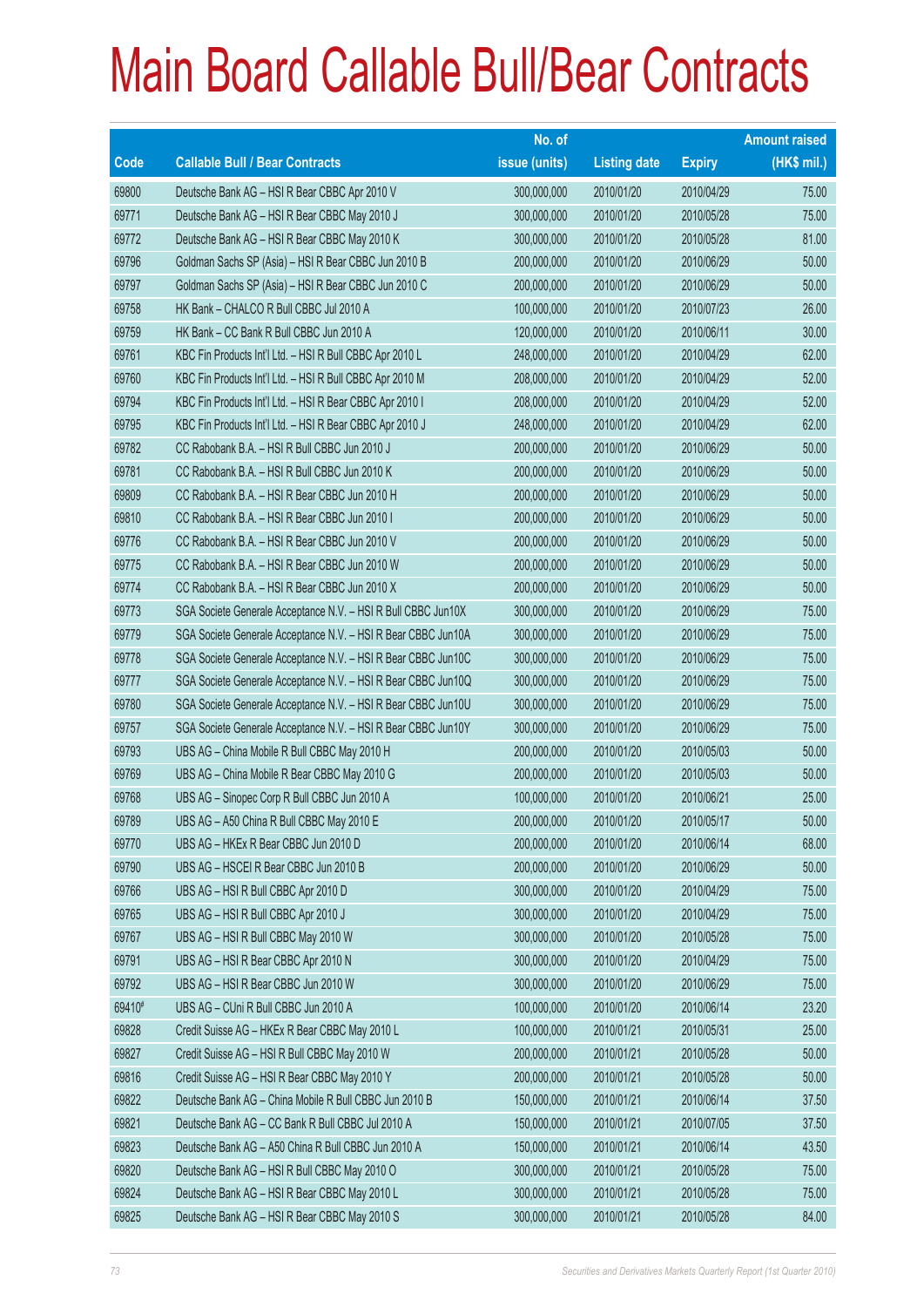|       |                                                                | No. of        |                     |               | <b>Amount raised</b> |
|-------|----------------------------------------------------------------|---------------|---------------------|---------------|----------------------|
| Code  | <b>Callable Bull / Bear Contracts</b>                          | issue (units) | <b>Listing date</b> | <b>Expiry</b> | $(HK$$ mil.)         |
| 69826 | Deutsche Bank AG - HSI R Bear CBBC Jun 2010 W                  | 300,000,000   | 2010/01/21          | 2010/06/29    | 99.00                |
| 69829 | UBS AG - China Mobile R Bull CBBC May 2010 J                   | 200,000,000   | 2010/01/21          | 2010/05/10    | 50.00                |
| 69817 | UBS AG - China Mobile R Bear CBBC May 2010 I                   | 200,000,000   | 2010/01/21          | 2010/05/10    | 50.00                |
| 69833 | UBS AG - China Mobile R Bear CBBC Jun 2010 A                   | 200,000,000   | 2010/01/21          | 2010/06/21    | 50.00                |
| 69834 | UBS AG - China Mobile R Bear CBBC Jun 2010 B                   | 200,000,000   | 2010/01/21          | 2010/06/21    | 50.00                |
| 69835 | UBS AG - China Mobile R Bear CBBC Jun 2010 C                   | 200,000,000   | 2010/01/21          | 2010/06/28    | 50.00                |
| 69832 | UBS AG - China Life R Bull CBBC May 2010 T                     | 200,000,000   | 2010/01/21          | 2010/05/17    | 50.00                |
| 69838 | UBS AG - China Life R Bear CBBC May 2010 U                     | 200,000,000   | 2010/01/21          | 2010/05/17    | 50.00                |
| 69830 | UBS AG - HKEx R Bull CBBC May 2010 T                           | 200,000,000   | 2010/01/21          | 2010/05/17    | 50.00                |
| 69818 | UBS AG - HKEx R Bear CBBC May 2010 S                           | 200,000,000   | 2010/01/21          | 2010/05/17    | 50.00                |
| 69836 | UBS AG - HSI R Bull CBBC Jun 2010 K                            | 300,000,000   | 2010/01/21          | 2010/06/29    | 75.00                |
| 69837 | UBS AG - HSI R Bear CBBC Apr 2010 R                            | 300,000,000   | 2010/01/21          | 2010/04/29    | 75.00                |
| 69819 | UBS AG - HSI R Bear CBBC Jul 2010 S                            | 300,000,000   | 2010/01/21          | 2010/07/29    | 75.00                |
| 69831 | UBS AG - Hutchison R Bull CBBC Jun 2010 E                      | 100,000,000   | 2010/01/21          | 2010/06/14    | 25.00                |
| 69863 | BNP Paribas Arbit Issu B.V. - HSI R Bull CBBC May 2010 W       | 300,000,000   | 2010/01/22          | 2010/05/28    | 75.00                |
| 69864 | BNP Paribas Arbit Issu B.V. - HSI R Bull CBBC May 2010 X       | 300,000,000   | 2010/01/22          | 2010/05/28    | 75.00                |
| 69868 | BNP Paribas Arbit Issu B.V. - HSI R Bear CBBC May 2010 Y       | 300,000,000   | 2010/01/22          | 2010/05/28    | 75.00                |
| 69869 | BNP Paribas Arbit Issu B.V. - HSI R Bear CBBC May 2010 Z       | 300,000,000   | 2010/01/22          | 2010/05/28    | 75.00                |
| 69842 | Credit Suisse AG - HSI R Bull CBBC May 2010 T                  | 210,000,000   | 2010/01/22          | 2010/05/28    | 52.50                |
| 69854 | Credit Suisse AG - HSI R Bear CBBC May 2010 O                  | 210,000,000   | 2010/01/22          | 2010/05/28    | 52.50                |
| 69855 | Credit Suisse AG - HSI R Bear CBBC Jun 2010 U                  | 200,000,000   | 2010/01/22          | 2010/06/29    | 50.00                |
| 69865 | Deutsche Bank AG - CNOOC R Bear CBBC Jun 2010 B                | 150,000,000   | 2010/01/22          | 2010/06/28    | 37.50                |
| 69851 | Deutsche Bank AG - HSI R Bull CBBC Jun 2010 X                  | 300,000,000   | 2010/01/22          | 2010/06/29    | 75.00                |
| 69852 | Deutsche Bank AG - HSI R Bear CBBC May 2010 X                  | 300,000,000   | 2010/01/22          | 2010/05/28    | 75.00                |
| 69862 | Goldman Sachs SP (Asia) - HSI R Bear CBBC Jun 2010 D           | 200,000,000   | 2010/01/22          | 2010/06/29    | 50.00                |
| 69839 | HK Bank - China Mobile R Bull CBBC Jun 2010 C                  | 200,000,000   | 2010/01/22          | 2010/06/18    | 50.00                |
| 69840 | HK Bank - China Mobile R Bear CBBC Aug 2010 A                  | 200,000,000   | 2010/01/22          | 2010/08/12    | 50.00                |
| 69841 | HK Bank - ICBC R Bull CBBC Aug 2010 A                          | 100,000,000   | 2010/01/22          | 2010/08/12    | 25.00                |
| 69845 | HK Bank - ICBC R Bear CBBC Aug 2010 B                          | 100,000,000   | 2010/01/22          | 2010/08/12    | 25.00                |
| 69843 | SGA Societe Generale Acceptance N.V. - CMob R Bear CBBC Jun10D | 300,000,000   | 2010/01/22          | 2010/06/30    | 75.00                |
| 69844 | SGA Societe Generale Acceptance N.V. - A50 R Bull CBBC May10G  | 150,000,000   | 2010/01/22          | 2010/05/26    | 37.50                |
| 69846 | SGA Societe Generale Acceptance NV - HSCEI R Bull CBBC Jun10B  | 200,000,000   | 2010/01/22          | 2010/06/29    | 50.00                |
| 69847 | SGA Societe Generale Acceptance NV - HSCEI R Bull CBBC Jun10C  | 200,000,000   | 2010/01/22          | 2010/06/29    | 50.00                |
| 69850 | SGA Societe Generale Acceptance N.V. - HSI R Bear CBBC Jun10O  | 300,000,000   | 2010/01/22          | 2010/06/29    | 75.00                |
| 69848 | SGA Societe Generale Acceptance N.V. - HSI R Bear CBBC Jun10S  | 300,000,000   | 2010/01/22          | 2010/06/29    | 75.00                |
| 69849 | SGA Societe Generale Acceptance N.V. - TCH R Bull CBBC Jun10C  | 100,000,000   | 2010/01/22          | 2010/06/30    | 27.00                |
| 69856 | UBS AG - BYD Company R Bull CBBC May 2010 A                    | 100,000,000   | 2010/01/22          | 2010/05/24    | 25.00                |
| 69861 | UBS AG - BYD Company R Bear CBBC May 2010 B                    | 100,000,000   | 2010/01/22          | 2010/05/24    | 25.00                |
| 69857 | UBS AG - China Life R Bear CBBC May 2010 V                     | 200,000,000   | 2010/01/22          | 2010/05/17    | 50.00                |
| 69853 | UBS AG - HSI R Bull CBBC Jun 2010 Q                            | 300,000,000   | 2010/01/22          | 2010/06/29    | 75.00                |
| 69858 | UBS AG - HSI R Bear CBBC Apr 2010 F                            | 300,000,000   | 2010/01/22          | 2010/04/29    | 75.00                |
| 69859 | UBS AG - HSI R Bear CBBC Jun 2010 Y                            | 300,000,000   | 2010/01/22          | 2010/06/29    | 75.00                |
| 69860 | UBS AG - HSI R Bear CBBC Aug 2010 E                            | 300,000,000   | 2010/01/22          | 2010/08/30    | 75.00                |
| 69902 | RB of Scotland N.V. - HSCEI R Bear CBBC May 2010 G             | 250,000,000   | 2010/01/25          | 2010/05/28    | 62.50                |
| 69899 | RB of Scotland N.V. - HSI R Bear CBBC May 2010 D               | 250,000,000   | 2010/01/25          | 2010/05/28    | 62.50                |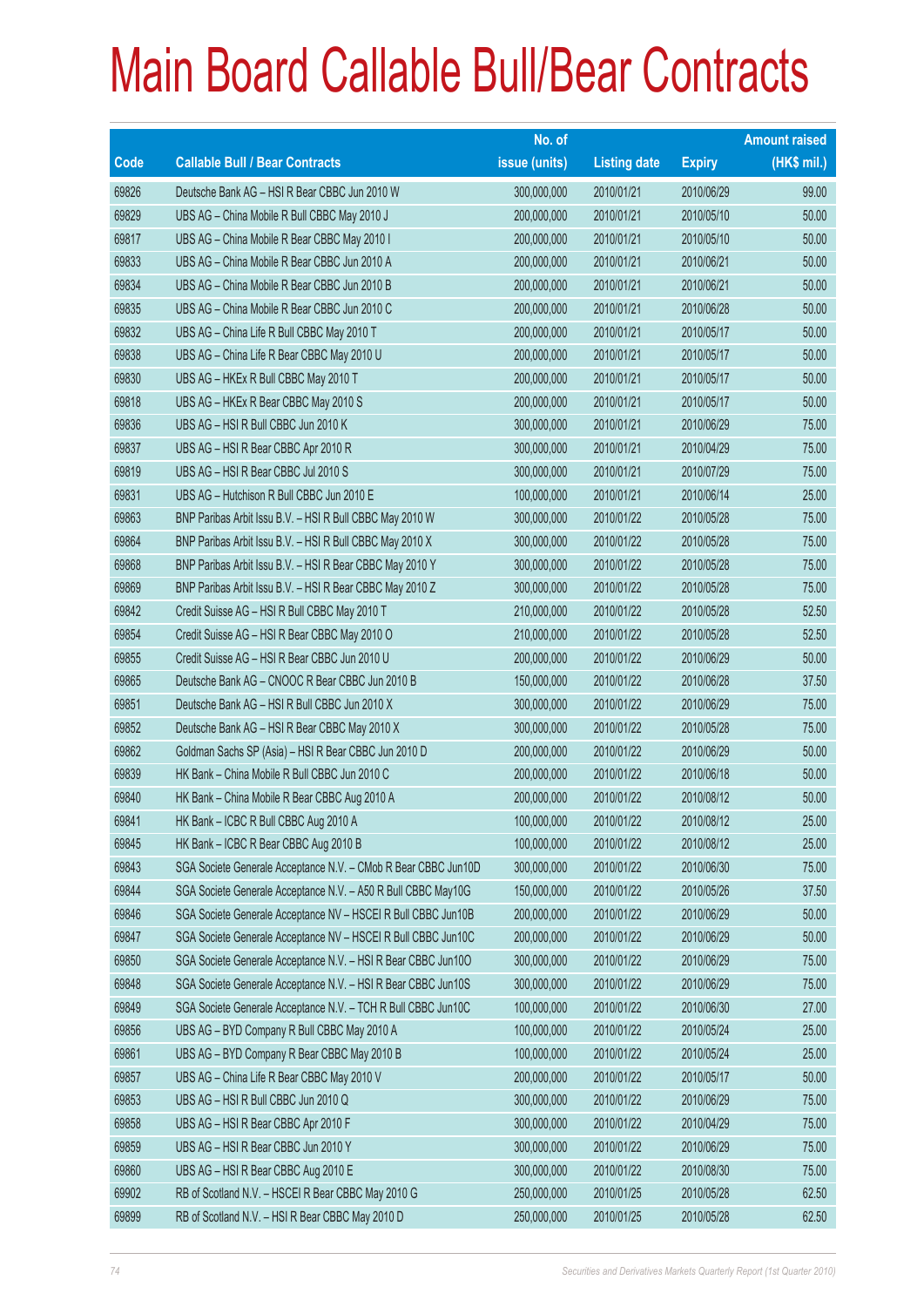|       |                                                               | No. of        |                     |               | <b>Amount raised</b> |
|-------|---------------------------------------------------------------|---------------|---------------------|---------------|----------------------|
| Code  | <b>Callable Bull / Bear Contracts</b>                         | issue (units) | <b>Listing date</b> | <b>Expiry</b> | $(HK$$ mil.)         |
| 69900 | RB of Scotland N.V. - HSI R Bear CBBC May 2010 E              | 250,000,000   | 2010/01/25          | 2010/05/28    | 62.50                |
| 69901 | RB of Scotland N.V. - HSI R Bear CBBC May 2010 F              | 250,000,000   | 2010/01/25          | 2010/05/28    | 62.50                |
| 69897 | BNP Paribas Arbit Issu B.V. - HSI R Bear CBBC May 2010 B      | 300,000,000   | 2010/01/25          | 2010/05/28    | 75.00                |
| 69898 | BNP Paribas Arbit Issu B.V. - HSI R Bear CBBC Jun 2010 D      | 300,000,000   | 2010/01/25          | 2010/06/29    | 75.00                |
| 69879 | Credit Suisse AG - HSI R Bull CBBC May 2010 Q                 | 200,000,000   | 2010/01/25          | 2010/05/28    | 50.00                |
| 69892 | Credit Suisse AG - HSI R Bear CBBC May 2010 N                 | 210,000,000   | 2010/01/25          | 2010/05/28    | 52.50                |
| 69893 | Credit Suisse AG - HSI R Bear CBBC Jun 2010 V                 | 210,000,000   | 2010/01/25          | 2010/06/29    | 52.50                |
| 69894 | Credit Suisse AG - HSI R Bear CBBC Jun 2010 W                 | 200,000,000   | 2010/01/25          | 2010/06/29    | 50.00                |
| 69904 | Deutsche Bank AG - CC Bank R Bear CBBC Jul 2010 B             | 150,000,000   | 2010/01/25          | 2010/07/12    | 37.50                |
| 69905 | Deutsche Bank AG - China Life R Bull CBBC Jun 2010 G          | 150,000,000   | 2010/01/25          | 2010/06/28    | 37.50                |
| 69880 | Deutsche Bank AG - HSI R Bull CBBC May 2010 W                 | 300,000,000   | 2010/01/25          | 2010/05/28    | 75.00                |
| 69881 | Deutsche Bank AG - HSI R Bull CBBC Jun 2010 Y                 | 300,000,000   | 2010/01/25          | 2010/06/29    | 105.00               |
| 69906 | Deutsche Bank AG - HSI R Bear CBBC Jun 2010 Z                 | 300,000,000   | 2010/01/25          | 2010/06/29    | 75.00                |
| 69903 | Goldman Sachs SP (Asia) - HSI R Bear CBBC May 2010 T          | 200,000,000   | 2010/01/25          | 2010/05/28    | 50.00                |
| 69875 | HK Bank - HSI R Bear CBBC Aug 2010 B                          | 120,000,000   | 2010/01/25          | 2010/08/30    | 30.00                |
| 69896 | CC Rabobank B.A. - HSI R Bear CBBC Jun 2010 G                 | 200,000,000   | 2010/01/25          | 2010/06/29    | 50.00                |
| 69883 | SGA Societe Generale Acceptance N.V. - HSI R Bull CBBC Jun10M | 300,000,000   | 2010/01/25          | 2010/06/29    | 75.00                |
| 69882 | SGA Societe Generale Acceptance N.V. - HSI R Bull CBBC Jun10N | 300,000,000   | 2010/01/25          | 2010/06/29    | 75.00                |
| 69866 | SGA Societe Generale Acceptance N.V. - HSI R Bull CBBC Jul10G | 300,000,000   | 2010/01/25          | 2010/07/29    | 75.00                |
| 69867 | SGA Societe Generale Acceptance N.V. - HSI R Bull CBBC Jul10H | 300,000,000   | 2010/01/25          | 2010/07/29    | 88.50                |
| 69870 | SGA Societe Generale Acceptance N.V. - HSI R Bull CBBC Jul10I | 300,000,000   | 2010/01/25          | 2010/07/29    | 75.00                |
| 69871 | SGA Societe Generale Acceptance N.V. - HSI R Bull CBBC Jul10J | 300,000,000   | 2010/01/25          | 2010/07/29    | 75.00                |
| 69884 | SGA Societe Generale Acceptance N.V. - HSI R Bear CBBC Jun10K | 300,000,000   | 2010/01/25          | 2010/06/29    | 75.00                |
| 69872 | SGA Societe Generale Acceptance N.V. - HSI R Bear CBBC Jul10K | 300,000,000   | 2010/01/25          | 2010/07/29    | 75.00                |
| 69873 | SGA Societe Generale Acceptance N.V. - HSI R Bear CBBC Jul10L | 300,000,000   | 2010/01/25          | 2010/07/29    | 75.00                |
| 69874 | SGA Societe Generale Acceptance N.V. - HSI R Bear CBBC Jul10M | 300,000,000   | 2010/01/25          | 2010/07/29    | 87.00                |
| 69876 | UBS AG - HKEx R Bull CBBC May 2010 U                          | 200,000,000   | 2010/01/25          | 2010/05/17    | 50.00                |
| 69877 | UBS AG - HSBC R Bull CBBC Jun 2010 F                          | 200,000,000   | 2010/01/25          | 2010/06/07    | 50.00                |
| 69878 | UBS AG - HSI R Bull CBBC Apr 2010 Q                           | 300,000,000   | 2010/01/25          | 2010/04/29    | 75.00                |
| 69888 | UBS AG - HSI R Bull CBBC Jun 2010 Z                           | 300,000,000   | 2010/01/25          | 2010/06/29    | 75.00                |
| 69889 | UBS AG - HSI R Bull CBBC Jul 2010 T                           | 300,000,000   | 2010/01/25          | 2010/07/29    | 75.00                |
| 69885 | UBS AG - HSI R Bull CBBC Aug 2010 F                           | 300,000,000   | 2010/01/25          | 2010/08/30    | 75.00                |
| 69887 | UBS AG - HSI R Bull CBBC Aug 2010 H                           | 300,000,000   | 2010/01/25          | 2010/08/30    | 75.00                |
| 69895 | UBS AG - HSI R Bear CBBC Apr 2010 B                           | 300,000,000   | 2010/01/25          | 2010/04/29    | 75.00                |
| 69890 | UBS AG - HSI R Bear CBBC Apr 2010 H                           | 300,000,000   | 2010/01/25          | 2010/04/29    | 75.00                |
| 69891 | UBS AG - HSI R Bear CBBC Aug 2010 I                           | 400,000,000   | 2010/01/25          | 2010/08/30    | 100.00               |
| 69928 | BNP Paribas Arbit Issu B.V. - HSI R Bull CBBC Jun 2010 E      | 300,000,000   | 2010/01/26          | 2010/06/29    | 75.00                |
| 69932 | Credit Suisse AG - HSI R Bull CBBC May 2010 X                 | 210,000,000   | 2010/01/26          | 2010/05/28    | 52.50                |
| 69927 | Credit Suisse AG - HSI R Bear CBBC May 2010 J                 | 200,000,000   | 2010/01/26          | 2010/05/28    | 50.00                |
| 69907 | Deutsche Bank AG - HSI R Bull CBBC Jul 2010 C                 | 300,000,000   | 2010/01/26          | 2010/07/29    | 75.00                |
| 69910 | Deutsche Bank AG - HSI R Bear CBBC May 2010 V                 | 300,000,000   | 2010/01/26          | 2010/05/28    | 75.00                |
| 69911 | Deutsche Bank AG - HSI R Bear CBBC Jul 2010 D                 | 300,000,000   | 2010/01/26          | 2010/07/29    | 75.00                |
| 69912 | Deutsche Bank AG - TCH R Bull CBBC Jun 2010 B                 | 150,000,000   | 2010/01/26          | 2010/06/28    | 48.00                |
| 69930 | KBC Fin Products Int'l Ltd. - HSI R Bull CBBC Apr 2010 N      | 248,000,000   | 2010/01/26          | 2010/04/29    | 62.00                |
| 69931 | KBC Fin Products Int'l Ltd. - TCH R Bull CBBC May 2010 B      | 78,000,000    | 2010/01/26          | 2010/05/03    | 19.50                |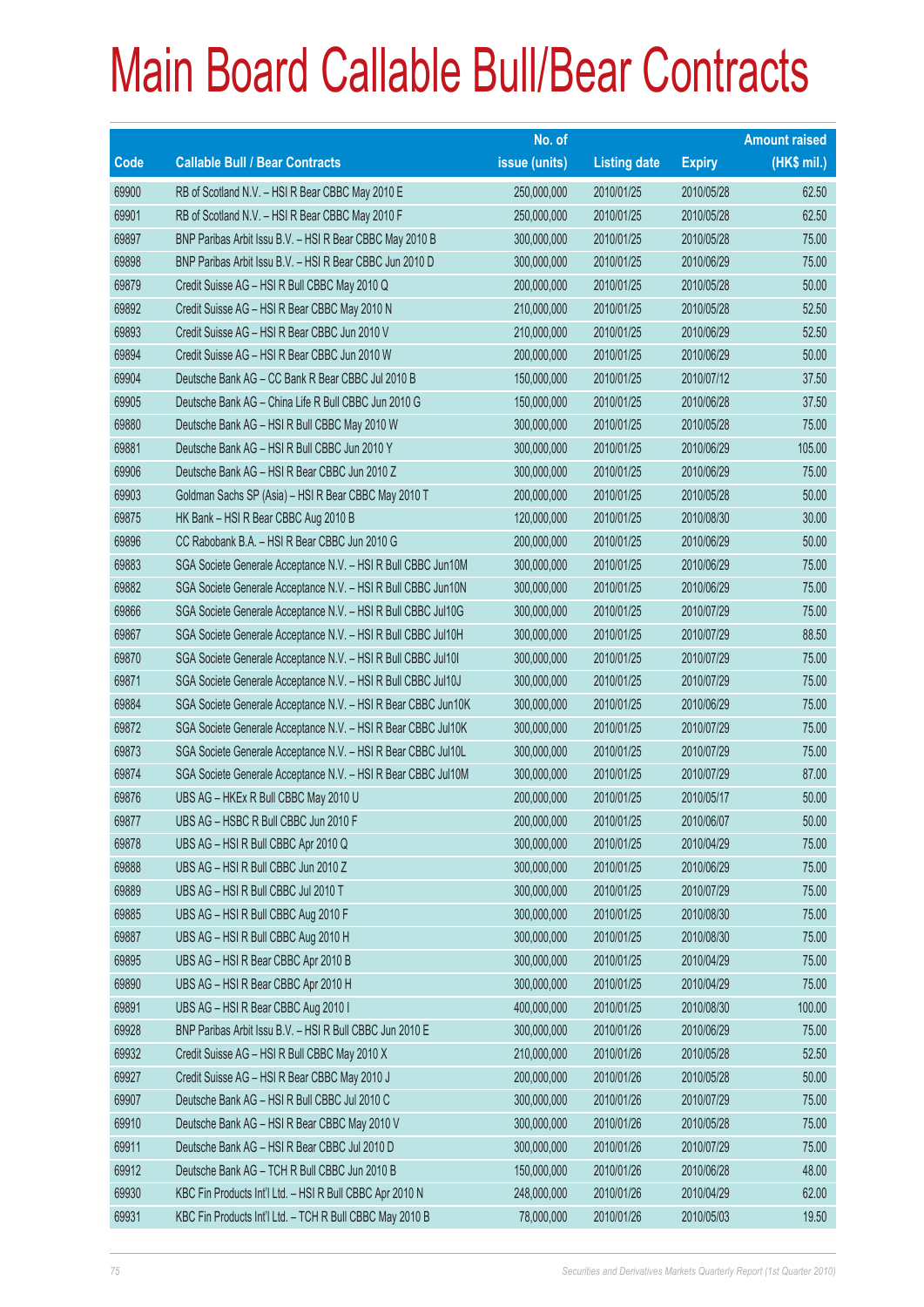|       |                                                               | No. of        |                     |               | <b>Amount raised</b> |
|-------|---------------------------------------------------------------|---------------|---------------------|---------------|----------------------|
| Code  | <b>Callable Bull / Bear Contracts</b>                         | issue (units) | <b>Listing date</b> | <b>Expiry</b> | (HK\$ mil.)          |
| 69914 | UBS AG - HSBC R Bear CBBC Jun 2010 G                          | 200,000,000   | 2010/01/26          | 2010/06/07    | 50.00                |
| 69918 | UBS AG - HSCEI R Bull CBBC May 2010 D                         | 200,000,000   | 2010/01/26          | 2010/05/28    | 50.00                |
| 69919 | UBS AG - HSCEI R Bull CBBC May 2010 E                         | 200,000,000   | 2010/01/26          | 2010/05/28    | 50.00                |
| 69920 | UBS AG - HSCEI R Bull CBBC May 2010 F                         | 200,000,000   | 2010/01/26          | 2010/05/28    | 50.00                |
| 69921 | UBS AG - HSCEI R Bull CBBC Jun 2010 C                         | 200,000,000   | 2010/01/26          | 2010/06/29    | 50.00                |
| 69922 | UBS AG - HSCEI R Bull CBBC Jun 2010 D                         | 200,000,000   | 2010/01/26          | 2010/06/29    | 50.00                |
| 69923 | UBS AG - HSCEI R Bear CBBC May 2010 G                         | 200,000,000   | 2010/01/26          | 2010/05/28    | 50.00                |
| 69924 | UBS AG - HSCEI R Bear CBBC May 2010 H                         | 200,000,000   | 2010/01/26          | 2010/05/28    | 50.00                |
| 69925 | UBS AG - HSCEI R Bear CBBC Jun 2010 E                         | 200,000,000   | 2010/01/26          | 2010/06/29    | 50.00                |
| 69926 | UBS AG - HSCEI R Bear CBBC Jun 2010 F                         | 200,000,000   | 2010/01/26          | 2010/06/29    | 50.00                |
| 69909 | UBS AG - HSI R Bull CBBC Apr 2010 P                           | 300,000,000   | 2010/01/26          | 2010/04/29    | 75.00                |
| 69929 | UBS AG - HSI R Bull CBBC Aug 2010 K                           | 300,000,000   | 2010/01/26          | 2010/08/30    | 75.00                |
| 69915 | UBS AG - HSI R Bear CBBC Jun 2010 G                           | 300,000,000   | 2010/01/26          | 2010/06/29    | 75.00                |
| 69916 | UBS AG - HSI R Bear CBBC Aug 2010 J                           | 300,000,000   | 2010/01/26          | 2010/08/30    | 75.00                |
| 69908 | UBS AG - TCH R Bull CBBC Jun 2010 E                           | 100,000,000   | 2010/01/26          | 2010/06/07    | 25.00                |
| 69917 | UBS AG - TCH R Bull CBBC Jun 2010 F                           | 100,000,000   | 2010/01/26          | 2010/06/07    | 25.00                |
| 69913 | UBS AG - TCH R Bear CBBC Jun 2010 G                           | 100,000,000   | 2010/01/26          | 2010/06/07    | 25.00                |
| 69971 | BNP Paribas Arbit Issu B.V. - HSI R Bear CBBC Jun 2010 F      | 300,000,000   | 2010/01/27          | 2010/06/29    | 75.00                |
| 69936 | Credit Suisse AG - HSI R Bull CBBC May 2010 Z                 | 200,000,000   | 2010/01/27          | 2010/05/28    | 50.00                |
| 69949 | Credit Suisse AG - HSI R Bear CBBC May 2010 I                 | 210,000,000   | 2010/01/27          | 2010/05/28    | 52.50                |
| 69950 | Credit Suisse AG - HSI R Bear CBBC Jun 2010 X                 | 200,000,000   | 2010/01/27          | 2010/06/29    | 50.00                |
| 69948 | Credit Suisse AG - TCH R Bull CBBC Jun 2010 B                 | 100,000,000   | 2010/01/27          | 2010/06/28    | 34.00                |
| 69947 | Credit Suisse AG - TCH R Bear CBBC May 2010 C                 | 100,000,000   | 2010/01/27          | 2010/05/31    | 25.00                |
| 69962 | Deutsche Bank AG - A50 China R Bull CBBC Jun 2010 B           | 150,000,000   | 2010/01/27          | 2010/06/14    | 51.00                |
| 69960 | Deutsche Bank AG - HKEx R Bear CBBC Jul 2010 C                | 150,000,000   | 2010/01/27          | 2010/07/19    | 37.50                |
| 69961 | Deutsche Bank AG - HSBC R Bull CBBC Jul 2010 A                | 150,000,000   | 2010/01/27          | 2010/07/19    | 37.50                |
| 69955 | Deutsche Bank AG - HSI R Bull CBBC Jun 2010 C                 | 300,000,000   | 2010/01/27          | 2010/06/29    | 78.00                |
| 69959 | Deutsche Bank AG - HSI R Bear CBBC May 2010 T                 | 300,000,000   | 2010/01/27          | 2010/05/28    | 75.00                |
| 69963 | Deutsche Bank AG - ICBC R Bear CBBC Jul 2010 A                | 100,000,000   | 2010/01/27          | 2010/07/26    | 25.00                |
| 69964 | Deutsche Bank AG - Petrochina R Bear CBBC Jul 2010 A          | 100,000,000   | 2010/01/27          | 2010/07/19    | 25.00                |
| 69965 | Goldman Sachs SP (Asia) - HSI R Bear CBBC Jun 2010 E          | 200,000,000   | 2010/01/27          | 2010/06/29    | 50.00                |
| 69968 | KBC Fin Products Int'l Ltd. - HKEx R Bear CBBC May 2010 B     | 188,000,000   | 2010/01/27          | 2010/05/05    | 47.00                |
| 69967 | KBC Fin Products Int'l Ltd. - HSBC R Bull CBBC May 2010 B     | 188,000,000   | 2010/01/27          | 2010/05/03    | 47.00                |
| 69966 | KBC Fin Products Int'l Ltd. - HSI R Bull CBBC Apr 2010 K      | 208,000,000   | 2010/01/27          | 2010/04/29    | 52.00                |
| 69970 | KBC Fin Products Int'l Ltd. - HSI R Bear CBBC Apr 2010 P      | 208,000,000   | 2010/01/27          | 2010/04/29    | 52.00                |
| 69969 | KBC Fin Products Int'l Ltd. - TCH R Bear CBBC May 2010 C      | 78,000,000    | 2010/01/27          | 2010/05/18    | 24.18                |
| 69933 | Macquarie Bank Ltd. - HSI R Bull CBBC May 2010 A              | 300,000,000   | 2010/01/27          | 2010/05/28    | 75.30                |
| 69951 | CC Rabobank B.A. - HSI R Bull CBBC Jun 2010 D                 | 200,000,000   | 2010/01/27          | 2010/06/29    | 50.00                |
| 69952 | CC Rabobank B.A. - HSI R Bull CBBC Jun 2010 R                 | 200,000,000   | 2010/01/27          | 2010/06/29    | 50.00                |
| 69958 | CC Rabobank B.A. - HSI R Bear CBBC Jun 2010 B                 | 200,000,000   | 2010/01/27          | 2010/06/29    | 50.00                |
| 69957 | CC Rabobank B.A. - HSI R Bear CBBC Jun 2010 T                 | 200,000,000   | 2010/01/27          | 2010/06/29    | 50.00                |
| 69956 | CC Rabobank B.A. - HSI R Bear CBBC Jun 2010 U                 | 200,000,000   | 2010/01/27          | 2010/06/29    | 50.00                |
| 69938 | SGA Societe Generale Acceptance N.V. - HSI R Bear CBBC Jun101 | 300,000,000   | 2010/01/27          | 2010/06/29    | 75.00                |
| 69937 | SGA Societe Generale Acceptance N.V. - HSI R Bear CBBC Jun10J | 300,000,000   | 2010/01/27          | 2010/06/29    | 75.00                |
| 69939 | UBS AG - CHALCO R Bear CBBC Jun 2010 I                        | 100,000,000   | 2010/01/27          | 2010/06/07    | 25.00                |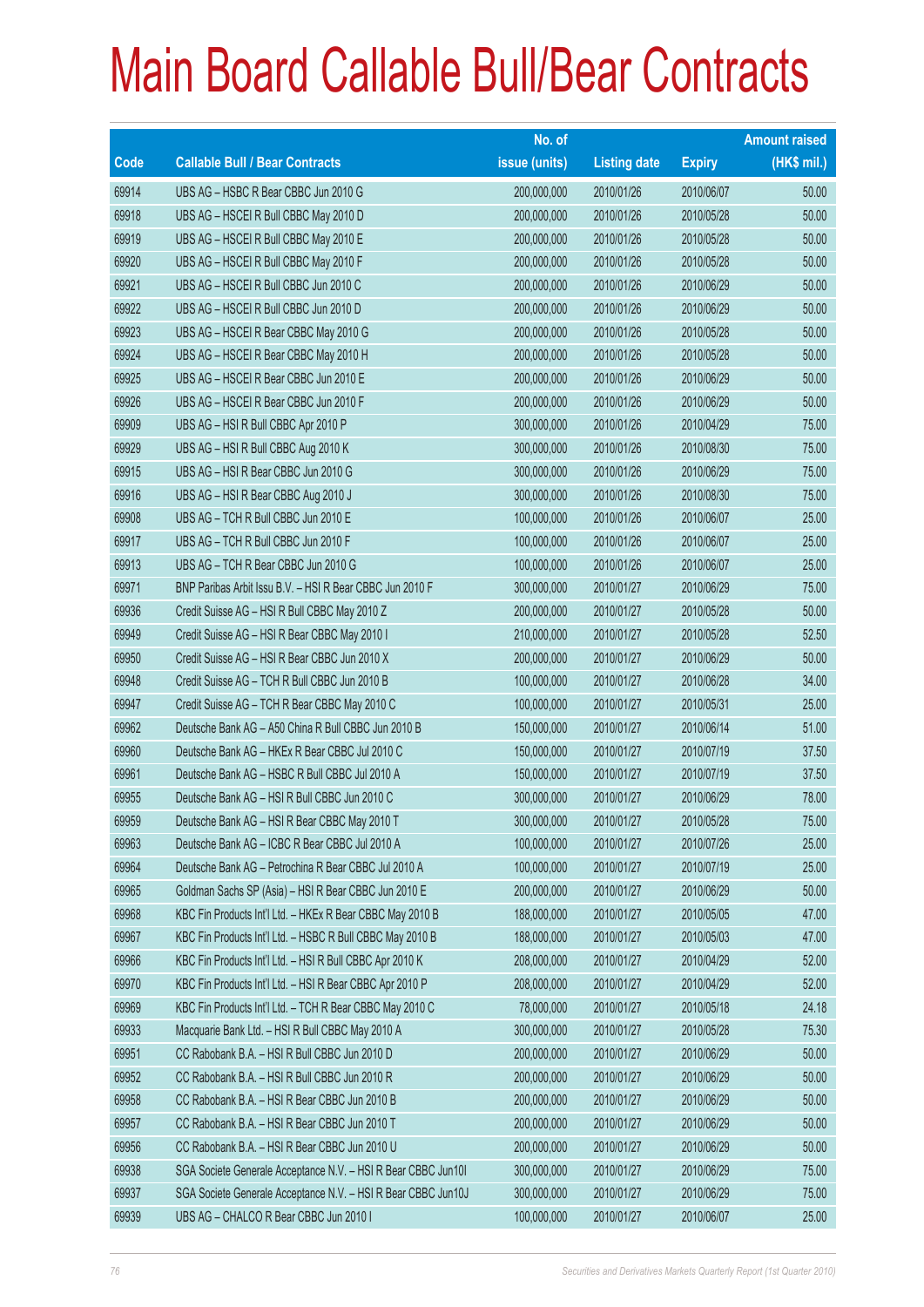|       |                                                          | No. of        |                     |               | <b>Amount raised</b> |
|-------|----------------------------------------------------------|---------------|---------------------|---------------|----------------------|
| Code  | <b>Callable Bull / Bear Contracts</b>                    | issue (units) | <b>Listing date</b> | <b>Expiry</b> | $(HK$$ mil.)         |
| 69934 | UBS AG - China Mobile R Bull CBBC May 2010 K             | 200,000,000   | 2010/01/27          | 2010/05/10    | 50.00                |
| 69940 | UBS AG - China Mobile R Bear CBBC May 2010 L             | 200,000,000   | 2010/01/27          | 2010/05/10    | 50.00                |
| 69941 | UBS AG - Sinopec Corp R Bear CBBC Jun 2010 B             | 100,000,000   | 2010/01/27          | 2010/06/21    | 25.00                |
| 69942 | UBS AG - China Shenhua R Bear CBBC May 2010 E            | 100,000,000   | 2010/01/27          | 2010/05/31    | 25.00                |
| 69935 | UBS AG - A50 China R Bull CBBC May 2010 F                | 200,000,000   | 2010/01/27          | 2010/05/17    | 50.00                |
| 69946 | UBS AG - HSI R Bull CBBC Jun 2010 E                      | 300,000,000   | 2010/01/27          | 2010/06/29    | 75.00                |
| 69953 | UBS AG - HSI R Bear CBBC May 2010 W                      | 300,000,000   | 2010/01/27          | 2010/05/28    | 75.00                |
| 69943 | UBS AG - ICBC R Bear CBBC Jun 2010 D                     | 100,000,000   | 2010/01/27          | 2010/06/21    | 25.00                |
| 69944 | UBS AG - Jiangxi Copper R Bear CBBC Jun 2010 G           | 100,000,000   | 2010/01/27          | 2010/06/14    | 34.50                |
| 69954 | UBS AG - TCH R Bull CBBC Jun 2010 I                      | 100,000,000   | 2010/01/27          | 2010/06/07    | 30.00                |
| 69945 | UBS AG - TCH R Bear CBBC Jun 2010 H                      | 100,000,000   | 2010/01/27          | 2010/06/07    | 25.00                |
| 69972 | Barclays Bank plc - HSI Bull CBBC Apr 2010 A             | 300,000,000   | 2010/01/28          | 2010/04/29    | 53.10                |
| 69973 | Barclays Bank plc - HSI Bull CBBC May 2010 A             | 300,000,000   | 2010/01/28          | 2010/05/28    | 45.90                |
| 69974 | Barclays Bank plc - HSI Bull CBBC Jul 2010 A             | 300,000,000   | 2010/01/28          | 2010/07/29    | 99.00                |
| 69975 | Barclays Bank plc - HSI Bull CBBC Jul 2010 B             | 300,000,000   | 2010/01/28          | 2010/07/29    | 89.70                |
| 69976 | Barclays Bank plc - HSI Bull CBBC Jul 2010 C             | 300,000,000   | 2010/01/28          | 2010/07/29    | 79.20                |
| 69977 | Barclays Bank plc - HSI R Bear CBBC Apr 2010 B           | 300,000,000   | 2010/01/28          | 2010/04/29    | 48.60                |
| 69978 | Barclays Bank plc - HSI R Bear CBBC Apr 2010 C           | 300,000,000   | 2010/01/28          | 2010/04/29    | 57.00                |
| 69979 | Barclays Bank plc - HSI R Bear CBBC Jul 2010 D           | 300,000,000   | 2010/01/28          | 2010/07/29    | 76.20                |
| 69980 | Barclays Bank plc - HSI R Bear CBBC Jul 2010 E           | 300,000,000   | 2010/01/28          | 2010/07/29    | 115.20               |
| 69981 | Barclays Bank plc - HSI R Bear CBBC Jul 2010 F           | 300,000,000   | 2010/01/28          | 2010/07/29    | 130.80               |
| 60014 | BNP Paribas Arbit Issu B.V. - HSI R Bear CBBC May 2010 D | 300,000,000   | 2010/01/28          | 2010/05/28    | 75.00                |
| 60015 | BNP Paribas Arbit Issu B.V. - HSI R Bear CBBC Jun 2010 G | 300,000,000   | 2010/01/28          | 2010/06/29    | 75.00                |
| 60016 | BNP Paribas Arbit Issu B.V. - HSI R Bear CBBC Jun 2010 H | 300,000,000   | 2010/01/28          | 2010/06/29    | 75.00                |
| 60009 | Credit Suisse AG - A50 China R Bear CBBC May 2010 E      | 100,000,000   | 2010/01/28          | 2010/05/31    | 25.00                |
| 69982 | Credit Suisse AG - HSI R Bull CBBC May 2010 E            | 200,000,000   | 2010/01/28          | 2010/05/28    | 50.00                |
| 60007 | Credit Suisse AG - HSI R Bear CBBC May 2010 K            | 210,000,000   | 2010/01/28          | 2010/05/28    | 52.50                |
| 60008 | Credit Suisse AG - HSI R Bear CBBC Jun 2010 Y            | 200,000,000   | 2010/01/28          | 2010/06/29    | 50.00                |
| 60018 | Deutsche Bank AG - HSI R Bull CBBC May 2010 R            | 300,000,000   | 2010/01/28          | 2010/05/28    | 75.00                |
| 60017 | Deutsche Bank AG - HSI R Bull CBBC May 2010 Y            | 300,000,000   | 2010/01/28          | 2010/05/28    | 84.00                |
| 69985 | Deutsche Bank AG - HSI R Bull CBBC Jun 2010 D            | 300,000,000   | 2010/01/28          | 2010/06/29    | 75.00                |
| 60019 | Deutsche Bank AG - HSI R Bull CBBC Jun 2010 E            | 300,000,000   | 2010/01/28          | 2010/06/29    | 93.00                |
| 60020 | Deutsche Bank AG - HSI R Bull CBBC Jul 2010 E            | 300,000,000   | 2010/01/28          | 2010/07/29    | 102.00               |
| 60010 | Deutsche Bank AG - HSI R Bear CBBC May 2010 U            | 300,000,000   | 2010/01/28          | 2010/05/28    | 75.00                |
| 60021 | Deutsche Bank AG - HSI R Bear CBBC Jun 2010 G            | 300,000,000   | 2010/01/28          | 2010/06/29    | 75.00                |
| 60011 | Deutsche Bank AG - HSI R Bear CBBC Aug 2010 A            | 300,000,000   | 2010/01/28          | 2010/08/30    | 75.00                |
| 60022 | Goldman Sachs SP (Asia) - HSI R Bear CBBC Jun 2010 F     | 200,000,000   | 2010/01/28          | 2010/06/29    | 50.00                |
| 60023 | Goldman Sachs SP (Asia) - HSI R Bear CBBC Jun 2010 G     | 200,000,000   | 2010/01/28          | 2010/06/29    | 50.00                |
| 69983 | HK Bank - A50 R Bull CBBC Aug 2010 A                     | 120,000,000   | 2010/01/28          | 2010/08/12    | 30.00                |
| 69987 | HK Bank - A50 R Bear CBBC Aug 2010 B                     | 120,000,000   | 2010/01/28          | 2010/08/12    | 30.00                |
| 69984 | HK Bank - HSI R Bear CBBC Jul 2010 J                     | 120,000,000   | 2010/01/28          | 2010/07/29    | 30.00                |
| 69995 | KBC Fin Products Int'l Ltd. - HSI R Bull CBBC Apr 2010 O | 208,000,000   | 2010/01/28          | 2010/04/29    | 52.00                |
| 60006 | KBC Fin Products Int'l Ltd. - HSI R Bear CBBC Apr 2010 U | 248,000,000   | 2010/01/28          | 2010/04/29    | 62.00                |
| 60013 | CC Rabobank B.A. - HSI R Bear CBBC Jun 2010 K            | 200,000,000   | 2010/01/28          | 2010/06/29    | 50.00                |
| 60012 | CC Rabobank B.A. - HSI R Bear CBBC Jun 2010 Q            | 200,000,000   | 2010/01/28          | 2010/06/29    | 50.00                |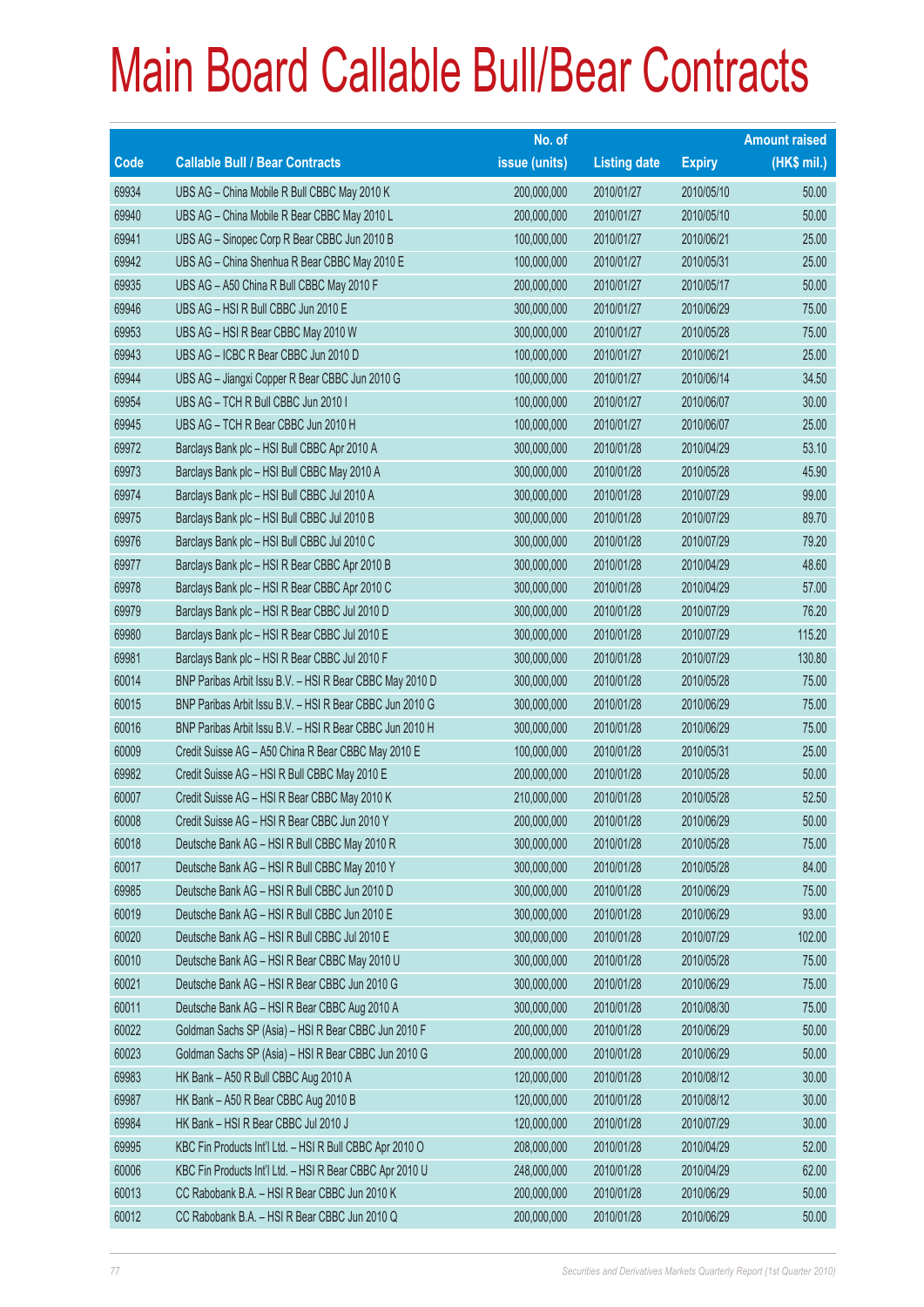|        |                                                          | No. of        |                     |               | <b>Amount raised</b> |
|--------|----------------------------------------------------------|---------------|---------------------|---------------|----------------------|
| Code   | <b>Callable Bull / Bear Contracts</b>                    | issue (units) | <b>Listing date</b> | <b>Expiry</b> | $(HK$$ mil.)         |
| 69986  | UBS AG - BOCL R Bull CBBC Jul 2010 B                     | 100,000,000   | 2010/01/28          | 2010/07/05    | 25.00                |
| 69991  | UBS AG - BOCL R Bear CBBC Jul 2010 C                     | 100,000,000   | 2010/01/28          | 2010/07/05    | 25.00                |
| 69999  | UBS AG - BankComm R Bull CBBC Jun 2010 D                 | 100,000,000   | 2010/01/28          | 2010/06/14    | 25.00                |
| 60001  | UBS AG - China Mobile R Bull CBBC May 2010 M             | 200,000,000   | 2010/01/28          | 2010/05/10    | 50.00                |
| 69988  | UBS AG - COVS R Bull CBBC Jun 2010 C                     | 100,000,000   | 2010/01/28          | 2010/06/28    | 33.50                |
| 69992  | UBS AG - COVS R Bear CBBC Jun 2010 D                     | 100,000,000   | 2010/01/28          | 2010/06/28    | 37.50                |
| 60000  | UBS AG - China Life R Bull CBBC May 2010 W               | 200,000,000   | 2010/01/28          | 2010/05/17    | 50.00                |
| 69989  | UBS AG - Sinopec Corp R Bull CBBC Jun 2010 C             | 100,000,000   | 2010/01/28          | 2010/06/21    | 25.00                |
| 60002  | UBS AG - HKEx R Bear CBBC May 2010 V                     | 200,000,000   | 2010/01/28          | 2010/05/17    | 50.00                |
| 69998  | UBS AG - HSCEI R Bear CBBC May 2010 I                    | 200,000,000   | 2010/01/28          | 2010/05/28    | 50.00                |
| 69996  | UBS AG - HSI R Bull CBBC Apr 2010 M                      | 300,000,000   | 2010/01/28          | 2010/04/29    | 75.00                |
| 69994  | UBS AG - HSI R Bull CBBC Apr 2010 U                      | 300,000,000   | 2010/01/28          | 2010/04/29    | 75.00                |
| 69997  | UBS AG - HSI R Bull CBBC Jun 2010 X                      | 300,000,000   | 2010/01/28          | 2010/06/29    | 75.00                |
| 60004  | UBS AG - HSI R Bear CBBC Apr 2010 J                      | 300,000,000   | 2010/01/28          | 2010/04/29    | 75.00                |
| 60003  | UBS AG - HSI R Bear CBBC Apr 2010 S                      | 300,000,000   | 2010/01/28          | 2010/04/29    | 75.00                |
| 60005  | UBS AG - HSI R Bear CBBC Jun 2010 J                      | 300,000,000   | 2010/01/28          | 2010/06/29    | 75.00                |
| 69990  | UBS AG - TCH R Bull CBBC Jun 2010 J                      | 100,000,000   | 2010/01/28          | 2010/06/14    | 25.00                |
| 69993  | UBS AG - TCH R Bear CBBC Jun 2010 K                      | 100,000,000   | 2010/01/28          | 2010/06/07    | 25.00                |
| 68956# | HK Bank - Sinopec Corp R Bull CBBC Apr 2010 B            | 200,000,000   | 2010/01/28          | 2010/04/23    | 20.60                |
| 60109  | RB of Scotland N.V. - A50 China R Bear CBBC Jun 2010 F   | 80,000,000    | 2010/01/29          | 2010/06/18    | 20.00                |
| 60115  | RB of Scotland N.V. - HSCEI R Bear CBBC May 2010 H       | 250,000,000   | 2010/01/29          | 2010/05/28    | 62.50                |
| 60111  | RB of Scotland N.V. - HSI R Bear CBBC May 2010 G         | 250,000,000   | 2010/01/29          | 2010/05/28    | 62.50                |
| 60112  | RB of Scotland N.V. - HSI R Bear CBBC May 2010 H         | 250,000,000   | 2010/01/29          | 2010/05/28    | 62.50                |
| 60113  | RB of Scotland N.V. - HSI R Bear CBBC May 2010 I         | 250,000,000   | 2010/01/29          | 2010/05/28    | 62.50                |
| 60114  | RB of Scotland N.V. - HSI R Bear CBBC May 2010 J         | 250,000,000   | 2010/01/29          | 2010/05/28    | 62.50                |
| 60110  | RB of Scotland N.V. - TCH R Bear CBBC Jun 2010 F         | 80,000,000    | 2010/01/29          | 2010/06/18    | 20.64                |
| 60033  | BNP Paribas Arbit Issu B.V. - HSI R Bull CBBC May 2010 C | 300,000,000   | 2010/01/29          | 2010/05/28    | 75.00                |
| 60034  | BNP Paribas Arbit Issu B.V. - HSI R Bull CBBC May 2010 E | 300,000,000   | 2010/01/29          | 2010/05/28    | 75.00                |
| 60084  | Credit Suisse AG - China Life R Bull CBBC Jun 2010 C     | 100,000,000   | 2010/01/29          | 2010/06/28    | 53.00                |
| 60089  | Credit Suisse AG - China Life R Bear CBBC Jun 2010 B     | 100,000,000   | 2010/01/29          | 2010/06/28    | 31.50                |
| 60090  | Credit Suisse AG - HKEx R Bear CBBC Jun 2010 D           | 100,000,000   | 2010/01/29          | 2010/06/28    | 25.00                |
| 60077  | Credit Suisse AG - HSI R Bull CBBC May 2010 H            | 210,000,000   | 2010/01/29          | 2010/05/28    | 52.50                |
| 60080  | Credit Suisse AG - HSI R Bull CBBC Jun 2010 I            | 210,000,000   | 2010/01/29          | 2010/06/29    | 52.50                |
| 60079  | Credit Suisse AG - HSI R Bull CBBC Jun 2010 J            | 210,000,000   | 2010/01/29          | 2010/06/29    | 52.50                |
| 60082  | Credit Suisse AG - HSI R Bull CBBC Jun 2010 K            | 200,000,000   | 2010/01/29          | 2010/06/29    | 58.00                |
| 60078  | Credit Suisse AG - HSI R Bull CBBC Jun 2010 Z            | 210,000,000   | 2010/01/29          | 2010/06/29    | 52.50                |
| 60081  | Credit Suisse AG - HSI R Bull CBBC Jul 2010 F            | 210,000,000   | 2010/01/29          | 2010/07/29    | 52.50                |
| 60083  | Credit Suisse AG - HSI R Bull CBBC Jul 2010 G            | 210,000,000   | 2010/01/29          | 2010/07/29    | 52.50                |
| 60086  | Credit Suisse AG - HSI R Bear CBBC May 2010 F            | 210,000,000   | 2010/01/29          | 2010/05/28    | 52.50                |
| 60087  | Credit Suisse AG - HSI R Bear CBBC Jun 2010 F            | 200,000,000   | 2010/01/29          | 2010/06/29    | 50.00                |
| 60088  | Credit Suisse AG - HSI R Bear CBBC Jul 2010 H            | 190,000,000   | 2010/01/29          | 2010/07/29    | 47.50                |
| 60085  | Credit Suisse AG - TCH R Bull CBBC Jun 2010 C            | 100,000,000   | 2010/01/29          | 2010/06/28    | 35.00                |
| 60091  | Credit Suisse AG - TCH R Bear CBBC Jun 2010 D            | 100,000,000   | 2010/01/29          | 2010/06/28    | 25.00                |
| 60116  | Deutsche Bank AG - China Life R Bear CBBC Jun 2010 H     | 150,000,000   | 2010/01/29          | 2010/06/28    | 45.00                |
| 60038  | Deutsche Bank AG - HSI R Bull CBBC May 2010 D            | 300,000,000   | 2010/01/29          | 2010/05/28    | 75.00                |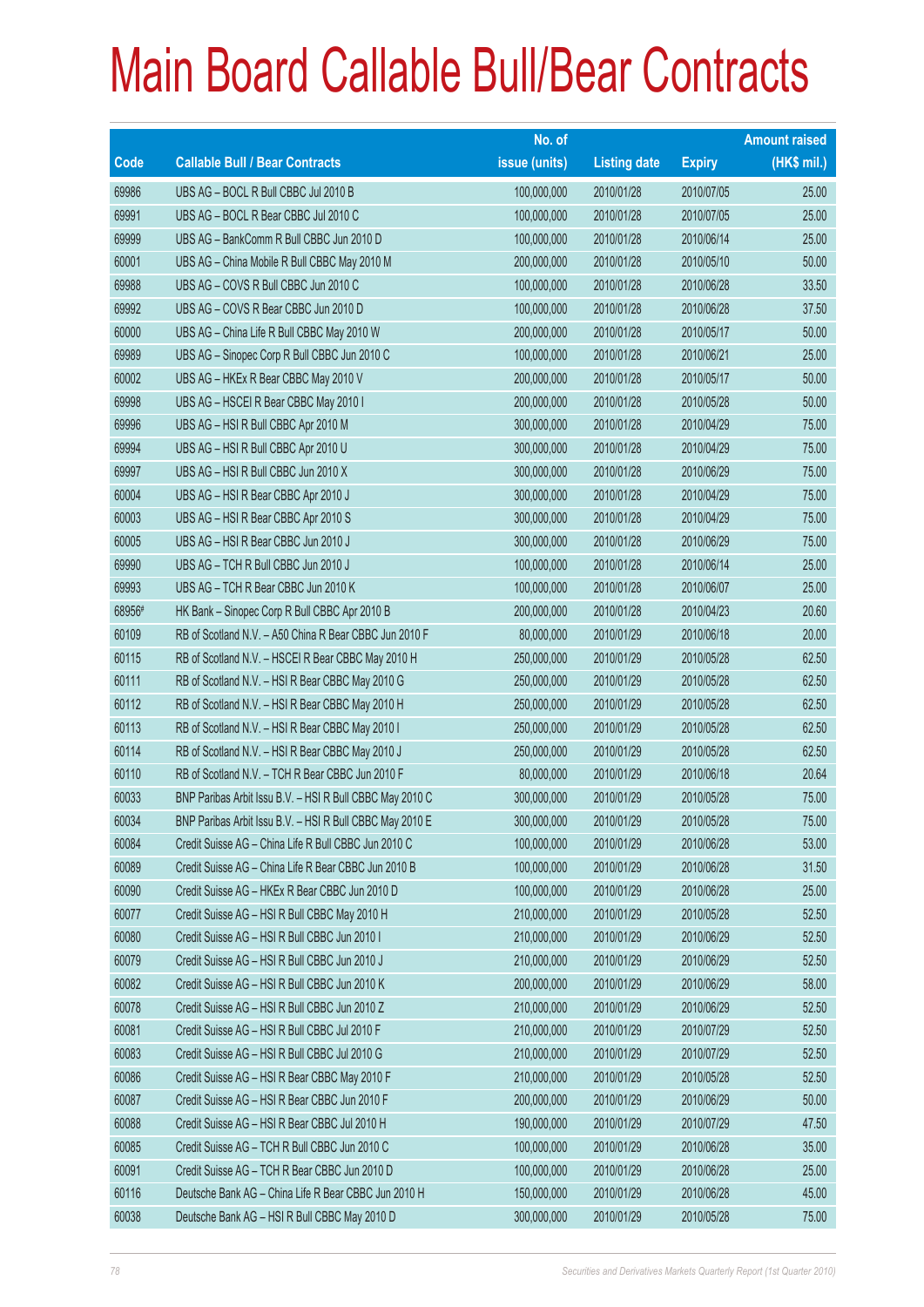|       |                                                               | No. of        |                     |               | <b>Amount raised</b> |
|-------|---------------------------------------------------------------|---------------|---------------------|---------------|----------------------|
| Code  | <b>Callable Bull / Bear Contracts</b>                         | issue (units) | <b>Listing date</b> | <b>Expiry</b> | (HK\$ mil.)          |
| 60037 | Deutsche Bank AG - HSI R Bull CBBC May 2010 F                 | 300,000,000   | 2010/01/29          | 2010/05/28    | 78.00                |
| 60061 | Deutsche Bank AG - HSI R Bull CBBC Jun 2010 N                 | 300,000,000   | 2010/01/29          | 2010/06/29    | 75.00                |
| 60060 | Deutsche Bank AG - HSI R Bull CBBC Jun 2010 O                 | 300,000,000   | 2010/01/29          | 2010/06/29    | 84.00                |
| 60039 | Deutsche Bank AG - HSI R Bull CBBC Jun 2010 P                 | 300,000,000   | 2010/01/29          | 2010/06/29    | 81.00                |
| 60062 | Deutsche Bank AG - HSI R Bull CBBC Jul 2010 F                 | 300,000,000   | 2010/01/29          | 2010/07/29    | 105.00               |
| 60063 | Deutsche Bank AG - HSI R Bull CBBC Jul 2010 G                 | 300,000,000   | 2010/01/29          | 2010/07/29    | 78.00                |
| 60064 | Deutsche Bank AG - HSI R Bull CBBC Aug 2010 B                 | 300,000,000   | 2010/01/29          | 2010/08/30    | 120.00               |
| 60065 | Deutsche Bank AG - HSI R Bear CBBC Jun 2010 M                 | 300,000,000   | 2010/01/29          | 2010/06/29    | 75.00                |
| 60066 | Deutsche Bank AG - HSI R Bear CBBC Jun 2010 Q                 | 300,000,000   | 2010/01/29          | 2010/06/29    | 78.00                |
| 60067 | Deutsche Bank AG - HSI R Bear CBBC Jul 2010 H                 | 300,000,000   | 2010/01/29          | 2010/07/29    | 87.00                |
| 60118 | Goldman Sachs SP (Asia) - HSI R Bull CBBC Jun 2010 H          | 200,000,000   | 2010/01/29          | 2010/06/29    | 50.00                |
| 60119 | Goldman Sachs SP (Asia) - HSI R Bull CBBC Jun 2010 I          | 200,000,000   | 2010/01/29          | 2010/06/29    | 50.00                |
| 60046 | KBC Fin Products Int'l Ltd. - HSI R Bull CBBC Apr 2010 T      | 308,000,000   | 2010/01/29          | 2010/04/29    | 77.00                |
| 60047 | KBC Fin Products Int'l Ltd. - HSI R Bull CBBC Apr 2010 V      | 248,000,000   | 2010/01/29          | 2010/04/29    | 62.00                |
| 60048 | KBC Fin Products Int'l Ltd. - HSI R Bull CBBC Apr 2010 W      | 208,000,000   | 2010/01/29          | 2010/04/29    | 52.00                |
| 60050 | KBC Fin Products Int'l Ltd. - HSI R Bull CBBC Apr 2010 Y      | 208,000,000   | 2010/01/29          | 2010/04/29    | 52.00                |
| 60049 | KBC Fin Products Int'l Ltd. - HSI R Bull CBBC Apr 2010 Z      | 208,000,000   | 2010/01/29          | 2010/04/29    | 52.00                |
| 60051 | KBC Fin Products Int'l Ltd. - HSI R Bull CBBC May 2010 H      | 248,000,000   | 2010/01/29          | 2010/05/28    | 62.00                |
| 60052 | KBC Fin Products Int'l Ltd. - HSI R Bear CBBC May 2010 I      | 308,000,000   | 2010/01/29          | 2010/05/28    | 77.00                |
| 60035 | Macquarie Bank Ltd. - HSI R Bull CBBC May 2010 B              | 300,000,000   | 2010/01/29          | 2010/05/28    | 75.00                |
| 60036 | Macquarie Bank Ltd. - HSI R Bear CBBC Apr 2010 D              | 300,000,000   | 2010/01/29          | 2010/04/29    | 75.00                |
| 60108 | Macquarie Bank Ltd. - HSI R Bear CBBC Apr 2010 E              | 300,000,000   | 2010/01/29          | 2010/04/29    | 75.00                |
| 60117 | CC Rabobank B.A. - HSI R Bear CBBC Jun 2010 J                 | 200,000,000   | 2010/01/29          | 2010/06/29    | 50.00                |
| 60024 | SGA Societe Generale Acceptance N.V. - HSI R Bull CBBC Jul10N | 300,000,000   | 2010/01/29          | 2010/07/29    | 75.00                |
| 60025 | SGA Societe Generale Acceptance N.V. - HSI R Bull CBBC Jul100 | 300,000,000   | 2010/01/29          | 2010/07/29    | 75.00                |
| 60026 | SGA Societe Generale Acceptance N.V. - HSI R Bull CBBC Jul10P | 300,000,000   | 2010/01/29          | 2010/07/29    | 75.00                |
| 60027 | SGA Societe Generale Acceptance N.V. - HSI R Bull CBBC Jul10Q | 300,000,000   | 2010/01/29          | 2010/07/29    | 75.00                |
| 60068 | SGA Societe Generale Acceptance N.V. - HSI R Bull CBBC Jul10R | 300,000,000   | 2010/01/29          | 2010/07/29    | 91.50                |
| 60069 | SGA Societe Generale Acceptance N.V. - HSI R Bull CBBC Jul10S | 300,000,000   | 2010/01/29          | 2010/07/29    | 75.00                |
| 60070 | SGA Societe Generale Acceptance N.V. - HSI R Bull CBBC Jul10T | 300,000,000   | 2010/01/29          | 2010/07/29    | 75.00                |
| 60071 | SGA Societe Generale Acceptance N.V. - HSI R Bull CBBC Jul10U | 300,000,000   | 2010/01/29          | 2010/07/29    | 81.00                |
| 60032 | SGA Societe Generale Acceptance N.V. - HSI R Bear CBBC Jun10D | 300,000,000   | 2010/01/29          | 2010/06/29    | 75.00                |
| 60028 | SGA Societe Generale Acceptance N.V. - HSI R Bear CBBC Jun10E | 300,000,000   | 2010/01/29          | 2010/06/29    | 75.00                |
| 60031 | SGA Societe Generale Acceptance N.V. - HSI R Bear CBBC Jun10F | 300,000,000   | 2010/01/29          | 2010/06/29    | 75.00                |
| 60030 | SGA Societe Generale Acceptance N.V. - HSI R Bear CBBC Jun10G | 300,000,000   | 2010/01/29          | 2010/06/29    | 75.00                |
| 60029 | SGA Societe Generale Acceptance N.V. - HSI R Bear CBBC Jun10Z | 300,000,000   | 2010/01/29          | 2010/06/29    | 75.00                |
| 60072 | SGA Societe Generale Acceptance N.V. - HSI R Bear CBBC Jul10V | 300,000,000   | 2010/01/29          | 2010/07/29    | 75.00                |
| 60073 | SGA Societe Generale Acceptance N.V. - HSI R Bear CBBC Jul10W | 300,000,000   | 2010/01/29          | 2010/07/29    | 75.00                |
| 60074 | SGA Societe Generale Acceptance N.V. - HSI R Bear CBBC Jul10X | 300,000,000   | 2010/01/29          | 2010/07/29    | 75.00                |
| 60075 | SGA Societe Generale Acceptance N.V. - HSI R Bear CBBC Jul10Y | 300,000,000   | 2010/01/29          | 2010/07/29    | 75.00                |
| 60076 | SGA Societe Generale Acceptance N.V. - HSI R Bear CBBC Jul10Z | 300,000,000   | 2010/01/29          | 2010/07/29    | 75.00                |
| 60103 | UBS AG - China Mobile R Bear CBBC May 2010 N                  | 200,000,000   | 2010/01/29          | 2010/05/10    | 50.00                |
| 60054 | UBS AG - China Life R Bull CBBC May 2010 X                    | 200,000,000   | 2010/01/29          | 2010/05/17    | 50.00                |
| 60102 | UBS AG - China Life R Bear CBBC May 2010 Y                    | 200,000,000   | 2010/01/29          | 2010/05/17    | 50.00                |
| 60055 | UBS AG - Sinopec Corp R Bull CBBC Jun 2010 D                  | 100,000,000   | 2010/01/29          | 2010/06/21    | 25.00                |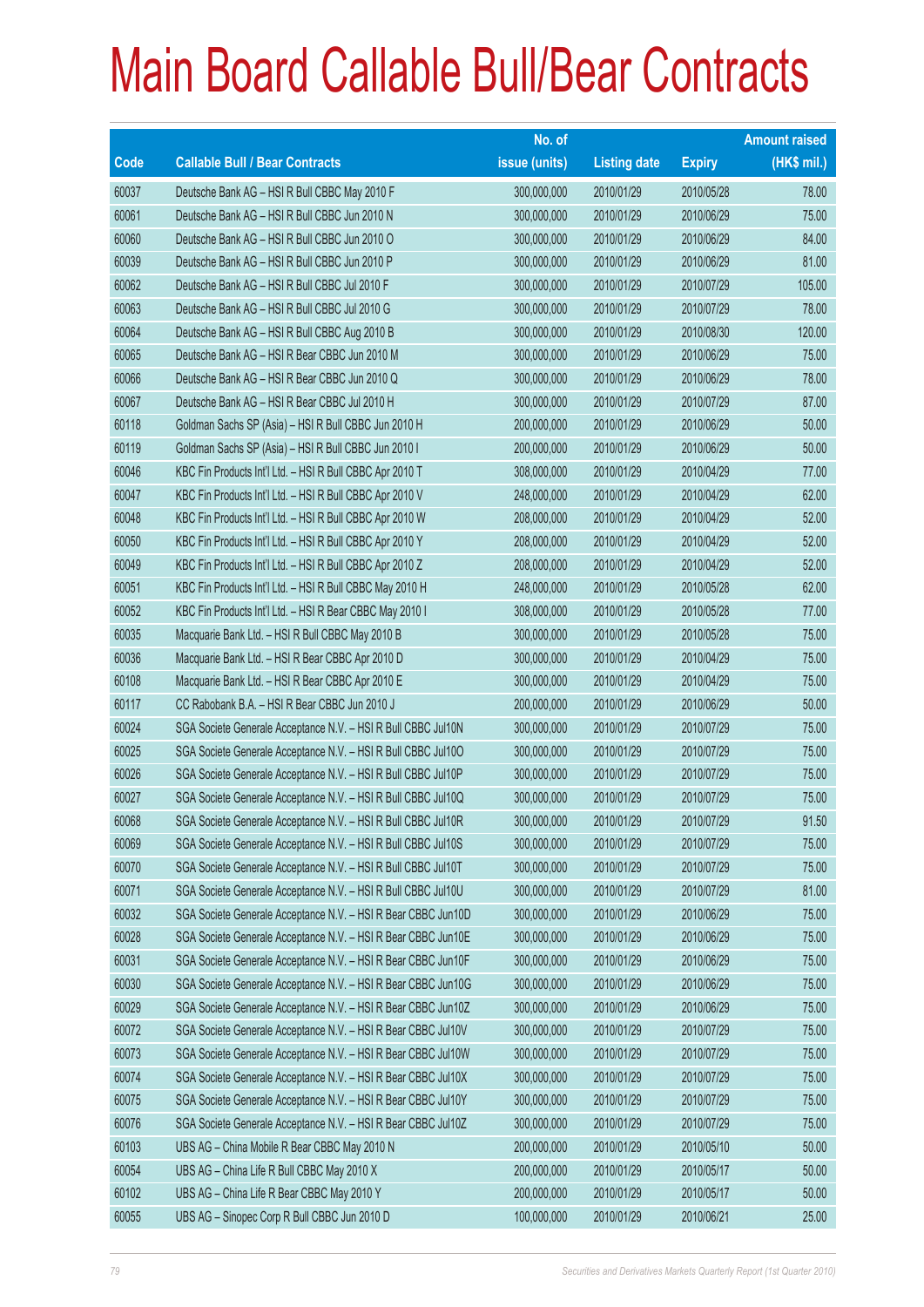|       |                                                           | No. of        |                     |               | <b>Amount raised</b> |
|-------|-----------------------------------------------------------|---------------|---------------------|---------------|----------------------|
| Code  | <b>Callable Bull / Bear Contracts</b>                     | issue (units) | <b>Listing date</b> | <b>Expiry</b> | $(HK$$ mil.)         |
| 60099 | UBS AG - China Shenhua R Bull CBBC May 2010 F             | 100,000,000   | 2010/01/29          | 2010/05/31    | 25.00                |
| 60053 | UBS AG - A50 China R Bull CBBC May 2010 G                 | 200,000,000   | 2010/01/29          | 2010/05/17    | 50.00                |
| 60107 | UBS AG - A50 China R Bull CBBC Jun 2010 B                 | 200,000,000   | 2010/01/29          | 2010/06/28    | 50.00                |
| 60056 | UBS AG - HKEx R Bull CBBC May 2010 W                      | 200,000,000   | 2010/01/29          | 2010/05/17    | 50.00                |
| 60104 | UBS AG - HKEx R Bear CBBC May 2010 X                      | 200,000,000   | 2010/01/29          | 2010/05/17    | 50.00                |
| 60058 | UBS AG - HSI R Bull CBBC Apr 2010 D                       | 300,000,000   | 2010/01/29          | 2010/04/29    | 75.00                |
| 60059 | UBS AG - HSI R Bull CBBC Apr 2010 I                       | 300,000,000   | 2010/01/29          | 2010/04/29    | 75.00                |
| 60040 | UBS AG - HSI R Bull CBBC Jul 2010 U                       | 300,000,000   | 2010/01/29          | 2010/07/29    | 75.00                |
| 60041 | UBS AG - HSI R Bull CBBC Jul 2010 V                       | 300,000,000   | 2010/01/29          | 2010/07/29    | 75.00                |
| 60042 | UBS AG - HSI R Bull CBBC Jul 2010 W                       | 300,000,000   | 2010/01/29          | 2010/07/29    | 75.00                |
| 60043 | UBS AG - HSI R Bull CBBC Jul 2010 X                       | 300,000,000   | 2010/01/29          | 2010/07/29    | 75.00                |
| 60044 | UBS AG - HSI R Bull CBBC Aug 2010 L                       | 300,000,000   | 2010/01/29          | 2010/08/30    | 75.00                |
| 60045 | UBS AG - HSI R Bull CBBC Aug 2010 M                       | 300,000,000   | 2010/01/29          | 2010/08/30    | 75.00                |
| 60092 | UBS AG - HSI R Bull CBBC Aug 2010 N                       | 300,000,000   | 2010/01/29          | 2010/08/30    | 75.00                |
| 60093 | UBS AG - HSI R Bull CBBC Aug 2010 O                       | 300,000,000   | 2010/01/29          | 2010/08/30    | 75.00                |
| 60094 | UBS AG - HSI R Bear CBBC Apr 2010 Y                       | 300,000,000   | 2010/01/29          | 2010/04/29    | 75.00                |
| 60095 | UBS AG - HSI R Bear CBBC Apr 2010 Z                       | 300,000,000   | 2010/01/29          | 2010/04/29    | 75.00                |
| 60096 | UBS AG - HSI R Bear CBBC May 2010 R                       | 300,000,000   | 2010/01/29          | 2010/05/28    | 75.00                |
| 60097 | UBS AG - HSI R Bear CBBC Jul 2010 Y                       | 300,000,000   | 2010/01/29          | 2010/07/29    | 75.00                |
| 60098 | UBS AG - HSI R Bear CBBC Aug 2010 P                       | 400,000,000   | 2010/01/29          | 2010/08/30    | 100.00               |
| 60100 | UBS AG - ICBC R Bull CBBC Jun 2010 E                      | 100,000,000   | 2010/01/29          | 2010/06/21    | 25.00                |
| 60101 | UBS AG - Ping An R Bull CBBC Jun 2010 E                   | 100,000,000   | 2010/01/29          | 2010/06/14    | 25.00                |
| 60057 | UBS AG - TCH R Bull CBBC Jun 2010 L                       | 100,000,000   | 2010/01/29          | 2010/06/14    | 25.00                |
| 60105 | UBS AG - TCH R Bear CBBC Jun 2010 M                       | 100,000,000   | 2010/01/29          | 2010/06/14    | 25.00                |
| 60106 | UBS AG - TCH R Bear CBBC Jun 2010 N                       | 100,000,000   | 2010/01/29          | 2010/06/14    | 25.00                |
| 60144 | RB of Scotland N.V. - Sinopec Corp R Bull CBBC May 2010 A | 80,000,000    | 2010/02/01          | 2010/05/18    | 20.00                |
| 60177 | BNP Paribas Arbit Issu B.V. - HSI R Bull CBBC May 2010 F  | 300,000,000   | 2010/02/01          | 2010/05/28    | 75.00                |
| 60181 | BNP Paribas Arbit Issu B.V. - HSI R Bear CBBC May 2010 I  | 300,000,000   | 2010/02/01          | 2010/05/28    | 75.00                |
| 60182 | BNP Paribas Arbit Issu B.V. - HSI R Bear CBBC May 2010 K  | 300,000,000   | 2010/02/01          | 2010/05/28    | 75.00                |
| 60139 | Credit Suisse AG - China Life R Bull CBBC Jul 2010 A      | 100,000,000   | 2010/02/01          | 2010/07/26    | 110.00               |
| 60141 | Credit Suisse AG - A50 China R Bull CBBC Jul 2010 A       | 100,000,000   | 2010/02/01          | 2010/07/26    | 34.00                |
| 60138 | Credit Suisse AG - HKEx R Bull CBBC Jul 2010 A            | 100,000,000   | 2010/02/01          | 2010/07/26    | 25.00                |
| 60140 | Credit Suisse AG - HSBC R Bull CBBC Jul 2010 A            | 100,000,000   | 2010/02/01          | 2010/07/26    | 25.00                |
| 60142 | Credit Suisse AG - HSI R Bull CBBC Jun 2010 P             | 210,000,000   | 2010/02/01          | 2010/06/29    | 52.50                |
| 60143 | Credit Suisse AG - HSI R Bull CBBC Jul 2010 I             | 210,000,000   | 2010/02/01          | 2010/07/29    | 56.70                |
| 60147 | Credit Suisse AG - HSI R Bear CBBC Jun 2010 O             | 210,000,000   | 2010/02/01          | 2010/06/29    | 52.50                |
| 60165 | Deutsche Bank AG - HKEx R Bear CBBC Jul 2010 D            | 150,000,000   | 2010/02/01          | 2010/07/19    | 37.50                |
| 60176 | Deutsche Bank AG - HSBC R Bear CBBC Jul 2010 B            | 150,000,000   | 2010/02/01          | 2010/07/12    | 37.50                |
| 60145 | Deutsche Bank AG - HSI R Bull CBBC May 2010 O             | 300,000,000   | 2010/02/01          | 2010/05/28    | 75.00                |
| 60146 | Deutsche Bank AG - HSI R Bull CBBC Jun 2010 K             | 300,000,000   | 2010/02/01          | 2010/06/29    | 93.00                |
| 60137 | Deutsche Bank AG - HSI R Bull CBBC Jul 2010 I             | 300,000,000   | 2010/02/01          | 2010/07/29    | 75.00                |
| 60150 | Deutsche Bank AG - HSI R Bear CBBC May 2010 M             | 300,000,000   | 2010/02/01          | 2010/05/28    | 87.00                |
| 60149 | Deutsche Bank AG - HSI R Bear CBBC May 2010 N             | 300,000,000   | 2010/02/01          | 2010/05/28    | 78.00                |
| 60164 | Goldman Sachs SP (Asia) - HSI R Bear CBBC Jul 2010 A      | 200,000,000   | 2010/02/01          | 2010/07/29    | 50.00                |
| 60127 | HK Bank - China Life R Bull CBBC Jun 2010 B               | 150,000,000   | 2010/02/01          | 2010/06/25    | 37.50                |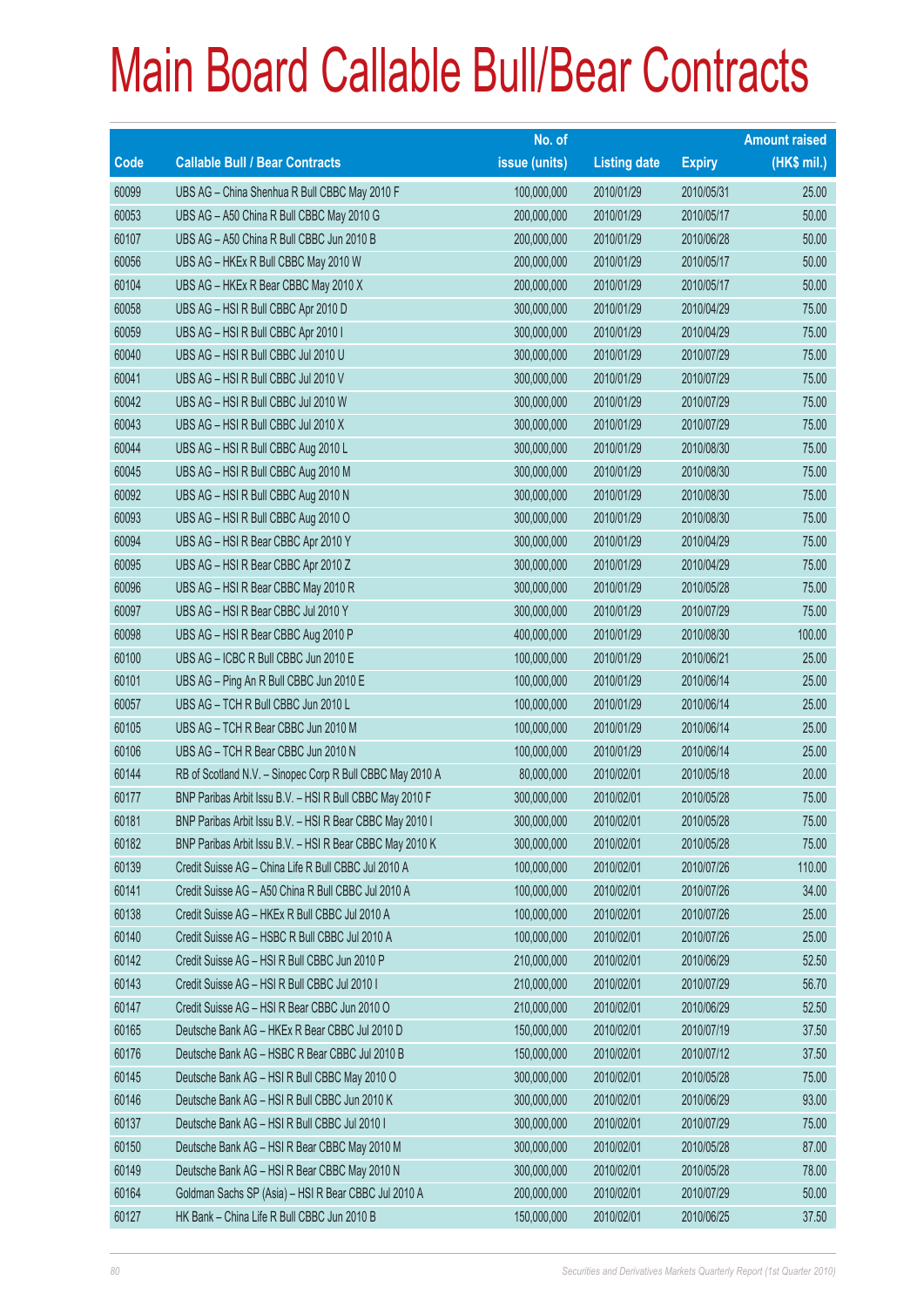|       |                                                               | No. of        |                     |               | <b>Amount raised</b> |
|-------|---------------------------------------------------------------|---------------|---------------------|---------------|----------------------|
| Code  | <b>Callable Bull / Bear Contracts</b>                         | issue (units) | <b>Listing date</b> | <b>Expiry</b> | $(HK$$ mil.)         |
| 60133 | HK Bank - China Life R Bear CBBC Jun 2010 C                   | 150,000,000   | 2010/02/01          | 2010/06/25    | 37.50                |
| 60124 | HK Bank - Sinopec Corp R Bull CBBC May 2010 A                 | 200,000,000   | 2010/02/01          | 2010/05/28    | 50.00                |
| 60125 | HK Bank - Sinopec Corp R Bull CBBC Sep 2010 A                 | 200,000,000   | 2010/02/01          | 2010/09/17    | 50.00                |
| 60126 | HK Bank - Sinopec Corp R Bull CBBC Sep 2010 B                 | 80,000,000    | 2010/02/01          | 2010/09/17    | 20.00                |
| 60128 | HK Bank - A50 R Bull CBBC Sep 2010 A                          | 200,000,000   | 2010/02/01          | 2010/09/17    | 50.00                |
| 60129 | HK Bank - HSI R Bull CBBC Sep 2010 B                          | 160,000,000   | 2010/02/01          | 2010/09/29    | 40.00                |
| 60130 | HK Bank - HSI R Bull CBBC Sep 2010 C                          | 160,000,000   | 2010/02/01          | 2010/09/29    | 44.80                |
| 60131 | HK Bank - HSI R Bull CBBC Sep 2010 D                          | 160,000,000   | 2010/02/01          | 2010/09/29    | 40.00                |
| 60132 | HK Bank - HSI R Bear CBBC May 2010 L                          | 160,000,000   | 2010/02/01          | 2010/05/28    | 40.00                |
| 60166 | KBC Fin Products Int'l Ltd. - Ch Mobile R Bull CBBC May 10C   | 198,000,000   | 2010/02/01          | 2010/05/03    | 49.50                |
| 60171 | KBC Fin Products Int'l Ltd. - Ch Mobile R Bear CBBC Jun 10A   | 198,000,000   | 2010/02/01          | 2010/06/01    | 49.50                |
| 60167 | KBC Fin Products Int'l Ltd. - CP&CC R Bull CBBC May 10B       | 308,000,000   | 2010/02/01          | 2010/05/10    | 77.00                |
| 60174 | KBC Fin Products Int'l Ltd. - A50 China R Bear CBBC May 10B   | 188,000,000   | 2010/02/01          | 2010/05/18    | 47.00                |
| 60175 | KBC Fin Products Int'l Ltd. - A50 China R Bear CBBC Jun 10A   | 188,000,000   | 2010/02/01          | 2010/06/01    | 47.00                |
| 60172 | KBC Fin Products Int'l Ltd. - HSBC R Bear CBBC Jun 2010 A     | 188,000,000   | 2010/02/01          | 2010/06/01    | 47.00                |
| 60168 | KBC Fin Products Int'l Ltd. - Jiangxi C R Bull CBBC Jun 10A   | 100,000,000   | 2010/02/01          | 2010/06/15    | 31.00                |
| 60169 | KBC Fin Products Int'l Ltd. - Jiangxi C R Bull CBBC Jun 10B   | 100,000,000   | 2010/02/01          | 2010/06/01    | 25.00                |
| 60170 | KBC Fin Products Int'l Ltd. - SHK Ppt R Bull CBBC May 10A     | 188,000,000   | 2010/02/01          | 2010/05/03    | 47.00                |
| 60173 | KBC Fin Products Int'l Ltd. - SHK Ppt R Bear CBBC May 2010 B  | 188,000,000   | 2010/02/01          | 2010/05/18    | 47.00                |
| 60159 | CC Rabobank B.A. - HSI R Bull CBBC Jul 2010 K                 | 200,000,000   | 2010/02/01          | 2010/07/29    | 50.00                |
| 60160 | CC Rabobank B.A. - HSI R Bull CBBC Jul 2010 L                 | 200,000,000   | 2010/02/01          | 2010/07/29    | 50.00                |
| 60161 | CC Rabobank B.A. - HSI R Bull CBBC Jul 2010 M                 | 200,000,000   | 2010/02/01          | 2010/07/29    | 50.00                |
| 60162 | CC Rabobank B.A. - HSI R Bull CBBC Jul 2010 N                 | 200,000,000   | 2010/02/01          | 2010/07/29    | 50.00                |
| 60163 | CC Rabobank B.A. - HSI R Bull CBBC Jul 2010 O                 | 200,000,000   | 2010/02/01          | 2010/07/29    | 50.00                |
| 60120 | SGA Societe Generale Acceptance N.V. - HSI R Bull CBBC Aug10A | 300,000,000   | 2010/02/01          | 2010/08/30    | 75.00                |
| 60121 | SGA Societe Generale Acceptance N.V. - HSI R Bull CBBC Aug10B | 300,000,000   | 2010/02/01          | 2010/08/30    | 75.00                |
| 60122 | SGA Societe Generale Acceptance N.V. - HSI R Bull CBBC Aug10C | 300,000,000   | 2010/02/01          | 2010/08/30    | 75.00                |
| 60123 | SGA Societe Generale Acceptance N.V. - HSI R Bull CBBC Aug10D | 300,000,000   | 2010/02/01          | 2010/08/30    | 75.00                |
| 60148 | UBS AG - CC Bank R Bull CBBC Jul 2010 A                       | 100,000,000   | 2010/02/01          | 2010/07/12    | 25.00                |
| 60151 | UBS AG - China Life R Bull CBBC Jun 2010 C                    | 200,000,000   | 2010/02/01          | 2010/06/14    | 88.00                |
| 60152 | UBS AG - China Life R Bull CBBC Jul 2010 A                    | 200,000,000   | 2010/02/01          | 2010/07/12    | 108.00               |
| 60153 | UBS AG - CM Bank R Bull CBBC Jun 2010 E                       | 100,000,000   | 2010/02/01          | 2010/06/21    | 33.00                |
| 60155 | UBS AG - A50 China R Bear CBBC May 2010 H                     | 200,000,000   | 2010/02/01          | 2010/05/17    | 50.00                |
| 60136 | UBS AG - HSBC R Bull CBBC Jun 2010 H                          | 200,000,000   | 2010/02/01          | 2010/06/07    | 50.00                |
| 60134 | UBS AG - HSI R Bull CBBC Jun 2010 V                           | 300,000,000   | 2010/02/01          | 2010/06/29    | 75.00                |
| 60135 | UBS AG - HSI R Bull CBBC Jul 2010 Z                           | 300,000,000   | 2010/02/01          | 2010/07/29    | 75.00                |
| 60156 | UBS AG - HSI R Bear CBBC Jun 2010 L                           | 300,000,000   | 2010/02/01          | 2010/06/29    | 75.00                |
| 60157 | UBS AG - HSI R Bear CBBC Jul 2010 E                           | 300,000,000   | 2010/02/01          | 2010/07/29    | 75.00                |
| 60158 | UBS AG - HSI R Bear CBBC Aug 2010 Q                           | 400,000,000   | 2010/02/01          | 2010/08/30    | 100.00               |
| 60154 | UBS AG - ICBC R Bull CBBC Jun 2010 F                          | 100,000,000   | 2010/02/01          | 2010/06/21    | 25.00                |
| 60179 | RB of Scotland N.V. - COVS R Bull CBBC May 2010 A             | 80,000,000    | 2010/02/02          | 2010/05/19    | 21.60                |
| 60191 | RB of Scotland N.V. - COVS R Bull CBBC May 2010 B             | 80,000,000    | 2010/02/02          | 2010/05/19    | 20.00                |
| 60195 | RB of Scotland N.V. - COVS R Bear CBBC May 2010 C             | 80,000,000    | 2010/02/02          | 2010/05/19    | 20.00                |
| 60196 | RB of Scotland N.V. - COVS R Bear CBBC May 2010 D             | 80,000,000    | 2010/02/02          | 2010/05/19    | 25.44                |
| 60205 | RB of Scotland N.V. - Ch Life R Bull CBBC May 2010 I          | 80,000,000    | 2010/02/02          | 2010/05/26    | 20.00                |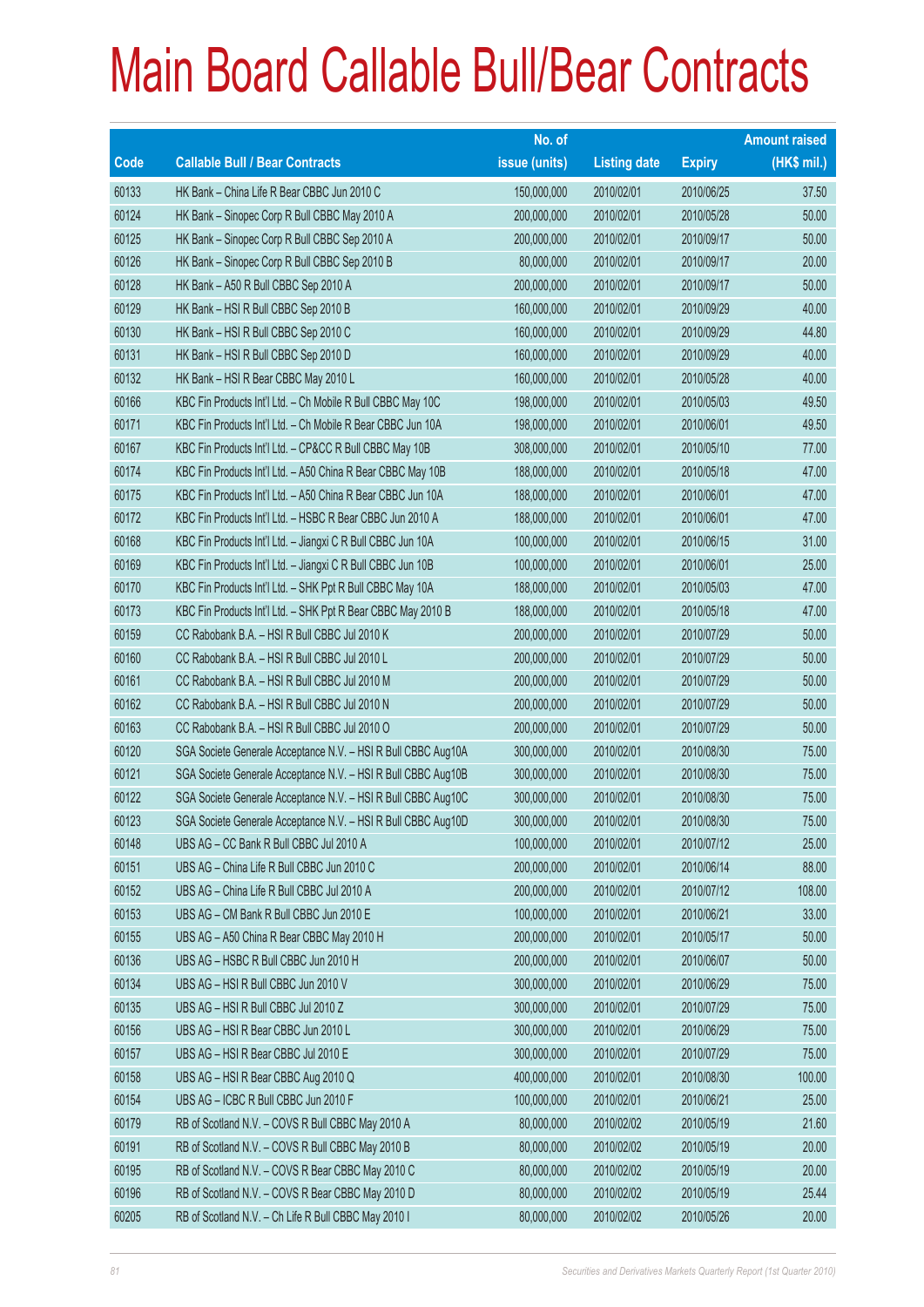|       |                                                             | No. of        |                     |               | <b>Amount raised</b> |
|-------|-------------------------------------------------------------|---------------|---------------------|---------------|----------------------|
| Code  | <b>Callable Bull / Bear Contracts</b>                       | issue (units) | <b>Listing date</b> | <b>Expiry</b> | $(HK$$ mil.)         |
| 60209 | RB of Scotland N.V. - Ch Life R Bear CBBC May 2010 J        | 80,000,000    | 2010/02/02          | 2010/05/26    | 20.00                |
| 60204 | RB of Scotland N.V. - A50 China R Bull CBBC May 2010 A      | 80,000,000    | 2010/02/02          | 2010/05/20    | 20.00                |
| 60193 | RB of Scotland N.V. - HKEx R Bear CBBC May 2010 H           | 80,000,000    | 2010/02/02          | 2010/05/26    | 20.00                |
| 60194 | RB of Scotland N.V. - HKEx R Bear CBBC May 2010 I           | 80,000,000    | 2010/02/02          | 2010/05/26    | 20.00                |
| 60208 | RB of Scotland N.V. - HSCEI R Bear CBBC May 2010 I          | 250,000,000   | 2010/02/02          | 2010/05/28    | 62.50                |
| 60206 | RB of Scotland N.V. - HSI R Bear CBBC May 2010 K            | 250,000,000   | 2010/02/02          | 2010/05/28    | 62.50                |
| 60207 | RB of Scotland N.V. - HSI R Bear CBBC May 2010 L            | 250,000,000   | 2010/02/02          | 2010/05/28    | 62.50                |
| 60192 | RB of Scotland N.V. - TCH R Bull CBBC May 2010 A            | 80,000,000    | 2010/02/02          | 2010/05/14    | 20.00                |
| 60197 | RB of Scotland N.V. - TCH R Bear CBBC May 2010 B            | 80,000,000    | 2010/02/02          | 2010/05/14    | 20.00                |
| 60178 | BOCI Asia Ltd. - HSI R Bull CBBC May 2010 A                 | 100,000,000   | 2010/02/02          | 2010/05/28    | 25.00                |
| 60183 | BOCI Asia Ltd. - HSI R Bear CBBC May 2010 B                 | 100,000,000   | 2010/02/02          | 2010/05/28    | 25.00                |
| 60203 | BNP Paribas Arbit Issu B.V. - HSI R Bull CBBC May 2010 J    | 300,000,000   | 2010/02/02          | 2010/05/28    | 75.00                |
| 60201 | BNP Paribas Arbit Issu B.V. - HSI R Bear CBBC Jun 2010 I    | 300,000,000   | 2010/02/02          | 2010/06/29    | 75.00                |
| 60202 | BNP Paribas Arbit Issu B.V. - HSI R Bear CBBC Jun 2010 J    | 300,000,000   | 2010/02/02          | 2010/06/29    | 75.00                |
| 60198 | Credit Suisse AG - HKEx R Bear CBBC Jun 2010 E              | 100,000,000   | 2010/02/02          | 2010/06/28    | 25.00                |
| 60199 | Credit Suisse AG - HSI R Bear CBBC Jun 2010 Q               | 210,000,000   | 2010/02/02          | 2010/06/29    | 52.50                |
| 60210 | Deutsche Bank AG - China Life R Bull CBBC Jul 2010 A        | 150,000,000   | 2010/02/02          | 2010/07/19    | 69.00                |
| 60211 | Deutsche Bank AG - Sinopec Corp R Bull CBBC Jul 2010 A      | 150,000,000   | 2010/02/02          | 2010/07/12    | 37.50                |
| 60212 | Deutsche Bank AG - HKEx R Bull CBBC Jul 2010 E              | 150,000,000   | 2010/02/02          | 2010/07/26    | 49.50                |
| 60213 | Deutsche Bank AG - HSBC R Bull CBBC Jul 2010 C              | 150,000,000   | 2010/02/02          | 2010/07/26    | 37.50                |
| 60180 | Deutsche Bank AG - HSI R Bull CBBC May 2010 A               | 300,000,000   | 2010/02/02          | 2010/05/28    | 75.00                |
| 60186 | Deutsche Bank AG - HSI R Bull CBBC Jun 2010 S               | 300,000,000   | 2010/02/02          | 2010/06/29    | 87.00                |
| 60187 | Deutsche Bank AG - HSI R Bull CBBC Jul 2010 J               | 300,000,000   | 2010/02/02          | 2010/07/29    | 75.00                |
| 60188 | Deutsche Bank AG - HSI R Bull CBBC Aug 2010 C               | 300,000,000   | 2010/02/02          | 2010/08/30    | 102.00               |
| 60215 | Deutsche Bank AG - HSI R Bear CBBC Jun 2010 J               | 300,000,000   | 2010/02/02          | 2010/06/29    | 75.00                |
| 60189 | Deutsche Bank AG - HSI R Bear CBBC Jul 2010 K               | 300,000,000   | 2010/02/02          | 2010/07/29    | 75.00                |
| 60190 | Deutsche Bank AG - HSI R Bear CBBC Aug 2010 D               | 300,000,000   | 2010/02/02          | 2010/08/30    | 75.00                |
| 60214 | Deutsche Bank AG - ICBC R Bull CBBC Jul 2010 B              | 150,000,000   | 2010/02/02          | 2010/07/26    | 37.50                |
| 60216 | Goldman Sachs SP (Asia) - HSI R Bear CBBC Jul 2010 B        | 200,000,000   | 2010/02/02          | 2010/07/29    | 50.00                |
| 60217 | Goldman Sachs SP (Asia) - HSI R Bear CBBC Jul 2010 C        | 200,000,000   | 2010/02/02          | 2010/07/29    | 50.00                |
| 60218 | Goldman Sachs SP (Asia) - HSI R Bear CBBC Jul 2010 D        | 200,000,000   | 2010/02/02          | 2010/07/29    | 50.00                |
| 60200 | KBC Fin Products Int'l Ltd. - Ch Mobile R Bear CBBC Jun 10B | 188,000,000   | 2010/02/02          | 2010/06/10    | 47.00                |
| 60255 | KBC Fin Products Int'l Ltd. - HSI R Bull CBBC May 2010 J    | 300,000,000   | 2010/02/02          | 2010/05/28    | 75.00                |
| 60256 | KBC Fin Products Int'l Ltd. - HSI R Bull CBBC May 2010 K    | 208,000,000   | 2010/02/02          | 2010/05/28    | 58.24                |
| 60257 | KBC Fin Products Int'l Ltd. - HSI R Bull CBBC May 2010 L    | 248,000,000   | 2010/02/02          | 2010/05/28    | 62.00                |
| 60258 | KBC Fin Products Int'l Ltd. - HSI R Bull CBBC May 2010 M    | 208,000,000   | 2010/02/02          | 2010/05/28    | 52.00                |
| 60259 | KBC Fin Products Int'l Ltd. - HSI R Bull CBBC Jun 2010 G    | 300,000,000   | 2010/02/02          | 2010/06/29    | 75.00                |
| 60260 | KBC Fin Products Int'l Ltd. - HSI R Bear CBBC May 2010 N    | 208,000,000   | 2010/02/02          | 2010/05/28    | 52.00                |
| 60261 | KBC Fin Products Int'l Ltd. - HSI R Bear CBBC May 2010 O    | 248,000,000   | 2010/02/02          | 2010/05/28    | 62.00                |
| 60262 | KBC Fin Products Int'l Ltd. - HSI R Bear CBBC May 2010 P    | 208,000,000   | 2010/02/02          | 2010/05/28    | 52.00                |
| 60263 | KBC Fin Products Int'l Ltd. - HSI R Bear CBBC May 2010 Q    | 208,000,000   | 2010/02/02          | 2010/05/28    | 52.00                |
| 60264 | KBC Fin Products Int'l Ltd. - HSI R Bear CBBC Jun 2010 H    | 308,000,000   | 2010/02/02          | 2010/06/29    | 77.00                |
| 60219 | CC Rabobank B.A. - HSI R Bull CBBC Jul 2010 P               | 200,000,000   | 2010/02/02          | 2010/07/29    | 50.00                |
| 60220 | CC Rabobank B.A. - HSI R Bull CBBC Jul 2010 Q               | 200,000,000   | 2010/02/02          | 2010/07/29    | 50.00                |
| 60221 | CC Rabobank B.A. - HSI R Bear CBBC Jul 2010 R               | 200,000,000   | 2010/02/02          | 2010/07/29    | 50.00                |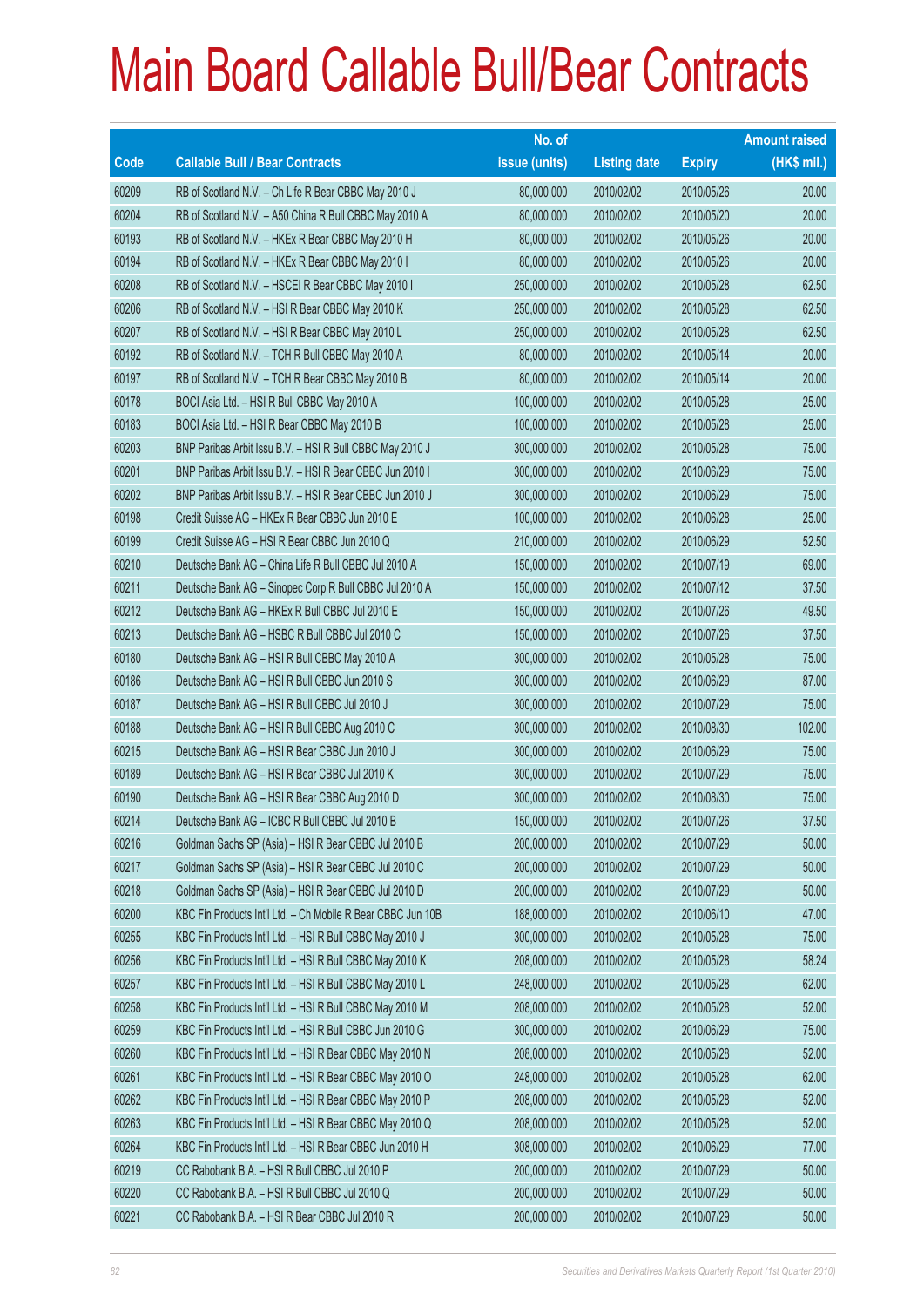|       |                                                            | No. of        |                     |               | <b>Amount raised</b> |
|-------|------------------------------------------------------------|---------------|---------------------|---------------|----------------------|
| Code  | <b>Callable Bull / Bear Contracts</b>                      | issue (units) | <b>Listing date</b> | <b>Expiry</b> | $(HK$$ mil.)         |
| 60222 | CC Rabobank B.A. - HSI R Bear CBBC Jul 2010 S              | 200,000,000   | 2010/02/02          | 2010/07/29    | 50.00                |
| 60223 | CC Rabobank B.A. - HSI R Bear CBBC Jul 2010 T              | 200,000,000   | 2010/02/02          | 2010/07/29    | 50.00                |
| 60241 | UBS AG - BankComm R Bull CBBC Jun 2010 E                   | 100,000,000   | 2010/02/02          | 2010/06/14    | 26.50                |
| 60243 | UBS AG - China Life R Bull CBBC May 2010 B                 | 200,000,000   | 2010/02/02          | 2010/05/17    | 50.00                |
| 60242 | UBS AG - China Life R Bull CBBC May 2010 Z                 | 200,000,000   | 2010/02/02          | 2010/05/24    | 108.00               |
| 60250 | UBS AG - China Life R Bear CBBC May 2010 C                 | 200,000,000   | 2010/02/02          | 2010/05/17    | 50.00                |
| 60251 | UBS AG - China Life R Bear CBBC May 2010 G                 | 200,000,000   | 2010/02/02          | 2010/05/17    | 50.00                |
| 60246 | UBS AG - CNOOC R Bull CBBC Jun 2010 F                      | 100,000,000   | 2010/02/02          | 2010/06/14    | 25.00                |
| 60244 | UBS AG - Sinopec Corp R Bull CBBC Jun 2010 E               | 100,000,000   | 2010/02/02          | 2010/06/21    | 25.00                |
| 60245 | UBS AG - Sinopec Corp R Bull CBBC Jun 2010 F               | 100,000,000   | 2010/02/02          | 2010/06/21    | 25.00                |
| 60253 | UBS AG - A50 China R Bull CBBC Jun 2010 C                  | 200,000,000   | 2010/02/02          | 2010/06/28    | 51.00                |
| 60254 | UBS AG - A50 China R Bear CBBC May 2010 I                  | 200,000,000   | 2010/02/02          | 2010/05/24    | 50.00                |
| 60184 | UBS AG - HKEx R Bull CBBC May 2010 Y                       | 200,000,000   | 2010/02/02          | 2010/05/17    | 50.00                |
| 60247 | UBS AG - HSBC R Bull CBBC Jun 2010 I                       | 200,000,000   | 2010/02/02          | 2010/06/21    | 50.00                |
| 60239 | UBS AG - HSCEI R Bear CBBC May 2010 J                      | 200,000,000   | 2010/02/02          | 2010/05/28    | 50.00                |
| 60240 | UBS AG - HSCEI R Bear CBBC Jun 2010 G                      | 200,000,000   | 2010/02/02          | 2010/06/29    | 50.00                |
| 60224 | UBS AG - HSI R Bull CBBC Jun 2010 I                        | 300,000,000   | 2010/02/02          | 2010/06/29    | 75.00                |
| 60226 | UBS AG - HSI R Bull CBBC Jul 2010 C                        | 300,000,000   | 2010/02/02          | 2010/07/29    | 84.00                |
| 60225 | UBS AG - HSI R Bull CBBC Jul 2010 D                        | 300,000,000   | 2010/02/02          | 2010/07/29    | 75.00                |
| 60227 | UBS AG - HSI R Bull CBBC Jul 2010 G                        | 300,000,000   | 2010/02/02          | 2010/07/29    | 129.00               |
| 60185 | UBS AG - HSI R Bull CBBC Aug 2010 R                        | 300,000,000   | 2010/02/02          | 2010/08/30    | 75.00                |
| 60228 | UBS AG - HSI R Bull CBBC Aug 2010 S                        | 300,000,000   | 2010/02/02          | 2010/08/30    | 114.00               |
| 60229 | UBS AG - HSI R Bull CBBC Aug 2010 T                        | 300,000,000   | 2010/02/02          | 2010/08/30    | 99.00                |
| 60230 | UBS AG - HSI R Bull CBBC Aug 2010 U                        | 300,000,000   | 2010/02/02          | 2010/08/30    | 75.00                |
| 60231 | UBS AG - HSI R Bull CBBC Aug 2010 V                        | 300,000,000   | 2010/02/02          | 2010/08/30    | 75.00                |
| 60232 | UBS AG - HSI R Bull CBBC Sep 2010 A                        | 300,000,000   | 2010/02/02          | 2010/09/29    | 129.00               |
| 60233 | UBS AG - HSI R Bull CBBC Sep 2010 B                        | 300,000,000   | 2010/02/02          | 2010/09/29    | 90.00                |
| 60234 | UBS AG - HSI R Bull CBBC Oct 2010 E                        | 300,000,000   | 2010/02/02          | 2010/10/28    | 100.50               |
| 60235 | UBS AG - HSI R Bull CBBC Oct 2010 F                        | 400,000,000   | 2010/02/02          | 2010/10/28    | 100.00               |
| 60236 | UBS AG - HSI R Bear CBBC Jun 2010 O                        | 300,000,000   | 2010/02/02          | 2010/06/29    | 75.00                |
| 60237 | UBS AG - HSI R Bear CBBC Jul 2010 I                        | 300,000,000   | 2010/02/02          | 2010/07/29    | 75.00                |
| 60238 | UBS AG - HSI R Bear CBBC Aug 2010 W                        | 300,000,000   | 2010/02/02          | 2010/08/30    | 75.00                |
| 60248 | UBS AG - Petrochina R Bull CBBC Jun 2010 F                 | 100,000,000   | 2010/02/02          | 2010/06/21    | 25.00                |
| 60249 | UBS AG - TCH R Bull CBBC Jun 2010 O                        | 100,000,000   | 2010/02/02          | 2010/06/28    | 25.00                |
| 60252 | UBS AG - TCH R Bear CBBC Jun 2010 P                        | 100,000,000   | 2010/02/02          | 2010/06/07    | 25.00                |
| 60323 | RB of Scotland N.V. - BOCL R Bull CBBC May 2010 A          | 80,000,000    | 2010/02/03          | 2010/05/20    | 20.00                |
| 60327 | RB of Scotland N.V. - BOCL R Bear CBBC May 2010 B          | 80,000,000    | 2010/02/03          | 2010/05/20    | 20.00                |
| 60324 | RB of Scotland N.V. - CCHC R Bull CBBC Jun 2010 A          | 80,000,000    | 2010/02/03          | 2010/06/18    | 20.00                |
| 60328 | RB of Scotland N.V. - CCHC R Bear CBBC Jun 2010 B          | 80,000,000    | 2010/02/03          | 2010/06/18    | 20.00                |
| 60293 | RB of Scotland N.V. - CITIC Bank R Bull CBBC Jun 2010 A    | 80,000,000    | 2010/02/03          | 2010/06/25    | 20.00                |
| 60297 | RB of Scotland N.V. - CITIC Bank R Bear CBBC Jun 2010 B    | 80,000,000    | 2010/02/03          | 2010/06/25    | 20.00                |
| 60298 | RB of Scotland N.V. - Sinopec Corp R Bear CBBC May 2010 B  | 80,000,000    | 2010/02/03          | 2010/05/06    | 20.00                |
| 60325 | RB of Scotland N.V. - China Shenhua R Bull CBBC Jun 2010 A | 80,000,000    | 2010/02/03          | 2010/06/18    | 20.00                |
| 60329 | RB of Scotland N.V. - China Shenhua R Bear CBBC Jun 2010 B | 80,000,000    | 2010/02/03          | 2010/06/18    | 20.00                |
| 60331 | RB of Scotland N.V. - A50 China R Bear CBBC May 2010 B     | 80,000,000    | 2010/02/03          | 2010/05/20    | 20.00                |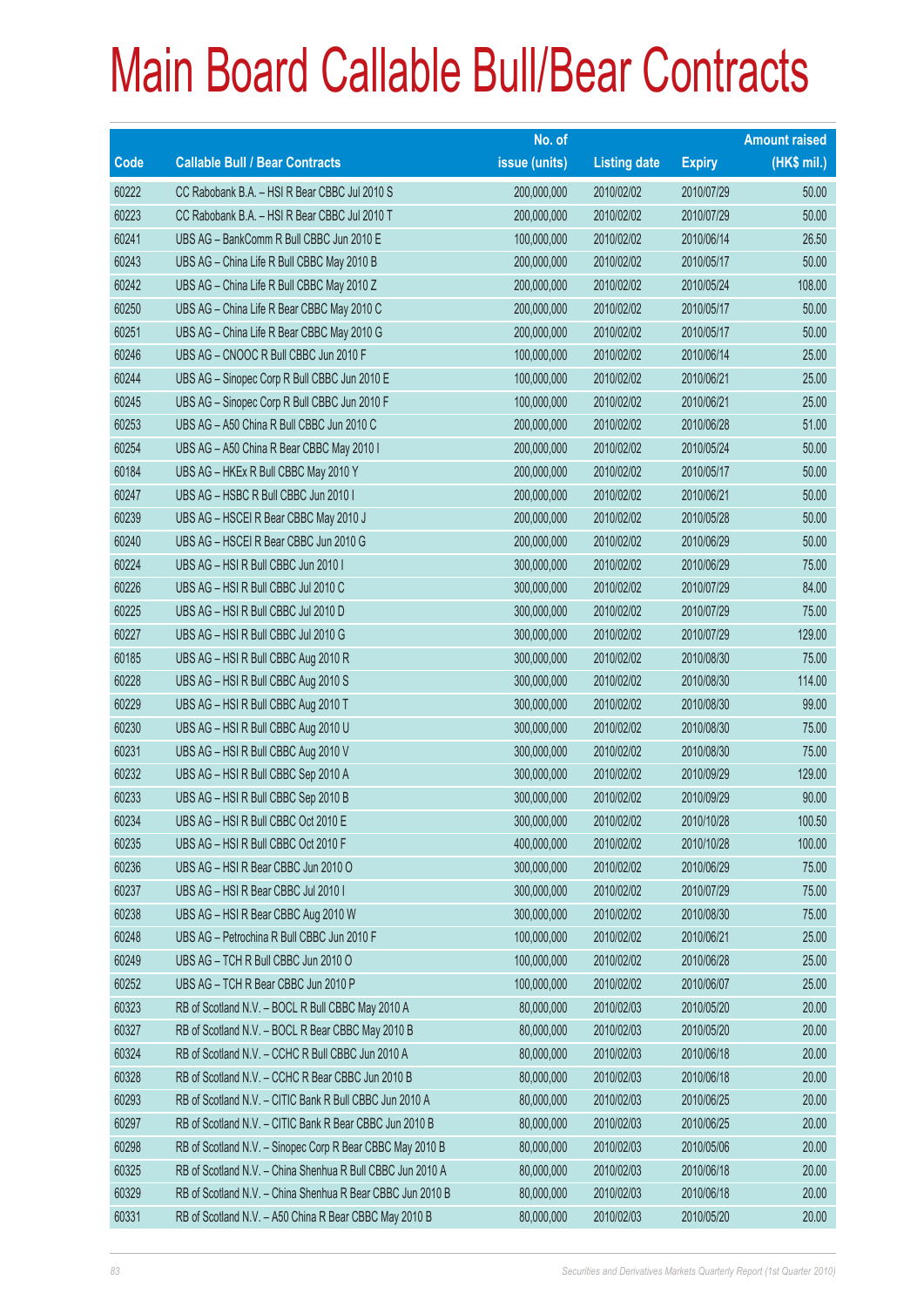|       |                                                                | No. of        |                     |               | <b>Amount raised</b> |
|-------|----------------------------------------------------------------|---------------|---------------------|---------------|----------------------|
| Code  | <b>Callable Bull / Bear Contracts</b>                          | issue (units) | <b>Listing date</b> | <b>Expiry</b> | (HK\$ mil.)          |
| 60294 | RB of Scotland N.V. - HSBC R Bull CBBC Jun 2010 A              | 80,000,000    | 2010/02/03          | 2010/06/11    | 20.00                |
| 60299 | RB of Scotland N.V. - HSBC R Bear CBBC Jun 2010 B              | 80,000,000    | 2010/02/03          | 2010/06/11    | 20.00                |
| 60326 | RB of Scotland N.V. - ICBC R Bull CBBC Jun 2010 A              | 80,000,000    | 2010/02/03          | 2010/06/18    | 20.00                |
| 60330 | RB of Scotland N.V. - ICBC R Bear CBBC Jun 2010 B              | 80,000,000    | 2010/02/03          | 2010/06/18    | 20.00                |
| 60295 | RB of Scotland N.V. - Jiangxi Copper R Bull CBBC May 2010 A    | 80,000,000    | 2010/02/03          | 2010/05/06    | 24.16                |
| 60296 | RB of Scotland N.V. - Jiangxi Copper R Bull CBBC May 2010 B    | 80,000,000    | 2010/02/03          | 2010/05/06    | 20.00                |
| 60300 | RB of Scotland N.V. - Jiangxi Copper R Bear CBBC May 2010 C    | 80,000,000    | 2010/02/03          | 2010/05/06    | 29.28                |
| 60301 | Credit Suisse AG - HSI R Bull CBBC Jun 2010 R                  | 210,000,000   | 2010/02/03          | 2010/06/29    | 52.50                |
| 60287 | Deutsche Bank AG - China Life R Bull CBBC Jul 2010 B           | 150,000,000   | 2010/02/03          | 2010/07/26    | 99.00                |
| 60288 | Deutsche Bank AG - China Life R Bear CBBC Jul 2010 C           | 150,000,000   | 2010/02/03          | 2010/07/26    | 40.50                |
| 60289 | Deutsche Bank AG - China Life R Bear CBBC Jul 2010 D           | 150,000,000   | 2010/02/03          | 2010/07/26    | 55.50                |
| 60284 | Deutsche Bank AG - HSI R Bull CBBC Jun 2010 T                  | 300,000,000   | 2010/02/03          | 2010/06/29    | 75.00                |
| 60291 | Deutsche Bank AG - HSI R Bull CBBC Sep 2010 A                  | 300,000,000   | 2010/02/03          | 2010/09/30    | 78.00                |
| 60292 | Deutsche Bank AG - HSI R Bull CBBC Sep 2010 B                  | 300,000,000   | 2010/02/03          | 2010/09/30    | 75.00                |
| 60285 | Deutsche Bank AG - HSI R Bear CBBC Aug 2010 E                  | 300,000,000   | 2010/02/03          | 2010/08/30    | 75.00                |
| 60322 | Deutsche Bank AG - TCH R Bull CBBC Jul 2010 A                  | 150,000,000   | 2010/02/03          | 2010/07/12    | 40.50                |
| 60279 | HK Bank - HSI R Bull CBBC Aug 2010 C                           | 80,000,000    | 2010/02/03          | 2010/08/30    | 20.00                |
| 60280 | HK Bank - HSI R Bear CBBC May 2010 M                           | 80,000,000    | 2010/02/03          | 2010/05/28    | 20.00                |
| 60281 | HK Bank - HSI R Bear CBBC May 2010 N                           | 160,000,000   | 2010/02/03          | 2010/05/28    | 40.00                |
| 60282 | HK Bank - HSI R Bear CBBC May 2010 O                           | 160,000,000   | 2010/02/03          | 2010/05/28    | 40.00                |
| 60283 | HK Bank - HSI R Bear CBBC Jul 2010 K                           | 160,000,000   | 2010/02/03          | 2010/07/29    | 40.00                |
| 60332 | KBC Fin Products Int'l Ltd. - Ch Mobile R Bear CBBC Jun 10C    | 188,000,000   | 2010/02/03          | 2010/06/01    | 47.00                |
| 60333 | KBC Fin Products Int'l Ltd. - COVS R Bull CBBC May 2010 A      | 40,000,000    | 2010/02/03          | 2010/05/27    | 10.00                |
| 60334 | KBC Fin Products Int'l Ltd. - COVS R Bull CBBC May 2010 B      | 38,000,000    | 2010/02/03          | 2010/05/28    | 12.16                |
| 60335 | KBC Fin Products Int'l Ltd. - China Shenhua R Bull CBBC Jun10B | 100,000,000   | 2010/02/03          | 2010/06/08    | 39.00                |
| 60341 | KBC Fin Products Int'l Ltd. - A50 China R Bull CBBC May 10C    | 120,000,000   | 2010/02/03          | 2010/05/10    | 30.00                |
| 60342 | KBC Fin Products Int'l Ltd. - A50 China R Bear CBBC May 10D    | 120,000,000   | 2010/02/03          | 2010/05/10    | 30.00                |
| 60336 | KBC Fin Products Int'l Ltd. - HKEx R Bull CBBC May 2010 C      | 188,000,000   | 2010/02/03          | 2010/05/07    | 48.88                |
| 60337 | KBC Fin Products Int'l Ltd. - HKEx R Bull CBBC May 2010 D      | 188,000,000   | 2010/02/03          | 2010/05/13    | 47.00                |
| 60338 | KBC Fin Products Int'l Ltd. - HKEx R Bull CBBC Jun 2010 B      | 188,000,000   | 2010/02/03          | 2010/06/15    | 47.00                |
| 60339 | KBC Fin Products Int'l Ltd. - HKEx R Bear CBBC May 2010 E      | 188,000,000   | 2010/02/03          | 2010/05/11    | 47.00                |
| 60340 | KBC Fin Products Int'l Ltd. - HKEx R Bear CBBC May 2010 F      | 188,000,000   | 2010/02/03          | 2010/05/17    | 52.64                |
| 60343 | KBC Fin Products Int'l Ltd. - TCH R Bull CBBC May 2010 D       | 100,000,000   | 2010/02/03          | 2010/05/03    | 25.00                |
| 60344 | KBC Fin Products Int'l Ltd. - TCH R Bear CBBC Jun 2010 A       | 100,000,000   | 2010/02/03          | 2010/06/01    | 35.00                |
| 60265 | SGA Societe Generale Acceptance N.V. - HSI R Bull CBBC Jul10J  | 300,000,000   | 2010/02/03          | 2010/07/29    | 75.00                |
| 60266 | SGA Societe Generale Acceptance N.V. - HSI R Bull CBBC Aug10E  | 300,000,000   | 2010/02/03          | 2010/08/30    | 85.50                |
| 60267 | SGA Societe Generale Acceptance N.V. - HSI R Bull CBBC Aug10F  | 300,000,000   | 2010/02/03          | 2010/08/30    | 103.50               |
| 60268 | SGA Societe Generale Acceptance N.V. - HSI R Bull CBBC Aug10G  | 300,000,000   | 2010/02/03          | 2010/08/30    | 120.00               |
| 60269 | SGA Societe Generale Acceptance N.V. - HSI R Bull CBBC Aug10H  | 300,000,000   | 2010/02/03          | 2010/08/30    | 78.00                |
| 60270 | SGA Societe Generale Acceptance N.V. - HSI R Bull CBBC Aug101  | 300,000,000   | 2010/02/03          | 2010/08/30    | 94.50                |
| 60271 | SGA Societe Generale Acceptance N.V. - HSI R Bull CBBC Aug10J  | 300,000,000   | 2010/02/03          | 2010/08/30    | 109.50               |
| 60272 | SGA Societe Generale Acceptance N.V. - HSI R Bull CBBC Aug10K  | 300,000,000   | 2010/02/03          | 2010/08/30    | 75.00                |
| 60273 | SGA Societe Generale Acceptance N.V. - HSI R Bull CBBC Aug10L  | 300,000,000   | 2010/02/03          | 2010/08/30    | 85.50                |
| 60274 | SGA Societe Generale Acceptance N.V. - HSI R Bull CBBC Aug10M  | 300,000,000   | 2010/02/03          | 2010/08/30    | 97.50                |
| 60275 | SGA Societe Generale Acceptance N.V. - HSI R Bull CBBC Aug10N  | 300,000,000   | 2010/02/03          | 2010/08/30    | 75.00                |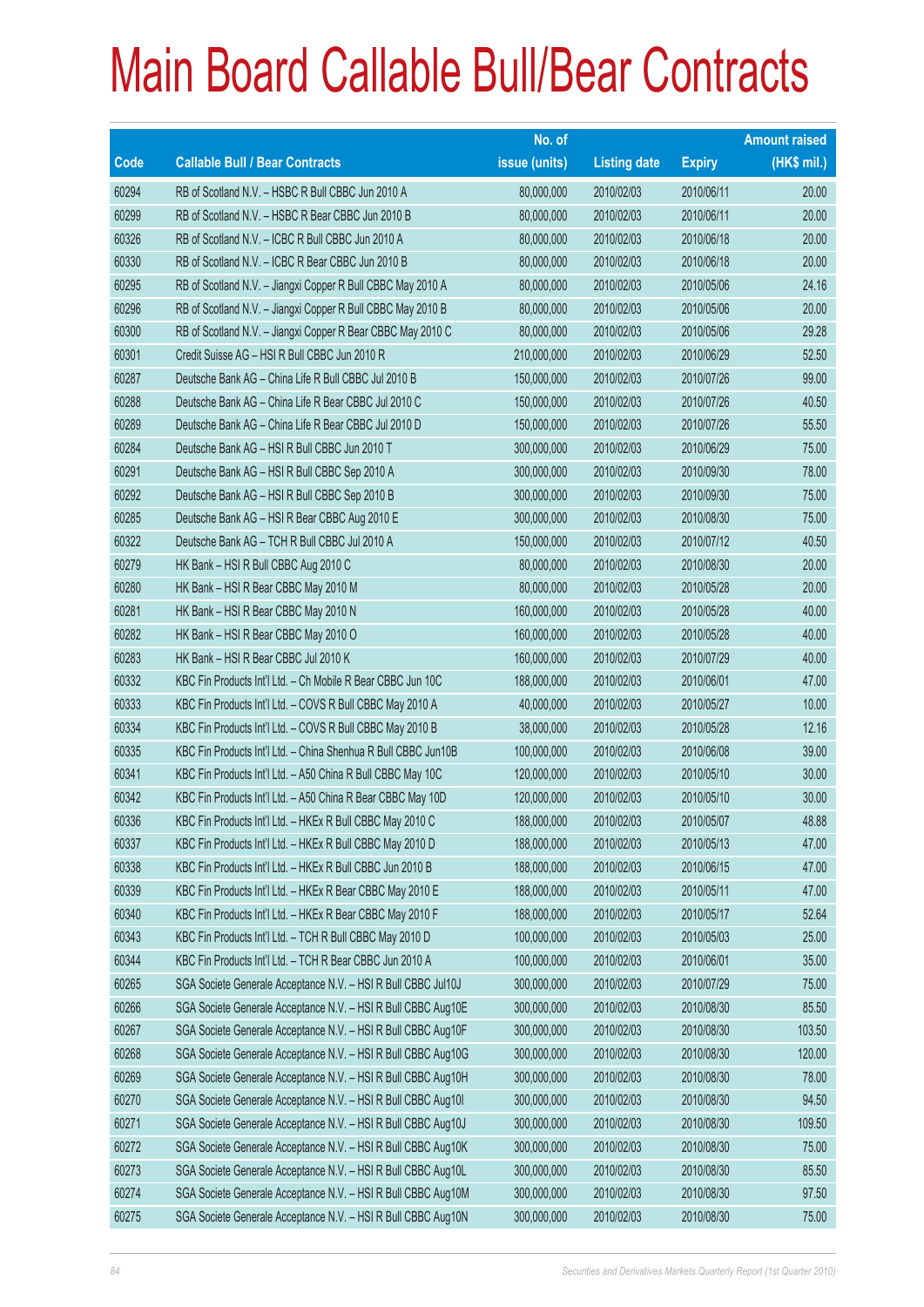|       |                                                               | No. of        |                     |               | <b>Amount raised</b> |
|-------|---------------------------------------------------------------|---------------|---------------------|---------------|----------------------|
| Code  | <b>Callable Bull / Bear Contracts</b>                         | issue (units) | <b>Listing date</b> | <b>Expiry</b> | $(HK$$ mil.)         |
| 60276 | SGA Societe Generale Acceptance N.V. - HSI R Bull CBBC Aug10O | 300,000,000   | 2010/02/03          | 2010/08/30    | 75.00                |
| 60290 | SGA Societe Generale Acceptance N.V. - HSI R Bull CBBC Aug10P | 300,000,000   | 2010/02/03          | 2010/08/30    | 75.00                |
| 60278 | SGA Societe Generale Acceptance N.V. - HSI R Bear CBBC Jul10H | 300,000,000   | 2010/02/03          | 2010/07/29    | 75.00                |
| 60277 | SGA Societe Generale Acceptance N.V. - HSI R Bear CBBC Jul101 | 300,000,000   | 2010/02/03          | 2010/07/29    | 75.00                |
| 60302 | UBS AG - China Life R Bull CBBC Jun 2010 D                    | 200,000,000   | 2010/02/03          | 2010/06/14    | 124.00               |
| 60303 | UBS AG - CM Bank R Bull CBBC Jun 2010 F                       | 100,000,000   | 2010/02/03          | 2010/06/21    | 44.50                |
| 60304 | UBS AG - CM Bank R Bear CBBC Jun 2010 G                       | 100,000,000   | 2010/02/03          | 2010/06/21    | 57.00                |
| 60305 | UBS AG - HKEx R Bear CBBC Jun 2010 E                          | 200,000,000   | 2010/02/03          | 2010/06/07    | 50.00                |
| 60310 | UBS AG - HSI R Bull CBBC May 2010 U                           | 300,000,000   | 2010/02/03          | 2010/05/28    | 75.00                |
| 60311 | UBS AG - HSI R Bull CBBC Jun 2010 K                           | 300,000,000   | 2010/02/03          | 2010/06/29    | 159.00               |
| 60313 | UBS AG - HSI R Bull CBBC Jun 2010 P                           | 300,000,000   | 2010/02/03          | 2010/06/29    | 75.00                |
| 60312 | UBS AG - HSI R Bull CBBC Jun 2010 Q                           | 300,000,000   | 2010/02/03          | 2010/06/29    | 75.00                |
| 60315 | UBS AG - HSI R Bull CBBC Jul 2010 F                           | 300,000,000   | 2010/02/03          | 2010/07/29    | 75.00                |
| 60314 | UBS AG - HSI R Bull CBBC Jul 2010 K                           | 300,000,000   | 2010/02/03          | 2010/07/29    | 75.00                |
| 60316 | UBS AG - HSI R Bull CBBC Aug 2010 X                           | 300,000,000   | 2010/02/03          | 2010/08/30    | 79.50                |
| 60317 | UBS AG - HSI R Bull CBBC Sep 2010 C                           | 300,000,000   | 2010/02/03          | 2010/09/29    | 79.50                |
| 60318 | UBS AG - HSI R Bull CBBC Sep 2010 D                           | 300,000,000   | 2010/02/03          | 2010/09/29    | 75.00                |
| 60319 | UBS AG - HSI R Bull CBBC Oct 2010 G                           | 300,000,000   | 2010/02/03          | 2010/10/28    | 142.50               |
| 60320 | UBS AG - HSI R Bull CBBC Oct 2010 H                           | 400,000,000   | 2010/02/03          | 2010/10/28    | 100.00               |
| 60286 | UBS AG - HSI R Bear CBBC May 2010 V                           | 300,000,000   | 2010/02/03          | 2010/05/28    | 75.00                |
| 60321 | UBS AG - HSI R Bear CBBC Jul 2010 M                           | 300,000,000   | 2010/02/03          | 2010/07/29    | 75.00                |
| 60306 | UBS AG - Ping An R Bull CBBC Jun 2010 F                       | 100,000,000   | 2010/02/03          | 2010/06/14    | 25.00                |
| 60307 | UBS AG - Ping An R Bear CBBC Jun 2010 G                       | 100,000,000   | 2010/02/03          | 2010/06/14    | 25.00                |
| 60308 | UBS AG - TCH R Bull CBBC Jun 2010 Q                           | 100,000,000   | 2010/02/03          | 2010/06/28    | 30.00                |
| 60309 | UBS AG - TCH R Bear CBBC Jun 2010 R                           | 100,000,000   | 2010/02/03          | 2010/06/07    | 25.00                |
| 60359 | RB of Scotland N.V. - HSI R Bull CBBC Jun 2010 R              | 250,000,000   | 2010/02/04          | 2010/06/29    | 68.25                |
| 60360 | RB of Scotland N.V. - HSI R Bull CBBC Jun 2010 S              | 250,000,000   | 2010/02/04          | 2010/06/29    | 64.25                |
| 60361 | RB of Scotland N.V. - HSI R Bull CBBC Jun 2010 T              | 250,000,000   | 2010/02/04          | 2010/06/29    | 62.50                |
| 60365 | RB of Scotland N.V. - HSI R Bear CBBC Jun 2010 U              | 250,000,000   | 2010/02/04          | 2010/06/29    | 62.50                |
| 60348 | Credit Suisse AG - A50 China R Bear CBBC May 2010 F           | 100,000,000   | 2010/02/04          | 2010/05/31    | 25.00                |
| 60362 | Deutsche Bank AG - China Life R Bull CBBC Jul 2010 E          | 150,000,000   | 2010/02/04          | 2010/07/26    | 87.00                |
| 60363 | Deutsche Bank AG - China Life R Bull CBBC Aug 2010 A          | 150,000,000   | 2010/02/04          | 2010/08/16    | 132.00               |
| 60364 | Deutsche Bank AG - A50 China R Bear CBBC Jul 2010 A           | 150,000,000   | 2010/02/04          | 2010/07/12    | 37.50                |
| 60347 | Deutsche Bank AG - HSI R Bull CBBC Jun 2010 I                 | 300,000,000   | 2010/02/04          | 2010/06/29    | 78.00                |
| 60351 | Deutsche Bank AG - HSI R Bear CBBC Jun 2010 H                 | 300,000,000   | 2010/02/04          | 2010/06/29    | 75.00                |
| 60366 | KBC Fin Products Int'l Ltd. - Geely Auto R Bull CBBC Jun10A   | 40,000,000    | 2010/02/04          | 2010/06/15    | 10.00                |
| 60367 | KBC Fin Products Int'l Ltd. - Geely Auto R Bull CBBC Aug10A   | 40,000,000    | 2010/02/04          | 2010/08/06    | 10.00                |
| 60368 | KBC Fin Products Int'l Ltd. - HSI R Bull CBBC Jul 2010 B      | 258,000,000   | 2010/02/04          | 2010/07/29    | 72.24                |
| 60369 | KBC Fin Products Int'l Ltd. - HSI R Bull CBBC Jul 2010 C      | 228,000,000   | 2010/02/04          | 2010/07/29    | 68.40                |
| 60370 | KBC Fin Products Int'l Ltd. - HSI R Bull CBBC Aug 2010 E      | 200,000,000   | 2010/02/04          | 2010/08/30    | 78.00                |
| 60371 | KBC Fin Products Int'l Ltd. - HSI R Bull CBBC Aug 2010 F      | 280,000,000   | 2010/02/04          | 2010/08/30    | 70.00                |
| 60358 | UBS AG - A50 China R Bull CBBC Jun 2010 D                     | 200,000,000   | 2010/02/04          | 2010/06/28    | 58.00                |
| 60353 | UBS AG - HSCEI R Bull CBBC Jun 2010 H                         | 200,000,000   | 2010/02/04          | 2010/06/29    | 50.00                |
| 60354 | UBS AG - HSCEI R Bull CBBC Jun 2010 I                         | 200,000,000   | 2010/02/04          | 2010/06/29    | 50.00                |
| 60355 | UBS AG - HSCEI R Bull CBBC Jul 2010 A                         | 200,000,000   | 2010/02/04          | 2010/07/29    | 50.00                |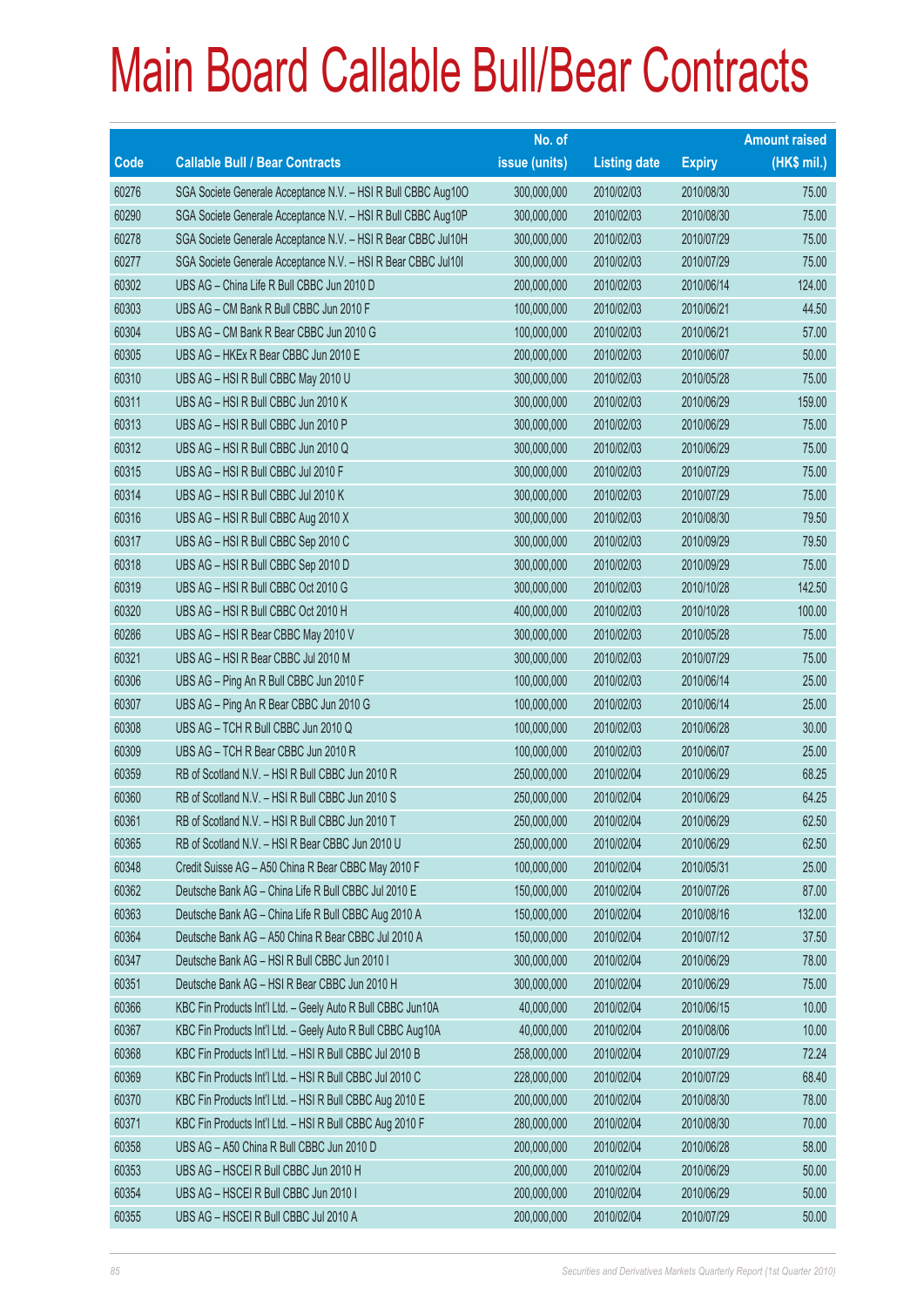|       |                                                                | No. of        |                     |               | <b>Amount raised</b> |
|-------|----------------------------------------------------------------|---------------|---------------------|---------------|----------------------|
| Code  | <b>Callable Bull / Bear Contracts</b>                          | issue (units) | <b>Listing date</b> | <b>Expiry</b> | $(HK$$ mil.)         |
| 60350 | UBS AG - HSI R Bull CBBC May 2010 Q                            | 300,000,000   | 2010/02/04          | 2010/05/28    | 75.00                |
| 60352 | UBS AG - HSI R Bull CBBC Jul 2010 O                            | 300,000,000   | 2010/02/04          | 2010/07/29    | 75.00                |
| 60346 | UBS AG - HSI R Bull CBBC Aug 2010 Y                            | 300,000,000   | 2010/02/04          | 2010/08/30    | 75.00                |
| 60345 | UBS AG - HSI R Bull CBBC Sep 2010 E                            | 300,000,000   | 2010/02/04          | 2010/09/29    | 75.00                |
| 60349 | UBS AG - HSI R Bear CBBC Sep 2010 F                            | 400,000,000   | 2010/02/04          | 2010/09/29    | 100.00               |
| 60356 | UBS AG - TCH R Bull CBBC Jun 2010 S                            | 100,000,000   | 2010/02/04          | 2010/06/28    | 25.00                |
| 60357 | UBS AG - TCH R Bull CBBC Jun 2010 T                            | 100,000,000   | 2010/02/04          | 2010/06/28    | 25.00                |
| 60394 | RB of Scotland N.V. - CNOOC R Bull CBBC Jun 2010 C             | 80,000,000    | 2010/02/05          | 2010/06/14    | 20.00                |
| 60398 | RB of Scotland N.V. - CNOOC R Bear CBBC Jun 2010 D             | 80,000,000    | 2010/02/05          | 2010/06/14    | 20.88                |
| 60395 | RB of Scotland N.V. - PetCh R Bull CBBC Jun 2010 A             | 80,000,000    | 2010/02/05          | 2010/06/14    | 20.00                |
| 60399 | RB of Scotland N.V. - PetCh R Bear CBBC Jun 2010 B             | 80,000,000    | 2010/02/05          | 2010/06/14    | 20.16                |
| 60396 | Deutsche Bank AG - China Life R Bull CBBC Jul 2010 F           | 150,000,000   | 2010/02/05          | 2010/07/26    | 37.50                |
| 60397 | KBC Fin Products Int'l Ltd. - SHK Ppt R Bull CBBC May 2010 C   | 118,000,000   | 2010/02/05          | 2010/05/18    | 29.50                |
| 60400 | KBC Fin Products Int'l Ltd. - SHK Ppt R Bull CBBC May 2010 D   | 118,000,000   | 2010/02/05          | 2010/05/05    | 29.50                |
| 60373 | SGA Societe Generale Acceptance N.V. - BYD R Bull CBBC Jun10A  | 100,000,000   | 2010/02/05          | 2010/06/30    | 25.00                |
| 60374 | SGA Societe Generale Acceptance N.V - CLife R Bull CBBC Jul10A | 100,000,000   | 2010/02/05          | 2010/07/28    | 42.00                |
| 60375 | SGA Societe Generale Acceptance N.V - CLife R Bull CBBC Jul10B | 100,000,000   | 2010/02/05          | 2010/07/28    | 32.00                |
| 60376 | SGA Societe Generale Acceptance N.V - CLife R Bear CBBC Jul10C | 100,000,000   | 2010/02/05          | 2010/07/28    | 30.00                |
| 60377 | SGA Societe Generale Acceptance N.V - CLife R Bear CBBC Jul10D | 100,000,000   | 2010/02/05          | 2010/07/28    | 40.00                |
| 60378 | SGA Societe Generale Acceptance N.V. - A50 R Bull CBBC Jul10A  | 150,000,000   | 2010/02/05          | 2010/07/28    | 37.50                |
| 60379 | SGA Societe Generale Acceptance N.V. - A50 R Bull CBBC Jul10B  | 150,000,000   | 2010/02/05          | 2010/07/28    | 37.50                |
| 60380 | SGA Societe Generale Acceptance N.V. - A50 R Bear CBBC Jul10C  | 150,000,000   | 2010/02/05          | 2010/07/28    | 37.50                |
| 60381 | SGA Societe Generale Acceptance N.V. - A50 R Bear CBBC Jul10D  | 150,000,000   | 2010/02/05          | 2010/07/28    | 37.50                |
| 60388 | SGA Societe Generale Acceptance NV - HSCEI R Bull CBBC Jul10A  | 200,000,000   | 2010/02/05          | 2010/07/29    | 50.00                |
| 60389 | SGA Societe Generale Acceptance NV - HSCEI R Bear CBBC Jul10B  | 200,000,000   | 2010/02/05          | 2010/07/29    | 50.00                |
| 60390 | SGA Societe Generale Acceptance NV - HSCEI R Bear CBBC Jul10C  | 200,000,000   | 2010/02/05          | 2010/07/29    | 50.00                |
| 60372 | SGA Societe Generale Acceptance N.V. - HSI R Bull CBBC Aug10Q  | 300,000,000   | 2010/02/05          | 2010/08/30    | 75.00                |
| 60382 | SGA Societe Generale Acceptance N.V. - TCH R Bull CBBC Jul10A  | 100,000,000   | 2010/02/05          | 2010/07/28    | 30.00                |
| 60383 | SGA Societe Generale Acceptance N.V. - TCH R Bull CBBC Jul10B  | 100,000,000   | 2010/02/05          | 2010/07/28    | 25.00                |
| 60384 | SGA Societe Generale Acceptance N.V. - TCH R Bull CBBC Jul10C  | 100,000,000   | 2010/02/05          | 2010/07/28    | 25.00                |
| 60385 | SGA Societe Generale Acceptance N.V. - TCH R Bear CBBC Jul10D  | 100,000,000   | 2010/02/05          | 2010/07/28    | 25.00                |
| 60386 | SGA Societe Generale Acceptance N.V. - TCH R Bear CBBC Jul10E  | 100,000,000   | 2010/02/05          | 2010/07/28    | 25.00                |
| 60387 | SGA Societe Generale Acceptance N.V. - TCH R Bear CBBC Jul10F  | 100,000,000   | 2010/02/05          | 2010/07/28    | 30.00                |
| 60393 | UBS AG - CNOOC R Bear CBBC Jun 2010 G                          | 100,000,000   | 2010/02/05          | 2010/06/14    | 31.50                |
| 60391 | UBS AG - Sinopec Corp R Bull CBBC Jun 2010 G                   | 100,000,000   | 2010/02/05          | 2010/06/21    | 25.00                |
| 60392 | UBS AG - HSI R Bull CBBC Aug 2010 Z                            | 400,000,000   | 2010/02/05          | 2010/08/30    | 100.00               |
| 60431 | RB of Scotland N.V. - HSI R Bear CBBC Jun 2010 V               | 250,000,000   | 2010/02/08          | 2010/06/29    | 62.50                |
| 60432 | RB of Scotland N.V. - HSI R Bear CBBC Jun 2010 W               | 250,000,000   | 2010/02/08          | 2010/06/29    | 62.50                |
| 60438 | Deutsche Bank AG - China Mobile R Bear CBBC Jul 2010 A         | 150,000,000   | 2010/02/08          | 2010/07/19    | 37.50                |
| 60439 | Deutsche Bank AG - CNOOC R Bear CBBC Jul 2010 A                | 150,000,000   | 2010/02/08          | 2010/07/26    | 37.50                |
| 60415 | Deutsche Bank AG - HSI R Bull CBBC May 2010 W                  | 300,000,000   | 2010/02/08          | 2010/05/28    | 75.00                |
| 60416 | Deutsche Bank AG - HSI R Bear CBBC May 2010 E                  | 300,000,000   | 2010/02/08          | 2010/05/28    | 75.00                |
| 60440 | Deutsche Bank AG - ICBC R Bull CBBC Jul 2010 C                 | 150,000,000   | 2010/02/08          | 2010/07/19    | 37.50                |
| 60441 | Deutsche Bank AG - Petrochina R Bull CBBC Jul 2010 B           | 150,000,000   | 2010/02/08          | 2010/07/26    | 39.00                |
| 60442 | Deutsche Bank AG - Petrochina R Bear CBBC Jul 2010 C           | 150,000,000   | 2010/02/08          | 2010/07/19    | 37.50                |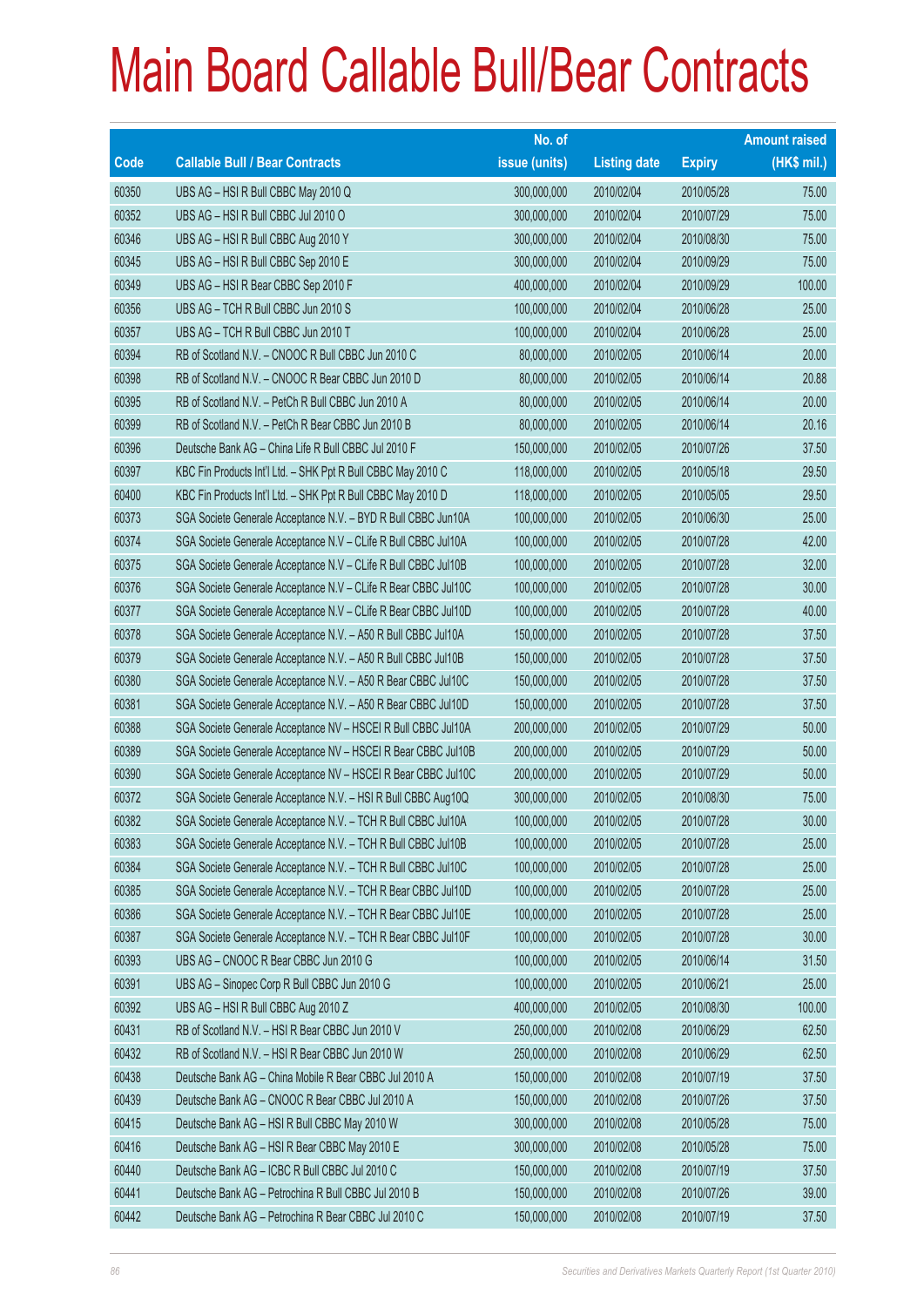|       |                                                                | No. of        |                     |               | <b>Amount raised</b> |
|-------|----------------------------------------------------------------|---------------|---------------------|---------------|----------------------|
| Code  | <b>Callable Bull / Bear Contracts</b>                          | issue (units) | <b>Listing date</b> | <b>Expiry</b> | (HK\$ mil.)          |
| 60433 | CC Rabobank B.A. - HSI R Bull CBBC Jul 2010 U                  | 200,000,000   | 2010/02/08          | 2010/07/29    | 50.00                |
| 60434 | CC Rabobank B.A. - HSI R Bull CBBC Jul 2010 V                  | 200,000,000   | 2010/02/08          | 2010/07/29    | 50.00                |
| 60435 | CC Rabobank B.A. - HSI R Bull CBBC Jul 2010 W                  | 200,000,000   | 2010/02/08          | 2010/07/29    | 50.00                |
| 60436 | CC Rabobank B.A. - HSI R Bull CBBC Jul 2010 X                  | 200,000,000   | 2010/02/08          | 2010/07/29    | 50.00                |
| 60437 | CC Rabobank B.A. - HSI R Bull CBBC Jul 2010 Y                  | 200,000,000   | 2010/02/08          | 2010/07/29    | 50.00                |
| 60401 | SGA Societe Generale Acceptance N.V. - CCB R Bull CBBC Jul10A  | 200,000,000   | 2010/02/08          | 2010/07/28    | 50.00                |
| 60402 | SGA Societe Generale Acceptance N.V. - CCB R Bull CBBC Jul10B  | 200,000,000   | 2010/02/08          | 2010/07/28    | 50.00                |
| 60403 | SGA Societe Generale Acceptance N.V - CP&CC R Bull CBBC Jul10A | 200,000,000   | 2010/02/08          | 2010/07/28    | 50.00                |
| 60404 | SGA Societe Generale Acceptance N.V - CP&CC R Bull CBBC Jul10B | 200,000,000   | 2010/02/08          | 2010/07/28    | 50.00                |
| 60405 | SGA Societe Generale Acceptance N.V - CP&CC R Bear CBBC Jul10C | 200,000,000   | 2010/02/08          | 2010/07/28    | 50.00                |
| 60406 | SGA Societe Generale Acceptance N.V. - HKEx R Bull CBBC Jul10A | 150,000,000   | 2010/02/08          | 2010/07/28    | 37.50                |
| 60407 | SGA Societe Generale Acceptance N.V. - HKEx R Bull CBBC Jul10B | 150,000,000   | 2010/02/08          | 2010/07/28    | 37.50                |
| 60408 | SGA Societe Generale Acceptance N.V. - HKEx R Bear CBBC Jul10C | 150,000,000   | 2010/02/08          | 2010/07/28    | 37.50                |
| 60409 | SGA Societe Generale Acceptance N.V. - HKEx R Bear CBBC Jul10D | 150,000,000   | 2010/02/08          | 2010/07/28    | 37.50                |
| 60417 | SGA Societe Generale Acceptance N.V. - HSI R Bull CBBC Aug10R  | 300,000,000   | 2010/02/08          | 2010/08/30    | 75.00                |
| 60418 | SGA Societe Generale Acceptance N.V. - HSI R Bear CBBC Jul10G  | 300,000,000   | 2010/02/08          | 2010/07/29    | 75.00                |
| 60421 | UBS AG - BYD Company R Bull CBBC Jun 2010 A                    | 100,000,000   | 2010/02/08          | 2010/06/28    | 25.00                |
| 60410 | UBS AG - China Mobile R Bull CBBC May 2010 O                   | 200,000,000   | 2010/02/08          | 2010/05/10    | 50.00                |
| 60423 | UBS AG - CC Bank R Bull CBBC Jul 2010 B                        | 100,000,000   | 2010/02/08          | 2010/07/12    | 25.00                |
| 60422 | UBS AG - Cheung Kong R Bull CBBC Jul 2010 A                    | 100,000,000   | 2010/02/08          | 2010/07/26    | 25.00                |
| 60424 | UBS AG - China Life R Bull CBBC Jul 2010 B                     | 200,000,000   | 2010/02/08          | 2010/07/12    | 150.00               |
| 60411 | UBS AG - A50 China R Bull CBBC May 2010 J                      | 200,000,000   | 2010/02/08          | 2010/05/17    | 50.00                |
| 60419 | UBS AG - A50 China R Bull CBBC Jul 2010 A                      | 200,000,000   | 2010/02/08          | 2010/07/12    | 60.00                |
| 60430 | UBS AG - A50 China R Bear CBBC Jul 2010 B                      | 200,000,000   | 2010/02/08          | 2010/07/12    | 50.00                |
| 60425 | UBS AG - HKEx R Bull CBBC Jun 2010 F                           | 200,000,000   | 2010/02/08          | 2010/06/28    | 56.00                |
| 60412 | UBS AG - HSI R Bull CBBC Jul 2010 N                            | 300,000,000   | 2010/02/08          | 2010/07/29    | 75.00                |
| 60413 | UBS AG - HSI R Bull CBBC Sep 2010 G                            | 400,000,000   | 2010/02/08          | 2010/09/29    | 100.00               |
| 60414 | UBS AG - HSI R Bull CBBC Sep 2010 H                            | 400,000,000   | 2010/02/08          | 2010/09/29    | 100.00               |
| 60426 | UBS AG - Petrochina R Bull CBBC Jul 2010 A                     | 100,000,000   | 2010/02/08          | 2010/07/26    | 25.00                |
| 60420 | UBS AG - Petrochina R Bear CBBC Jul 2010 B                     | 100,000,000   | 2010/02/08          | 2010/07/26    | 25.00                |
| 60427 | UBS AG - SHK Ppt R Bull CBBC Jul 2010 A                        | 100,000,000   | 2010/02/08          | 2010/07/26    | 25.00                |
| 60428 | UBS AG - SHK Ppt R Bull CBBC Jul 2010 B                        | 100,000,000   | 2010/02/08          | 2010/07/26    | 25.00                |
| 60429 | UBS AG - TCH R Bull CBBC Jul 2010 A                            | 100,000,000   | 2010/02/08          | 2010/07/12    | 35.50                |
| 60453 | BNP Paribas Arbit Issu B.V. - HSI R Bull CBBC Jun 2010 K       | 300,000,000   | 2010/02/09          | 2010/06/29    | 75.00                |
| 60454 | BNP Paribas Arbit Issu B.V. - HSI R Bull CBBC Jun 2010 L       | 300,000,000   | 2010/02/09          | 2010/06/29    | 75.00                |
| 60455 | BNP Paribas Arbit Issu B.V. - HSI R Bull CBBC Jun 2010 M       | 300,000,000   | 2010/02/09          | 2010/06/29    | 75.00                |
| 60452 | BNP Paribas Arbit Issu B.V. - HSI R Bull CBBC Jul 2010 A       | 300,000,000   | 2010/02/09          | 2010/07/29    | 75.00                |
| 60456 | BNP Paribas Arbit Issu B.V. - HSI R Bear CBBC May 2010 L       | 300,000,000   | 2010/02/09          | 2010/05/28    | 75.00                |
| 60457 | BNP Paribas Arbit Issu B.V. - HSI R Bear CBBC Jul 2010 B       | 300,000,000   | 2010/02/09          | 2010/07/29    | 75.00                |
| 60445 | Credit Suisse AG - HSI R Bear CBBC Jun 2010 N                  | 210,000,000   | 2010/02/09          | 2010/06/29    | 52.50                |
| 60465 | Deutsche Bank AG - HSI R Bull CBBC May 2010 D                  | 300,000,000   | 2010/02/09          | 2010/05/28    | 93.00                |
| 60466 | Deutsche Bank AG - HSI R Bull CBBC May 2010 R                  | 300,000,000   | 2010/02/09          | 2010/05/28    | 75.00                |
| 60467 | Deutsche Bank AG - HSI R Bull CBBC Jun 2010 X                  | 300,000,000   | 2010/02/09          | 2010/06/29    | 87.00                |
| 60468 | Deutsche Bank AG - HSI R Bull CBBC Jul 2010 L                  | 300,000,000   | 2010/02/09          | 2010/07/29    | 96.00                |
| 60443 | Deutsche Bank AG - HSI R Bear CBBC May 2010 F                  | 300,000,000   | 2010/02/09          | 2010/05/28    | 75.00                |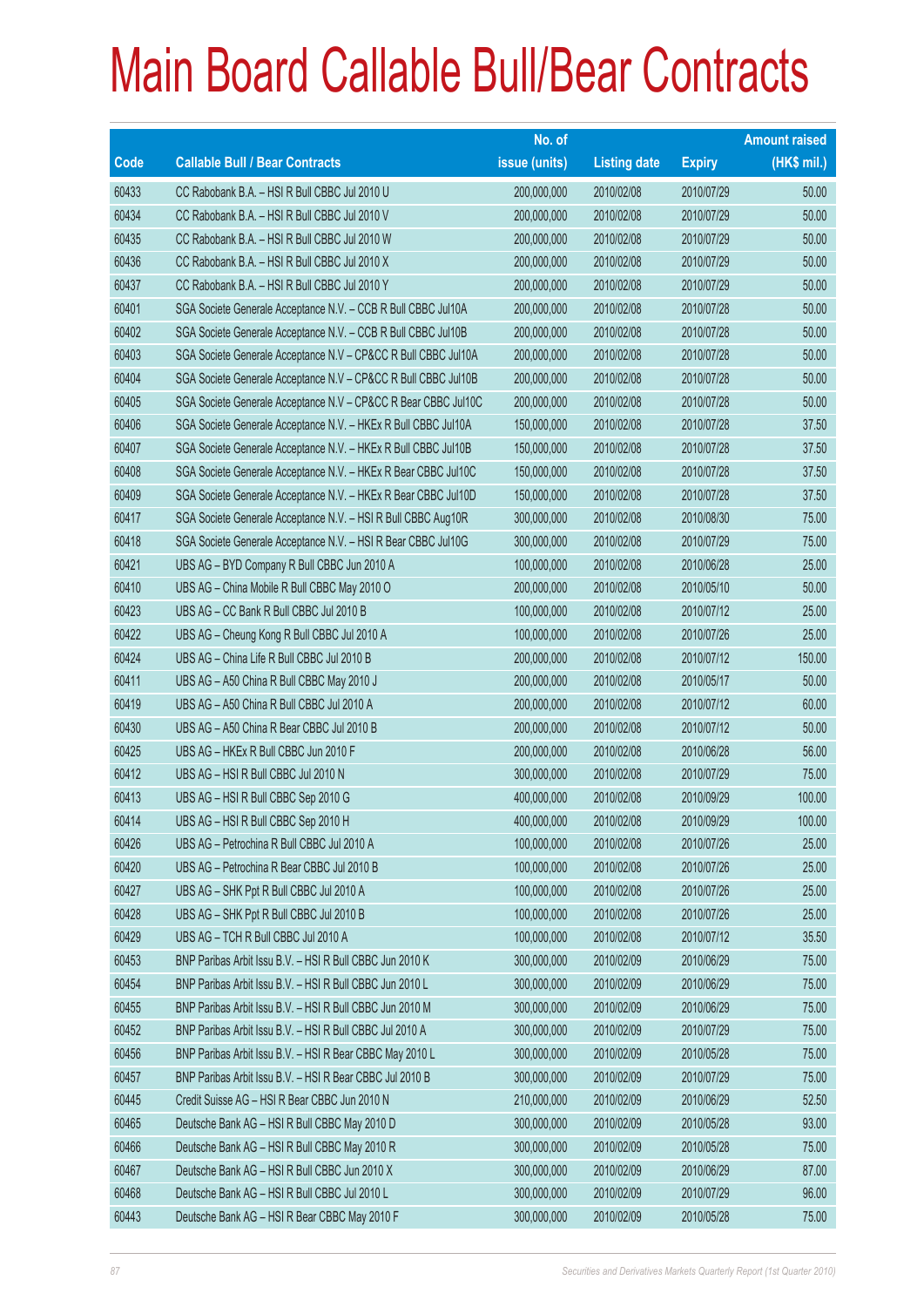|        |                                                               | No. of        |                     |               | <b>Amount raised</b> |
|--------|---------------------------------------------------------------|---------------|---------------------|---------------|----------------------|
| Code   | <b>Callable Bull / Bear Contracts</b>                         | issue (units) | <b>Listing date</b> | <b>Expiry</b> | $(HK$$ mil.)         |
| 60458  | Goldman Sachs SP (Asia) - HSI R Bull CBBC Aug 2010 A          | 200,000,000   | 2010/02/09          | 2010/08/30    | 50.00                |
| 60459  | Goldman Sachs SP (Asia) - HSI R Bull CBBC Aug 2010 B          | 200,000,000   | 2010/02/09          | 2010/08/30    | 50.00                |
| 60460  | Goldman Sachs SP (Asia) - HSI R Bull CBBC Aug 2010 C          | 200,000,000   | 2010/02/09          | 2010/08/30    | 50.00                |
| 60461  | Goldman Sachs SP (Asia) - HSI R Bull CBBC Aug 2010 D          | 200,000,000   | 2010/02/09          | 2010/08/30    | 50.00                |
| 60462  | Goldman Sachs SP (Asia) - HSI R Bull CBBC Aug 2010 E          | 200,000,000   | 2010/02/09          | 2010/08/30    | 50.00                |
| 60463  | Goldman Sachs SP (Asia) - HSI R Bull CBBC Aug 2010 F          | 200,000,000   | 2010/02/09          | 2010/08/30    | 50.00                |
| 60464  | Goldman Sachs SP (Asia) - HSI R Bear CBBC Aug 2010 G          | 200,000,000   | 2010/02/09          | 2010/08/30    | 50.00                |
| 60451  | KBC Fin Products Int'l Ltd. - HSI R Bull CBBC May 2010 R      | 208,000,000   | 2010/02/09          | 2010/05/28    | 52.00                |
| 60450  | KBC Fin Products Int'l Ltd. - TCH R Bull CBBC Jun 2010 B      | 100,000,000   | 2010/02/09          | 2010/06/01    | 25.00                |
| 60446  | UBS AG - China Life R Bear CBBC May 2010 J                    | 200,000,000   | 2010/02/09          | 2010/05/17    | 50.00                |
| 60448  | UBS AG - HSI R Bear CBBC May 2010 I                           | 300,000,000   | 2010/02/09          | 2010/05/28    | 75.00                |
| 60449  | UBS AG - HSI R Bear CBBC Jun 2010 Z                           | 300,000,000   | 2010/02/09          | 2010/06/29    | 75.00                |
| 60447  | UBS AG - Jiangxi Copper R Bull CBBC Jul 2010 A                | 100,000,000   | 2010/02/09          | 2010/07/12    | 36.00                |
| 68967# | HK Bank - A50 R Bear CBBC May 2010 B                          | 100,000,000   | 2010/02/09          | 2010/05/26    | 32.50                |
| 60502  | BNP Paribas Arbit Issu B.V. - HSI R Bull CBBC Jun 2010 N      | 300,000,000   | 2010/02/10          | 2010/06/29    | 75.00                |
| 60503  | BNP Paribas Arbit Issu B.V. - HSI R Bull CBBC Jul 2010 C      | 300,000,000   | 2010/02/10          | 2010/07/29    | 75.00                |
| 60474  | Credit Suisse AG - China Mobile R Bear CBBC Jun 2010 E        | 100,000,000   | 2010/02/10          | 2010/06/28    | 25.00                |
| 60473  | Credit Suisse AG - China Life R Bull CBBC Jun 2010 D          | 100,000,000   | 2010/02/10          | 2010/06/28    | 26.00                |
| 60475  | Credit Suisse AG - HSBC R Bear CBBC Jul 2010 B                | 100,000,000   | 2010/02/10          | 2010/07/26    | 25.00                |
| 60496  | Credit Suisse AG - HSI R Bull CBBC Jun 2010 H                 | 210,000,000   | 2010/02/10          | 2010/06/29    | 52.50                |
| 60472  | Credit Suisse AG - HSI R Bear CBBC Jul 2010 J                 | 210,000,000   | 2010/02/10          | 2010/07/29    | 52.50                |
| 60506  | Deutsche Bank AG - CNOOC R Bull CBBC Jul 2010 B               | 150,000,000   | 2010/02/10          | 2010/07/26    | 37.50                |
| 60508  | Deutsche Bank AG - HSI R Bull CBBC Jun 2010 L                 | 300,000,000   | 2010/02/10          | 2010/06/29    | 84.00                |
| 60509  | Deutsche Bank AG - HSI R Bull CBBC Jun 2010 Y                 | 300,000,000   | 2010/02/10          | 2010/06/29    | 78.00                |
| 60510  | Deutsche Bank AG - HSI R Bull CBBC Jul 2010 M                 | 300,000,000   | 2010/02/10          | 2010/07/29    | 81.00                |
| 60511  | Deutsche Bank AG - HSI R Bull CBBC Sep 2010 C                 | 300,000,000   | 2010/02/10          | 2010/09/29    | 75.00                |
| 60483  | Deutsche Bank AG - HSI R Bear CBBC Jun 2010 U                 | 300,000,000   | 2010/02/10          | 2010/06/29    | 75.00                |
| 60476  | Deutsche Bank AG - HSI R Bear CBBC Jun 2010 V                 | 300,000,000   | 2010/02/10          | 2010/06/29    | 75.00                |
| 60507  | Deutsche Bank AG - Petrochina R Bull CBBC Jul 2010 D          | 150,000,000   | 2010/02/10          | 2010/07/19    | 37.50                |
| 60499  | Goldman Sachs SP (Asia) - HSI R Bull CBBC Aug 2010 H          | 200,000,000   | 2010/02/10          | 2010/08/30    | 50.00                |
| 60500  | Goldman Sachs SP (Asia) - HSI R Bull CBBC Aug 2010 I          | 200,000,000   | 2010/02/10          | 2010/08/30    | 50.00                |
| 60501  | Goldman Sachs SP (Asia) - HSI R Bull CBBC Aug 2010 J          | 200,000,000   | 2010/02/10          | 2010/08/30    | 50.00                |
| 60494  | KBC Fin Products Int'l Ltd. - HSI R Bull CBBC May 2010 S      | 248,000,000   | 2010/02/10          | 2010/05/28    | 62.00                |
| 60495  | KBC Fin Products Int'l Ltd. - HSI R Bull CBBC May 2010 T      | 208,000,000   | 2010/02/10          | 2010/05/28    | 52.00                |
| 60469  | Macquarie Bank Ltd. - HSI R Bull CBBC Jun 2010 A              | 400,000,000   | 2010/02/10          | 2010/06/29    | 100.00               |
| 60505  | CC Rabobank B.A. - HSI R Bull CBBC Jul 2010 A                 | 200,000,000   | 2010/02/10          | 2010/07/29    | 50.00                |
| 60504  | CC Rabobank B.A. - HSI R Bull CBBC Jul 2010 Z                 | 200,000,000   | 2010/02/10          | 2010/07/29    | 50.00                |
| 60480  | SGA Societe Generale Acceptance N.V. - HSI R Bull CBBC Aug10S | 300,000,000   | 2010/02/10          | 2010/08/30    | 75.00                |
| 60481  | SGA Societe Generale Acceptance N.V. - HSI R Bull CBBC Aug10T | 300,000,000   | 2010/02/10          | 2010/08/30    | 75.00                |
| 60482  | SGA Societe Generale Acceptance N.V. - HSI R Bull CBBC Aug10U | 300,000,000   | 2010/02/10          | 2010/08/30    | 75.00                |
| 60470  | SGA Societe Generale Acceptance N.V. - HSI R Bear CBBC Jul10Q | 300,000,000   | 2010/02/10          | 2010/07/29    | 75.00                |
| 60471  | SGA Societe Generale Acceptance N.V. - HSI R Bear CBBC Jul10W | 300,000,000   | 2010/02/10          | 2010/07/29    | 75.00                |
| 60484  | UBS AG - BankComm R Bear CBBC Jun 2010 F                      | 100,000,000   | 2010/02/10          | 2010/06/07    | 25.00                |
| 60486  | UBS AG - China Mobile R Bull CBBC May 2010 P                  | 200,000,000   | 2010/02/10          | 2010/05/10    | 50.00                |
| 60485  | UBS AG - CM Bank R Bull CBBC Jun 2010 H                       | 100,000,000   | 2010/02/10          | 2010/06/14    | 34.00                |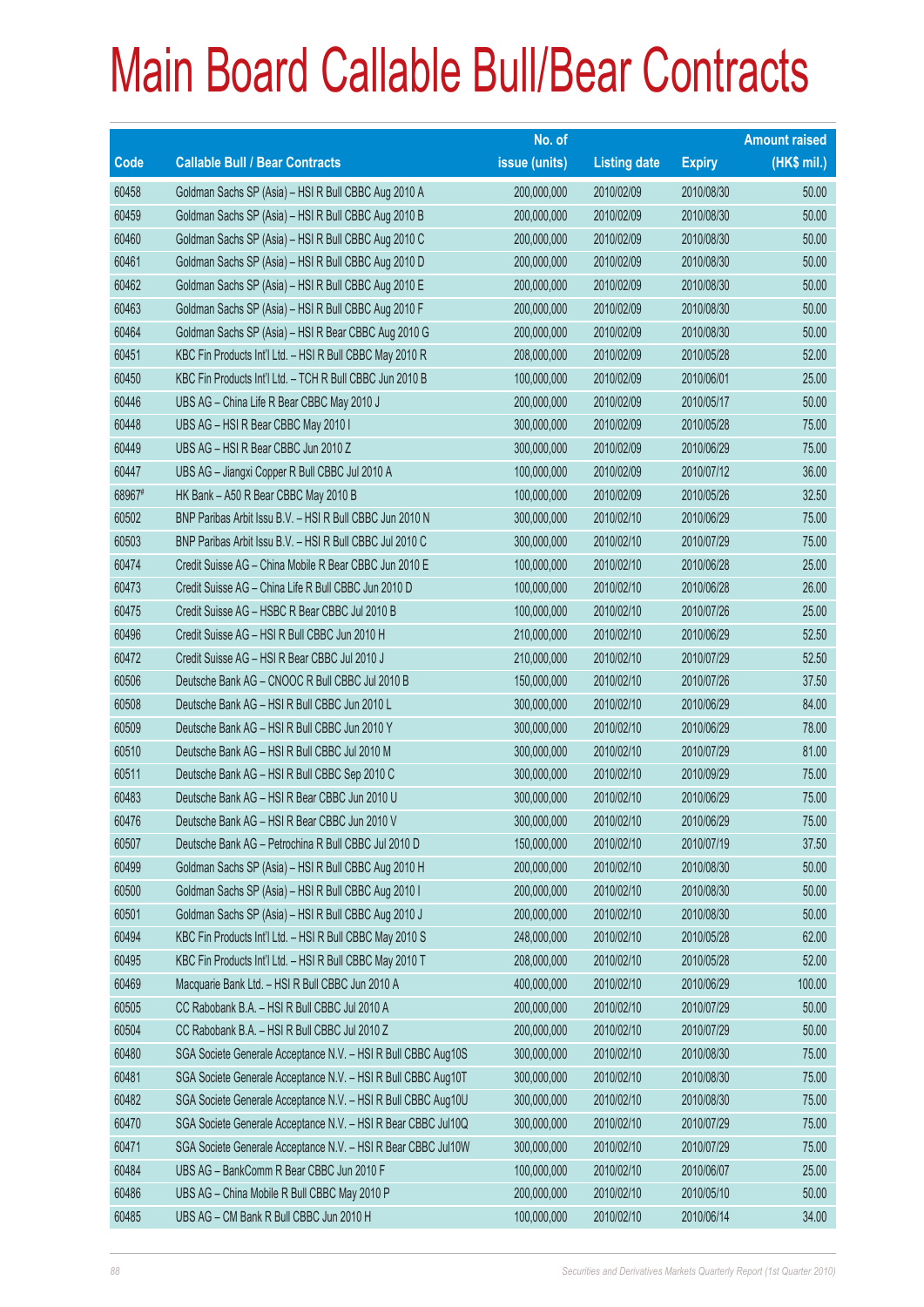|        |                                                          | No. of        |                     |               | <b>Amount raised</b> |
|--------|----------------------------------------------------------|---------------|---------------------|---------------|----------------------|
| Code   | <b>Callable Bull / Bear Contracts</b>                    | issue (units) | <b>Listing date</b> | <b>Expiry</b> | $(HK$$ mil.)         |
| 60487  | UBS AG - CNOOC R Bull CBBC Jun 2010 H                    | 100,000,000   | 2010/02/10          | 2010/06/14    | 25.00                |
| 60488  | UBS AG - CNOOC R Bull CBBC Jun 2010 I                    | 100,000,000   | 2010/02/10          | 2010/06/14    | 25.00                |
| 60492  | UBS AG - CNOOC R Bear CBBC Jun 2010 J                    | 100,000,000   | 2010/02/10          | 2010/06/21    | 34.50                |
| 60489  | UBS AG - HKEx R Bull CBBC Jun 2010 H                     | 200,000,000   | 2010/02/10          | 2010/06/14    | 50.00                |
| 60477  | UBS AG - HKEx R Bear CBBC Jun 2010 G                     | 200,000,000   | 2010/02/10          | 2010/06/07    | 50.00                |
| 60490  | UBS AG - HSBC R Bull CBBC Jun 2010 J                     | 200,000,000   | 2010/02/10          | 2010/06/14    | 50.00                |
| 60497  | UBS AG - HSI R Bull CBBC May 2010 V                      | 300,000,000   | 2010/02/10          | 2010/05/28    | 75.00                |
| 60498  | UBS AG - HSI R Bull CBBC Jul 2010 R                      | 300,000,000   | 2010/02/10          | 2010/07/29    | 75.00                |
| 60478  | UBS AG - HSI R Bear CBBC May 2010 X                      | 300,000,000   | 2010/02/10          | 2010/05/28    | 75.00                |
| 60493  | UBS AG - HSI R Bear CBBC Jun 2010 N                      | 300,000,000   | 2010/02/10          | 2010/06/29    | 75.00                |
| 60479  | UBS AG - HSI R Bear CBBC Aug 2010 C                      | 300,000,000   | 2010/02/10          | 2010/08/30    | 75.00                |
| 60491  | UBS AG - TCH R Bull CBBC Jun 2010 U                      | 100,000,000   | 2010/02/10          | 2010/06/28    | 25.00                |
| 60513  | Credit Suisse AG - HSI R Bull CBBC Jun 2010 G            | 210,000,000   | 2010/02/11          | 2010/06/29    | 52.50                |
| 60519  | Credit Suisse AG - HSI R Bear CBBC Jun 2010 I            | 210,000,000   | 2010/02/11          | 2010/06/29    | 52.50                |
| 60517  | Deutsche Bank AG - HSI R Bull CBBC May 2010 O            | 300,000,000   | 2010/02/11          | 2010/05/28    | 75.00                |
| 60518  | Deutsche Bank AG - HSI R Bull CBBC Jun 2010 C            | 300,000,000   | 2010/02/11          | 2010/06/29    | 78.00                |
| 60522  | Deutsche Bank AG - HSI R Bear CBBC Jul 2010 N            | 300,000,000   | 2010/02/11          | 2010/07/29    | 75.00                |
| 60523  | Goldman Sachs SP (Asia) - HSI R Bear CBBC Jul 2010 E     | 200,000,000   | 2010/02/11          | 2010/07/29    | 50.00                |
| 60512  | HK Bank - A50 R Bull CBBC Jun 2010 E                     | 120,000,000   | 2010/02/11          | 2010/06/18    | 30.00                |
| 60516  | HK Bank - A50 R Bear CBBC Jun 2010 F                     | 80,000,000    | 2010/02/11          | 2010/06/18    | 20.00                |
| 60521  | UBS AG - CNOOC R Bull CBBC Jun 2010 K                    | 100,000,000   | 2010/02/11          | 2010/06/21    | 32.00                |
| 60514  | UBS AG - HSI R Bull CBBC Jun 2010 E                      | 300,000,000   | 2010/02/11          | 2010/06/29    | 75.00                |
| 60515  | UBS AG - HSI R Bull CBBC Sep 2010 I                      | 300,000,000   | 2010/02/11          | 2010/09/29    | 75.00                |
| 60520  | UBS AG - HSI R Bear CBBC Jul 2010 L                      | 300,000,000   | 2010/02/11          | 2010/07/29    | 75.00                |
| 60126# | HK Bank - Sinopec Corp R Bull CBBC Sep 2010 B            | 160,000,000   | 2010/02/11          | 2010/09/17    | 10.56                |
| 60591  | BNP Paribas Arbit Issu B.V. - HSI R Bear CBBC Jun 2010 O | 300,000,000   | 2010/02/12          | 2010/06/29    | 75.00                |
| 60592  | BNP Paribas Arbit Issu B.V. - HSI R Bear CBBC Jun 2010 P | 300,000,000   | 2010/02/12          | 2010/06/29    | 75.00                |
| 60593  | BNP Paribas Arbit Issu B.V. - HSI R Bear CBBC Jun 2010 Q | 300,000,000   | 2010/02/12          | 2010/06/29    | 75.00                |
| 60594  | BNP Paribas Arbit Issu B.V. - HSI R Bear CBBC Jul 2010 D | 300,000,000   | 2010/02/12          | 2010/07/29    | 75.00                |
| 60595  | BNP Paribas Arbit Issu B.V. - HSI R Bear CBBC Jul 2010 E | 300,000,000   | 2010/02/12          | 2010/07/29    | 75.00                |
| 60570  | Credit Suisse AG - HSBC R Bear CBBC Jun 2010 C           | 100,000,000   | 2010/02/12          | 2010/06/28    | 25.00                |
| 60527  | Credit Suisse AG - HSI R Bull CBBC Jun 2010 P            | 210,000,000   | 2010/02/12          | 2010/06/29    | 52.50                |
| 60569  | Credit Suisse AG - HSI R Bull CBBC Sep 2010 A            | 190,000,000   | 2010/02/12          | 2010/09/29    | 47.50                |
| 60568  | Credit Suisse AG - HSI R Bear CBBC Jun 2010 O            | 210,000,000   | 2010/02/12          | 2010/06/29    | 52.50                |
| 60552  | Credit Suisse AG - HSI R Bear CBBC Jun 2010 Q            | 200,000,000   | 2010/02/12          | 2010/06/29    | 50.00                |
| 60571  | Credit Suisse AG - TCH R Bull CBBC Jun 2010 E            | 100,000,000   | 2010/02/12          | 2010/06/28    | 37.00                |
| 60572  | Credit Suisse AG - TCH R Bear CBBC Jul 2010 A            | 100,000,000   | 2010/02/12          | 2010/07/26    | 25.00                |
| 60565  | Deutsche Bank AG - China Life R Bear CBBC Jul 2010 G     | 150,000,000   | 2010/02/12          | 2010/07/26    | 49.50                |
| 60566  | Deutsche Bank AG - Sinopec Corp R Bear CBBC Jul 2010 B   | 150,000,000   | 2010/02/12          | 2010/07/12    | 37.50                |
| 60567  | Deutsche Bank AG - HSBC R Bull CBBC Jul 2010 D           | 150,000,000   | 2010/02/12          | 2010/07/26    | 37.50                |
| 60528  | Deutsche Bank AG - HSI R Bull CBBC Jun 2010 D            | 300,000,000   | 2010/02/12          | 2010/06/29    | 78.00                |
| 60529  | Deutsche Bank AG - HSI R Bull CBBC Jul 2010 O            | 300,000,000   | 2010/02/12          | 2010/07/29    | 75.00                |
| 60553  | Deutsche Bank AG - HSI R Bull CBBC Jul 2010 P            | 300,000,000   | 2010/02/12          | 2010/07/29    | 108.00               |
| 60554  | Deutsche Bank AG - HSI R Bull CBBC Jul 2010 Q            | 300,000,000   | 2010/02/12          | 2010/07/29    | 99.00                |
| 60555  | Deutsche Bank AG - HSI R Bull CBBC Jul 2010 R            | 300,000,000   | 2010/02/12          | 2010/07/29    | 90.00                |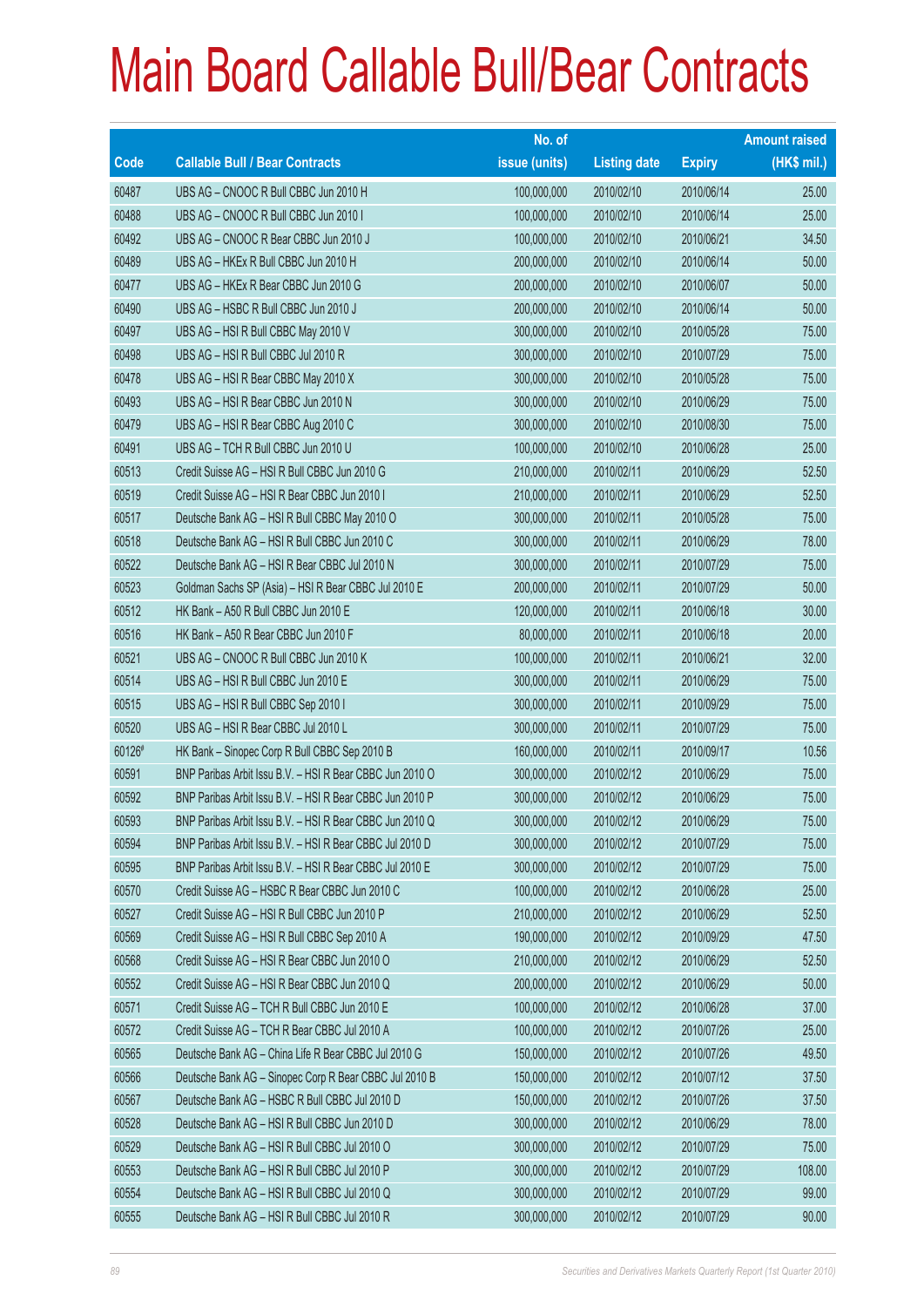|       |                                                               | No. of        |                     |               | <b>Amount raised</b> |
|-------|---------------------------------------------------------------|---------------|---------------------|---------------|----------------------|
| Code  | <b>Callable Bull / Bear Contracts</b>                         | issue (units) | <b>Listing date</b> | <b>Expiry</b> | $(HK$$ mil.)         |
| 60556 | Deutsche Bank AG - HSI R Bull CBBC Jul 2010 S                 | 300,000,000   | 2010/02/12          | 2010/07/29    | 87.00                |
| 60557 | Deutsche Bank AG - HSI R Bull CBBC Jul 2010 T                 | 300,000,000   | 2010/02/12          | 2010/07/29    | 81.00                |
| 60559 | Deutsche Bank AG - HSI R Bull CBBC Aug 2010 F                 | 300,000,000   | 2010/02/12          | 2010/08/30    | 138.00               |
| 60560 | Deutsche Bank AG - HSI R Bull CBBC Aug 2010 G                 | 300,000,000   | 2010/02/12          | 2010/08/30    | 120.00               |
| 60561 | Deutsche Bank AG - HSI R Bull CBBC Sep 2010 D                 | 300,000,000   | 2010/02/12          | 2010/09/29    | 75.00                |
| 60562 | Deutsche Bank AG - HSI R Bear CBBC Jun 2010 P                 | 300,000,000   | 2010/02/12          | 2010/06/29    | 84.00                |
| 60563 | Deutsche Bank AG - HSI R Bear CBBC Jul 2010 U                 | 300,000,000   | 2010/02/12          | 2010/07/29    | 78.00                |
| 60564 | Deutsche Bank AG - HSI R Bear CBBC Sep 2010 E                 | 300,000,000   | 2010/02/12          | 2010/09/29    | 75.00                |
| 60585 | Goldman Sachs SP (Asia) - HSI R Bull CBBC Jul 2010 F          | 200,000,000   | 2010/02/12          | 2010/07/29    | 50.00                |
| 60589 | Goldman Sachs SP (Asia) - HSI R Bear CBBC Jul 2010 G          | 200,000,000   | 2010/02/12          | 2010/07/29    | 50.00                |
| 60590 | Goldman Sachs SP (Asia) - HSI R Bear CBBC Jul 2010 H          | 200,000,000   | 2010/02/12          | 2010/07/29    | 50.00                |
| 60536 | HK Bank - HSI R Bull CBBC Jun 2010 R                          | 120,000,000   | 2010/02/12          | 2010/06/29    | 30.00                |
| 60537 | HK Bank - HSI R Bear CBBC Jul 2010 L                          | 120,000,000   | 2010/02/12          | 2010/07/29    | 30.00                |
| 60538 | HK Bank - HSI R Bear CBBC Jul 2010 M                          | 150,000,000   | 2010/02/12          | 2010/07/29    | 37.50                |
| 60573 | KBC Fin Products Int'l Ltd. - HSI R Bear CBBC Jun 2010 I      | 208,000,000   | 2010/02/12          | 2010/06/29    | 52.00                |
| 60574 | KBC Fin Products Int'l Ltd. - HSI R Bear CBBC Jun 2010 J      | 208,000,000   | 2010/02/12          | 2010/06/29    | 52.00                |
| 60575 | KBC Fin Products Int'l Ltd. - HSI R Bear CBBC Jun 2010 K      | 248,000,000   | 2010/02/12          | 2010/06/29    | 62.00                |
| 60524 | Macquarie Bank Ltd. - HSI R Bull CBBC Jun 2010 B              | 300,000,000   | 2010/02/12          | 2010/06/29    | 75.00                |
| 60539 | Macquarie Bank Ltd. - HSI R Bear CBBC Jun 2010 C              | 300,000,000   | 2010/02/12          | 2010/06/29    | 75.00                |
| 60587 | CC Rabobank B.A. - HSI R Bear CBBC Jul 2010 B                 | 200,000,000   | 2010/02/12          | 2010/07/29    | 50.00                |
| 60588 | CC Rabobank B.A. - HSI R Bear CBBC Jul 2010 C                 | 200,000,000   | 2010/02/12          | 2010/07/29    | 50.00                |
| 60546 | RB of Scotland N.V. - Sinopec Corp R Bull CBBC May 2010 C     | 80,000,000    | 2010/02/12          | 2010/05/18    | 20.00                |
| 60550 | RB of Scotland N.V. - Sinopec Corp R Bear CBBC May 2010 D     | 80,000,000    | 2010/02/12          | 2010/05/18    | 20.00                |
| 60549 | RB of Scotland N.V. - HSCEI R Bear CBBC May 2010 J            | 250,000,000   | 2010/02/12          | 2010/05/28    | 62.50                |
| 60548 | RB of Scotland N.V. - HSI R Bear CBBC May 2010 M              | 250,000,000   | 2010/02/12          | 2010/05/28    | 62.50                |
| 60547 | RB of Scotland N.V. - Jiangxi Copper R Bull CBBC May 2010 D   | 80,000,000    | 2010/02/12          | 2010/05/12    | 20.00                |
| 60551 | RB of Scotland N.V. - Jiangxi Copper R Bear CBBC May 2010 E   | 80,000,000    | 2010/02/12          | 2010/05/12    | 24.80                |
| 60540 | SGA Societe Generale Acceptance N.V. - HSI R Bull CBBC Jul10X | 300,000,000   | 2010/02/12          | 2010/07/29    | 75.00                |
| 60542 | SGA Societe Generale Acceptance N.V. - HSI R Bear CBBC Jul10H | 300,000,000   | 2010/02/12          | 2010/07/29    | 75.00                |
| 60541 | SGA Societe Generale Acceptance N.V. - HSI R Bear CBBC Jul10I | 300,000,000   | 2010/02/12          | 2010/07/29    | 75.00                |
| 60545 | SGA Societe Generale Acceptance N.V. - HSI R Bear CBBC Jul10J | 300,000,000   | 2010/02/12          | 2010/07/29    | 75.00                |
| 60544 | SGA Societe Generale Acceptance N.V. - HSI R Bear CBBC Jul100 | 300,000,000   | 2010/02/12          | 2010/07/29    | 75.00                |
| 60543 | SGA Societe Generale Acceptance N.V. - HSI R Bear CBBC Jul10P | 300,000,000   | 2010/02/12          | 2010/07/29    | 75.00                |
| 60525 | SGA Societe Generale Acceptance N.V. - HSI R Bear CBBC Jul10V | 300,000,000   | 2010/02/12          | 2010/07/29    | 75.00                |
| 60526 | SGA Societe Generale Acceptance N.V. - HSI R Bear CBBC Jul10Y | 300,000,000   | 2010/02/12          | 2010/07/29    | 75.00                |
| 60576 | UBS AG - BYD Company R Bear CBBC Jun 2010 B                   | 100,000,000   | 2010/02/12          | 2010/06/28    | 25.00                |
| 60530 | UBS AG - CC Bank R Bear CBBC Jul 2010 C                       | 100,000,000   | 2010/02/12          | 2010/07/12    | 25.00                |
| 60531 | UBS AG - China Life R Bull CBBC May 2010 K                    | 200,000,000   | 2010/02/12          | 2010/05/17    | 50.00                |
| 60577 | UBS AG - China Life R Bear CBBC May 2010 D                    | 200,000,000   | 2010/02/12          | 2010/05/17    | 50.00                |
| 60578 | UBS AG - China Shenhua R Bull CBBC Jul 2010 A                 | 100,000,000   | 2010/02/12          | 2010/07/12    | 25.00                |
| 60579 | UBS AG - HKEx R Bull CBBC Jun 2010 I                          | 200,000,000   | 2010/02/12          | 2010/06/14    | 50.00                |
| 60532 | UBS AG - HSCEI R Bear CBBC Jun 2010 J                         | 200,000,000   | 2010/02/12          | 2010/06/29    | 50.00                |
| 60533 | UBS AG - HSI R Bull CBBC May 2010 U                           | 300,000,000   | 2010/02/12          | 2010/05/28    | 75.00                |
| 60534 | UBS AG - HSI R Bull CBBC Jun 2010 V                           | 300,000,000   | 2010/02/12          | 2010/06/29    | 75.00                |
| 60535 | UBS AG - HSI R Bull CBBC Jul 2010 H                           | 300,000,000   | 2010/02/12          | 2010/07/29    | 75.00                |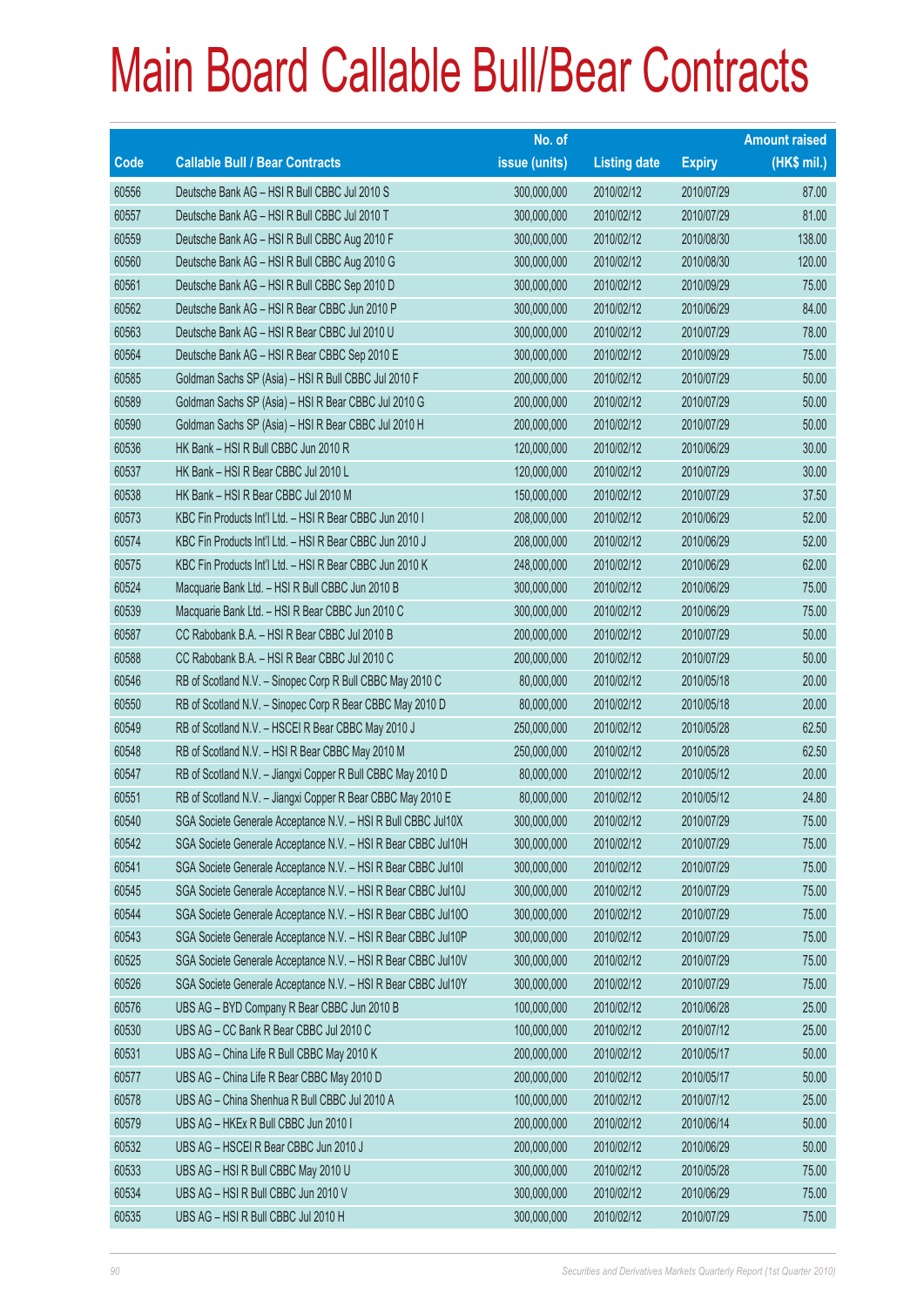|       |                                                               | No. of        |                     |               | <b>Amount raised</b> |
|-------|---------------------------------------------------------------|---------------|---------------------|---------------|----------------------|
| Code  | <b>Callable Bull / Bear Contracts</b>                         | issue (units) | <b>Listing date</b> | <b>Expiry</b> | (HK\$ mil.)          |
| 60584 | UBS AG - HSI R Bear CBBC Jun 2010 L                           | 300,000,000   | 2010/02/12          | 2010/06/29    | 75.00                |
| 60581 | UBS AG - HSI R Bear CBBC Jun 2010 O                           | 300,000,000   | 2010/02/12          | 2010/06/29    | 75.00                |
| 60582 | UBS AG - HSI R Bear CBBC Jul 2010 T                           | 300,000,000   | 2010/02/12          | 2010/07/29    | 75.00                |
| 60583 | UBS AG - HSI R Bear CBBC Sep 2010 J                           | 400,000,000   | 2010/02/12          | 2010/09/29    | 100.00               |
| 60580 | UBS AG - TCH R Bull CBBC Jun 2010 V                           | 100,000,000   | 2010/02/12          | 2010/06/28    | 25.00                |
| 60586 | UBS AG - TCH R Bear CBBC Jun 2010 W                           | 100,000,000   | 2010/02/12          | 2010/06/28    | 25.00                |
| 60652 | BNP Paribas Arbit Issu B.V. - HSI R Bull CBBC Jul 2010 F      | 300,000,000   | 2010/02/17          | 2010/07/29    | 75.00                |
| 60653 | BNP Paribas Arbit Issu B.V. - HSI R Bull CBBC Jul 2010 G      | 300,000,000   | 2010/02/17          | 2010/07/29    | 75.00                |
| 60654 | BNP Paribas Arbit Issu B.V. - HSI R Bull CBBC Aug 2010 A      | 300,000,000   | 2010/02/17          | 2010/08/30    | 75.00                |
| 60656 | BNP Paribas Arbit Issu B.V. - HSI R Bull CBBC Aug 2010 B      | 300,000,000   | 2010/02/17          | 2010/08/30    | 75.00                |
| 60657 | BNP Paribas Arbit Issu B.V. - HSI R Bear CBBC Jul 2010 H      | 300,000,000   | 2010/02/17          | 2010/07/29    | 75.00                |
| 60615 | Credit Suisse AG - China Life R Bear CBBC Jun 2010 E          | 100,000,000   | 2010/02/17          | 2010/06/28    | 30.00                |
| 60616 | Credit Suisse AG - HKEx R Bear CBBC Jun 2010 F                | 100,000,000   | 2010/02/17          | 2010/06/28    | 25.00                |
| 60617 | Credit Suisse AG - HSI R Bull CBBC Jul 2010 L                 | 210,000,000   | 2010/02/17          | 2010/07/29    | 52.50                |
| 60603 | Credit Suisse AG - HSI R Bull CBBC Aug 2010 A                 | 200,000,000   | 2010/02/17          | 2010/08/30    | 65.00                |
| 60607 | Credit Suisse AG - HSI R Bull CBBC Aug 2010 B                 | 210,000,000   | 2010/02/17          | 2010/08/30    | 52.50                |
| 60608 | Credit Suisse AG - HSI R Bull CBBC Sep 2010 B                 | 210,000,000   | 2010/02/17          | 2010/09/29    | 52.50                |
| 60602 | Credit Suisse AG - HSI R Bear CBBC Jul 2010 K                 | 190,000,000   | 2010/02/17          | 2010/07/29    | 47.50                |
| 60646 | Deutsche Bank AG - China Life R Bear CBBC Jul 2010 H          | 150,000,000   | 2010/02/17          | 2010/07/26    | 52.50                |
| 60647 | Deutsche Bank AG - HKEx R Bull CBBC Jul 2010 F                | 150,000,000   | 2010/02/17          | 2010/07/26    | 55.50                |
| 60650 | Deutsche Bank AG - HSBC R Bear CBBC Jul 2010 E                | 150,000,000   | 2010/02/17          | 2010/07/26    | 37.50                |
| 60618 | Deutsche Bank AG - HSI R Bull CBBC Jun 2010 J                 | 300,000,000   | 2010/02/17          | 2010/06/29    | 75.00                |
| 60609 | Deutsche Bank AG - HSI R Bear CBBC Jun 2010 M                 | 300,000,000   | 2010/02/17          | 2010/06/29    | 75.00                |
| 60651 | Goldman Sachs SP (Asia) - HSI R Bull CBBC Jul 2010 I          | 200,000,000   | 2010/02/17          | 2010/07/29    | 50.00                |
| 60655 | Goldman Sachs SP (Asia) - HSI R Bear CBBC Jul 2010 J          | 200,000,000   | 2010/02/17          | 2010/07/29    | 50.00                |
| 60600 | HK Bank - CC Bank R Bull CBBC Jul 2010 A                      | 150,000,000   | 2010/02/17          | 2010/07/28    | 37.50                |
| 60604 | HK Bank - CC Bank R Bear CBBC Jun 2010 B                      | 150,000,000   | 2010/02/17          | 2010/06/08    | 37.50                |
| 60605 | HK Bank - Sinopec Corp R Bear CBBC Jul 2010 A                 | 250,000,000   | 2010/02/17          | 2010/07/16    | 62.50                |
| 60601 | HK Bank - TCH R Bull CBBC Aug 2010 A                          | 200,000,000   | 2010/02/17          | 2010/08/20    | 54.00                |
| 60606 | HK Bank - TCH R Bear CBBC Jun 2010 A                          | 200,000,000   | 2010/02/17          | 2010/06/25    | 70.00                |
| 60619 | KBC Fin Products Int'l Ltd. - CP&CC R Bull CBBC Jul 2010 A    | 308,000,000   | 2010/02/17          | 2010/07/15    | 77.00                |
| 60620 | KBC Fin Products Int'l Ltd. - CP&CC R Bull CBBC Jul 2010 B    | 308,000,000   | 2010/02/17          | 2010/07/05    | 77.00                |
| 60623 | KBC Fin Products Int'l Ltd. - CP&CC R Bear CBBC Jun 2010 B    | 200,000,000   | 2010/02/17          | 2010/06/15    | 50.00                |
| 60624 | KBC Fin Products Int'l Ltd. - CP&CC R Bear CBBC Jul 2010 C    | 200,000,000   | 2010/02/17          | 2010/07/07    | 50.00                |
| 60621 | KBC Fin Products Int'l Ltd. - HSI R Bear CBBC Jun 2010 L      | 248,000,000   | 2010/02/17          | 2010/06/29    | 62.00                |
| 60622 | KBC Fin Products Int'l Ltd. - TCH R Bear CBBC Jun 2010 C      | 100,000,000   | 2010/02/17          | 2010/06/18    | 30.00                |
| 60658 | CC Rabobank B.A. - HSI R Bull CBBC Aug 2010 A                 | 200,000,000   | 2010/02/17          | 2010/08/30    | 50.00                |
| 60659 | CC Rabobank B.A. - HSI R Bull CBBC Aug 2010 B                 | 200,000,000   | 2010/02/17          | 2010/08/30    | 50.00                |
| 60663 | CC Rabobank B.A. - HSI R Bear CBBC Aug 2010 C                 | 200,000,000   | 2010/02/17          | 2010/08/30    | 50.00                |
| 60664 | CC Rabobank B.A. - HSI R Bear CBBC Aug 2010 D                 | 200,000,000   | 2010/02/17          | 2010/08/30    | 50.00                |
| 60665 | CC Rabobank B.A. - HSI R Bear CBBC Aug 2010 E                 | 200,000,000   | 2010/02/17          | 2010/08/30    | 50.00                |
| 60644 | RB of Scotland N.V. - HSBC R Bull CBBC Jun 2010 C             | 80,000,000    | 2010/02/17          | 2010/06/11    | 20.00                |
| 60649 | RB of Scotland N.V. - HSBC R Bear CBBC Jun 2010 D             | 80,000,000    | 2010/02/17          | 2010/06/11    | 20.00                |
| 60645 | RB of Scotland N.V. - HSI R Bear CBBC Jun 2010 X              | 250,000,000   | 2010/02/17          | 2010/06/29    | 62.50                |
| 60613 | SGA Societe Generale Acceptance N.V. - HSI R Bull CBBC Jul10N | 300,000,000   | 2010/02/17          | 2010/07/29    | 75.00                |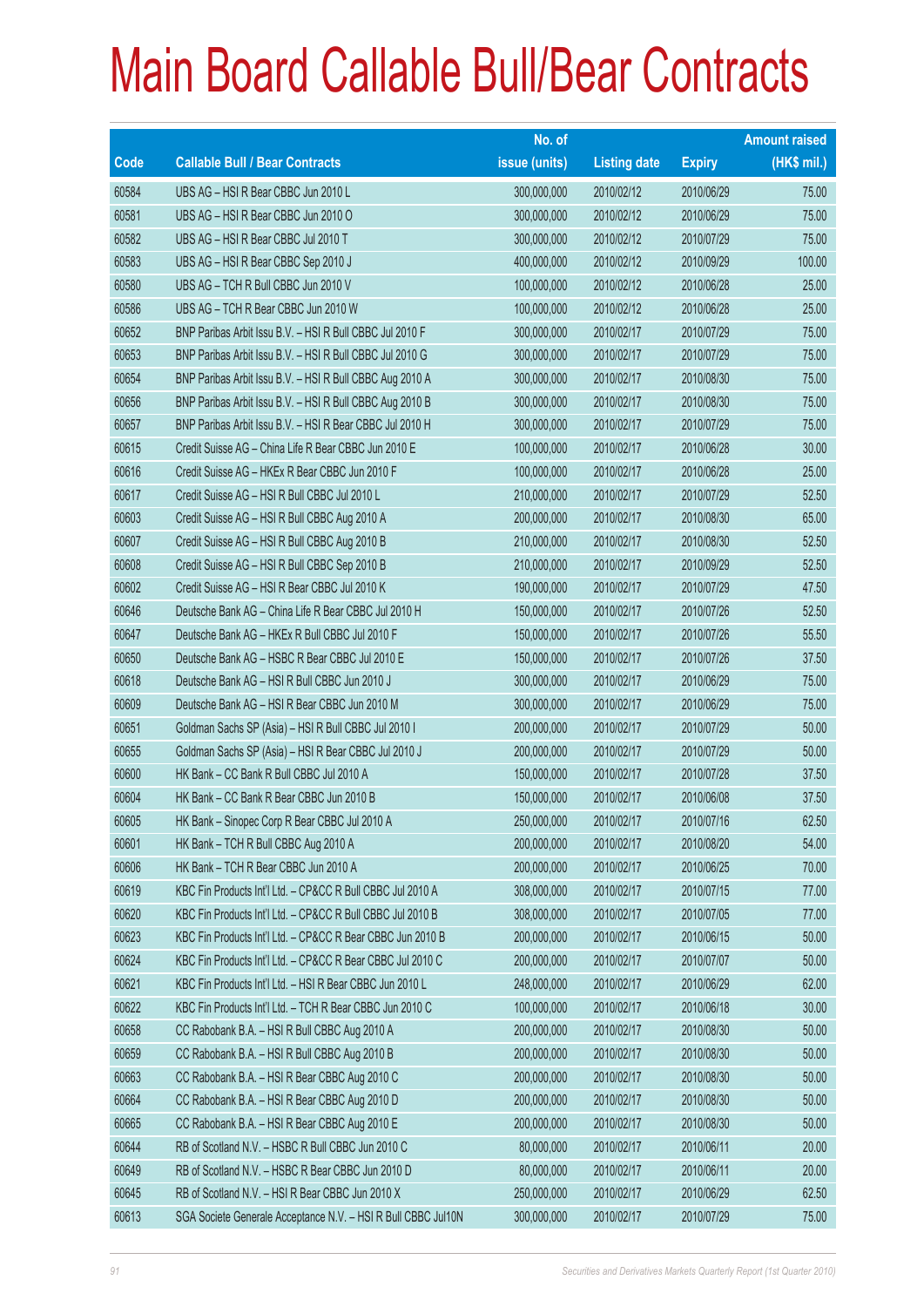|       |                                                               | No. of        |                     |               | <b>Amount raised</b> |
|-------|---------------------------------------------------------------|---------------|---------------------|---------------|----------------------|
| Code  | <b>Callable Bull / Bear Contracts</b>                         | issue (units) | <b>Listing date</b> | <b>Expiry</b> | (HK\$ mil.)          |
| 60596 | SGA Societe Generale Acceptance N.V. - HSI R Bull CBBC Aug10V | 300,000,000   | 2010/02/17          | 2010/08/30    | 79.50                |
| 60597 | SGA Societe Generale Acceptance N.V. - HSI R Bull CBBC Aug10W | 300,000,000   | 2010/02/17          | 2010/08/30    | 97.50                |
| 60598 | SGA Societe Generale Acceptance N.V. - HSI R Bull CBBC Aug10X | 300,000,000   | 2010/02/17          | 2010/08/30    | 112.50               |
| 60599 | SGA Societe Generale Acceptance N.V. - HSI R Bear CBBC Aug10Y | 300,000,000   | 2010/02/17          | 2010/08/30    | 75.00                |
| 60625 | UBS AG - BOCL R Bull CBBC Jul 2010 D                          | 100,000,000   | 2010/02/17          | 2010/07/12    | 25.00                |
| 60611 | UBS AG - China Life R Bull CBBC Jun 2010 E                    | 200,000,000   | 2010/02/17          | 2010/06/07    | 50.00                |
| 60626 | UBS AG - China Life R Bear CBBC May 2010 M                    | 200,000,000   | 2010/02/17          | 2010/05/17    | 50.00                |
| 60612 | UBS AG - A50 China R Bear CBBC May 2010 K                     | 200,000,000   | 2010/02/17          | 2010/05/31    | 50.00                |
| 60627 | UBS AG - HKEx R Bear CBBC Jun 2010 J                          | 200,000,000   | 2010/02/17          | 2010/06/14    | 50.00                |
| 60614 | UBS AG - HSI R Bull CBBC May 2010 Q                           | 300,000,000   | 2010/02/17          | 2010/05/28    | 75.00                |
| 60631 | UBS AG - HSI R Bull CBBC Jul 2010 J                           | 300,000,000   | 2010/02/17          | 2010/07/29    | 84.00                |
| 60632 | UBS AG - HSI R Bull CBBC Jul 2010 Z                           | 300,000,000   | 2010/02/17          | 2010/07/29    | 75.00                |
| 60610 | UBS AG - HSI R Bull CBBC Aug 2010 D                           | 300,000,000   | 2010/02/17          | 2010/08/30    | 75.00                |
| 60633 | UBS AG - HSI R Bull CBBC Aug 2010 G                           | 300,000,000   | 2010/02/17          | 2010/08/30    | 75.00                |
| 60634 | UBS AG - HSI R Bull CBBC Aug 2010 K                           | 300,000,000   | 2010/02/17          | 2010/08/30    | 75.00                |
| 60635 | UBS AG - HSI R Bull CBBC Sep 2010 K                           | 300,000,000   | 2010/02/17          | 2010/09/29    | 90.00                |
| 60636 | UBS AG - HSI R Bull CBBC Sep 2010 L                           | 300,000,000   | 2010/02/17          | 2010/09/29    | 75.00                |
| 60637 | UBS AG - HSI R Bull CBBC Oct 2010 I                           | 300,000,000   | 2010/02/17          | 2010/10/28    | 75.00                |
| 60638 | UBS AG - HSI R Bull CBBC Nov 2010 A                           | 300,000,000   | 2010/02/17          | 2010/11/29    | 153.00               |
| 60639 | UBS AG - HSI R Bear CBBC Jun 2010 X                           | 300,000,000   | 2010/02/17          | 2010/06/29    | 75.00                |
| 60640 | UBS AG - HSI R Bear CBBC Jul 2010 M                           | 300,000,000   | 2010/02/17          | 2010/07/29    | 75.00                |
| 60642 | UBS AG - HSI R Bear CBBC Aug 2010 F                           | 300,000,000   | 2010/02/17          | 2010/08/30    | 75.00                |
| 60641 | UBS AG - HSI R Bear CBBC Aug 2010 H                           | 300,000,000   | 2010/02/17          | 2010/08/30    | 75.00                |
| 60643 | UBS AG - HSI R Bear CBBC Sep 2010 M                           | 300,000,000   | 2010/02/17          | 2010/09/29    | 75.00                |
| 60628 | UBS AG - ICBC R Bull CBBC Jul 2010 A                          | 100,000,000   | 2010/02/17          | 2010/07/05    | 25.00                |
| 60629 | UBS AG - ICBC R Bear CBBC Jun 2010 G                          | 100,000,000   | 2010/02/17          | 2010/06/14    | 25.00                |
| 60660 | BOCI Asia Ltd. - HSI R Bull CBBC May 2010 C                   | 100,000,000   | 2010/02/18          | 2010/05/28    | 25.00                |
| 60666 | BOCI Asia Ltd. - HSI R Bear CBBC May 2010 D                   | 100,000,000   | 2010/02/18          | 2010/05/28    | 25.00                |
| 60675 | Credit Suisse AG - HKEx R Bear CBBC Jun 2010 G                | 100,000,000   | 2010/02/18          | 2010/06/28    | 25.00                |
| 60684 | Credit Suisse AG - HSI R Bull CBBC Jul 2010 M                 | 210,000,000   | 2010/02/18          | 2010/07/29    | 52.50                |
| 60668 | Deutsche Bank AG - HSI R Bull CBBC Jul 2010 V                 | 300,000,000   | 2010/02/18          | 2010/07/29    | 78.00                |
| 60683 | Deutsche Bank AG - HSI R Bear CBBC Jun 2010 H                 | 300,000,000   | 2010/02/18          | 2010/06/29    | 75.00                |
| 60669 | Deutsche Bank AG - HSI R Bear CBBC Jun 2010 Q                 | 300,000,000   | 2010/02/18          | 2010/06/29    | 75.00                |
| 60662 | HK Bank - PetCh R Bull CBBC Jun 2010 A                        | 150,000,000   | 2010/02/18          | 2010/06/28    | 37.50                |
| 60667 | HK Bank - PetCh R Bear CBBC Jun 2010 B                        | 150,000,000   | 2010/02/18          | 2010/06/28    | 37.50                |
| 60691 | KBC Fin Products Int'l Ltd. - Ch Mobile R Bull CBBC May 10D   | 108,000,000   | 2010/02/18          | 2010/05/18    | 27.00                |
| 60674 | KBC Fin Products Int'l Ltd. - CP&CC R Bull CBBC May 2010 C    | 278,000,000   | 2010/02/18          | 2010/05/18    | 69.50                |
| 60698 | KBC Fin Products Int'l Ltd. - HKEx R Bear CBBC Jun 2010 C     | 158,000,000   | 2010/02/18          | 2010/06/15    | 39.50                |
| 60692 | KBC Fin Products Int'l Ltd. - HSBC R Bull CBBC Jun 2010 B     | 158,000,000   | 2010/02/18          | 2010/06/18    | 39.50                |
| 60693 | KBC Fin Products Int'l Ltd. - HSBC R Bull CBBC Jul 2010 B     | 158,000,000   | 2010/02/18          | 2010/07/02    | 39.50                |
| 60694 | KBC Fin Products Int'l Ltd. - HSBC R Bull CBBC Aug 2010 A     | 158,000,000   | 2010/02/18          | 2010/08/02    | 39.50                |
| 60697 | KBC Fin Products Int'l Ltd. - HSBC R Bear CBBC Jun 2010 C     | 158,000,000   | 2010/02/18          | 2010/06/18    | 39.50                |
| 60699 | KBC Fin Products Int'l Ltd. - HSI R Bull CBBC May 2010 U      | 248,000,000   | 2010/02/18          | 2010/05/28    | 62.00                |
| 60695 | KBC Fin Products Int'l Ltd. - Petrochina R Bull CBBC Jun10A   | 80,000,000    | 2010/02/18          | 2010/06/18    | 20.00                |
| 60696 | KBC Fin Products Int'l Ltd. - Petrochina R Bull CBBC Jun10B   | 80,000,000    | 2010/02/18          | 2010/06/01    | 20.00                |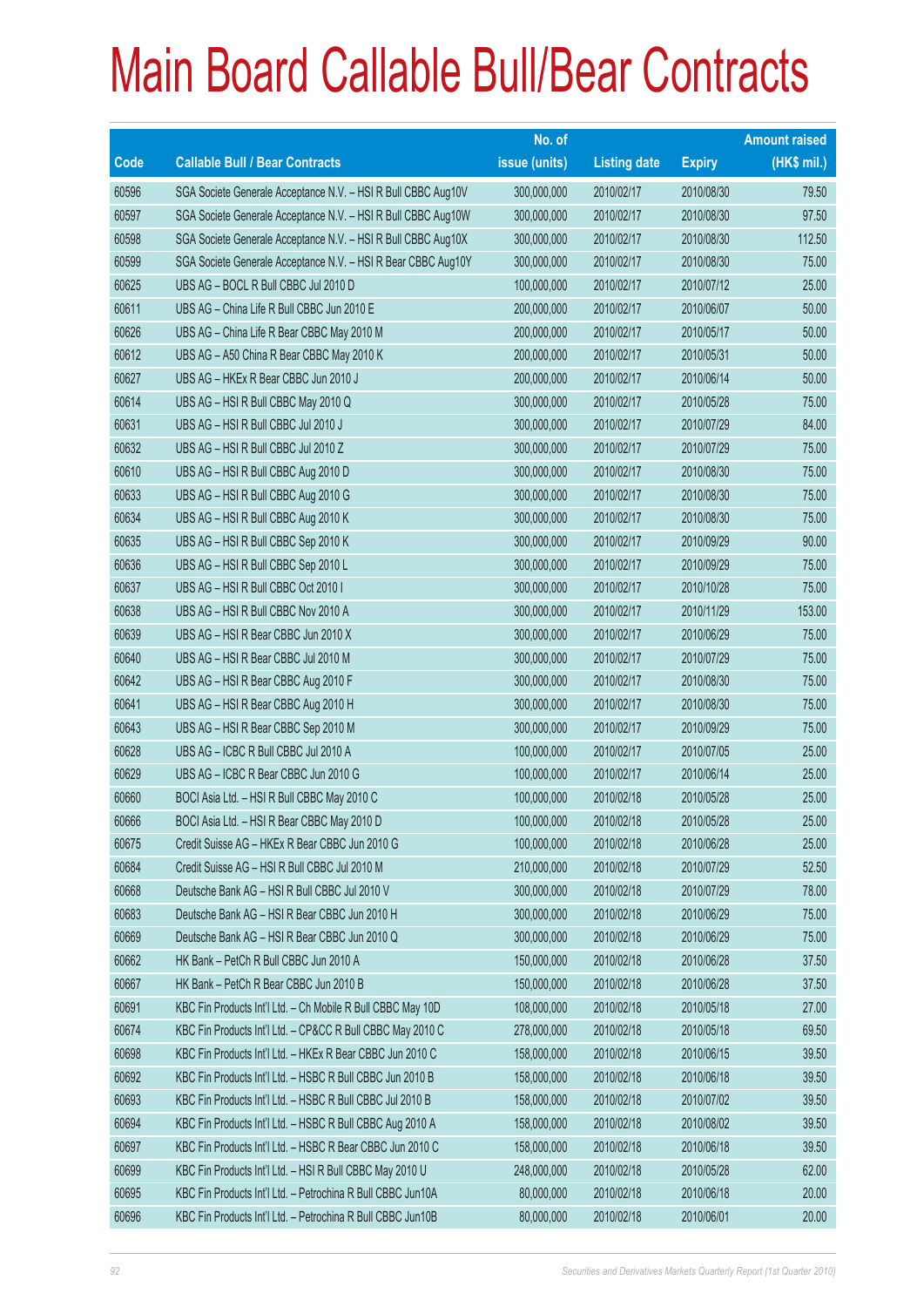|       |                                                                | No. of        |                     |               | <b>Amount raised</b> |
|-------|----------------------------------------------------------------|---------------|---------------------|---------------|----------------------|
| Code  | <b>Callable Bull / Bear Contracts</b>                          | issue (units) | <b>Listing date</b> | <b>Expiry</b> | (HK\$ mil.)          |
| 60661 | Macquarie Bank Ltd. - HSI R Bull CBBC Jun 2010 D               | 400,000,000   | 2010/02/18          | 2010/06/29    | 100.00               |
| 60686 | CC Rabobank B.A. - HSI R Bull CBBC Aug 2010 F                  | 200,000,000   | 2010/02/18          | 2010/08/30    | 50.00                |
| 60687 | CC Rabobank B.A. - HSI R Bull CBBC Aug 2010 G                  | 200,000,000   | 2010/02/18          | 2010/08/30    | 50.00                |
| 60688 | CC Rabobank B.A. - HSI R Bull CBBC Aug 2010 H                  | 200,000,000   | 2010/02/18          | 2010/08/30    | 50.00                |
| 60689 | CC Rabobank B.A. - HSI R Bull CBBC Aug 2010 I                  | 200,000,000   | 2010/02/18          | 2010/08/30    | 50.00                |
| 60690 | CC Rabobank B.A. - HSI R Bull CBBC Aug 2010 J                  | 200,000,000   | 2010/02/18          | 2010/08/30    | 50.00                |
| 60676 | UBS AG - BankComm R Bull CBBC Jun 2010 G                       | 100,000,000   | 2010/02/18          | 2010/06/21    | 25.00                |
| 60672 | UBS AG - Sinopec Corp R Bull CBBC Jun 2010 H                   | 100,000,000   | 2010/02/18          | 2010/06/14    | 25.00                |
| 60673 | UBS AG - Sinopec Corp R Bull CBBC Jul 2010 C                   | 100,000,000   | 2010/02/18          | 2010/07/05    | 25.00                |
| 60681 | UBS AG - A50 China R Bull CBBC Jun 2010 E                      | 200,000,000   | 2010/02/18          | 2010/06/14    | 50.00                |
| 60677 | UBS AG - HKEx R Bull CBBC Jun 2010 K                           | 200,000,000   | 2010/02/18          | 2010/06/28    | 56.00                |
| 60671 | UBS AG - HSBC R Bull CBBC Jun 2010 K                           | 200,000,000   | 2010/02/18          | 2010/06/14    | 50.00                |
| 60679 | UBS AG - HSBC R Bear CBBC Jun 2010 L                           | 200,000,000   | 2010/02/18          | 2010/06/14    | 50.00                |
| 60685 | UBS AG - HSI R Bull CBBC Jun 2010 Q                            | 300,000,000   | 2010/02/18          | 2010/06/29    | 75.00                |
| 60670 | UBS AG - HSI R Bull CBBC Sep 2010 N                            | 300,000,000   | 2010/02/18          | 2010/09/29    | 75.00                |
| 60682 | UBS AG - HSI R Bear CBBC Oct 2010 J                            | 400,000,000   | 2010/02/18          | 2010/10/28    | 100.00               |
| 60678 | UBS AG - TCH R Bull CBBC Jul 2010 B                            | 100,000,000   | 2010/02/18          | 2010/07/12    | 34.00                |
| 60680 | UBS AG - TCH R Bear CBBC Jun 2010 X                            | 100,000,000   | 2010/02/18          | 2010/06/14    | 25.00                |
| 60708 | Credit Suisse AG - HKEx R Bull CBBC Sep 2010 A                 | 100,000,000   | 2010/02/19          | 2010/09/27    | 25.00                |
| 60707 | Credit Suisse AG - HSBC R Bull CBBC Sep 2010 A                 | 100,000,000   | 2010/02/19          | 2010/09/27    | 25.00                |
| 60706 | Credit Suisse AG - HSI R Bull CBBC Dec 2010 E                  | 190,000,000   | 2010/02/19          | 2010/12/30    | 47.50                |
| 60710 | Credit Suisse AG - HSI R Bear CBBC Dec 2010 F                  | 190,000,000   | 2010/02/19          | 2010/12/30    | 47.50                |
| 60714 | Deutsche Bank AG - HSI R Bull CBBC Jun 2010 T                  | 300,000,000   | 2010/02/19          | 2010/06/29    | 75.00                |
| 60717 | Goldman Sachs SP (Asia) - HSI R Bull CBBC Jul 2010 K           | 200,000,000   | 2010/02/19          | 2010/07/29    | 50.00                |
| 60718 | Goldman Sachs SP (Asia) - HSI R Bull CBBC Jul 2010 L           | 200,000,000   | 2010/02/19          | 2010/07/29    | 50.00                |
| 60715 | KBC Fin Products Int'l Ltd. - HSI R Bull CBBC May 2010 V       | 248,000,000   | 2010/02/19          | 2010/05/28    | 62.00                |
| 60716 | KBC Fin Products Int'l Ltd. - HSI R Bull CBBC May 2010 W       | 208,000,000   | 2010/02/19          | 2010/05/28    | 52.00                |
| 60705 | SGA Societe Generale Acceptance N.V. - A50 R Bull CBBC Jul10E  | 150,000,000   | 2010/02/19          | 2010/07/28    | 37.50                |
| 60701 | SGA Societe Generale Acceptance N.V. - HSBC R Bull CBBC Jul10A | 300,000,000   | 2010/02/19          | 2010/07/28    | 75.00                |
| 60702 | SGA Societe Generale Acceptance N.V. - HSBC R Bull CBBC Jul10B | 300,000,000   | 2010/02/19          | 2010/07/28    | 75.00                |
| 60703 | SGA Societe Generale Acceptance N.V. - HSBC R Bear CBBC Jul10C | 300,000,000   | 2010/02/19          | 2010/07/28    | 75.00                |
| 60704 | SGA Societe Generale Acceptance N.V. - HSBC R Bear CBBC Jul10D | 300,000,000   | 2010/02/19          | 2010/07/28    | 75.00                |
| 60700 | SGA Societe Generale Acceptance N.V. - HSI R Bull CBBC Jul10F  | 300,000,000   | 2010/02/19          | 2010/07/29    | 75.00                |
| 60713 | UBS AG - China Mobile R Bear CBBC Jun 2010 D                   | 200,000,000   | 2010/02/19          | 2010/06/14    | 50.00                |
| 60709 | UBS AG - HSI R Bull CBBC Aug 2010 W                            | 300,000,000   | 2010/02/19          | 2010/08/30    | 75.00                |
| 60711 | UBS AG - HSI R Bull CBBC Oct 2010 K                            | 400,000,000   | 2010/02/19          | 2010/10/28    | 100.00               |
| 60712 | UBS AG - TCH R Bull CBBC Jun 2010 Y                            | 100,000,000   | 2010/02/19          | 2010/06/28    | 25.00                |
| 60727 | BNP Paribas Arbit Issu B.V. - HSI R Bull CBBC Jul 2010 I       | 300,000,000   | 2010/02/22          | 2010/07/29    | 75.00                |
| 60728 | BNP Paribas Arbit Issu B.V. - HSI R Bull CBBC Jul 2010 J       | 300,000,000   | 2010/02/22          | 2010/07/29    | 75.00                |
| 60729 | BNP Paribas Arbit Issu B.V. - HSI R Bull CBBC Aug 2010 C       | 300,000,000   | 2010/02/22          | 2010/08/30    | 75.00                |
| 60721 | Credit Suisse AG - HSI R Bull CBBC Aug 2010 C                  | 200,000,000   | 2010/02/22          | 2010/08/30    | 50.00                |
| 60720 | Credit Suisse AG - HSI R Bull CBBC Dec 2010 G                  | 190,000,000   | 2010/02/22          | 2010/12/30    | 47.50                |
| 60724 | Credit Suisse AG - HSI R Bear CBBC Dec 2010 H                  | 190,000,000   | 2010/02/22          | 2010/12/30    | 47.50                |
| 60732 | Deutsche Bank AG - China Life R Bull CBBC Jul 2010 I           | 150,000,000   | 2010/02/22          | 2010/07/26    | 42.00                |
| 60719 | Deutsche Bank AG - HSI R Bull CBBC Jul 2010 W                  | 300,000,000   | 2010/02/22          | 2010/07/29    | 75.00                |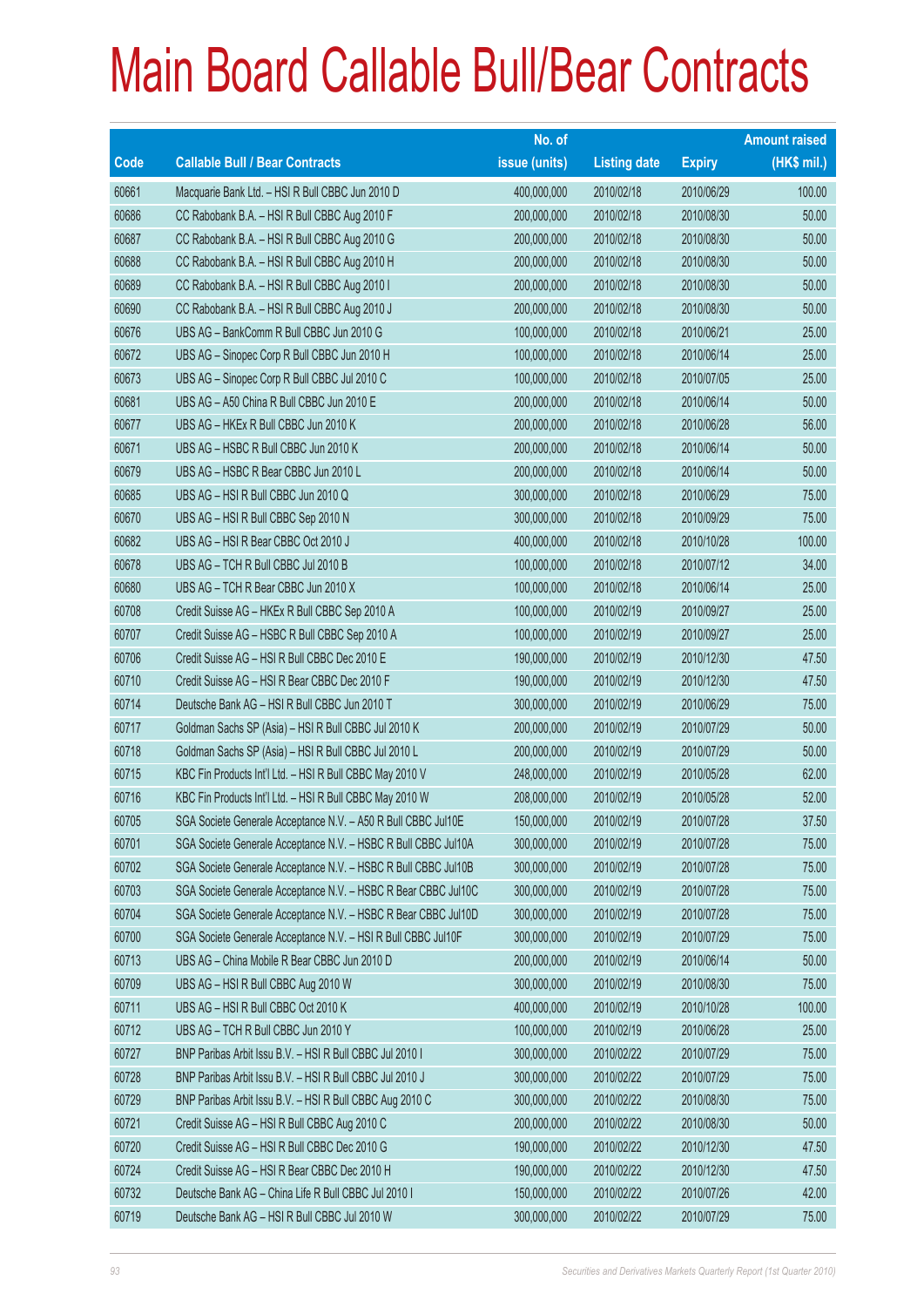|       |                                                               | No. of        |                     |               | <b>Amount raised</b> |
|-------|---------------------------------------------------------------|---------------|---------------------|---------------|----------------------|
| Code  | <b>Callable Bull / Bear Contracts</b>                         | issue (units) | <b>Listing date</b> | <b>Expiry</b> | $(HK$$ mil.)         |
| 60723 | Deutsche Bank AG - HSI R Bear CBBC Jul 2010 X                 | 300,000,000   | 2010/02/22          | 2010/07/29    | 75.00                |
| 60733 | Deutsche Bank AG - HSI R Bear CBBC Jul 2010 Y                 | 300,000,000   | 2010/02/22          | 2010/07/29    | 75.00                |
| 60730 | Goldman Sachs SP (Asia) - HSI R Bull CBBC Aug 2010 K          | 200,000,000   | 2010/02/22          | 2010/08/30    | 50.00                |
| 60731 | Goldman Sachs SP (Asia) - HSI R Bull CBBC Aug 2010 L          | 200,000,000   | 2010/02/22          | 2010/08/30    | 50.00                |
| 60725 | UBS AG - HSI R Bull CBBC Jun 2010 S                           | 300,000,000   | 2010/02/22          | 2010/06/29    | 75.00                |
| 60726 | UBS AG - HSI R Bull CBBC Sep 2010 O                           | 300,000,000   | 2010/02/22          | 2010/09/29    | 75.00                |
| 60722 | UBS AG - HSI R Bear CBBC May 2010 V                           | 300,000,000   | 2010/02/22          | 2010/05/28    | 75.00                |
| 60749 | Credit Suisse AG - HSI R Bull CBBC Jul 2010 N                 | 210,000,000   | 2010/02/23          | 2010/07/29    | 52.50                |
| 60740 | Credit Suisse AG - HSI R Bull CBBC Nov 2010 A                 | 190,000,000   | 2010/02/23          | 2010/11/29    | 47.50                |
| 60744 | Credit Suisse AG - HSI R Bear CBBC Nov 2010 B                 | 190,000,000   | 2010/02/23          | 2010/11/29    | 47.50                |
| 60742 | Deutsche Bank AG - China Life R Bull CBBC Jul 2010 J          | 150,000,000   | 2010/02/23          | 2010/07/26    | 64.50                |
| 60743 | Deutsche Bank AG - China Life R Bull CBBC Jul 2010 K          | 150,000,000   | 2010/02/23          | 2010/07/26    | 37.50                |
| 60745 | Deutsche Bank AG - Sinopec Corp R Bull CBBC Jul 2010 C        | 150,000,000   | 2010/02/23          | 2010/07/28    | 37.50                |
| 60761 | Deutsche Bank AG - HSI R Bull CBBC May 2010 A                 | 300,000,000   | 2010/02/23          | 2010/05/28    | 75.00                |
| 60746 | Deutsche Bank AG - HSI R Bull CBBC Jul 2010 Z                 | 300,000,000   | 2010/02/23          | 2010/07/29    | 75.00                |
| 60762 | Deutsche Bank AG - HSI R Bear CBBC Jun 2010 I                 | 300,000,000   | 2010/02/23          | 2010/06/29    | 78.00                |
| 60747 | Deutsche Bank AG - TCH R Bull CBBC Jul 2010 B                 | 150,000,000   | 2010/02/23          | 2010/07/21    | 42.00                |
| 60748 | Deutsche Bank AG - TCH R Bull CBBC Jul 2010 C                 | 150,000,000   | 2010/02/23          | 2010/07/21    | 37.50                |
| 60741 | KBC Fin Products Int'l Ltd. - HSI R Bull CBBC Jun 2010 M      | 208,000,000   | 2010/02/23          | 2010/06/29    | 52.00                |
| 60763 | CC Rabobank B.A. - HSI R Bull CBBC Aug 2010 K                 | 200,000,000   | 2010/02/23          | 2010/08/30    | 50.00                |
| 60764 | CC Rabobank B.A. - HSI R Bull CBBC Aug 2010 L                 | 200,000,000   | 2010/02/23          | 2010/08/30    | 50.00                |
| 60735 | SGA Societe Generale Acceptance N.V. - HSI R Bull CBBC Aug10A | 300,000,000   | 2010/02/23          | 2010/08/30    | 75.00                |
| 60736 | SGA Societe Generale Acceptance N.V. - HSI R Bull CBBC Aug10B | 300,000,000   | 2010/02/23          | 2010/08/30    | 75.00                |
| 60737 | SGA Societe Generale Acceptance N.V. - HSI R Bull CBBC Aug10C | 300,000,000   | 2010/02/23          | 2010/08/30    | 75.00                |
| 60738 | SGA Societe Generale Acceptance N.V. - HSI R Bull CBBC Aug10D | 300,000,000   | 2010/02/23          | 2010/08/30    | 75.00                |
| 60734 | SGA Societe Generale Acceptance N.V. - HSI R Bull CBBC Aug10Z | 300,000,000   | 2010/02/23          | 2010/08/30    | 75.00                |
| 60758 | UBS AG - BOCL R Bear CBBC Jul 2010 E                          | 100,000,000   | 2010/02/23          | 2010/07/05    | 25.00                |
| 60753 | UBS AG - China Mobile R Bull CBBC Jun 2010 E                  | 200,000,000   | 2010/02/23          | 2010/06/28    | 50.00                |
| 60754 | UBS AG - China Mobile R Bull CBBC Jun 2010 F                  | 200,000,000   | 2010/02/23          | 2010/06/14    | 50.00                |
| 60755 | UBS AG - Sinopec Corp R Bull CBBC Jun 2010 I                  | 100,000,000   | 2010/02/23          | 2010/06/21    | 25.00                |
| 60756 | UBS AG - Sinopec Corp R Bull CBBC Jul 2010 D                  | 100,000,000   | 2010/02/23          | 2010/07/05    | 25.00                |
| 60759 | UBS AG - HSBC R Bear CBBC Jun 2010 M                          | 200,000,000   | 2010/02/23          | 2010/06/21    | 50.00                |
| 60750 | UBS AG - HSI R Bull CBBC May 2010 X                           | 300,000,000   | 2010/02/23          | 2010/05/28    | 75.00                |
| 60751 | UBS AG - HSI R Bull CBBC Jul 2010 I                           | 300,000,000   | 2010/02/23          | 2010/07/29    | 75.00                |
| 60752 | UBS AG - HSI R Bear CBBC Jun 2010 E                           | 300,000,000   | 2010/02/23          | 2010/06/29    | 75.00                |
| 60739 | UBS AG - HSI R Bear CBBC Sep 2010 P                           | 400,000,000   | 2010/02/23          | 2010/09/29    | 100.00               |
| 60760 | UBS AG - ICBC R Bear CBBC Jul 2010 B                          | 100,000,000   | 2010/02/23          | 2010/07/05    | 25.00                |
| 60757 | UBS AG - TCH R Bull CBBC Jul 2010 C                           | 100,000,000   | 2010/02/23          | 2010/07/12    | 33.00                |
| 60782 | BNP Paribas Arbit Issu B.V. - HSI R Bull CBBC Jul 2010 K      | 300,000,000   | 2010/02/24          | 2010/07/29    | 75.00                |
| 60783 | BNP Paribas Arbit Issu B.V. - HSI R Bull CBBC Aug 2010 D      | 300,000,000   | 2010/02/24          | 2010/08/30    | 75.00                |
| 60775 | Credit Suisse AG - HSI R Bull CBBC Aug 2010 E                 | 210,000,000   | 2010/02/24          | 2010/08/30    | 52.50                |
| 60771 | Credit Suisse AG - HSI R Bear CBBC Aug 2010 D                 | 210,000,000   | 2010/02/24          | 2010/08/30    | 52.50                |
| 60795 | Deutsche Bank AG - China Mobile R Bear CBBC Jul 2010 B        | 150,000,000   | 2010/02/24          | 2010/07/26    | 37.50                |
| 60796 | Deutsche Bank AG - A50 China R Bull CBBC Jul 2010 B           | 150,000,000   | 2010/02/24          | 2010/07/12    | 37.50                |
| 60776 | Deutsche Bank AG - HSI R Bull CBBC Jun 2010 X                 | 300,000,000   | 2010/02/24          | 2010/06/29    | 81.00                |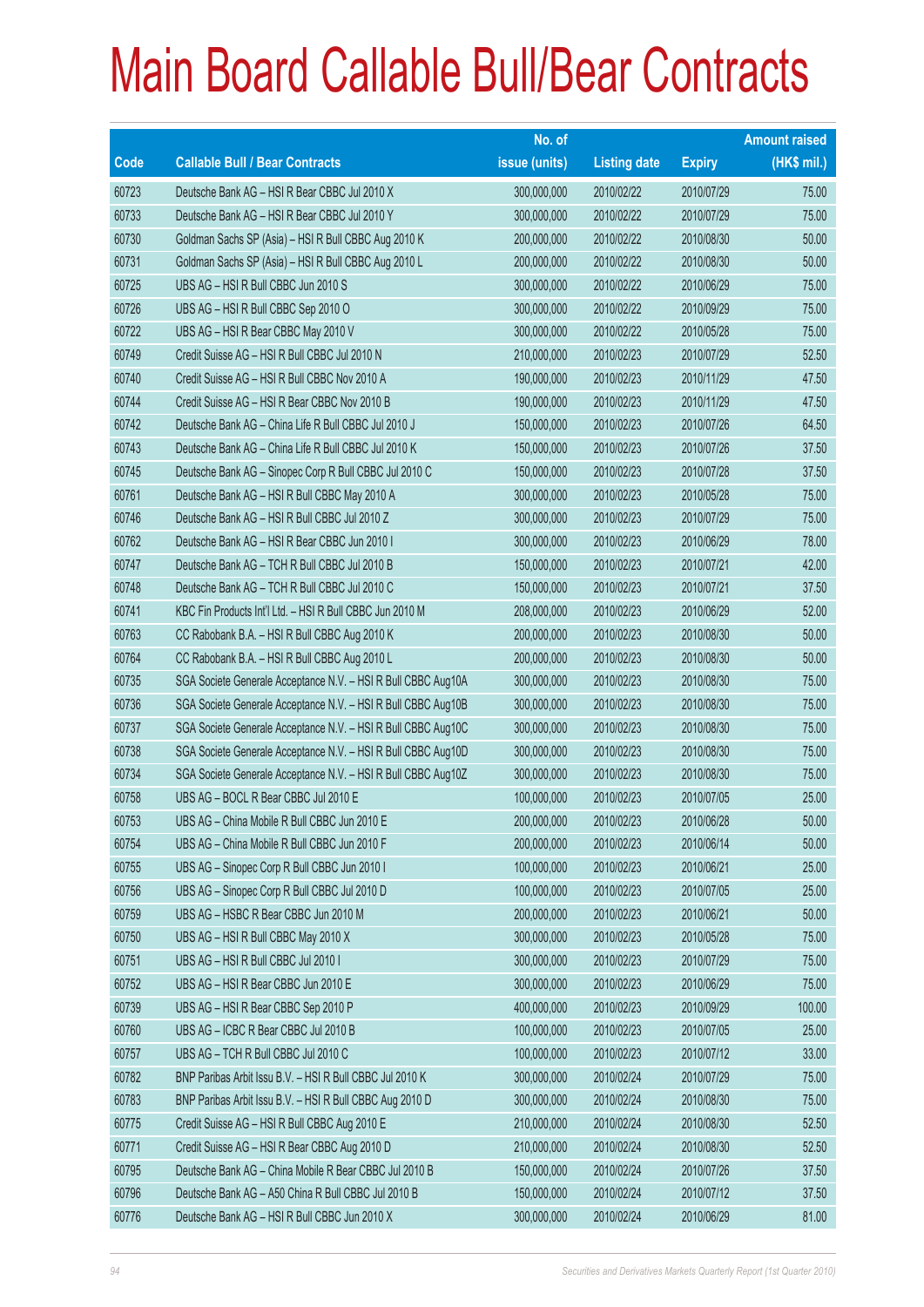|       |                                                                | No. of        |                     |               | <b>Amount raised</b> |
|-------|----------------------------------------------------------------|---------------|---------------------|---------------|----------------------|
| Code  | <b>Callable Bull / Bear Contracts</b>                          | issue (units) | <b>Listing date</b> | <b>Expiry</b> | (HK\$ mil.)          |
| 60777 | Deutsche Bank AG - HSI R Bull CBBC Jun 2010 Y                  | 300,000,000   | 2010/02/24          | 2010/06/29    | 75.00                |
| 60773 | Deutsche Bank AG - HSI R Bear CBBC Jun 2010 K                  | 300,000,000   | 2010/02/24          | 2010/06/29    | 75.00                |
| 60774 | Deutsche Bank AG - HSI R Bear CBBC Jul 2010 B                  | 300,000,000   | 2010/02/24          | 2010/07/29    | 75.00                |
| 60797 | Goldman Sachs SP (Asia) - HSI R Bull CBBC Jul 2010 M           | 200,000,000   | 2010/02/24          | 2010/07/29    | 50.00                |
| 60798 | KBC Fin Products Int'l Ltd. - HSI R Bull CBBC Jun 2010 N       | 248,000,000   | 2010/02/24          | 2010/06/29    | 62.00                |
| 60790 | RB of Scotland N.V. - HSCEI R Bull CBBC Jun 2010 A             | 250,000,000   | 2010/02/24          | 2010/06/29    | 62.50                |
| 60794 | RB of Scotland N.V. - HSI R Bull CBBC Jun 2010 M               | 250,000,000   | 2010/02/24          | 2010/06/29    | 62.50                |
| 60793 | RB of Scotland N.V. - HSI R Bull CBBC Jun 2010 O               | 250,000,000   | 2010/02/24          | 2010/06/29    | 62.50                |
| 60791 | RB of Scotland N.V. - HSI R Bull CBBC Jun 2010 Y               | 250,000,000   | 2010/02/24          | 2010/06/29    | 62.50                |
| 60792 | RB of Scotland N.V. - HSI R Bull CBBC Jun 2010 Z               | 250,000,000   | 2010/02/24          | 2010/06/29    | 62.50                |
| 60765 | SGA Societe Generale Acceptance N.V - CK(H) R Bull CBBC Jul10A | 100,000,000   | 2010/02/24          | 2010/07/28    | 25.00                |
| 60766 | SGA Societe Generale Acceptance N.V - CK(H) R Bear CBBC Jul10B | 100,000,000   | 2010/02/24          | 2010/07/28    | 25.00                |
| 60767 | SGA Societe Generale Acceptance N.V - CLife R Bull CBBC Jul10E | 100,000,000   | 2010/02/24          | 2010/07/28    | 25.00                |
| 60779 | SGA Societe Generale Acceptance N.V. - HSI R Bull CBBC Aug10P  | 300,000,000   | 2010/02/24          | 2010/08/30    | 75.00                |
| 60778 | SGA Societe Generale Acceptance N.V. - HSI R Bull CBBC Aug10Q  | 300,000,000   | 2010/02/24          | 2010/08/30    | 75.00                |
| 60780 | SGA Societe Generale Acceptance N.V. - HSI R Bull CBBC Aug10R  | 300,000,000   | 2010/02/24          | 2010/08/30    | 75.00                |
| 60781 | SGA Societe Generale Acceptance N.V. - HSI R Bull CBBC Aug10U  | 300,000,000   | 2010/02/24          | 2010/08/30    | 75.00                |
| 60768 | SGA Societe Generale Acceptance N.V. - HSI R Bear CBBC Jul10G  | 300,000,000   | 2010/02/24          | 2010/07/29    | 75.00                |
| 60769 | SGA Societe Generale Acceptance N.V. - HSI R Bear CBBC Jul10Q  | 300,000,000   | 2010/02/24          | 2010/07/29    | 75.00                |
| 60770 | SGA Societe Generale Acceptance N.V. - TCH R Bull CBBC Jul10G  | 100,000,000   | 2010/02/24          | 2010/07/28    | 25.00                |
| 60786 | UBS AG - HSCEI R Bull CBBC Jun 2010 K                          | 200,000,000   | 2010/02/24          | 2010/06/29    | 50.00                |
| 60785 | UBS AG - HSI R Bull CBBC Jun 2010 Z                            | 300,000,000   | 2010/02/24          | 2010/06/29    | 75.00                |
| 60784 | UBS AG - HSI R Bull CBBC Aug 2010 Z                            | 300,000,000   | 2010/02/24          | 2010/08/30    | 75.00                |
| 60788 | UBS AG - HSI R Bear CBBC Aug 2010 O                            | 300,000,000   | 2010/02/24          | 2010/08/30    | 87.00                |
| 60772 | UBS AG - HSI R Bear CBBC Aug 2010 R                            | 300,000,000   | 2010/02/24          | 2010/08/30    | 75.00                |
| 60789 | UBS AG - HSI R Bear CBBC Oct 2010 L                            | 300,000,000   | 2010/02/24          | 2010/10/28    | 75.00                |
| 60787 | UBS AG - TCH R Bull CBBC Jun 2010 Z                            | 100,000,000   | 2010/02/24          | 2010/06/28    | 25.00                |
| 60800 | Credit Suisse AG - HSI R Bull CBBC Aug 2010 F                  | 190,000,000   | 2010/02/25          | 2010/08/30    | 47.50                |
| 60809 | Credit Suisse AG - HSI R Bear CBBC Jul 2010 O                  | 210,000,000   | 2010/02/25          | 2010/07/29    | 52.50                |
| 60799 | Credit Suisse AG - TCH R Bull CBBC Jul 2010 B                  | 100,000,000   | 2010/02/25          | 2010/07/26    | 25.00                |
| 60811 | Goldman Sachs SP (Asia) - HSI R Bear CBBC Jul 2010 N           | 200,000,000   | 2010/02/25          | 2010/07/29    | 50.00                |
| 60810 | RB of Scotland N.V. - TCH R Bull CBBC Jun 2010 G               | 80,000,000    | 2010/02/25          | 2010/06/18    | 20.00                |
| 60803 | UBS AG - China Mobile R Bull CBBC Jun 2010 G                   | 200,000,000   | 2010/02/25          | 2010/06/28    | 50.00                |
| 60804 | UBS AG - Sinopec Corp R Bull CBBC Jun 2010 J                   | 100,000,000   | 2010/02/25          | 2010/06/21    | 25.00                |
| 60801 | UBS AG - HSI R Bull CBBC May 2010 I                            | 300,000,000   | 2010/02/25          | 2010/05/28    | 75.00                |
| 60802 | UBS AG - HSI R Bull CBBC Nov 2010 B                            | 400,000,000   | 2010/02/25          | 2010/11/29    | 100.00               |
| 60805 | UBS AG - HSI R Bear CBBC May 2010 U                            | 300,000,000   | 2010/02/25          | 2010/05/28    | 75.00                |
| 60806 | UBS AG - HSI R Bear CBBC Oct 2010 M                            | 300,000,000   | 2010/02/25          | 2010/10/28    | 81.00                |
| 60807 | UBS AG - HSI R Bear CBBC Nov 2010 C                            | 300,000,000   | 2010/02/25          | 2010/11/29    | 87.00                |
| 60808 | UBS AG - HSI R Bear CBBC Dec 2010 A                            | 400,000,000   | 2010/02/25          | 2010/12/30    | 100.00               |
| 60834 | BNP Paribas Arbit Issu B.V. - HSI R Bear CBBC Jul 2010 L       | 300,000,000   | 2010/02/26          | 2010/07/29    | 75.00                |
| 60835 | BNP Paribas Arbit Issu B.V. - HSI R Bear CBBC Jul 2010 M       | 300,000,000   | 2010/02/26          | 2010/07/29    | 75.00                |
| 60836 | BNP Paribas Arbit Issu B.V. - HSI R Bear CBBC Aug 2010 E       | 300,000,000   | 2010/02/26          | 2010/08/30    | 75.00                |
| 60837 | BNP Paribas Arbit Issu B.V. - HSI R Bear CBBC Aug 2010 F       | 300,000,000   | 2010/02/26          | 2010/08/30    | 75.00                |
| 60817 | Credit Suisse AG - HSI R Bear CBBC Jul 2010 P                  | 200,000,000   | 2010/02/26          | 2010/07/29    | 50.00                |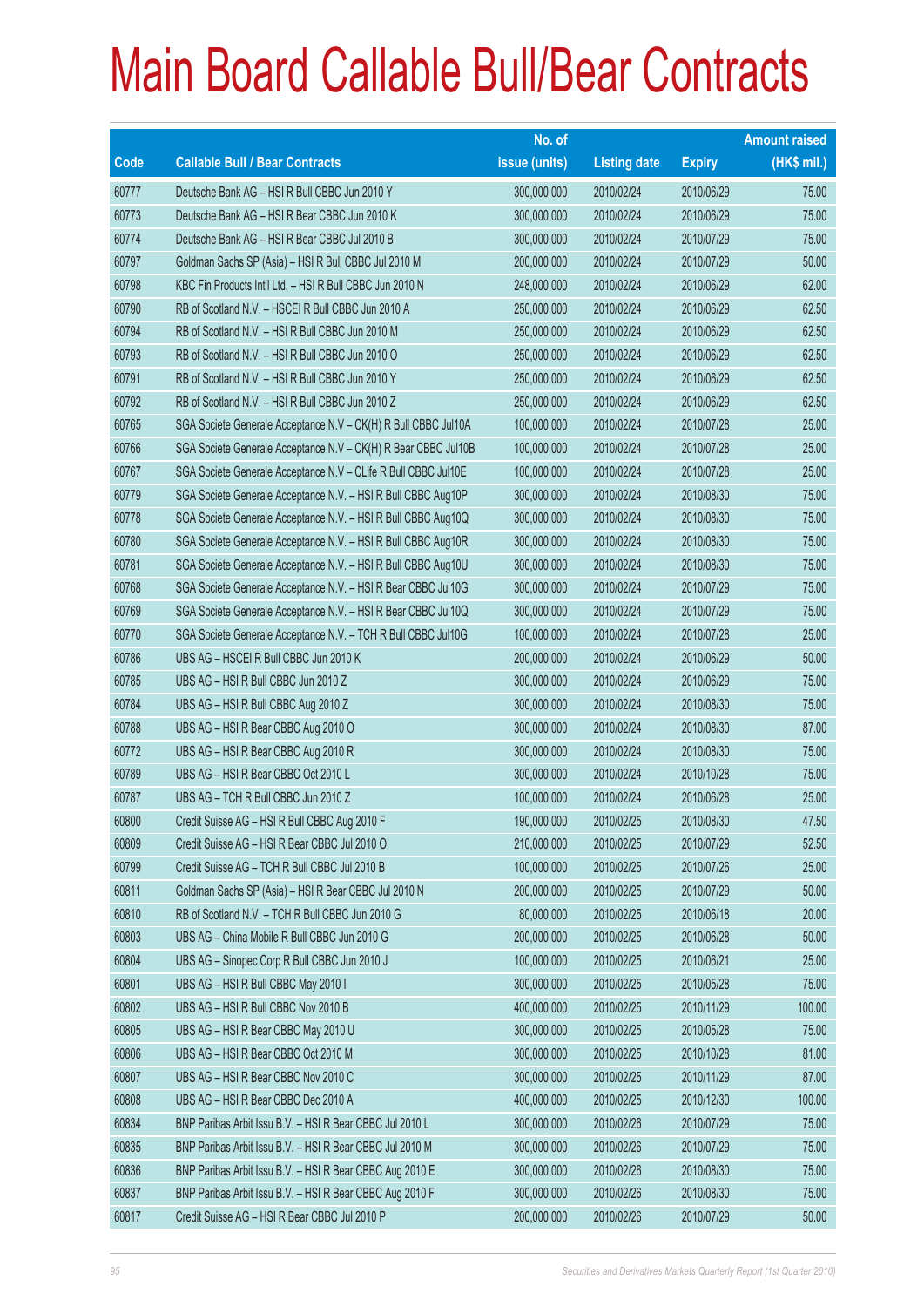|        |                                                                | No. of        |                     |               | <b>Amount raised</b> |
|--------|----------------------------------------------------------------|---------------|---------------------|---------------|----------------------|
| Code   | <b>Callable Bull / Bear Contracts</b>                          | issue (units) | <b>Listing date</b> | <b>Expiry</b> | $(HK$$ mil.)         |
| 60816  | Deutsche Bank AG - HSI R Bull CBBC Jun 2010 L                  | 300,000,000   | 2010/02/26          | 2010/06/29    | 75.00                |
| 60818  | Deutsche Bank AG - HSI R Bull CBBC Aug 2010 H                  | 300,000,000   | 2010/02/26          | 2010/08/30    | 81.00                |
| 60819  | Deutsche Bank AG - HSI R Bull CBBC Aug 2010 I                  | 300,000,000   | 2010/02/26          | 2010/08/30    | 78.00                |
| 60820  | Deutsche Bank AG - HSI R Bear CBBC Jun 2010 C                  | 300,000,000   | 2010/02/26          | 2010/06/29    | 75.00                |
| 60832  | Deutsche Bank AG - HSI R Bear CBBC Jun 2010 V                  | 300,000,000   | 2010/02/26          | 2010/06/29    | 75.00                |
| 60833  | Deutsche Bank AG - ICBC R Bull CBBC Jul 2010 D                 | 150,000,000   | 2010/02/26          | 2010/07/26    | 37.50                |
| 60828  | KBC Fin Products Int'l Ltd. - HSI R Bear CBBC Jun 2010 O       | 208,000,000   | 2010/02/26          | 2010/06/29    | 52.00                |
| 60829  | KBC Fin Products Int'l Ltd. - HSI R Bear CBBC Jun 2010 P       | 208,000,000   | 2010/02/26          | 2010/06/29    | 52.00                |
| 60830  | CC Rabobank B.A. - HSI R Bear CBBC Aug 2010 M                  | 200,000,000   | 2010/02/26          | 2010/08/30    | 50.00                |
| 60831  | CC Rabobank B.A. - HSI R Bear CBBC Aug 2010 N                  | 200,000,000   | 2010/02/26          | 2010/08/30    | 50.00                |
| 60821  | SGA Societe Generale Acceptance N.V. - HSI R Bear CBBC Jul10H  | 300,000,000   | 2010/02/26          | 2010/07/29    | 75.00                |
| 60822  | SGA Societe Generale Acceptance N.V. - HSI R Bear CBBC Jul101  | 300,000,000   | 2010/02/26          | 2010/07/29    | 75.00                |
| 60823  | SGA Societe Generale Acceptance N.V. - HSI R Bear CBBC Jul10J  | 300,000,000   | 2010/02/26          | 2010/07/29    | 75.00                |
| 60812  | SGA Societe Generale Acceptance N.V. - HSI R Bear CBBC Jul100  | 300,000,000   | 2010/02/26          | 2010/07/29    | 75.00                |
| 60813  | SGA Societe Generale Acceptance N.V. - HSI R Bear CBBC Jul10P  | 300,000,000   | 2010/02/26          | 2010/07/29    | 75.00                |
| 60826  | UBS AG - China Life R Bear CBBC Jun 2010 F                     | 200,000,000   | 2010/02/26          | 2010/06/14    | 50.00                |
| 60814  | UBS AG - HSI R Bull CBBC Jun 2010 O                            | 300,000,000   | 2010/02/26          | 2010/06/29    | 75.00                |
| 60815  | UBS AG - HSI R Bull CBBC Jul 2010 X                            | 300,000,000   | 2010/02/26          | 2010/07/29    | 75.00                |
| 60824  | UBS AG - HSI R Bear CBBC Jul 2010 O                            | 300,000,000   | 2010/02/26          | 2010/07/29    | 75.00                |
| 60825  | UBS AG - HSI R Bear CBBC Aug 2010 M                            | 300,000,000   | 2010/02/26          | 2010/08/30    | 75.00                |
| 60827  | UBS AG - TCH R Bear CBBC Jun 2010 C                            | 100,000,000   | 2010/02/26          | 2010/06/28    | 25.00                |
| 60848  | Credit Suisse AG - HSI R Bear CBBC Jul 2010 Q                  | 210,000,000   | 2010/03/01          | 2010/07/29    | 52.50                |
| 60850  | Deutsche Bank AG - HSI R Bull CBBC Jul 2010 I                  | 300,000,000   | 2010/03/01          | 2010/07/29    | 75.00                |
| 60846  | Deutsche Bank AG - HSI R Bear CBBC Jul 2010 A                  | 300,000,000   | 2010/03/01          | 2010/07/29    | 75.00                |
| 60847  | Deutsche Bank AG - HSI R Bear CBBC Jul 2010 C                  | 300,000,000   | 2010/03/01          | 2010/07/29    | 78.00                |
| 60853  | Goldman Sachs SP (Asia) - HSI R Bull CBBC Jul 2010 O           | 200,000,000   | 2010/03/01          | 2010/07/29    | 50.00                |
| 60854  | Goldman Sachs SP (Asia) - HSI R Bull CBBC Jul 2010 P           | 200,000,000   | 2010/03/01          | 2010/07/29    | 50.00                |
| 60855  | Goldman Sachs SP (Asia) - HSI R Bull CBBC Jul 2010 Q           | 200,000,000   | 2010/03/01          | 2010/07/29    | 50.00                |
| 60851  | Goldman Sachs SP (Asia) - HSI R Bull CBBC Aug 2010 M           | 200,000,000   | 2010/03/01          | 2010/08/30    | 50.00                |
| 60852  | Goldman Sachs SP (Asia) - HSI R Bull CBBC Aug 2010 N           | 200,000,000   | 2010/03/01          | 2010/08/30    | 50.00                |
| 60856  | Goldman Sachs SP (Asia) - HSI R Bear CBBC Aug 2010 O           | 200,000,000   | 2010/03/01          | 2010/08/30    | 60.00                |
| 60843  | HK Bank - HSI R Bull CBBC Aug 2010 D                           | 180,000,000   | 2010/03/01          | 2010/08/30    | 45.00                |
| 60839  | SGA Societe Generale Acceptance N.V. - HSI R Bear CBBC Jul10W  | 300,000,000   | 2010/03/01          | 2010/07/29    | 75.00                |
| 60840  | SGA Societe Generale Acceptance N.V. - ICBC R Bull CBBC Jul10A | 300,000,000   | 2010/03/01          | 2010/07/28    | 75.00                |
| 60841  | SGA Societe Generale Acceptance N.V. - ICBC R Bull CBBC Jul10B | 300,000,000   | 2010/03/01          | 2010/07/28    | 75.00                |
| 60838  | SGA Societe Generale Acceptance N.V - PetCh R Bull CBBC Jul10A | 200,000,000   | 2010/03/01          | 2010/07/28    | 50.00                |
| 60842  | SGA Societe Generale Acceptance N.V - PetCh R Bear CBBC Jul10B | 200,000,000   | 2010/03/01          | 2010/07/28    | 50.00                |
| 60849  | UBS AG - HSI R Bull CBBC Sep 2010 Q                            | 300,000,000   | 2010/03/01          | 2010/09/29    | 75.00                |
| 60844  | UBS AG - HSI R Bear CBBC Jun 2010 L                            | 300,000,000   | 2010/03/01          | 2010/06/29    | 75.00                |
| 60845  | UBS AG - HSI R Bear CBBC Jul 2010 G                            | 300,000,000   | 2010/03/01          | 2010/07/29    | 75.00                |
| 69226# | Credit Suisse AG - HSBC R Bull CBBC Jun 2010 B                 | 100,000,000   | 2010/03/01          | 2010/06/28    | 14.90                |
| 60880  | Barclays Bank plc - HSI R Bull CBBC Sep 2010 A                 | 300,000,000   | 2010/03/02          | 2010/09/29    | 75.30                |
| 60881  | Barclays Bank plc - HSI R Bear CBBC Jun 2010 A                 | 300,000,000   | 2010/03/02          | 2010/06/29    | 49.20                |
| 60882  | Barclays Bank plc - HSI R Bear CBBC Jun 2010 B                 | 300,000,000   | 2010/03/02          | 2010/06/29    | 57.90                |
| 60883  | Barclays Bank plc - HSI R Bear CBBC Jun 2010 C                 | 300,000,000   | 2010/03/02          | 2010/06/29    | 74.40                |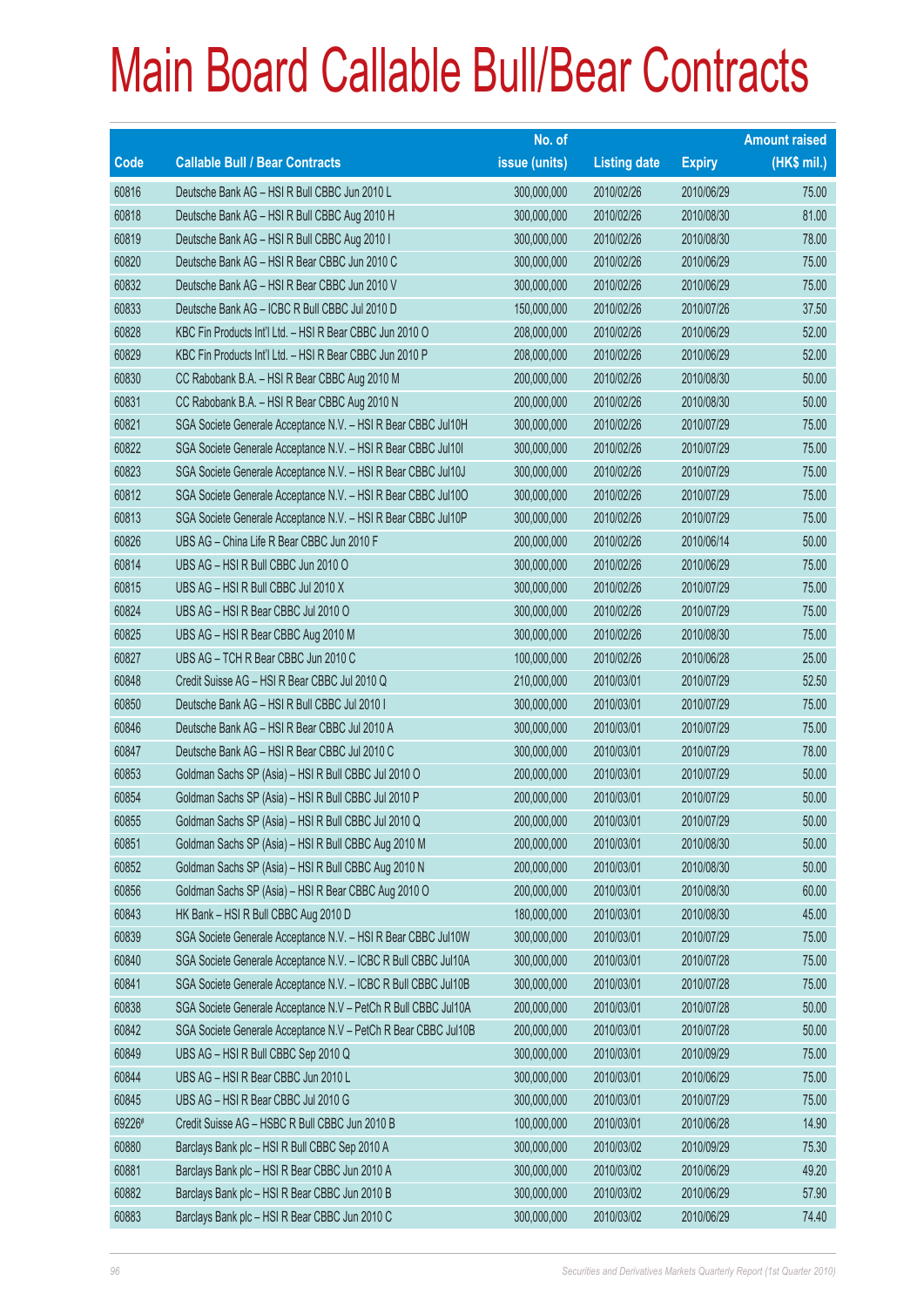|       |                                                               | No. of        |                     |               | <b>Amount raised</b> |
|-------|---------------------------------------------------------------|---------------|---------------------|---------------|----------------------|
| Code  | <b>Callable Bull / Bear Contracts</b>                         | issue (units) | <b>Listing date</b> | <b>Expiry</b> | $(HK$$ mil.)         |
| 60884 | Barclays Bank plc - HSI R Bear CBBC Sep 2010 B                | 300,000,000   | 2010/03/02          | 2010/09/29    | 96.30                |
| 60885 | Credit Suisse AG - HSBC R Bull CBBC Jul 2010 C                | 100,000,000   | 2010/03/02          | 2010/07/26    | 25.00                |
| 60870 | Credit Suisse AG - HSI R Bull CBBC Jul 2010 R                 | 210,000,000   | 2010/03/02          | 2010/07/29    | 52.50                |
| 60886 | Credit Suisse AG - HSI R Bull CBBC Dec 2010 I                 | 190,000,000   | 2010/03/02          | 2010/12/30    | 47.50                |
| 60887 | Credit Suisse AG - HSI R Bear CBBC Nov 2010 C                 | 190,000,000   | 2010/03/02          | 2010/11/29    | 47.50                |
| 60888 | Credit Suisse AG - HSI R Bear CBBC Nov 2010 D                 | 200,000,000   | 2010/03/02          | 2010/11/29    | 60.00                |
| 60894 | Deutsche Bank AG - China Life R Bull CBBC Aug 2010 B          | 150,000,000   | 2010/03/02          | 2010/08/02    | 40.50                |
| 60897 | Deutsche Bank AG - HSBC R Bull CBBC Aug 2010 A                | 150,000,000   | 2010/03/02          | 2010/08/02    | 37.50                |
| 60895 | Deutsche Bank AG - HSI R Bull CBBC Jul 2010 K                 | 300,000,000   | 2010/03/02          | 2010/07/29    | 75.00                |
| 60896 | Deutsche Bank AG - HSI R Bull CBBC Sep 2010 F                 | 300,000,000   | 2010/03/02          | 2010/09/29    | 75.00                |
| 60869 | Deutsche Bank AG - HSI R Bear CBBC Jun 2010 P                 | 300,000,000   | 2010/03/02          | 2010/06/29    | 75.00                |
| 60891 | KBC Fin Products Int'l Ltd. - HSI R Bull CBBC Jun 2010 Q      | 208,000,000   | 2010/03/02          | 2010/06/29    | 52.00                |
| 60859 | Merrill Lynch Int'l & Co. C.V. - HSI R Bull CBBC Sep 2010 A   | 100,000,000   | 2010/03/02          | 2010/09/29    | 30.00                |
| 60860 | Merrill Lynch Int'l & Co. C.V. - HSI R Bull CBBC Sep 2010 B   | 100,000,000   | 2010/03/02          | 2010/09/29    | 27.00                |
| 60863 | Merrill Lynch Int'l & Co. C.V. - HSI R Bull CBBC Sep 2010 C   | 100,000,000   | 2010/03/02          | 2010/09/29    | 25.00                |
| 60864 | Merrill Lynch Int'l & Co. C.V. - HSI R Bull CBBC Sep 2010 D   | 100,000,000   | 2010/03/02          | 2010/09/29    | 25.00                |
| 60865 | Merrill Lynch Int'l & Co. C.V. - HSI R Bull CBBC Sep 2010 E   | 100,000,000   | 2010/03/02          | 2010/09/29    | 25.00                |
| 60866 | Merrill Lynch Int'l & Co. C.V. - HSI R Bull CBBC Sep 2010 F   | 100,000,000   | 2010/03/02          | 2010/09/29    | 25.00                |
| 60867 | Merrill Lynch Int'l & Co. C.V. - HSI R Bull CBBC Sep 2010 G   | 100,000,000   | 2010/03/02          | 2010/09/29    | 25.00                |
| 60871 | Merrill Lynch Int'l & Co. C.V. - HSI R Bear CBBC Sep 2010 H   | 100,000,000   | 2010/03/02          | 2010/09/29    | 25.00                |
| 60872 | Merrill Lynch Int'l & Co. C.V. - HSI R Bear CBBC Sep 2010 I   | 100,000,000   | 2010/03/02          | 2010/09/29    | 25.00                |
| 60873 | Merrill Lynch Int'l & Co. C.V. - HSI R Bear CBBC Sep 2010 J   | 100,000,000   | 2010/03/02          | 2010/09/29    | 25.00                |
| 60874 | Merrill Lynch Int'l & Co. C.V. - HSI R Bear CBBC Sep 2010 K   | 100,000,000   | 2010/03/02          | 2010/09/29    | 25.00                |
| 60875 | Merrill Lynch Int'l & Co. C.V. - HSI R Bear CBBC Sep 2010 L   | 100,000,000   | 2010/03/02          | 2010/09/29    | 25.00                |
| 60876 | Merrill Lynch Int'l & Co. C.V. - HSI R Bear CBBC Sep 2010 M   | 100,000,000   | 2010/03/02          | 2010/09/29    | 25.00                |
| 60877 | Merrill Lynch Int'l & Co. C.V. - HSI R Bear CBBC Sep 2010 N   | 100,000,000   | 2010/03/02          | 2010/09/29    | 25.00                |
| 60878 | Merrill Lynch Int'l & Co. C.V. - HSI R Bear CBBC Sep 2010 O   | 100,000,000   | 2010/03/02          | 2010/09/29    | 28.00                |
| 60892 | CC Rabobank B.A. - HSI R Bull CBBC Aug 2010 O                 | 200,000,000   | 2010/03/02          | 2010/08/30    | 50.00                |
| 60893 | CC Rabobank B.A. - HSI R Bull CBBC Aug 2010 P                 | 200,000,000   | 2010/03/02          | 2010/08/30    | 50.00                |
| 60857 | RB of Scotland N.V. - Cheung Kong R Bull CBBC Jun 2010 A      | 80,000,000    | 2010/03/02          | 2010/06/17    | 20.00                |
| 60861 | RB of Scotland N.V. - Cheung Kong R Bear CBBC Jun 2010 B      | 80,000,000    | 2010/03/02          | 2010/06/17    | 20.00                |
| 60858 | RB of Scotland N.V. - SHK Ppt R Bull CBBC Jun 2010 A          | 80,000,000    | 2010/03/02          | 2010/06/17    | 20.00                |
| 60862 | RB of Scotland N.V. - SHK Ppt R Bear CBBC Jun 2010 B          | 80,000,000    | 2010/03/02          | 2010/06/17    | 20.00                |
| 60868 | UBS AG - HSI R Bull CBBC Jun 2010 X                           | 300,000,000   | 2010/03/02          | 2010/06/29    | 75.00                |
| 60879 | UBS AG - HSI R Bear CBBC Jun 2010 N                           | 300,000,000   | 2010/03/02          | 2010/06/29    | 75.00                |
| 60889 | UBS AG - HSI R Bear CBBC Jul 2010 N                           | 300,000,000   | 2010/03/02          | 2010/07/29    | 75.00                |
| 60890 | UBS AG - SHK Ppt R Bull CBBC Jul 2010 C                       | 100,000,000   | 2010/03/02          | 2010/07/26    | 25.00                |
| 60908 | BNP Paribas Arbit Issu B.V. - HSI R Bull CBBC Aug 2010 G      | 300,000,000   | 2010/03/03          | 2010/08/30    | 75.00                |
| 60909 | BNP Paribas Arbit Issu B.V. - HSI R Bull CBBC Aug 2010 H      | 300,000,000   | 2010/03/03          | 2010/08/30    | 75.00                |
| 60910 | BNP Paribas Arbit Issu B.V. - HSI R Bull CBBC Sep 2010 A      | 300,000,000   | 2010/03/03          | 2010/09/29    | 75.00                |
| 60913 | BNP Paribas Arbit Issu B.V. - HSI R Bear CBBC Aug 2010 I      | 300,000,000   | 2010/03/03          | 2010/08/30    | 75.00                |
| 60905 | Deutsche Bank AG - HSI R Bull CBBC Jun 2010 M                 | 300,000,000   | 2010/03/03          | 2010/06/29    | 75.00                |
| 60904 | Deutsche Bank AG - HSI R Bull CBBC Jun 2010 U                 | 300,000,000   | 2010/03/03          | 2010/06/29    | 78.00                |
| 60907 | Deutsche Bank AG - HSI R Bear CBBC Jul 2010 M                 | 300,000,000   | 2010/03/03          | 2010/07/29    | 75.00                |
| 60898 | SGA Societe Generale Acceptance NV - HSCEI R Bull CBBC Jul10D | 200,000,000   | 2010/03/03          | 2010/07/29    | 50.00                |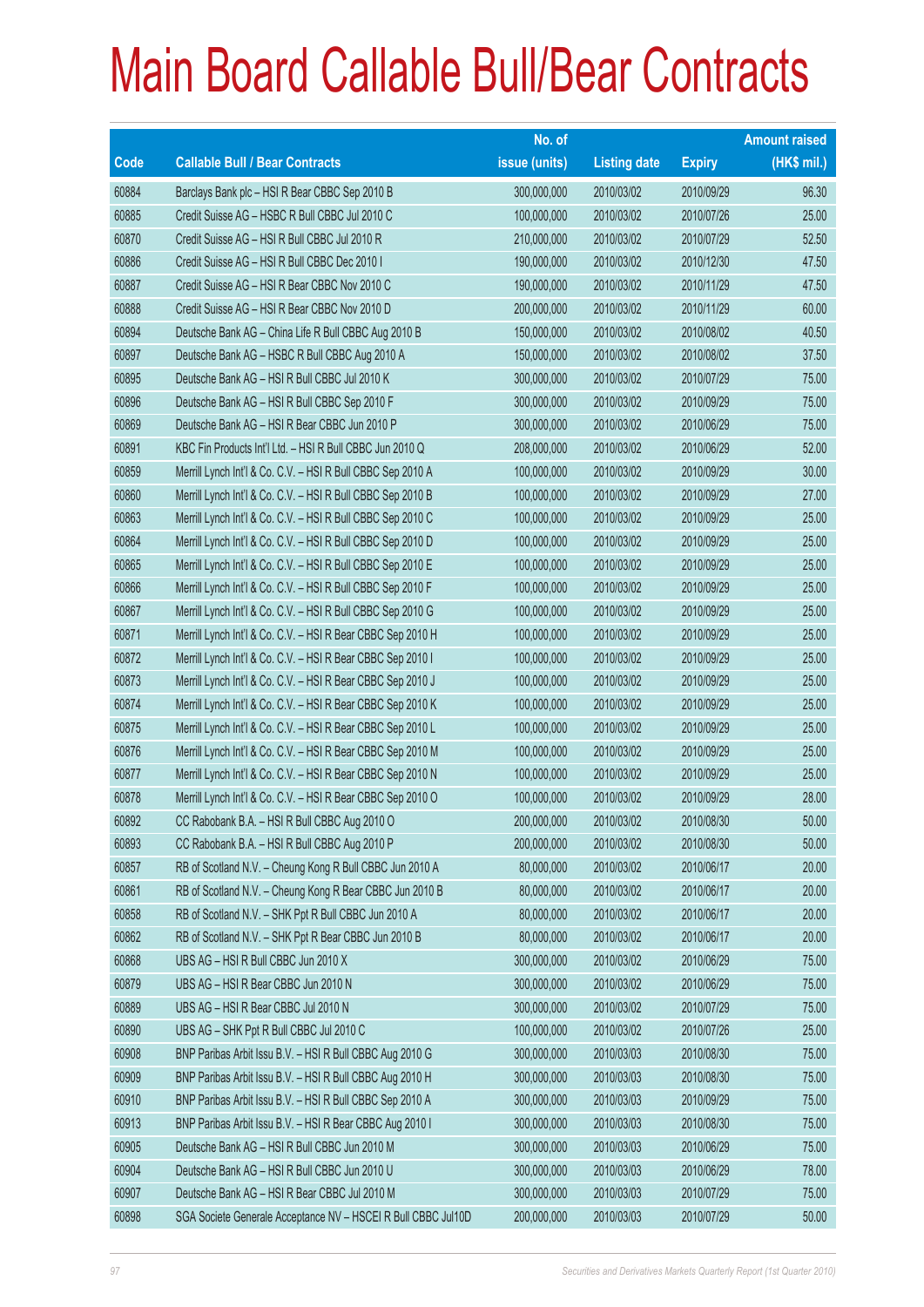|       |                                                               | No. of        |                     |               | <b>Amount raised</b> |
|-------|---------------------------------------------------------------|---------------|---------------------|---------------|----------------------|
| Code  | <b>Callable Bull / Bear Contracts</b>                         | issue (units) | <b>Listing date</b> | <b>Expiry</b> | $(HK$$ mil.)         |
| 60899 | SGA Societe Generale Acceptance NV - HSCEI R Bull CBBC Jul10E | 200,000,000   | 2010/03/03          | 2010/07/29    | 50.00                |
| 60902 | SGA Societe Generale Acceptance NV - HSCEI R Bear CBBC Jul10F | 200,000,000   | 2010/03/03          | 2010/07/29    | 50.00                |
| 60906 | SGA Societe Generale Acceptance N.V. - HSI R Bull CBBC Aug10S | 300,000,000   | 2010/03/03          | 2010/08/30    | 75.00                |
| 60900 | SGA Societe Generale Acceptance N.V. - HSI R Bull CBBC Aug10T | 300,000,000   | 2010/03/03          | 2010/08/30    | 75.00                |
| 60901 | SGA Societe Generale Acceptance N.V. - HSI R Bear CBBC Jul10V | 300,000,000   | 2010/03/03          | 2010/07/29    | 75.00                |
| 60903 | UBS AG - HSI R Bull CBBC Aug 2010 H                           | 300,000,000   | 2010/03/03          | 2010/08/30    | 75.00                |
| 60914 | BOCI Asia Ltd. - HSI R Bull CBBC Jun 2010 A                   | 100,000,000   | 2010/03/04          | 2010/06/29    | 25.00                |
| 60918 | BOCI Asia Ltd. - HSI R Bear CBBC Jun 2010 B                   | 100,000,000   | 2010/03/04          | 2010/06/29    | 25.00                |
| 60923 | Credit Suisse AG - HSI R Bear CBBC Aug 2010 G                 | 210,000,000   | 2010/03/04          | 2010/08/30    | 52.50                |
| 60917 | Deutsche Bank AG - HSI R Bull CBBC Aug 2010 J                 | 300,000,000   | 2010/03/04          | 2010/08/30    | 75.00                |
| 60921 | Deutsche Bank AG - HSI R Bear CBBC Aug 2010 K                 | 300,000,000   | 2010/03/04          | 2010/08/30    | 75.00                |
| 60911 | HK Bank - CC Bank R Bull CBBC Jul 2010 B                      | 180,000,000   | 2010/03/04          | 2010/07/22    | 45.00                |
| 60915 | HK Bank – CC Bank R Bear CBBC Jul 2010 C                      | 180,000,000   | 2010/03/04          | 2010/07/22    | 45.00                |
| 60919 | HK Bank - China Life R Bull CBBC Jul 2010 A                   | 160,000,000   | 2010/03/04          | 2010/07/22    | 102.40               |
| 60912 | HK Bank - China Shenhua R Bull CBBC Sep 2010 A                | 120,000,000   | 2010/03/04          | 2010/09/17    | 30.00                |
| 60920 | HK Bank - ICBC R Bull CBBC Jun 2010 A                         | 160,000,000   | 2010/03/04          | 2010/06/18    | 40.00                |
| 60924 | KBC Fin Products Int'l Ltd. - HSI R Bull CBBC Jun 2010 R      | 208,000,000   | 2010/03/04          | 2010/06/29    | 52.00                |
| 60925 | KBC Fin Products Int'l Ltd. - HSI R Bull CBBC Jun 2010 S      | 248,000,000   | 2010/03/04          | 2010/06/29    | 62.00                |
| 60916 | UBS AG - HSI R Bull CBBC Nov 2010 D                           | 400,000,000   | 2010/03/04          | 2010/11/29    | 100.00               |
| 60922 | UBS AG - HSI R Bear CBBC Aug 2010 F                           | 300,000,000   | 2010/03/04          | 2010/08/30    | 75.00                |
| 60931 | Credit Suisse AG - China Mobile R Bear CBBC Sep 2010 A        | 100,000,000   | 2010/03/05          | 2010/09/20    | 31.50                |
| 60929 | Credit Suisse AG - HKEx R Bull CBBC Jul 2010 B                | 100,000,000   | 2010/03/05          | 2010/07/26    | 25.00                |
| 60930 | Credit Suisse AG - HSI R Bull CBBC Aug 2010 H                 | 210,000,000   | 2010/03/05          | 2010/08/30    | 52.50                |
| 60939 | Deutsche Bank AG - China Mobile R Bear CBBC Aug 2010 A        | 150,000,000   | 2010/03/05          | 2010/08/02    | 37.50                |
| 60932 | Deutsche Bank AG - HSI R Bull CBBC Aug 2010 L                 | 300,000,000   | 2010/03/05          | 2010/08/30    | 75.00                |
| 60933 | Deutsche Bank AG - HSI R Bear CBBC Aug 2010 M                 | 300,000,000   | 2010/03/05          | 2010/08/30    | 93.00                |
| 60934 | Deutsche Bank AG - HSI R Bear CBBC Aug 2010 N                 | 300,000,000   | 2010/03/05          | 2010/08/30    | 105.00               |
| 60935 | Deutsche Bank AG - HSI R Bear CBBC Aug 2010 O                 | 300,000,000   | 2010/03/05          | 2010/08/30    | 114.00               |
| 60940 | Deutsche Bank AG - Petrochina R Bear CBBC Aug 2010 A          | 150,000,000   | 2010/03/05          | 2010/08/02    | 51.00                |
| 60936 | SGA Societe Generale Acceptance N.V. - HSI R Bull CBBC Aug10D | 300,000,000   | 2010/03/05          | 2010/08/30    | 75.00                |
| 60937 | SGA Societe Generale Acceptance N.V. - HSI R Bull CBBC Aug10U | 300,000,000   | 2010/03/05          | 2010/08/30    | 75.00                |
| 60926 | SGA Societe Generale Acceptance N.V. - HSI R Bull CBBC Aug10Y | 300,000,000   | 2010/03/05          | 2010/08/30    | 75.00                |
| 60927 | SGA Societe Generale Acceptance N.V. - HSI R Bear CBBC Jul10Y | 300,000,000   | 2010/03/05          | 2010/07/29    | 75.00                |
| 60938 | UBS AG - HSI R Bull CBBC Jun 2010 V                           | 300,000,000   | 2010/03/05          | 2010/06/29    | 75.00                |
| 60928 | UBS AG - HSI R Bear CBBC Jul 2010 R                           | 300,000,000   | 2010/03/05          | 2010/07/29    | 75.00                |
| 60946 | Credit Suisse AG - HSI R Bull CBBC Aug 2010 I                 | 210,000,000   | 2010/03/08          | 2010/08/30    | 52.50                |
| 60947 | Credit Suisse AG - HSI R Bull CBBC Aug 2010 J                 | 200,000,000   | 2010/03/08          | 2010/08/30    | 50.00                |
| 60952 | Deutsche Bank AG - HSI R Bull CBBC Aug 2010 P                 | 300,000,000   | 2010/03/08          | 2010/08/30    | 81.00                |
| 60953 | Deutsche Bank AG - HSI R Bull CBBC Aug 2010 Q                 | 300,000,000   | 2010/03/08          | 2010/08/30    | 75.00                |
| 60985 | Deutsche Bank AG - HSI R Bull CBBC Oct 2010 A                 | 300,000,000   | 2010/03/08          | 2010/10/28    | 75.00                |
| 60943 | Deutsche Bank AG - HSI R Bear CBBC Jun 2010 Q                 | 300,000,000   | 2010/03/08          | 2010/06/29    | 75.00                |
| 60954 | Deutsche Bank AG - HSI R Bear CBBC Jul 2010 N                 | 300,000,000   | 2010/03/08          | 2010/07/29    | 78.00                |
| 60944 | Deutsche Bank AG - HSI R Bear CBBC Jul 2010 U                 | 300,000,000   | 2010/03/08          | 2010/07/29    | 81.00                |
| 60968 | KBC Fin Products Int'l Ltd. - HSI R Bull CBBC Jun 2010 T      | 158,000,000   | 2010/03/08          | 2010/06/29    | 39.50                |
| 60969 | KBC Fin Products Int'l Ltd. - HSI R Bull CBBC Jul 2010 D      | 128,000,000   | 2010/03/08          | 2010/07/29    | 32.00                |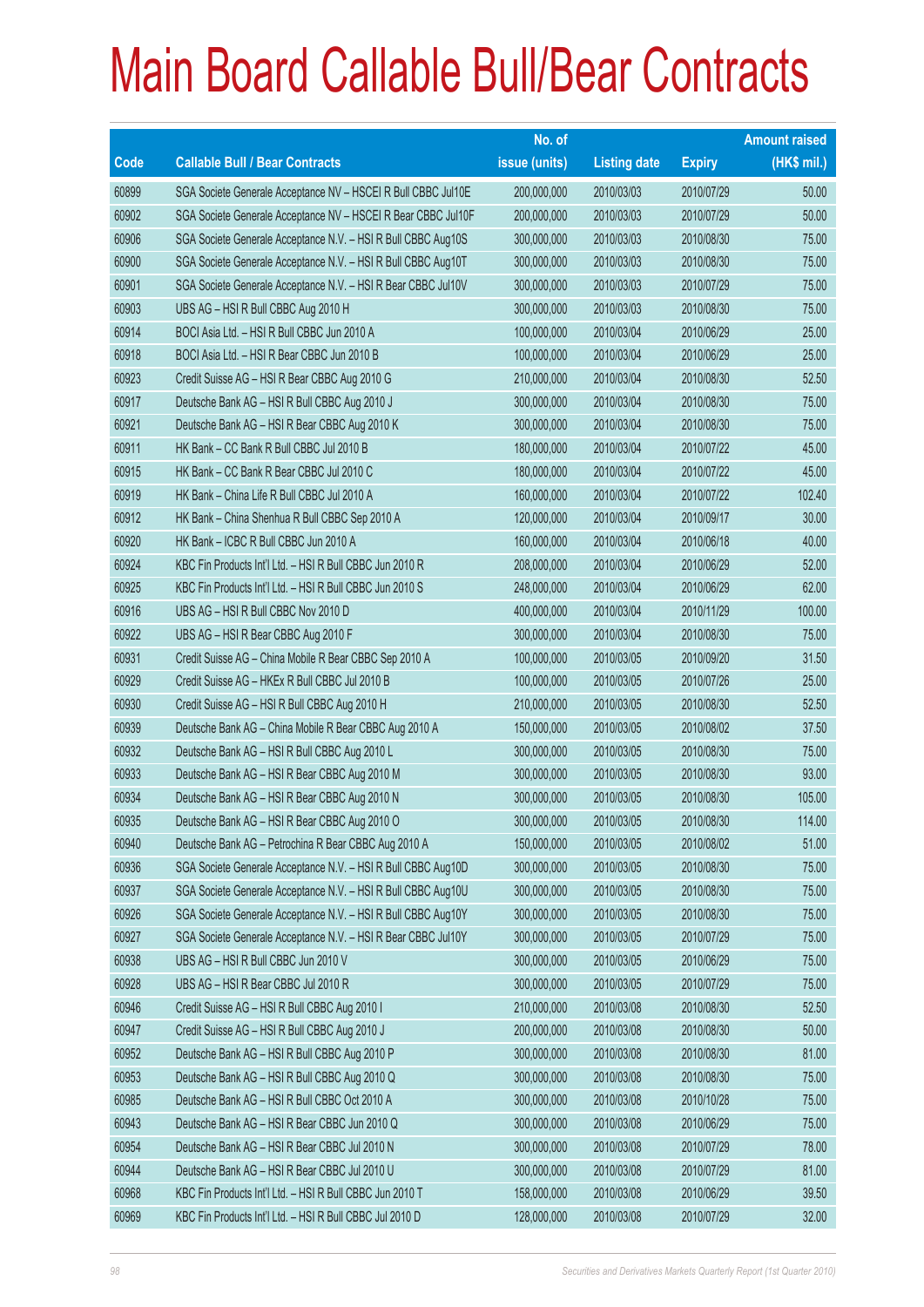|             |                                                               | No. of        |                     |               | <b>Amount raised</b> |
|-------------|---------------------------------------------------------------|---------------|---------------------|---------------|----------------------|
| <b>Code</b> | <b>Callable Bull / Bear Contracts</b>                         | issue (units) | <b>Listing date</b> | <b>Expiry</b> | (HK\$ mil.)          |
| 60970       | KBC Fin Products Int'l Ltd. - HSI R Bull CBBC Jul 2010 E      | 128,000,000   | 2010/03/08          | 2010/07/29    | 32.00                |
| 60973       | KBC Fin Products Int'l Ltd. - HSI R Bear CBBC Jun 2010 U      | 158,000,000   | 2010/03/08          | 2010/06/29    | 39.50                |
| 60974       | KBC Fin Products Int'l Ltd. - HSI R Bear CBBC Jul 2010 F      | 128,000,000   | 2010/03/08          | 2010/07/29    | 32.00                |
| 60975       | KBC Fin Products Int'l Ltd. - HSI R Bear CBBC Jul 2010 G      | 128,000,000   | 2010/03/08          | 2010/07/29    | 32.00                |
| 60976       | KBC Fin Products Int'l Ltd. - HSI R Bear CBBC Jul 2010 H      | 158,000,000   | 2010/03/08          | 2010/07/29    | 39.50                |
| 60977       | KBC Fin Products Int'l Ltd. - HSI R Bear CBBC Jul 2010 I      | 158,000,000   | 2010/03/08          | 2010/07/29    | 39.50                |
| 60971       | KBC Fin Products Int'l Ltd. - HSI R Bear CBBC Aug 2010 G      | 158,000,000   | 2010/03/08          | 2010/08/30    | 39.50                |
| 60972       | KBC Fin Products Int'l Ltd. - HSI R Bear CBBC Aug 2010 H      | 158,000,000   | 2010/03/08          | 2010/08/30    | 39.50                |
| 60945       | Macquarie Bank Ltd. - HSI R Bull CBBC Jul 2010 A              | 300,000,000   | 2010/03/08          | 2010/07/29    | 75.30                |
| 60980       | RB of Scotland N.V. - China Mobile R Bull CBBC Jun 2010 A     | 80,000,000    | 2010/03/08          | 2010/06/21    | 20.00                |
| 60979       | RB of Scotland N.V. - COVS R Bull CBBC Jun 2010 A             | 80,000,000    | 2010/03/08          | 2010/06/28    | 21.44                |
| 60983       | RB of Scotland N.V. - COVS R Bear CBBC Jun 2010 B             | 80,000,000    | 2010/03/08          | 2010/06/28    | 23.52                |
| 60978       | RB of Scotland N.V. - HSI R Bull CBBC Jun 2010 H              | 250,000,000   | 2010/03/08          | 2010/06/29    | 62.50                |
| 60982       | RB of Scotland N.V. - ICBC R Bear CBBC Jun 2010 C             | 80,000,000    | 2010/03/08          | 2010/06/23    | 20.00                |
| 60981       | RB of Scotland N.V. - Jiangxi Copper R Bull CBBC Jun 2010 A   | 80,000,000    | 2010/03/08          | 2010/06/17    | 20.08                |
| 60984       | RB of Scotland N.V. - PetCh R Bear CBBC Jun 2010 C            | 80,000,000    | 2010/03/08          | 2010/06/22    | 20.00                |
| 60948       | SGA Societe Generale Acceptance N.V. - HSI R Bull CBBC Jul10Q | 300,000,000   | 2010/03/08          | 2010/07/29    | 75.00                |
| 60950       | SGA Societe Generale Acceptance N.V. - HSI R Bull CBBC Aug10P | 300,000,000   | 2010/03/08          | 2010/08/30    | 75.00                |
| 60951       | SGA Societe Generale Acceptance N.V. - HSI R Bull CBBC Aug10Q | 300,000,000   | 2010/03/08          | 2010/08/30    | 75.00                |
| 60949       | SGA Societe Generale Acceptance N.V. - HSI R Bull CBBC Aug10R | 300,000,000   | 2010/03/08          | 2010/08/30    | 75.00                |
| 60955       | UBS AG - BOCL R Bull CBBC Jul 2010 F                          | 100,000,000   | 2010/03/08          | 2010/07/12    | 25.00                |
| 60967       | UBS AG - BYD Company R Bull CBBC Jun 2010 C                   | 100,000,000   | 2010/03/08          | 2010/06/21    | 25.00                |
| 60956       | UBS AG - CC Bank R Bull CBBC Jul 2010 D                       | 100,000,000   | 2010/03/08          | 2010/07/19    | 25.00                |
| 60957       | UBS AG - China Life R Bull CBBC Jun 2010 G                    | 200,000,000   | 2010/03/08          | 2010/06/21    | 50.00                |
| 60963       | UBS AG - A50 China R Bull CBBC Jun 2010 F                     | 200,000,000   | 2010/03/08          | 2010/06/21    | 50.00                |
| 60958       | UBS AG - HKEx R Bull CBBC Jun 2010 L                          | 200,000,000   | 2010/03/08          | 2010/06/21    | 50.00                |
| 60959       | UBS AG - HSBC R Bull CBBC Jun 2010 N                          | 200,000,000   | 2010/03/08          | 2010/06/28    | 50.00                |
| 60964       | UBS AG - HSI R Bull CBBC Jun 2010 E                           | 300,000,000   | 2010/03/08          | 2010/06/29    | 75.00                |
| 60965       | UBS AG - HSI R Bull CBBC Sep 2010 S                           | 300,000,000   | 2010/03/08          | 2010/09/29    | 75.00                |
| 60941       | UBS AG - HSI R Bear CBBC Jun 2010 S                           | 300,000,000   | 2010/03/08          | 2010/06/29    | 75.00                |
| 60942       | UBS AG - HSI R Bear CBBC Sep 2010 R                           | 300,000,000   | 2010/03/08          | 2010/09/29    | 75.00                |
| 60960       | UBS AG - Hutchison R Bull CBBC Jun 2010 F                     | 100,000,000   | 2010/03/08          | 2010/06/14    | 25.00                |
| 60961       | UBS AG - ICBC R Bull CBBC Jun 2010 H                          | 100,000,000   | 2010/03/08          | 2010/06/28    | 25.00                |
| 60962       | UBS AG - Jiangxi Copper R Bull CBBC Jun 2010 H                | 100,000,000   | 2010/03/08          | 2010/06/21    | 33.50                |
| 60966       | UBS AG - Jiangxi Copper R Bear CBBC Jun 2010 I                | 100,000,000   | 2010/03/08          | 2010/06/21    | 37.00                |
| 60986       | Barclays Bank plc - HSI R Bull CBBC Aug 2010 A                | 300,000,000   | 2010/03/09          | 2010/08/30    | 70.20                |
| 60987       | Barclays Bank plc - HSI R Bull CBBC Sep 2010 C                | 300,000,000   | 2010/03/09          | 2010/09/29    | 79.50                |
| 60988       | Barclays Bank plc - HSI R Bull CBBC Sep 2010 D                | 300,000,000   | 2010/03/09          | 2010/09/29    | 75.00                |
| 61003       | Deutsche Bank AG - HKEx R Bear CBBC Jul 2010 G                | 150,000,000   | 2010/03/09          | 2010/07/26    | 54.00                |
| 61004       | Deutsche Bank AG - HSBC R Bear CBBC Jul 2010 F                | 150,000,000   | 2010/03/09          | 2010/07/26    | 37.50                |
| 60999       | Deutsche Bank AG - HSI R Bull CBBC Jul 2010 O                 | 300,000,000   | 2010/03/09          | 2010/07/29    | 75.00                |
| 61000       | Deutsche Bank AG - HSI R Bull CBBC Aug 2010 R                 | 300,000,000   | 2010/03/09          | 2010/08/30    | 93.00                |
| 61001       | Deutsche Bank AG - HSI R Bull CBBC Aug 2010 S                 | 300,000,000   | 2010/03/09          | 2010/08/30    | 75.00                |
| 61002       | Deutsche Bank AG - HSI R Bear CBBC Sep 2010 G                 | 300,000,000   | 2010/03/09          | 2010/09/29    | 96.00                |
| 61005       | Deutsche Bank AG - TCH R Bull CBBC Jul 2010 D                 | 150,000,000   | 2010/03/09          | 2010/07/26    | 37.50                |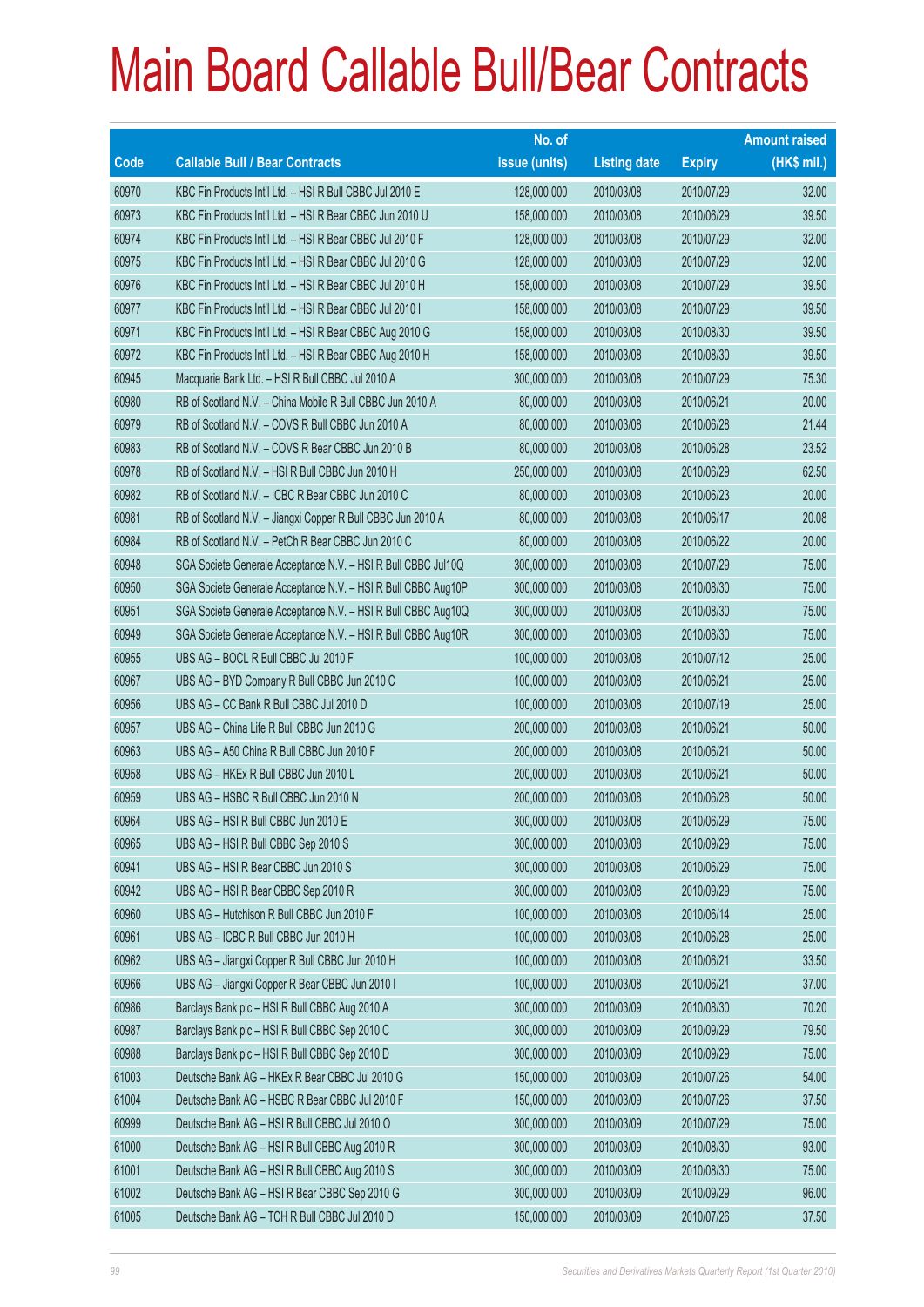|        |                                                               | No. of        |                     |               | <b>Amount raised</b> |
|--------|---------------------------------------------------------------|---------------|---------------------|---------------|----------------------|
| Code   | <b>Callable Bull / Bear Contracts</b>                         | issue (units) | <b>Listing date</b> | <b>Expiry</b> | (HK\$ mil.)          |
| 61006  | KBC Fin Products Int'l Ltd. - HSI R Bull CBBC Jun 2010 V      | 128,000,000   | 2010/03/09          | 2010/06/29    | 32.00                |
| 61007  | KBC Fin Products Int'l Ltd. - HSI R Bull CBBC Jun 2010 W      | 128,000,000   | 2010/03/09          | 2010/06/29    | 32.00                |
| 61008  | KBC Fin Products Int'l Ltd. - HSI R Bull CBBC Jun 2010 X      | 128,000,000   | 2010/03/09          | 2010/06/29    | 32.00                |
| 61009  | KBC Fin Products Int'l Ltd. - HSI R Bull CBBC Jul 2010 J      | 158,000,000   | 2010/03/09          | 2010/07/29    | 39.50                |
| 61010  | KBC Fin Products Int'l Ltd. - HSI R Bull CBBC Jul 2010 K      | 158,000,000   | 2010/03/09          | 2010/07/29    | 39.50                |
| 61011  | KBC Fin Products Int'l Ltd. - HSI R Bull CBBC Jul 2010 L      | 158,000,000   | 2010/03/09          | 2010/07/29    | 39.50                |
| 61012  | KBC Fin Products Int'l Ltd. - HSI R Bull CBBC Aug 2010 I      | 158,000,000   | 2010/03/09          | 2010/08/30    | 39.50                |
| 61013  | KBC Fin Products Int'l Ltd. - HSI R Bull CBBC Aug 2010 J      | 158,000,000   | 2010/03/09          | 2010/08/30    | 39.50                |
| 61014  | KBC Fin Products Int'l Ltd. - HSI R Bull CBBC Aug 2010 K      | 158,000,000   | 2010/03/09          | 2010/08/30    | 39.50                |
| 60989  | RB of Scotland N.V. - DJIA R Bull CBBC Jun 2010 E             | 40,000,000    | 2010/03/09          | 2010/06/18    | 13.84                |
| 60997  | UBS AG - BYD Company R Bear CBBC Jul 2010 A                   | 100,000,000   | 2010/03/09          | 2010/07/12    | 25.00                |
| 60995  | UBS AG - COVS R Bull CBBC Jun 2010 E                          | 100,000,000   | 2010/03/09          | 2010/06/21    | 25.00                |
| 60993  | UBS AG - HSBC R Bull CBBC Jun 2010 O                          | 200,000,000   | 2010/03/09          | 2010/06/21    | 50.00                |
| 60994  | UBS AG - HSBC R Bull CBBC Jul 2010 A                          | 200,000,000   | 2010/03/09          | 2010/07/05    | 50.00                |
| 60998  | UBS AG - HSBC R Bear CBBC Jun 2010 P                          | 200,000,000   | 2010/03/09          | 2010/06/21    | 50.00                |
| 60990  | UBS AG - HSCEI R Bull CBBC Jul 2010 B                         | 200,000,000   | 2010/03/09          | 2010/07/29    | 50.00                |
| 60991  | UBS AG - HSI R Bull CBBC Jul 2010 T                           | 300,000,000   | 2010/03/09          | 2010/07/29    | 75.00                |
| 60992  | UBS AG - HSI R Bear CBBC Jun 2010 Z                           | 300,000,000   | 2010/03/09          | 2010/06/29    | 75.00                |
| 60996  | UBS AG - TCH R Bull CBBC Jul 2010 D                           | 100,000,000   | 2010/03/09          | 2010/07/05    | 25.00                |
| 61024  | BNP Paribas Arbit Issu B.V. - HSI R Bull CBBC Aug 2010 J      | 300,000,000   | 2010/03/10          | 2010/08/30    | 75.00                |
| 61028  | BNP Paribas Arbit Issu B.V. - HSI R Bear CBBC Aug 2010 K      | 300,000,000   | 2010/03/10          | 2010/08/30    | 75.00                |
| 61023  | Deutsche Bank AG - HSI R Bear CBBC Aug 2010 T                 | 300,000,000   | 2010/03/10          | 2010/08/30    | 75.00                |
| 61015  | HK Bank - HSI R Bull CBBC Jul 2010 N                          | 120,000,000   | 2010/03/10          | 2010/07/29    | 30.00                |
| 61016  | HK Bank - HSI R Bull CBBC Jul 2010 O                          | 120,000,000   | 2010/03/10          | 2010/07/29    | 30.00                |
| 61017  | SGA Societe Generale Acceptance N.V. - HSI R Bear CBBC Jun10X | 300,000,000   | 2010/03/10          | 2010/06/29    | 75.00                |
| 61018  | SGA Societe Generale Acceptance N.V. - HSI R Bear CBBC Sep10A | 300,000,000   | 2010/03/10          | 2010/09/29    | 87.00                |
| 61019  | SGA Societe Generale Acceptance N.V. - HSI R Bear CBBC Sep10B | 300,000,000   | 2010/03/10          | 2010/09/29    | 112.50               |
| 61020  | SGA Societe Generale Acceptance N.V. - HSI R Bear CBBC Sep10C | 300,000,000   | 2010/03/10          | 2010/09/29    | 138.00               |
| 61021  | SGA Societe Generale Acceptance N.V. - HSI R Bear CBBC Sep10D | 300,000,000   | 2010/03/10          | 2010/09/29    | 94.50                |
| 61022  | SGA Societe Generale Acceptance N.V. - HSI R Bear CBBC Sep10E | 300,000,000   | 2010/03/10          | 2010/09/29    | 121.50               |
| 61025  | UBS AG - Sinopec Corp R Bull CBBC Jun 2010 K                  | 100,000,000   | 2010/03/10          | 2010/06/28    | 25.00                |
| 61027  | UBS AG - HSI R Bull CBBC Jul 2010 M                           | 300,000,000   | 2010/03/10          | 2010/07/29    | 75.00                |
| 61029  | UBS AG - HSI R Bear CBBC Aug 2010 C                           | 300,000,000   | 2010/03/10          | 2010/08/30    | 75.00                |
| 61026  | UBS AG - TCH R Bull CBBC Jul 2010 E                           | 100,000,000   | 2010/03/10          | 2010/07/05    | 25.00                |
| 60126# | HK Bank - Sinopec Corp R Bull CBBC Sep 2010 B                 | 160,000,000   | 2010/03/10          | 2010/09/17    | 13.28                |
| 61039  | Credit Suisse AG - China Mobile R Bear CBBC Aug 2010 A        | 100,000,000   | 2010/03/11          | 2010/08/23    | 25.00                |
| 61040  | Credit Suisse AG - HSI R Bear CBBC Aug 2010 K                 | 210,000,000   | 2010/03/11          | 2010/08/30    | 52.50                |
| 61030  | Deutsche Bank AG - China Mobile R Bull CBBC Aug 2010 B        | 150,000,000   | 2010/03/11          | 2010/08/02    | 37.50                |
| 61031  | Deutsche Bank AG - China Mobile R Bear CBBC Jul 2010 C        | 150,000,000   | 2010/03/11          | 2010/07/26    | 37.50                |
| 61032  | Deutsche Bank AG - HSI R Bull CBBC Jul 2010 Y                 | 300,000,000   | 2010/03/11          | 2010/07/29    | 75.00                |
| 61033  | Deutsche Bank AG - HSI R Bull CBBC Oct 2010 B                 | 300,000,000   | 2010/03/11          | 2010/10/28    | 75.00                |
| 61043  | Deutsche Bank AG - HSI R Bear CBBC Aug 2010 U                 | 300,000,000   | 2010/03/11          | 2010/08/30    | 75.00                |
| 61042  | KBC Fin Products Int'l Ltd. - HSI R Bear CBBC Jun 2010 Y      | 158,000,000   | 2010/03/11          | 2010/06/29    | 39.50                |
| 61041  | CC Rabobank B.A. - HSI R Bear CBBC Aug 2010 Q                 | 200,000,000   | 2010/03/11          | 2010/08/30    | 50.00                |
| 61038  | UBS AG - China Mobile R Bear CBBC Jul 2010 A                  | 200,000,000   | 2010/03/11          | 2010/07/12    | 50.00                |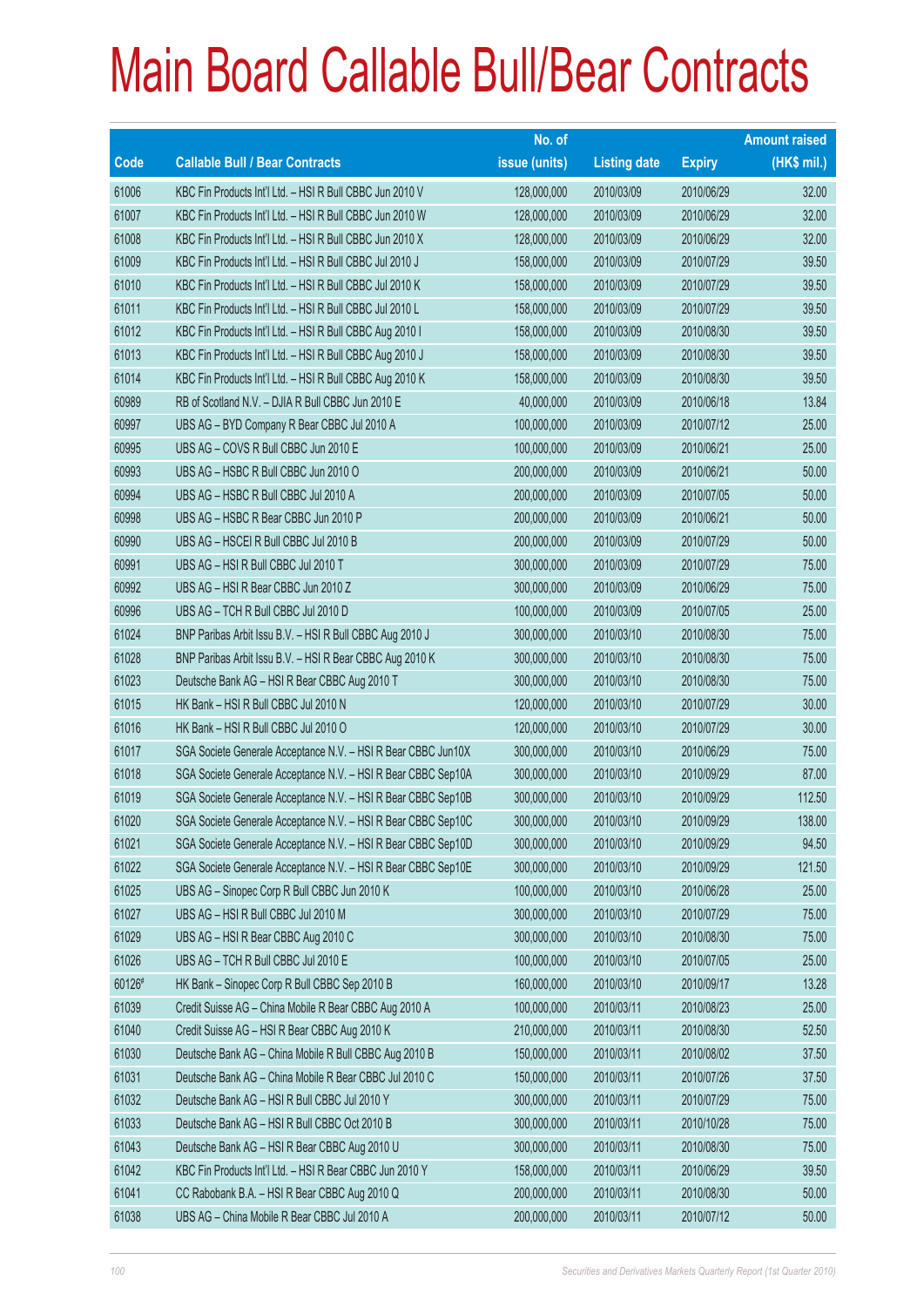|       |                                                        | No. of        |                     |               | <b>Amount raised</b> |
|-------|--------------------------------------------------------|---------------|---------------------|---------------|----------------------|
| Code  | <b>Callable Bull / Bear Contracts</b>                  | issue (units) | <b>Listing date</b> | <b>Expiry</b> | $(HK$$ mil.)         |
| 61034 | UBS AG - HSI R Bull CBBC Jul 2010 L                    | 300,000,000   | 2010/03/11          | 2010/07/29    | 75.00                |
| 61035 | UBS AG - HSI R Bear CBBC Aug 2010 W                    | 300,000,000   | 2010/03/11          | 2010/08/30    | 75.00                |
| 61036 | UBS AG - HSI R Bear CBBC Sep 2010 T                    | 300,000,000   | 2010/03/11          | 2010/09/29    | 75.00                |
| 61037 | UBS AG - HSI R Bear CBBC Oct 2010 N                    | 300,000,000   | 2010/03/11          | 2010/10/28    | 75.00                |
| 61048 | Deutsche Bank AG - CNOOC R Bull CBBC Jul 2010 C        | 150,000,000   | 2010/03/12          | 2010/07/26    | 37.50                |
| 61049 | Deutsche Bank AG - CNOOC R Bear CBBC Jul 2010 D        | 150,000,000   | 2010/03/12          | 2010/07/26    | 39.00                |
| 61045 | Deutsche Bank AG - HSI R Bear CBBC Aug 2010 V          | 300,000,000   | 2010/03/12          | 2010/08/30    | 75.00                |
| 61050 | Deutsche Bank AG - ICBC R Bear CBBC Aug 2010 A         | 150,000,000   | 2010/03/12          | 2010/08/02    | 37.50                |
| 61047 | CC Rabobank B.A. - HSI R Bull CBBC Aug 2010 R          | 200,000,000   | 2010/03/12          | 2010/08/30    | 50.00                |
| 61046 | UBS AG - HSI R Bull CBBC Oct 2010 O                    | 300,000,000   | 2010/03/12          | 2010/10/28    | 75.00                |
| 61044 | UBS AG - HSI R Bear CBBC Jul 2010 O                    | 300,000,000   | 2010/03/12          | 2010/07/29    | 75.00                |
| 61055 | Credit Suisse AG - HSI R Bear CBBC Aug 2010 L          | 200,000,000   | 2010/03/15          | 2010/08/30    | 50.00                |
| 61075 | Deutsche Bank AG - China Life R Bull CBBC Jul 2010 L   | 150,000,000   | 2010/03/15          | 2010/07/26    | 42.00                |
| 61056 | Deutsche Bank AG - HSI R Bull CBBC Jul 2010 B          | 300,000,000   | 2010/03/15          | 2010/07/29    | 75.00                |
| 61057 | Deutsche Bank AG - HSI R Bull CBBC Aug 2010 W          | 300,000,000   | 2010/03/15          | 2010/08/30    | 84.00                |
| 61076 | Deutsche Bank AG - HSI R Bull CBBC Aug 2010 X          | 300,000,000   | 2010/03/15          | 2010/08/30    | 75.00                |
| 61051 | Deutsche Bank AG - HSI R Bear CBBC Jul 2010 X          | 300,000,000   | 2010/03/15          | 2010/07/29    | 75.00                |
| 61052 | Deutsche Bank AG - HSI R Bear CBBC Jul 2010 Z          | 300,000,000   | 2010/03/15          | 2010/07/29    | 75.00                |
| 61077 | Deutsche Bank AG - HSI R Bear CBBC Sep 2010 H          | 300,000,000   | 2010/03/15          | 2010/09/29    | 75.00                |
| 61070 | CC Rabobank B.A. - HSI R Bull CBBC Aug 2010 S          | 200,000,000   | 2010/03/15          | 2010/08/30    | 50.00                |
| 61071 | CC Rabobank B.A. - HSI R Bull CBBC Aug 2010 T          | 200,000,000   | 2010/03/15          | 2010/08/30    | 50.00                |
| 61072 | CC Rabobank B.A. - HSI R Bull CBBC Aug 2010 U          | 200,000,000   | 2010/03/15          | 2010/08/30    | 50.00                |
| 61073 | CC Rabobank B.A. - HSI R Bull CBBC Aug 2010 V          | 200,000,000   | 2010/03/15          | 2010/08/30    | 50.00                |
| 61074 | CC Rabobank B.A. - HSI R Bull CBBC Aug 2010 W          | 200,000,000   | 2010/03/15          | 2010/08/30    | 50.00                |
| 61059 | RB of Scotland N.V. - CCHC R Bull CBBC Jun 2010 C      | 80,000,000    | 2010/03/15          | 2010/06/18    | 20.16                |
| 61063 | RB of Scotland N.V. - CCHC R Bear CBBC Jun 2010 D      | 80,000,000    | 2010/03/15          | 2010/06/18    | 20.00                |
| 61058 | RB of Scotland N.V. - DJIA R Bull CBBC Jun 2010 F      | 40,000,000    | 2010/03/15          | 2010/06/18    | 15.48                |
| 61061 | RB of Scotland N.V. - A50 China R Bull CBBC Jul 2010 A | 80,000,000    | 2010/03/15          | 2010/07/09    | 20.00                |
| 61062 | RB of Scotland N.V. - HSCEI R Bull CBBC Jun 2010 B     | 250,000,000   | 2010/03/15          | 2010/06/29    | 62.50                |
| 61060 | RB of Scotland N.V. - SHK Ppt R Bull CBBC Jul 2010 A   | 80,000,000    | 2010/03/15          | 2010/07/05    | 20.00                |
| 61064 | RB of Scotland N.V. - SHK Ppt R Bear CBBC Jul 2010 B   | 80,000,000    | 2010/03/15          | 2010/07/05    | 20.32                |
| 61069 | UBS AG - China Mobile R Bull CBBC Jul 2010 B           | 200,000,000   | 2010/03/15          | 2010/07/12    | 50.00                |
| 61065 | UBS AG - HSCEI R Bull CBBC Jul 2010 C                  | 200,000,000   | 2010/03/15          | 2010/07/29    | 50.00                |
| 61066 | UBS AG - HSI R Bull CBBC Jul 2010 Y                    | 300,000,000   | 2010/03/15          | 2010/07/29    | 75.00                |
| 61053 | UBS AG - HSI R Bear CBBC Jun 2010 L                    | 300,000,000   | 2010/03/15          | 2010/06/29    | 75.00                |
| 61067 | UBS AG - HSI R Bear CBBC Aug 2010 Z                    | 300,000,000   | 2010/03/15          | 2010/08/30    | 75.00                |
| 61054 | UBS AG - HSI R Bear CBBC Sep 2010 U                    | 300,000,000   | 2010/03/15          | 2010/09/29    | 75.00                |
| 61068 | UBS AG - HSI R Bear CBBC Sep 2010 V                    | 300,000,000   | 2010/03/15          | 2010/09/29    | 75.00                |
| 61078 | Barclays Bank plc - HSI R Bull CBBC Jun 2010 D         | 300,000,000   | 2010/03/16          | 2010/06/29    | 45.90                |
| 61079 | Barclays Bank plc - HSI R Bull CBBC Jun 2010 E         | 300,000,000   | 2010/03/16          | 2010/06/29    | 45.00                |
| 61080 | Barclays Bank plc - HSI R Bull CBBC Aug 2010 B         | 300,000,000   | 2010/03/16          | 2010/08/30    | 54.30                |
| 61081 | Barclays Bank plc - HSI R Bull CBBC Sep 2010 E         | 300,000,000   | 2010/03/16          | 2010/09/29    | 75.00                |
| 61082 | Barclays Bank plc - HSI R Bear CBBC Jun 2010 F         | 300,000,000   | 2010/03/16          | 2010/06/29    | 47.70                |
| 61087 | Credit Suisse AG - China Life R Bull CBBC Aug 2010 A   | 100,000,000   | 2010/03/16          | 2010/08/23    | 49.00                |
| 61088 | Credit Suisse AG - A50 China R Bull CBBC Aug 2010 A    | 100,000,000   | 2010/03/16          | 2010/08/23    | 25.00                |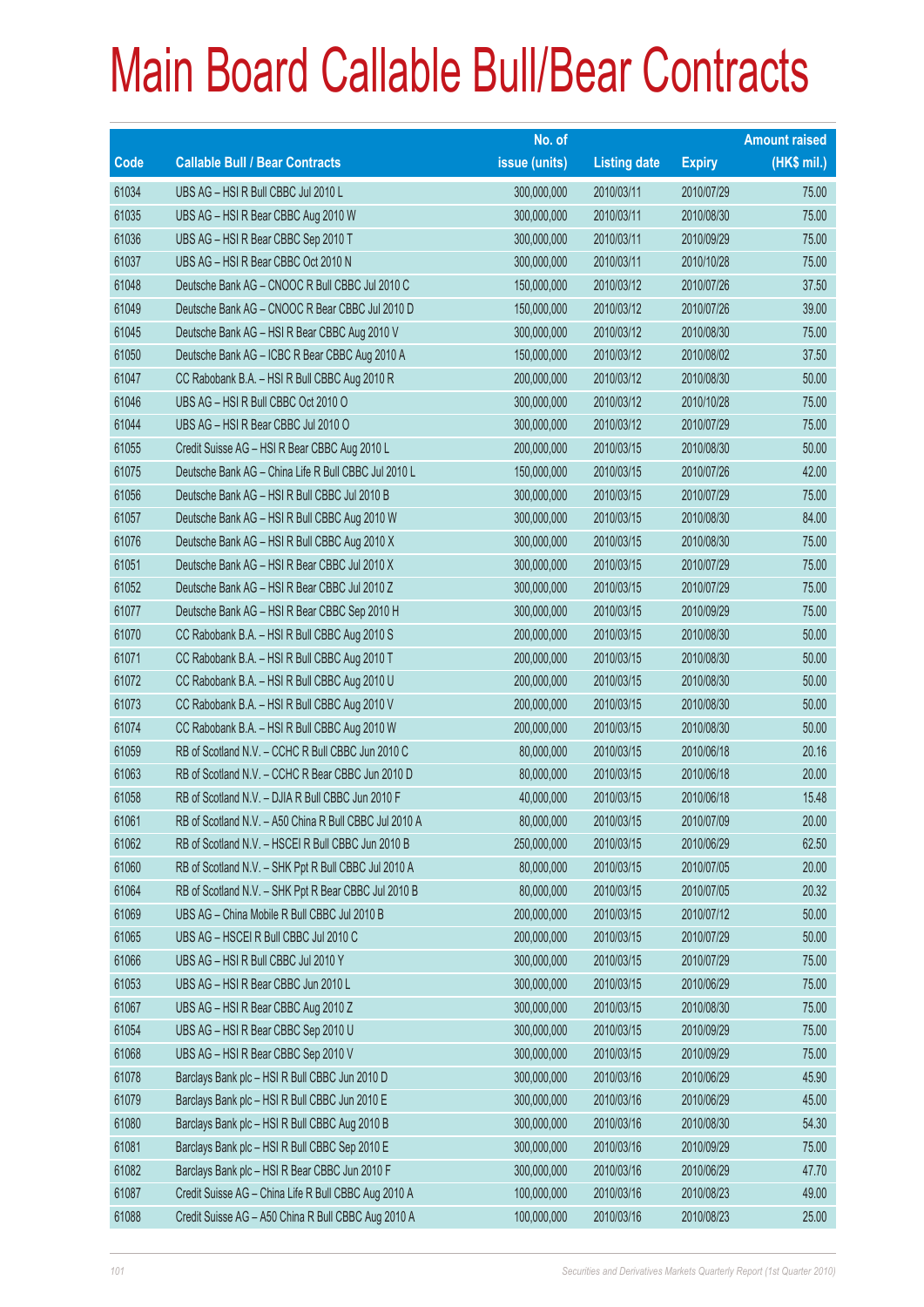|       |                                                               | No. of        |                     |               | <b>Amount raised</b> |
|-------|---------------------------------------------------------------|---------------|---------------------|---------------|----------------------|
| Code  | <b>Callable Bull / Bear Contracts</b>                         | issue (units) | <b>Listing date</b> | <b>Expiry</b> | (HK\$ mil.)          |
| 61089 | Credit Suisse AG - TCH R Bull CBBC Aug 2010 A                 | 100,000,000   | 2010/03/16          | 2010/08/23    | 25.00                |
| 61094 | Deutsche Bank AG - China Life R Bull CBBC Jul 2010 M          | 150,000,000   | 2010/03/16          | 2010/07/26    | 42.00                |
| 61084 | Deutsche Bank AG - HSI R Bear CBBC Jul 2010 C                 | 300,000,000   | 2010/03/16          | 2010/07/29    | 75.00                |
| 61083 | Deutsche Bank AG - HSI R Bear CBBC Jul 2010 H                 | 300,000,000   | 2010/03/16          | 2010/07/29    | 75.00                |
| 61085 | Deutsche Bank AG - HSI R Bear CBBC Aug 2010 Y                 | 300,000,000   | 2010/03/16          | 2010/08/30    | 81.00                |
| 61086 | Deutsche Bank AG - HSI R Bear CBBC Sep 2010 I                 | 300,000,000   | 2010/03/16          | 2010/09/29    | 87.00                |
| 61097 | KBC Fin Products Int'l Ltd. - CP&CC R Bull CBBC Jul 2010 D    | 80,000,000    | 2010/03/16          | 2010/07/15    | 20.00                |
| 61098 | KBC Fin Products Int'l Ltd. - HKEx R Bull CBBC Jun 2010 D     | 58,000,000    | 2010/03/16          | 2010/06/17    | 14.50                |
| 61095 | KBC Fin Products Int'l Ltd. - HSI R Bull CBBC Aug 2010 L      | 158,000,000   | 2010/03/16          | 2010/08/30    | 39.50                |
| 61096 | KBC Fin Products Int'l Ltd. - HSI R Bear CBBC Jul 2010 M      | 158,000,000   | 2010/03/16          | 2010/07/29    | 39.50                |
| 61099 | KBC Fin Products Int'l Ltd. - SHK Ppt R Bull CBBC Jul 2010 A  | 48,000,000    | 2010/03/16          | 2010/07/15    | 12.00                |
| 61100 | KBC Fin Products Int'l Ltd. - SHK Ppt R Bear CBBC Aug 2010 A  | 48,000,000    | 2010/03/16          | 2010/08/02    | 14.88                |
| 61101 | KBC Fin Products Int'l Ltd. - TCH R Bull CBBC Jun 2010 D      | 58,000,000    | 2010/03/16          | 2010/06/18    | 14.50                |
| 61102 | KBC Fin Products Int'l Ltd. - TCH R Bull CBBC Jul 2010 A      | 58,000,000    | 2010/03/16          | 2010/07/08    | 16.82                |
| 61093 | UBS AG - China Life R Bull CBBC Jul 2010 C                    | 200,000,000   | 2010/03/16          | 2010/07/12    | 55.00                |
| 61090 | UBS AG - HSI R Bull CBBC Jun 2010 J                           | 300,000,000   | 2010/03/16          | 2010/06/29    | 75.00                |
| 61091 | UBS AG - HSI R Bull CBBC Aug 2010 R                           | 300,000,000   | 2010/03/16          | 2010/08/30    | 75.00                |
| 61092 | UBS AG - HSI R Bear CBBC Sep 2010 W                           | 300,000,000   | 2010/03/16          | 2010/09/29    | 75.00                |
| 61123 | Deutsche Bank AG - China Life R Bull CBBC Aug 2010 C          | 150,000,000   | 2010/03/17          | 2010/08/09    | 37.50                |
| 61121 | Deutsche Bank AG - HSI R Bear CBBC Jul 2010 A                 | 300,000,000   | 2010/03/17          | 2010/07/29    | 75.00                |
| 61122 | Deutsche Bank AG - HSI R Bear CBBC Jul 2010 M                 | 300,000,000   | 2010/03/17          | 2010/07/29    | 123.00               |
| 61103 | RB of Scotland N.V. - BYD Company R Bull CBBC Jul 2010 A      | 80,000,000    | 2010/03/17          | 2010/07/08    | 20.00                |
| 61104 | RB of Scotland N.V. - BYD Company R Bull CBBC Jul 2010 B      | 80,000,000    | 2010/03/17          | 2010/07/08    | 20.08                |
| 61107 | RB of Scotland N.V. - BYD Company R Bear CBBC Jul 2010 C      | 80,000,000    | 2010/03/17          | 2010/07/08    | 20.00                |
| 61108 | RB of Scotland N.V. - BYD Company R Bear CBBC Jul 2010 D      | 80,000,000    | 2010/03/17          | 2010/07/08    | 20.00                |
| 61105 | RB of Scotland N.V. - TCH R Bull CBBC Jun 2010 H              | 80,000,000    | 2010/03/17          | 2010/06/28    | 20.00                |
| 61106 | RB of Scotland N.V. - TCH R Bull CBBC Jun 2010 I              | 80,000,000    | 2010/03/17          | 2010/06/28    | 20.00                |
| 61119 | SGA Societe Generale Acceptance N.V. - HSI R Bull CBBC Sep10F | 300,000,000   | 2010/03/17          | 2010/09/29    | 75.00                |
| 61120 | SGA Societe Generale Acceptance N.V. - HSI R Bull CBBC Sep10G | 300,000,000   | 2010/03/17          | 2010/09/29    | 75.00                |
| 61118 | UBS AG - China Mobile R Bear CBBC Jul 2010 C                  | 200,000,000   | 2010/03/17          | 2010/07/26    | 50.00                |
| 61112 | UBS AG - CCHC R Bull CBBC Jun 2010 A                          | 100,000,000   | 2010/03/17          | 2010/06/21    | 25.00                |
| 61117 | UBS AG - CCHC R Bear CBBC Jul 2010 D                          | 100,000,000   | 2010/03/17          | 2010/07/12    | 27.50                |
| 61113 | UBS AG - China Life R Bull CBBC Jul 2010 D                    | 200,000,000   | 2010/03/17          | 2010/07/19    | 50.00                |
| 61114 | UBS AG - CNOOC R Bull CBBC Jul 2010 A                         | 100,000,000   | 2010/03/17          | 2010/07/19    | 25.00                |
| 61109 | UBS AG - A50 China R Bull CBBC Jul 2010 C                     | 200,000,000   | 2010/03/17          | 2010/07/26    | 50.00                |
| 61110 | UBS AG - HSCEI R Bull CBBC Aug 2010 A                         | 200,000,000   | 2010/03/17          | 2010/08/30    | 50.00                |
| 61111 | UBS AG - HSI R Bear CBBC Oct 2010 P                           | 400,000,000   | 2010/03/17          | 2010/10/28    | 100.00               |
| 61115 | UBS AG - SHK Ppt R Bull CBBC Jul 2010 D                       | 100,000,000   | 2010/03/17          | 2010/07/05    | 25.00                |
| 61116 | UBS AG - SHK Ppt R Bull CBBC Jul 2010 E                       | 100,000,000   | 2010/03/17          | 2010/07/26    | 25.00                |
| 61124 | BOCI Asia Ltd. - HSI R Bear CBBC Jun 2010 C                   | 100,000,000   | 2010/03/18          | 2010/06/29    | 25.00                |
| 61125 | Deutsche Bank AG - HSI R Bear CBBC Sep 2010 J                 | 300,000,000   | 2010/03/18          | 2010/09/29    | 75.00                |
| 61126 | Macquarie Bank Ltd. - HSI R Bear CBBC Jun 2010 E              | 300,000,000   | 2010/03/18          | 2010/06/29    | 75.00                |
| 61127 | Macquarie Bank Ltd. - HSI R Bear CBBC Jul 2010 B              | 300,000,000   | 2010/03/18          | 2010/07/29    | 82.80                |
| 61128 | UBS AG - BYD Company R Bull CBBC Aug 2010 A                   | 100,000,000   | 2010/03/18          | 2010/08/09    | 25.00                |
| 61131 | UBS AG - China Life R Bear CBBC Jul 2010 E                    | 200,000,000   | 2010/03/18          | 2010/07/19    | 114.00               |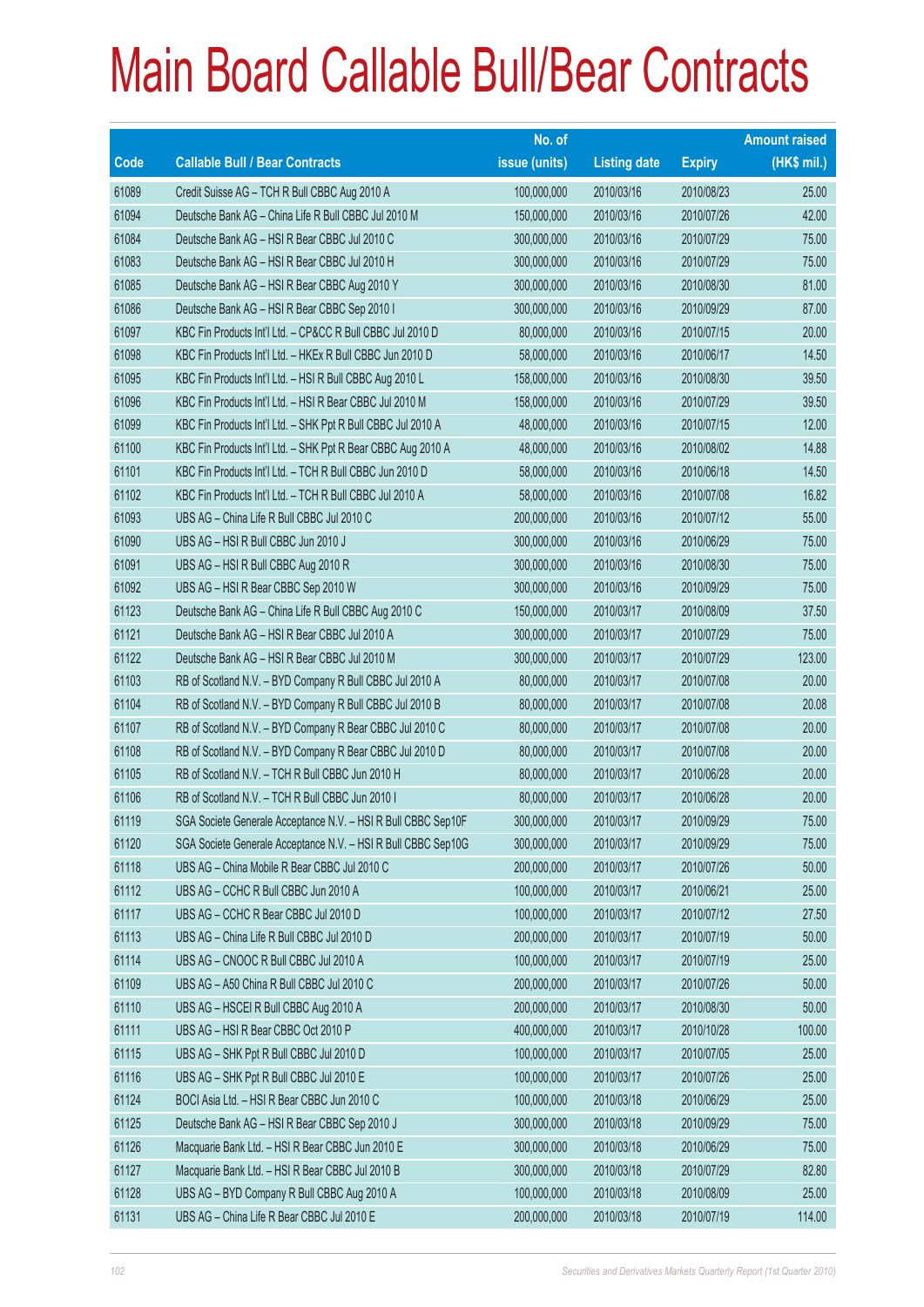|       |                                                                | No. of        |                     |               | <b>Amount raised</b> |
|-------|----------------------------------------------------------------|---------------|---------------------|---------------|----------------------|
| Code  | <b>Callable Bull / Bear Contracts</b>                          | issue (units) | <b>Listing date</b> | <b>Expiry</b> | $(HK$$ mil.)         |
| 61133 | UBS AG - A50 China R Bear CBBC Jul 2010 D                      | 200,000,000   | 2010/03/18          | 2010/07/26    | 64.00                |
| 61129 | UBS AG - HSBC R Bull CBBC Aug 2010 A                           | 200,000,000   | 2010/03/18          | 2010/08/16    | 50.00                |
| 61132 | UBS AG - HSI R Bull CBBC Sep 2010 X                            | 300,000,000   | 2010/03/18          | 2010/09/29    | 75.00                |
| 61134 | UBS AG - HSI R Bull CBBC Nov 2010 E                            | 400,000,000   | 2010/03/18          | 2010/11/29    | 100.00               |
| 61135 | UBS AG - HSI R Bear CBBC Aug 2010 M                            | 300,000,000   | 2010/03/18          | 2010/08/30    | 75.00                |
| 61136 | UBS AG - HSI R Bear CBBC Sep 2010 Y                            | 300,000,000   | 2010/03/18          | 2010/09/29    | 75.00                |
| 61130 | UBS AG - TCH R Bull CBBC Jul 2010 F                            | 100,000,000   | 2010/03/18          | 2010/07/12    | 25.00                |
| 61144 | Deutsche Bank AG - CC Bank R Bear CBBC Aug 2010 A              | 150,000,000   | 2010/03/19          | 2010/08/16    | 40.50                |
| 61145 | Deutsche Bank AG - China Life R Bear CBBC Aug 2010 D           | 150,000,000   | 2010/03/19          | 2010/08/16    | 123.00               |
| 61146 | Deutsche Bank AG - Sinopec Corp R Bear CBBC Aug 2010 A         | 150,000,000   | 2010/03/19          | 2010/08/16    | 37.50                |
| 61141 | Deutsche Bank AG - HSI R Bull CBBC Oct 2010 C                  | 300,000,000   | 2010/03/19          | 2010/10/28    | 75.00                |
| 61147 | Deutsche Bank AG - ICBC R Bear CBBC Aug 2010 B                 | 150,000,000   | 2010/03/19          | 2010/08/16    | 37.50                |
| 61138 | SGA Societe Generale Acceptance N.V. - CMob R Bull CBBC Jun10E | 300,000,000   | 2010/03/19          | 2010/06/30    | 75.00                |
| 61139 | SGA Societe Generale Acceptance N.V. - CMob R Bull CBBC Aug10A | 300,000,000   | 2010/03/19          | 2010/08/30    | 75.00                |
| 61137 | SGA Societe Generale Acceptance N.V - CLife R Bear CBBC Jul10F | 100,000,000   | 2010/03/19          | 2010/07/28    | 69.00                |
| 61140 | SGA Societe Generale Acceptance N.V. - HSI R Bear CBBC Jun10P  | 300,000,000   | 2010/03/19          | 2010/06/29    | 75.00                |
| 61142 | UBS AG - BYD Company R Bear CBBC Aug 2010 B                    | 100,000,000   | 2010/03/19          | 2010/08/16    | 25.00                |
| 61143 | UBS AG - HSI R Bear CBBC Nov 2010 F                            | 400,000,000   | 2010/03/19          | 2010/11/29    | 100.00               |
| 61151 | BNP Paribas Arbit Issu B.V. - HSI R Bull CBBC Sep 2010 B       | 300,000,000   | 2010/03/22          | 2010/09/29    | 105.00               |
| 61156 | BNP Paribas Arbit Issu B.V. - HSI R Bear CBBC Sep 2010 C       | 300,000,000   | 2010/03/22          | 2010/09/29    | 105.00               |
| 61152 | Credit Suisse AG - HSI R Bull CBBC Aug 2010 M                  | 195,000,000   | 2010/03/22          | 2010/08/30    | 48.75                |
| 61153 | Deutsche Bank AG - HSI R Bull CBBC Aug 2010 Z                  | 300,000,000   | 2010/03/22          | 2010/08/30    | 75.00                |
| 61164 | Deutsche Bank AG - HSI R Bear CBBC Jul 2010 U                  | 300,000,000   | 2010/03/22          | 2010/07/29    | 75.00                |
| 61165 | Deutsche Bank AG - TCH R Bull CBBC Jul 2010 E                  | 150,000,000   | 2010/03/22          | 2010/07/26    | 37.50                |
| 61176 | KBC Fin Products Int'l Ltd. - SHK Ppt R Bear CBBC Aug 2010 B   | 48,000,000    | 2010/03/22          | 2010/08/18    | 12.00                |
| 61174 | KBC Fin Products Int'l Ltd. - TCH R Bull CBBC Jul 2010 B       | 58,000,000    | 2010/03/22          | 2010/07/15    | 14.50                |
| 61178 | KBC Fin Products Int'l Ltd. - TCH R Bear CBBC Jul 2010 C       | 58,000,000    | 2010/03/22          | 2010/07/15    | 14.50                |
| 61179 | KBC Fin Products Int'l Ltd. - TCH R Bear CBBC Jul 2010 D       | 48,000,000    | 2010/03/22          | 2010/07/08    | 14.40                |
| 61175 | KBC Fin Products Int'l Ltd. - TCH R Bear CBBC Sep 2010 A       | 48,000,000    | 2010/03/22          | 2010/09/01    | 17.76                |
| 61168 | RB of Scotland N.V. - CNOOC R Bull CBBC Jul 2010 A             | 80,000,000    | 2010/03/22          | 2010/07/12    | 20.00                |
| 61150 | RB of Scotland N.V. - DJIA R Bull CBBC Sep 2010 A              | 40,000,000    | 2010/03/22          | 2010/09/17    | 10.00                |
| 61154 | RB of Scotland N.V. - DJIA R Bear CBBC Sep 2010 B              | 40,000,000    | 2010/03/22          | 2010/09/17    | 10.00                |
| 61155 | RB of Scotland N.V. - DJIA R Bear CBBC Sep 2010 C              | 40,000,000    | 2010/03/22          | 2010/09/17    | 13.64                |
| 61171 | RB of Scotland N.V. - HKEx R Bear CBBC Jul 2010 A              | 80,000,000    | 2010/03/22          | 2010/07/19    | 20.00                |
| 61167 | RB of Scotland N.V. - HSI R Bull CBBC Oct 2010 A               | 250,000,000   | 2010/03/22          | 2010/10/28    | 62.75                |
| 61170 | RB of Scotland N.V. - HSI R Bear CBBC Oct 2010 B               | 250,000,000   | 2010/03/22          | 2010/10/28    | 62.50                |
| 61166 | RB of Scotland N.V. - Nikkei 225 R Bull CBBC Sep 2010 A        | 40,000,000    | 2010/03/22          | 2010/09/10    | 10.00                |
| 61169 | RB of Scotland N.V. - Nikkei 225 R Bear CBBC Sep 2010 B        | 40,000,000    | 2010/03/22          | 2010/09/10    | 10.04                |
| 61172 | RB of Scotland N.V. - TCH R Bear CBBC Jul 2010 A               | 80,000,000    | 2010/03/22          | 2010/07/05    | 20.00                |
| 61173 | RB of Scotland N.V. - TCH R Bear CBBC Jul 2010 B               | 80,000,000    | 2010/03/22          | 2010/07/05    | 20.16                |
| 61157 | SGA Societe Generale Acceptance N.V. - HSI R Bull CBBC Sep10H  | 300,000,000   | 2010/03/22          | 2010/09/29    | 75.00                |
| 61158 | SGA Societe Generale Acceptance N.V. - HSI R Bear CBBC Jun10H  | 300,000,000   | 2010/03/22          | 2010/06/29    | 75.00                |
| 61159 | SGA Societe Generale Acceptance N.V. - HSI R Bear CBBC Jun10R  | 300,000,000   | 2010/03/22          | 2010/06/29    | 75.00                |
| 61148 | SGA Societe Generale Acceptance N.V. - TCH R Bull CBBC Jul10H  | 100,000,000   | 2010/03/22          | 2010/07/28    | 30.00                |
| 61149 | SGA Societe Generale Acceptance N.V. - TCH R Bull CBBC Jul10I  | 100,000,000   | 2010/03/22          | 2010/07/28    | 25.00                |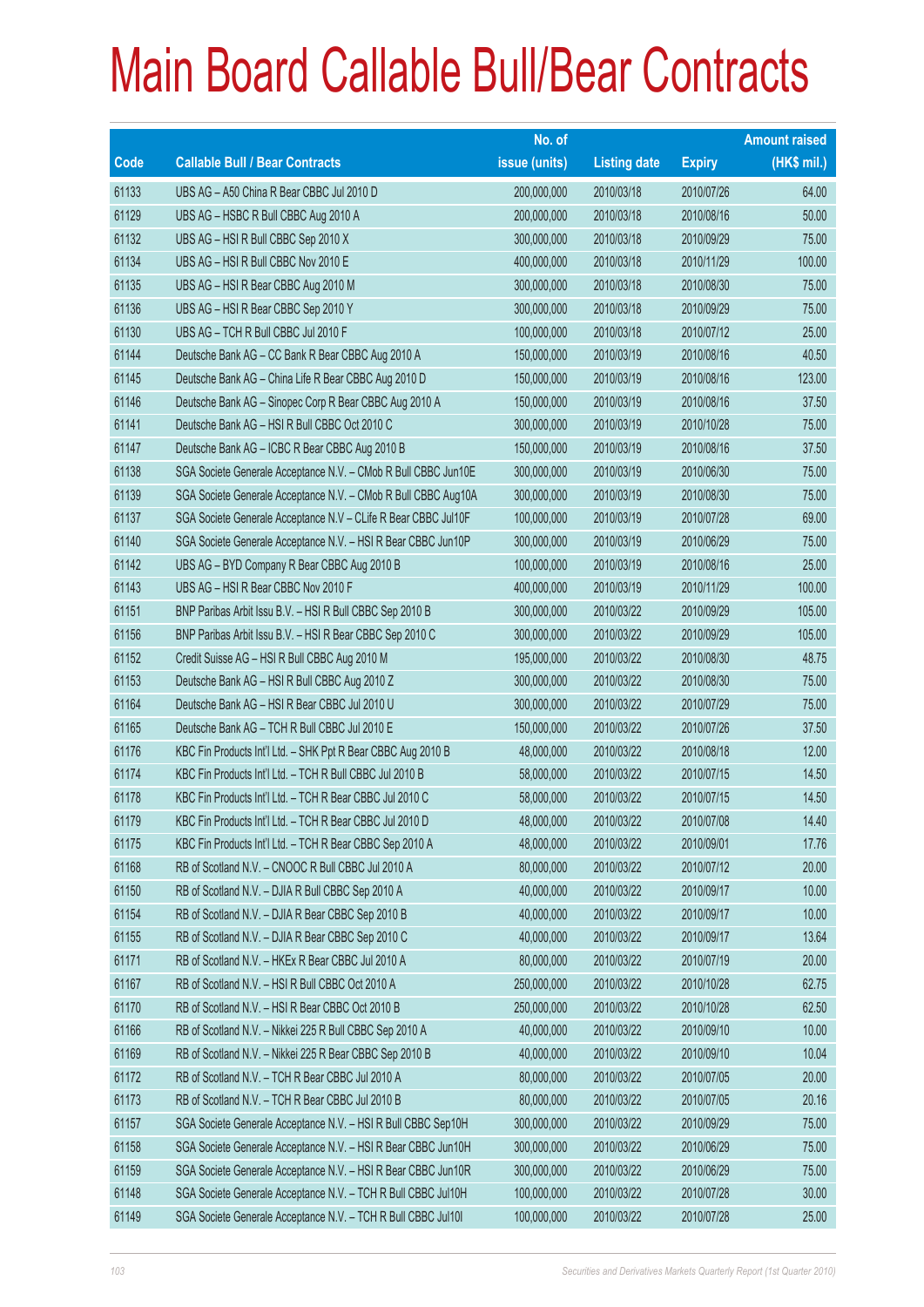|       |                                                              | No. of        |                     |               | <b>Amount raised</b> |
|-------|--------------------------------------------------------------|---------------|---------------------|---------------|----------------------|
| Code  | <b>Callable Bull / Bear Contracts</b>                        | issue (units) | <b>Listing date</b> | <b>Expiry</b> | (HK\$ mil.)          |
| 61161 | UBS AG - A50 China R Bear CBBC Jul 2010 E                    | 200,000,000   | 2010/03/22          | 2010/07/19    | 50.00                |
| 61162 | UBS AG - A50 China R Bear CBBC Aug 2010 A                    | 200,000,000   | 2010/03/22          | 2010/08/16    | 57.00                |
| 61163 | UBS AG - HSI R Bull CBBC Jun 2010 N                          | 300,000,000   | 2010/03/22          | 2010/06/29    | 75.00                |
| 61160 | UBS AG - TCH R Bear CBBC Aug 2010 A                          | 100,000,000   | 2010/03/22          | 2010/08/09    | 29.50                |
| 61182 | Barclays Bank plc - HSI R Bull CBBC Sep 2010 G               | 300,000,000   | 2010/03/23          | 2010/09/29    | 75.00                |
| 61183 | Barclays Bank plc - HSI R Bull CBBC Sep 2010 H               | 300,000,000   | 2010/03/23          | 2010/09/29    | 75.00                |
| 61180 | Barclays Bank plc - HSI R Bear CBBC Jun 2010 G               | 300,000,000   | 2010/03/23          | 2010/06/29    | 54.30                |
| 61181 | Barclays Bank plc - HSI R Bear CBBC Jun 2010 H               | 300,000,000   | 2010/03/23          | 2010/06/29    | 53.10                |
| 61177 | Barclays Bank plc - HSI R Bear CBBC Sep 2010 F               | 300,000,000   | 2010/03/23          | 2010/09/29    | 75.00                |
| 61188 | RB of Scotland N.V. - BYD Company R Bull CBBC Jul 2010 E     | 80,000,000    | 2010/03/23          | 2010/07/08    | 20.00                |
| 61189 | RB of Scotland N.V. - BYD Company R Bull CBBC Jul 2010 F     | 80,000,000    | 2010/03/23          | 2010/07/08    | 20.00                |
| 61193 | RB of Scotland N.V. - BYD Company R Bear CBBC Jul 2010 G     | 80,000,000    | 2010/03/23          | 2010/07/08    | 20.00                |
| 61194 | RB of Scotland N.V. - BYD Company R Bear CBBC Jul 2010 H     | 80,000,000    | 2010/03/23          | 2010/07/08    | 20.00                |
| 61187 | UBS AG - BYD Company R Bull CBBC Aug 2010 C                  | 100,000,000   | 2010/03/23          | 2010/08/09    | 25.00                |
| 61191 | UBS AG - BYD Company R Bear CBBC Aug 2010 D                  | 100,000,000   | 2010/03/23          | 2010/08/16    | 25.00                |
| 61185 | UBS AG - HSI R Bear CBBC Jun 2010 S                          | 300,000,000   | 2010/03/23          | 2010/06/29    | 75.00                |
| 61186 | UBS AG - HSI R Bear CBBC Jul 2010 G                          | 300,000,000   | 2010/03/23          | 2010/07/29    | 75.00                |
| 61184 | UBS AG - ICBC R Bull CBBC Jul 2010 C                         | 100,000,000   | 2010/03/23          | 2010/07/19    | 25.00                |
| 61202 | BNP Paribas Arbit Issu B.V. - HSI R Bull CBBC Aug 2010 L     | 300,000,000   | 2010/03/24          | 2010/08/30    | 75.00                |
| 61203 | BNP Paribas Arbit Issu B.V. - HSI R Bull CBBC Sep 2010 D     | 300,000,000   | 2010/03/24          | 2010/09/29    | 75.00                |
| 61199 | Credit Suisse AG - HSI R Bull CBBC Aug 2010 N                | 220,000,000   | 2010/03/24          | 2010/08/30    | 55.00                |
| 61200 | Deutsche Bank AG - HSI R Bull CBBC Aug 2010 D                | 300,000,000   | 2010/03/24          | 2010/08/30    | 75.00                |
| 61201 | Deutsche Bank AG - HSI R Bull CBBC Sep 2010 K                | 300,000,000   | 2010/03/24          | 2010/09/29    | 84.00                |
| 61192 | Deutsche Bank AG - HSI R Bear CBBC Aug 2010 E                | 300,000,000   | 2010/03/24          | 2010/08/30    | 75.00                |
| 61204 | Deutsche Bank AG - HSI R Bear CBBC Aug 2010 K                | 300,000,000   | 2010/03/24          | 2010/08/30    | 75.00                |
| 61213 | KBC Fin Products Int'l Ltd. - A50 China R Bull CBBC Aug 10A  | 68,000,000    | 2010/03/24          | 2010/08/02    | 17.00                |
| 61208 | KBC Fin Products Int'l Ltd. - Geely Auto R Bull CBBC Oct10A  | 40,000,000    | 2010/03/24          | 2010/10/08    | 10.00                |
| 61214 | KBC Fin Products Int'l Ltd. - HSI R Bull CBBC Jun 2010 Z     | 128,000,000   | 2010/03/24          | 2010/06/29    | 32.00                |
| 61215 | KBC Fin Products Int'l Ltd. - HSI R Bull CBBC Jul 2010 O     | 158,000,000   | 2010/03/24          | 2010/07/29    | 39.50                |
| 61216 | KBC Fin Products Int'l Ltd. - HSI R Bull CBBC Aug 2010 M     | 128,000,000   | 2010/03/24          | 2010/08/30    | 32.00                |
| 61217 | KBC Fin Products Int'l Ltd. - HSI R Bull CBBC Aug 2010 N     | 158,000,000   | 2010/03/24          | 2010/08/30    | 39.50                |
| 61218 | KBC Fin Products Int'l Ltd. - HSI R Bear CBBC Jun 2010 C     | 128,000,000   | 2010/03/24          | 2010/06/29    | 32.00                |
| 61198 | KBC Fin Products Int'l Ltd. - HSI R Bear CBBC Jul 2010 N     | 128,000,000   | 2010/03/24          | 2010/07/29    | 32.00                |
| 61219 | KBC Fin Products Int'l Ltd. - HSI R Bear CBBC Jul 2010 P     | 128,000,000   | 2010/03/24          | 2010/07/29    | 32.00                |
| 61220 | KBC Fin Products Int'l Ltd. - HSI R Bear CBBC Jul 2010 Q     | 158,000,000   | 2010/03/24          | 2010/07/29    | 39.50                |
| 61221 | KBC Fin Products Int'l Ltd. - HSI R Bear CBBC Jul 2010 R     | 158,000,000   | 2010/03/24          | 2010/07/29    | 39.50                |
| 61224 | KBC Fin Products Int'l Ltd. - HSI R Bear CBBC Aug 2010 O     | 158,000,000   | 2010/03/24          | 2010/08/30    | 39.50                |
| 61225 | KBC Fin Products Int'l Ltd. - HSI R Bear CBBC Aug 2010 P     | 128,000,000   | 2010/03/24          | 2010/08/30    | 32.00                |
| 61226 | KBC Fin Products Int'l Ltd. - HSI R Bear CBBC Aug 2010 Q     | 128,000,000   | 2010/03/24          | 2010/08/30    | 37.12                |
| 61227 | KBC Fin Products Int'l Ltd. - HSI R Bear CBBC Sep 2010 B     | 158,000,000   | 2010/03/24          | 2010/09/29    | 39.50                |
| 61209 | KBC Fin Products Int'l Ltd. - Petrochina R Bull CBBC Aug10A  | 40,000,000    | 2010/03/24          | 2010/08/18    | 10.00                |
| 61210 | KBC Fin Products Int'l Ltd. - Petrochina R Bear CBBC Jul10A  | 40,000,000    | 2010/03/24          | 2010/07/15    | 10.00                |
| 61211 | KBC Fin Products Int'l Ltd. - Petrochina R Bear CBBC Sep10A  | 40,000,000    | 2010/03/24          | 2010/09/16    | 10.00                |
| 61212 | KBC Fin Products Int'l Ltd. - SHK Ppt R Bear CBBC Oct 2010 A | 48,000,000    | 2010/03/24          | 2010/10/15    | 16.80                |
| 61206 | CC Rabobank B.A. - HSI R Bull CBBC Sep 2010 A                | 200,000,000   | 2010/03/24          | 2010/09/29    | 50.00                |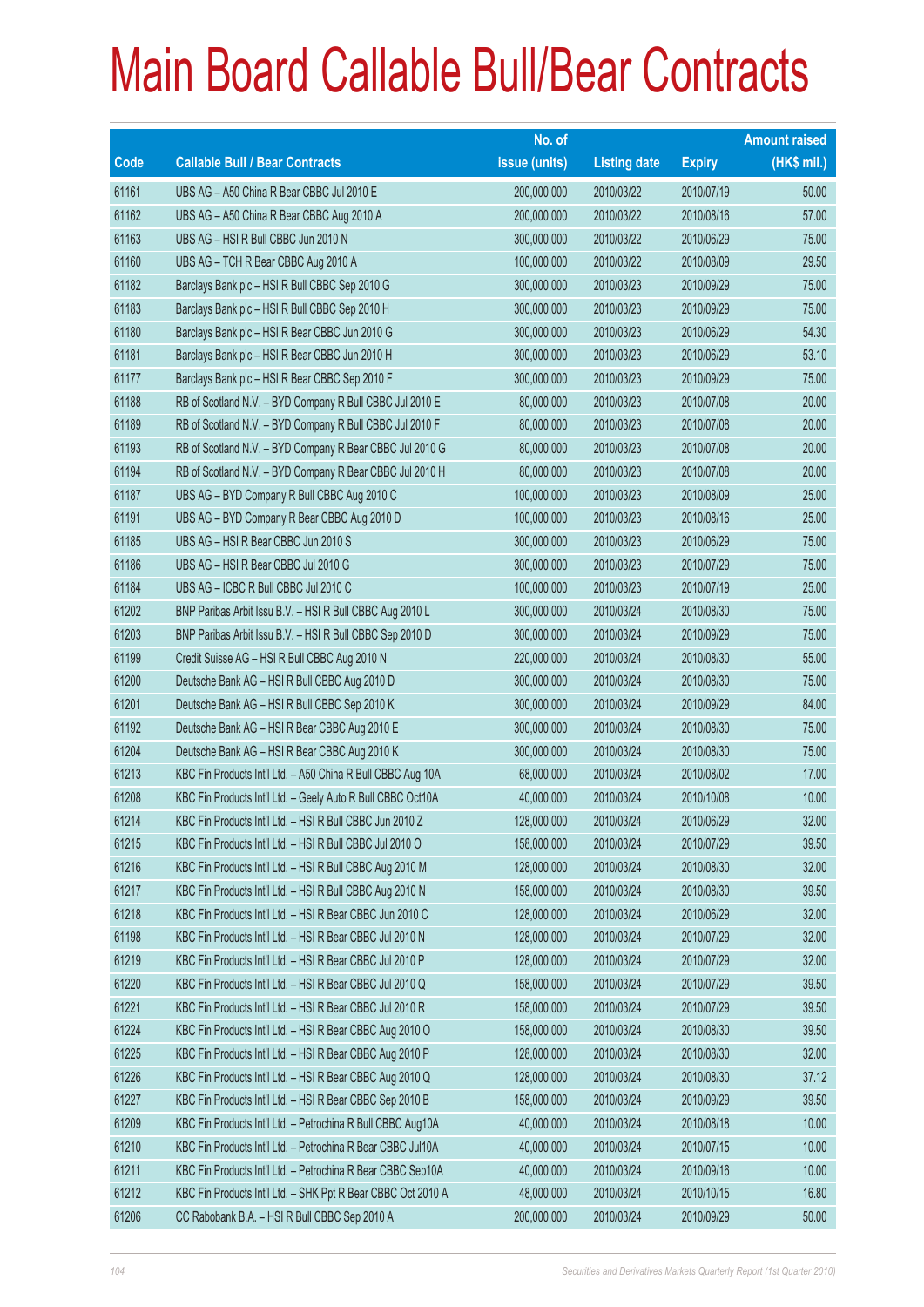|        |                                                               | No. of        |                     |               | <b>Amount raised</b> |
|--------|---------------------------------------------------------------|---------------|---------------------|---------------|----------------------|
| Code   | <b>Callable Bull / Bear Contracts</b>                         | issue (units) | <b>Listing date</b> | <b>Expiry</b> | $(HK$$ mil.)         |
| 61207  | CC Rabobank B.A. - HSI R Bull CBBC Sep 2010 B                 | 200,000,000   | 2010/03/24          | 2010/09/29    | 50.00                |
| 61196  | SGA Societe Generale Acceptance N.V. - HSI R Bull CBBC Sep10I | 300,000,000   | 2010/03/24          | 2010/09/29    | 75.00                |
| 61197  | SGA Societe Generale Acceptance N.V. - HSI R Bull CBBC Sep10J | 300,000,000   | 2010/03/24          | 2010/09/29    | 75.00                |
| 61190  | SGA Societe Generale Acceptance N.V. - TCH R Bull CBBC Jul10J | 100,000,000   | 2010/03/24          | 2010/07/28    | 25.00                |
| 61205  | UBS AG - HSI R Bull CBBC Jul 2010 R                           | 300,000,000   | 2010/03/24          | 2010/07/29    | 75.00                |
| 61195  | UBS AG - HSI R Bear CBBC Jul 2010 N                           | 300,000,000   | 2010/03/24          | 2010/07/29    | 75.00                |
| 68858# | Merrill Lynch Int'l & Co. C.V. - HSI R Bear CBBC Jun 2010 K   | 200,000,000   | 2010/03/24          | 2010/06/29    | 41.20                |
| 61229  | Barclays Bank plc - HSI R Bull CBBC Sep 2010 I                | 300,000,000   | 2010/03/25          | 2010/09/29    | 75.00                |
| 61230  | Barclays Bank plc - HSI R Bull CBBC Sep 2010 J                | 300,000,000   | 2010/03/25          | 2010/09/29    | 75.00                |
| 61231  | Barclays Bank plc - HSI R Bear CBBC Jun 2010 I                | 300,000,000   | 2010/03/25          | 2010/06/29    | 45.60                |
| 61232  | Barclays Bank plc - HSI R Bear CBBC Jun 2010 J                | 300,000,000   | 2010/03/25          | 2010/06/29    | 52.50                |
| 61233  | Barclays Bank plc - HSI R Bear CBBC Jun 2010 K                | 300,000,000   | 2010/03/25          | 2010/06/29    | 65.70                |
| 61236  | RB of Scotland N.V. - HSI R Bull CBBC Jul 2010 A              | 250,000,000   | 2010/03/25          | 2010/07/29    | 62.50                |
| 61237  | RB of Scotland N.V. - HSI R Bull CBBC Jul 2010 B              | 250,000,000   | 2010/03/25          | 2010/07/29    | 62.50                |
| 61238  | RB of Scotland N.V. - HSI R Bull CBBC Jul 2010 C              | 250,000,000   | 2010/03/25          | 2010/07/29    | 63.00                |
| 61234  | UBS AG - China Mobile R Bull CBBC Jul 2010 D                  | 200,000,000   | 2010/03/25          | 2010/07/26    | 50.00                |
| 61235  | UBS AG - HSI R Bull CBBC Aug 2010 Q                           | 300,000,000   | 2010/03/25          | 2010/08/30    | 75.00                |
| 61228  | UBS AG - HSI R Bear CBBC Sep 2010 Z                           | 300,000,000   | 2010/03/25          | 2010/09/29    | 75.00                |
| 61244  | Deutsche Bank AG - HSI R Bull CBBC Sep 2010 L                 | 300,000,000   | 2010/03/26          | 2010/09/29    | 75.00                |
| 61246  | Deutsche Bank AG - HSI R Bull CBBC Sep 2010 N                 | 300,000,000   | 2010/03/26          | 2010/09/29    | 75.00                |
| 61248  | Deutsche Bank AG - HSI R Bear CBBC Sep 2010 M                 | 300,000,000   | 2010/03/26          | 2010/09/29    | 78.00                |
| 61245  | SGA Societe Generale Acceptance N.V. - HSI R Bear CBBC Jun10L | 300,000,000   | 2010/03/26          | 2010/06/29    | 75.00                |
| 61239  | UBS AG - BankComm R Bull CBBC Jul 2010 A                      | 100,000,000   | 2010/03/26          | 2010/07/26    | 25.00                |
| 61242  | UBS AG - HSI R Bull CBBC Jun 2010 Z                           | 300,000,000   | 2010/03/26          | 2010/06/29    | 75.00                |
| 61243  | UBS AG - HSI R Bull CBBC Dec 2010 B                           | 400,000,000   | 2010/03/26          | 2010/12/30    | 100.00               |
| 61240  | UBS AG - Ping An R Bull CBBC Jul 2010 A                       | 100,000,000   | 2010/03/26          | 2010/07/19    | 25.00                |
| 61241  | UBS AG - TCH R Bear CBBC Aug 2010 B                           | 100,000,000   | 2010/03/26          | 2010/08/09    | 25.00                |
| 61254  | Credit Suisse AG - HSI R Bear CBBC Aug 2010 O                 | 195,000,000   | 2010/03/29          | 2010/08/30    | 48.75                |
| 61249  | Deutsche Bank AG - HSI R Bull CBBC Aug 2010 T                 | 300,000,000   | 2010/03/29          | 2010/08/30    | 75.00                |
| 61259  | Deutsche Bank AG - HSI R Bull CBBC Sep 2010 O                 | 300,000,000   | 2010/03/29          | 2010/09/29    | 75.00                |
| 61263  | Deutsche Bank AG - HSI R Bear CBBC Sep 2010 P                 | 300,000,000   | 2010/03/29          | 2010/09/29    | 81.00                |
| 61257  | KBC Fin Products Int'l Ltd. - HSI R Bear CBBC Jul 2010 S      | 128,000,000   | 2010/03/29          | 2010/07/29    | 32.00                |
| 61258  | KBC Fin Products Int'l Ltd. - HSI R Bear CBBC Aug 2010 R      | 128,000,000   | 2010/03/29          | 2010/08/30    | 32.00                |
| 61260  | CC Rabobank B.A. - HSI R Bear CBBC Sep 2010 C                 | 200,000,000   | 2010/03/29          | 2010/09/29    | 50.00                |
| 61261  | CC Rabobank B.A. - HSI R Bear CBBC Sep 2010 D                 | 200,000,000   | 2010/03/29          | 2010/09/29    | 50.00                |
| 61262  | CC Rabobank B.A. - HSI R Bear CBBC Sep 2010 E                 | 200,000,000   | 2010/03/29          | 2010/09/29    | 50.00                |
| 61250  | SGA Societe Generale Acceptance N.V. - HSI R Bull CBBC Sep10K | 300,000,000   | 2010/03/29          | 2010/09/29    | 75.00                |
| 61251  | SGA Societe Generale Acceptance N.V. - HSI R Bull CBBC Sep10L | 300,000,000   | 2010/03/29          | 2010/09/29    | 75.00                |
| 61252  | SGA Societe Generale Acceptance N.V. - HSI R Bear CBBC Jun10M | 300,000,000   | 2010/03/29          | 2010/06/29    | 75.00                |
| 61253  | SGA Societe Generale Acceptance N.V. - HSI R Bear CBBC Jun10N | 300,000,000   | 2010/03/29          | 2010/06/29    | 75.00                |
| 61247  | UBS AG - HSI R Bull CBBC Oct 2010 Q                           | 300,000,000   | 2010/03/29          | 2010/10/28    | 75.00                |
| 61255  | UBS AG - HSI R Bear CBBC Sep 2010 F                           | 300,000,000   | 2010/03/29          | 2010/09/29    | 75.00                |
| 61256  | UBS AG - HSI R Bear CBBC Dec 2010 C                           | 400,000,000   | 2010/03/29          | 2010/12/30    | 100.00               |
| 61266  | Deutsche Bank AG - CNOOC R Bear CBBC Aug 2010 A               | 150,000,000   | 2010/03/30          | 2010/08/02    | 40.50                |
| 61264  | Deutsche Bank AG - HSI R Bear CBBC Aug 2010 U                 | 300,000,000   | 2010/03/30          | 2010/08/30    | 75.00                |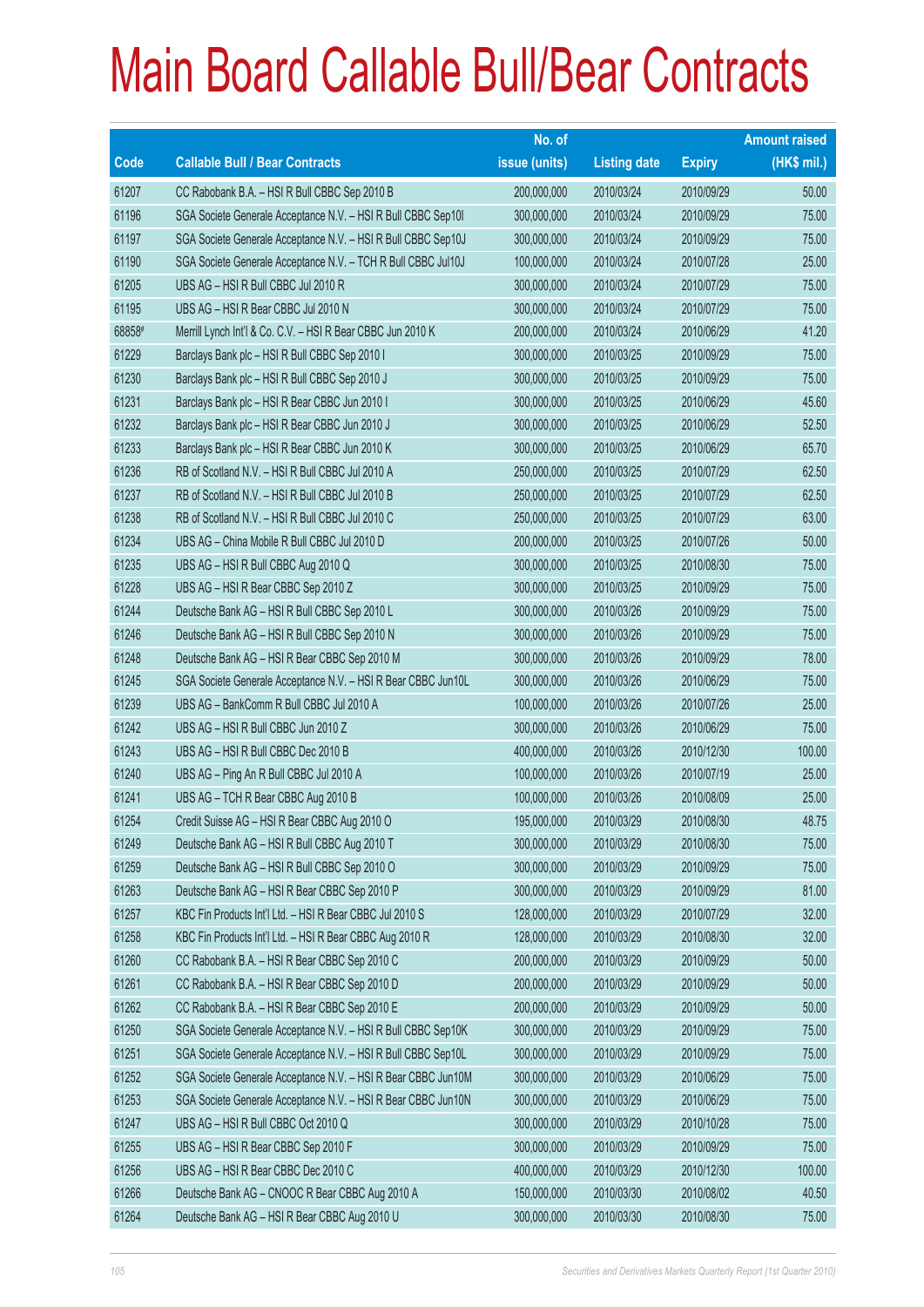|        |                                                               | No. of        |                     |               | <b>Amount raised</b> |
|--------|---------------------------------------------------------------|---------------|---------------------|---------------|----------------------|
| Code   | <b>Callable Bull / Bear Contracts</b>                         | issue (units) | <b>Listing date</b> | <b>Expiry</b> | (HK\$ mil.)          |
| 61269  | UBS AG - HSI R Bull CBBC Aug 2010 C                           | 300,000,000   | 2010/03/30          | 2010/08/30    | 75.00                |
| 61265  | UBS AG - HSI R Bear CBBC Aug 2010 F                           | 300,000,000   | 2010/03/30          | 2010/08/30    | 75.00                |
| 61274  | Credit Suisse AG - HSI R Bull CBBC Sep 2010 C                 | 195,000,000   | 2010/03/31          | 2010/09/29    | 48.75                |
| 61273  | Deutsche Bank AG - HSI R Bear CBBC Jul 2010 N                 | 300,000,000   | 2010/03/31          | 2010/07/29    | 75.00                |
| 61270  | HK Bank - China Shenhua R Bull CBBC Aug 2010 A                | 150,000,000   | 2010/03/31          | 2010/08/23    | 37.50                |
| 61271  | HK Bank - China Shenhua R Bear CBBC Jul 2010 A                | 100,000,000   | 2010/03/31          | 2010/07/22    | 25.00                |
| 61267  | SGA Societe Generale Acceptance N.V. - HSI R Bear CBBC Jul10G | 300,000,000   | 2010/03/31          | 2010/07/29    | 75.00                |
| 61268  | SGA Societe Generale Acceptance N.V. - HSI R Bear CBBC Jul10P | 300,000,000   | 2010/03/31          | 2010/07/29    | 75.00                |
| 61276  | UBS AG - HSI R Bull CBBC Jul 2010 O                           | 300,000,000   | 2010/03/31          | 2010/07/29    | 75.00                |
| 61272  | UBS AG - HSI R Bear CBBC Jul 2010 E                           | 300,000,000   | 2010/03/31          | 2010/07/29    | 75.00                |
| 60126# | HK Bank - Sinopec Corp R Bull CBBC Sep 2010 B                 | 300,000,000   | 2010/03/31          | 2010/09/17    | 28.50                |
| Total  |                                                               |               |                     |               | 103,866.53           |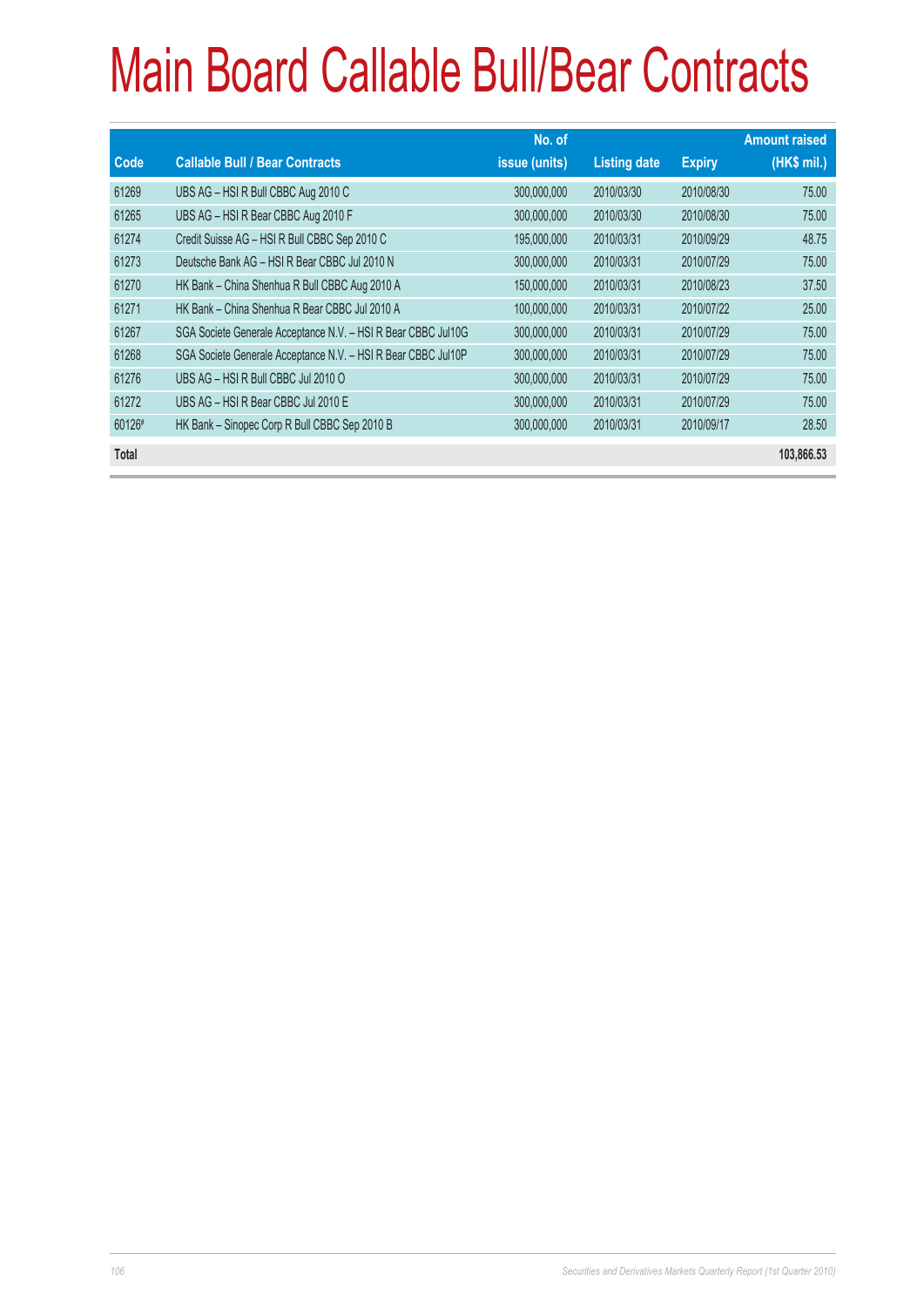# ELI/Trading Only Stocks Trading Statistics

#### **Equity Linked Instrument Trading Statistics**

|      |    | No. of issues | Turnover value (HK\$ mil.) |
|------|----|---------------|----------------------------|
| 2009 | Q1 | -             |                            |
|      | Q2 | -             |                            |
|      | Q3 | -             |                            |
|      | Q4 | -             |                            |
| 2010 | O1 | -             |                            |

#### **NASDAQ Stocks**

|      |                | No. of issues | Turnover value (HK\$ mil.) |
|------|----------------|---------------|----------------------------|
| 2009 | Q1             |               | 0.42                       |
|      | Q2             |               | 0.45                       |
|      | Q <sub>3</sub> |               | 0.90                       |
|      | Q4             |               | 0.30                       |
| 2010 | Q1             |               | 1.33                       |

#### **iShares**

|      |    | No. of issues | Turnover value (HK\$ mil.) |
|------|----|---------------|----------------------------|
| 2009 | Q1 |               | 0.00                       |
|      | Q2 |               | 0.00                       |
|      | Q3 |               | 0.00                       |
|      | Q4 |               | 0.00                       |
| 2010 | Q1 |               | 0.04                       |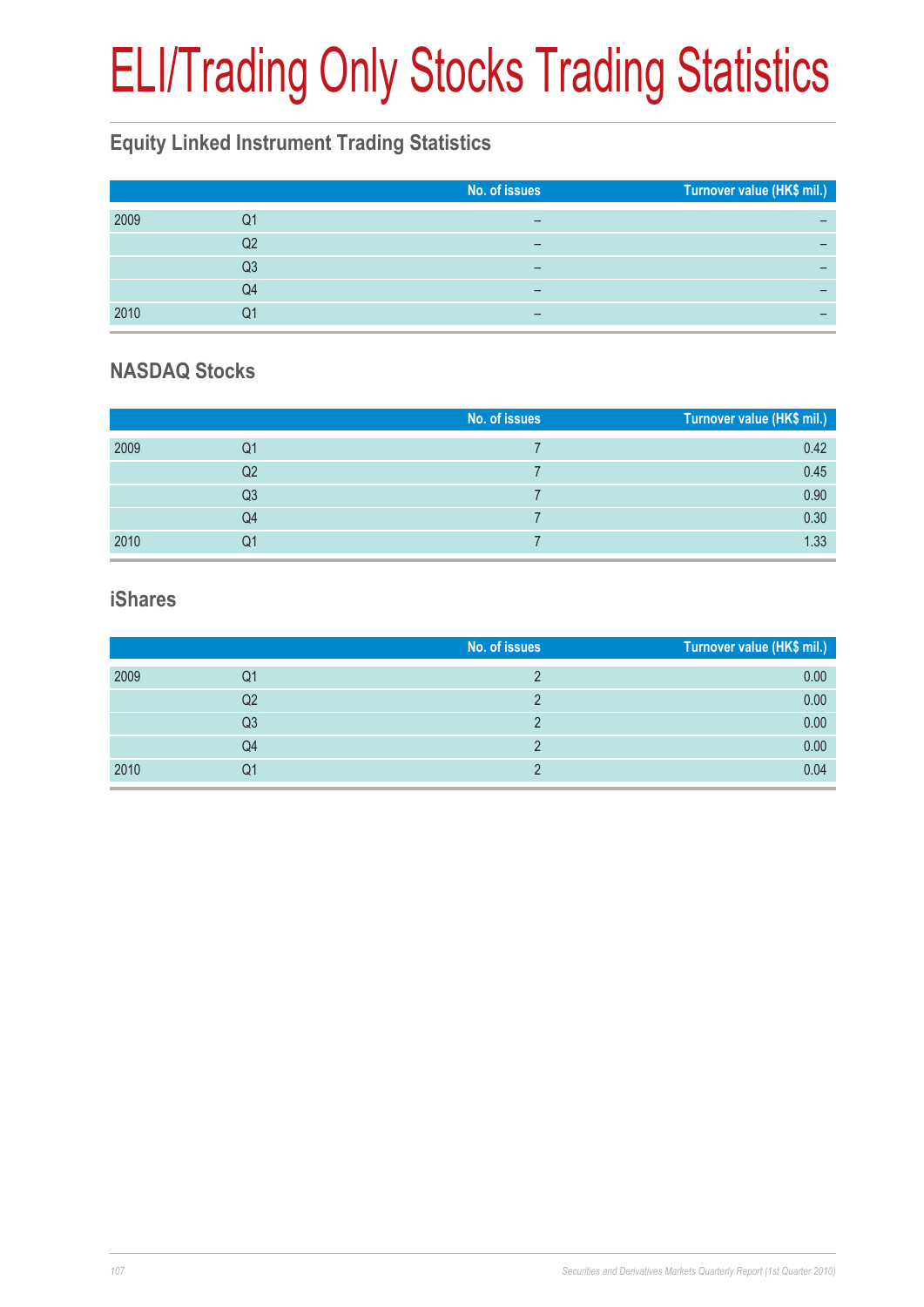### **Equity Turnover – GEM**

|      |                | Share (Mil. shs) | Value (HK\$ mil.) | No. of deals |
|------|----------------|------------------|-------------------|--------------|
| 2009 | Q1             | 23,051.11        | 4,192.12          | 153,505      |
|      | Q <sub>2</sub> | 116,455.92       | 19,561.73         | 605,615      |
|      | Q3             | 84,235.17        | 26,394.60         | 677,639      |
|      | Q4             | 72,473.65        | 25,613.02         | 669,404      |
| 2010 | Q1             | 97,877.07        | 31,502.84         | 762,645      |

### **Equity Trading Statistics – GEM**

|      |                | No. of<br>trading days | <b>Average daily turnover</b><br>(HK\$ mil.) | <b>Average value</b><br>per deal |
|------|----------------|------------------------|----------------------------------------------|----------------------------------|
| 2009 | Q1             | 60                     | 69.87                                        | 27,309                           |
|      | Q <sub>2</sub> | 61                     | 320.68                                       | 32,301                           |
|      | Q <sub>3</sub> | 65                     | 406.07                                       | 38,951                           |
|      | Q4             | 63                     | 406.56                                       | 38,262                           |
| 2010 | Q <sub>1</sub> | 61                     | 516.44                                       | 41,307                           |

#### **20 Most Advanced GEM Stocks**

for 1st quarter 2010

|                |       |                        |                 | <b>Closing price</b>    |        |
|----------------|-------|------------------------|-----------------|-------------------------|--------|
| <b>Rank</b>    | Code  | <b>Stock</b>           | End of Mar 2010 | End of Dec 2009         | $%$ up |
| 1              | 08317 | <b>FINET GROUP-2K</b>  | 1.620           | 0.360                   | 350.00 |
| $\overline{2}$ | 08103 | <b>TAI SHING</b>       | 3.170           | 0.800                   | 296.25 |
| 3              | 08123 | <b>FIRST CHINA NET</b> | 0.570           | 0.170                   | 235.29 |
| 4              | 08220 | <b>EMCOM INT'L</b>     | 0.335           | 0.101                   | 231.68 |
| 5              | 08086 | <b>EPRO</b>            | 0.390           | 0.130                   | 200.00 |
| 6              | 08159 | <b>GLORY MARK</b>      | 0.720           | 0.255                   | 182.35 |
| $\overline{7}$ | 08060 | <b>GLOBAL LINK</b>     | 0.320           | 0.121                   | 164.46 |
| 8              | 08190 | <b>GOLDMOND HOLD</b>   | 0.249           | 0.098                   | 154.08 |
| 9              | 08025 | <b>ACR HOLDINGS</b>    | 1.840           | 0.740                   | 148.65 |
| 10             | 08128 | C G SOURCE ENGY        | 0.720           | 0.296<br>$\overline{A}$ | 143.24 |
| 11             | 08076 | <b>SING LEE</b>        | 0.460           | 0.192                   | 139.58 |
| 12             | 08196 | <b>LAUNCH TECH</b>     | 2.010           | 0.850                   | 136.47 |
| 13             | 08108 | <b>FAVA INT'L</b>      | 0.275           | 0.118                   | 133.05 |
| 14             | 08083 | <b>SYSCAN TECH</b>     | 0.230           | 0.100                   | 130.00 |
| 15             | 08047 | <b>PALMPAY CHINA</b>   | 0.330           | 0.150                   | 120.00 |
| 16             | 08231 | <b>FUDANZHANGJIANG</b> | 1.830           | 0.860                   | 112.79 |
| 17             | 08273 | <b>ZJ PROSPECT</b>     | 2.350           | 1.200                   | 95.83  |
| 18             | 08167 | <b>NEO TELEMEDIA</b>   | 0.186           | 0.098                   | 89.80  |
| 19             | 08028 | <b>TIMELESS</b>        | 0.185           | 0.098                   | 88.78  |
| 20             | 08175 | <b>CHI DIGITAL LIC</b> | 0.380           | 0.206                   | 84.47  |
|                |       |                        |                 |                         |        |

A Adjusted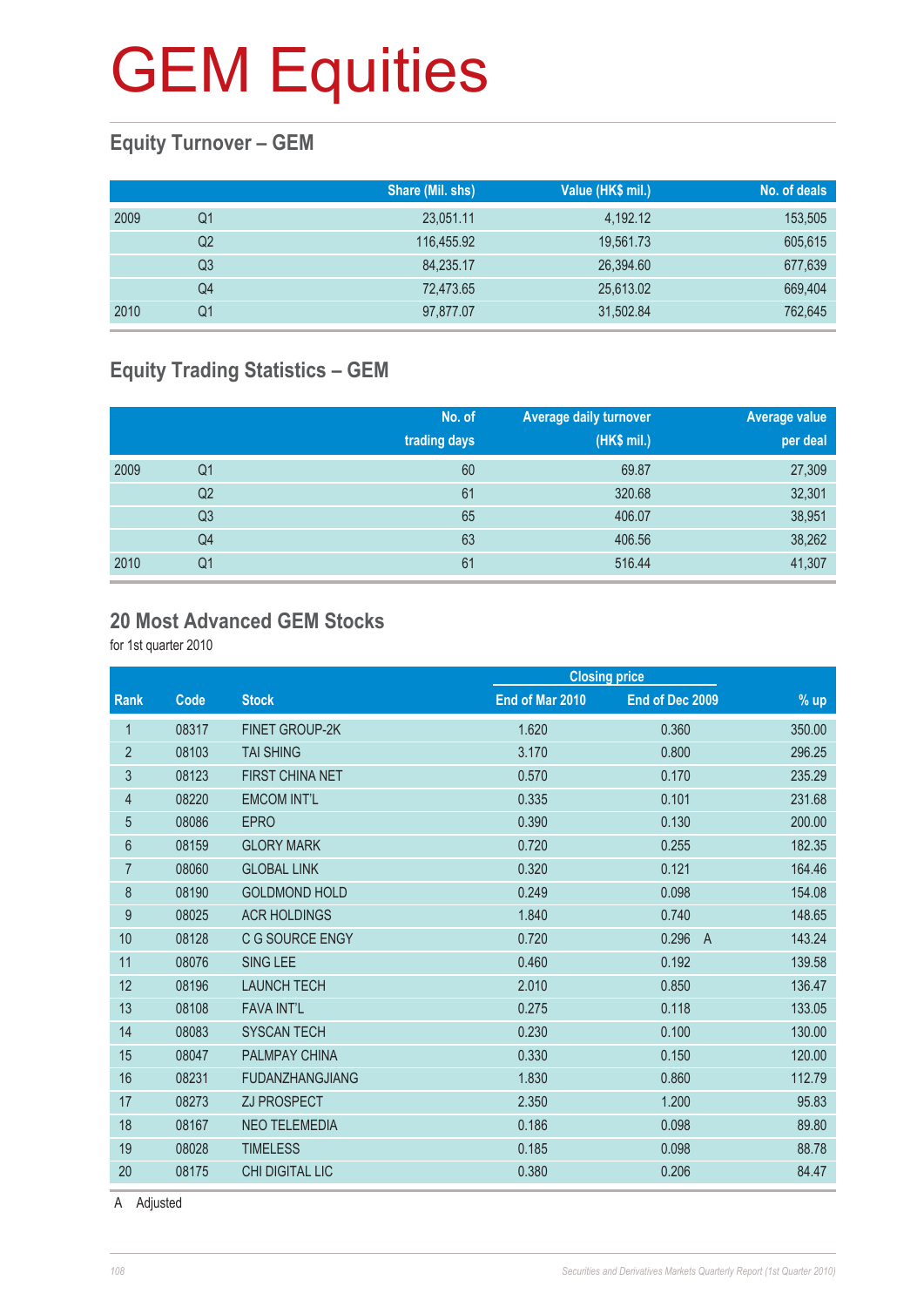#### **20 Most Declined GEM Stocks**

for 1st quarter 2010

|                |       |                        |                 | <b>Closing price</b>    |          |
|----------------|-------|------------------------|-----------------|-------------------------|----------|
| <b>Rank</b>    | Code  | <b>Stock</b>           | End of Mar 2010 | End of Dec 2009         | % down   |
| 1              | 08078 | <b>EEG</b>             | 1.030           | 3.260                   | $-68.40$ |
| $\overline{2}$ | 08080 | <b>NAS HOLDINGS</b>    | 0.216           | 0.600                   | $-64.00$ |
| 3              | 08200 | <b>SAU SAN TONG</b>    | 0.235           | 0.460<br>$\overline{A}$ | $-48.91$ |
| 4              | 08299 | <b>GRAND T G GOLD</b>  | 0.074           | 0.122                   | $-39.34$ |
| $\overline{5}$ | 08156 | <b>CHINA VANGUARD</b>  | 0.265           | 0.430                   | $-38.37$ |
| 6              | 08021 | <b>WLS HOLDINGS</b>    | 0.155           | 0.240                   | $-35.42$ |
| $\overline{7}$ | 08129 | CH BIO CASSAVA         | 0.050           | 0.076                   | $-34.21$ |
| $\,8\,$        | 08272 | <b>BYFORD INT'L</b>    | 0.380           | 0.550                   | $-30.91$ |
| 9              | 08176 | <b>CHINA AU GROUP</b>  | 0.560           | 0.790                   | $-29.11$ |
| 10             | 08329 | <b>NEP INTERLONG</b>   | 1.060           | 1.480                   | $-28.38$ |
| 11             | 08011 | POLYARD-NEW            | 0.244           | 0.335<br>$\overline{A}$ | $-27.16$ |
| 12             | 08096 | <b>THINSOFT</b>        | 0.530           | 0.700                   | $-24.29$ |
| 13             | 08251 | <b>SHANGHAI TONVA</b>  | 0.440           | 0.580                   | $-24.14$ |
| 14             | 08026 | PROSTEN TECH           | 0.520           | 0.680                   | $-23.53$ |
| 15             | 08248 | <b>PERCEPTIONDIGIT</b> | 0.620           | 0.810                   | $-23.46$ |
| 16             | 08009 | <b>IMERCHANTS</b>      | 0.172           | 0.221                   | $-22.17$ |
| 17             | 08172 | <b>CHINA STAR FILM</b> | 0.250           | 0.315<br>$\overline{A}$ | $-20.63$ |
| 18             | 08061 | <b>ACROSSASIA</b>      | 0.187           | 0.230                   | $-18.70$ |
| 19             | 08019 | <b>EVERPRIDE PHAR</b>  | 0.189           | 0.230                   | $-17.83$ |
| 20             | 08189 | <b>TEDA BIOMEDICAL</b> | 0.420           | 0.495                   | $-15.15$ |

A Adjusted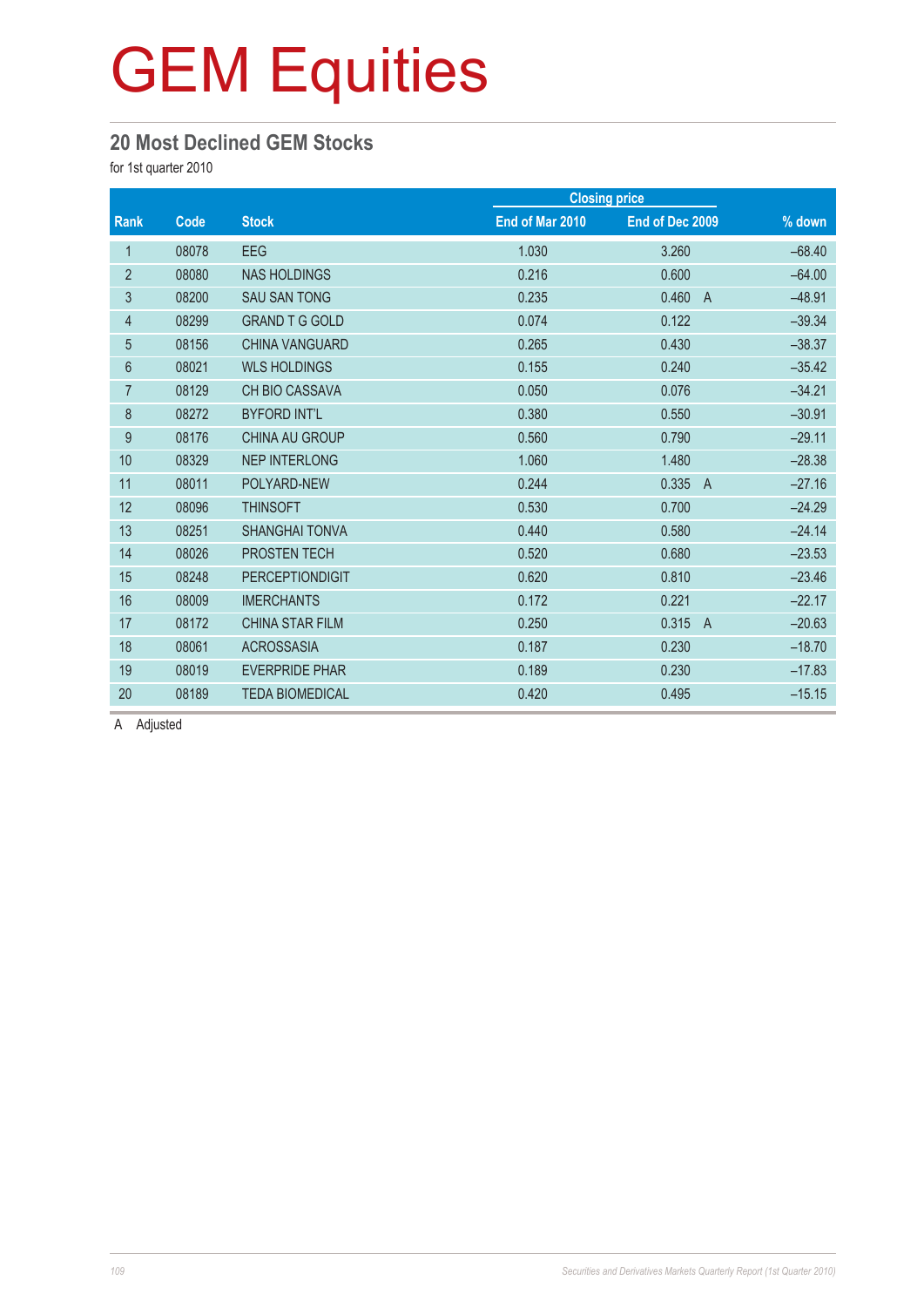### **20 Most Active GEM Stocks by Value**

| Rank             | Code  | <b>Stock</b>           | Turnover (HK\$ mil.) | % of total |
|------------------|-------|------------------------|----------------------|------------|
| $\mathbf{1}$     | 08167 | <b>NEO TELEMEDIA</b>   | 2,276.53             | 7.23       |
| $\overline{2}$   | 08153 | <b>CCCTV GROUP</b>     | 1,898.19             | 6.03       |
| $\mathfrak{S}$   | 08199 | <b>WEIGAO GROUP</b>    | 1,810.92             | 5.75       |
| $\overline{4}$   | 08220 | <b>EMCOM INT'L</b>     | 1,728.17             | 5.49       |
| 5                | 08137 | <b>HONBRIDGE</b>       | 1,305.54             | 4.14       |
| 6                | 08277 | <b>WUMART</b>          | 1,239.34             | 3.93       |
| $\overline{7}$   | 08203 | <b>KAISUN ENERGY</b>   | 1,114.43             | 3.54       |
| 8                | 08017 | <b>LONG SUCCESS</b>    | 959.01               | 3.04       |
| $\boldsymbol{9}$ | 08035 | <b>BINHAI INV</b>      | 949.61               | 3.01       |
| 10               | 08136 | RICHFIELD GROUP        | 919.98               | 2.92       |
| 11               | 08130 | <b>XINGLIN MEDICAL</b> | 705.18               | 2.24       |
| 12               | 08173 | <b>PAN ASIA MINING</b> | 553.07               | 1.76       |
| 13               | 08047 | PALMPAY CHINA          | 513.47               | 1.63       |
| 14               | 08123 | FIRST CHINA NET        | 500.32               | 1.59       |
| 15               | 08046 | <b>HENG XIN CHINA</b>  | 492.25               | 1.56       |
| 16               | 08161 | <b>CHINALOTSYNERGY</b> | 491.83               | 1.56       |
| 17               | 08317 | <b>FINET GROUP-2K</b>  | 478.88               | 1.52       |
| 18               | 08025 | <b>ACR HOLDINGS</b>    | 461.38               | 1.46       |
| 19               | 08158 | <b>CHINA BIO-MED</b>   | 447.73               | 1.42       |
| 20               | 08306 | <b>CH NONFERROUS</b>   | 443.50               | 1.41       |
| <b>Total</b>     |       |                        | 19,289.36            | 61.23      |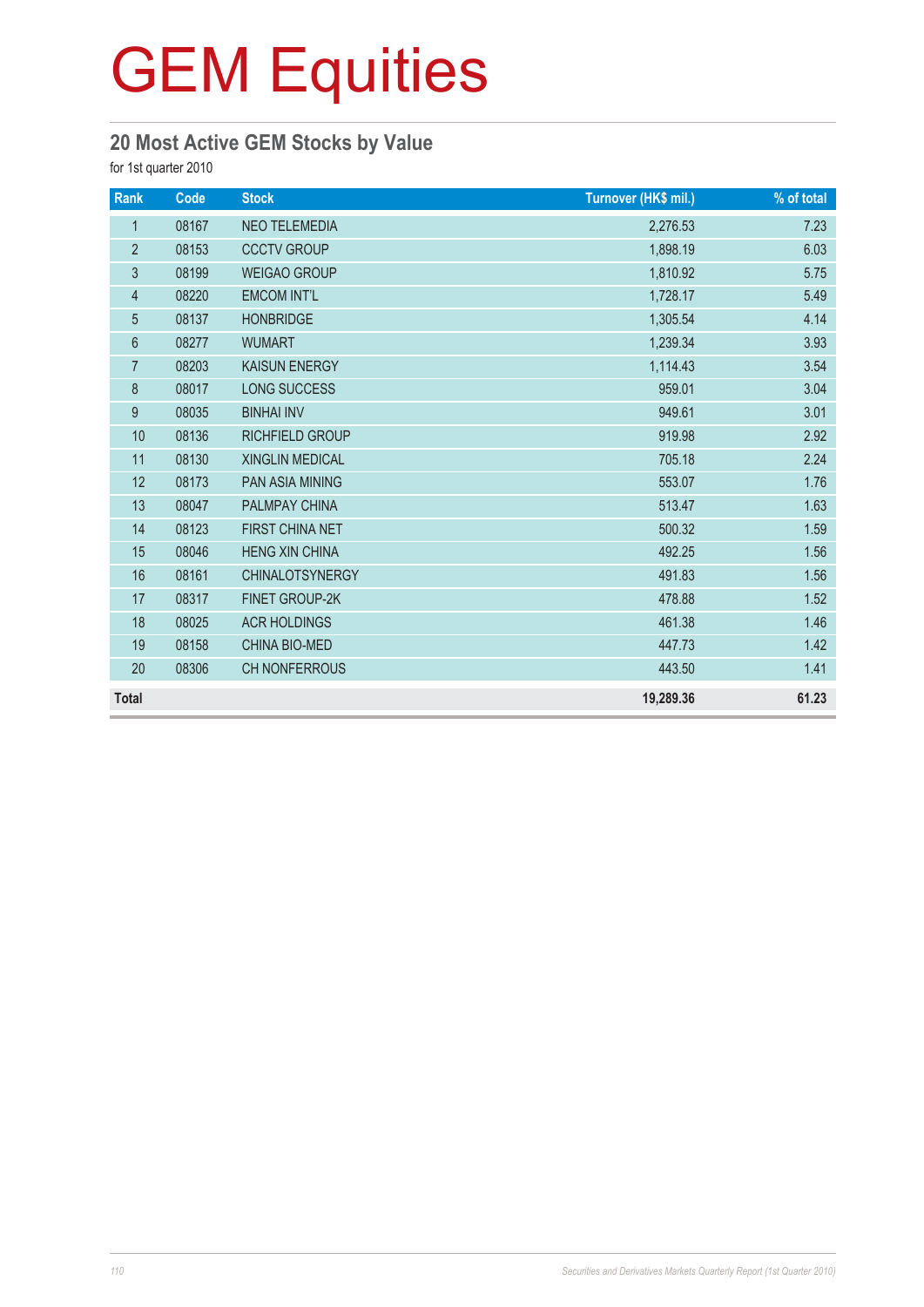### **20 Most Active GEM Stock by Shares**

| Rank           | Code  | <b>Stock</b>           | <b>Turnover (Mil. shs)</b> | % of total |
|----------------|-------|------------------------|----------------------------|------------|
| $\mathbf{1}$   | 08167 | <b>NEO TELEMEDIA</b>   | 14,858.14                  | 15.18      |
| $\overline{2}$ | 08173 | <b>PAN ASIA MINING</b> | 10,152.63                  | 10.37      |
| $\mathfrak{Z}$ | 08130 | <b>XINGLIN MEDICAL</b> | 8,005.75                   | 8.18       |
| 4              | 08220 | <b>EMCOM INT'L</b>     | 7,105.55                   | 7.26       |
| $\overline{5}$ | 08017 | <b>LONG SUCCESS</b>    | 3,867.53                   | 3.95       |
| 6              | 08153 | <b>CCCTV GROUP</b>     | 3,049.31                   | 3.12       |
| $\overline{7}$ | 08299 | <b>GRAND T G GOLD</b>  | 2,469.31                   | 2.52       |
| $\bf 8$        | 08079 | <b>B.A.L. HOLD</b>     | 2,293.44                   | 2.34       |
| 9              | 08047 | PALMPAY CHINA          | 2,008.59                   | 2.05       |
| 10             | 08306 | <b>CH NONFERROUS</b>   | 1,603.89                   | 1.64       |
| 11             | 08136 | RICHFIELD GROUP        | 1,536.71                   | 1.57       |
| 12             | 08212 | <b>APTUS HOLDINGS</b>  | 1,429.30                   | 1.46       |
| 13             | 08116 | C PUBLIC HEALTH        | 1,421.13                   | 1.45       |
| 14             | 08075 | <b>ROJAM</b>           | 1,392.72                   | 1.42       |
| 15             | 08161 | <b>CHINALOTSYNERGY</b> | 1,337.62                   | 1.37       |
| 16             | 08123 | FIRST CHINA NET        | 1,201.15                   | 1.23       |
| 17             | 08129 | CH BIO CASSAVA         | 1,173.28                   | 1.20       |
| 18             | 08083 | <b>SYSCAN TECH</b>     | 1,162.89                   | 1.19       |
| 19             | 08035 | <b>BINHAI INV</b>      | 1,146.16                   | 1.17       |
| 20             | 08200 | <b>SAU SAN TONG</b>    | 1,123.62                   | 1.15       |
| <b>Total</b>   |       |                        | 68,338.72                  | 69.82      |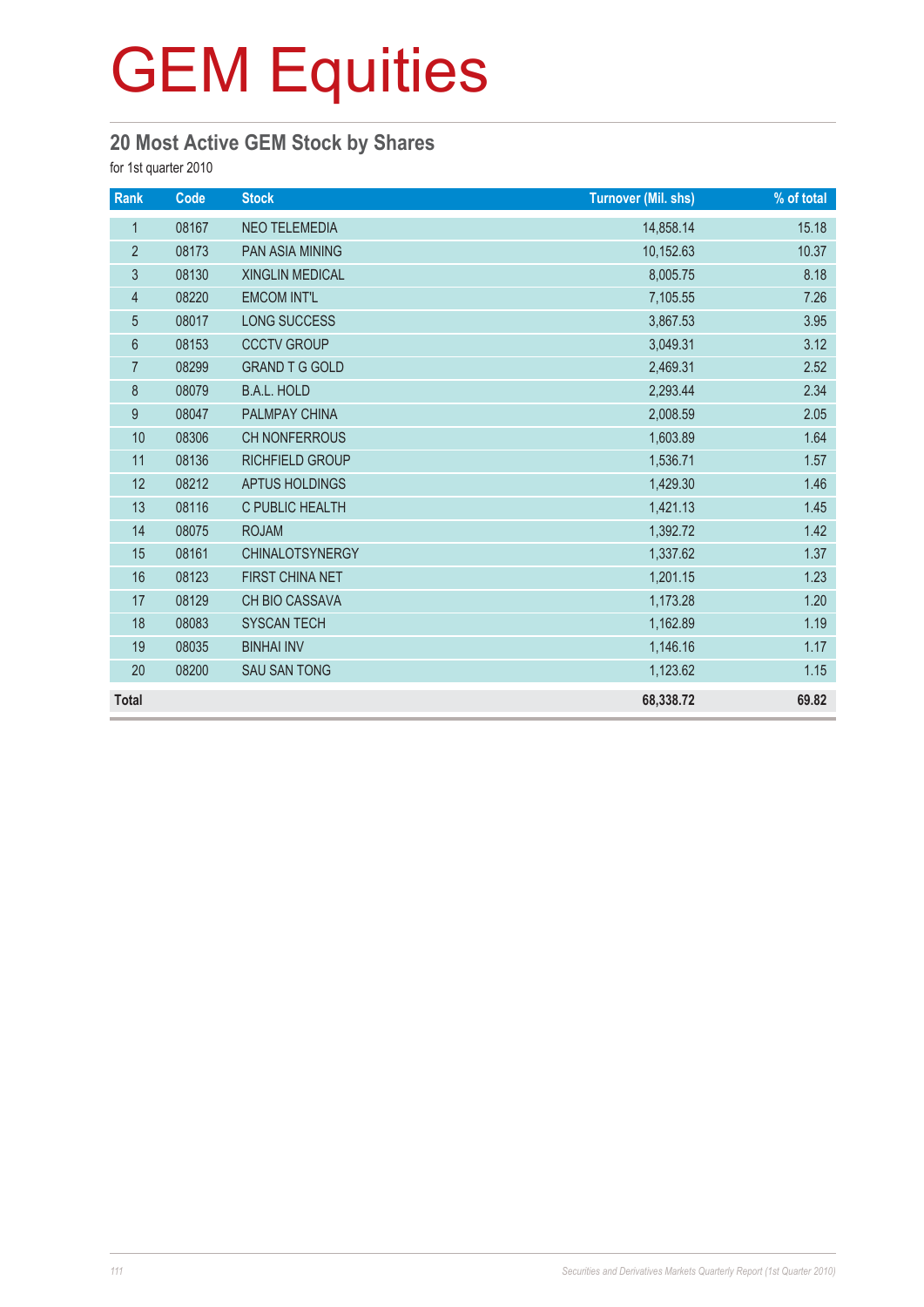#### **Market Capitalisation of Listed Companies for GEM**

as at the quarter end

|      |    | HK\$ mil.  |
|------|----|------------|
| 2009 | Q1 | 46,972.81  |
|      | Q2 | 73,004.28  |
|      | Q3 | 86,891.48  |
|      | Q4 | 105,036.43 |
| 2010 | Q1 | 134,742.28 |

#### **Market Capitalisation by Hang Seng Industry Classification System\* – GEM** Quarter-end figures



Hang Seng Industry Classification System (HSICS) is provided by Hang Seng Indexes Company Limited.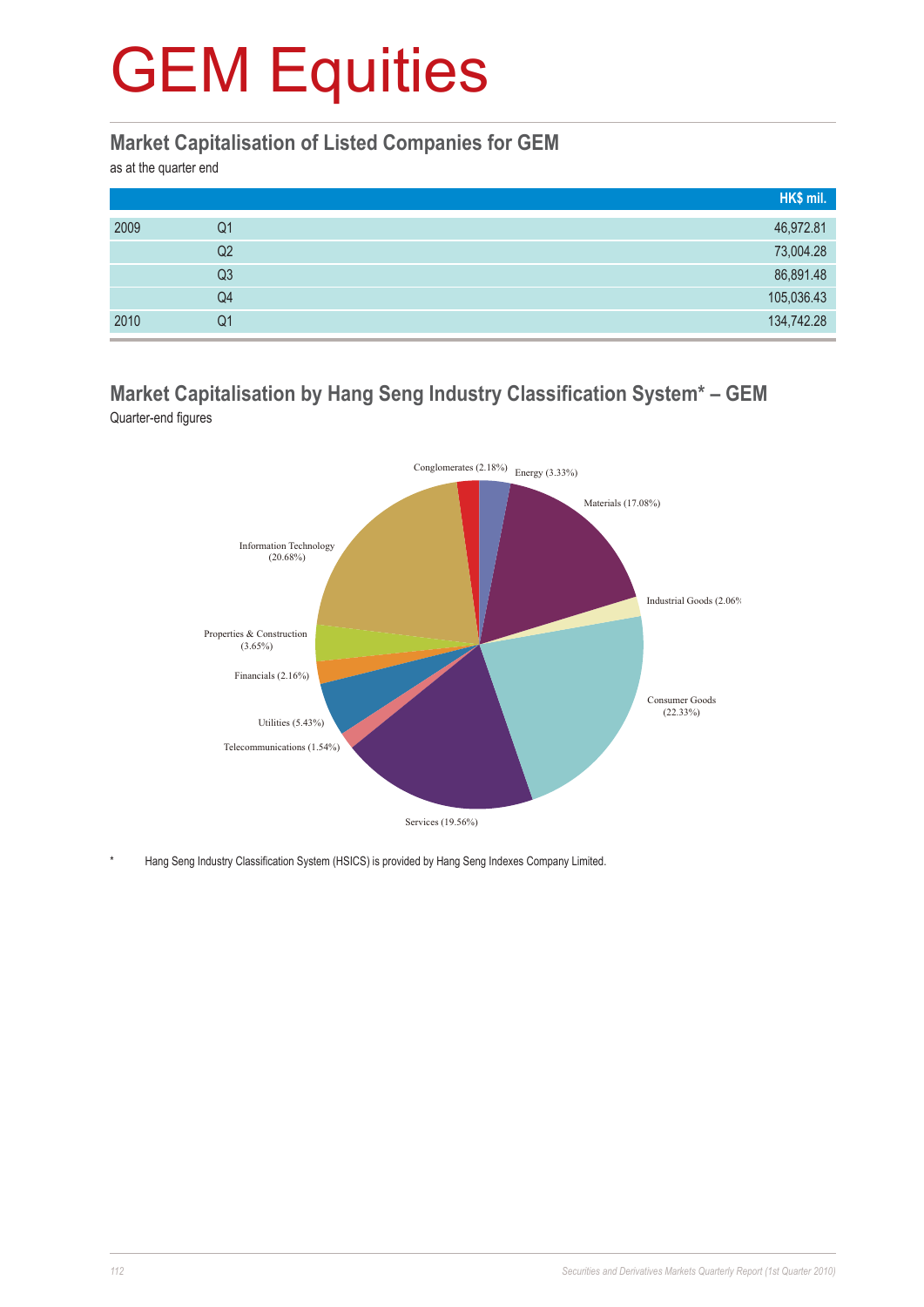#### **50 Leading Companies by Market Capitalisation – GEM**

as at the 1st quarter end 2010

|                     |              |                                                           | <b>Market capitalisation</b> |                   |
|---------------------|--------------|-----------------------------------------------------------|------------------------------|-------------------|
| Rank                |              | <b>Company</b>                                            | (HK\$ mil.)                  | % of market total |
| $\mathbf{1}$        | 8137         | Honbridge Holdings Ltd.                                   | 17,546.85                    | 13.02             |
| $\overline{2}$      | 8199         | Shandong Weigao Group Medical Polymer Co. Ltd. - H Shares | 13,871.12                    | 10.29             |
| 3                   | 8277         | Wumart Stores, Inc. - H Shares                            | 7,932.85                     | 5.89              |
| 4                   | 8035         | Binhai Investment Co. Ltd.                                | 4,914.11                     | 3.65              |
| $\overline{5}$      | 8080         | North Asia Strategic Holdings Ltd.                        | 2,936.90                     | 2.18              |
| 6                   | 8155         | South China Land Ltd.                                     | 2,749.91                     | 2.04              |
| 7                   | 8161         | China LotSynergy Holdings Ltd.                            | 2,479.72                     | 1.84              |
| $\bf 8$             | 8167         | Neo Telemedia Ltd.                                        | 2,392.56                     | 1.78              |
| $9\,$               | 8008         | Sunevision Holdings Ltd.                                  | 2,336.21                     | 1.73              |
| 10                  | 8203         | Kaisun Energy Group Ltd.                                  | 2,286.47                     | 1.70              |
| 11                  | 8118         | <b>International Entertainment Corporation</b>            | 2,252.19                     | 1.67              |
| 12                  | 8158         | China Bio-Med Regeneration Technology Ltd.                | 2,218.14                     | 1.65              |
| 13                  | 8116         | China Public Healthcare (Holding) Ltd.                    | 1,954.40                     | 1.45              |
| 14                  | 8192         | <b>UURG Corporation Ltd.</b>                              | 1,893.12                     | 1.40              |
| 15                  | 8136         | Richfield Group Holdings Ltd.                             | 1,844.96                     | 1.37              |
| 16                  | 8123         | First China Financial Network Holdings Ltd.               | 1,818.76                     | 1.35              |
| 17                  | 8025         | Asian Capital Resources (Holdings) Ltd.                   | 1,772.69                     | 1.32              |
| 18                  | 8182         | Enviro Energy International Holdings Ltd.                 | 1,702.37                     | 1.26              |
| 19                  | 8070         | Zhongyu Gas Holdings Ltd.                                 | 1,557.09                     | 1.16              |
| 20                  | 8096         | ThinSoft (Holdings) Inc.                                  | 1,391.93                     | 1.03              |
| 21                  | 8153         | China Chief Cable TV Group Ltd.                           | 1,360.32                     | 1.01              |
| 22                  | 8221         | Lee's Pharmaceutical Holdings Ltd.                        | 1,355.65                     | 1.01              |
| 23                  | 8052         | Convenience Retail Asia Ltd.                              | 1,343.05                     | 1.00              |
| 24                  | 8058         | Shandong Luoxin Pharmacy Stock Co. Ltd. - H Shares        | 1,275.34                     | 0.95              |
| 25                  | 8163         | CCT Resources Holdings Ltd.                               | 1,273.43                     | 0.95              |
| 26                  | 8128         | China Ground Source Energy Ltd.                           | 1,221.68                     | 0.91              |
| 27                  | 8069         | Tong Ren Tang Technologies Co. Ltd. - H Shares            | 1,208.51                     | 0.90              |
| 28                  | 8306         | China Nonferrous Metals Co. Ltd.                          | 1,030.17                     | 0.76              |
| 29                  | 8066         | Cardlink Technology Group Ltd.                            | 1,002.66                     | 0.74              |
| 30                  | 8206         | China Cyber Port (International) Co. Ltd.                 | 986.81                       | 0.73              |
| 31                  | 8230         | Shenzhen Dongjiang Environmental Co. Ltd. - H Shares      | 969.56                       | 0.72              |
| 32                  | 8061         | AcrossAsia Ltd.                                           | 947.08                       | 0.70              |
| 33                  | 8046         | Heng Xin China Holdings Ltd.                              | 936.40                       | 0.69              |
| 34                  | 8279         | <b>AGTech Holdings Ltd.</b>                               | 933.02                       | 0.69              |
| 35                  | 8259         | Yantai North Andre Juice Co. Ltd. - H Shares              | 932.89                       | 0.69              |
| 36                  | 8166         | China Eco-Farming Ltd.                                    | 916.79                       | 0.68              |
| 37                  | 8272         | Byford International Ltd.                                 | 912.76                       | 0.68              |
| 38                  | 8220         | Emcom International Ltd.                                  | 907.03                       | 0.67              |
| 39                  | 8029         | Sun International Group Ltd.                              | 878.51                       | 0.65              |
| 40                  | 8296         | Sino-Life Group Ltd.                                      | 859.05                       | 0.64              |
| 41                  | 8156         | China Vanguard Group Ltd.                                 | 851.15                       | 0.63              |
| 42                  | 8290         | Tianjin Tianlian Public Utilities Co., Ltd. - H Shares    | 840.10                       | 0.62              |
| 43                  | 8299         | Grand T G Gold Holdings Ltd.                              | 804.55                       | 0.60              |
| 44                  | 8071         | China Metal Resources Holdings Ltd.                       | 749.12                       | 0.56              |
| 45<br>46            | 8175         | China Digital Licensing (Group) Ltd.                      | 746.54<br>743.24             | 0.55              |
| 47                  | 8047<br>8173 | Palmpay China (Holdings) Ltd.<br>Pan Asia Mining Ltd.     | 684.14                       | 0.55<br>0.51      |
| 48                  | 8190         | Goldmond Holdings Ltd.                                    | 654.00                       |                   |
| 49                  | 8130         | Xing Lin Medical Information Technology Co. Ltd.          | 637.25                       | 0.49<br>0.47      |
| 50                  | 8285         | EVOC Intelligent Technology Co. Ltd. - H Shares           | 635.21                       | 0.47              |
|                     |              |                                                           |                              |                   |
| Total               |              |                                                           | 106,448.33                   | 79.00             |
| <b>Market Total</b> |              |                                                           | 134,742.28                   | 100.00            |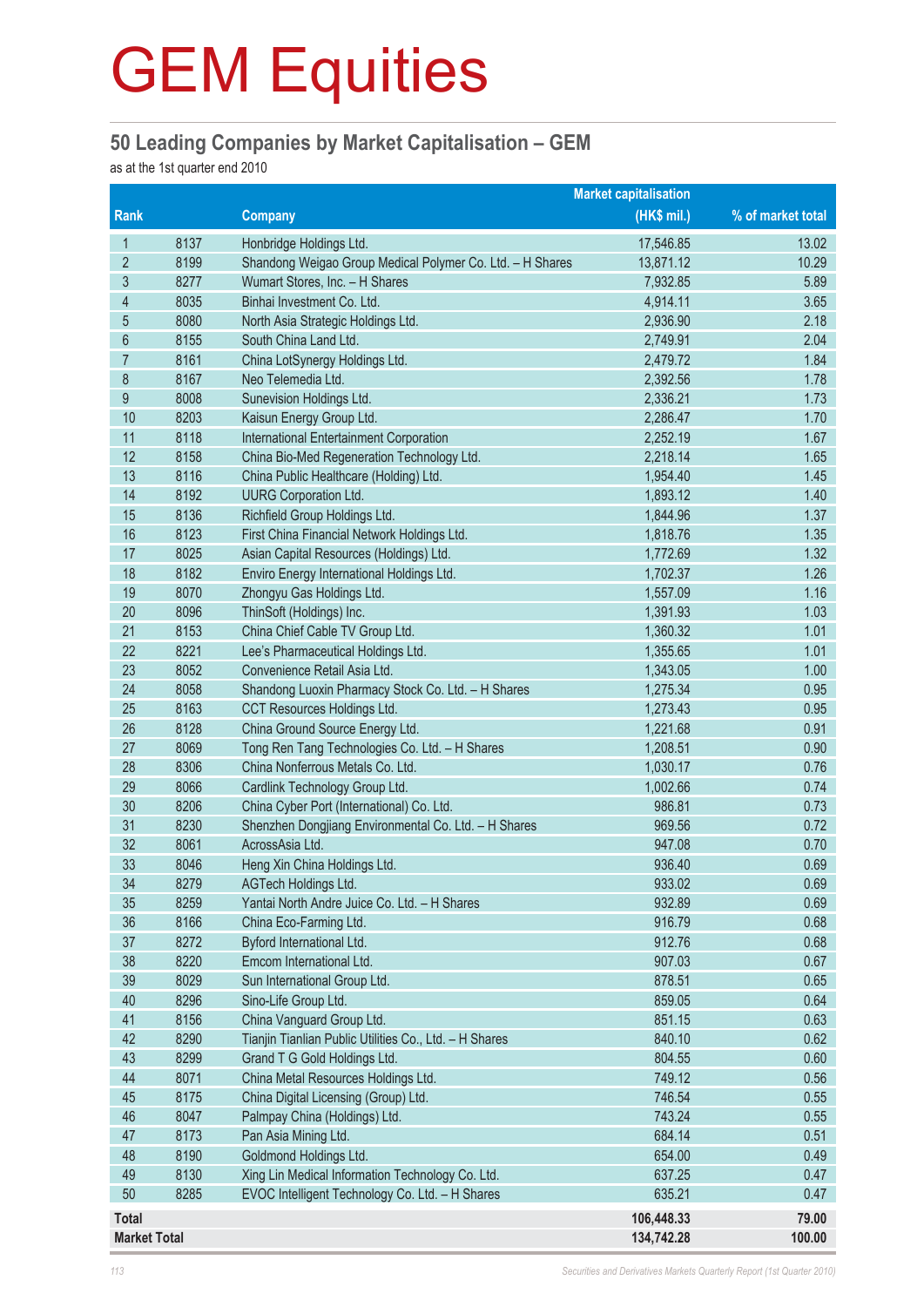#### **New Listing Statistics – equities for GEM**

|      |    | No. of newly listed companies | Funds raised (HK\$ mil.) |
|------|----|-------------------------------|--------------------------|
| 2009 | Q1 | -                             |                          |
|      | Q2 |                               |                          |
|      | Q3 |                               | 158.70                   |
|      | Q4 |                               | 197.50                   |
| 2010 | Q1 |                               |                          |

### **Newly Listed Companies for GEM**

for 1st quarter 2010

| Code       | Company name | Listing date No. of issued shares Funds raised (HK\$ mil.) |  |
|------------|--------------|------------------------------------------------------------|--|
| <b>NIL</b> |              |                                                            |  |
| Total      |              |                                                            |  |

#### **Withdrawal of listed Companies – GEM**

for 1st quarter 2010

| Code       | <b>Company name</b> | Last trading date | Delisted date |
|------------|---------------------|-------------------|---------------|
| <b>NIL</b> |                     |                   |               |

### **Company Name Changes for GEM**

| <b>Code</b> | Old name                                    | New name                               | <b>Effective date</b> | <b>Adoption date</b> |
|-------------|---------------------------------------------|----------------------------------------|-----------------------|----------------------|
| 08116       | Global Resources Development (Holding) Ltd. | China Public Healthcare (Holding) Ltd. | 2009/12/16            | 2010/01/20           |
| 08167       | Big Media Group Ltd.                        | Neo Telemedia Ltd.                     | 2010/02/02            | 2010/02/10           |
| 08176       | Blu Spa Holdings Ltd.                       | China AU Group Holdings Ltd.           | 2010/01/04            | 2010/02/17           |
| 08250       | Core Healthcare Investment Holdings Ltd.    | China Natural Investment Co. Ltd.      | 2010/01/11            | 2010/03/05           |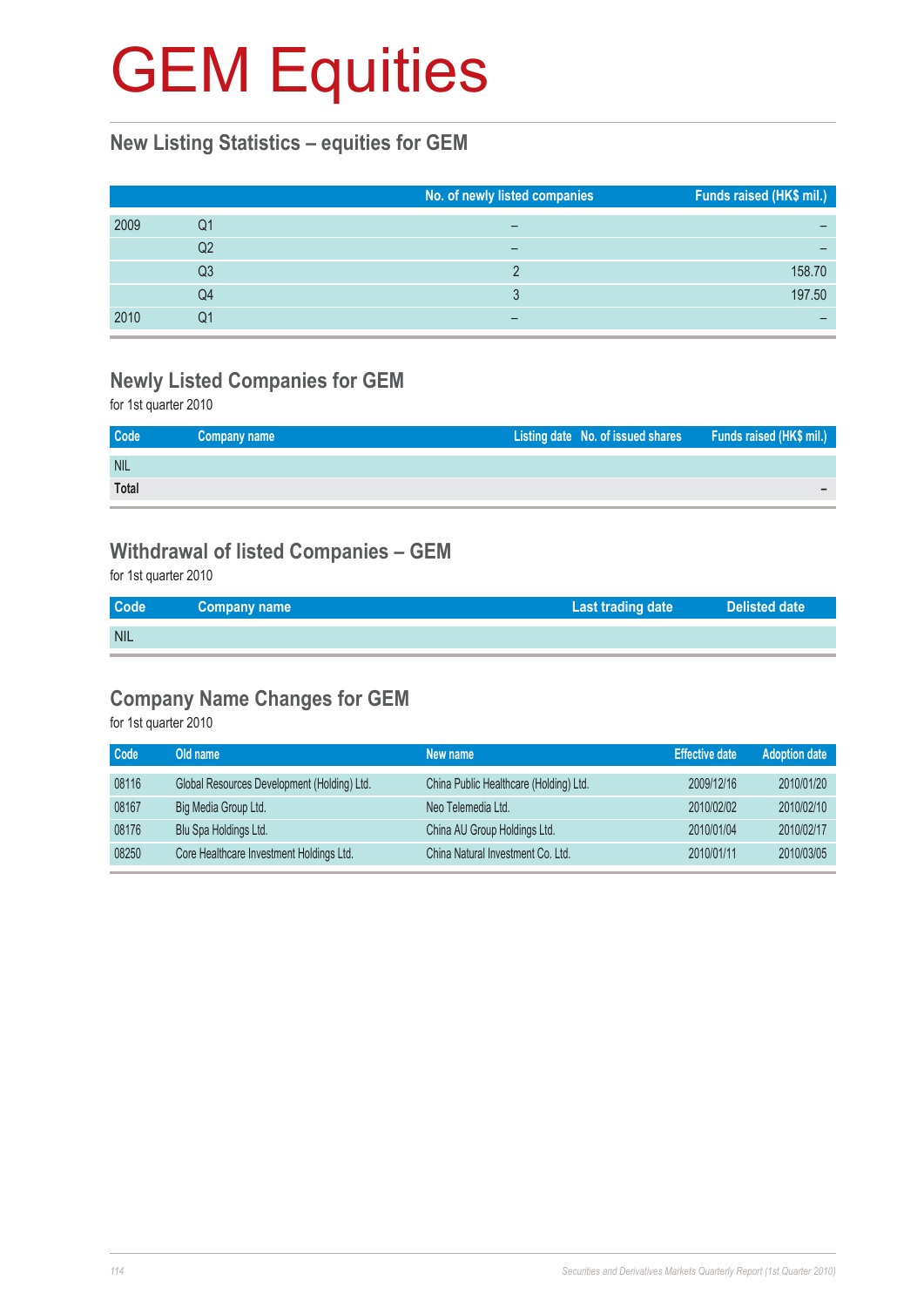#### **Bonus Issues / Bonus Warrants for GEM**

for 1st quarter 2010

| Code       | <b>Company</b> | <b>Particulars</b> |  |
|------------|----------------|--------------------|--|
| <b>NIL</b> |                |                    |  |

#### **Share Split / Consolidation for GEM**

for 1st quarter 2010

| Code  | Company                                    | <b>Particulars</b>      | <b>Effective date</b> |
|-------|--------------------------------------------|-------------------------|-----------------------|
| 08172 | China Star Film Group Ltd.                 | Consolidation 5 into 1  | 2010/01/18            |
| 08250 | China Natural Investment Co. Ltd.          | Consolidation 5 into 1  | 2010/01/21            |
| 08128 | China Ground Source Energy Ltd.            | Consolidation 4 into 1  | 2010/02/02            |
| 08200 | Sau San Tong Holdings Ltd.                 | Consolidation 20 into 1 | 2010/02/12            |
| 08011 | Polyard Petroleum International Group Ltd. | Consolidation 5 into 1  | 2010/03/16            |

### **Rights Issues & Open Offers for GEM**

| <b>Month</b> | Code  | <b>Company</b>                             | <b>Ratio</b>        | Funds raised (HK\$ mil.) |
|--------------|-------|--------------------------------------------|---------------------|--------------------------|
| Mar          | 08011 | Polyard Petroleum International Group Ltd. | Rts 1 for 2 @\$0.04 | 108.16                   |
|              |       |                                            |                     |                          |
| Total        |       |                                            |                     | 108.16                   |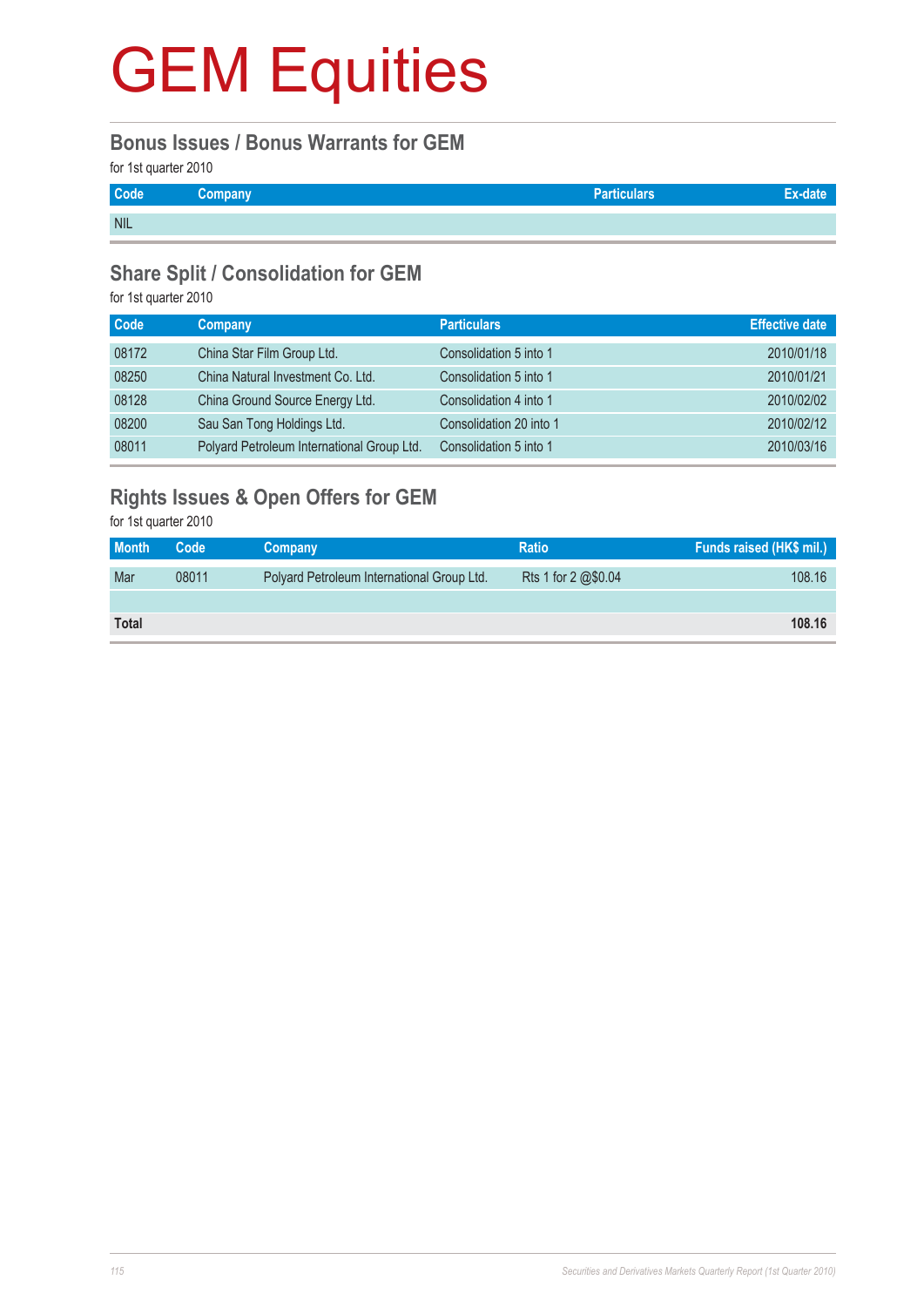### **Placing\***

|              |             |                        | No. of        |                      |                     |
|--------------|-------------|------------------------|---------------|----------------------|---------------------|
|              |             |                        | new shares    | <b>Placing price</b> | <b>Funds raised</b> |
| <b>Month</b> | <b>Code</b> | <b>Company</b>         | placed        | (HK\$)               | (HK\$ mil.)         |
| 2009         |             |                        |               |                      |                     |
| Dec**        | 08116       | C PUBLIC HEALTH        | 570,000,000   | 0.183                | 104.31              |
|              | 08026       | PROSTEN TECH           | 150,000,000   | 0.250                | 37.50               |
| 2010         |             |                        |               |                      |                     |
| Jan          | 08306       | CH NONFERROUS          | 229,556,000   | 0.247                | 56.59               |
|              | 08172       | <b>CHINA STAR FILM</b> | 100,000,000   | 0.300                | 30.00               |
|              | 08078       | <b>EEG</b>             | 52,000,000    | 0.720                | 37.44               |
|              | 08202       | <b>INNO-TECH HOLD</b>  | 94,465,427    | 0.240                | 22.67               |
|              | 08200       | <b>SAU SAN TONG</b>    | 191,970,000   | 0.020                | 3.84                |
|              | 08085       | <b>ZMAY HOLDINGS</b>   | 240,000,000   | 0.185                | 44.40               |
| Feb          | 08153       | <b>CCCTV GROUP</b>     | 300,000,000   | 0.520                | 156.00              |
|              | 08172       | <b>CHINA STAR FILM</b> | 100,000,000   | 0.300                | 30.00               |
|              | 08299       | <b>GRAND T G GOLD</b>  | 1,065,428,571 | 0.070                | 74.58               |
|              | 08299       | <b>GRAND T G GOLD</b>  | 984,000,000   | 0.110                | 108.24              |
|              | 08096       | <b>THINSOFT</b>        | 120,000,000   | 0.635                | 76.20               |
| Mar          | 08153       | <b>CCCTV GROUP</b>     | 440,000,000   | 0.580                | 255.20              |
|              | 08306       | CH NONFERROUS          | 59,880,000    | 0.257                | 15.39               |
|              | 08270       | <b>CHINA LEASON</b>    | 272,360,000   | 0.152                | 41.40               |
|              | 08071       | CHINA METAL RES        | 559,200,000   | 0.105                | 58.72               |
|              | 08202       | <b>INNO-TECH HOLD</b>  | 120,000,000   | 0.250                | 30.00               |
|              | 08037       | LONGLIFE GROUP         | 106,680,000   | 0.215                | 22.94               |
|              | 08029       | <b>SUN INT'L</b>       | 83,000,000    | 0.960                | 79.68               |
|              | 08103       | <b>TAI SHING</b>       | 16,380,000    | 1.010                | 16.54               |
|              | 08103       | <b>TAI SHING</b>       | 5,000,000     | 1.600                | 8.00                |
| <b>Total</b> |             |                        |               |                      | 1,309.63            |

Due to the reporting time-lag, placing figures for the quarter are provisional.

\*\* Supplementary information update for previous quarters.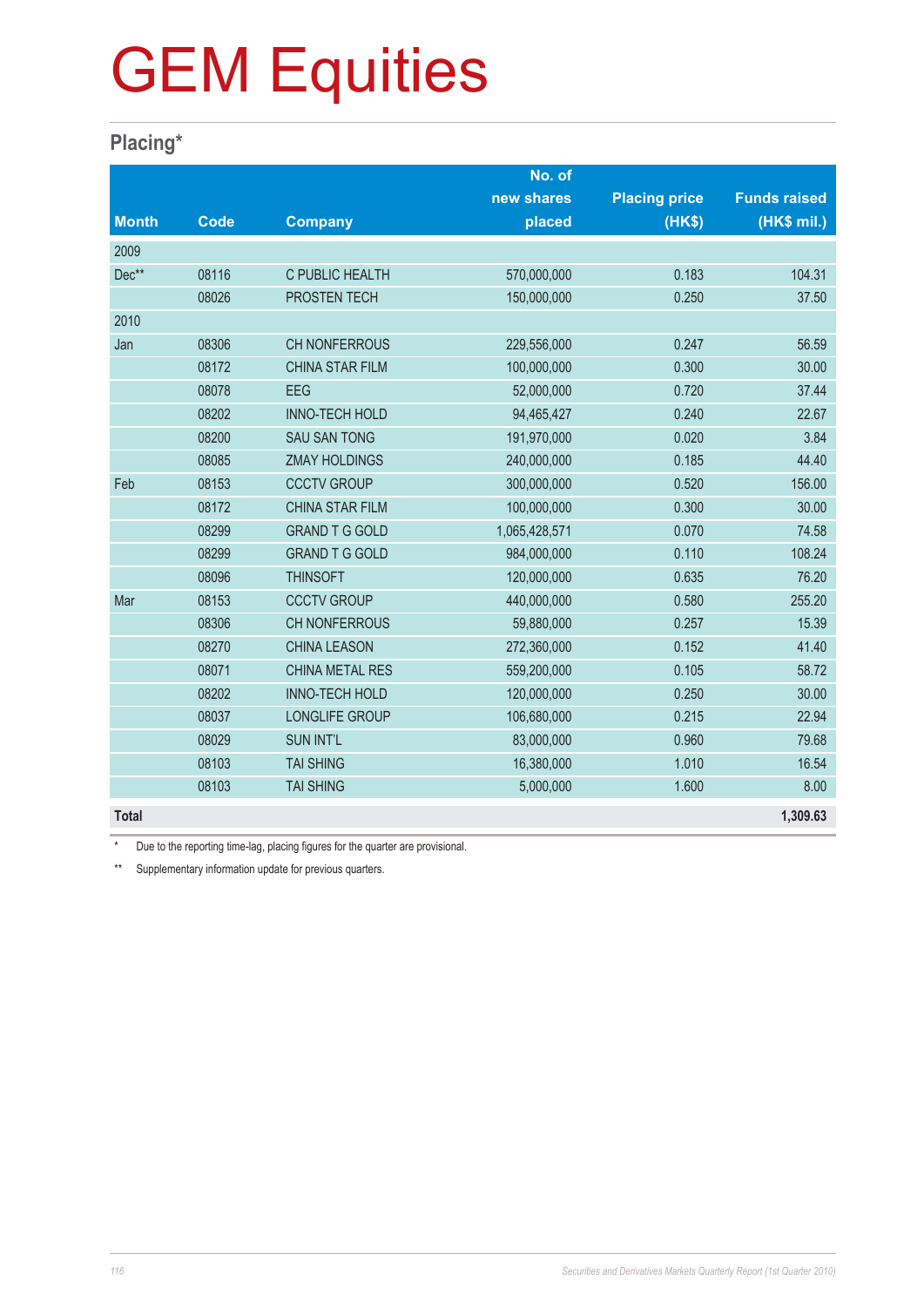### GEM Warrants

#### **Warrant Trading and Market Value Statistics – GEM**

|      |    | <b>Number</b> | Turnover value (HK\$ mil.) | Market value (HK\$ mil.) |
|------|----|---------------|----------------------------|--------------------------|
| 2009 | Q1 |               | 0.26                       | 1.49                     |
|      | Q2 |               | $\overline{\phantom{0}}$   | 1.94                     |
|      | Q3 |               | 0.04                       | 5.97                     |
|      | Q4 |               | 0.04                       | 1.49                     |
| 2010 | Q1 |               | 0.00                       | 1.49                     |

### **Newly Listed Equity GEM Warrants**

|              |                        | <b>Initial issued</b> |                     | <b>Amount raised</b> |
|--------------|------------------------|-----------------------|---------------------|----------------------|
| <b>Code</b>  | <b>Equity warrants</b> | amount (HK)           | Listing date Expiry | (HK\$ mil.)          |
| Nil          |                        |                       |                     |                      |
| <b>Total</b> |                        |                       |                     | -                    |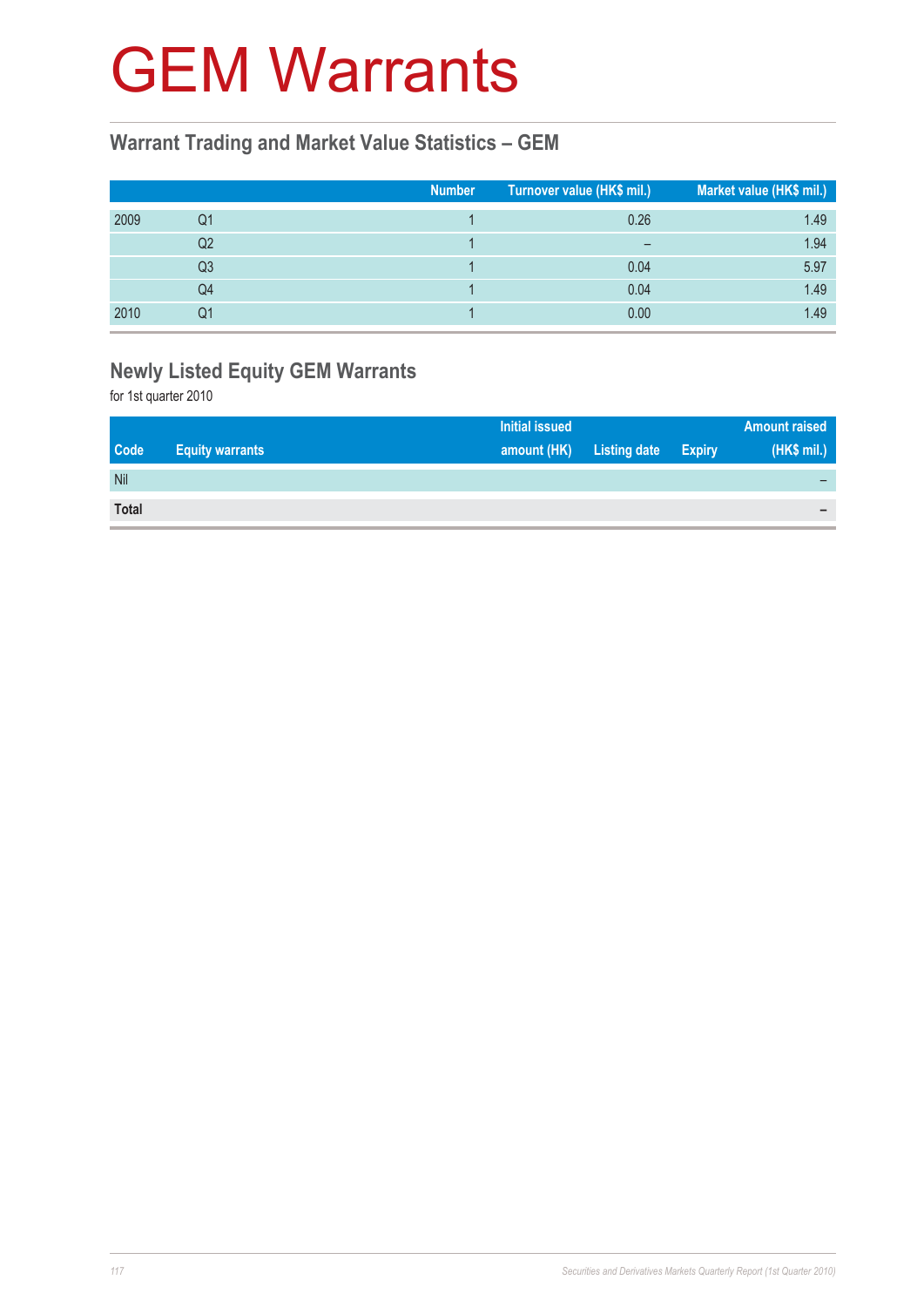## Stock Market Indices

#### **Hang Seng Index**



#### **S&P/HKEx LargeCap Index**



#### **S&P/HKEx GEM Index**

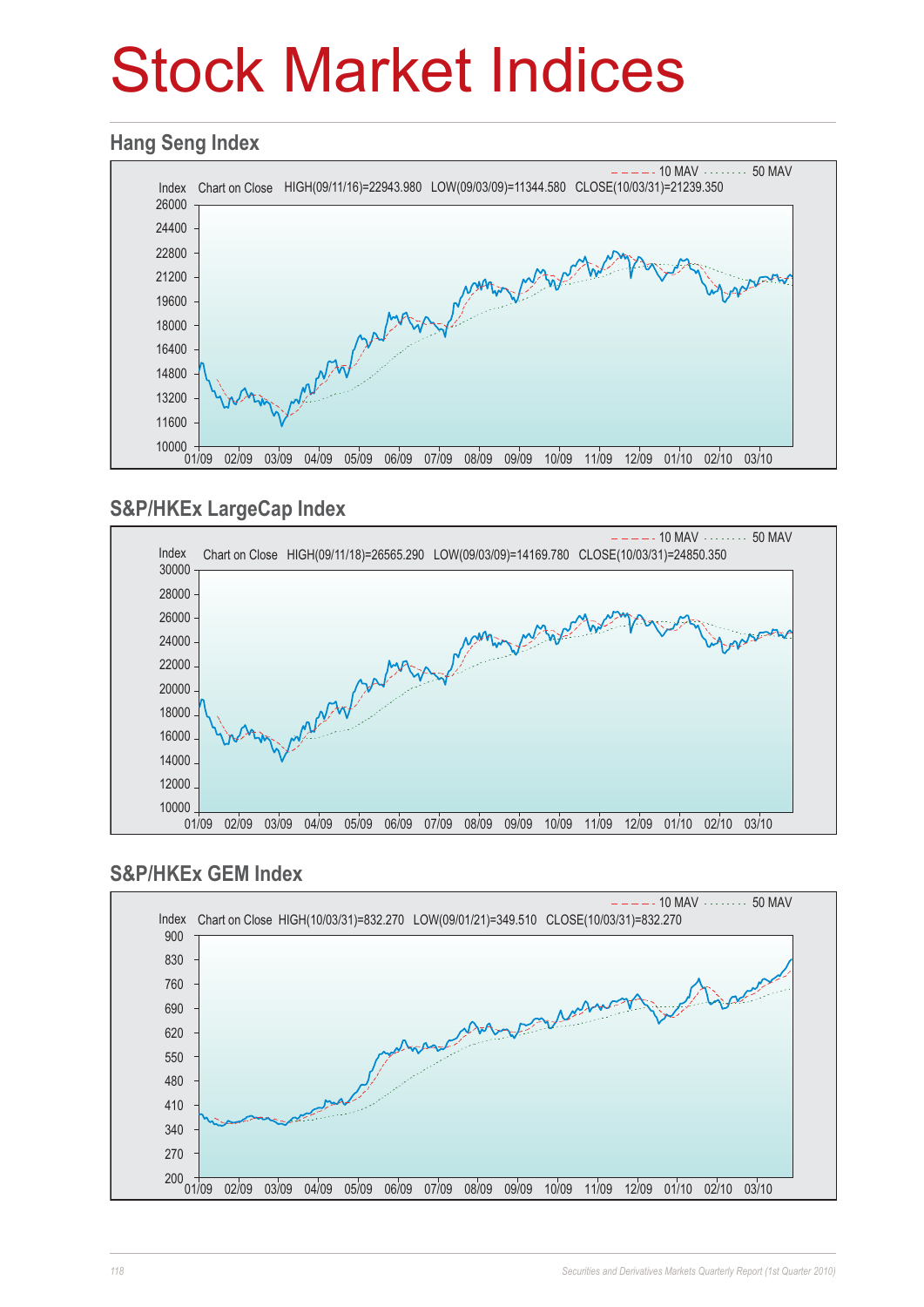# Stock Market Indices

### **Hong Kong Stock Market Indices**

|                                               | End of Mar 2010 | End of Dec 2009 |                                   |
|-----------------------------------------------|-----------------|-----------------|-----------------------------------|
| <b>Index</b>                                  | <b>Close</b>    | <b>Close</b>    | Change %                          |
| S&P/HKEx LargeCap Index                       | 24850.35        | 25564.96        | 2.80%<br>$\overline{\phantom{0}}$ |
|                                               |                 |                 |                                   |
| S&P/HKEx GEM Index                            | 832.27          | 677.01          | + 22.93%                          |
|                                               |                 |                 |                                   |
| <b>HANG SENG INDEX</b>                        | 21239.35        | 21872.50        | 2.89%<br>$\overline{\phantom{0}}$ |
| <b>SECTORIAL INDICES</b>                      |                 |                 |                                   |
| Finance                                       | 31939.49        | 34170.84        | 6.53%<br>$\equiv$                 |
| <b>Utilities</b>                              | 39403.51        | 37585.16        | 4.84%<br>$\ddot{}$                |
| Properties                                    | 28275.71        | 28147.43        | 0.46%<br>$\ddot{}$                |
| Commerce & Industry                           | 11489.81        | 11452.85        | 0.32%<br>$\ddot{}$                |
|                                               |                 |                 |                                   |
| HANG SENG CHINA-AFFILIATED CORPORATIONS INDEX | 4101.78         | 4059.89         | 1.03%<br>$+$                      |
| HANG SENG CHINA ENTERPRISES INDEX             | 12397.59        | 12794.13        | 3.10%<br>$\overline{\phantom{0}}$ |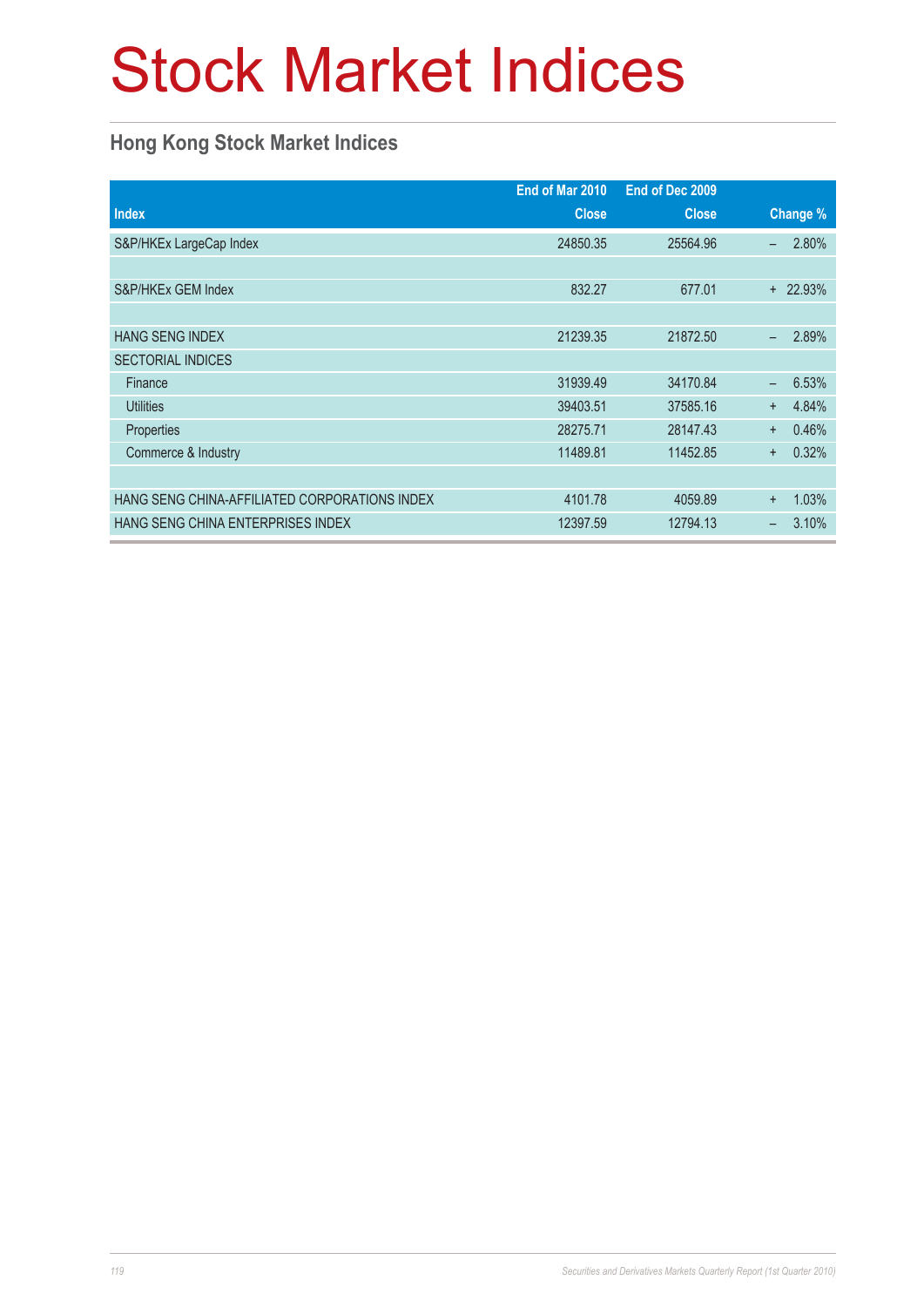# Stock Market Indices

### **WORLD INDICES**

|                                 | End of Mar 2010 | End of Dec 2009 |                          |                 |
|---------------------------------|-----------------|-----------------|--------------------------|-----------------|
| <b>Index</b>                    | <b>Close</b>    | <b>Close</b>    |                          | <b>Change %</b> |
| <b>HONG KONG</b>                |                 |                 |                          |                 |
| S&P/HKEx LargeCap Index         | 24850.35        | 25564.96        | $\overline{\phantom{0}}$ | 2.80%           |
| Hang Seng Index                 | 21239.35        | 21872.50        |                          | 2.89%           |
| <b>AUSTRALIA</b>                |                 |                 |                          |                 |
| All Ordinaries Index            | 4893.06         | 4882.72         | $\ddot{}$                | 0.21%           |
| <b>JAKARTA</b>                  |                 |                 |                          |                 |
| Composite Index                 | 2777.30         | 2534.36         | $\ddot{}$                | 9.59%           |
| <b>JAPAN</b>                    |                 |                 |                          |                 |
| Nikkei (225)                    | 11089.94        | 10546.44        | $\ddot{}$                | 5.15%           |
| <b>KOREA</b>                    |                 |                 |                          |                 |
| Composite Index                 | 1692.85         | 1682.77         | $\ddot{}$                | 0.60%           |
| <b>KUALA LUMPUR</b>             |                 |                 |                          |                 |
| Composite Index                 | 1320.57         | 1272.78         | $\ddot{}$                | 3.75%           |
| <b>MANILA</b>                   |                 |                 |                          |                 |
| Composite Index                 | 3161.8          | 3052.68         | $\ddot{}$                | 3.57%           |
| <b>NEW ZEALAND</b>              |                 |                 |                          |                 |
| <b>NZSE (50)</b>                | 3267.993        | 3230.15         | $\ddot{}$                | 1.17%           |
| <b>SHANGHAI</b>                 |                 |                 |                          |                 |
| A Shares Index                  | 3260            | 3437.46         | -                        | 5.16%           |
| <b>B</b> Shares Index           | 258.585         | 252.41          | $\ddot{}$                | 2.45%           |
| <b>SHENZHEN</b>                 |                 |                 |                          |                 |
| A Shares Index                  | 1271.707        | 1261.26         | $\ddot{}$                | 0.83%           |
| <b>B</b> Shares Index           | 629.255         | 625.95          | $\ddot{}$                | 0.53%           |
| <b>SINGAPORE</b>                |                 |                 |                          |                 |
| <b>FTSE Straits Times Index</b> | 2895.24         | 2897.62         | $\qquad \qquad -$        | 0.08%           |
| <b>TAIWAN</b>                   |                 |                 |                          |                 |
| Taipei Weighted Stock Index     | 7920.06         | 8188.11         | -                        | 3.27%           |
| <b>THAILAND</b>                 |                 |                 |                          |                 |
| <b>SET Index</b>                | 787.98          | 734.54          | $\ddot{}$                | 7.28%           |
| <b>NEW YORK</b>                 |                 |                 |                          |                 |
| <b>DJIA</b>                     | 10856.63        | 10428.05        | $\ddagger$               | 4.11%           |
| Nasdaq Composite Index          | 2397.96         | 2269.15         | $\ddot{}$                | 5.68%           |
| <b>TORONTO</b>                  |                 |                 |                          |                 |
| S&P/TSX Composite Index         | 12037.73        | 11746.11        | $\boldsymbol{+}$         | 2.48%           |
| <b>GERMANY</b>                  |                 |                 |                          |                 |
| DAX Capital Value Index         | 3705.48         | 3604.02         | $\ddot{}$                | 2.82%           |
| <b>LONDON</b>                   |                 |                 |                          |                 |
| FTSE (100)                      | 5679.6          | 5412.90         | $\ddot{}$                | 4.93%           |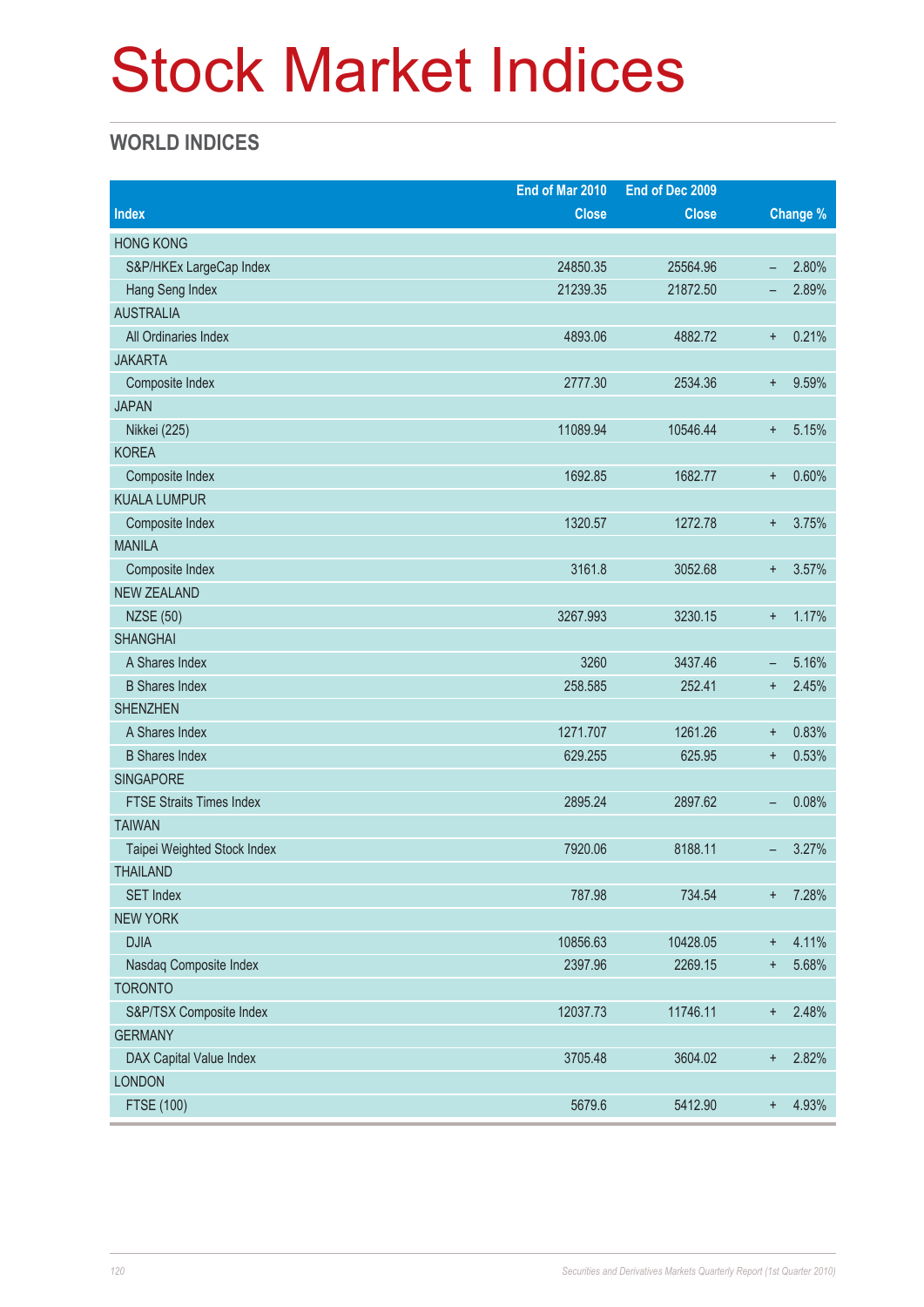#### **Contract Volume by Derivatives Products**

|                                               | <b>Contracts</b> |                  |  |
|-----------------------------------------------|------------------|------------------|--|
| <b>Derivatives product</b>                    | 1st Quarter 2010 | 1st Quarter 2009 |  |
| Hang Seng Index Futures                       | 5,132,388        | 4,805,616        |  |
| Hang Seng Index Options                       | 1,813,584        | 1,030,049        |  |
| Mini-Hang Seng Index Futures                  | 2,116,913        | 1,927,153        |  |
| Mini-Hang Seng Index Options                  | 88,643           | 56,520           |  |
| <b>H-shares Index Futures</b>                 | 2,965,655        | 3,287,097        |  |
| H-shares Index Options                        | 575,920          | 401,487          |  |
| Mini H-shares Index Futures                   | 182,350          | 147,233          |  |
| Flexible Hang Seng Index Options <sup>1</sup> |                  |                  |  |
| Flexible H-shares Index Options <sup>2</sup>  | 350              |                  |  |
| <b>Stock Futures</b>                          | 37,866           | 71,537           |  |
| <b>Stock Options</b>                          | 12,540,453       | 11,656,754       |  |
| <b>Three-month HIBOR Futures</b>              | 337              | 1.126            |  |
| One-month HIBOR Futures                       |                  | 84               |  |
| Three-year Exchange Fund Note Futures         |                  |                  |  |
| <b>Gold Futures</b>                           | 1,137            | 2,028            |  |
| <b>Total</b>                                  | 25,455,596       | 23,386,684       |  |

1 Trading in Flexible Hang Seng Index Options commenced on 08 Feb 2010

<sup>2</sup> Trading in Flexible H-shares Index Options commenced on 08 Feb 2010

#### **Open Interest by Derivatives Products**

|                                               | <b>Contracts</b> |                  |  |
|-----------------------------------------------|------------------|------------------|--|
| <b>Derivatives product</b>                    | 1st Quarter 2010 | 1st Quarter 2009 |  |
| Hang Seng Index Futures                       | 73,577           | 80,785           |  |
| Hang Seng Index Options                       | 208,189          | 118,571          |  |
| Mini-Hang Seng Index Futures                  | 4,956            | 4,303            |  |
| Mini-Hang Seng Index Options                  | 3,751            | 2,865            |  |
| H-shares Index Futures                        | 87,444           | 85,412           |  |
| H-shares Index Options                        | 124,858          | 95,652           |  |
| Mini H-shares Index Futures                   | 1,268            | 702              |  |
| Flexible Hang Seng Index Options <sup>1</sup> |                  |                  |  |
| Flexible H-shares Index Options <sup>2</sup>  |                  |                  |  |
| <b>Stock Futures</b>                          | 7,516            | 9,208            |  |
| <b>Stock Options</b>                          | 4,352,404        | 4,400,699        |  |
| <b>Three-month HIBOR Futures</b>              | 219              | 1,327            |  |
| One-month HIBOR Futures                       | -                | 50               |  |
| Three-year Exchange Fund Note Futures         |                  |                  |  |
| <b>Gold Futures</b>                           | 40               | 20               |  |
| <b>Total</b>                                  | 4,864,222        | 4,799,594        |  |

1 Trading in Flexible Hang Seng Index Options commenced on 08 Feb 2010

2 Trading in Flexible H-shares Index Options commenced on 08 Feb 2010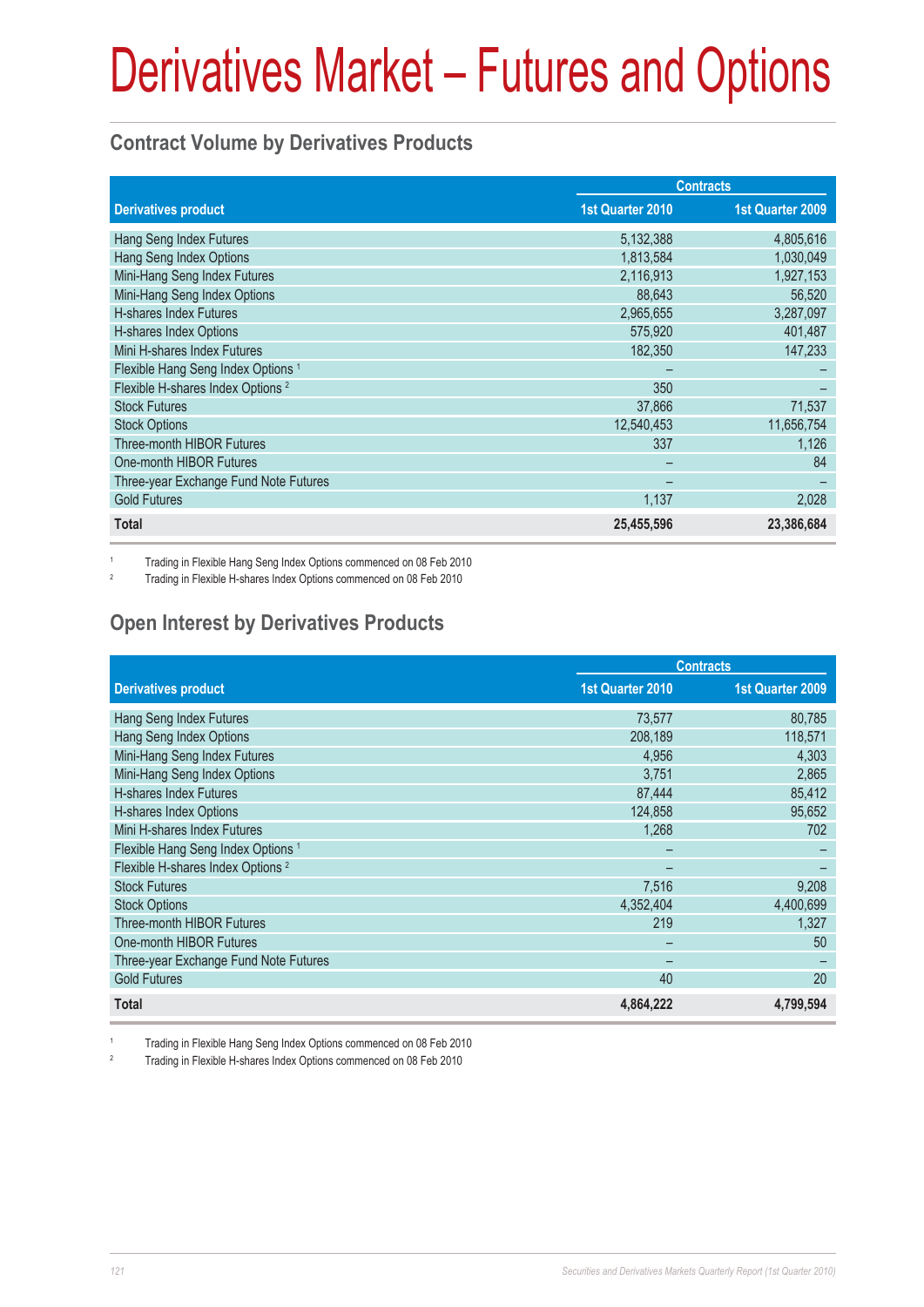#### **Hang Seng Index Futures – Contract Volume and Open Interest (contracts)**

|      |                | <b>Total</b><br>contract volume | <b>Quarter-end</b><br>open interest |
|------|----------------|---------------------------------|-------------------------------------|
| 2009 | Q <sub>1</sub> | 4,805,616                       | 80,785                              |
|      | Q <sub>2</sub> | 5,816,700                       | 79,772                              |
|      | Q <sub>3</sub> | 5,430,706                       | 83,150                              |
|      | Q4             | 4,675,012                       | 68,456                              |
| 2010 | Q1             | 5,132,388                       | 73,577                              |

#### **Mini Hang Seng Index Futures – Contract Volume and Open Interest (contracts)**

|      |                | <b>Total</b><br>contract volume | Quarter-end<br>open interest |
|------|----------------|---------------------------------|------------------------------|
| 2009 | Q <sub>1</sub> | 1,927,153                       | 4,303                        |
|      | Q <sub>2</sub> | 2,758,113                       | 5,914                        |
|      | Q3             | 2,476,657                       | 4,164                        |
|      | Q4             | 2,117,954                       | 4,447                        |
| 2010 | Q1             | 2,116,913                       | 4,956                        |

#### **Hang Seng Index Options – Contract Volume and Open Interest (contracts)**

|      |                | <b>Total</b>    | <b>Quarter-end</b> |
|------|----------------|-----------------|--------------------|
|      |                | contract volume | open interest      |
| 2009 | Q1             | 1,030,049       | 118,571            |
|      | Q <sub>2</sub> | 1,309,363       | 182,288            |
|      | Q <sub>3</sub> | 1,409,767       | 222,382            |
|      | Q4             | 1,618,224       | 175,720            |
| 2010 | Q1             | 1,813,584       | 208,189            |

#### **H-Share Index Futures – Contract Volume and Open Interest (contracts)**

|      |                | <b>Total</b>    | <b>Quarter-end</b> |
|------|----------------|-----------------|--------------------|
|      |                | contract volume | open interest      |
| 2009 | Q1             | 3,287,097       | 85,412             |
|      | Q <sub>2</sub> | 3,376,088       | 71,607             |
|      | Q <sub>3</sub> | 3,075,581       | 80,516             |
|      | Q4             | 2,655,350       | 74,324             |
| 2010 | Q1             | 2,965,655       | 87,444             |

#### **Stock Options Market Turnover and Open Interest (contracts)**

|      |                | <b>Total</b>        | <b>Total</b>    | Quarter-end   |
|------|----------------|---------------------|-----------------|---------------|
|      |                | Premium (HK\$ mil.) | contract volume | open interest |
| 2009 | Q1             | 25,464.43           | 11,656,754      | 4,400,699     |
|      | Q <sub>2</sub> | 20,116.61           | 13,279,436      | 3,847,782     |
|      | Q3             | 14,205.33           | 10,892,511      | 3,663,846     |
|      | Q4             | 14,852.98           | 11,611,195      | 3,848,117     |
| 2010 | Q1             | 12,951.69           | 12,540,453      | 4,352,404     |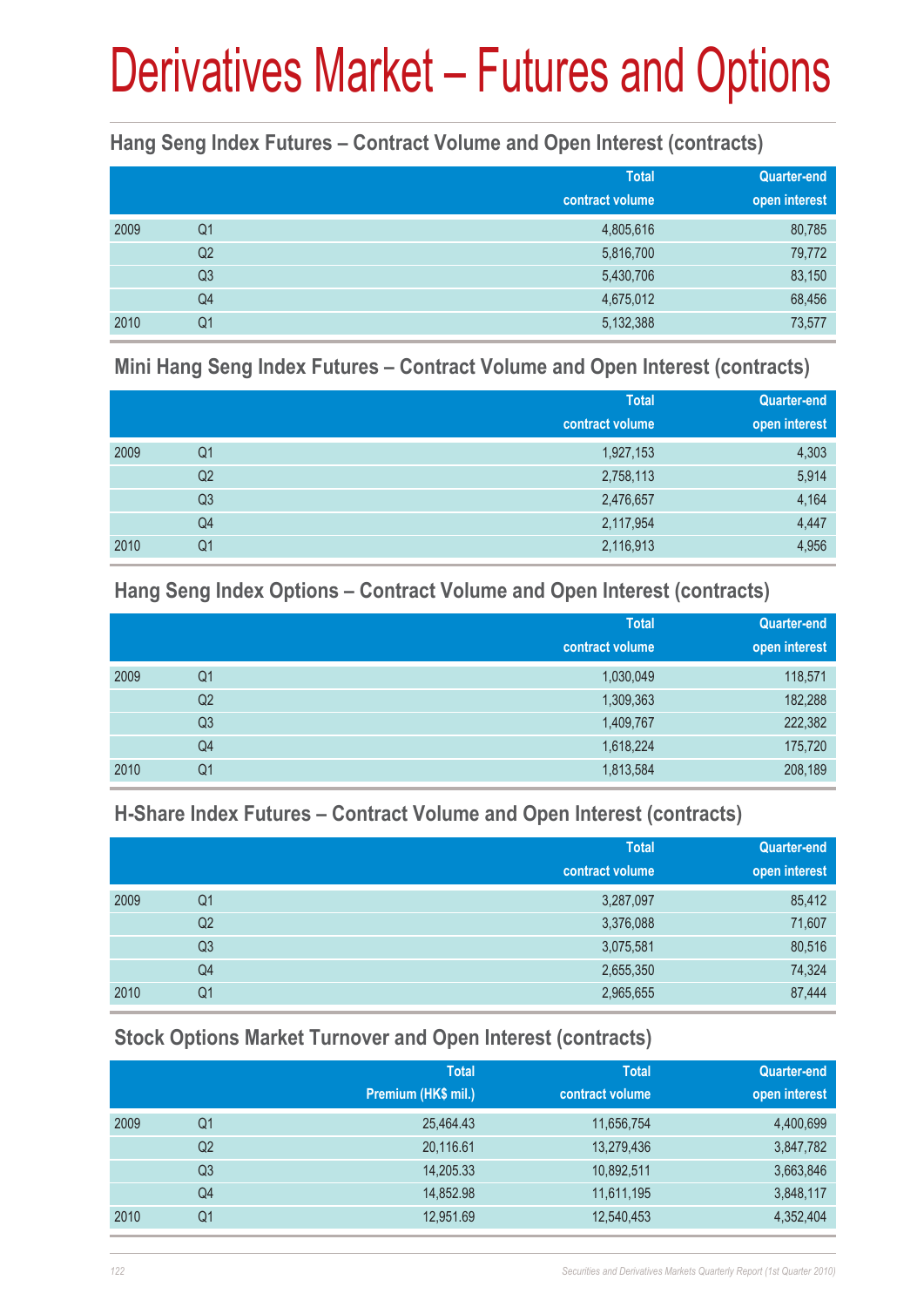#### **Stock Options Premium by Class**

|                           |                          | Premium     |                |
|---------------------------|--------------------------|-------------|----------------|
| <b>Options class</b>      |                          | (HK\$ mil.) | % of total     |
| <b>CHALCO</b>             | <b>ALC</b>               | 40.67       | 0.31%          |
| <b>BANK OF CHINA</b>      | <b>BCL</b>               | 246.81      | 1.91%          |
| <b>BANKCOMM</b>           | <b>BCM</b>               | 74.87       | 0.58%          |
| <b>BANK OF E ASIA</b>     | <b>BEA</b>               | 29.87       | 0.23%          |
| <b>BOC HONG KONG</b>      | <b>BOC</b>               | 133.88      | 1.03%          |
| <b>BYD COMPANY</b>        | <b>BYD</b>               | 232.81      | 1.80%          |
| <b>CCB</b>                | <b>CCB</b>               | 363.27      | 2.80%          |
| <b>CHINA COMM CONS</b>    | CCC                      | 106.89      | 0.83%          |
| <b>CHINA COAL</b>         | <b>CCE</b>               | 30.03       | 0.23%          |
| <b>CHINA COSCO</b>        | <b>CCS</b>               | 23.18       | 0.18%          |
| <b>CHINA MOBILE</b>       | <b>CHT</b>               | 1,536.55    | 11.86%         |
| <b>CHINA UNICOM</b>       | <b>CHU</b>               | 78.95       | 0.61%          |
| <b>CITIC PACIFIC</b>      | <b>CIT</b>               | 19.32       | 0.15%          |
| <b>CHEUNG KONG</b>        | <b>CKH</b>               | 306.94      | 2.37%          |
| <b>CHINA LIFE</b>         | <b>CLI</b>               | 1,088.72    | 8.41%          |
| <b>CLP HOLDINGS</b>       | <b>CLP</b>               | 55.77       | 0.43%          |
| <b>CM BANK</b>            | <b>CMB</b>               | 115.87      | 0.89%          |
| <b>CNOOC</b>              | <b>CNC</b>               | 368.04      | 2.84%          |
| <b>CHINA OVERSEAS</b>     | COL                      | 41.69       | 0.32%          |
| <b>CATHAY PAC AIR</b>     | <b>CPA</b>               | 7.21        | 0.06%          |
| <b>SINOPEC CORP</b>       | <b>CPC</b>               | 795.63      | 6.14%          |
| <b>CHINA RAIL CONS</b>    | <b>CRC</b>               | 5.52        | 0.04%          |
|                           |                          |             |                |
| <b>CHINA RAILWAY</b>      | <b>CRG</b><br><b>CSE</b> | 18.24       | 0.14%<br>1.40% |
| <b>CHINA SHENHUA</b>      |                          | 181.47      |                |
| <b>CITIC BANK</b>         | <b>CTB</b>               | 49.76       | 0.38%          |
| <b>CHINA TELECOM</b>      | <b>CTC</b>               | 82.74       | 0.64%          |
| <b>ESPRIT HOLDINGS</b>    | <b>ESP</b>               | 22.23       | 0.17%          |
| <b>FIH</b>                | <b>FIH</b>               | 17.16       | 0.13%          |
| <b>HK ELECTRIC</b>        | <b>HEH</b>               | 32.14       | 0.25%          |
| <b>HKEX</b>               | <b>HEX</b>               | 469.70      | 3.63%          |
| <b>HSBC HOLDINGS</b>      | <b>HKB</b>               | 2,486.27    | 19.20%         |
| <b>HK &amp; CHINA GAS</b> | <b>HKG</b>               | 34.40       | 0.27%          |
| <b>HENDERSON LAND</b>     | <b>HLD</b>               | 29.58       | 0.23%          |
| <b>HUANENG POWER</b>      | <b>HNP</b>               | 22.93       | 0.18%          |
| <b>HANG SENG BANK</b>     | <b>HSB</b>               | 174.98      | 1.35%          |
| <b>HUTCHISON</b>          | <b>HWL</b>               | 291.70      | 2.25%          |
| <b>ICBC</b>               | <b>ICB</b>               | 671.82      | 5.19%          |
| <b>JIANGXI COPPER</b>     | <b>JXC</b>               | 55.09       | 0.43%          |
| LI & FUNG                 | <b>LIF</b>               | 72.57       | 0.56%          |
| <b>MTR CORPORATION</b>    | <b>MTR</b>               | 14.22       | 0.11%          |
| <b>NEW WORLD DEV</b>      | <b>NWD</b>               | 14.92       | 0.12%          |
| <b>PING AN</b>            | PAI                      | 376.37      | 2.91%          |
| <b>PETROCHINA</b>         | PEC                      | 595.28      | 4.60%          |
| PICC P&C                  | <b>PIC</b>               | 64.45       | 0.50%          |
| <b>R&amp;F PROPERTIES</b> | <b>RFP</b>               | 24.61       | 0.19%          |
| <b>SHK PPT</b>            | <b>SHK</b>               | 734.77      | 5.67%          |
| <b>SWIRE PACIFIC A</b>    | <b>SWA</b>               | 117.74      | 0.91%          |
| <b>TENCENT</b>            | <b>TCH</b>               | 513.37      | 3.96%          |
| <b>TRACKER FUND</b>       | <b>TRF</b>               | 12.45       | 0.10%          |
| <b>WHARF HOLDINGS</b>     | <b>WHL</b>               | 46.84       | 0.36%          |
| <b>ZIJIN MINING</b>       | <b>ZJM</b>               | 21.39       | 0.17%          |
| <b>Total</b>              |                          | 12,951.69   | 100.00%        |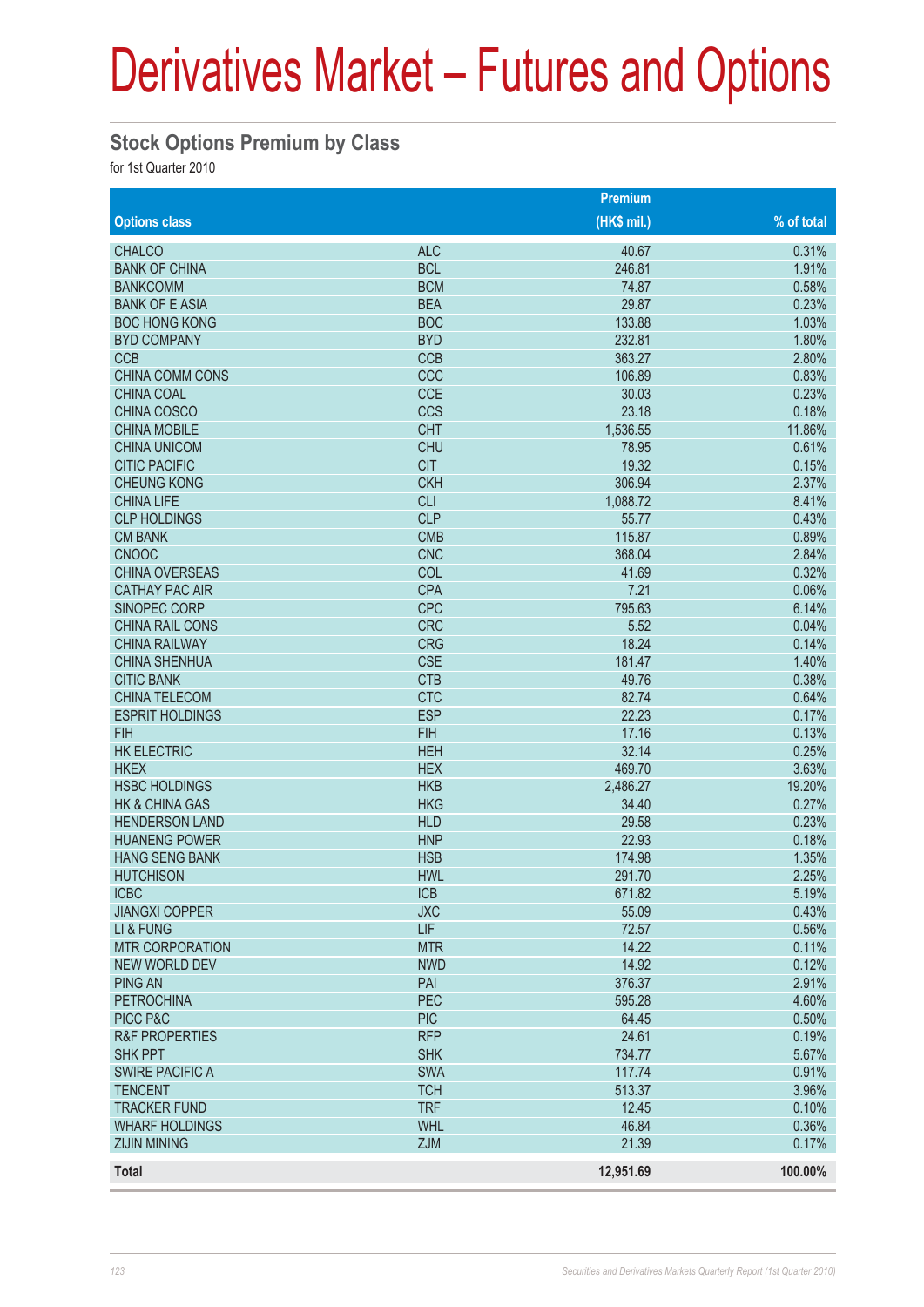#### **Stock Options Contract Volume by Class**

|                           |            | <b>Contract</b> |            |
|---------------------------|------------|-----------------|------------|
| <b>Options class</b>      |            | volume          | % of total |
| <b>CHALCO</b>             | <b>ALC</b> | 41,470          | 0.33%      |
| <b>BANK OF CHINA</b>      | <b>BCL</b> | 1,191,765       | 9.50%      |
| <b>BANKCOMM</b>           | <b>BCM</b> | 173,239         | 1.38%      |
| <b>BANK OF E ASIA</b>     | <b>BEA</b> | 88,895          | 0.71%      |
| <b>BOC HONG KONG</b>      | <b>BOC</b> | 140,005         | 1.12%      |
| <b>BYD COMPANY</b>        | <b>BYD</b> | 93,495          | 0.75%      |
| <b>CCB</b>                | <b>CCB</b> | 1,168,994       | 9.32%      |
| <b>CHINA COMM CONS</b>    | CCC        | 177,962         | 1.42%      |
| <b>CHINA COAL</b>         | <b>CCE</b> | 34,518          | 0.28%      |
| CHINA COSCO               | <b>CCS</b> | 64,445          | 0.51%      |
| <b>CHINA MOBILE</b>       | <b>CHT</b> | 858,798         | 6.85%      |
| <b>CHINA UNICOM</b>       | <b>CHU</b> | 63,448          | 0.51%      |
| <b>CITIC PACIFIC</b>      | <b>CIT</b> | 19,608          | 0.16%      |
| <b>CHEUNG KONG</b>        | <b>CKH</b> | 117,035         | 0.93%      |
| <b>CHINA LIFE</b>         | <b>CLI</b> | 717,313         | 5.72%      |
| <b>CLP HOLDINGS</b>       | <b>CLP</b> | 109,099         | 0.87%      |
| <b>CM BANK</b>            | <b>CMB</b> | 196,140         | 1.56%      |
| <b>CNOOC</b>              | <b>CNC</b> | 339,769         | 2.71%      |
| <b>CHINA OVERSEAS</b>     | COL        | 28,498          | 0.23%      |
| <b>CATHAY PAC AIR</b>     | <b>CPA</b> | 8,826           | 0.07%      |
| SINOPEC CORP              | <b>CPC</b> | 456,260         | 3.64%      |
| <b>CHINA RAIL CONS</b>    | <b>CRC</b> | 26,370          | 0.21%      |
| <b>CHINA RAILWAY</b>      | <b>CRG</b> | 40,256          | 0.32%      |
| <b>CHINA SHENHUA</b>      | <b>CSE</b> | 170,240         | 1.36%      |
| <b>CITIC BANK</b>         | <b>CTB</b> | 71,270          | 0.57%      |
| <b>CHINA TELECOM</b>      | <b>CTC</b> | 175,690         | 1.40%      |
| <b>ESPRIT HOLDINGS</b>    | <b>ESP</b> | 73,006          | 0.58%      |
| <b>FIH</b>                | <b>FIH</b> |                 |            |
|                           |            | 24,047          | 0.19%      |
| <b>HK ELECTRIC</b>        | <b>HEH</b> | 50,364          | 0.40%      |
| <b>HKEX</b>               | <b>HEX</b> | 826,912         | 6.59%      |
| <b>HSBC HOLDINGS</b>      | <b>HKB</b> | 1,583,555       | 12.63%     |
| <b>HK &amp; CHINA GAS</b> | <b>HKG</b> | 42,099          | 0.34%      |
| <b>HENDERSON LAND</b>     | <b>HLD</b> | 14,845          | 0.12%      |
| <b>HUANENG POWER</b>      | <b>HNP</b> | 35,191          | 0.28%      |
| <b>HANG SENG BANK</b>     | <b>HSB</b> | 280,727         | 2.24%      |
| <b>HUTCHISON</b>          | <b>HWL</b> | 150,649         | 1.20%      |
| <b>ICBC</b>               | <b>ICB</b> | 1,251,075       | 9.98%      |
| <b>JIANGXI COPPER</b>     | <b>JXC</b> | 51,087          | 0.41%      |
| LI & FUNG                 | LIF        | 21,478          | 0.17%      |
| <b>MTR CORPORATION</b>    | <b>MTR</b> | 32,958          | 0.26%      |
| <b>NEW WORLD DEV</b>      | <b>NWD</b> | 14,934          | 0.12%      |
| <b>PING AN</b>            | PAI        | 239,615         | 1.91%      |
| <b>PETROCHINA</b>         | <b>PEC</b> | 319,996         | 2.55%      |
| PICC P&C                  | <b>PIC</b> | 48,194          | 0.38%      |
| <b>R&amp;F PROPERTIES</b> | <b>RFP</b> | 48,968          | 0.39%      |
| <b>SHK PPT</b>            | <b>SHK</b> | 169,144         | 1.35%      |
| <b>SWIRE PACIFIC A</b>    | <b>SWA</b> | 62,520          | 0.50%      |
| <b>TENCENT</b>            | <b>TCH</b> | 549,644         | 4.38%      |
| <b>TRACKER FUND</b>       | <b>TRF</b> | 26,173          | 0.21%      |
| <b>WHARF HOLDINGS</b>     | <b>WHL</b> | 25,273          | 0.20%      |
| <b>ZIJIN MINING</b>       | <b>ZJM</b> | 24,591          | 0.20%      |
| <b>Total</b>              |            | 12,540,453      | 100.00%    |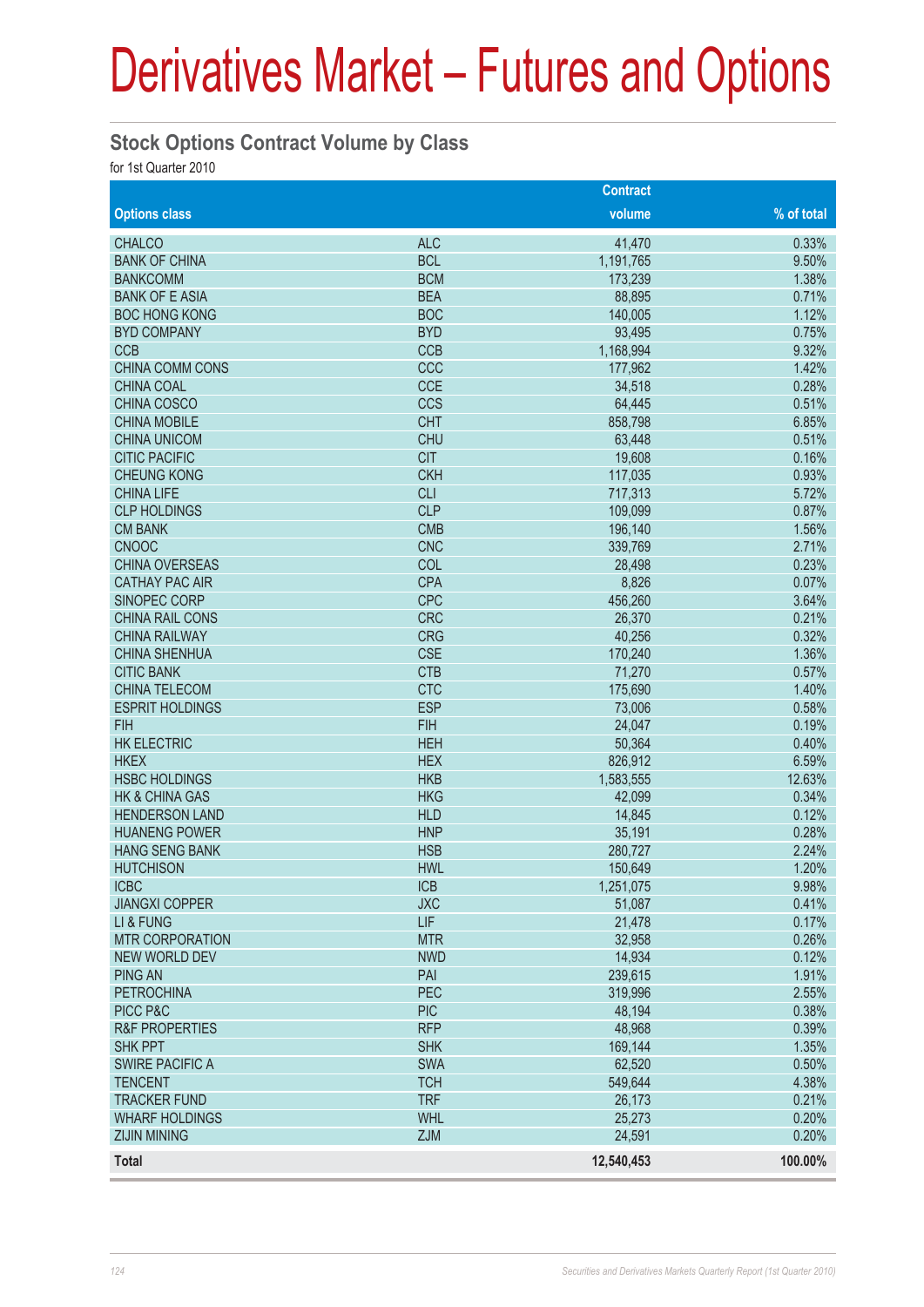#### **Average Daily Settlement Instructions (SIs) Settled in CCASS**

(both delivering and receiving SIs are counted)

|                        |                      | Sis by shares | Sis by value |
|------------------------|----------------------|---------------|--------------|
|                        | <b>Number of SIs</b> | (bil. shs)    | (HK\$bil.)   |
| 2009<br>Q <sub>1</sub> | 55,676               | 33.62         | 122.39       |
| Q2                     | 74,476               | 46.43         | 188.18       |
| Q <sub>3</sub>         | 71,468               | 40.37         | 167.89       |
| Q4                     | 76,664               | 41.72         | 176.73       |
| 2010<br>Q1             | 75,816               | 42.77         | 170.12       |

#### **Average Daily Investor Settlement Instructions (ISIs) settled in CCASS**

(one sided ISIs are counted)

|      |    | Number of ISIs | ISIs by shares (Mil shs) | ISIs by value (HK\$ mil.) |
|------|----|----------------|--------------------------|---------------------------|
| 2009 | Q1 | 432            | 68.40                    | 119.55                    |
|      | Q2 | 609            | 125.20                   | 197.77                    |
|      | Q3 | 568            | 132.46                   | 318.17                    |
|      | Q4 | 629            | 118.78                   | 527.19                    |
| 2010 | Q1 | 542            | 104.15                   | 176.12                    |

#### **Securities under CCASS Custody**

(balances at quarter end)

|      |                |               | % of issued       |                     | % of market       |
|------|----------------|---------------|-------------------|---------------------|-------------------|
|      |                | Number of     | shares of         |                     | capitalisation of |
|      |                | <b>shares</b> | admitted          | <b>Market value</b> | admitted          |
|      |                | (bil. shs)    | <b>securities</b> | (HK\$ bil.)         | <b>securities</b> |
| 2009 | Q <sub>1</sub> | 3,255.40      | 70.99             | 5,026.74            | 46.29             |
|      | Q <sub>2</sub> | 3,215.42      | 71.72             | 7,306.94            | 48.24             |
|      | Q <sub>3</sub> | 3,282.06      | 71.26             | 8,194.14            | 47.96             |
|      | Q4             | 3,286.62      | 70.93             | 9,245.11            | 49.19             |
| 2010 | Q <sub>1</sub> | 3,379.40      | 71.01             | 9,509.70            | 49.89             |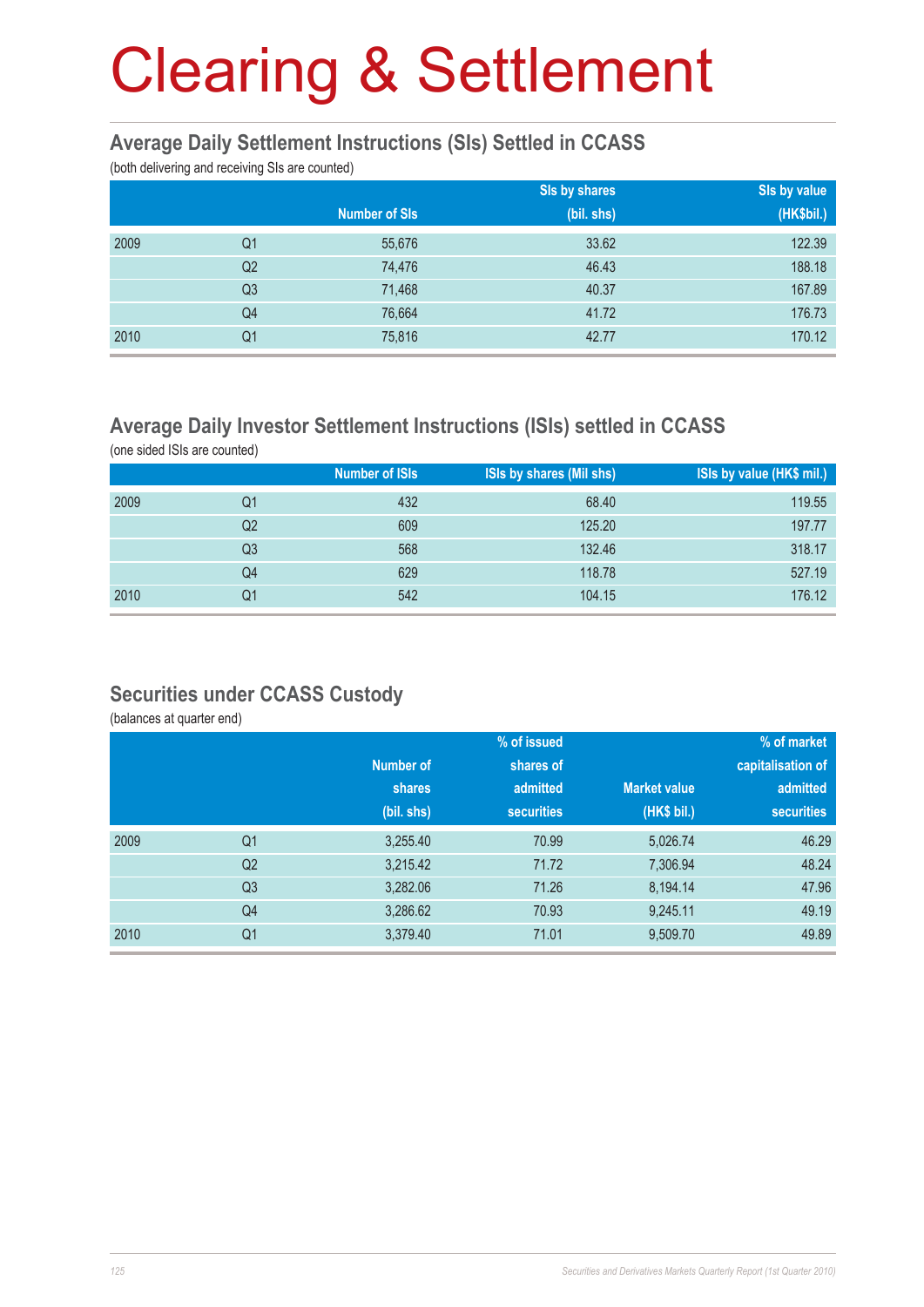#### **Average Daily Stock Exchange Trades Processed in CCASS**

(including CNS trades, isolated trades and cross trades)

|      |                | No. of CCASS<br>trades | % of Exchange<br>trades | No. of shares<br>(Mil. shs) | % of market<br>turnover | Value of trades<br>(HK\$ mil.) | % of market<br>turnover |
|------|----------------|------------------------|-------------------------|-----------------------------|-------------------------|--------------------------------|-------------------------|
| 2009 | Q1             | 533.958                | 100                     | 75.262.87                   | 100                     | 44.720.95                      | 100                     |
|      | Q <sub>2</sub> | 811.938                | 100                     | 109.528.00                  | 100                     | 71.684.42                      | 100                     |
|      | Q <sub>3</sub> | 749.546                | 100                     | 104.773.19                  | 100                     | 66.746.40                      | 100                     |
|      | Q <sub>4</sub> | 751.643                | 100                     | 107,724.27                  | 100                     | 65,408.35                      | 100                     |
| 2010 | Q1             | 760.565                | 100                     | 121,800.63                  | 100                     | 64,759.92                      | 100                     |

### **Average Daily Netting Efficiency of CNS Trades**

(in stock positions and share quantity)

|      |                |                 | <b>Netting</b> | No. of shares due | <b>Netting</b> |
|------|----------------|-----------------|----------------|-------------------|----------------|
|      |                | No. of CNS      | efficiency     | for settlement    | efficiency     |
|      |                | stock positions | $(\%)$         | (Mil. shs)        | (%)            |
| 2009 | Q <sub>1</sub> | 46,433          | 95.46          | 17,715.25         | 87.98          |
|      | Q <sub>2</sub> | 67,305          | 95.68          | 29,281.89         | 86.43          |
|      | Q <sub>3</sub> | 65,718          | 95.42          | 25,921.00         | 87.47          |
|      | Q4             | 68,773          | 95.18          | 25,589.10         | 87.77          |
| 2010 | Q <sub>1</sub> | 70,369          | 95.15          | 26,008.26         | 89.04          |

#### **Average Daily Settlement Efficiency of CNS Stock Positions**

|      |                | <b>Settlement efficiency (%)</b> |             |
|------|----------------|----------------------------------|-------------|
|      |                | S day                            | $S + 1$ day |
| 2009 | Q1             | 99.84                            | 99.99       |
|      | Q2             | 99.84                            | 99.99       |
|      | Q <sub>3</sub> | 99.86                            | 99.99       |
|      | Q4             | 99.86                            | 99.99       |
| 2010 | Q <sub>1</sub> | 99.88                            | 99.99       |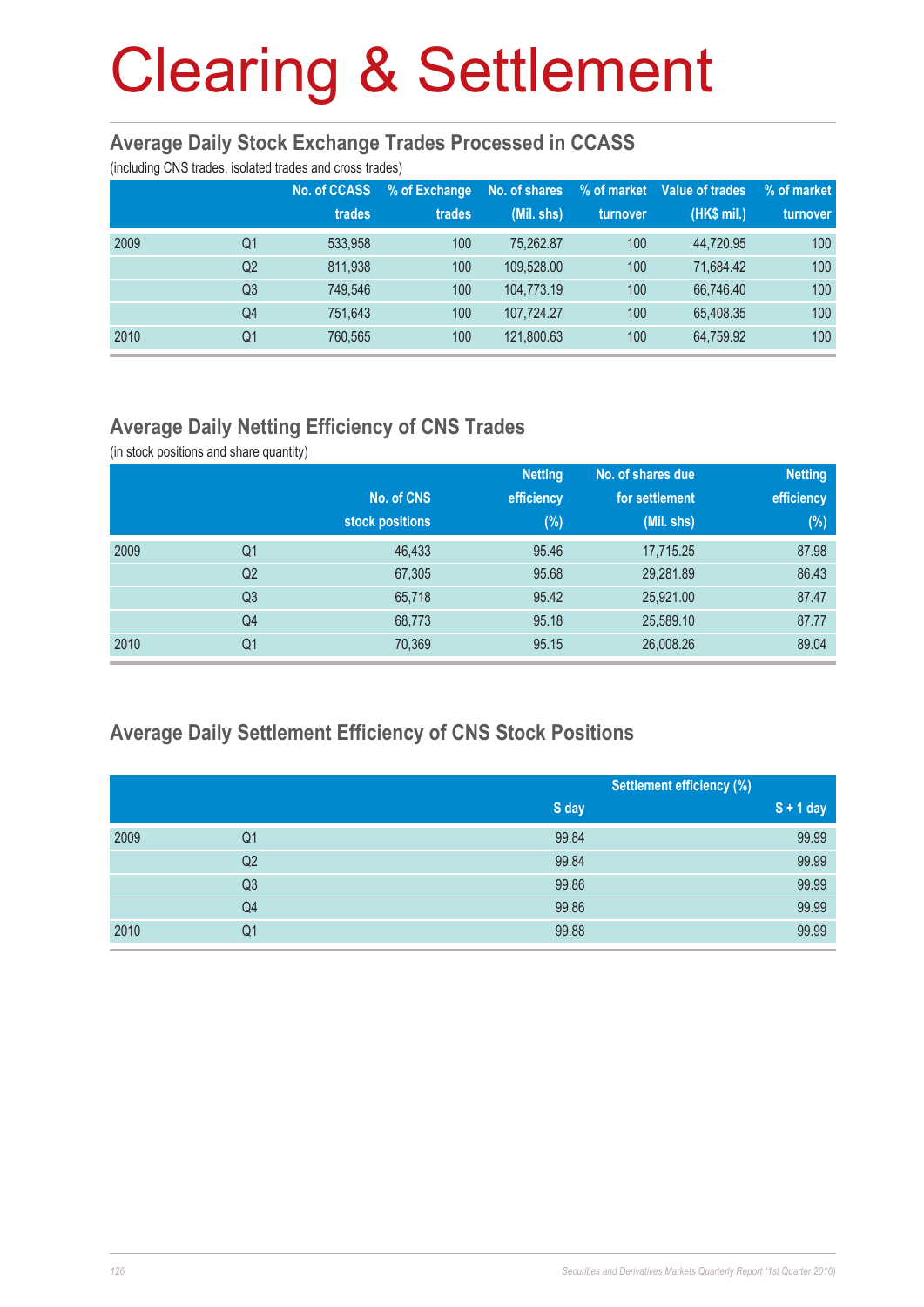### **Open Interest by Derivatives Products**

| <b>Contracts</b>                              |                  |                  |
|-----------------------------------------------|------------------|------------------|
| <b>Derivatives product</b>                    | 1st Quarter 2010 | 1st Quarter 2009 |
| Hang Seng Index Futures                       | 73,577           | 80,785           |
| Hang Seng Index Options                       | 208,189          | 118,571          |
| Mini-Hang Seng Index Futures                  | 4,956            | 4,303            |
| Mini-Hang Seng Index Options                  | 3,751            | 2,865            |
| <b>H-shares Index Futures</b>                 | 87,444           | 85,412           |
| H-shares Index Options                        | 124,858          | 95,652           |
| Mini H-shares Index Futures                   | 1,268            | 702              |
| Flexible Hang Seng Index Options <sup>1</sup> |                  |                  |
| Flexible H-shares Index Options <sup>2</sup>  |                  |                  |
| <b>Stock Futures</b>                          | 7,516            | 9,208            |
| <b>Stock Options</b>                          | 4,352,404        | 4,400,699        |
| <b>Three-month HIBOR Futures</b>              | 219              | 1,327            |
| One-month HIBOR Futures                       |                  | 50               |
| Three-year Exchange Fund Note Futures         |                  |                  |
| <b>Gold Futures</b>                           | 40               | 20               |
| <b>Total</b>                                  | 4,864,222        | 4,799,594        |

1 Trading in Flexible Hang Seng Index Options commenced on 08 Feb 2010

2 Trading in Flexible H-shares Index Options commenced on 08 Feb 2010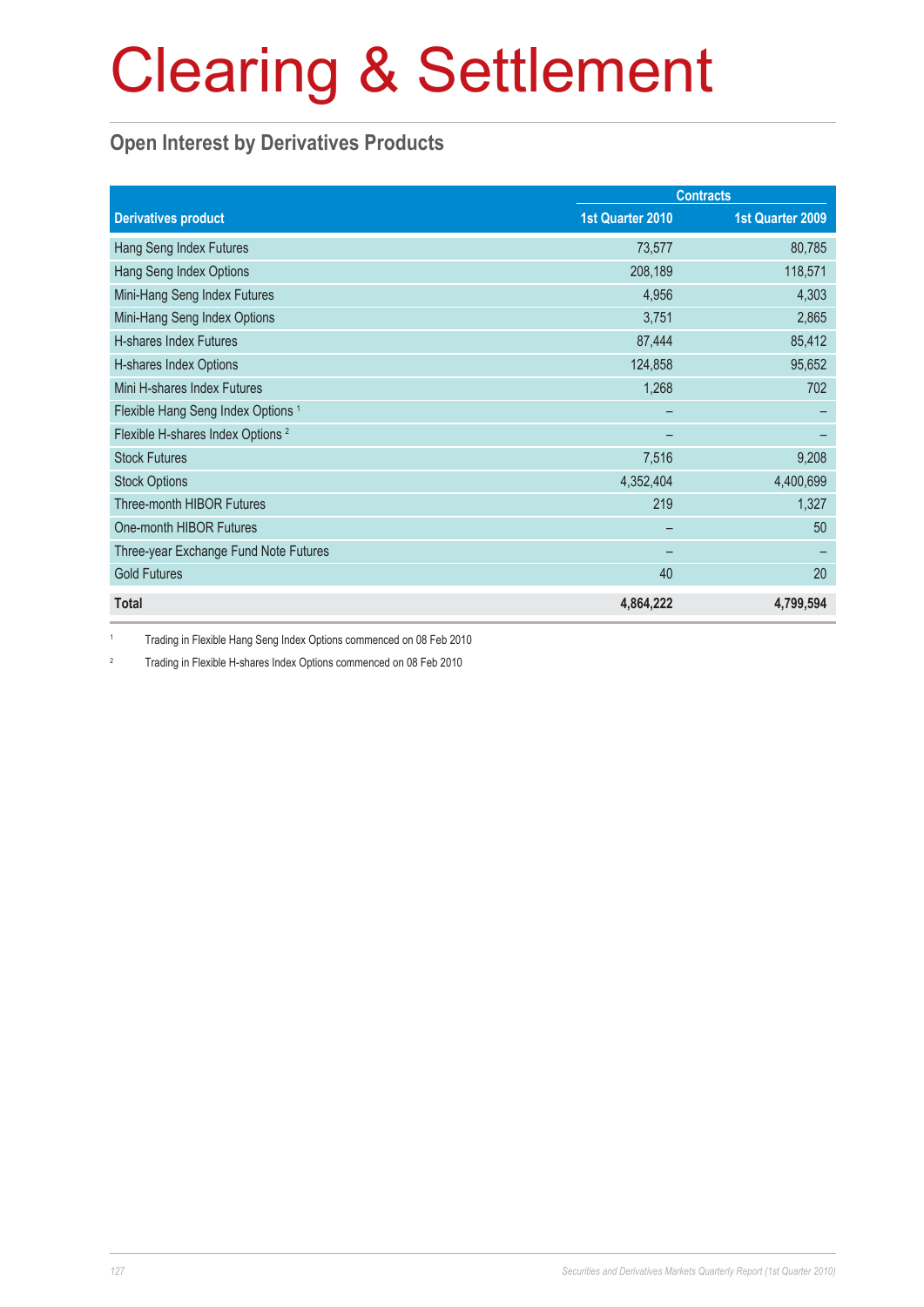#### **Stock Options Open Interest by Class**

as at the end of 1st Quarter 2010

|                           |            | <b>Open interest</b> |            |
|---------------------------|------------|----------------------|------------|
| <b>Options class</b>      |            | (contracts)          | % of total |
| <b>CHALCO</b>             | <b>ALC</b> | 10,484               | 0.24       |
| <b>BANK OF CHINA</b>      | <b>BCL</b> | 463,111              | 10.64      |
| <b>BANKCOMM</b>           | <b>BCM</b> | 109,026              | 2.50       |
| <b>BANK OF E ASIA</b>     | <b>BEA</b> | 23,738               | 0.55       |
| <b>BOC HONG KONG</b>      | <b>BOC</b> | 52,491               | 1.21       |
| <b>BYD COMPANY</b>        | <b>BYD</b> | 26,872               | 0.62       |
| <b>CCB</b>                | <b>CCB</b> | 430,324              | 9.89       |
| CHINA COMM CONS           | CCC        | 82,355               | 1.89       |
| CHINA COAL                | <b>CCE</b> | 14,513               | 0.33       |
| CHINA COSCO               | <b>CCS</b> | 25,154               | 0.58       |
| <b>CHINA MOBILE</b>       | <b>CHT</b> | 283,899              | 6.52       |
| <b>CHINA UNICOM</b>       | <b>CHU</b> | 26,433               | 0.61       |
| <b>CITIC PACIFIC</b>      | <b>CIT</b> | 5,902                | 0.14       |
| <b>CHEUNG KONG</b>        | <b>CKH</b> | 49,243               | 1.13       |
| <b>CHINA LIFE</b>         | <b>CLI</b> | 217,353              | 4.99       |
| <b>CLP HOLDINGS</b>       | <b>CLP</b> | 73,636               | 1.69       |
| <b>CM BANK</b>            | <b>CMB</b> | 83,567               | 1.92       |
| <b>CNOOC</b>              | <b>CNC</b> | 137,124              | 3.15       |
| <b>CHINA OVERSEAS</b>     | COL        | 7,996                | 0.18       |
| <b>CATHAY PAC AIR</b>     | <b>CPA</b> | 3,110                | 0.07       |
| SINOPEC CORP              | <b>CPC</b> | 181,329              | 4.17       |
| CHINA RAIL CONS           | <b>CRC</b> | 11,448               | 0.26       |
| <b>CHINA RAILWAY</b>      | <b>CRG</b> | 27,882               | 0.64       |
| <b>CHINA SHENHUA</b>      | <b>CSE</b> | 54,238               | 1.25       |
| <b>CITIC BANK</b>         | <b>CTB</b> | 59,761               | 1.37       |
| CHINA TELECOM             | <b>CTC</b> | 80,636               | 1.85       |
| <b>ESPRIT HOLDINGS</b>    | <b>ESP</b> | 12,264               | 0.28       |
| <b>FIH</b>                | <b>FIH</b> | 4,200                | 0.10       |
| <b>HK ELECTRIC</b>        | <b>HEH</b> | 20,774               | 0.48       |
| <b>HKEX</b>               | <b>HEX</b> | 205,628              | 4.72       |
| <b>HSBC HOLDINGS</b>      | <b>HKB</b> | 438,593              | 10.08      |
| <b>HK &amp; CHINA GAS</b> | <b>HKG</b> | 19,955               | 0.46       |
| <b>HENDERSON LAND</b>     | <b>HLD</b> | 4,296                | 0.10       |
| <b>HUANENG POWER</b>      | <b>HNP</b> | 13,644               | 0.31       |
| <b>HANG SENG BANK</b>     | <b>HSB</b> | 123,012              | 2.83       |
| <b>HUTCHISON</b>          | <b>HWL</b> | 51,789               | 1.19       |
| <b>ICBC</b>               | <b>ICB</b> | 412,474              | 9.48       |
| <b>JIANGXI COPPER</b>     | <b>JXC</b> | 16,782               | 0.39       |
| LI & FUNG                 | LIF        | 4,574                | 0.11       |
| <b>MTR CORPORATION</b>    | <b>MTR</b> | 8,462                | 0.19       |
| <b>NEW WORLD DEV</b>      | <b>NWD</b> | 3,452                | 0.08       |
| <b>PING AN</b>            | PAI        | 76,062               | 1.75       |
| <b>PETROCHINA</b>         | PEC        | 166,236              | 3.82       |
| PICC P&C                  | <b>PIC</b> | 14,015               | 0.32       |
| <b>R&amp;F PROPERTIES</b> | <b>RFP</b> | 19,104               | 0.44       |
| <b>SHK PPT</b>            | <b>SHK</b> | 43,043               | 0.99       |
| <b>SWIRE PACIFIC A</b>    | <b>SWA</b> | 12,173               | 0.28       |
| <b>TENCENT</b>            | <b>TCH</b> | 118,868              | 2.73       |
| <b>TRACKER FUND</b>       | <b>TRF</b> | 9,993                | 0.23       |
| <b>WHARF HOLDINGS</b>     | <b>WHL</b> | 3,978                | 0.09       |
| <b>ZIJIN MINING</b>       | <b>ZJM</b> | 7,408                | 0.17       |
| <b>Total</b>              |            | 4,352,404            | 100.00     |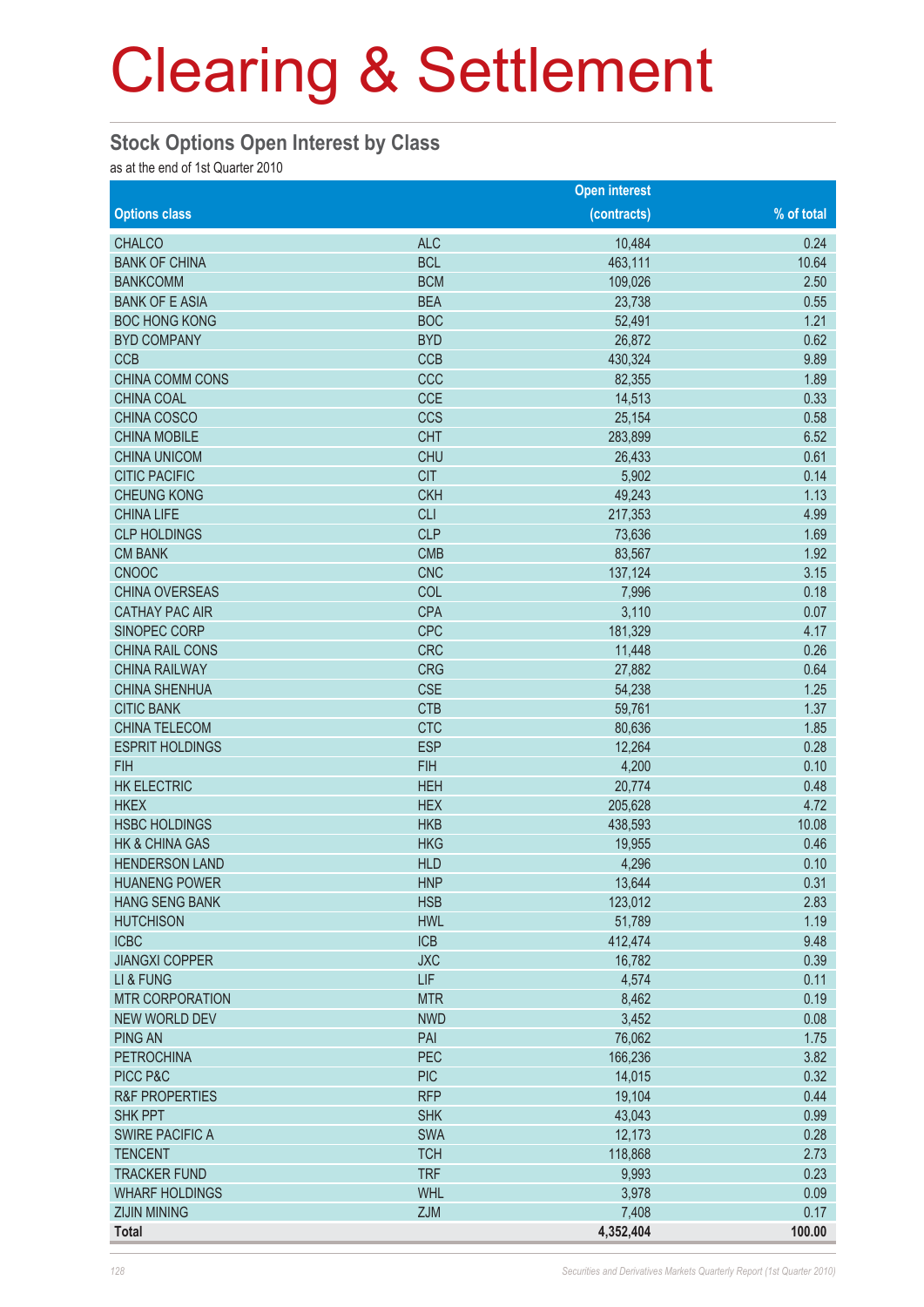# Exchange Participants Statistics

### **Stock Exchange**

|      |                | No. of Trading<br><b>Right Holders</b> | <b>Exchange</b><br><b>Participants -</b><br><b>Trading</b> | <b>Exchange</b><br><b>Participants -</b><br><b>Non-Trading</b> | Non-Exchange<br><b>Participants</b> |
|------|----------------|----------------------------------------|------------------------------------------------------------|----------------------------------------------------------------|-------------------------------------|
| 2009 | Q <sub>1</sub> | 521 (929)                              | 452 (856)                                                  | 37(41)                                                         | 32(32)                              |
|      | Q <sub>2</sub> | 526 (937)                              | 458 (864)                                                  | 36(41)                                                         | 32(32)                              |
|      | Q <sub>3</sub> | 528 (941)                              | 463 (871)                                                  | 34 (39)                                                        | 31(31)                              |
|      | Q4             | 525 (940)                              | 463 (873)                                                  | 32(37)                                                         | 30(30)                              |
| 2010 | Q1             | 521 (939)                              | 468 (883)                                                  | 31(34)                                                         | 22(22)                              |

( ) No. of trading rights

### **Futures Exchange**

|      |                | No. of Trading<br><b>Right Holders</b> | <b>Exchange</b><br><b>Participants -</b><br><b>Trading</b> | <b>Exchange</b><br><b>Participants -</b><br><b>Non-Trading</b> | Non-Exchange<br><b>Participants</b> |
|------|----------------|----------------------------------------|------------------------------------------------------------|----------------------------------------------------------------|-------------------------------------|
| 2009 | Q <sub>1</sub> | 204 (230)                              | 157 (181)                                                  | $\overline{\phantom{0}}$                                       | 47 (49)                             |
|      | Q <sub>2</sub> | 209 (235)                              | 162 (186)                                                  | -                                                              | 47 (49)                             |
|      | Q <sub>3</sub> | 210 (237)                              | 165 (190)                                                  | $\qquad \qquad$                                                | 45 (47)                             |
|      | Q4             | 211 (238)                              | 167 (192)                                                  | $\overline{\phantom{0}}$                                       | 44 (46)                             |
| 2010 | Q <sub>1</sub> | 214 (239)                              | 171 (194)                                                  |                                                                | 43(45)                              |

Notes:

(1) The figures in blanket is the number of trading rights held.

(2) An Exchange Participant is a corporation who may trade on or through the Exchange and is licensed under the Securities and Futures Ordinance to carry on securities/ futures/options dealing activity.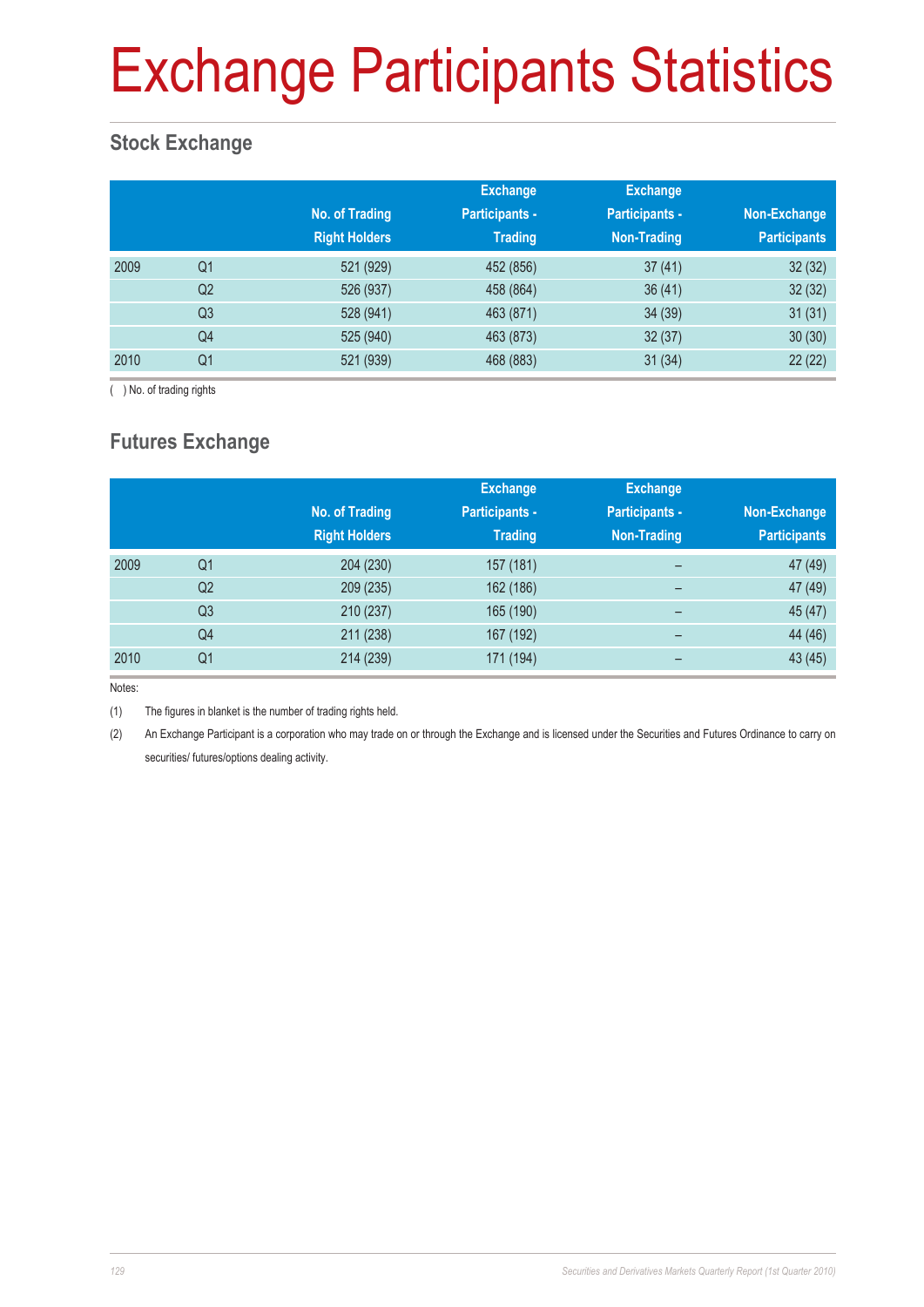# Clearing Participants Statistics

### **HKCC Participants**

|      |    | <b>Clearing Participants</b> | <b>General Clearing</b><br>Participants |
|------|----|------------------------------|-----------------------------------------|
| 2009 | Q1 | 139                          | 8                                       |
|      | Q2 | 140                          | 9                                       |
|      | Q3 | 142                          | 9                                       |
|      | Q4 | 144                          | 10                                      |
| 2010 | Q1 | 147                          | 9                                       |

### **SEOCH Participants**

|      |    |                                     | <b>General Clearing</b> |
|------|----|-------------------------------------|-------------------------|
|      |    | <b>Direct Clearing Participants</b> | <b>Participants</b>     |
| 2009 | Q1 | 48                                  | 6                       |
|      | Q2 | 49                                  | 6                       |
|      | Q3 | 51                                  | 6                       |
|      | Q4 | 53                                  | 6                       |
| 2010 | Q1 | 54                                  | $6\phantom{1}6$         |

### **HKSCC Participants**

|      |    | <b>Direct Clearing</b> | <b>General Clearing</b> | Non-broker                   |
|------|----|------------------------|-------------------------|------------------------------|
|      |    | Participant            | <b>Participant</b>      | <b>Participants (Note 1)</b> |
| 2009 | Q1 | 454                    | 5                       | 42                           |
|      | Q2 | 450                    | 6                       | 40                           |
|      | Q3 | 453                    |                         | 41                           |
|      | Q4 | 452                    |                         | 41                           |
| 2010 | Q1 | 455                    |                         | 41                           |

Note 1: Non-broker participants include Clearing Agency Participants, Custodian Participants and Stock Pledgee Participants.